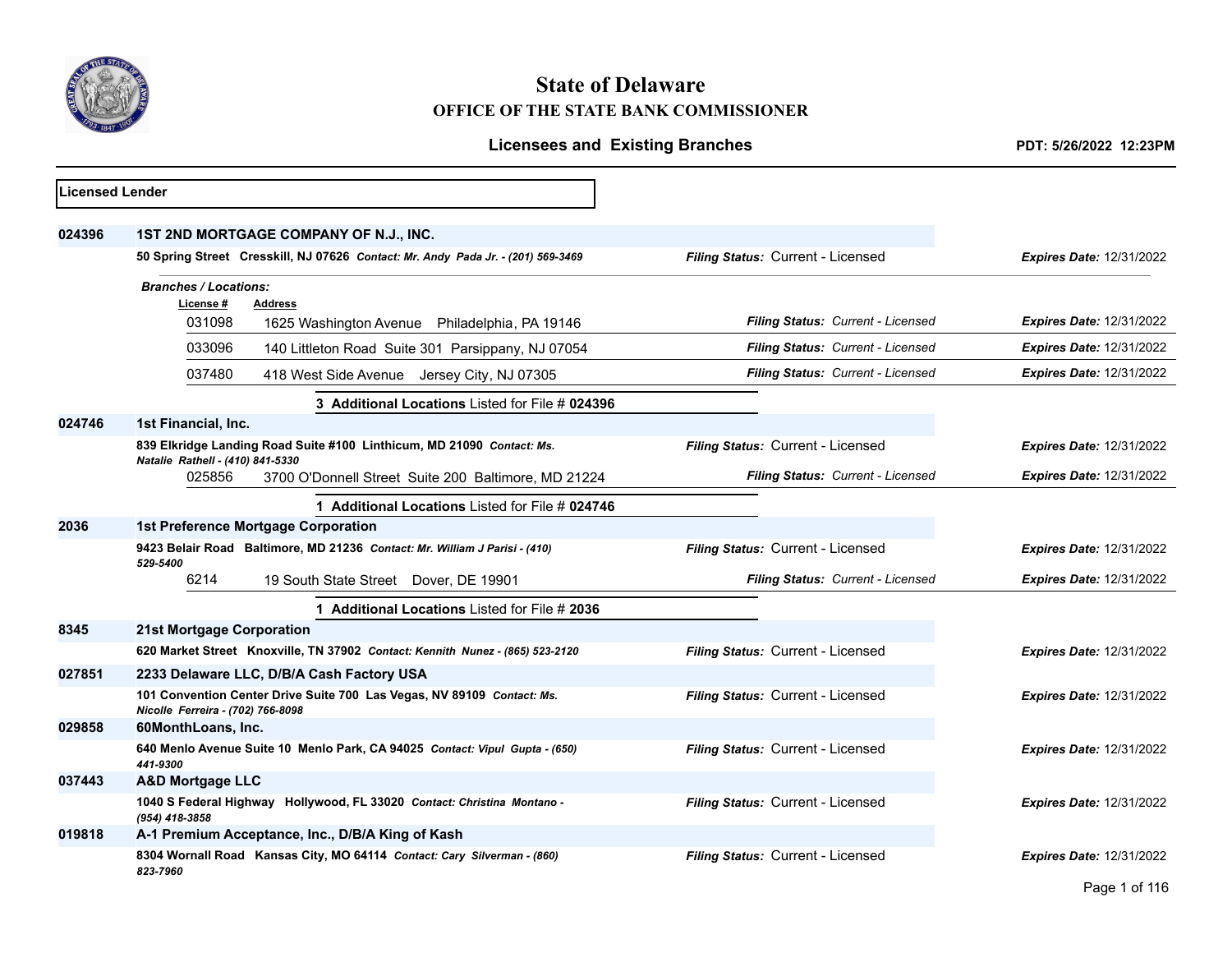| <b>Licensed Lender</b> |                                                                                                      |                                                                                 |                                   |                                 |  |  |
|------------------------|------------------------------------------------------------------------------------------------------|---------------------------------------------------------------------------------|-----------------------------------|---------------------------------|--|--|
| 029414                 |                                                                                                      | AA Home Loans, LLC, D/B/A Preferred Home Loans                                  |                                   |                                 |  |  |
|                        | 627-8010                                                                                             | 514 Oldham Street Baltimore, MD 21224 Contact: Mr. Aaron Burke - (410)          | Filing Status: Current - Licensed | <b>Expires Date: 12/31/2022</b> |  |  |
| 024333                 | <b>AAFMAA Mortgage Services LLC</b>                                                                  |                                                                                 |                                   |                                 |  |  |
|                        | (202) 702-2061                                                                                       | One Copley Parkway Suite 420 Morrisville, NC 27560 Contact: David Duarte -      | Filing Status: Current - Licensed | <b>Expires Date: 12/31/2022</b> |  |  |
|                        | <b>Branches / Locations:</b>                                                                         |                                                                                 |                                   |                                 |  |  |
|                        | License#                                                                                             | <b>Address</b>                                                                  |                                   |                                 |  |  |
|                        | 027299                                                                                               | Convergence Center Three 272 Bendix Road, Suite 580 Virginia<br>Beach, VA 23452 | Filing Status: Current - Licensed | <b>Expires Date: 12/31/2022</b> |  |  |
|                        |                                                                                                      | 1 Additional Locations Listed for File # 024333                                 |                                   |                                 |  |  |
| 028446                 | Above Lending, Inc.                                                                                  |                                                                                 |                                   |                                 |  |  |
|                        | Kondik - (617) 648-2566                                                                              | 7322 Southwest Freeway Suite 900 Houston, TX 77074 Contact: Ms. Connie          | Filing Status: Current - Licensed | <b>Expires Date: 12/31/2022</b> |  |  |
| 025694                 | Absolute Home Mortgage Corporation, D/B/A Crown Home Mortgage, D/B/A Direct Access Funding           |                                                                                 |                                   |                                 |  |  |
|                        | 330 Passaic Avenue Suite 204 Fairfield, NJ 07004 Contact: Mr. George<br>Herghelegiu - (267) 296-9187 |                                                                                 | Filing Status: Current - Licensed | <b>Expires Date: 12/31/2022</b> |  |  |
|                        | <b>Branches / Locations:</b>                                                                         |                                                                                 |                                   |                                 |  |  |
|                        | License #                                                                                            | <b>Address</b>                                                                  |                                   |                                 |  |  |
|                        | 026614                                                                                               | 2600 Philmont Avenue Suite 212 Huntingdon Valley, PA 19006                      | Filing Status: Current - Licensed | <b>Expires Date: 12/31/2022</b> |  |  |
|                        | 030224                                                                                               | 1516 N. 5th Street Unit 404 Philadelphia, PA 19122                              | Filing Status: Current - Licensed | <b>Expires Date: 12/31/2022</b> |  |  |
|                        | 033521                                                                                               | 1 Eves Drive Suite 101 Marlton, NJ 08053                                        | Filing Status: Current - Licensed | <b>Expires Date: 12/31/2022</b> |  |  |
|                        | 034308                                                                                               | 755 N. Broad Street Suite 755A Middletown, DE 19709                             | Filing Status: Current - Licensed | <b>Expires Date: 12/31/2022</b> |  |  |
|                        | 034544                                                                                               | 1567 Rt 517 Hackettstown, NJ 07840                                              | Filing Status: Current - Licensed | <b>Expires Date: 12/31/2022</b> |  |  |
|                        | 035662                                                                                               | 1239 Old Lancaster Pike 1st Floor Hockessin, DE 19707                           | Filing Status: Current - Licensed | <b>Expires Date: 12/31/2022</b> |  |  |
|                        | 035919                                                                                               | 411 Hackensack Avenue Suite 709 Hackensack, NJ 07601                            | Filing Status: Current - Licensed | Expires Date: 12/31/2022        |  |  |
|                        | 037175                                                                                               | 119 N. Main Street Building F, Suite 2 Galena, MD 21635                         | Filing Status: Current - Licensed | <b>Expires Date: 12/31/2022</b> |  |  |
|                        | 037376                                                                                               | 9620 Deereco Road Timonium, MD 21093                                            | Filing Status: Current - Licensed | Expires Date: 12/31/2022        |  |  |
|                        | 037445                                                                                               | 6 Century Drive Suite 180 Parsippany, NJ 07054                                  | Filing Status: Current - Licensed | <b>Expires Date: 12/31/2022</b> |  |  |
|                        |                                                                                                      | 10 Additional Locations Listed for File # 025694                                |                                   |                                 |  |  |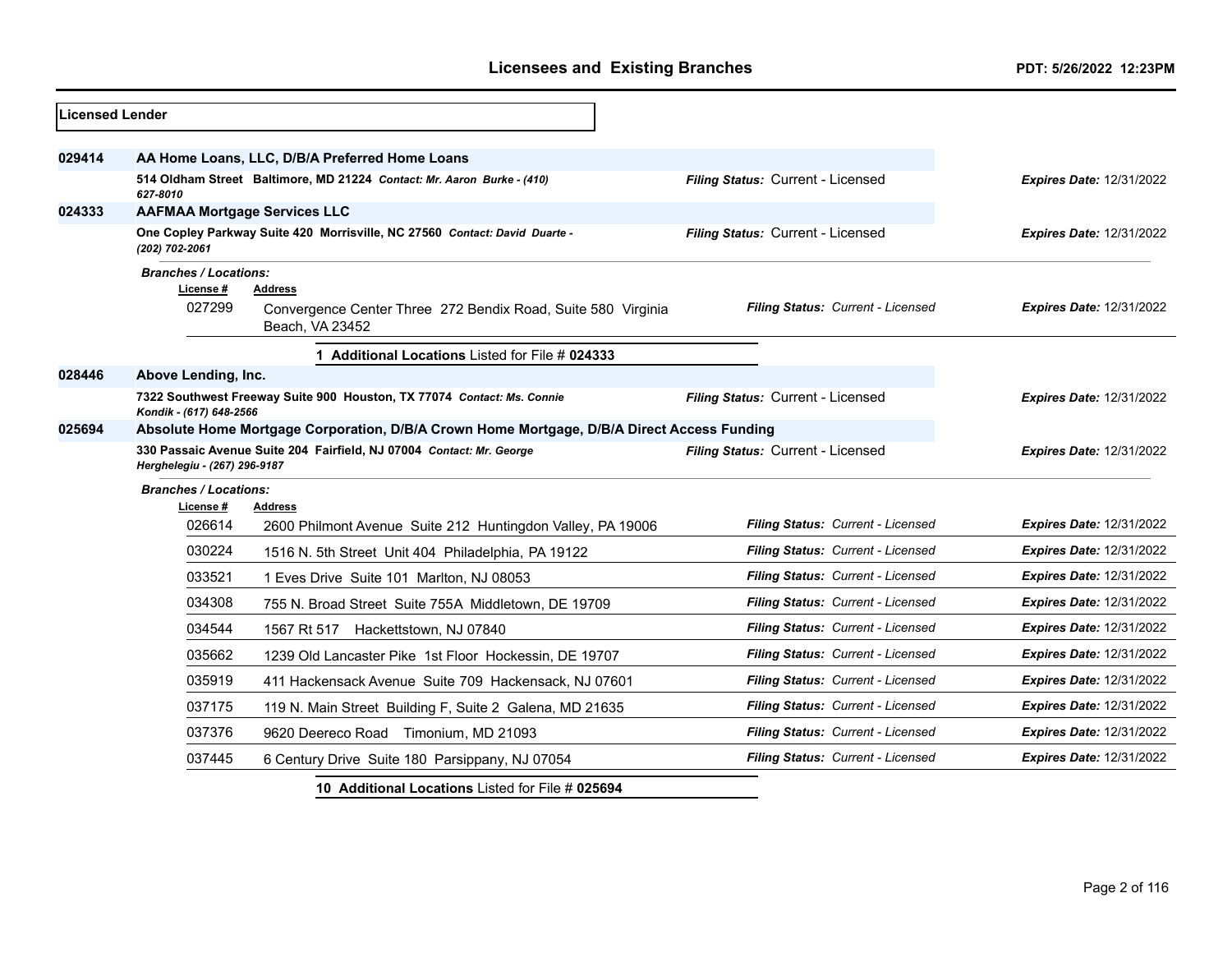| <b>Licensed Lender</b> |                                     |                                                                                  |                                   |                                 |
|------------------------|-------------------------------------|----------------------------------------------------------------------------------|-----------------------------------|---------------------------------|
| 010825                 |                                     | Academy Mortgage Corporation of Utah, D/B/A The Legacy Group of Academy Mortgage |                                   |                                 |
|                        |                                     | 339 West 13490 South Draper, UT 84020 Contact: Mike Jensen - (801) 233-3767      | Filing Status: Current - Licensed | <b>Expires Date: 12/31/2022</b> |
|                        | <b>Branches / Locations:</b>        |                                                                                  |                                   |                                 |
|                        | License #                           | Address                                                                          | Filing Status: Current - Licensed |                                 |
|                        | 010972                              | 6960 Aviation Blvd. Suite E Suite 410, 4th Floor Glen Burnie, MD<br>21061        |                                   | <b>Expires Date: 12/31/2022</b> |
|                        | 023100                              | 114 S. Washington Street Suite 203 Easton, MD 21601                              | Filing Status: Current - Licensed | Expires Date: 12/31/2022        |
|                        | 024215                              | 404 West Pulaski Highway Suite B Elkton, MD 21921                                | Filing Status: Current - Licensed | <b>Expires Date: 12/31/2022</b> |
|                        | 033195                              | 415 S. Talbot Street St. Michaels, MD 21663                                      | Filing Status: Current - Licensed | <b>Expires Date: 12/31/2022</b> |
|                        | 033234                              | 10 South Market Street Frederick, MD 21701                                       | Filing Status: Current - Licensed | Expires Date: 12/31/2022        |
|                        | 036279                              | 711 W Pickard Street Suite C Mt. Pleasant, MI 48858                              | Filing Status: Current - Licensed | <b>Expires Date: 12/31/2022</b> |
|                        | 037377                              | 6411 Ivy Lane Suite 300 Greenbelt, MD 20770                                      | Filing Status: Current - Licensed | <b>Expires Date: 12/31/2022</b> |
|                        |                                     | 7 Additional Locations Listed for File # 010825                                  |                                   |                                 |
| 029723                 | AccessOne MedCard, Inc.             |                                                                                  |                                   |                                 |
|                        | Geis - (980) 233-3102               | 360 Kingsley Park Drive Suite 300 Fort Mill, SC 29715 Contact: Ms. Tammy T       | Filing Status: Current - Licensed | <b>Expires Date: 12/31/2022</b> |
|                        | 029724                              | 400 International Way Suite 220 Springfield, OR 97477                            | Filing Status: Current - Licensed | Expires Date: 12/31/2022        |
|                        |                                     | 1 Additional Locations Listed for File # 029723                                  |                                   |                                 |
| 020745                 |                                     | Acopia, LLC, D/B/A Acopia Home Loans                                             |                                   |                                 |
|                        | Miller - (615) 543-3315             | 306 Northcreek Boulevard Suite 100 Goodlettsville, TN 37072 Contact: Craig       | Filing Status: Current - Licensed | Expires Date: 12/31/2022        |
| 7695                   |                                     | Acre Mortgage & Financial, Inc., D/B/A Nation One Mortgage                       |                                   |                                 |
|                        | $-$ (856) 810-1000                  | 70 East Main Street Suite 100 Marlton, NJ 08053 Contact: Mr. Joseph DiCriscio    | Filing Status: Current - Licensed | <b>Expires Date: 12/31/2022</b> |
| 010560                 | <b>Advisors Mortgage Group, LLC</b> |                                                                                  |                                   |                                 |
|                        |                                     | 1411 Highway 35 Ocean, NJ 07712 Contact: Sean M. Clark - (732) 292-3133          | Filing Status: Current - Licensed | Expires Date: 12/31/2022        |
|                        | 020059                              | 25 West Winona Avenue Norwood, PA 19074                                          | Filing Status: Current - Licensed | <b>Expires Date: 12/31/2022</b> |
|                        |                                     | 1 Additional Locations Listed for File # 010560                                  |                                   |                                 |
| 029659                 | <b>Affirm Loan Services LLC</b>     |                                                                                  |                                   |                                 |
|                        | Linford - (415) 984-0490            | 650 California Street 12th Floor San Francisco, CA 94108 Contact: Mr. Michael    | Filing Status: Current - Licensed | <b>Expires Date: 12/31/2022</b> |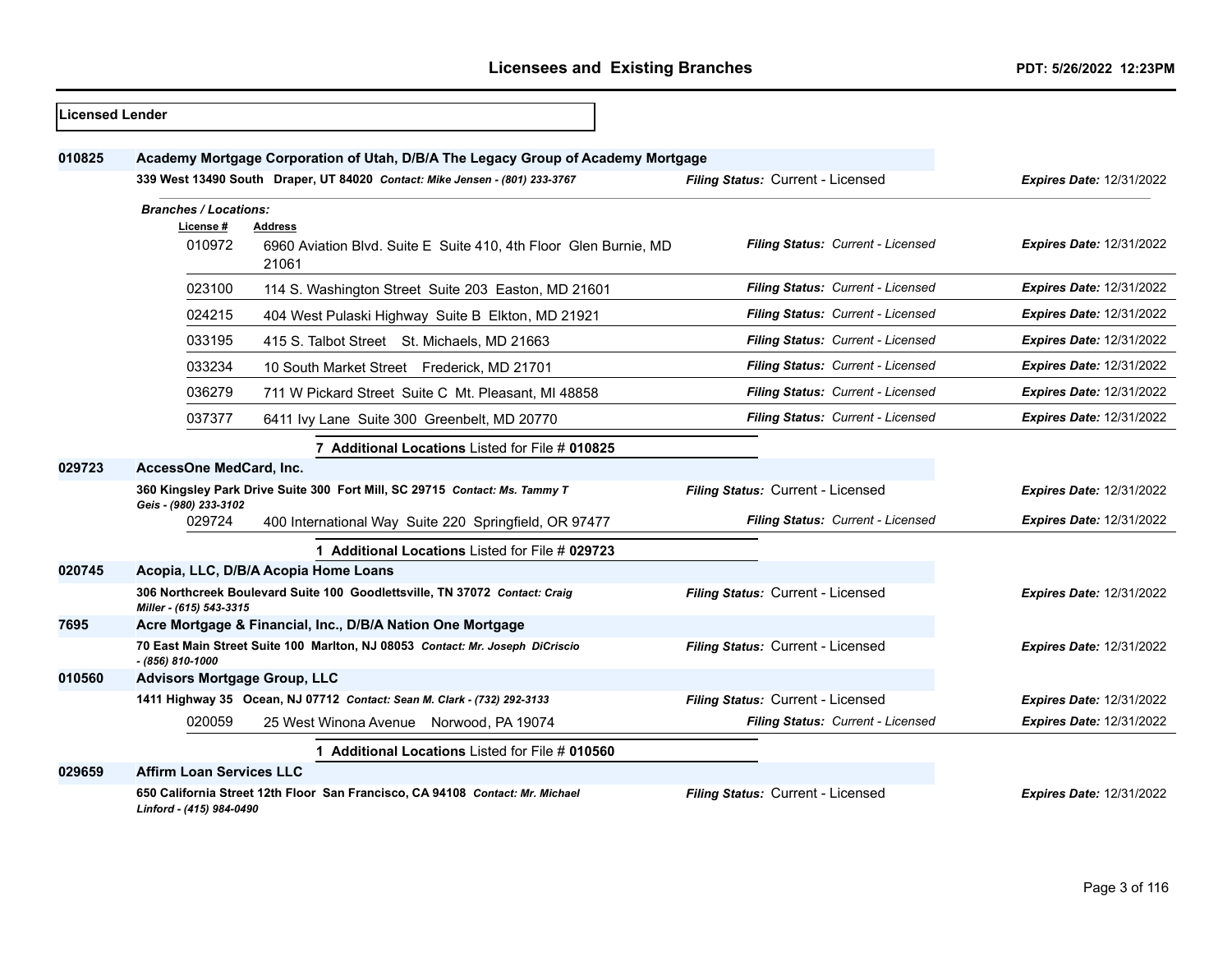| Licensed Lender |                                                                                                 |                                                                                |                                          |                                 |
|-----------------|-------------------------------------------------------------------------------------------------|--------------------------------------------------------------------------------|------------------------------------------|---------------------------------|
| 031197          |                                                                                                 | AHP Servicing LLC, D/B/A AHP Mortgage Direct                                   |                                          |                                 |
|                 | - (312) 763-6285                                                                                | 440 S. La Salle Street Suite 1110 Chicago, IL 60605 Contact: Christine Sahyers | <b>Filing Status: Current - Licensed</b> | <b>Expires Date: 12/31/2022</b> |
|                 | <b>Branches / Locations:</b><br>License#<br>031640                                              | Address                                                                        | Filing Status: Current - Licensed        | <b>Expires Date: 12/31/2022</b> |
|                 |                                                                                                 | 915 W. Imperial Highway Suite 230 Brea, CA 92821                               |                                          |                                 |
|                 |                                                                                                 | Additional Locations Listed for File # 031197                                  |                                          |                                 |
| 020786          |                                                                                                 | All Credit Considered Mortgage, Inc., D/B/A ACC Mortgage                       |                                          |                                 |
|                 | 1801 Research Boulevard Suite 410 Rockville, MD 20850                                           |                                                                                | Filing Status: Current - Licensed        | <b>Expires Date: 12/31/2022</b> |
| 1696            |                                                                                                 | Allied Mortgage Group, Inc., D/B/A Allied Mortgage Direct                      |                                          |                                 |
|                 | 225 City Avenue Suite 102 Bala Cynwyd, PA 19004 Contact: Kyle Manseau -<br>(610) 660-4721       |                                                                                | Filing Status: Current - Licensed        | <b>Expires Date: 12/31/2022</b> |
|                 | 019593                                                                                          | 2500 York Road Suite 110 Jamison, PA 18929                                     | Filing Status: Current - Licensed        | <b>Expires Date: 12/31/2022</b> |
|                 | 035451                                                                                          | 3411 Silverside Road Suite 233 Wilmington, DE 19810                            | Filing Status: Current - Licensed        | <b>Expires Date: 12/31/2022</b> |
|                 | 7728                                                                                            | 1000 Haddonfield-Berlin Road Suite 204 Voorhees, NJ 08043                      | Filing Status: Current - Licensed        | <b>Expires Date: 12/31/2022</b> |
|                 |                                                                                                 | 3 Additional Locations Listed for File #1696                                   |                                          |                                 |
| 023072          | Amcap Mortgage, Ltd., D/B/A AmCap Home Loans, D/B/A Capital Home Mortgage, D/B/A Major Mortgage |                                                                                |                                          |                                 |
|                 | Christopher Baker - (512) 687-0747                                                              | 9999 Bellaire Boulevard Suite 700 Houston, TX 77036 Contact: Mr. R.            | Filing Status: Current - Licensed        | <b>Expires Date: 12/31/2022</b> |
| 036230          | America One Mortgage, LLC                                                                       |                                                                                |                                          |                                 |
|                 |                                                                                                 | 15 East High Street Suite G Glassboro, NJ 08028                                | Filing Status: Current - Licensed        | <b>Expires Date: 12/31/2022</b> |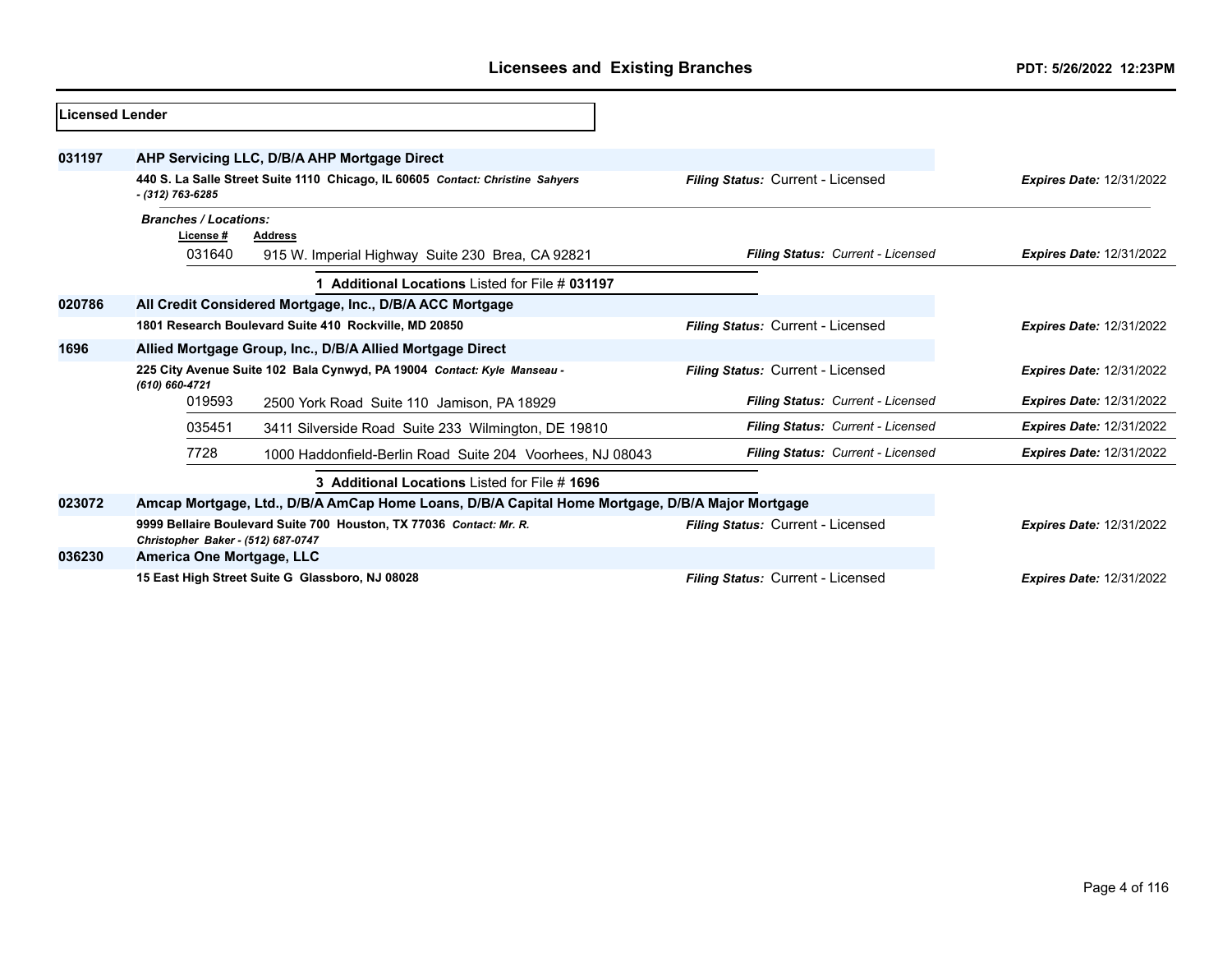| <b>Licensed Lender</b> |                                         |                                                                              |                                   |                                 |
|------------------------|-----------------------------------------|------------------------------------------------------------------------------|-----------------------------------|---------------------------------|
| 010444                 | American Advisors Group Inc., D/B/A AAG |                                                                              |                                   |                                 |
|                        | Bourland - (866) 948-0003               | 18200 Von Karman Avenue Suite 300 Irvine, CA 92612 Contact: Michael          | Filing Status: Current - Licensed | <b>Expires Date: 12/31/2022</b> |
|                        | <b>Branches / Locations:</b>            |                                                                              |                                   |                                 |
|                        | License #<br>011857                     | <b>Address</b><br>600 Townpark Lane Suite 300 Kennesaw, GA 30144             | Filing Status: Current - Licensed | Expires Date: 12/31/2022        |
|                        | 017945                                  | 5949 Iron Frame Way Suite 300 Columbia, MD 21044                             | Filing Status: Current - Licensed | <b>Expires Date: 12/31/2022</b> |
|                        | 019576                                  | 2150 Highway 35 Suite 250, Office 20 Sea Girt, NJ 08750                      | Filing Status: Current - Licensed | <b>Expires Date: 12/31/2022</b> |
|                        | 021207                                  | 58 South Service Road Suite 210 Melville, NY 11747                           | Filing Status: Current - Licensed | <b>Expires Date: 12/31/2022</b> |
|                        | 025150                                  | 9601 Amberglen Boulevard Suite 260 Austin, TX 78729                          | Filing Status: Current - Licensed | <b>Expires Date: 12/31/2022</b> |
|                        | 025502                                  | 18200 Von Karman Avenue Suite 1000 Irvine, CA 92612                          | Filing Status: Current - Licensed | Expires Date: 12/31/2022        |
|                        | 029142                                  | 9711 Washingtonian Boulevard Suite 550, Office 545<br>Gaithersburg, MD 20878 | Filing Status: Current - Licensed | <b>Expires Date: 12/31/2022</b> |
|                        | 029757                                  | 3707 E Southern Avenue Office 2034 Mesa, AZ 85206                            | Filing Status: Current - Licensed | <b>Expires Date: 12/31/2022</b> |
|                        | 032711                                  | 5930 Pebble Creek Drive Rocklin, CA 95765                                    | Filing Status: Current - Licensed | <b>Expires Date: 12/31/2022</b> |
|                        | 035980                                  | 2410 W. Ray Road Suite 1, Offices A, B & C Chandler, AZ 85224                | Filing Status: Current - Licensed | <b>Expires Date: 12/31/2022</b> |
|                        |                                         | 10 Additional Locations Listed for File # 010444                             |                                   |                                 |
| 022390                 |                                         | American Bancshares Mortgage, LLC, D/B/A ABSM                                |                                   |                                 |
|                        | Cosculluela - (305) 826-4500            | 14261 Commerce Way Suite 100 Miami Lakes, FL 33016 Contact: Mr. John         | Filing Status: Current - Licensed | Expires Date: 12/31/2022        |
|                        | <b>Branches / Locations:</b>            |                                                                              |                                   |                                 |
|                        | License #<br>026697                     | Address<br>3701 SW 87 Avenue<br>Miami, FL 33165                              | Filing Status: Current - Licensed | Expires Date: 12/31/2022        |
|                        |                                         | 1 Additional Locations Listed for File # 022390                              |                                   |                                 |
| 017925                 |                                         | <b>American Federal Mortgage Corporation</b>                                 |                                   |                                 |
|                        | 360 Route 24 Chester, NJ 07930          |                                                                              | Filing Status: Current - Licensed | <b>Expires Date: 12/31/2022</b> |
| 5776                   | <b>American Finance, LLC</b>            |                                                                              |                                   |                                 |
|                        | DeFelice - (302) 674-3065               | 17507 South DuPont Highway Harrington, DE 19952 Contact: Mr. James           | Filing Status: Current - Licensed | Expires Date: 12/31/2022        |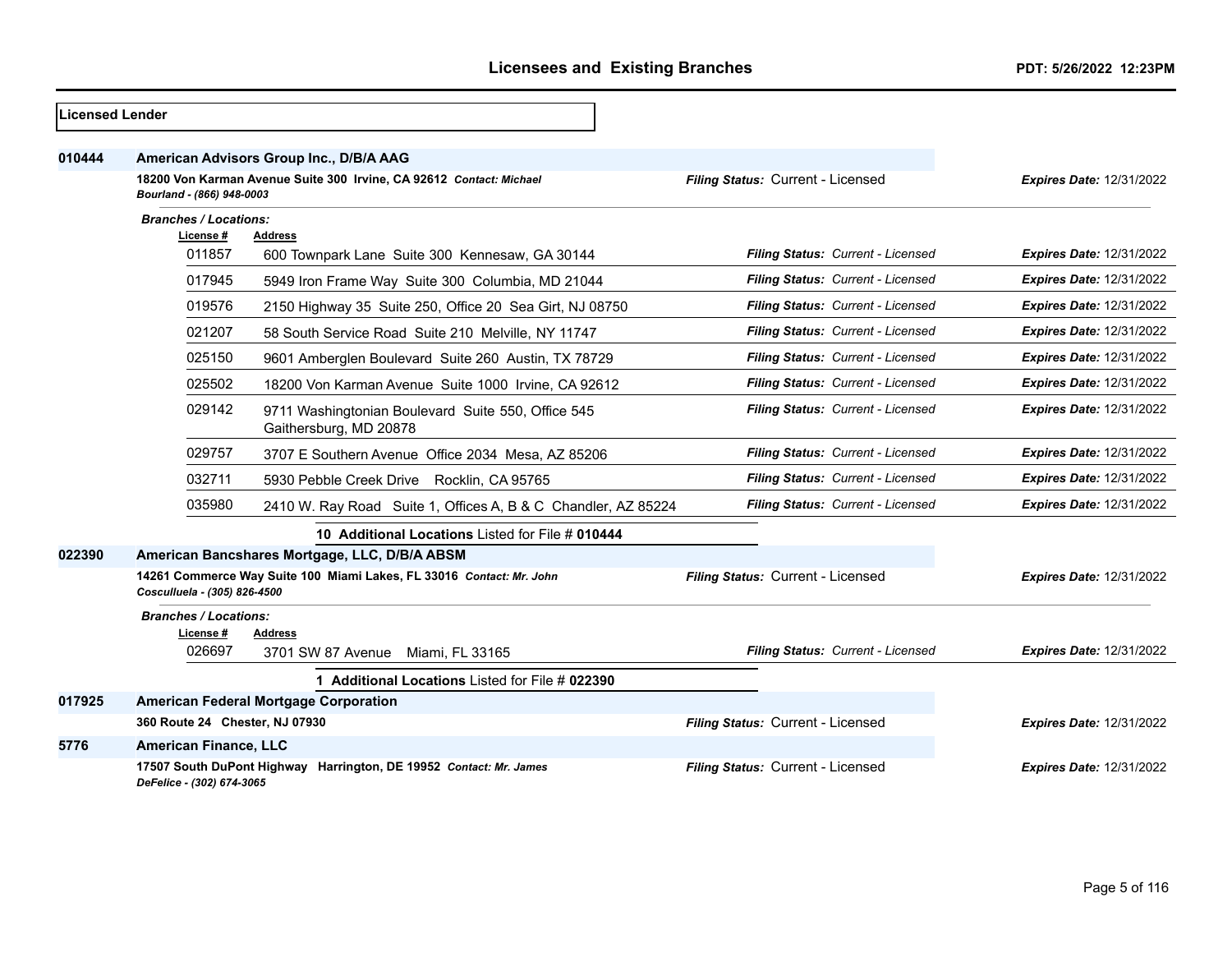| <b>Licensed Lender</b> |          |                                                                             |                                   |                                 |
|------------------------|----------|-----------------------------------------------------------------------------|-----------------------------------|---------------------------------|
| 018102                 |          | American Financial Network, Inc., D/B/A Loan Pro Direct, Inc.               |                                   |                                 |
|                        | 287-7685 | 10 Pointe Drive Suite 330 Brea, CA 92821 Contact: Mr. Jonathan Gwin - (909) | Filing Status: Current - Licensed | <b>Expires Date: 12/31/2022</b> |
|                        | 020304   | 906 MacDade Boulevard Suite 2 Folsom, PA 19033                              | Filing Status: Current - Licensed | <b>Expires Date: 12/31/2022</b> |
|                        | 021069   | 2021 Hartel Street Suite 100 Levittown, PA 19057                            | Filing Status: Current - Licensed | <b>Expires Date: 12/31/2022</b> |
|                        | 021407   | 770 The City Drive Suite 1100 Orange, CA 92868                              | Filing Status: Current - Licensed | <b>Expires Date: 12/31/2022</b> |
|                        | 022888   | 500 Craig Road Suite 202 & 201 Manalapan, NJ 07726                          | Filing Status: Current - Licensed | <b>Expires Date: 12/31/2022</b> |
|                        | 027544   | 100 B. Street Suite 330 Santa Rosa, CA 95401                                | Filing Status: Current - Licensed | <b>Expires Date: 12/31/2022</b> |
|                        | 028287   | 5701 Route 42 Second Floor Washington Township, NJ 08012                    | Filing Status: Current - Licensed | <b>Expires Date: 12/31/2022</b> |
|                        | 029351   | 15991 Red Hill Avenue Suite 230 Tustin, CA 92780                            | Filing Status: Current - Licensed | <b>Expires Date: 12/31/2022</b> |
|                        | 029696   | 15991 Redhill Avenue Suite 200 Tustin, CA 92780                             | Filing Status: Current - Licensed | <b>Expires Date: 12/31/2022</b> |
|                        | 030789   | 3302 Old Bridge Road Suite A Woodbridge, VA 22192                           | Filing Status: Current - Licensed | <b>Expires Date: 12/31/2022</b> |
|                        | 032741   | 90 Painters Mill Road Suites 210-213 Owings Mills, MD 21117                 | Filing Status: Current - Licensed | <b>Expires Date: 12/31/2022</b> |
|                        | 032963   | 1600 S. Beacon Boulevard Suite 240 Grand Havens, MI 49417                   | Filing Status: Current - Licensed | <b>Expires Date: 12/31/2022</b> |
|                        | 033799   | 600 S. Lehigh Street Baltimore, MD 21224                                    | Filing Status: Current - Licensed | <b>Expires Date: 12/31/2022</b> |
|                        | 035902   | 1533-1571 Postal Road, STE 1551D Chester, MD 21619                          | Filing Status: Current - Licensed | <b>Expires Date: 12/31/2022</b> |
|                        | 036000   | 9200 Corporate Boulevard Suite 320 Rockville, MD 20850                      | Filing Status: Current - Licensed | <b>Expires Date: 12/31/2022</b> |
|                        | 036657   | 9638 Sunset Drive<br>Miami, FL 33173                                        | Filing Status: Current - Licensed | <b>Expires Date: 12/31/2022</b> |
|                        |          | 15 Additional Locations Listed for File # 018102                            |                                   |                                 |

**American Financial Resources, Inc., D/B/A E-Lend**

**7 Entin Road Suite 202 Parsippany, NJ 07054** *Contact: Mr. Richard Dubnoff - (973) 585-3221*

*Filing Status:* Current - Licensed *Expires Date:* 12/31/2022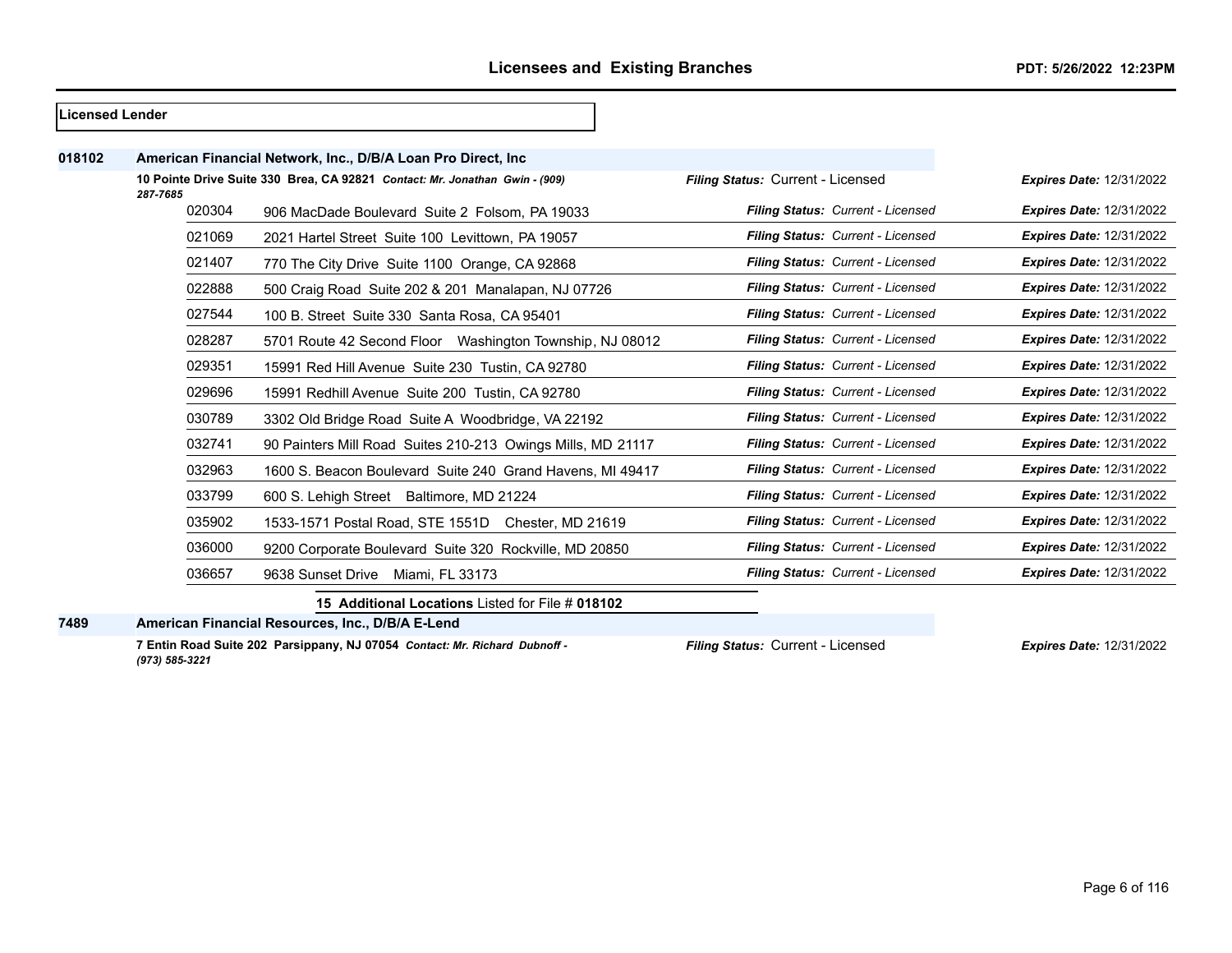| <b>Licensed Lender</b> |                                                                                                                                                                                                                                                                           |                                                                            |                                   |                                 |
|------------------------|---------------------------------------------------------------------------------------------------------------------------------------------------------------------------------------------------------------------------------------------------------------------------|----------------------------------------------------------------------------|-----------------------------------|---------------------------------|
| 012840                 | American Financing Corporation d/b/a AFC American Financing Corporationsandn, D/B/A AFC American<br><b>Financing Corporation</b><br>3045 South Parker Road Suite 100 Aurora, CO 80014 Contact: Mr. Jeremy<br>Filing Status: Current - Licensed<br>Potter - (303) 695-7000 |                                                                            |                                   | <b>Expires Date: 12/31/2022</b> |
|                        | <b>Branches / Locations:</b>                                                                                                                                                                                                                                              |                                                                            |                                   |                                 |
|                        | License #<br>027923                                                                                                                                                                                                                                                       | <b>Address</b><br>1216 S. Quail Court Gilbert, AZ 85233                    | Filing Status: Current - Licensed | <b>Expires Date: 12/31/2022</b> |
|                        | 030961                                                                                                                                                                                                                                                                    | 2372 Carmines Island Road Hayes, VA 23072                                  | Filing Status: Current - Licensed | Expires Date: 12/31/2022        |
|                        | 033168                                                                                                                                                                                                                                                                    | 1115 Bay Court Unit 3A Destin, FL 32541                                    | Filing Status: Current - Licensed | <b>Expires Date: 12/31/2022</b> |
|                        | 033632                                                                                                                                                                                                                                                                    | 3542 Siderwheel Drive Viera, FL 32955                                      | Filing Status: Current - Licensed | <b>Expires Date: 12/31/2022</b> |
|                        | 034306                                                                                                                                                                                                                                                                    | 11919 Catbird San Antonio, TX 78221                                        | Filing Status: Current - Licensed | <b>Expires Date: 12/31/2022</b> |
|                        | 035040                                                                                                                                                                                                                                                                    | 6141 Bayberry Avenue Manheim, PA 17545                                     | Filing Status: Current - Licensed | <b>Expires Date: 12/31/2022</b> |
|                        | 037580                                                                                                                                                                                                                                                                    | 8705 Silvercrest Court Albuquerque, NM 87114                               | Filing Status: Current - Licensed | <b>Expires Date: 12/31/2022</b> |
|                        | 037599                                                                                                                                                                                                                                                                    | 1998 Maple Hollow Way Bountiful, UT 84010                                  | Filing Status: Current - Licensed | <b>Expires Date: 12/31/2022</b> |
|                        | 037633                                                                                                                                                                                                                                                                    | 40114 Watford Way Palmdale, CA 93551                                       | Filing Status: Current - Licensed | <b>Expires Date: 12/31/2022</b> |
|                        | 037662                                                                                                                                                                                                                                                                    | 6908 Springwater Street Smyrna, TN 37167                                   | Filing Status: Current - Licensed | <b>Expires Date: 12/31/2022</b> |
|                        | 037763                                                                                                                                                                                                                                                                    | 3032 Sunwatch Drive<br>Wesley Chapel, FL 33544                             | Filing Status: Current - Licensed | <b>Expires Date: 12/31/2022</b> |
|                        | 037858                                                                                                                                                                                                                                                                    | 2413 Brantwood Drive<br>Neenah. WI 54956                                   | Filing Status: Current - Licensed | <b>Expires Date: 12/31/2022</b> |
|                        | 038326                                                                                                                                                                                                                                                                    | 12324 Stone Bark Trail Orlando, FL 32824                                   | Filing Status: Current - Licensed | <b>Expires Date: 12/31/2022</b> |
|                        |                                                                                                                                                                                                                                                                           | 13 Additional Locations Listed for File # 012840                           |                                   |                                 |
| 010357                 | American Internet Mortgage, Inc.                                                                                                                                                                                                                                          |                                                                            |                                   |                                 |
|                        | (619) 814-8282                                                                                                                                                                                                                                                            | 4121 Camino Del Rio South San Diego, CA 92108 Contact: Vincent Kasperick - | Filing Status: Current - Licensed | <b>Expires Date: 12/31/2022</b> |
|                        | <b>Branches / Locations:</b><br>License #                                                                                                                                                                                                                                 | <b>Address</b>                                                             |                                   |                                 |
|                        | 029692                                                                                                                                                                                                                                                                    | 4141 Camino Del Rio S San Diego, CA 92108                                  | Filing Status: Current - Licensed | <b>Expires Date: 12/31/2022</b> |
|                        |                                                                                                                                                                                                                                                                           | 1 Additional Locations Listed for File # 010357                            |                                   |                                 |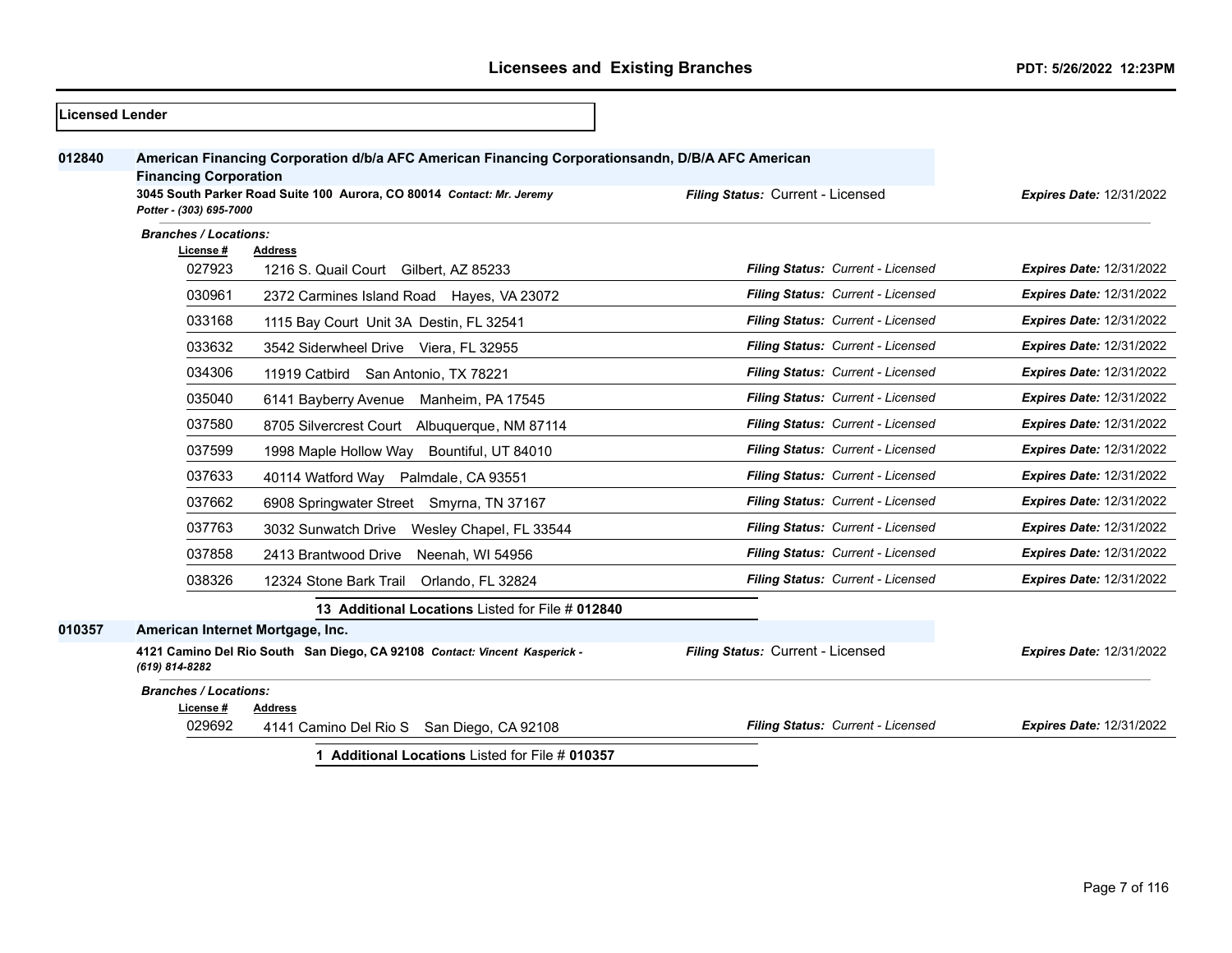**Licensed Lender**

| 011546 |                                                                                                                                           | American Neighborhood Mortgage Acceptance Company LLC, D/B/A AnnieMac Home Mortgage, D/B/A             |                                   |                                 |
|--------|-------------------------------------------------------------------------------------------------------------------------------------------|--------------------------------------------------------------------------------------------------------|-----------------------------------|---------------------------------|
|        | LOFIDIRECT, D/B/A The Mortgage Company<br>700 East Gate Drive Suite 400 Mount Laurel, NJ 08054 Contact: Michele Mount<br>- (856) 252-1196 |                                                                                                        | Filing Status: Current - Licensed | <b>Expires Date: 12/31/2022</b> |
|        | 012288                                                                                                                                    | 4839 Limestone Road Wilmington, DE 19808                                                               | Filing Status: Current - Licensed | <b>Expires Date: 12/31/2022</b> |
|        | 018371                                                                                                                                    | 470 South Cedar Crest Boulevard Suite 200 Allentown, PA 18103                                          | Filing Status: Current - Licensed | <b>Expires Date: 12/31/2022</b> |
|        | 028154                                                                                                                                    | 513 W. Market Street Pocomoke, MD 21851                                                                | Filing Status: Current - Licensed | <b>Expires Date: 12/31/2022</b> |
|        | 029619                                                                                                                                    | 1546 Savannah Road<br>Lewes, DE 19958                                                                  | Filing Status: Current - Licensed | <b>Expires Date: 12/31/2022</b> |
|        | 029658                                                                                                                                    | 2200 Defense Highway Suite 202 Crofton, MD 21114                                                       | Filing Status: Current - Licensed | Expires Date: 12/31/2022        |
|        | 032235                                                                                                                                    | 1205 -1207 Penn Avenue 1st Floor Office Wyomissing, PA 19610                                           | Filing Status: Current - Licensed | <b>Expires Date: 12/31/2022</b> |
|        | 035055                                                                                                                                    | 222 Severn Avenue Building 14, Suite 101 Annapolis, MD 21403                                           | Filing Status: Current - Licensed | <b>Expires Date: 12/31/2022</b> |
|        | 035537                                                                                                                                    | 612 Hamilton Street Suite 501 Allentown, PA 18101                                                      | Filing Status: Current - Licensed | <b>Expires Date: 12/31/2022</b> |
|        | 035809                                                                                                                                    | 421 Hurffville-Cross Keys Road Unit 1 Sewell, NJ 08080                                                 | Filing Status: Current - Licensed | <b>Expires Date: 12/31/2022</b> |
|        | 036417                                                                                                                                    | 306 South New Street Office 212 Bethlehem, PA 18015                                                    | Filing Status: Current - Licensed | <b>Expires Date: 12/31/2022</b> |
|        | 037418                                                                                                                                    | 736-C N. Dupont Highway Dover, DE 19901                                                                | Filing Status: Current - Licensed | <b>Expires Date: 12/31/2022</b> |
|        | 037912                                                                                                                                    | 5717 Legacy Drive Suite 250 Plano, TX 75024                                                            | Filing Status: Current - Licensed | <b>Expires Date: 12/31/2022</b> |
|        |                                                                                                                                           | 12 Additional Locations Listed for File # 011546                                                       |                                   |                                 |
| 028810 |                                                                                                                                           | American Pacific Mortgage Corporation, D/B/A American Pacific Mortgage, D/B/A APM, D/B/A Coast 2 Coast |                                   |                                 |
|        | Lending, D/B/A Preferred Rate<br>(916) 960-1325                                                                                           | 3000 Lava Ridge Court Unit 200 Roseville, CA 95661 Contact: Marty Allred -                             | Filing Status: Current - Licensed | <b>Expires Date: 12/31/2022</b> |
|        | <b>Branches / Locations:</b><br>License #                                                                                                 | <b>Address</b>                                                                                         |                                   |                                 |
|        | 030382                                                                                                                                    | 1200 Clinton Street Suite 227 Nashville, TN 37203                                                      | Filing Status: Current - Licensed | <b>Expires Date: 12/31/2022</b> |
|        | 035017                                                                                                                                    | 1801 S. Meyers Road Suites 500 & 550 Oakbrook Terrace, IL<br>60181                                     | Filing Status: Current - Licensed | <b>Expires Date: 12/31/2022</b> |
|        | 036329                                                                                                                                    | 93 King Street St. Augustine, FL 32084                                                                 | Filing Status: Current - Licensed | <b>Expires Date: 12/31/2022</b> |
|        |                                                                                                                                           | 3 Additional Locations Listed for File # 028810                                                        |                                   |                                 |
| 029047 |                                                                                                                                           | <b>American Portfolio Mortgage Corporation</b>                                                         |                                   |                                 |
|        | (847) 348-8124                                                                                                                            | 2401 Plum Grove Road Suite 202 Palatine, IL 60067 Contact: Jerry Frost -                               | Filing Status: Current - Licensed | <b>Expires Date: 12/31/2022</b> |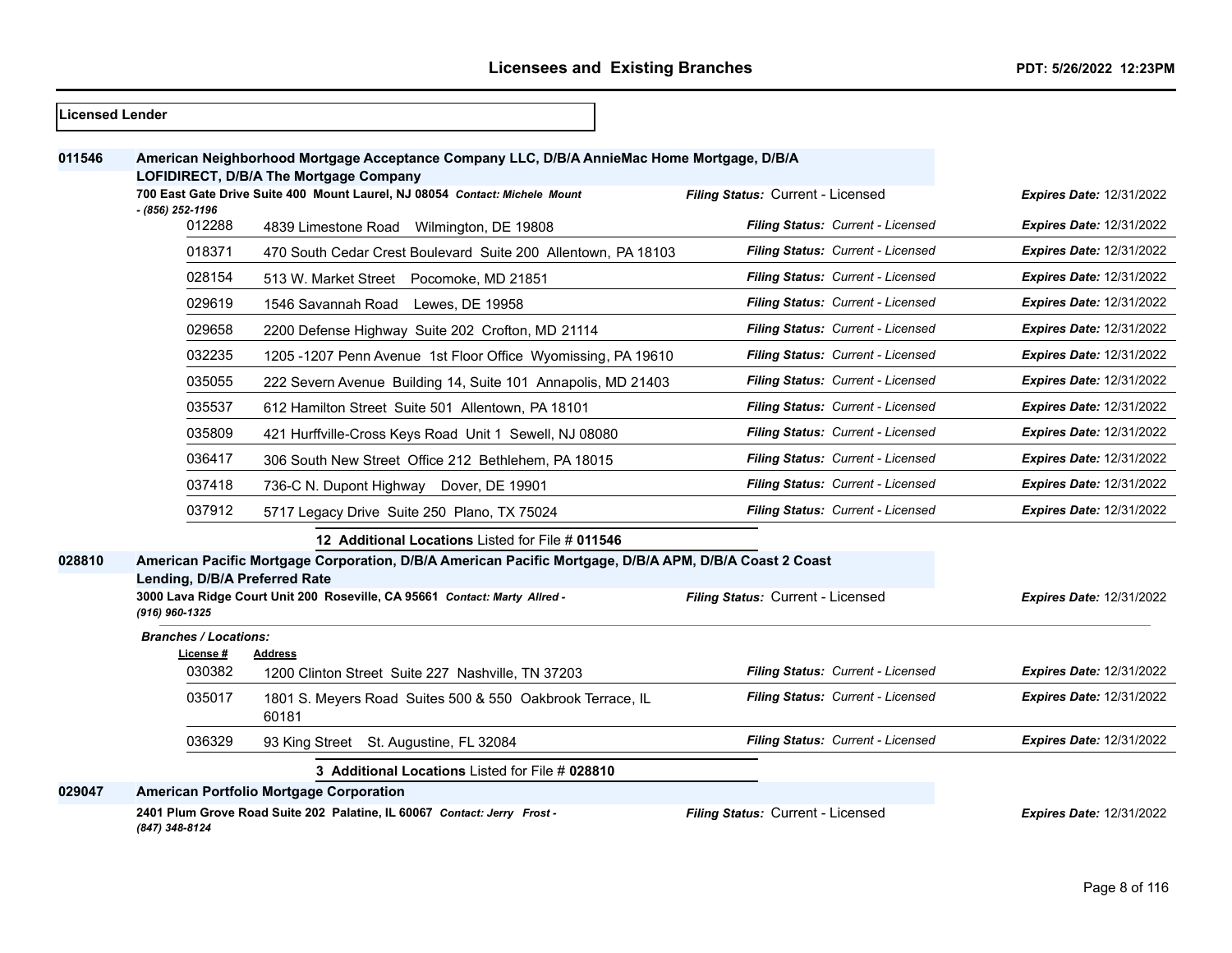| Licensed Lender |                                           |                                                                                                                                                                                                                                                                                      |                                   |                                 |
|-----------------|-------------------------------------------|--------------------------------------------------------------------------------------------------------------------------------------------------------------------------------------------------------------------------------------------------------------------------------------|-----------------------------------|---------------------------------|
| 026365          | (817) 302-7000                            | AmeriCredit Financial Services, Inc., D/B/A Buick Financial, D/B/A Cadillac Financial, D/B/A Chevrolet<br>Financial, D/B/A GM Financial, D/B/A GMC Financial, D/B/A Mode, D/B/A Mode by GM Financial<br>801 Cherry Street Suite 3600 Fort Worth, TX 76102 Contact: Susan Sheffield - | Filing Status: Current - Licensed | <b>Expires Date: 12/31/2022</b> |
|                 | <b>Branches / Locations:</b><br>License # | <b>Address</b>                                                                                                                                                                                                                                                                       |                                   |                                 |
|                 | 026366                                    | 4001 Embarcadero Drive Arlington, TX 76014                                                                                                                                                                                                                                           | Filing Status: Current - Licensed | <b>Expires Date: 12/31/2022</b> |
|                 | 026367                                    | 4000 Embarcadero Drive Arlington, TX 76014                                                                                                                                                                                                                                           | Filing Status: Current - Licensed | <b>Expires Date: 12/31/2022</b> |
|                 | 026368                                    | 3801 S. Collins Street Arlington, TX 76014                                                                                                                                                                                                                                           | Filing Status: Current - Licensed | <b>Expires Date: 12/31/2022</b> |
|                 | 026369                                    | 1975 South Price Road Chandler, AZ 85286                                                                                                                                                                                                                                             | Filing Status: Current - Licensed | <b>Expires Date: 12/31/2022</b> |
|                 | 026370                                    | 110 Gibraltar Road Suite 200 Horsham, PA 19044                                                                                                                                                                                                                                       | Filing Status: Current - Licensed | <b>Expires Date: 12/31/2022</b> |
|                 | 026371                                    | 1400 Computer Drive Suite 202 Westborough, MA 01581                                                                                                                                                                                                                                  | Filing Status: Current - Licensed | <b>Expires Date: 12/31/2022</b> |
|                 | 026372                                    | 15 E. Midland Avenue Suite 3B Paramus, NJ 07652                                                                                                                                                                                                                                      | Filing Status: Current - Licensed | <b>Expires Date: 12/31/2022</b> |
|                 | 026821                                    | 4100 Embarcadero Drive Arlington, TX 76014                                                                                                                                                                                                                                           | Filing Status: Current - Licensed | <b>Expires Date: 12/31/2022</b> |
|                 | 028747                                    | 220 East Las Colinas Boulevard Suite 500 Irving, TX 75039                                                                                                                                                                                                                            | Filing Status: Current - Licensed | <b>Expires Date: 12/31/2022</b> |
|                 |                                           | 9 Additional Locations Listed for File # 026365                                                                                                                                                                                                                                      |                                   |                                 |
| 028371          |                                           | <b>AmeriFirst Home Improvement Finance, LLC</b>                                                                                                                                                                                                                                      |                                   |                                 |
|                 | 505-6556                                  | 11171 Mill Valley Road Omaha, NE 68154 Contact: Mr. Donald D Kluthe - (402)                                                                                                                                                                                                          | Filing Status: Current - Licensed | <b>Expires Date: 12/31/2022</b> |
| 022456          |                                           | AmeriHome Mortgage Company, LLC                                                                                                                                                                                                                                                      |                                   |                                 |
|                 |                                           | 1 Baxter Way Suite 300 Thousand Oaks, CA 91362                                                                                                                                                                                                                                       | Filing Status: Current - Licensed | <b>Expires Date: 12/31/2022</b> |
|                 | <b>Branches / Locations:</b><br>License#  | <b>Address</b>                                                                                                                                                                                                                                                                       |                                   |                                 |
|                 | 027985                                    | 17885 Von Karman Avenue, Suite 100 Irvine, CA 92614                                                                                                                                                                                                                                  | Filing Status: Current - Licensed | <b>Expires Date: 12/31/2022</b> |
|                 |                                           | 1 Additional Locations Listed for File # 022456                                                                                                                                                                                                                                      |                                   |                                 |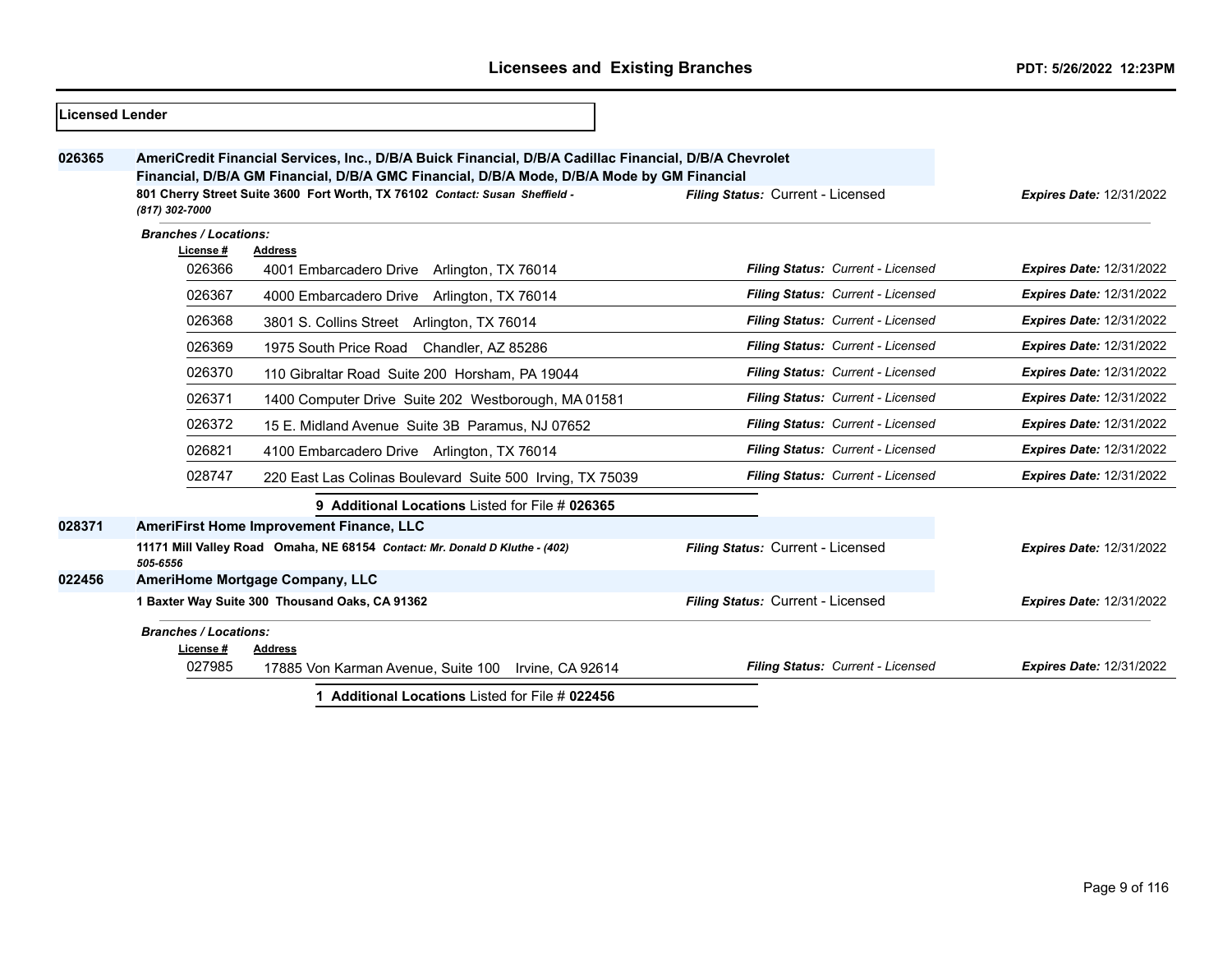| Licensed Lender |                                                                                                |                                                                                                                        |                                   |                                 |
|-----------------|------------------------------------------------------------------------------------------------|------------------------------------------------------------------------------------------------------------------------|-----------------------------------|---------------------------------|
| 5936            |                                                                                                | Amerisave Mortgage Corporation, D/B/A AmeriSave Wholesale Mortgage Solutions                                           |                                   |                                 |
|                 |                                                                                                | 3525 Piedmont Road NE 8 Piedmont Center - Suite 600 Atlanta, GA 30305<br>Contact: Ms. Maggie Powelson - (404) 503-9339 | Filing Status: Current - Licensed | <b>Expires Date: 12/31/2022</b> |
|                 | 019027                                                                                         | 700 Tower Drive Suite 610 Troy, MI 48098                                                                               | Filing Status: Current - Licensed | <b>Expires Date: 12/31/2022</b> |
|                 | 020547                                                                                         | 9721 Ormsby Station Road Suite 107 Louisville, KY 40223                                                                | Filing Status: Current - Licensed | <b>Expires Date: 12/31/2022</b> |
|                 | 024579                                                                                         | 100 Chesterfield Business Parkway 2nd Floor, Suites 202 & 283<br>Saint Louis, MO 63005                                 | Filing Status: Current - Licensed | <b>Expires Date: 12/31/2022</b> |
|                 | 027577                                                                                         | 2222 East Yeager Drive Suite 150 Chandler, AZ 85286                                                                    | Filing Status: Current - Licensed | <b>Expires Date: 12/31/2022</b> |
|                 | 027584                                                                                         | 5201 Tennyson Parkway Suites 256 & 260 Plano, TX 75024                                                                 | Filing Status: Current - Licensed | <b>Expires Date: 12/31/2022</b> |
|                 | 030331                                                                                         | 3033 Campus Drive Suite W230 Minneapolis, MN 55441                                                                     | Filing Status: Current - Licensed | <b>Expires Date: 12/31/2022</b> |
|                 | 031908                                                                                         | 8701 E. Hartford Drive Suite 210 Scottsdale, AZ 85255                                                                  | Filing Status: Current - Licensed | <b>Expires Date: 12/31/2022</b> |
|                 | 036089                                                                                         | 3853 Taylor Road Suite 700 Loomis, CA 95650                                                                            | Filing Status: Current - Licensed | <b>Expires Date: 12/31/2022</b> |
|                 | 038103                                                                                         | 100 International Drive 23rd Floor Baltimore, MD 21202                                                                 | Filing Status: Current - Licensed | <b>Expires Date: 12/31/2022</b> |
|                 |                                                                                                | 9 Additional Locations Listed for File # 5936                                                                          |                                   |                                 |
| 029817          | <b>AmNet ESOP Corporation</b>                                                                  |                                                                                                                        |                                   |                                 |
|                 | 347 3rd Avenue 2nd Floor Chula Vista, CA 91910 Contact: Mr. Joseph Restivo -<br>(877) 354-1110 |                                                                                                                        | Filing Status: Current - Licensed | <b>Expires Date: 12/31/2022</b> |
|                 | <b>Branches / Locations:</b><br>License #                                                      | <b>Address</b>                                                                                                         |                                   |                                 |
|                 | 029925                                                                                         | 1825 E Northern Avenue Suite 275 Phoenix, AZ 85020                                                                     | Filing Status: Current - Licensed | <b>Expires Date: 12/31/2022</b> |
|                 |                                                                                                | 1 Additional Locations Listed for File # 029817                                                                        |                                   |                                 |
| 023727          | <b>D/B/A Fusion Mortgage</b>                                                                   | AmRes Corporation, D/B/A AmBridge, D/B/A American Bridge Lending, D/B/A American Residential Lending,                  |                                   |                                 |
|                 | Mr. Stephen Mark Wilson - (610) 813-6550                                                       | One Neshaminy Interplex Third Floor, Suite 310 Trevose, PA 19053 Contact:                                              | Filing Status: Current - Licensed | <b>Expires Date: 12/31/2022</b> |
| 026035          | <b>AmWest Funding Corp.</b>                                                                    |                                                                                                                        |                                   |                                 |
|                 |                                                                                                | 6 Pointe Drive Suite 300 Brea, CA 92821 Contact: Michael Martin - (714) 831-3534                                       | Filing Status: Current - Licensed | <b>Expires Date: 12/31/2022</b> |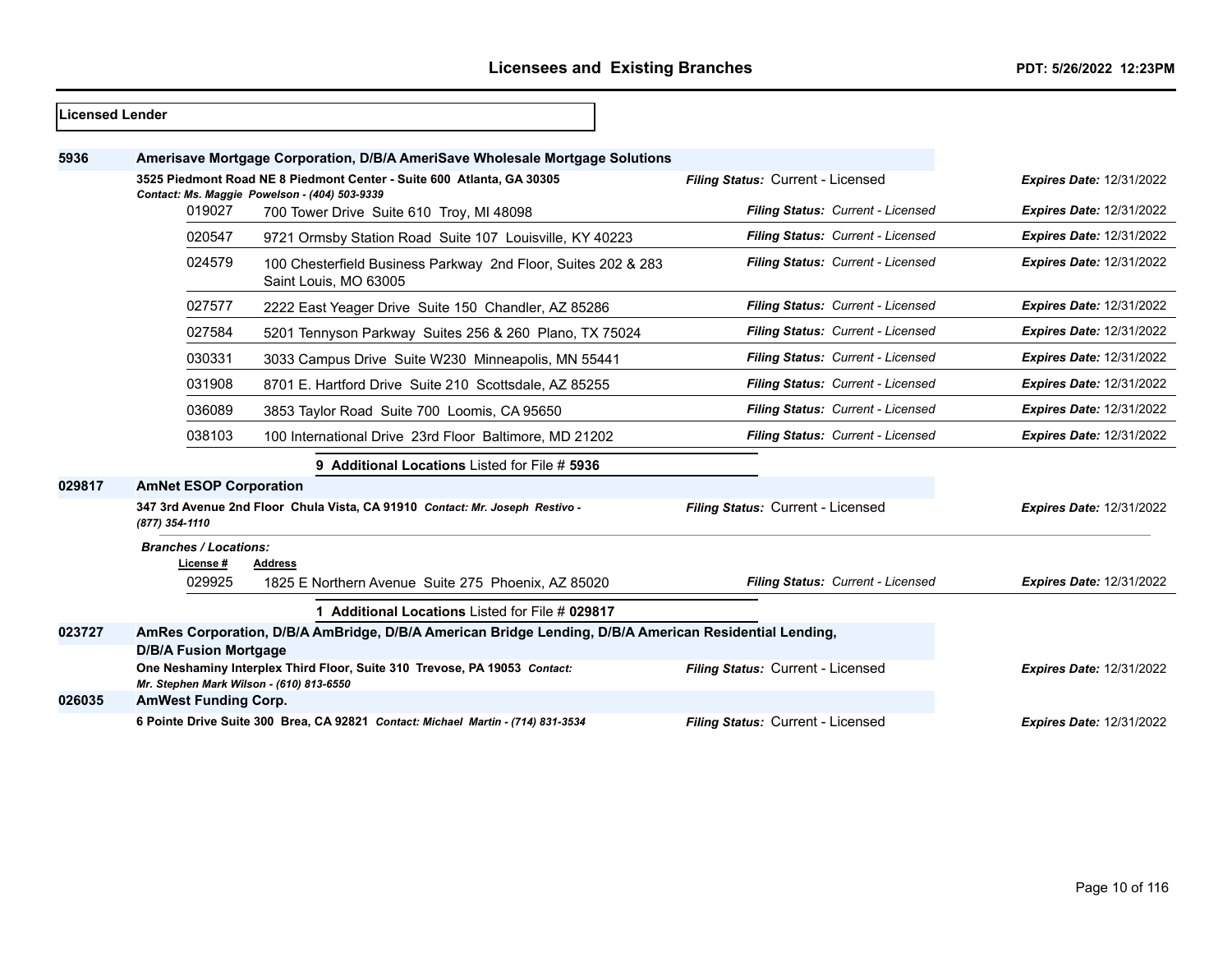| <b>Licensed Lender</b> |                                 |                                                                                                        |                                          |                                 |
|------------------------|---------------------------------|--------------------------------------------------------------------------------------------------------|------------------------------------------|---------------------------------|
| 031534                 | <b>Angel Oak Home Loans LLC</b> |                                                                                                        |                                          |                                 |
|                        | 637-0435                        | 980 Hammond Drive Suite 200 Atlanta, GA 30328 Contact: Leonie Allen - (404)                            | <b>Filing Status: Current - Licensed</b> | <b>Expires Date: 12/31/2022</b> |
|                        | <b>Branches / Locations:</b>    |                                                                                                        |                                          |                                 |
|                        | License #<br>032638             | <b>Address</b><br>4600 Park Road Suite 350 Charlotte, NC 28209                                         | Filing Status: Current - Licensed        | <b>Expires Date: 12/31/2022</b> |
|                        |                                 | 1 Additional Locations Listed for File # 031534                                                        |                                          |                                 |
| 019971                 |                                 | <b>Angel Oak Mortgage Solutions LLC</b>                                                                |                                          |                                 |
|                        | (404) 751-2965                  | 980 Hammond Drive Suite 850 Atlanta, GA 30328 Contact: Stacey Rayburn -                                | Filing Status: Current - Licensed        | <b>Expires Date: 12/31/2022</b> |
| 011603                 | Apex Home Loans, Inc.           |                                                                                                        |                                          |                                 |
|                        | Gates - (301) 610-5393          | 2400 Research Boulevard Suite 400 Rockville, MD 20850 Contact: Mr. Eric                                | Filing Status: Current - Licensed        | <b>Expires Date: 12/31/2022</b> |
|                        | 028269                          | 140 Terry Dr. Suite 105 Newtown, PA 18940                                                              | Filing Status: Current - Licensed        | <b>Expires Date: 12/31/2022</b> |
|                        | 029453                          | 15245 Shady Grove Road Suite 430 Rockville, MD 20850                                                   | Filing Status: Current - Licensed        | <b>Expires Date: 12/31/2022</b> |
|                        | 032695                          | 2470 Longstone Lane, Suite J Office #1 Marriottsville, MD 21104                                        | Filing Status: Current - Licensed        | <b>Expires Date: 12/31/2022</b> |
|                        | 033752                          | 193 Ralls Apple Lane Madison Heights, VA 24572                                                         | Filing Status: Current - Licensed        | <b>Expires Date: 12/31/2022</b> |
|                        | 037017                          | 6300 Trail Boulevard Suite 1 Naples, FL 34108                                                          | Filing Status: Current - Licensed        | <b>Expires Date: 12/31/2022</b> |
|                        | 038132                          | 1215 W. Baltimore Pike Suite 14 Media, PA 19063                                                        | Filing Status: Current - Licensed        | <b>Expires Date: 12/31/2022</b> |
|                        |                                 | 6 Additional Locations Listed for File # 011603                                                        |                                          |                                 |
| 011729                 |                                 | Arc Home LLC, D/B/A Excellence by Arc                                                                  |                                          |                                 |
|                        | Kaplan - (215) 360-3805         | 3001 Leadenhall Road Suite 301 Mount Laurel, NJ 08054 Contact: Leith                                   | Filing Status: Current - Licensed        | <b>Expires Date: 12/31/2022</b> |
|                        | 029296                          | 2010 Corporate Ridge Suite 140 McLean, VA 22102                                                        | Filing Status: Current - Licensed        | Expires Date: 12/31/2022        |
|                        |                                 | 1 Additional Locations Listed for File # 011729                                                        |                                          |                                 |
| 012254                 |                                 | Ark-La-Tex Financial Services, LLC, D/B/A 11 Mortgage, D/B/A Benchmark Mortgage, D/B/A Eleven Mortgage |                                          |                                 |
|                        | Mirabella - (973) 398-7676      | 5160 Tennyson Parkway Suite 1000 Plano, TX 75024 Contact: Mr. Joseph                                   | Filing Status: Current - Licensed        | <b>Expires Date: 12/31/2022</b> |
|                        | 030414                          | 201 King Street Suite 200 Alexandria, VA 22314                                                         | Filing Status: Current - Licensed        | <b>Expires Date: 12/31/2022</b> |
|                        | 032615                          | 8400 Miramar Road Suite 224a San Diego, CA 92126                                                       | Filing Status: Current - Licensed        | <b>Expires Date: 12/31/2022</b> |
|                        | 034307                          | 447 Chestnut Street Emmaus, PA 18049                                                                   | Filing Status: Current - Licensed        | <b>Expires Date: 12/31/2022</b> |
|                        | 036771                          | 672 South River Street Suite 310 Plains, PA 18705                                                      | Filing Status: Current - Licensed        | <b>Expires Date: 12/31/2022</b> |
|                        |                                 | 4 Additional Locations Listed for File # 012254                                                        |                                          |                                 |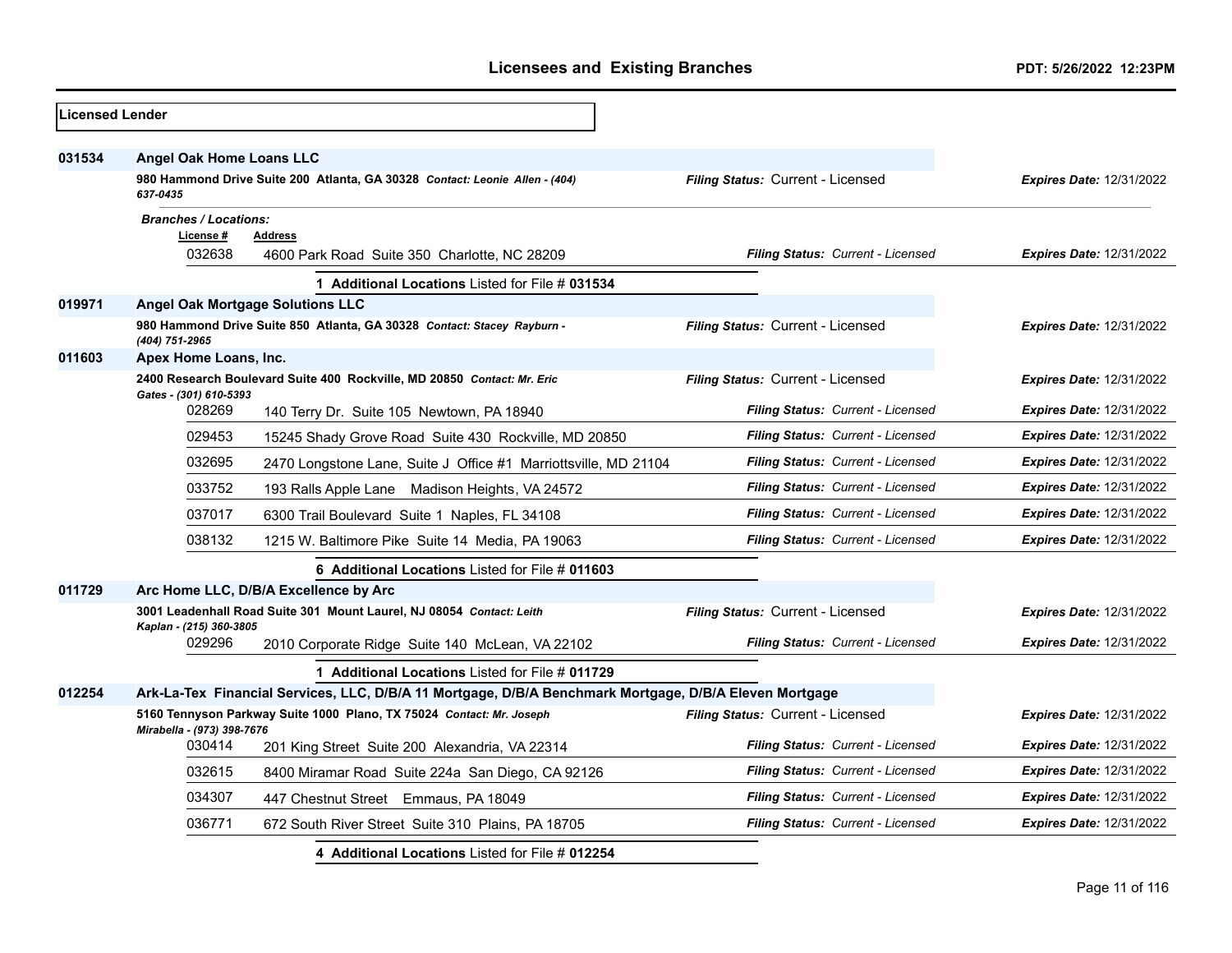| Licensed Lender |                                                                                             |                                                                                                     |                                   |                                 |
|-----------------|---------------------------------------------------------------------------------------------|-----------------------------------------------------------------------------------------------------|-----------------------------------|---------------------------------|
| 024975          |                                                                                             | Aspen Financial Solutions, Inc., D/B/A Aspen Financial, D/B/A Aspen Financial Direct, D/B/A Centz   |                                   |                                 |
|                 | Customer Service - (888) 293-2987                                                           | 74 E. Swedesford Road Suite 150 Malvern, PA 19355 Contact: Centz, Attention:                        | Filing Status: Current - Licensed | <b>Expires Date: 12/31/2022</b> |
| 026576          | <b>Assurance Financial Group, L.L.C.</b>                                                    |                                                                                                     |                                   |                                 |
|                 | Michael Davis - (225) 367-6954                                                              | 9029 Jefferson Highway Suite 100 Baton Rouge, LA 70809 Contact: Mr.                                 | Filing Status: Current - Licensed | <b>Expires Date: 12/31/2022</b> |
|                 | 037889                                                                                      | 500 Office Park Drive Suite 410 Birmingham, AL 35223                                                | Filing Status: Current - Licensed | <b>Expires Date: 12/31/2022</b> |
|                 |                                                                                             | 1 Additional Locations Listed for File # 026576                                                     |                                   |                                 |
| 027238          | Athas Capital Group, Inc.                                                                   |                                                                                                     |                                   |                                 |
|                 | O'Shaughnessy - (877) 877-1477                                                              | 27001 Agoura Road Suite 200 Calabasas, CA 91301 Contact: Mr. Kevin                                  | Filing Status: Current - Licensed | <b>Expires Date: 12/31/2022</b> |
| 024369          |                                                                                             | Athena Finance, LLC, D/B/A Advance Financial                                                        |                                   |                                 |
|                 | 306-5519                                                                                    | 100 Oceanside Drive Nashville, TN 37204 Contact: Shelby Patterson - (615)                           | Filing Status: Current - Licensed | <b>Expires Date: 12/31/2022</b> |
| 020001          | <b>Group, LLC</b>                                                                           | Atlantic Bay Mortgage Group, L.L.C., D/B/A Atlantic Bay Mortgage Group, D/B/A Atlantic Bay Mortgage |                                   |                                 |
|                 |                                                                                             | 600 Lynnhaven Parkway Suite 203 Virginia Beach, VA 23452                                            | Filing Status: Current - Licensed | <b>Expires Date: 12/31/2022</b> |
|                 | 024075                                                                                      | 600 Lynnhaven Parkway Suite 100 Virginia Beach, VA 23452                                            | Filing Status: Current - Licensed | <b>Expires Date: 12/31/2022</b> |
|                 | 027620                                                                                      | 19716 Sea Air Avenue Units 2 & 3 Rehoboth Beach, DE 19971                                           | Filing Status: Current - Licensed | <b>Expires Date: 12/31/2022</b> |
|                 | 038231                                                                                      | 431A Fourth Street Annapolis, MD 21403                                                              | Filing Status: Current - Licensed | <b>Expires Date: 12/31/2022</b> |
|                 |                                                                                             | 3 Additional Locations Listed for File # 020001                                                     |                                   |                                 |
| 018266          |                                                                                             | Atlantic Coast Mortgage, LLC, D/B/A NuCasa Mortgage                                                 |                                   |                                 |
|                 |                                                                                             | 4097 Monument Corner Drive Suite 600 Fairfax, VA 22030                                              | Filing Status: Current - Licensed | Expires Date: 12/31/2022        |
|                 | 024360                                                                                      | 10461 Mill Run Circle Suite 250 Owings Mills, MD 21117                                              | Filing Status: Current - Licensed | <b>Expires Date: 12/31/2022</b> |
|                 | 027742                                                                                      | 440 Main Street Unit 112 Stevensville, MD 21666                                                     | Filing Status: Current - Licensed | <b>Expires Date: 12/31/2022</b> |
|                 | 028332                                                                                      | 1441 L Street NW Suite 510 Washington, DC 20005                                                     | Filing Status: Current - Licensed | <b>Expires Date: 12/31/2022</b> |
|                 | 032817                                                                                      | 20365 Exchange Street Suite 300 Ashburn, VA 20147                                                   | Filing Status: Current - Licensed | <b>Expires Date: 12/31/2022</b> |
|                 |                                                                                             | 4 Additional Locations Listed for File # 018266                                                     |                                   |                                 |
| 034723          | <b>Atlantic Prime Mortgage, LLC</b>                                                         |                                                                                                     |                                   |                                 |
|                 | 77 West Street Suite 310 Annapolis, MD 21401 Contact: Mr. David A Jones -<br>(301) 529-9894 |                                                                                                     | Filing Status: Current - Licensed | <b>Expires Date: 12/31/2022</b> |
| 030760          | <b>Aura Mortgage Advisors LLC</b>                                                           |                                                                                                     |                                   |                                 |
|                 | Cherry - (617) 427-9300                                                                     | 10 Malcolm X Boulevard Ground Floor Roxbury, MA 02119 Contact: Elyse                                | Filing Status: Current - Licensed | <b>Expires Date: 12/31/2022</b> |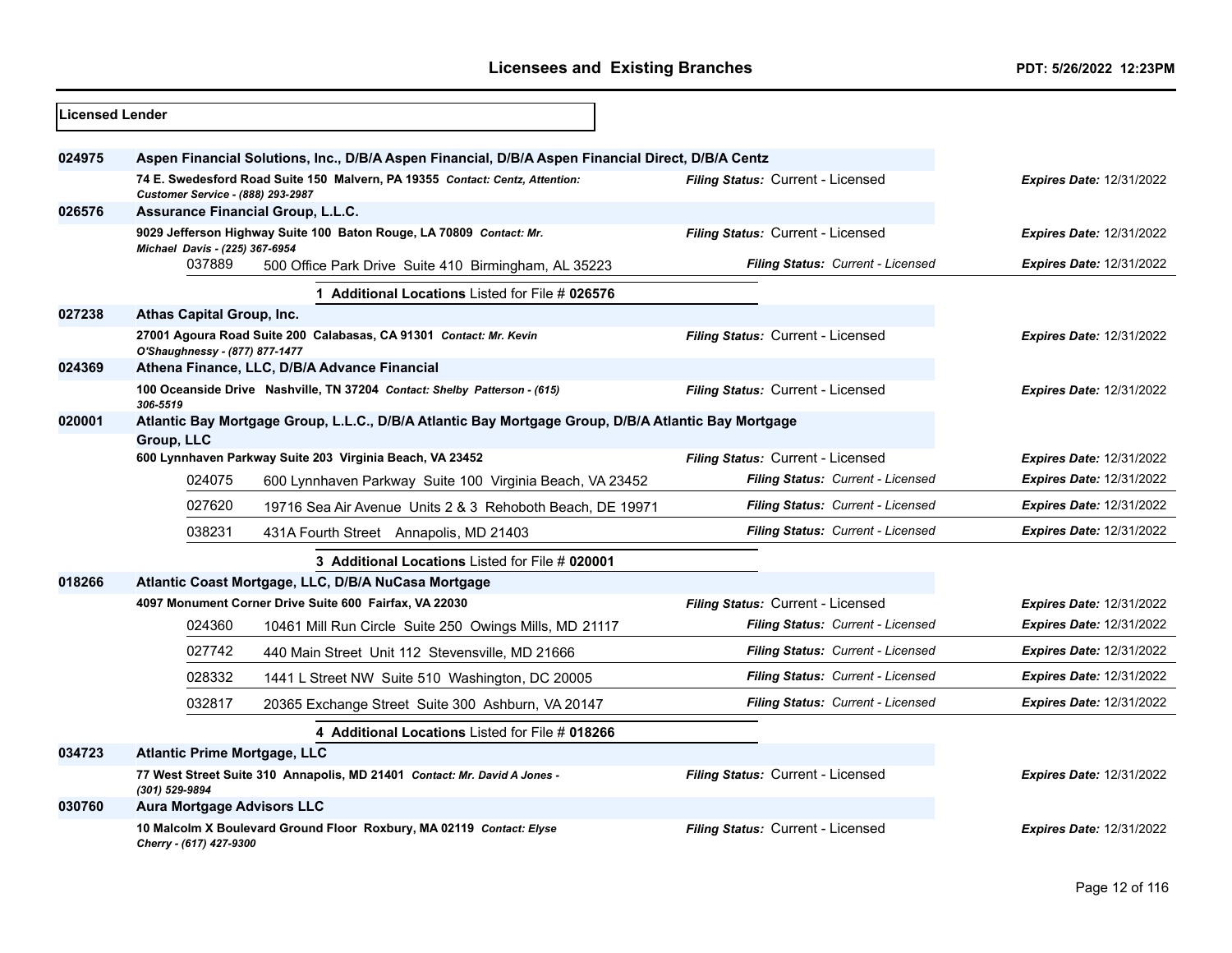| Licensed Lender |                                                                                                    |                                   |                                 |
|-----------------|----------------------------------------------------------------------------------------------------|-----------------------------------|---------------------------------|
| 010851          | <b>Aurora Financial, LLC</b>                                                                       |                                   |                                 |
|                 | 2010 Corporate Ridge Road Suite 420 McLean, VA 22102 Contact: S Prince<br>Aurora - (703) 962-1678  | Filing Status: Current - Licensed | <b>Expires Date: 12/31/2022</b> |
| 011364          | Auto Equity Loans of DE, LLC                                                                       |                                   |                                 |
|                 | 4701 Kirkwood Highway Wilmington, DE 19808 Contact: Mr. David J. Levi -<br>(602) 757-8208          | Filing Status: Current - Licensed | <b>Expires Date: 12/31/2022</b> |
|                 | 011366<br>1241 Churchmans Road Newark, DE 19713                                                    | Filing Status: Current - Licensed | <b>Expires Date: 12/31/2022</b> |
|                 | 011795<br>1812 Marsh Road<br>Wilmington, DE 19810                                                  | Filing Status: Current - Licensed | <b>Expires Date: 12/31/2022</b> |
|                 | 2 Additional Locations Listed for File # 011364                                                    |                                   |                                 |
| 012691          | Avant of Delaware, LLC, D/B/A Avant                                                                |                                   |                                 |
|                 | 222 North LaSalle Street Suite 1600 Chicago, IL 60601 Contact: Karoline<br>Andris - (312) 966-8040 | Filing Status: Current - Licensed | <b>Expires Date: 12/31/2022</b> |
| 011830          | <b>Bay Capital Mortgage Corporation</b>                                                            |                                   |                                 |
|                 | 2553 Housley Road Suite 200 Annapolis, MD 21401 Contact: Daniel Spotts -<br>(410) 974-6044         | Filing Status: Current - Licensed | <b>Expires Date: 12/31/2022</b> |
|                 | <b>Branches / Locations:</b><br>License#<br>Address                                                |                                   |                                 |
|                 | 012033<br>115 East Dover Street Suite 3 Easton, MD 21601                                           | Filing Status: Current - Licensed | <b>Expires Date: 12/31/2022</b> |
|                 | 1 Additional Locations Listed for File # 011830                                                    |                                   |                                 |
| 037120          | Bay Equity LLC, D/B/A Bay Equity Home Loans                                                        |                                   |                                 |
|                 | 770 Tamalpais Drive Suite 207 Corte Madera, CA 94925 Contact: Ms. Sue<br>Melnick - (415) 632-5150  | Filing Status: Current - Licensed | <b>Expires Date: 12/31/2022</b> |
|                 | <b>Branches / Locations:</b><br>License #<br><b>Address</b>                                        |                                   |                                 |
|                 | 037611<br>3110 Fairview Park Drive Suite 200 Falls Church, VA 22042                                | Filing Status: Current - Licensed | <b>Expires Date: 12/31/2022</b> |
|                 | 038201<br>993 Old Eagle School Road Suite 417 Wayne, PA 19087                                      | Filing Status: Current - Licensed | <b>Expires Date: 12/31/2022</b> |
|                 | 2 Additional Locations Listed for File # 037120                                                    |                                   |                                 |
| 025396          | Bay-Valley Mortgage Group, D/B/A Pacific Bay Lending Group, D/B/A Valley View Home Loans           |                                   |                                 |
|                 | 7390 Lincoln Way Garden Grove, CA 92841 Contact: Summer Eun Lee - (714)<br>367-5125                | Filing Status: Current - Licensed | <b>Expires Date: 12/31/2022</b> |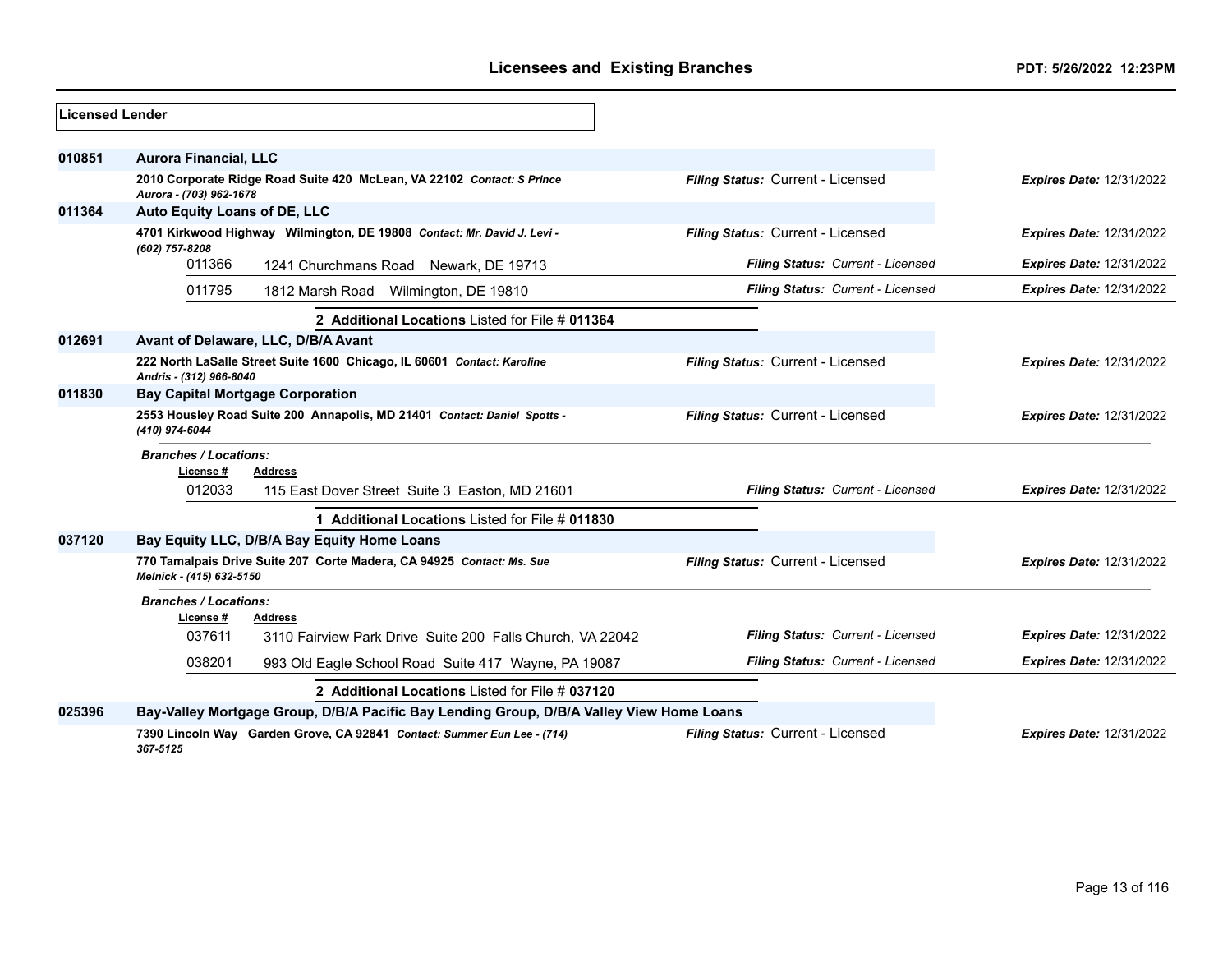| <b>Licensed Lender</b> |                                                                                                                                                          |                                   |                                 |  |
|------------------------|----------------------------------------------------------------------------------------------------------------------------------------------------------|-----------------------------------|---------------------------------|--|
| 019400                 | Bayshore Mortgage Funding, LLC, D/B/A Bayshore Mortgage Funding, D/B/A Mortgage Doctors, D/B/A<br>Surge Mortgage Advisors, D/B/A The Mortgage Collective |                                   |                                 |  |
|                        | 1920 Greenspring Drive Suite 140 Timonium, MD 21093 Contact: Mr. Roderick<br>Swan - (410) 882-1777                                                       | Filing Status: Current - Licensed | <b>Expires Date: 12/31/2022</b> |  |
|                        | 028962<br>600 Creekside Drive Ste 615 Pottstown, PA 19464                                                                                                | Filing Status: Current - Licensed | Expires Date: 12/31/2022        |  |
|                        | 031682<br>10055 Red Run Boulevard Suite 210 Owings Mill, MD 21117                                                                                        | Filing Status: Current - Licensed | <b>Expires Date: 12/31/2022</b> |  |
|                        | 032946<br>51 Salter Place Maplewood, NJ 07040                                                                                                            | Filing Status: Current - Licensed | <b>Expires Date: 12/31/2022</b> |  |
|                        | 036494<br>119 Wind Chime Court Suite 1 Raleigh, NC 27615                                                                                                 | Filing Status: Current - Licensed | <b>Expires Date: 12/31/2022</b> |  |
|                        | 037243<br>6048 Towncenter Circle Naples, FL 34119                                                                                                        | Filing Status: Current - Licensed | <b>Expires Date: 12/31/2022</b> |  |
|                        | 038232<br>2011 Singing Palm Loop Little River, SC 29566                                                                                                  | Filing Status: Current - Licensed | <b>Expires Date: 12/31/2022</b> |  |
|                        | 6 Additional Locations Listed for File # 019400                                                                                                          |                                   |                                 |  |
| 035661                 | Beeline Loans, Inc.                                                                                                                                      |                                   |                                 |  |
|                        | 188 Valley Street Suite 225 Providence, RI 02909 Contact: Mr. Peter Gonzalez -<br>(212) 731-9545                                                         | Filing Status: Current - Licensed | <b>Expires Date: 12/31/2022</b> |  |
|                        | <b>Branches / Locations:</b>                                                                                                                             |                                   |                                 |  |
|                        | License#<br><b>Address</b><br>035676<br>3735 Glen Lake Drive, Suite 210 Charlotte, NC 28208                                                              | Filing Status: Current - Licensed | <b>Expires Date: 12/31/2022</b> |  |
|                        | 037751<br>90 South Washington Street Suite B Oxford, MI 48371                                                                                            | Filing Status: Current - Licensed | <b>Expires Date: 12/31/2022</b> |  |
|                        | 2 Additional Locations Listed for File # 035661                                                                                                          |                                   |                                 |  |
| 035291                 | <b>Bespin Capital LLC</b>                                                                                                                                |                                   |                                 |  |
|                        | 12545 Riata Vista Circle MS 184-APFI Austin, TX 78727 Contact: Mr. Kevin<br>Erwin - (678) 230-9540                                                       | Filing Status: Current - Licensed | <b>Expires Date: 12/31/2021</b> |  |
| 027148                 | <b>Best Capital Funding</b>                                                                                                                              |                                   |                                 |  |
|                        | 21540 Plummer Street Suite A Chatsworth, CA 91311 Contact: Mr. Michael<br>Yates - (818) 887-2779                                                         | Filing Status: Current - Licensed | <b>Expires Date: 12/31/2022</b> |  |
| 033348                 | <b>Better Lending LLC</b>                                                                                                                                |                                   |                                 |  |
|                        | 2700 S River Road Suite 206 Des Plaines, IL 60018 Contact: Redi Gjojdeshi -<br>(630) 974-7324                                                            | Filing Status: Current - Licensed | <b>Expires Date: 12/31/2022</b> |  |
|                        | <b>Branches / Locations:</b>                                                                                                                             |                                   |                                 |  |
|                        | License #<br><b>Address</b><br>037866<br>3530 S. Val Vista Drive Suite 211 Gilbert, AZ 85297                                                             | Filing Status: Current - Licensed | <b>Expires Date: 12/31/2022</b> |  |
|                        |                                                                                                                                                          |                                   |                                 |  |
|                        | 1 Additional Locations Listed for File # 033348                                                                                                          |                                   |                                 |  |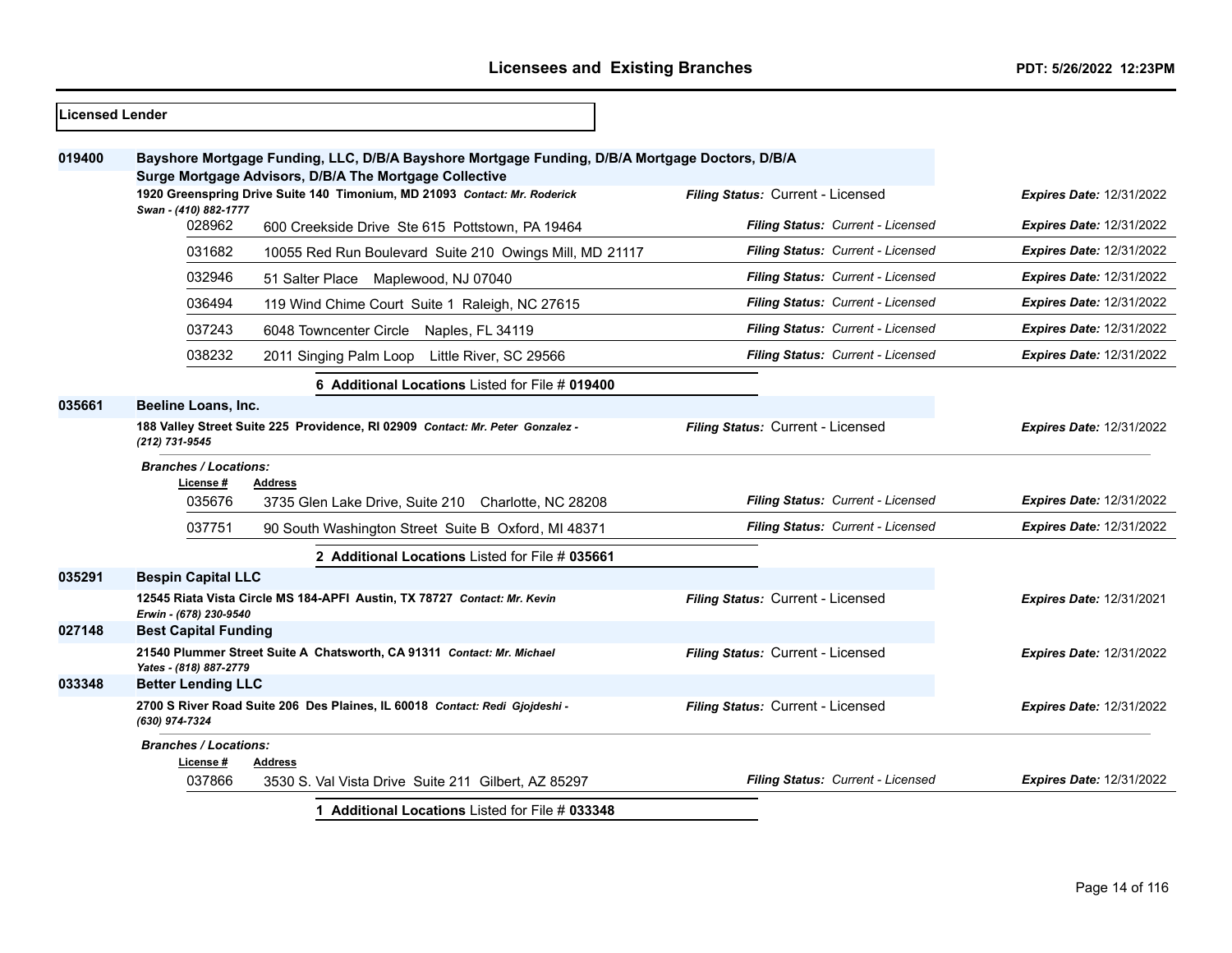| <b>Licensed Lender</b> |                                  |                                                                                                                                                                                     |                                   |                                 |
|------------------------|----------------------------------|-------------------------------------------------------------------------------------------------------------------------------------------------------------------------------------|-----------------------------------|---------------------------------|
| 026589                 | Better.com                       | Better Mortgage Corporation, D/B/A Better Finance, D/B/A Better Financial, D/B/A Better Mortgage, D/B/A<br>3 World Trade Center 175 Greenwich Street, 57th Floor New York, NY 10007 | Filing Status: Current - Licensed | <b>Expires Date: 12/31/2022</b> |
|                        |                                  | Contact: Ms. Paula Tuffin - (646) 791-9477                                                                                                                                          |                                   |                                 |
|                        | <b>Branches / Locations:</b>     |                                                                                                                                                                                     |                                   |                                 |
|                        | License #                        | <b>Address</b>                                                                                                                                                                      |                                   |                                 |
|                        | 027276                           | 2201 Broadway 2nd Floor Oakland, CA 94612                                                                                                                                           | Filing Status: Current - Licensed | <b>Expires Date: 12/31/2022</b> |
|                        | 028228                           | 210 SW Market Street Suite 124 Lee's Summit, MO 64063                                                                                                                               | Filing Status: Current - Licensed | <b>Expires Date: 12/31/2022</b> |
|                        | 028437                           | 128 South Tryon Street Office 13-100 Charlotte, NC 28202                                                                                                                            | Filing Status: Current - Licensed | <b>Expires Date: 12/31/2022</b> |
|                        | 029477                           | 128 South Tryon Street Office 14-100 Charlotte, NC 28202                                                                                                                            | Filing Status: Current - Licensed | <b>Expires Date: 12/31/2022</b> |
|                        | 029717                           | 5 Park Plaza Suite No. 700 and 800 Irvine, CA 92614                                                                                                                                 | Filing Status: Current - Licensed | <b>Expires Date: 12/31/2022</b> |
|                        | 036683                           | 708 Main Street Office 02-100 Houston, TX 77002                                                                                                                                     | Filing Status: Current - Licensed | <b>Expires Date: 12/31/2022</b> |
|                        |                                  | 6 Additional Locations Listed for File # 026589                                                                                                                                     |                                   |                                 |
| 8599                   |                                  | BHP Industries, Inc., D/B/A United Check Cashing                                                                                                                                    |                                   |                                 |
|                        | $-$ (302) 677-0070               | 155 N. DuPont Highway Unit 1 Dover, Delaware 19901 Contact: Tracey Wessell                                                                                                          | Filing Status: Current - Licensed | <b>Expires Date: 12/31/2022</b> |
| 025855                 |                                  | <b>BM REAL ESTATE SERVICES, INC., D/B/A Priority Financial Network</b>                                                                                                              |                                   |                                 |
|                        | Navarro - (818) 853-9395         | 5016 N. Parkway Calabasas Suite 200 Calabasas, CA 91302 Contact: Salva                                                                                                              | Filing Status: Current - Licensed | <b>Expires Date: 12/31/2022</b> |
| 027522                 | <b>BMG Money, Inc.</b>           |                                                                                                                                                                                     |                                   |                                 |
|                        | (305) 851-6137                   | 444 Brickell Avenue Suite 250 Miami, FL 33131 Contact: Thomas McCormick -                                                                                                           | Filing Status: Current - Licensed | <b>Expires Date: 12/31/2022</b> |
| 011226                 | <b>Bond Street Mortgage, LLC</b> |                                                                                                                                                                                     |                                   |                                 |
|                        | Gargano - (201) 254-3420         | 115 West Century Road Suite 115 Paramus, NJ 07652 Contact: Maurice J                                                                                                                | Filing Status: Current - Licensed | <b>Expires Date: 12/31/2022</b> |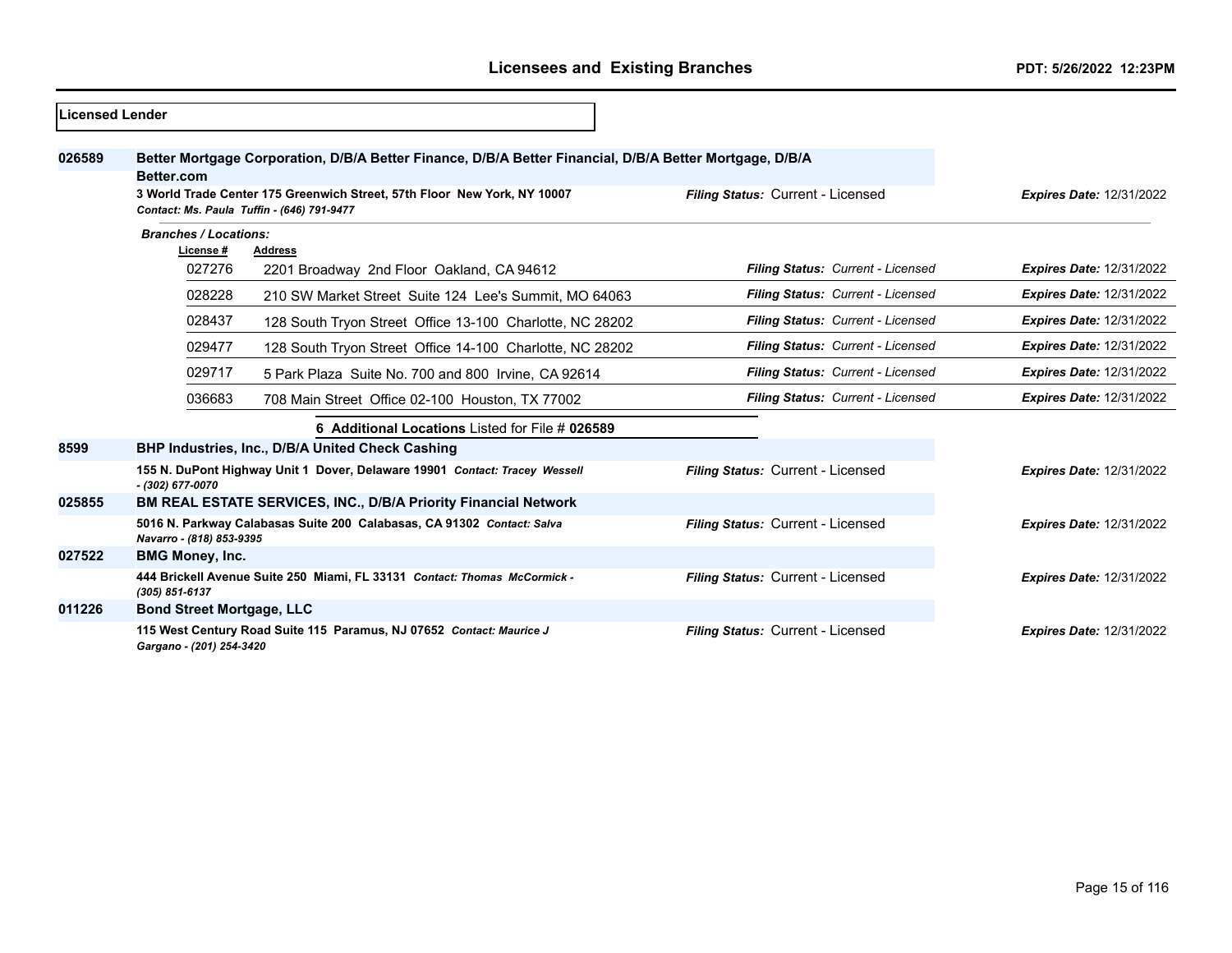| <b>Licensed Lender</b> |                                                                                       |                                                                                     |                                   |                                 |
|------------------------|---------------------------------------------------------------------------------------|-------------------------------------------------------------------------------------|-----------------------------------|---------------------------------|
| 019474                 |                                                                                       | Broker Solutions, Inc., D/B/A Kind Lending, D/B/A New American Funding, D/B/A Zigzy |                                   |                                 |
|                        | 14511 Myford Road Suite 100 Tustin, CA 92780 Contact: David Graef - (800)<br>450-2010 |                                                                                     | Filing Status: Current - Licensed | <b>Expires Date: 12/31/2022</b> |
|                        | <b>Branches / Locations:</b>                                                          |                                                                                     |                                   |                                 |
|                        | License #<br>019608                                                                   | Address                                                                             | Filing Status: Current - Licensed |                                 |
|                        |                                                                                       | 41050 West 11 Mile Road, ste 100 Suite 120 Novi, MI 48375                           |                                   | <b>Expires Date: 12/31/2022</b> |
|                        | 020701                                                                                | 6504 International Parkway Suite 1300 Plano, TX 75093                               | Filing Status: Current - Licensed | <b>Expires Date: 12/31/2022</b> |
|                        | 021842                                                                                | 11820 Pierce Street Suite 100 Riverside, CA 92505                                   | Filing Status: Current - Licensed | <b>Expires Date: 12/31/2022</b> |
|                        | 023728                                                                                | 4415 South Wendler Drive Tempe, AZ 85282                                            | Filing Status: Current - Licensed | <b>Expires Date: 12/31/2022</b> |
|                        | 026922                                                                                | 177 Defense Highway Suite 4 Annapolis, MD 21401                                     | Filing Status: Current - Licensed | <b>Expires Date: 12/31/2022</b> |
|                        | 027562                                                                                | 111 Continental Drive Suite 211 Newark, DE 19713                                    | Filing Status: Current - Licensed | <b>Expires Date: 12/31/2022</b> |
|                        | 028227                                                                                | 100 Century Parkway Suite 250 Mt. Laurel, NJ 08054                                  | Filing Status: Current - Licensed | <b>Expires Date: 12/31/2022</b> |
|                        | 028353                                                                                | 11001 Lakeline Boulevard Suite 325 Austin, TX 78717                                 | Filing Status: Current - Licensed | <b>Expires Date: 12/31/2022</b> |
|                        | 029284                                                                                | 2550 W Tyvola Road Suite 500 Charlotte, NC 28217                                    | Filing Status: Current - Licensed | <b>Expires Date: 12/31/2022</b> |
|                        | 034584                                                                                | 1200 Route 22 East Suite 2000 Office A-20 Bridgewater, NJ<br>08807                  | Filing Status: Current - Licensed | <b>Expires Date: 12/31/2022</b> |
|                        | 037765                                                                                | 111 S Main Street, Office 114 North East, MD 21901                                  | Filing Status: Current - Licensed | <b>Expires Date: 12/31/2022</b> |
|                        |                                                                                       | 11 Additional Locations Listed for File # 019474                                    |                                   |                                 |
| 028749                 | <b>Buckingham Mortgage LLC</b>                                                        |                                                                                     |                                   |                                 |
|                        |                                                                                       | 1593 Spring Hill Road Suite 100 Vienna, VA 22182                                    | Filing Status: Current - Licensed | <b>Expires Date: 12/31/2022</b> |
| 2402                   | C & F Mortgage Corporation                                                            |                                                                                     |                                   |                                 |
|                        | 858-8300                                                                              | 1400 Alverser Drive Midlothian, VA 23113 Contact: Ms. Madeline M. Witty - (804)     | Filing Status: Current - Licensed | Expires Date: 12/31/2022        |
| 034417                 | <b>Cake Mortgage Corp.</b>                                                            |                                                                                     |                                   |                                 |
|                        | Abelyan - (818) 812-5150                                                              | 9200 Oakdale Avenue Suite 501 Chatsworth, CA 91311 Contact: David                   | Filing Status: Current - Licensed | Expires Date: 12/31/2022        |
| 032047                 |                                                                                       | CalCon Mutual Mortgage LLC, D/B/A Warp Speed Mortgage                               |                                   |                                 |
|                        | Erskine - (858) 373-2167                                                              | 3131 Camino Del Rio North Suite 1680 San Diego, CA 92108 Contact: Mr. Kirk          | Filing Status: Current - Licensed | Expires Date: 12/31/2022        |
|                        | <b>Branches / Locations:</b><br>License #                                             | <b>Address</b>                                                                      |                                   |                                 |
|                        | 032640                                                                                | 11451 Katy Freeway Suite 360 Houston, TX 77079                                      | Filing Status: Current - Licensed | <b>Expires Date: 12/31/2022</b> |
|                        |                                                                                       | 1 Additional Locations Listed for File # 032047                                     |                                   |                                 |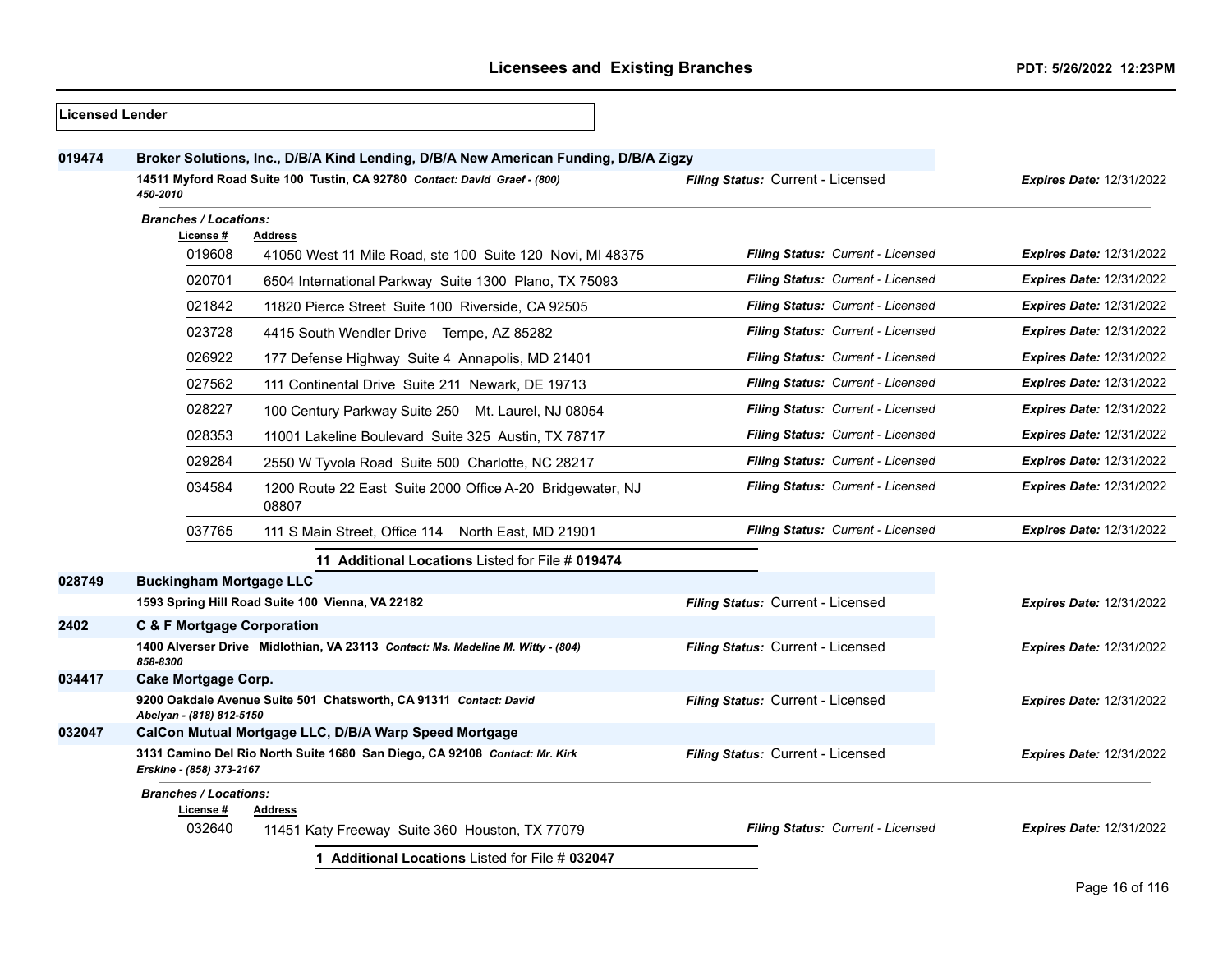| <b>Licensed Lender</b> |                                        |                                                                            |                                          |                                 |
|------------------------|----------------------------------------|----------------------------------------------------------------------------|------------------------------------------|---------------------------------|
| 5202                   | Caliber Home Loans, Inc., D/B/A NewRez |                                                                            |                                          |                                 |
|                        | 252-5374                               | 1525 South Belt Line Road Coppell, TX 75019 Contact: Elise Chilton - (405) | Filing Status: Current - Licensed        | <b>Expires Date: 12/31/2022</b> |
|                        | 012627                                 | 13801 Wireless Way Suite 100 Oklahoma City, OK 73134                       | Filing Status: Current - Licensed        | Expires Date: 12/31/2022        |
|                        | 012628                                 | 16745 West Bernardo Drive Suites 140 and 300 San Diego, CA<br>92127        | Filing Status: Current - Licensed        | <b>Expires Date: 12/31/2022</b> |
|                        | 012630                                 | 200 Continental Drive Suite 201 Newark, DE 19713                           | <b>Filing Status: Current - Licensed</b> | <b>Expires Date: 12/31/2022</b> |
|                        | 012632                                 | 17252 N. Village Main Boulevard Suite 16 Lewes, DE 19958                   | Filing Status: Current - Licensed        | <b>Expires Date: 12/31/2022</b> |
|                        | 012635                                 | 10500 Little Patuxent Parkway Suite 750 Columbia, MD 21044                 | Filing Status: Current - Licensed        | <b>Expires Date: 12/31/2022</b> |
|                        | 012636                                 | 2600 Tower Oaks Boulevard Suite 100 Rockville, MD 20852                    | Filing Status: Current - Licensed        | <b>Expires Date: 12/31/2022</b> |
|                        | 018120                                 | 343 Thornall Street Suite 550 Edison, NJ 08837                             | Filing Status: Current - Licensed        | <b>Expires Date: 12/31/2022</b> |
|                        | 019990                                 | One Pierce Place Suite 255C Itasca, IL 60143                               | Filing Status: Current - Licensed        | <b>Expires Date: 12/31/2022</b> |
|                        | 020286                                 | 4050 Legato Road Suites 100 & 120 Fairfax, VA 22033                        | Filing Status: Current - Licensed        | <b>Expires Date: 12/31/2022</b> |
|                        | 021444                                 | 185 Admiral Cochrane Drive Suite 205 Annapolis, MD 21401                   | Filing Status: Current - Licensed        | <b>Expires Date: 12/31/2022</b> |
|                        | 021653                                 | 225 Schilling Circle Suites 190-195 Hunt Valley, MD 21031                  | Filing Status: Current - Licensed        | <b>Expires Date: 12/31/2022</b> |
|                        | 021687                                 | 525 Route 73 North Suite 309 Marlton, NJ 08053                             | Filing Status: Current - Licensed        | <b>Expires Date: 12/31/2022</b> |
|                        | 023437                                 | 3101 Emrick Boulevard Suite 210 Bethlehem, PA 18020                        | Filing Status: Current - Licensed        | <b>Expires Date: 12/31/2022</b> |
|                        | 023862                                 | 12010 Sunset Hills Road Suite 200 Reston, VA 20190                         | Filing Status: Current - Licensed        | <b>Expires Date: 12/31/2022</b> |
|                        | 024535                                 | 3401 Olympus Boulevard Suite 200 Coppell, TX 75019                         | Filing Status: Current - Licensed        | <b>Expires Date: 12/31/2022</b> |
|                        | 025094                                 | 5 Mount Royal Avenue Suite 10 Marlborough, MA 01752                        | Filing Status: Current - Licensed        | Expires Date: 12/31/2022        |
|                        | 025758                                 | 32183 Dupont Boulevard Suite D8 Dagsboro, DE 19939                         | Filing Status: Current - Licensed        | <b>Expires Date: 12/31/2022</b> |
|                        | 025826                                 | 1829 Reisterstown Road Suite 150 Pikesville, MD 21208                      | Filing Status: Current - Licensed        | <b>Expires Date: 12/31/2022</b> |
|                        | 028388                                 | 200 Somerset Corporate Boulevard Suite 1003 Bridgewater, NJ<br>08807       | Filing Status: Current - Licensed        | <b>Expires Date: 12/31/2022</b> |
|                        | 031415                                 | 1277 S. Governors Avenue Dover, DE 19904                                   | Filing Status: Current - Licensed        | <b>Expires Date: 12/31/2022</b> |
|                        | 032983                                 | 6404 Ivy Lane Suite 700 Greenbelt, MD 20770                                | Filing Status: Current - Licensed        | Expires Date: 12/31/2022        |
|                        | 033847                                 | 11255 Kirkland Way Suites 100, 110 & 200 Kirkland, WA 98033                | Filing Status: Current - Licensed        | <b>Expires Date: 12/31/2022</b> |
|                        | 033919                                 | 1327 14th Street NW Suite 101 Washington, DC 20005                         | Filing Status: Current - Licensed        | Expires Date: 12/31/2022        |

**23 Additional Locations** Listed for File # **5202**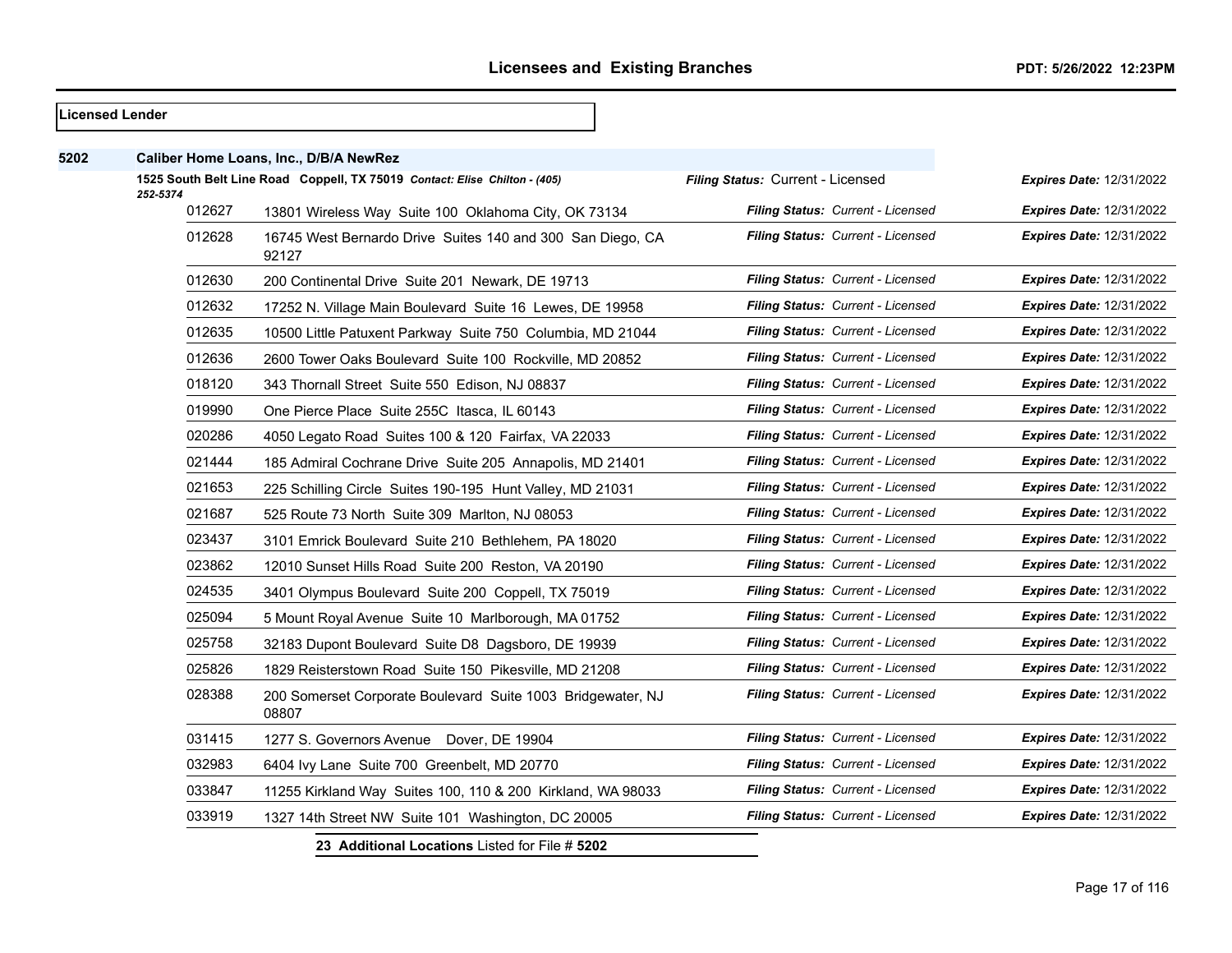| <b>Licensed Lender</b> |                                                     |                                                                                                                        |                                          |                                 |
|------------------------|-----------------------------------------------------|------------------------------------------------------------------------------------------------------------------------|------------------------------------------|---------------------------------|
| 031829                 | (801) 851-1484                                      | Canopy Mortgage, LLC, D/B/A Box Home Loans<br>360 Technology Courts Suite 200 Lindon, UT 84042 Contact: Kally Squire - | Filing Status: Current - Licensed        | <b>Expires Date: 12/31/2022</b> |
|                        | <b>Branches / Locations:</b><br>License #<br>037507 | <b>Address</b><br>9620 NE Tanasbourne Dr Ste 300 Office 11 Hillsboro, OR 97124                                         | Filing Status: Current - Licensed        | <b>Expires Date: 12/31/2022</b> |
|                        |                                                     | 1 Additional Locations Listed for File # 031829                                                                        |                                          |                                 |
| 1666                   |                                                     | Cardinal Financial Company, Limited Partnership, D/B/A Peoples Home Equity, D/B/A Sebonic Financial                    |                                          |                                 |
|                        | Wiederspahn - (704) 594-5530                        | 3701 Arco Corporate Drive Suite 200 Charlotte, NC 28273 Contact: Ms. Briana                                            | Filing Status: Current - Licensed        | <b>Expires Date: 12/31/2022</b> |
|                        | 012814                                              | 901 North Green Valley Parkway Suite 190 Henderson, NV 89074                                                           | Filing Status: Current - Licensed        | <b>Expires Date: 12/31/2022</b> |
|                        | 012833                                              | 9201 Corporate Boulevard Suite 210 Rockville, MD 20850                                                                 | Filing Status: Current - Licensed        | <b>Expires Date: 12/31/2022</b> |
|                        | 021758                                              | 3500 Winchester Road Suites 105 & 141 Allentown, PA<br>18104-2263                                                      | Filing Status: Current - Licensed        | <b>Expires Date: 12/31/2022</b> |
|                        | 022528                                              | 1301 Corlies Avenue Suite 6-E Neptune, NJ 07753                                                                        | Filing Status: Current - Licensed        | <b>Expires Date: 12/31/2022</b> |
|                        | 023074                                              | 41 Pinelawn Road Suite 100 Melville, NY 11747                                                                          | Filing Status: Current - Licensed        | <b>Expires Date: 12/31/2022</b> |
|                        | 027215                                              | 2650 S McCall Road Suite A Englewood, FL 34224                                                                         | <b>Filing Status: Current - Licensed</b> | <b>Expires Date: 12/31/2022</b> |
|                        | 027934                                              | 115 River Road Suite 109 Edgewater, NJ 07020                                                                           | Filing Status: Current - Licensed        | <b>Expires Date: 12/31/2022</b> |
|                        | 028090                                              | 10 Fairway Drive Suite 305 Deerfield Beach, FL 33441                                                                   | Filing Status: Current - Licensed        | <b>Expires Date: 12/31/2022</b> |
|                        | 028257                                              | 102 Pickering Way Suite 500 Exton, PA 19341                                                                            | Filing Status: Current - Licensed        | <b>Expires Date: 12/31/2022</b> |
|                        | 028957                                              | 2710 Centerville Road Suite 205 Wilmington, DE 19808                                                                   | Filing Status: Current - Licensed        | <b>Expires Date: 12/31/2022</b> |
|                        | 029141                                              | 490 N. DuPont Highway Dover, DE 19901                                                                                  | Filing Status: Current - Licensed        | <b>Expires Date: 12/31/2022</b> |
|                        | 029274                                              | 3302 Concord Pike Wilmington, DE 19803                                                                                 | Filing Status: Current - Licensed        | <b>Expires Date: 12/31/2022</b> |
|                        | 029395                                              | 228 Suburban Drive Newark, DE 19711                                                                                    | <b>Filing Status: Current - Licensed</b> | <b>Expires Date: 12/31/2022</b> |
|                        | 029528                                              | 231 13th Avenue PL NW Ste D Hickory, NC 28601                                                                          | Filing Status: Current - Licensed        | <b>Expires Date: 12/31/2022</b> |
|                        | 030482                                              | 32630 Cedar Drive Unit C Millville, DE 19967                                                                           | <b>Filing Status: Current - Licensed</b> | <b>Expires Date: 12/31/2022</b> |
|                        | 030668                                              | 30 The Green Unit #2 Dover, DE 19901                                                                                   | Filing Status: Current - Licensed        | <b>Expires Date: 12/31/2022</b> |
|                        | 034681                                              | 11 N. Main Street Suite 3 Marion, NC 28752                                                                             | Filing Status: Current - Licensed        | <b>Expires Date: 12/31/2022</b> |
|                        | 036415                                              | 1835 Iron Point Road Suite 100 Folsom, CA 95630                                                                        | Filing Status: Current - Licensed        | <b>Expires Date: 12/31/2022</b> |
|                        |                                                     | 18 Additional Locations Listed for File #1666                                                                          |                                          |                                 |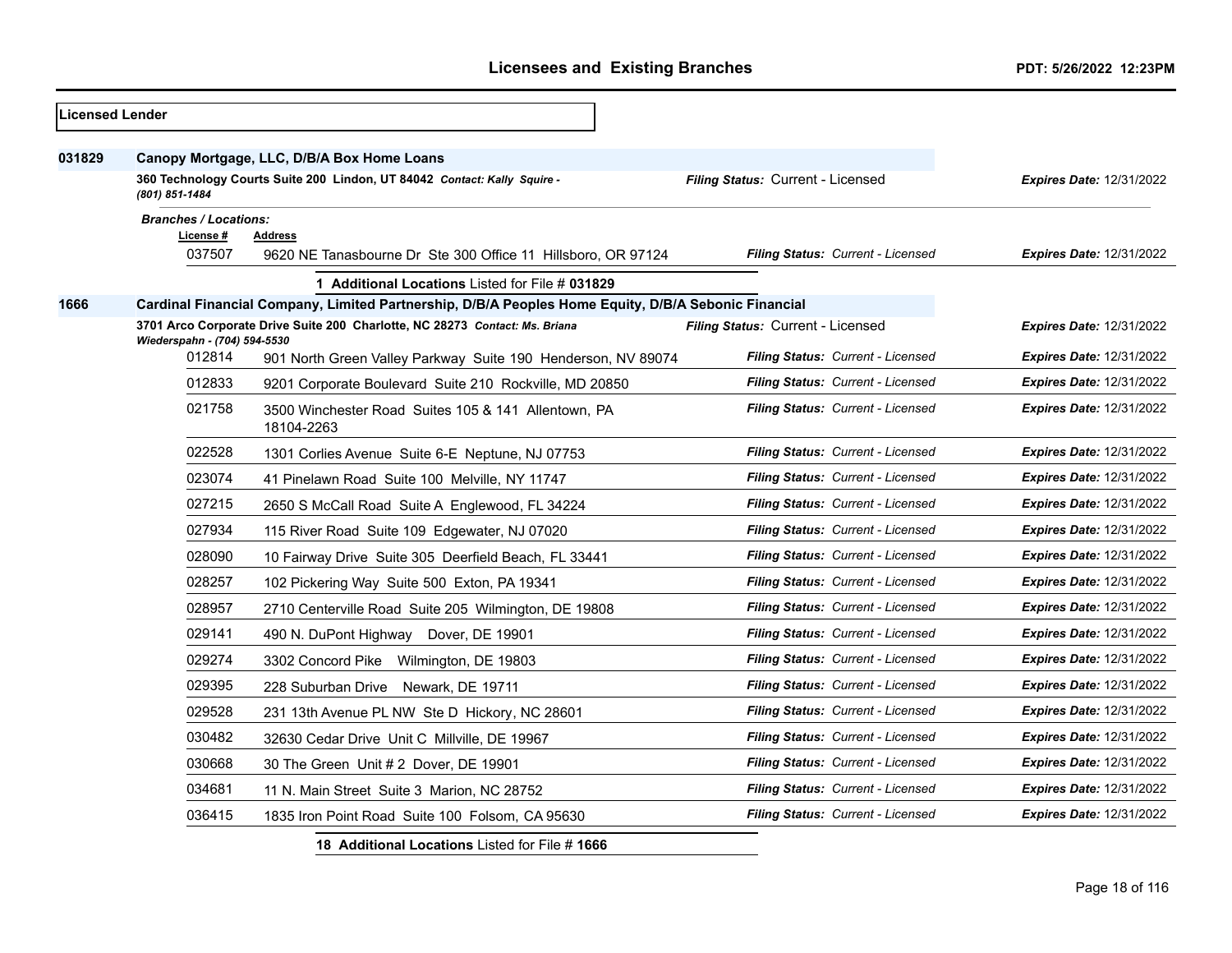| <b>Licensed Lender</b> |                                                                                                           |                                                                               |                                          |                                 |
|------------------------|-----------------------------------------------------------------------------------------------------------|-------------------------------------------------------------------------------|------------------------------------------|---------------------------------|
| 012752                 |                                                                                                           | Carrington Mortgage Services, LLC, D/B/A Vylla Loan                           |                                          |                                 |
|                        | 1600 South Douglass Road Suites 110 & 200A Anaheim, CA 92806 Contact:<br>Elizabeth Balce - (0.0) 800-5614 |                                                                               | Filing Status: Current - Licensed        | <b>Expires Date: 12/31/2022</b> |
|                        | <b>Branches / Locations:</b>                                                                              |                                                                               |                                          |                                 |
|                        | License #<br>012753                                                                                       | <b>Address</b><br>2100 East 196th Street Suites 100 & 200 Westfield. IN 46074 | Filing Status: Current - Licensed        | <b>Expires Date: 12/31/2022</b> |
|                        | 012754                                                                                                    | 10 Griffin Road North Suite 200 Windsor, CT 06095                             | Filing Status: Current - Licensed        | <b>Expires Date: 12/31/2022</b> |
|                        | 019874                                                                                                    | 11701-32 San Jose Boulevard Suites 201 Jacksonville, FL 32223                 | <b>Filing Status: Current - Licensed</b> | <b>Expires Date: 12/31/2022</b> |
|                        | 020136                                                                                                    | 10200 Grand Central Avenue, Suite 220 Suite 400 Owings Mills,<br>MD 21117     | Filing Status: Current - Licensed        | <b>Expires Date: 12/31/2022</b> |
|                        | 020236                                                                                                    | 585 N. Juniper Drive Suite 100 Chandler, AZ 85226                             | Filing Status: Current - Licensed        | <b>Expires Date: 12/31/2022</b> |
|                        | 020522                                                                                                    | 8101 North High Street Suite 40 Columbus, OH 43235                            | Filing Status: Current - Licensed        | <b>Expires Date: 12/31/2022</b> |
|                        | 021658                                                                                                    | 6200 Tennyson Parkway Suite 210 & 110-B Plano, TX 75024                       | Filing Status: Current - Licensed        | <b>Expires Date: 12/31/2022</b> |
|                        | 029722                                                                                                    | 4000 Midlantic Drive Suite 101 Mt. Laurel, NJ 08054                           | Filing Status: Current - Licensed        | <b>Expires Date: 12/31/2022</b> |
|                        | 034418                                                                                                    | 25 Enterprise Drive Suite 500 Aliso Viejo, CA 92656                           | Filing Status: Current - Licensed        | <b>Expires Date: 12/31/2022</b> |
|                        | 035452                                                                                                    | 800 Crescent Centre Drive Suite 300 Franklin, TN 37067                        | <b>Filing Status: Current - Licensed</b> | <b>Expires Date: 12/31/2022</b> |
|                        |                                                                                                           | 10 Additional Locations Listed for File # 012752                              |                                          |                                 |
| 027667                 |                                                                                                           | CashMax LLC, D/B/A Boost Finance                                              |                                          |                                 |
|                        | (903) 791-0151                                                                                            | 5940 Summerhill Road Texarkana, TX 75503 Contact: Ms. Deana Landreth -        | Filing Status: Current - Licensed        | <b>Expires Date: 12/31/2022</b> |
| 027405                 | Castle & Cooke Mortgage, LLC                                                                              |                                                                               |                                          |                                 |
|                        | Edmonson - (801) 461-7154                                                                                 | 13751 S Wadsworth Park Drive Suite 101 Draper, UT 84020 Contact: Kellie       | Filing Status: Current - Licensed        | <b>Expires Date: 12/31/2022</b> |
|                        | <b>Branches / Locations:</b>                                                                              |                                                                               |                                          |                                 |
|                        | License #<br>032200                                                                                       | Address<br>6191 N State Highway 161 Suite 340 Irving, TX 75038                | Filing Status: Current - Licensed        | <b>Expires Date: 12/31/2022</b> |
|                        | 034758                                                                                                    | 1001 E. 101st Terrace Suite 210 Kansas City, MO 64131                         | Filing Status: Current - Licensed        | <b>Expires Date: 12/31/2022</b> |
|                        | 035179                                                                                                    | 4 Campus Drive Suite 200 Parsippany, NJ 07054                                 | Filing Status: Current - Licensed        | <b>Expires Date: 12/31/2022</b> |
|                        |                                                                                                           | 3 Additional Locations Listed for File # 027405                               |                                          |                                 |
| 023869                 |                                                                                                           | Castle Mortgage Corporation, D/B/A Excelerate Capital                         |                                          |                                 |
|                        | Anna Martinez - (858) 914-4825                                                                            | 4000 MacArthur Boulevard Suite 300 Newport Beach, CA 92660 Contact:           | Filing Status: Current - Licensed        | <b>Expires Date: 12/31/2022</b> |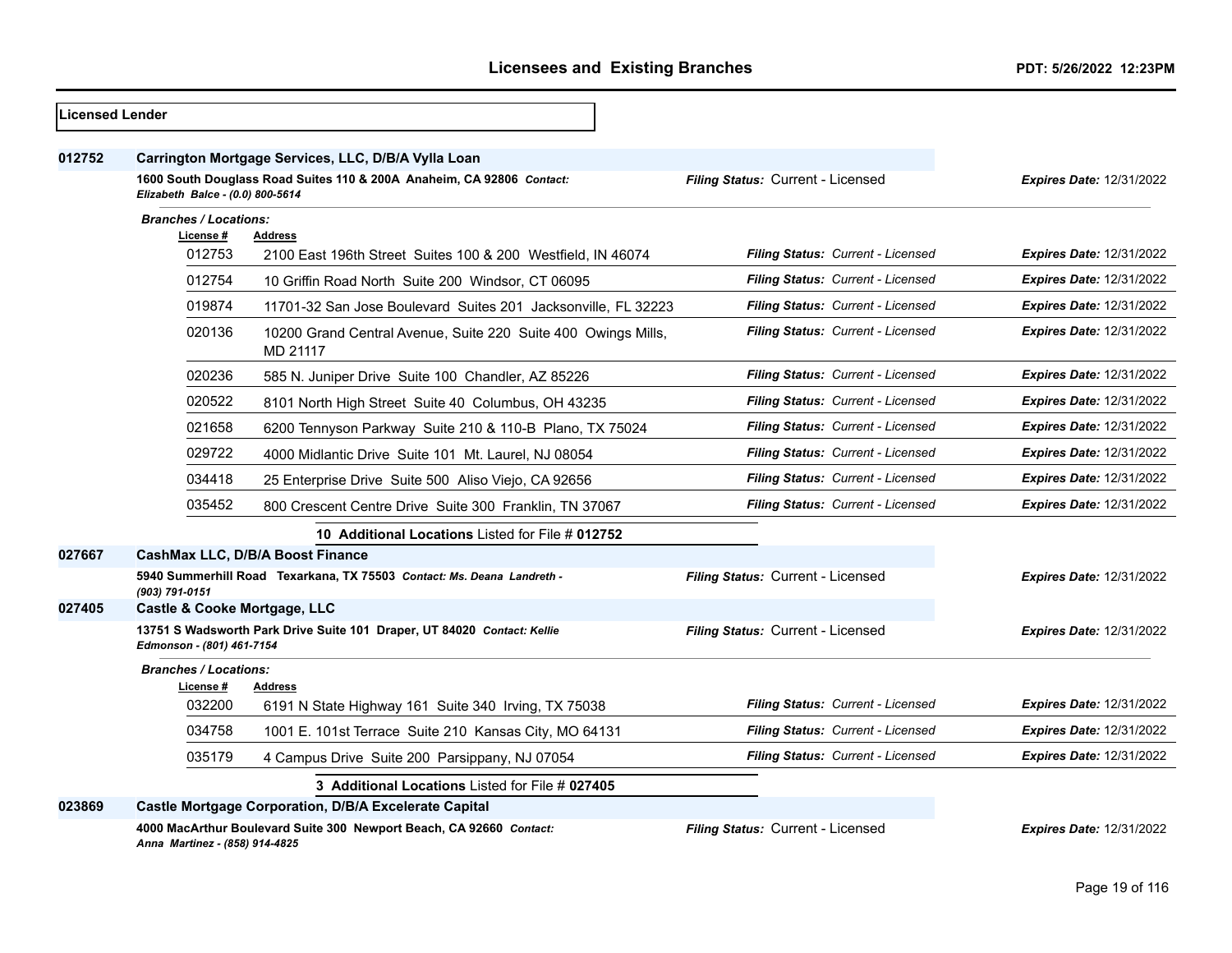| Licensed Lender |                                          |                                                                            |                                   |                                 |
|-----------------|------------------------------------------|----------------------------------------------------------------------------|-----------------------------------|---------------------------------|
| 012789          | <b>Cavalry Investments, LLC</b>          |                                                                            |                                   |                                 |
|                 | Thomas - (914) 742-4382                  | 500 Summit Lake Drive Suite 400 Valhalla, NY 10595 Contact: Ms. Anne       | Filing Status: Current - Licensed | <b>Expires Date: 12/31/2022</b> |
| 012431          | Cavalry SPV I, LLC                       |                                                                            |                                   |                                 |
|                 | (914) 742-4382                           | 500 Summit Lake Drive Suite 400 Valhalla, NY 10595 Contact: Anne Thomas -  | Filing Status: Current - Licensed | <b>Expires Date: 12/31/2022</b> |
| 012790          | <b>Cavalry SPV II, LLC</b>               |                                                                            |                                   |                                 |
|                 | Thomas - (914) 742-4382                  | 500 Summit Lake Drive Suite 400 Valhalla, NY 10595 Contact: Ms. Anne       | Filing Status: Current - Licensed | <b>Expires Date: 12/31/2022</b> |
| 011734          | Cazle Mortgage, Inc.                     |                                                                            |                                   |                                 |
|                 | Diggins - (410) 238-3600                 | 6211 Greenleigh Avenue Suite 145-155 Baltimore, MD 21220 Contact: Barry C  | Filing Status: Current - Licensed | <b>Expires Date: 12/31/2022</b> |
| 037102          | <b>CBM Mortgage, Inc.</b>                |                                                                            |                                   |                                 |
|                 | 660-3088                                 | 912 Hometown Way Front Royal, VA 22630 Contact: Glen Haddock - (540)       | Filing Status: Current - Licensed | <b>Expires Date: 12/31/2022</b> |
| 023205          |                                          | CCF of Delaware, LLC, D/B/A Cash Central, D/B/A Community Choice Financial |                                   |                                 |
|                 | (614) 760-2191                           | 5165 Emerald Parkway Suite 100 Dublin, OH 43017 Contact: Sean O'Brien -    | Filing Status: Current - Licensed | <b>Expires Date: 12/31/2022</b> |
| 030958          |                                          | Celebrity Home Loans, LLC, D/B/A Neo Home Loans, D/B/A Robert Coomer Group |                                   |                                 |
|                 | Easter - (910) 520-8814                  | One Mid America Plaza Suite 800 Oakbrook Terrace, IL 60181 Contact: Andrea | Filing Status: Current - Licensed | <b>Expires Date: 12/31/2022</b> |
|                 | <b>Branches / Locations:</b><br>License# | <b>Address</b>                                                             |                                   |                                 |
|                 | 032049                                   | 11715 Administration Drive Suite 102 St. Louis, MO 63146                   | Filing Status: Current - Licensed | <b>Expires Date: 12/31/2022</b> |
|                 | 032521                                   | 2063 East 3900 South Suite 500 Office 569a Salt Lake City, UT<br>84124     | Filing Status: Current - Licensed | <b>Expires Date: 12/31/2022</b> |
|                 | 033043                                   | 3145 St. Rose Parkway Suite 201 Henderson, NV 89052                        | Filing Status: Current - Licensed | <b>Expires Date: 12/31/2022</b> |
|                 | 035239                                   | 9 Thurber Boulevard Suite D Smithfield, RI 02917                           | Filing Status: Current - Licensed | <b>Expires Date: 12/31/2022</b> |
|                 |                                          | 4 Additional Locations Listed for File # 030958                            |                                   |                                 |
| 030689          |                                          | <b>Center City Mortgage and Investments LLC</b>                            |                                   |                                 |
|                 | Hackett-Cole - (215) 360-4792            | 225 E. City Avenue Suite 103 Bala Cynwyd, PA 19004 Contact: Dorothy        | Filing Status: Current - Licensed | <b>Expires Date: 12/31/2022</b> |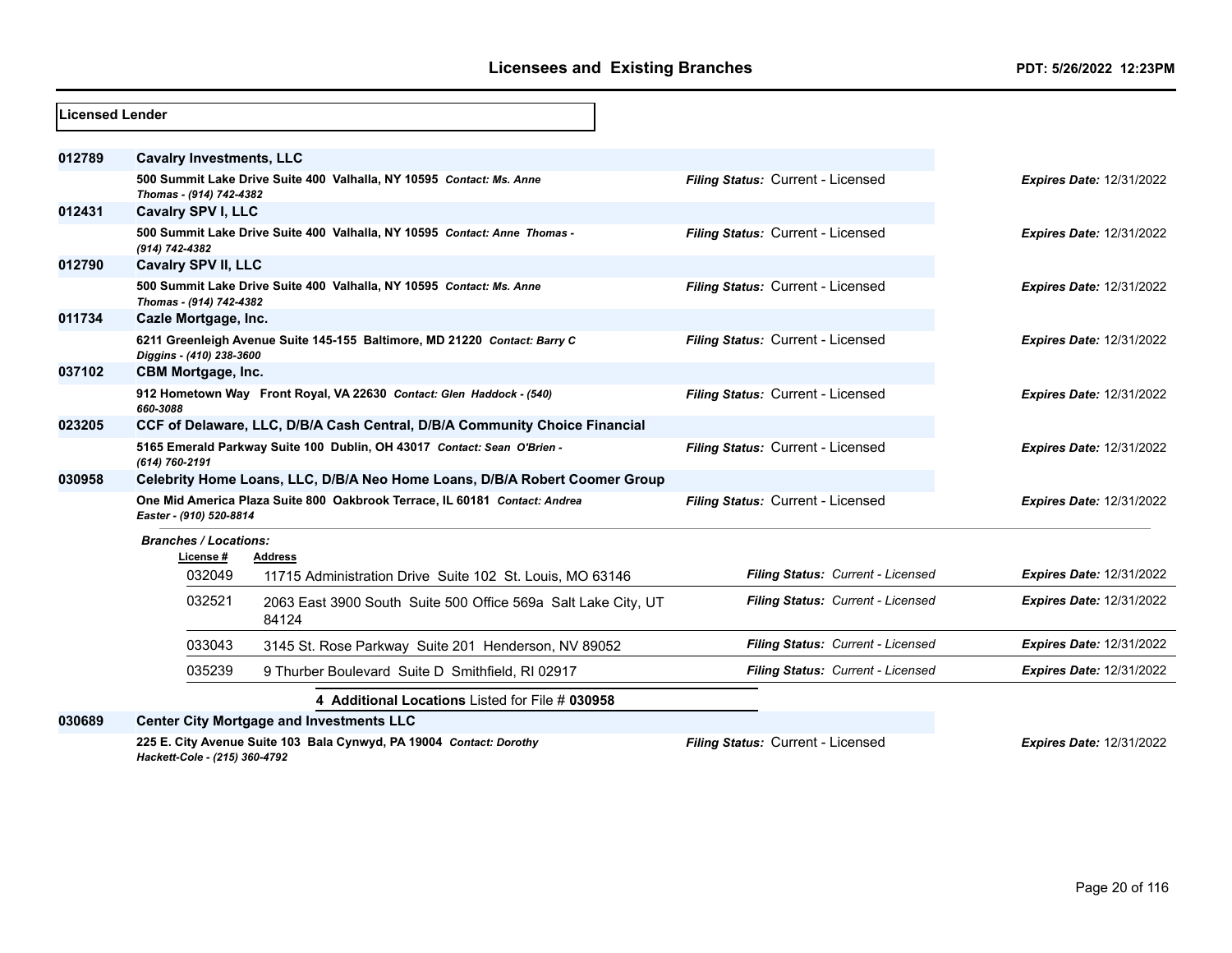| <b>Licensed Lender</b> |                                                                                                                |                                                                                       |                                   |                                 |
|------------------------|----------------------------------------------------------------------------------------------------------------|---------------------------------------------------------------------------------------|-----------------------------------|---------------------------------|
| 036922                 | <b>Central Mortgage Funding, LLC</b>                                                                           |                                                                                       |                                   |                                 |
|                        | Munawar B - (248) 802-7126                                                                                     | 29777 Telegraph Road Suite 3090 Southfield, MI 48034 Contact: Isaac                   | Filing Status: Current - Licensed | <b>Expires Date: 12/31/2022</b> |
|                        | <b>Branches / Locations:</b><br>License #<br>037289                                                            | <b>Address</b><br>100 Biddle Avenue Suite 200 Newark, DE 19702                        | Filing Status: Current - Licensed | <b>Expires Date: 12/31/2022</b> |
|                        |                                                                                                                |                                                                                       |                                   |                                 |
| 036110                 | <b>Certegy Payment Solutions, LLC</b>                                                                          | 1 Additional Locations Listed for File # 036922                                       |                                   |                                 |
|                        | Customer Care - (800) 237-3826                                                                                 | 17757 US Highway 19 N Suite 375 Clearwater, FL 33764 Contact: Certegy                 | Filing Status: Current - Licensed | <b>Expires Date: 12/31/2022</b> |
| 034305                 | <b>Change Lending, LLC</b>                                                                                     |                                                                                       |                                   |                                 |
|                        | Netter - (949) 688-5987                                                                                        | 16845 Von Karman Avenue Suite 200 Irvine, CA 92606 Contact: Mr. Steve                 | Filing Status: Current - Licensed | <b>Expires Date: 12/31/2022</b> |
| 026896                 | <b>Chaos Home Loans LLC</b>                                                                                    |                                                                                       |                                   |                                 |
|                        |                                                                                                                | 900 S. 4th Street Las Vegas, NV 89101                                                 | Filing Status: Current - Licensed | <b>Expires Date: 12/31/2022</b> |
| 033825                 | Cherry Creek Mortgage, LLC, D/B/A Blue Spot Home Loans                                                         |                                                                                       |                                   |                                 |
|                        | 7600 East Orchard Road Suite #250-N Greenwood Village, CO 80111 Contact:<br>Alezandra Burling - (303) 226-8840 |                                                                                       | Filing Status: Current - Licensed | <b>Expires Date: 12/31/2022</b> |
|                        | <b>Branches / Locations:</b><br>License #                                                                      | <b>Address</b>                                                                        |                                   |                                 |
|                        | 036436                                                                                                         | 485 E. 17th Street Suite 200 & 202 Costa Mesa, CA 92627                               | Filing Status: Current - Licensed | <b>Expires Date: 12/31/2022</b> |
|                        | 036526                                                                                                         | 2723 South State Street Suite 150, Office 153 Ann Arbor, MI<br>48104                  | Filing Status: Current - Licensed | <b>Expires Date: 12/31/2022</b> |
|                        | 036668                                                                                                         | 215 Schilling Circle Suite 103 Hunt Valley, MD 21031                                  | Filing Status: Current - Licensed | <b>Expires Date: 12/31/2022</b> |
|                        | 036682                                                                                                         | 7400 Beaufont Springs Drive Suite 300, Office 311 & 312<br>Richmond, VA 23225         | Filing Status: Current - Licensed | <b>Expires Date: 12/31/2022</b> |
|                        | 036954                                                                                                         | 76 East Main Street Marlton, NJ 08053                                                 | Filing Status: Current - Licensed | <b>Expires Date: 12/31/2022</b> |
|                        |                                                                                                                | 5 Additional Locations Listed for File # 033825                                       |                                   |                                 |
| 029002                 |                                                                                                                | Chicago Mortgage Solutions LLC, D/B/A Interfirst Mortgage Company, D/B/A Zeromortgage |                                   |                                 |
|                        | - (847) 999-7283                                                                                               | 9525 W. Bryn Mawr Ave Suite 400 Rosemont, IL 60018 Contact: Robert Martell            | Filing Status: Current - Licensed | <b>Expires Date: 12/31/2022</b> |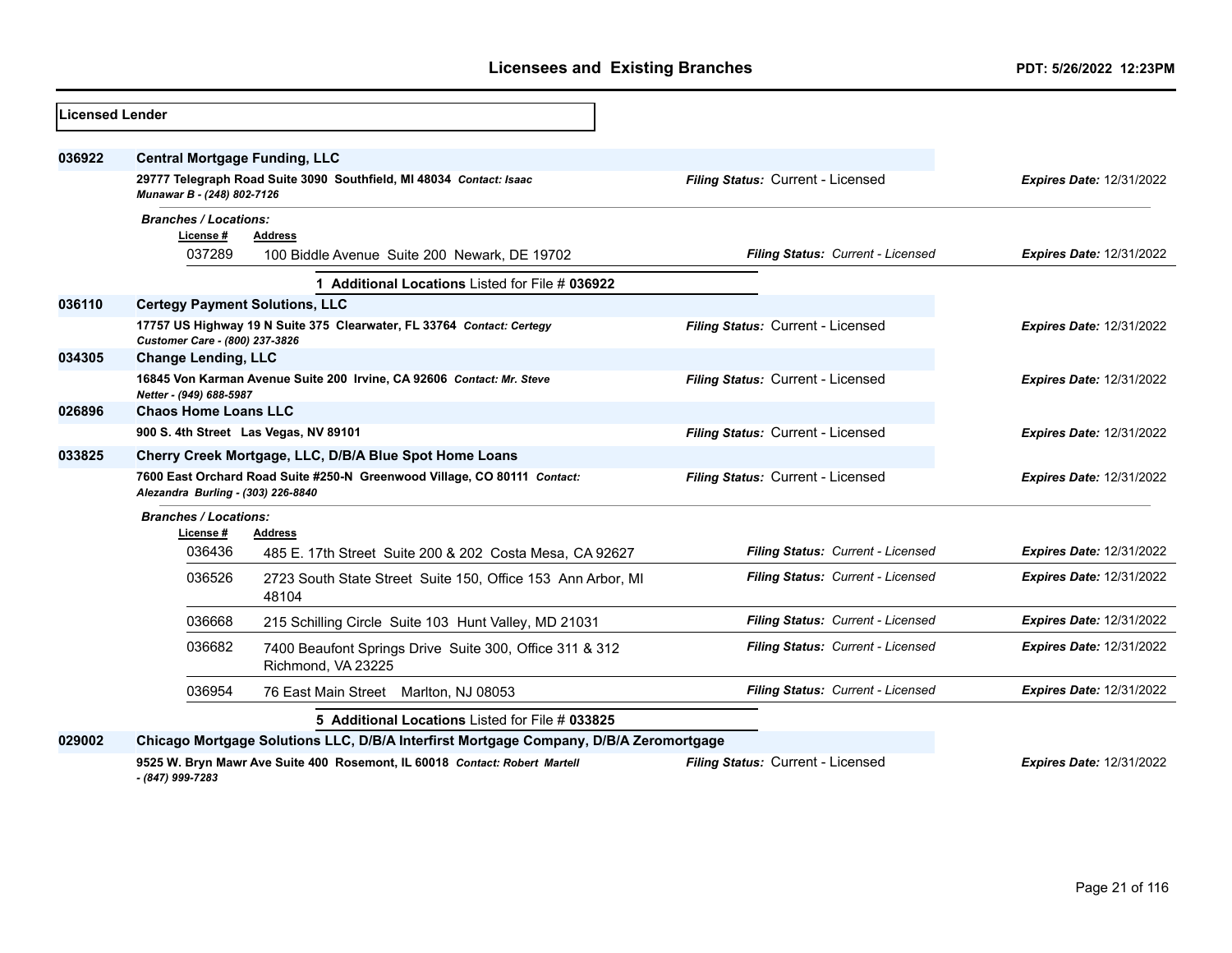| <b>Licensed Lender</b> |                                                                                                                                                          |                                   |                                 |
|------------------------|----------------------------------------------------------------------------------------------------------------------------------------------------------|-----------------------------------|---------------------------------|
| 033845                 | <b>Churchill Mortgage Corporation</b>                                                                                                                    |                                   |                                 |
|                        | 1749 Mallory Lane Suite 100 Brentwood, TN 37027-2931 Contact: Ms. Bethany<br>Collins - (615) 767-5193                                                    | Filing Status: Current - Licensed | <b>Expires Date: 12/31/2022</b> |
|                        | <b>Branches / Locations:</b><br>License #<br><b>Address</b>                                                                                              |                                   |                                 |
|                        | 034238<br>1912 G Lincoln Drive Suite 231 Annapolis, MD 21401-4119                                                                                        | Filing Status: Current - Licensed | <b>Expires Date: 12/31/2022</b> |
|                        | 036602<br>836 S 11th Street Decatur, IN 46733-3402                                                                                                       | Filing Status: Current - Licensed | <b>Expires Date: 12/31/2022</b> |
|                        | 2 Additional Locations Listed for File # 033845                                                                                                          |                                   |                                 |
| 020322                 | CITADEL SERVICING CORPORATION, D/B/A Acra Lending, D/B/A Citadel Mortgage Direct, D/B/A Citadel                                                          |                                   |                                 |
|                        | Mortgage Services, D/B/A www.nonprimelender.com<br>25531 Commercentre Drive Suite 160 Lake Forest, CA 92630 Contact: Kyle<br>Gunderlock - (949) 900-6630 | Filing Status: Current - Licensed | <b>Expires Date: 12/31/2022</b> |
|                        | <b>Branches / Locations:</b><br>License #<br><b>Address</b><br>038285<br>8345 W. Sunset Road Suite 350 Las Vegas, NV 89113                               | Filing Status: Current - Licensed | <b>Expires Date: 12/31/2022</b> |
|                        | Additional Locations Listed for File # 020322                                                                                                            |                                   |                                 |
| 030754                 | <b>City Lending Inc.</b>                                                                                                                                 |                                   |                                 |
|                        | 8150 Leesburg Pike #405 Vienna, VA 22182 Contact: Mr. Jorge Campodonico -<br>(703) 239-7711                                                              | Filing Status: Current - Licensed | <b>Expires Date: 12/31/2022</b> |
|                        | <b>Branches / Locations:</b><br>License #<br><b>Address</b>                                                                                              |                                   |                                 |
|                        | 033737<br>100 West Road Suite 300 Towson, MD 21204                                                                                                       | Filing Status: Current - Licensed | <b>Expires Date: 12/31/2022</b> |
|                        | 1 Additional Locations Listed for File # 030754                                                                                                          |                                   |                                 |
| 019705                 | <b>ClearLine Loans Delaware LLC</b>                                                                                                                      |                                   |                                 |
|                        | 1755 N 400 E North Logan, UT 84341 Contact: Josh Stead - (888) 542-1015                                                                                  | Filing Status: Current - Licensed | <b>Expires Date: 12/31/2022</b> |
| 037244                 | <b>Climb Investco, LLC</b>                                                                                                                               |                                   |                                 |
|                        | 133W 19th Street 4th Floor New York, NY 10011                                                                                                            | Filing Status: Current - Licensed | <b>Expires Date: 12/31/2022</b> |
|                        | 037245<br>6543 Las Vegas Boulevard S Suite 02B137 Las Vegas, NV 89119                                                                                    | Filing Status: Current - Licensed | <b>Expires Date: 12/31/2022</b> |
|                        | 1 Additional Locations Listed for File # 037244                                                                                                          |                                   |                                 |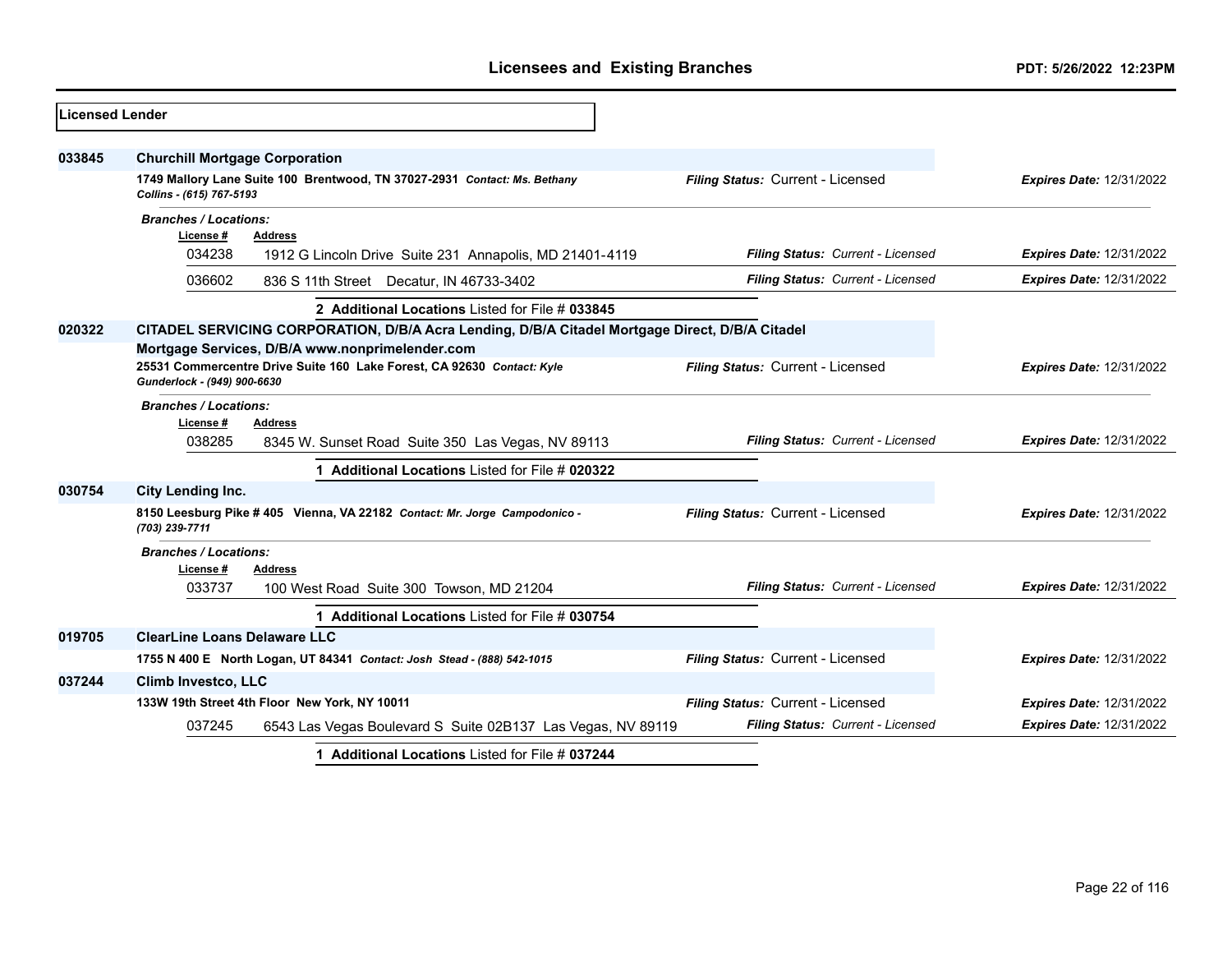| Licensed Lender |                                      |                                                                                                                      |                                   |                                 |
|-----------------|--------------------------------------|----------------------------------------------------------------------------------------------------------------------|-----------------------------------|---------------------------------|
| 010033          |                                      | CMG Mortgage, Inc., D/B/A CMG Financial, D/B/A CMG Home Loans, D/B/A HomeFundIt                                      |                                   |                                 |
|                 |                                      | 3160 Crow Canyon Road Suite 400 San Ramon, CA 94583 Contact: Tara                                                    | Filing Status: Current - Licensed | <b>Expires Date: 12/31/2022</b> |
|                 | Pettersen - (503) 479-1648<br>022288 | 810 Crescent Centre Drive Suite 320 Franklin, TN 37067                                                               | Filing Status: Current - Licensed | <b>Expires Date: 12/31/2022</b> |
|                 | 023568                               | 1000 Crawford Place Suite 360 Mount Laurel, NJ 08054                                                                 | Filing Status: Current - Licensed | <b>Expires Date: 12/31/2022</b> |
|                 | 025418                               | 3220 Tillman Drive Suite 112 Bensalem, PA 19020                                                                      | Filing Status: Current - Licensed | <b>Expires Date: 12/31/2022</b> |
|                 | 027125                               | 2524 N. Stokesberry Place Suite 105 Meridian, ID 83646                                                               | Filing Status: Current - Licensed | <b>Expires Date: 12/31/2022</b> |
|                 | 027292                               | 1675 S State Street Suite 4AC Dover, DE 19901                                                                        | Filing Status: Current - Licensed | <b>Expires Date: 12/31/2022</b> |
|                 | 027672                               | 1671 S State Street Dover, DE 19901                                                                                  | Filing Status: Current - Licensed | <b>Expires Date: 12/31/2022</b> |
|                 | 030324                               | 250 South President Street Suite 3900 Baltimore, MD 21202                                                            | Filing Status: Current - Licensed | <b>Expires Date: 12/31/2022</b> |
|                 | 033977                               | 3160 Crow Canyon Road Suite 300 San Ramon, CA 94583                                                                  | Filing Status: Current - Licensed | <b>Expires Date: 12/31/2022</b> |
|                 | 037385                               | 5474 Longley Lane Suite 100 Reno, NV 89511                                                                           | Filing Status: Current - Licensed | <b>Expires Date: 12/31/2022</b> |
|                 | 037717                               | 123 Bulifants Boulevard Suite 5 Williamsburg, VA 23188                                                               | Filing Status: Current - Licensed | <b>Expires Date: 12/31/2022</b> |
|                 | 038119                               | 1033 B Avenue Suite 105 Coronado, CA 92118                                                                           | Filing Status: Current - Licensed | <b>Expires Date: 12/31/2022</b> |
|                 |                                      | 11 Additional Locations Listed for File # 010033                                                                     |                                   |                                 |
| 3576            |                                      | <b>CNH Industrial Capital America LLC</b>                                                                            |                                   |                                 |
|                 | 355-5985                             | 5729 Washington Avenue Racine, WI 53406 Contact: Mr. Ed Byrd - (717)                                                 | Filing Status: Current - Licensed | <b>Expires Date: 12/31/2022</b> |
| 9546            |                                      | CNU of Delaware, LLC, D/B/A CashNet USA, D/B/A NetCredit                                                             |                                   |                                 |
|                 | Chester - (312) 676-1543             | 175 West Jackson Boulevard Suite 1000 Chicago, IL 60604 Contact: Jonathan                                            | Filing Status: Current - Licensed | <b>Expires Date: 12/31/2022</b> |
| 021107          | <b>Coast 2 Coast Lenders, LLC</b>    |                                                                                                                      |                                   |                                 |
|                 |                                      | 3511 Silverside Road Wilson Building Suite 208 Wilmington, DE 19810<br>Contact: Mr. Kevin J. Gordon - (305) 753-3988 | Filing Status: Current - Licensed | <b>Expires Date: 12/31/2022</b> |
| 020003          |                                      | <b>College Ave Student Loan Servicing, LLC</b>                                                                       |                                   |                                 |
|                 | 219-7100                             | 233 King Street Wilmington, DE 19801 Contact: Joseph M. Grieco - (302)                                               | Filing Status: Current - Licensed | <b>Expires Date: 12/31/2022</b> |
| 023004          | <b>CommonBond Lending, LLC</b>       |                                                                                                                      |                                   |                                 |
|                 | (646) 893-2711                       | 524 Broadway Street 6th Floor Brooklyn, NY 10012 Contact: Margaret Covey -                                           | Filing Status: Current - Licensed | <b>Expires Date: 12/31/2022</b> |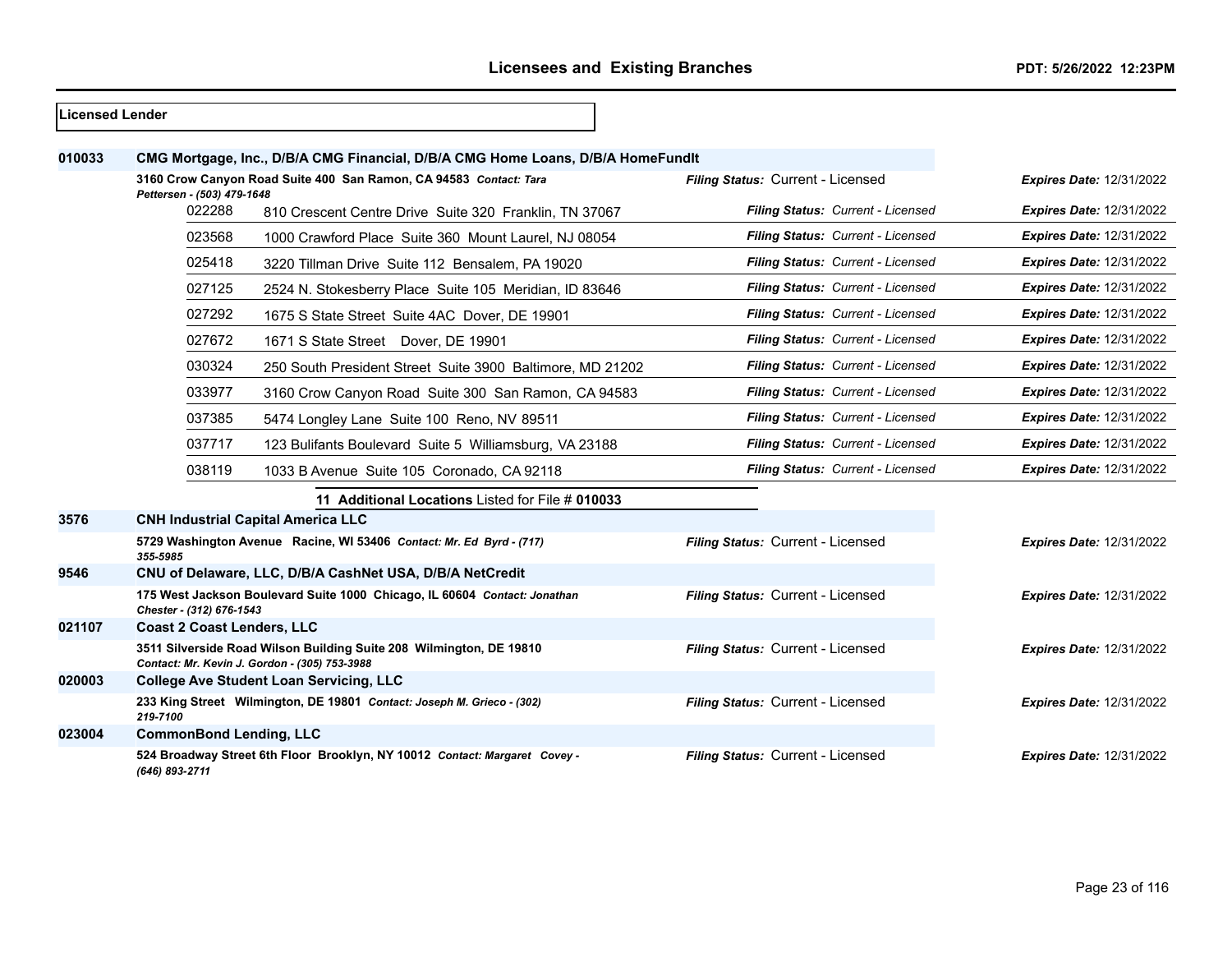| <b>Licensed Lender</b> |                                         |                                                                        |                                   |                                 |
|------------------------|-----------------------------------------|------------------------------------------------------------------------|-----------------------------------|---------------------------------|
| 010470                 | <b>Community Loan Servicing, LLC</b>    |                                                                        |                                   |                                 |
|                        | Vanessa Lindow - (305) 644-4640         | 4425 Ponce De Leon Boulevard Suite 300 Coral Gables, FL 33146 Contact: | Filing Status: Current - Licensed | <b>Expires Date: 12/31/2022</b> |
|                        | <b>Branches / Locations:</b>            |                                                                        |                                   |                                 |
|                        | License #                               | <b>Address</b>                                                         |                                   |                                 |
|                        | 010471                                  | 1415 West Cypress Creek Road Suite 200 Fort Lauderdale, FL<br>33309    | Filing Status: Current - Licensed | <b>Expires Date: 12/31/2022</b> |
|                        | 011611                                  | 507 Prudential Road Suite 100 Horsham, PA 19044                        | Filing Status: Current - Licensed | <b>Expires Date: 12/31/2022</b> |
|                        | 023913                                  | 11301 Carmel Commons Boulevard Suite 200 Charlotte, NC<br>28226        | Filing Status: Current - Licensed | <b>Expires Date: 12/31/2022</b> |
|                        | 025341                                  | 2200 West Park Drive 2nd Floor Westborough, MA 01581-3961              | Filing Status: Current - Licensed | <b>Expires Date: 12/31/2022</b> |
|                        |                                         | 4 Additional Locations Listed for File # 010470                        |                                   |                                 |
| 023503                 | <b>Contour Mortgage Corporation</b>     |                                                                        |                                   |                                 |
|                        | Pregiato - (0.0) -                      | 990 Stewart Avenue Suite 660 Garden City, NY 11530 Contact: Richard A  | Filing Status: Current - Licensed | <b>Expires Date: 12/31/2022</b> |
|                        | <b>Branches / Locations:</b>            |                                                                        |                                   |                                 |
|                        | License#                                | <b>Address</b>                                                         |                                   |                                 |
|                        | 023504                                  | 1115 Dekalb Pike Suite 201 Blue Bell, PA 19422                         | Filing Status: Current - Licensed | <b>Expires Date: 12/31/2022</b> |
|                        | 023824                                  | 555 Fairmount Avenue Suite 301 Towson, MD 21286                        | Filing Status: Current - Licensed | <b>Expires Date: 12/31/2022</b> |
|                        | 038104                                  | 50 Carroll Creek Way Suite 330 Frederick, MD 21701                     | Filing Status: Current - Licensed | Expires Date: 12/31/2022        |
|                        |                                         | 3 Additional Locations Listed for File # 023503                        |                                   |                                 |
| 7761                   |                                         | Copiague Funding Corp., D/B/A South Shore Mortgage Company             |                                   |                                 |
|                        | Jacobsen - (631) 956-0111               | 325 E Sunrise Highway Lindenhurst, NY 11757 Contact: Mr. Robert C.     | Filing Status: Current - Licensed | <b>Expires Date: 12/31/2022</b> |
| 031565                 | <b>Core Mortgage Services, LLC</b>      |                                                                        |                                   |                                 |
|                        | Mateo - (814) 272-0125                  | 1840 North Atherton Street State College, PA 16803 Contact: Mr. Johnny | Filing Status: Current - Licensed | <b>Expires Date: 12/31/2022</b> |
| 035054                 | <b>Cornerstone First Mortgage, Inc.</b> |                                                                        |                                   |                                 |
|                        | Cahan - (866) 815-1803                  | 2655 Camino del Rio North Suite 450 San Diego, CA 92108 Contact: Sean  | Filing Status: Current - Licensed | <b>Expires Date: 12/31/2022</b> |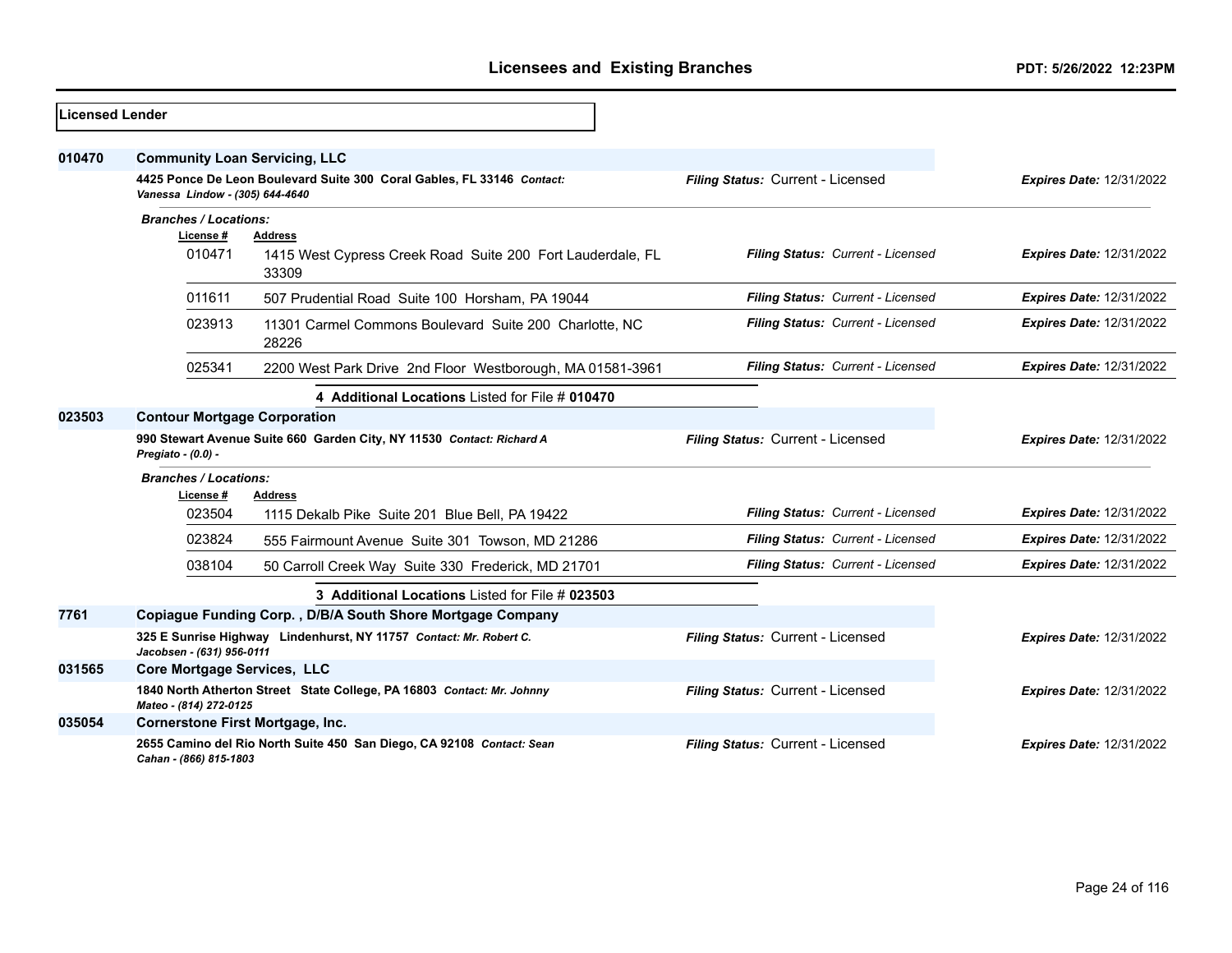| lLicensed Lender |          |                          |                                                                                                                                  |                                          |                                 |
|------------------|----------|--------------------------|----------------------------------------------------------------------------------------------------------------------------------|------------------------------------------|---------------------------------|
| 011593           |          |                          | Cornerstone Home Lending, Inc., D/B/A Cornerstone Home Lending                                                                   |                                          |                                 |
|                  |          |                          | 1177 West Loop South, Suite 700 ATTN: Compliance/Licensing Department<br>Houston, TX 77027 Contact: Derek Bolls - (713) 212-3043 | <b>Filing Status: Current - Licensed</b> | <b>Expires Date: 12/31/2022</b> |
|                  |          | 022161                   | 3239 N Loop 1604 W, Suite 300 Suite 300 San Antonio, TX 78257                                                                    | Filing Status: Current - Licensed        | <b>Expires Date: 12/31/2022</b> |
|                  |          | 023260                   | 25020 Shore Parkway Suite 1F Onley, VA 23418                                                                                     | <b>Filing Status: Current - Licensed</b> | <b>Expires Date: 12/31/2022</b> |
|                  |          | 025912                   | 23076 Three Notch Road Unit 101 California, MD 20619                                                                             | Filing Status: Current - Licensed        | <b>Expires Date: 12/31/2022</b> |
|                  |          | 037176                   | 10800 East Geddes Avenue Suites 100 & 200 Englewood, CO<br>80112                                                                 | Filing Status: Current - Licensed        | <b>Expires Date: 12/31/2022</b> |
|                  |          |                          | 4 Additional Locations Listed for File # 011593                                                                                  |                                          |                                 |
| 022405           |          |                          | <b>Credence Funding Corporation</b>                                                                                              |                                          |                                 |
|                  |          |                          | 1200 Technology Drive Suite A Aberdeen, MD 21001                                                                                 | Filing Status: Current - Licensed        | <b>Expires Date: 12/31/2022</b> |
| 037982           |          |                          | <b>Credit Union Mortgage Association, Inc.</b>                                                                                   |                                          |                                 |
|                  |          |                          | 10800 Main Street Fairfax, VA 22030 Contact: Scott Toler - (703) 425-7156                                                        | Filing Status: Current - Licensed        | <b>Expires Date: 12/31/2022</b> |
| 020191           |          | <b>Creditbox.com LLC</b> |                                                                                                                                  |                                          |                                 |
|                  |          | Gruchot - (847) 827-9405 | 2400 East Devon Ave Suite 300 Des Plaines, IL 60018 Contact: Ms. Jill K.                                                         | Filing Status: Current - Licensed        | <b>Expires Date: 12/31/2022</b> |
| 4804             |          |                          | <b>Crescent Mortgage Company</b>                                                                                                 |                                          |                                 |
|                  | GA 30328 |                          | 6600 Peachtree Dunwoody Road NE 600 Embassy Row, Suite 650 Atlanta,                                                              | <b>Filing Status: Current - Licensed</b> | <b>Expires Date: 12/31/2022</b> |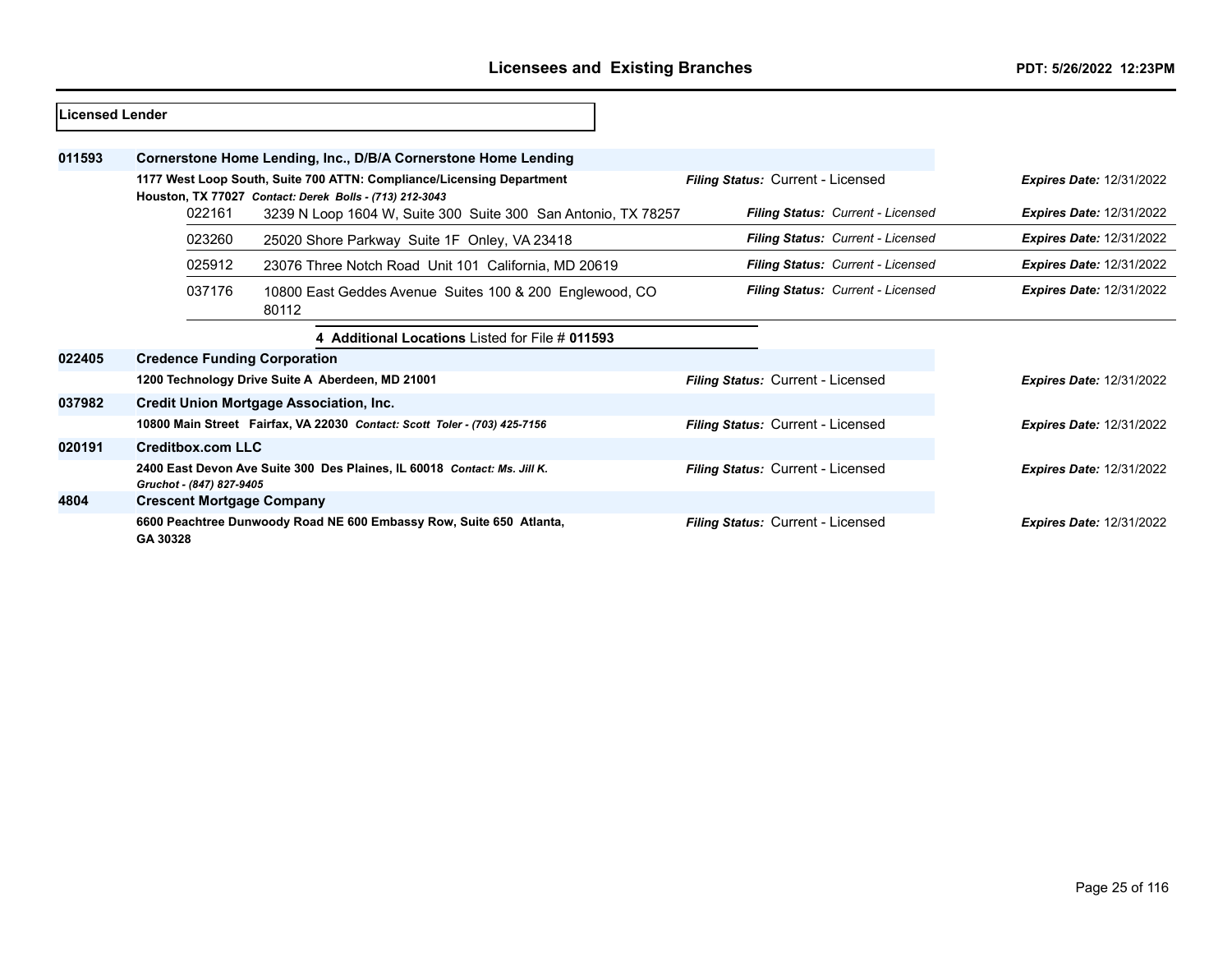**Licensed Lender**

## **CrossCountry Mortgage, LLC, D/B/A BestRateUSA, D/B/A CrossCountry Mortgage, D/B/A Veterans Lending Group 6850 Miller Road Brecksville, OH 44130** *Contact: Alex Ragon - (440) 262-3854 Filing Status:* Current - Licensed *Expires Date:* 12/31/2022 14 Commerce Drive Suite 400 Cranford, NJ 07016 *Filing Status: Current - Licensed Expires Date:* 12/31/2022 448 N. 10th Street Suite 303 Philadelphia, PA 19123 *Filing Status: Current - Licensed Expires Date:* 12/31/2022 625 West Ridge Pike Building A, Suite 100 Conshohocken, PA *Filing Status: Current - Licensed Expires Date:* 12/31/2022 1 East Chocolate Avenue Suite 701 Hershey, PA 17033 *Filing Status: Current - Licensed Expires Date:* 12/31/2022 41 South Market Street Suite 202 Elizabethtown, PA 17022 *Filing Status: Current - Licensed Expires Date:* 12/31/2022 300 Kimball Drive Suite 104 Parsippany, NJ 07054 *Filing Status: Current - Licensed Expires Date:* 12/31/2022 6650 W. Snowville Road Suites A - E Brecksville, OH 44141 *Filing Status: Current - Licensed Expires Date:* 12/31/2022 645 West Carmel Drive Suite 170 Carmel, IN 46032 *Filing Status: Current - Licensed Expires Date:* 12/31/2022 500 Office Center Drive Suite 400, Office 4104 Fort Washington, PA 19034 *Filing Status: Current - Licensed Expires Date:* 12/31/2022 116 East Main Street St. Charles, IL 60174 *Filing Status: Current - Licensed Expires Date:* 12/31/2022 41 Pinelawn Road Suite GL-2 Melville, NY 11747 *Filing Status: Current - Licensed Expires Date:* 12/31/2022 162 Saxer Avenue 2nd Floor Front Office, Suite 2 Springfield, PA *Filing Status: Current - Licensed Expires Date:* 12/31/2022 959 South Coast Drive Suite 490 Costa Mesa, CA 92626 *Filing Status: Current - Licensed Expires Date:* 12/31/2022 1265 Industrial Boulevard Southampton, PA 18966 *Filing Status: Current - Licensed Expires Date:* 12/31/2022 8200 Greensboro Drive Suite 1450 McLean, VA 22102 *Filing Status: Current - Licensed Expires Date:* 12/31/2022 1230 W. Morehead Street Unit 108 Charlotte, NC 28208 *Filing Status: Current - Licensed Expires Date:* 12/31/2022 226 S Main Suite 202 Romeo, MI 48065 *Filing Status: Current - Licensed Expires Date:* 12/31/2022 4610 South Ulster Street Suite 300 Denver, CO 80237 *Filing Status: Current - Licensed Expires Date:* 12/31/2022 375 Morgan Street Suite 2C Phoenixville, PA 19460 *Filing Status: Current - Licensed Expires Date:* 12/31/2022 30 Regency Plaza 3rd Floor Glen Mills, PA 19342 *Filing Status: Current - Licensed Expires Date:* 12/31/2022 1500 Medical Center Parkway Suite 3A, Office 8 & 9 Murfreesboro, TN 37129 *Filing Status: Current - Licensed Expires Date:* 12/31/2022 54 E Oakland Avenue Suite 310 Doylestown, PA 18901 *Filing Status: Current - Licensed Expires Date:* 12/31/2022 1214 N Front Street Philadelphia, PA 19122 *Filing Status: Current - Licensed Expires Date:* 12/31/2022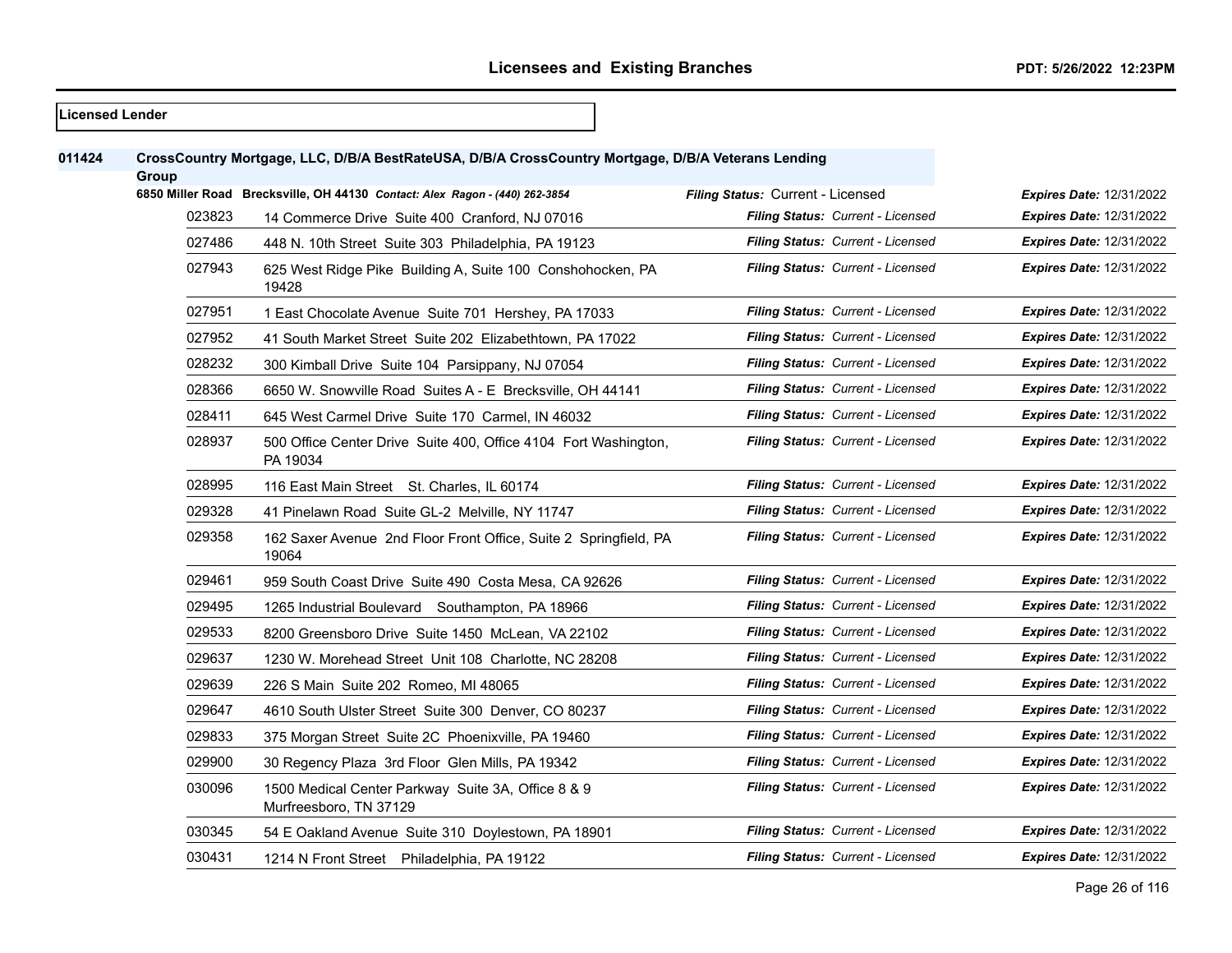| <b>Licensed Lender</b> |                              |                                                                                                                                                                                   |                                          |                                 |
|------------------------|------------------------------|-----------------------------------------------------------------------------------------------------------------------------------------------------------------------------------|------------------------------------------|---------------------------------|
| 011424                 | Group                        | CrossCountry Mortgage, LLC, D/B/A BestRateUSA, D/B/A CrossCountry Mortgage, D/B/A Veterans Lending<br>6850 Miller Road Brecksville, OH 44130 Contact: Alex Ragon - (440) 262-3854 | Filing Status: Current - Licensed        | <b>Expires Date: 12/31/2022</b> |
|                        | <b>Branches / Locations:</b> |                                                                                                                                                                                   |                                          |                                 |
|                        | License #                    | <b>Address</b>                                                                                                                                                                    |                                          |                                 |
|                        | 031116                       | 8840 Stanford Boulevard Suite 4100 Columbia, MD 21045                                                                                                                             | Filing Status: Current - Licensed        | Expires Date: 12/31/2022        |
|                        | 031295                       | 183 Bridge Street Suite A Phoenixville, PA 19460                                                                                                                                  | Filing Status: Current - Licensed        | <b>Expires Date: 12/31/2022</b> |
|                        | 031416                       | 12700 Fair Lakes Circle Suite 460 Fairfax, VA 22033                                                                                                                               | Filing Status: Current - Licensed        | <b>Expires Date: 12/31/2022</b> |
|                        | 031637                       | 1295 Kelly Johnson Boulevard Suite 100 & 240 Colorado Springs,<br>CO 80920                                                                                                        | Filing Status: Current - Licensed        | <b>Expires Date: 12/31/2022</b> |
|                        | 032142                       | 2397 Quentin Road Suite A, Office 1 Lebanon, PA 17042                                                                                                                             | Filing Status: Current - Licensed        | Expires Date: 12/31/2022        |
|                        | 032412                       | 1626 Locust Street Office 0413 Philadelphia, PA 19103                                                                                                                             | Filing Status: Current - Licensed        | <b>Expires Date: 12/31/2022</b> |
|                        | 032436                       | 8801 S. Yale Suite 215 Tulsa, OK 74137                                                                                                                                            | Filing Status: Current - Licensed        | <b>Expires Date: 12/31/2022</b> |
|                        | 032948                       | 7815 Atlantic Avenue Suite R-2 Margate, NJ 08402                                                                                                                                  | Filing Status: Current - Licensed        | <b>Expires Date: 12/31/2022</b> |
|                        | 033069                       | 330 S State Street Office 5 & 6 Newtown, PA 18940                                                                                                                                 | <b>Filing Status: Current - Licensed</b> | <b>Expires Date: 12/31/2022</b> |
|                        | 033142                       | 7450 Lancaster Pike Suite C Hockessin, DE 19707                                                                                                                                   | <b>Filing Status: Current - Licensed</b> | <b>Expires Date: 12/31/2022</b> |
|                        | 033169                       | 323 Rehoboth Avenue Suite C Rehoboth Beach, DE 19971                                                                                                                              | Filing Status: Current - Licensed        | <b>Expires Date: 12/31/2022</b> |
|                        | 033190                       | 16701 Melford Boulevard Suite 400 Office 472 Bowie, MD 20715                                                                                                                      | Filing Status: Current - Licensed        | <b>Expires Date: 12/31/2022</b> |
|                        | 034396                       | 408 Swedesboro Road Suite C Mullica Hill, NJ 08062                                                                                                                                | Filing Status: Current - Licensed        | Expires Date: 12/31/2022        |
|                        | 034594                       | 7284 West Palmetto Park Road Suite 110-S Boca Raton, FL<br>33433                                                                                                                  | Filing Status: Current - Licensed        | <b>Expires Date: 12/31/2022</b> |
|                        | 034825                       | 78 SW 7th Street Suite 800 Office 151 & 152 Miami, FL 33130                                                                                                                       | Filing Status: Current - Licensed        | Expires Date: 12/31/2022        |
|                        | 035450                       | 900 Stewart Avenue 1st Floor Suite 125 Garden City, NY 11530                                                                                                                      | Filing Status: Current - Licensed        | <b>Expires Date: 12/31/2022</b> |
|                        | 035544                       | 16755 Von Karman Avenue Suite 200 Office 7 Irvine, CA 92606                                                                                                                       | Filing Status: Current - Licensed        | <b>Expires Date: 12/31/2022</b> |
|                        | 035717                       | 2936 West Belmont Avenue Chicago, IL 60618                                                                                                                                        | <b>Filing Status: Current - Licensed</b> | <b>Expires Date: 12/31/2022</b> |
|                        | 035861                       | 2217 E. 9th Street First Floor, Suite 100 Cleveland, OH 44115                                                                                                                     | Filing Status: Current - Licensed        | <b>Expires Date: 12/31/2022</b> |
|                        | 036064                       | 21515 Ridgetop Circle Suite 280 Sterling, VA 20166                                                                                                                                | Filing Status: Current - Licensed        | <b>Expires Date: 12/31/2022</b> |
|                        | 036402                       | 9130 Galleria Court Suite 101 Naples, FL 34109                                                                                                                                    | Filing Status: Current - Licensed        | <b>Expires Date: 12/31/2022</b> |
|                        | 036656                       | 728 Maple Street Conshohocken, PA 19428                                                                                                                                           | Filing Status: Current - Licensed        | <b>Expires Date: 12/31/2022</b> |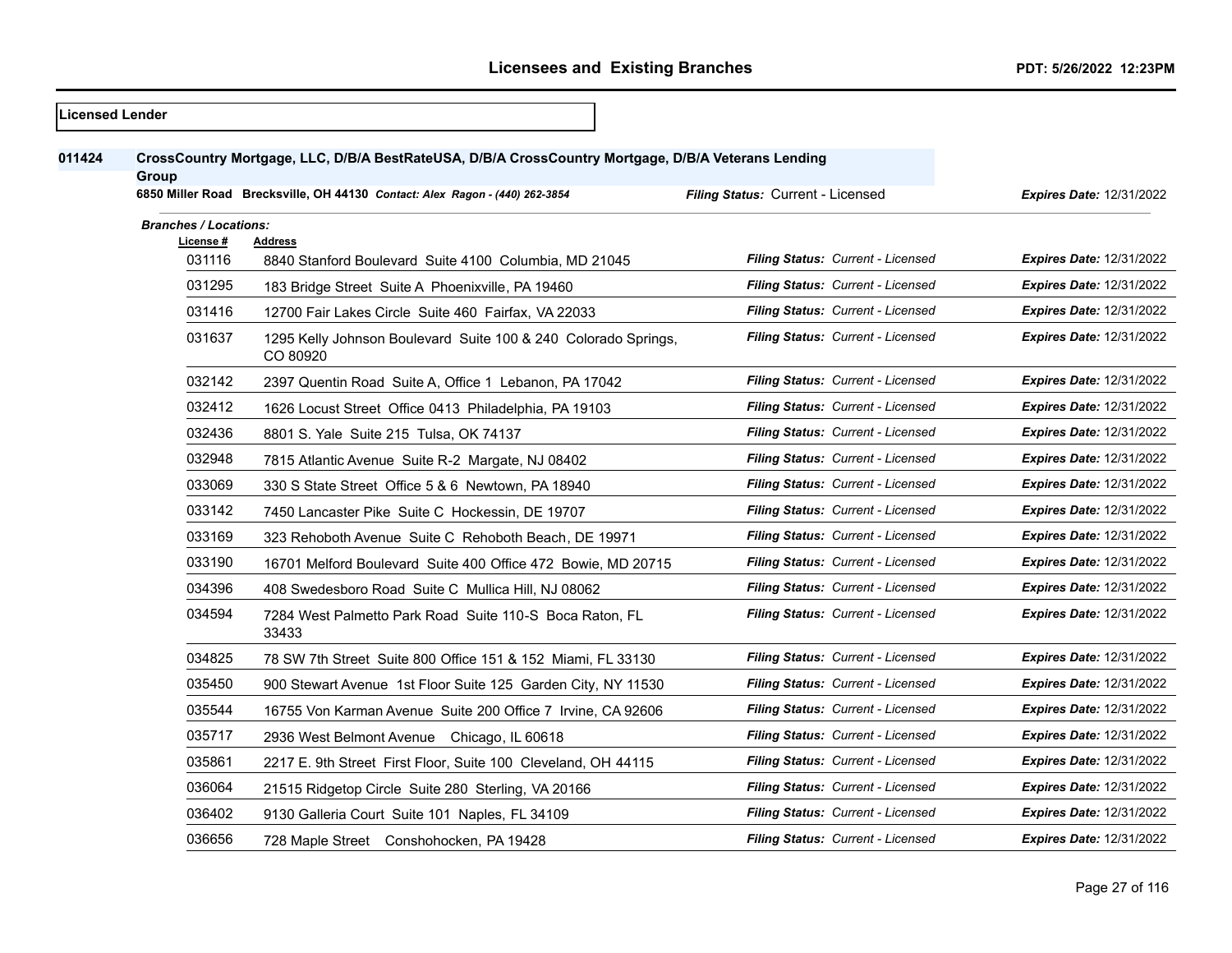| <b>Licensed Lender</b> |                                      |                                                                                                                                                                                   |                                          |                                 |
|------------------------|--------------------------------------|-----------------------------------------------------------------------------------------------------------------------------------------------------------------------------------|------------------------------------------|---------------------------------|
| 011424                 | Group                                | CrossCountry Mortgage, LLC, D/B/A BestRateUSA, D/B/A CrossCountry Mortgage, D/B/A Veterans Lending<br>6850 Miller Road Brecksville, OH 44130 Contact: Alex Ragon - (440) 262-3854 | Filing Status: Current - Licensed        | <b>Expires Date: 12/31/2022</b> |
|                        | <b>Branches / Locations:</b>         |                                                                                                                                                                                   |                                          |                                 |
|                        | License #<br>037061                  | Address                                                                                                                                                                           |                                          |                                 |
|                        |                                      | 100 W Main Street Suite 415 Lansdale, PA 19446                                                                                                                                    | <b>Filing Status: Current - Licensed</b> | <b>Expires Date: 12/31/2022</b> |
|                        | 037241                               | 5000 Stonewood Drive Suite 315 Wexford, PA 15090                                                                                                                                  | Filing Status: Current - Licensed        | <b>Expires Date: 12/31/2022</b> |
|                        | 037288                               | 701 Bethany Loop Suite 2, Office 3-1 Bethany Beach, DE 19930                                                                                                                      | Filing Status: Current - Licensed        | <b>Expires Date: 12/31/2022</b> |
|                        | 037782                               | 100 West Old Wilson Bridge Road Suite 207 Worthington, OH<br>43085                                                                                                                | <b>Filing Status: Current - Licensed</b> | <b>Expires Date: 12/31/2022</b> |
|                        | 037794                               | 1479 Wilmington Pike Suite 2 and 3 West Chester, PA 19382                                                                                                                         | <b>Filing Status: Current - Licensed</b> | <b>Expires Date: 12/31/2022</b> |
|                        | 037795                               | 6 Dickinson Drive Units 214 & 215 Chadds Ford, PA 19317                                                                                                                           | Filing Status: Current - Licensed        | <b>Expires Date: 12/31/2022</b> |
|                        | 037796                               | 5491 Scioto Darby Road Suite 102 Hilliard, OH 43026                                                                                                                               | Filing Status: Current - Licensed        | Expires Date: 12/31/2022        |
|                        | 037973                               | 800 Penllyn Blue Bell Pike Blue Bell, PA 19422                                                                                                                                    | Filing Status: Current - Licensed        | <b>Expires Date: 12/31/2022</b> |
|                        | 038017                               | 12750 High Bluff Drive Suite 100 San Diego, CA 92130                                                                                                                              | Filing Status: Current - Licensed        | <b>Expires Date: 12/31/2022</b> |
|                        | 038088                               | 32 Parking Plaza Space 104 Ardmore, PA 19003                                                                                                                                      | Filing Status: Current - Licensed        | Expires Date: 12/31/2022        |
|                        |                                      | 55 Additional Locations Listed for File # 011424                                                                                                                                  |                                          |                                 |
| 017916                 | <b>CUW Solutions, LLC</b>            |                                                                                                                                                                                   |                                          |                                 |
|                        |                                      | Two Radnor Corporate Center, 3rd Floor 100 Matsonford Road Radnor, PA                                                                                                             | Filing Status: Current - Licensed        | <b>Expires Date: 12/31/2022</b> |
|                        | 018378                               | 19087 Contact: Anthony David Shore - (610) 230-0303<br>7700 Irvine Center Drive Suite 680 Irvine, CA 92618                                                                        | Filing Status: Current - Licensed        | Expires Date: 12/31/2022        |
|                        | 018379                               | 101 South Stratford Road Winston-Salem, NC 27104                                                                                                                                  | Filing Status: Current - Licensed        | <b>Expires Date: 12/31/2022</b> |
|                        |                                      | 2 Additional Locations Listed for File # 017916                                                                                                                                   |                                          |                                 |
| 029234                 | <b>Cypress Creek Financial, LLC</b>  |                                                                                                                                                                                   |                                          |                                 |
|                        | (800) 540-0504                       | 6360 NW 5th Way Suite 200 Ft. Lauderdale, FL 33309 Contact: Barbara Dolan -                                                                                                       | Filing Status: Current - Licensed        | <b>Expires Date: 12/31/2022</b> |
| 031399                 | <b>DAS Acquisition Company, LLC</b>  |                                                                                                                                                                                   |                                          |                                 |
|                        | Linda Colleen Pring - (314) 628-2058 | 12140 Woodcrest Executive Drive Suite 150 St. Louis, MO 63141 Contact: Ms.                                                                                                        | Filing Status: Current - Licensed        | <b>Expires Date: 12/31/2022</b> |
|                        | 035004                               | 2150 S. Central Expressway Suite 310 McKinney, TX 75070                                                                                                                           | Filing Status: Current - Licensed        | Expires Date: 12/31/2022        |
|                        | 035143                               | 1795 Clarkson Road Suite 301 Chesterfield, MO 63017                                                                                                                               | Filing Status: Current - Licensed        | <b>Expires Date: 12/31/2022</b> |
|                        |                                      | 2 Additional Locations Listed for File # 031399                                                                                                                                   |                                          |                                 |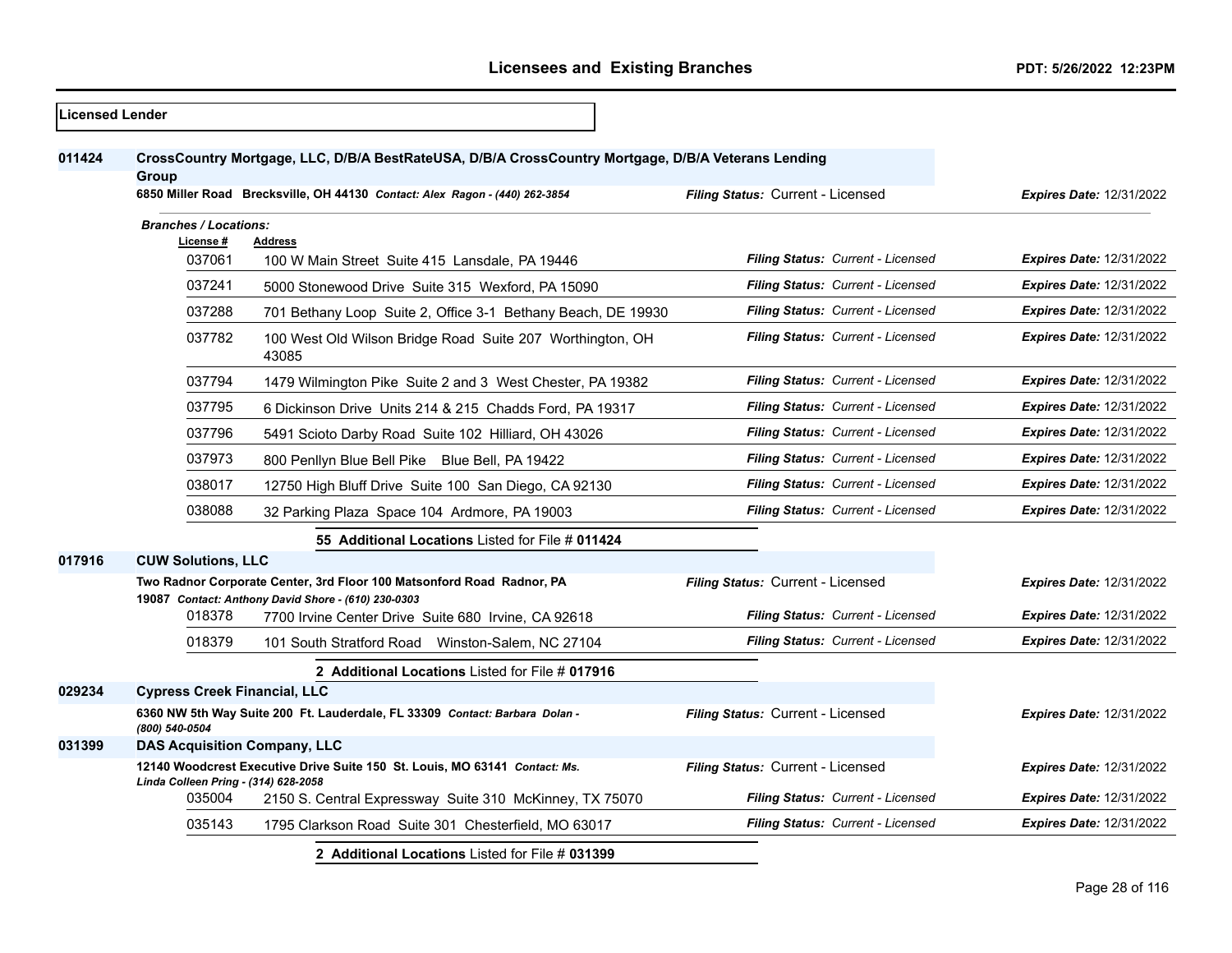| <b>Licensed Lender</b> |                                           |                                                                              |                                   |                                 |
|------------------------|-------------------------------------------|------------------------------------------------------------------------------|-----------------------------------|---------------------------------|
| 020858                 | Deephaven Mortgage LLC                    |                                                                              |                                   |                                 |
|                        | Pinckney III. - (704) 628-4108            | 3530 Toringdon Way Suite 300 Charlotte, NC 28277 Contact: Mr. Francis Morris | Filing Status: Current - Licensed | <b>Expires Date: 12/31/2022</b> |
| 2603                   |                                           | Delaware Financial Capital Corp., D/B/A Delaware Financial Mortgage          |                                   |                                 |
|                        | Libonate - (302) 266-9500                 | 22 Polly Drummond Hill Road Newark, DE 19711 Contact: Mr. Anthony            | Filing Status: Current - Licensed | <b>Expires Date: 12/31/2022</b> |
| 3935                   | Delaware Title Loans, Inc.                |                                                                              |                                   |                                 |
|                        |                                           | 115 Naamans Road Claymont, DE 19703 Contact: Mark Tepsic - (770) 552-9840    | Filing Status: Current - Licensed | <b>Expires Date: 12/31/2022</b> |
|                        | <b>Branches / Locations:</b><br>License # | <b>Address</b>                                                               |                                   |                                 |
|                        | 010645                                    | 17672 Coastal Highway Lewes, DE 19958                                        | Filing Status: Current - Licensed | <b>Expires Date: 12/31/2022</b> |
|                        | 010708                                    | 2431 Pulaski Highway Unit 1 Newark, DE 19702-3905                            | Filing Status: Current - Licensed | <b>Expires Date: 12/31/2022</b> |
|                        | 010857                                    | 22994 Sussex Highway Seaford, DE 19973                                       | Filing Status: Current - Licensed | <b>Expires Date: 12/31/2022</b> |
|                        | 011536                                    | 3300 Concord Pike Wilmington, DE 19803                                       | Filing Status: Current - Licensed | Expires Date: 12/31/2022        |
|                        | 011909                                    | 505 North DuPont Highway New Castle, DE 19720                                | Filing Status: Current - Licensed | Expires Date: 12/31/2022        |
|                        | 3936                                      | 707 South Union Street Unit A2 Wilmington, DE 19805-4101                     | Filing Status: Current - Licensed | Expires Date: 12/31/2022        |
|                        | 4142                                      | Dover, DE 19901<br>260 South DuPont Highway                                  | Filing Status: Current - Licensed | <b>Expires Date: 12/31/2022</b> |
|                        |                                           | 7 Additional Locations Listed for File # 3935                                |                                   |                                 |
| 019704                 |                                           | <b>Delmarva Motors Acceptance Corp</b>                                       |                                   |                                 |
|                        | 248-7003                                  | 10977 State Street Unit 5 Delmar, DE 19940 Contact: Amber Showard - (302)    | Filing Status: Current - Licensed | <b>Expires Date: 12/31/2022</b> |
| 7687                   |                                           | <b>DHI Mortgage Company, Limited Partnership</b>                             |                                   |                                 |
|                        | Fuller - (469) 443-5905                   | 10700 Pecan Park Boulevard Suite 450 Austin, TX 78750 Contact: Audrey        | Filing Status: Current - Licensed | <b>Expires Date: 12/31/2022</b> |
|                        | 011904                                    | 7925 Jones Branch Drive Ste. 6200 Tysons, VA 22102                           | Filing Status: Current - Licensed | <b>Expires Date: 12/31/2022</b> |
|                        | 025494                                    | 671 S. Carter Road Suite 6 Smyrna, DE 19977                                  | Filing Status: Current - Licensed | <b>Expires Date: 12/31/2022</b> |
|                        | 030433                                    | 2040 Briggs Road Suite A Mount Laurel, NJ 08054                              | Filing Status: Current - Licensed | <b>Expires Date: 12/31/2022</b> |
|                        | 034743                                    | 2060 Detwiler Road Suite 103 Harleysville, PA 19438                          | Filing Status: Current - Licensed | Expires Date: 12/31/2022        |
|                        |                                           | 4 Additional Locations Listed for File #7687                                 |                                   |                                 |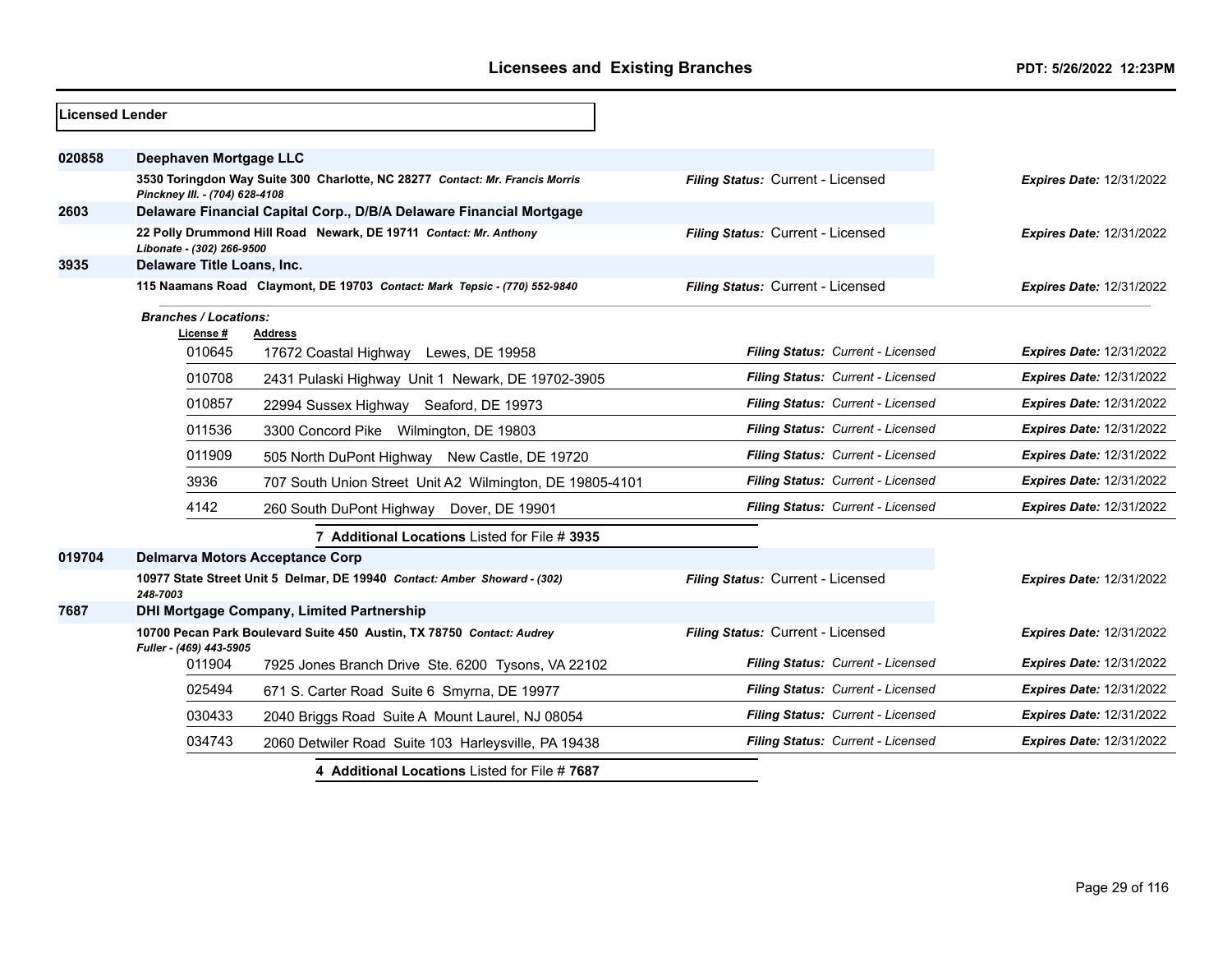| <b>Licensed Lender</b> |                                                                                                       |                                                                                                            |                                   |                                 |
|------------------------|-------------------------------------------------------------------------------------------------------|------------------------------------------------------------------------------------------------------------|-----------------------------------|---------------------------------|
| 012275                 |                                                                                                       | Digital Risk Mortgage Services, LLC                                                                        |                                   |                                 |
|                        | 2301 Maitland Center Parkway Suite 165 Maitland, FL 32751 Contact: Michelle<br>Price - (407) 215-2900 |                                                                                                            | Filing Status: Current - Licensed | <b>Expires Date: 12/31/2022</b> |
|                        | <b>Branches / Locations:</b><br>License #                                                             | <b>Address</b>                                                                                             |                                   |                                 |
|                        | 012276                                                                                                | 8900 Prominence Parkway Building 100, Suite 110 Suite 200<br>Jacksonville, FL 32256                        | Filing Status: Current - Licensed | <b>Expires Date: 12/31/2022</b> |
|                        | 017796                                                                                                | 5201 Congress Avenue Suite 250 Boca Raton, FL 33487                                                        | Filing Status: Current - Licensed | <b>Expires Date: 12/31/2022</b> |
|                        | 018168                                                                                                | 660 Century Point Suite A Lake Mary, FL 32746                                                              | Filing Status: Current - Licensed | <b>Expires Date: 12/31/2022</b> |
|                        | 022058                                                                                                | 4th Floor - B-Wing, Building Tower IV - Cybercity Magarpatta City<br>Hadapsar, Pune, International 411 013 | Filing Status: Current - Licensed | <b>Expires Date: 12/31/2022</b> |
|                        | 025251                                                                                                | DLF SEZ IT Park, Tower 1B, 2nd Floor 1/124, Shivaji<br>Garden, Manapakkam, Mount Poonamalle Chennai India, | Filing Status: Current - Licensed | <b>Expires Date: 12/31/2022</b> |
|                        | 029892                                                                                                | 4120 International Parkway Suite 2300 Carrollton, TX 75007                                                 | Filing Status: Current - Licensed | <b>Expires Date: 12/31/2022</b> |
|                        |                                                                                                       | 6 Additional Locations Listed for File # 012275                                                            |                                   |                                 |
| 012070                 | Direct Mortgage Loans, LLC                                                                            |                                                                                                            |                                   |                                 |
|                        | Paul - (410) 878-9732                                                                                 | 11011 McCormick Road Suite 400 Hunt Valley, MD 21031 Contact: Mr. Michael                                  | Filing Status: Current - Licensed | <b>Expires Date: 12/31/2022</b> |
|                        | 024567                                                                                                | 2201 Main Street Suite 2 Chester, MD 21619                                                                 | Filing Status: Current - Licensed | <b>Expires Date: 12/31/2022</b> |
|                        | 026845                                                                                                | 701 Walnut Street Fourth Floor Philadelphia, PA 19106                                                      | Filing Status: Current - Licensed | <b>Expires Date: 12/31/2022</b> |
|                        | 027786                                                                                                | 39682 Sunrise Court Bethany Beach, DE 19930                                                                | Filing Status: Current - Licensed | Expires Date: 12/31/2022        |
|                        | 034242                                                                                                | 7470 Technology Way Suite O Frederick, MD 21703                                                            | Filing Status: Current - Licensed | <b>Expires Date: 12/31/2022</b> |
|                        |                                                                                                       | 4 Additional Locations Listed for File # 012070                                                            |                                   |                                 |
| 020252                 | <b>Dividend Solar Finance LLC</b>                                                                     |                                                                                                            |                                   |                                 |
|                        | Sterlitz - (858) 437-5135                                                                             | 433 California Street 3rd Floor San Francisco, CA 94104 Contact: Dave                                      | Filing Status: Current - Licensed | <b>Expires Date: 12/31/2022</b> |
|                        | <b>Branches / Locations:</b><br>License #                                                             | Address                                                                                                    |                                   |                                 |
|                        | 024286                                                                                                | 3661 Valley Centre Drive Suite 250 San Diego, CA 92130                                                     | Filing Status: Current - Licensed | <b>Expires Date: 12/31/2022</b> |
|                        |                                                                                                       | 1 Additional Locations Listed for File # 020252                                                            |                                   |                                 |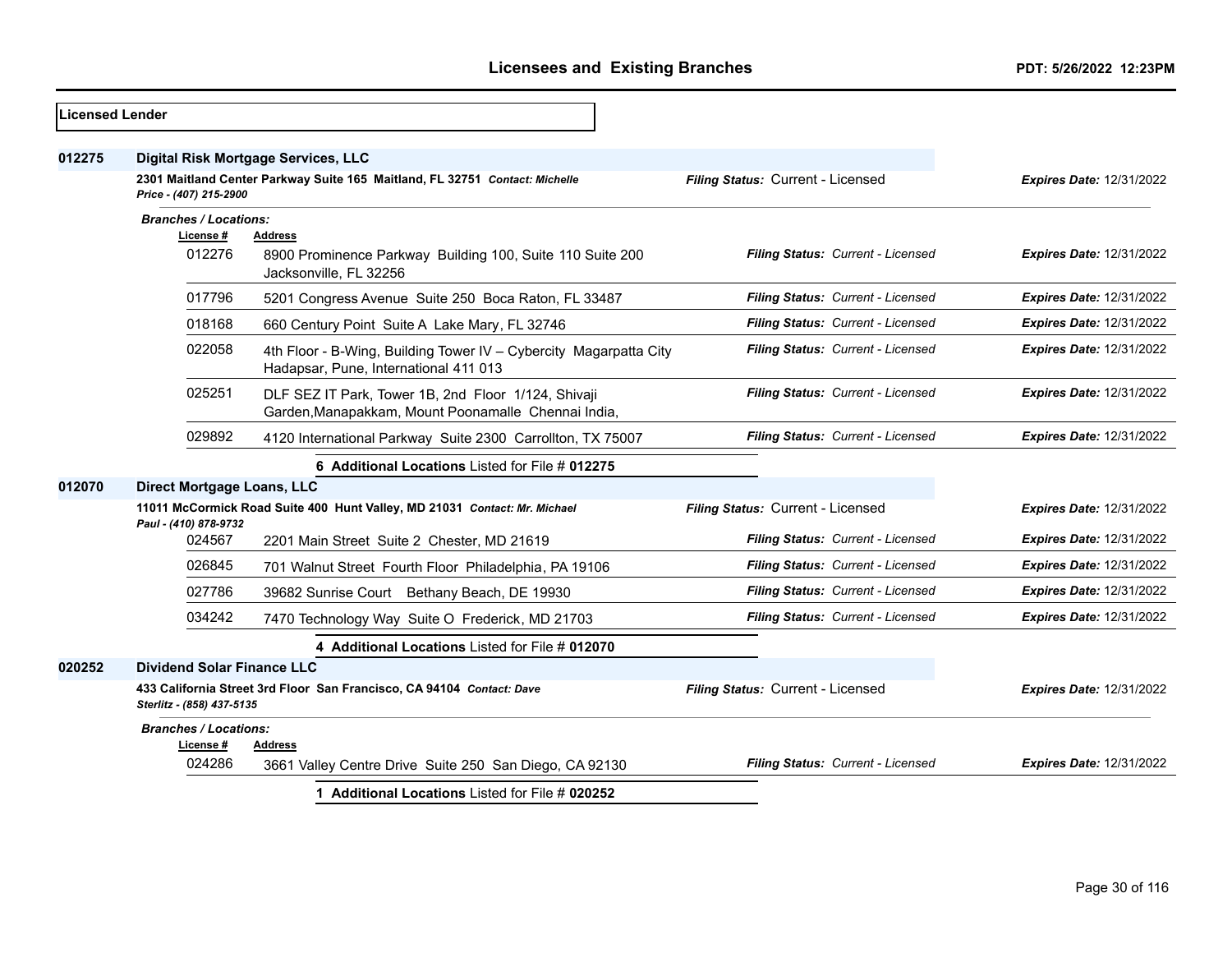| lLicensed Lender |                                                                                                     |                                                                                     |                                   |                                 |
|------------------|-----------------------------------------------------------------------------------------------------|-------------------------------------------------------------------------------------|-----------------------------------|---------------------------------|
| 019745           |                                                                                                     | Draper and Kramer Mortgage Corp.                                                    |                                   |                                 |
|                  | 1431 Opus Place Suite 200 Downers Grove, IL 60515-1164 Contact: Mr. Paul<br>Lueken - (630) 376-2100 |                                                                                     | Filing Status: Current - Licensed | <b>Expires Date: 12/31/2022</b> |
|                  | 020263                                                                                              | 5700 Kennett Pike Suite 100 Wilmington, DE 19807                                    | Filing Status: Current - Licensed | <b>Expires Date: 12/31/2022</b> |
|                  | 020634                                                                                              | 1521 Concord Pike Suite 201 Wilmington, DE 19803                                    | Filing Status: Current - Licensed | <b>Expires Date: 12/31/2022</b> |
|                  | 023837                                                                                              | 9210 Corporate Boulevard Suite 345 Rockville, MD 20850                              | Filing Status: Current - Licensed | <b>Expires Date: 12/31/2022</b> |
|                  | 024026                                                                                              | 140 South Village Avenue Suite 120 Exton, PA 19341-1251                             | Filing Status: Current - Licensed | <b>Expires Date: 12/31/2022</b> |
|                  | 025606                                                                                              | 2106 New Road Unit A-7 Linwood, NJ 08221                                            | Filing Status: Current - Licensed | <b>Expires Date: 12/31/2022</b> |
|                  | 026728                                                                                              | 12005 Sunrise Valley Drive Suite 410 Reston, VA 20191                               | Filing Status: Current - Licensed | <b>Expires Date: 12/31/2022</b> |
|                  | 033044                                                                                              | 1819 Main Street Suite 212 Sarasota, FL 34236                                       | Filing Status: Current - Licensed | <b>Expires Date: 12/31/2022</b> |
|                  | 037634                                                                                              | 5021 Wilson Lane Bethesda, MD 20814                                                 | Filing Status: Current - Licensed | <b>Expires Date: 12/31/2022</b> |
|                  |                                                                                                     | 8 Additional Locations Listed for File # 019745                                     |                                   |                                 |
| 3505             | E Z Cash of Delaware, Inc.                                                                          |                                                                                     |                                   |                                 |
|                  | - (302) 846-2920                                                                                    | 300 N. Bi-State Boulevard Suite 1 Delmar, DE 19940 Contact: Ms. Denise Carey        | Filing Status: Current - Licensed | <b>Expires Date: 12/31/2022</b> |
|                  | 3502                                                                                                | 1030 Forest Avenue Suite 22 Dover, DE 19901                                         | Filing Status: Current - Licensed | <b>Expires Date: 12/31/2022</b> |
|                  | 3503                                                                                                | 23439 Sussex Highway Seaford, DE 19973                                              | Filing Status: Current - Licensed | <b>Expires Date: 12/31/2022</b> |
|                  | 4247                                                                                                | Gateway South Boulevard, Suite 230 Gateway South Shopping<br>Center Dover, DE 19901 | Filing Status: Current - Licensed | <b>Expires Date: 12/31/2022</b> |
|                  | 4455                                                                                                | 234 East Glenwood Avenue Smyrna, DE 19977                                           | Filing Status: Current - Licensed | <b>Expires Date: 12/31/2022</b> |
|                  | 6120                                                                                                | 21305 Berlin Road Unit 3 Georgetown, DE 19947                                       | Filing Status: Current - Licensed | <b>Expires Date: 12/31/2022</b> |
|                  |                                                                                                     | 5 Additional Locations Listed for File # 3505                                       |                                   |                                 |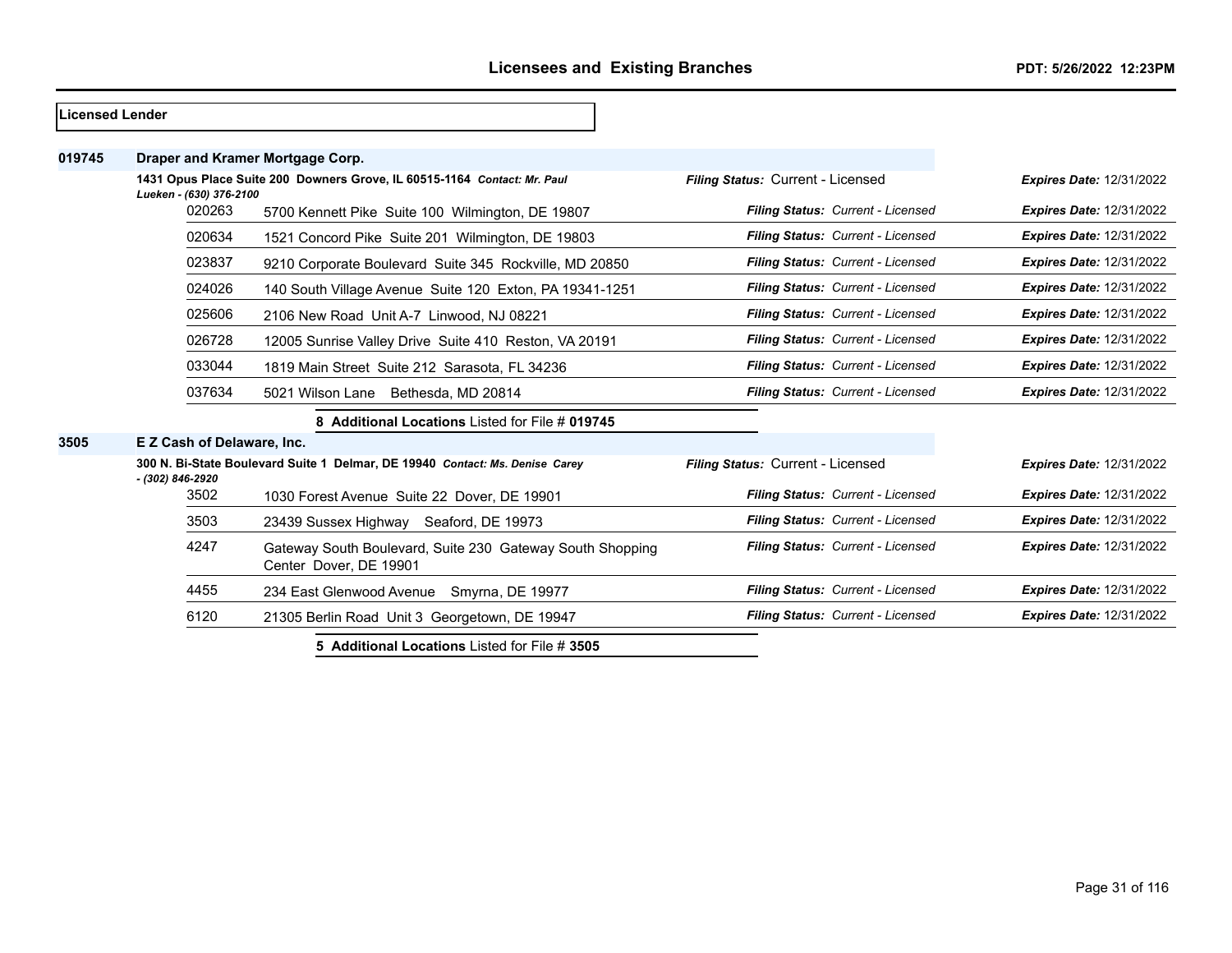| <b>Licensed Lender</b> |                                           |                                                                                                                                        |                                   |                                 |
|------------------------|-------------------------------------------|----------------------------------------------------------------------------------------------------------------------------------------|-----------------------------------|---------------------------------|
| 5414                   |                                           | E Z Loans, Inc., D/B/A Jet Fast Loans                                                                                                  |                                   |                                 |
|                        |                                           | 28544 East DuPont Hwy, Unit 11 Millsboro Townsquare Shopping Center<br>Millsboro, DE 19966 Contact: Mr. John C Adkins - (302) 934-5563 | Filing Status: Current - Licensed | <b>Expires Date: 12/31/2022</b> |
|                        | 010107                                    | Gateway North Shopping Center 229 Stadium Street Smyrna, DE<br>19977                                                                   | Filing Status: Current - Licensed | <b>Expires Date: 12/31/2022</b> |
|                        | 010451                                    | 900 Norman Eskridge Highway Unit 70, Big Lots Plaza Seaford,<br>DE 19973                                                               | Filing Status: Current - Licensed | <b>Expires Date: 12/31/2022</b> |
|                        | 010706                                    | 38394 DuPont Boulevard Unit E Selbyville, DE 19975                                                                                     | Filing Status: Current - Licensed | <b>Expires Date: 12/31/2022</b> |
|                        | 012169                                    | 38661 Sussex Highway Unit 2, Delmar Commons Delmar, DE<br>19940                                                                        | Filing Status: Current - Licensed | <b>Expires Date: 12/31/2022</b> |
|                        | 5418                                      | 402 Suburban Plaza Newark, DE 19711                                                                                                    | Filing Status: Current - Licensed | <b>Expires Date: 12/31/2022</b> |
|                        | 5419                                      | 1630 Newport Pike, Suite 13-A First State Plaza Stanton, DE<br>19804                                                                   | Filing Status: Current - Licensed | <b>Expires Date: 12/31/2022</b> |
|                        | 5736                                      | Unit 5, Route 273 & Appleby Rd Community Plaza New Castle,<br>DE 19720                                                                 | Filing Status: Current - Licensed | <b>Expires Date: 12/31/2022</b> |
|                        | 8280                                      | Unit 5 Route 13 Liberty Plaza Shopping Center Harrington, DE<br>19952                                                                  | Filing Status: Current - Licensed | <b>Expires Date: 12/31/2022</b> |
|                        |                                           | 8 Additional Locations Listed for File # 5414                                                                                          |                                   |                                 |
| 026225                 | <b>Earnest Operations LLC</b>             |                                                                                                                                        |                                   |                                 |
|                        | - (855) 756-2311                          | 535 Mission Street Suite 1663 San Francisco, CA 94105 Contact: Anita Garrett                                                           | Filing Status: Current - Licensed | <b>Expires Date: 12/31/2022</b> |
|                        | <b>Branches / Locations:</b><br>License # | <b>Address</b>                                                                                                                         |                                   |                                 |
|                        | 026226                                    | 10 West Broadway Suite 200 Salt Lake City, UT 84101                                                                                    | Filing Status: Current - Licensed | <b>Expires Date: 12/31/2022</b> |
|                        |                                           | 1 Additional Locations Listed for File # 026225                                                                                        |                                   |                                 |
| 023701                 |                                           | East Coast Capital Corp., D/B/A Coast to Coast Capital, D/B/A ecap Home Loans                                                          |                                   |                                 |
|                        | (516) 753-6090                            | 25 Melville Park Road Suite 200 Melville, NY 11747 Contact: Mr. Seth Fass -                                                            | Filing Status: Current - Licensed | <b>Expires Date: 12/31/2022</b> |
| 3196                   |                                           | East Coast Mortgage and Financial Services, Inc.                                                                                       |                                   |                                 |
|                        | Harvey S Seidman - (215) 540-5200         | 540 Pennsylvania Avenue Suite 230 Fort Washington, PA 19034 Contact: Mr.                                                               | Filing Status: Current - Licensed | <b>Expires Date: 12/31/2022</b> |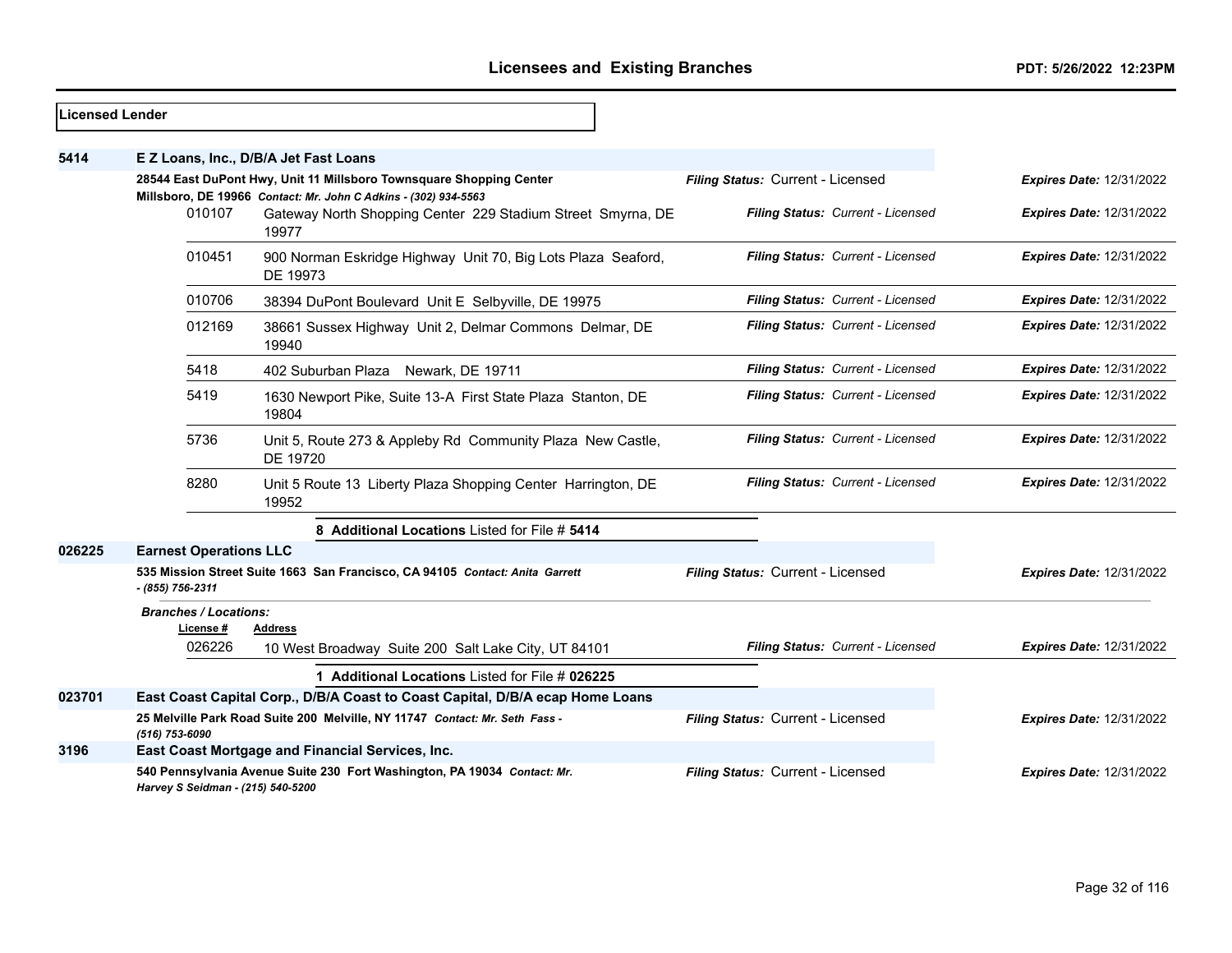|      | <b>ILicensed Lender</b> |                                                                           |                                          |                                 |
|------|-------------------------|---------------------------------------------------------------------------|------------------------------------------|---------------------------------|
| 9360 |                         | Eastern Specialty Finance, Inc., D/B/A Check 'n Go                        |                                          |                                 |
|      | 229-6800                | 27 Chestnut Hill Plaza Newark, DE 19713 Contact: Ms. Kristen Mudd - (513) | Filing Status: Current - Licensed        | <b>Expires Date: 12/31/2022</b> |
|      | 010482                  | 374 Walmart Drive Suite 3 Camden-Wyoming, DE 19934                        | Filing Status: Current - Licensed        | <b>Expires Date: 12/31/2022</b> |
|      | 011308                  | 100 Commercial Drive Fairfield, OH 45014                                  | Filing Status: Current - Licensed        | <b>Expires Date: 12/31/2022</b> |
|      | 011621                  | 599 Jimmy Drive Suite 14 Smyrna, DE 19977                                 | <b>Filing Status: Current - Licensed</b> | <b>Expires Date: 12/31/2022</b> |
|      | 025373                  | 3843 Kirkwood Highway<br>Wilmington, DE 19808                             | <b>Filing Status: Current - Licensed</b> | <b>Expires Date: 12/31/2022</b> |
|      | 025376                  | 2822 Pulaski Highway<br>Newark, DE 19702                                  | <b>Filing Status: Current - Licensed</b> | <b>Expires Date: 12/31/2022</b> |
|      | 9161                    | 1504 Beaver Brook Plaza<br>New Castle, DE 19720                           | <b>Filing Status: Current - Licensed</b> | <b>Expires Date: 12/31/2022</b> |
|      | 9577                    | 283 North DuPont Highway Suite B Dover, DE 19901                          | Filing Status: Current - Licensed        | <b>Expires Date: 12/31/2022</b> |
|      | 9774                    | 800 West 4th Street Suite 401 Wilmington, DE 19801                        | Filing Status: Current - Licensed        | <b>Expires Date: 12/31/2022</b> |

**8 Additional Locations** Listed for File # **9360**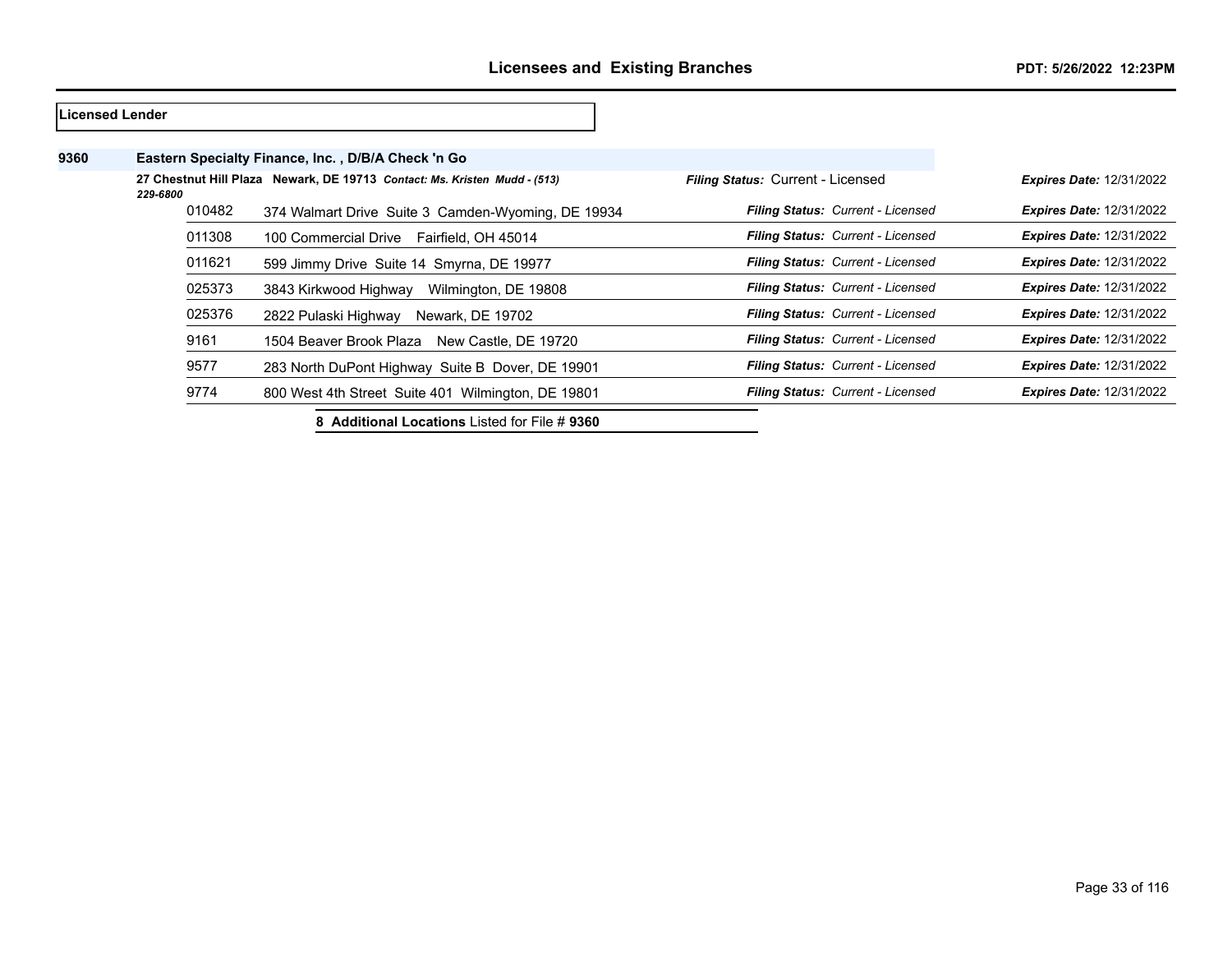|      | <b>Licensed Lender</b>          |                                                                                |                                   |                          |  |
|------|---------------------------------|--------------------------------------------------------------------------------|-----------------------------------|--------------------------|--|
| 7317 | <b>Embrace Home Loans, Inc.</b> |                                                                                |                                   |                          |  |
|      | 846-3100                        | 25 Enterprise Center Middletown, RI 02842 Contact: Mr. Peter Microulis - (401) | Filing Status: Current - Licensed | Expires Date: 12/31/2022 |  |
|      | 011274                          | 30 West Patrick Street Suite 300 Frederick, MD 21701                           | Filing Status: Current - Licensed | Expires Date: 12/31/2022 |  |
|      | 011306                          | 5341 Limestone Road Suite 101 Wilmington, DE 19808                             | Filing Status: Current - Licensed | Expires Date: 12/31/2022 |  |
|      | 011312                          | 800 King Farm Boulevard Suite 210A Rockville, MD 20850                         | Filing Status: Current - Licensed | Expires Date: 12/31/2022 |  |
|      | 011386                          | 1907 West Street Suite 102 Annapolis, MD 21401                                 | Filing Status: Current - Licensed | Expires Date: 12/31/2022 |  |
|      | 011900                          | 50 Cascade Lane Rehoboth Beach, DE 19971                                       | Filing Status: Current - Licensed | Expires Date: 12/31/2022 |  |
|      | 012068                          | 2205 York Road Suite 203 Timonium, MD 21093                                    | Filing Status: Current - Licensed | Expires Date: 12/31/2022 |  |
|      | 012548                          | 508 Olney Sandy Spring Road Suite 200 Sandy Spring, MD 20860                   | Filing Status: Current - Licensed | Expires Date: 12/31/2022 |  |
|      | 018256                          | 1671 Emancipation Highway Suite 205 Fredericksburg, VA 22401                   | Filing Status: Current - Licensed | Expires Date: 12/31/2022 |  |
|      | 019072                          | 107 Centennial Street Suite 100C La Plata, MD 20646                            | Filing Status: Current - Licensed | Expires Date: 12/31/2022 |  |
|      | 019409                          | 6100 Merriweather Drive Suite 220 Columbia, MD 21044                           | Filing Status: Current - Licensed | Expires Date: 12/31/2022 |  |
|      | 020083                          | 8008 Coastal Highway Suite 2 Ocean City, MD 21842                              | Filing Status: Current - Licensed | Expires Date: 12/31/2022 |  |
|      | 021980                          | 11049 Racetrack Road Ocean Pines, MD 21811                                     | Filing Status: Current - Licensed | Expires Date: 12/31/2022 |  |
|      | 023153                          | 170 Meeting Street Suite 110 Charleston, SC 29401                              | Filing Status: Current - Licensed | Expires Date: 12/31/2022 |  |
|      | 027898                          | 19775 Belmont Executive Plaza Suite 500 Ashburn, VA 20147                      | Filing Status: Current - Licensed | Expires Date: 12/31/2022 |  |
|      | 029975                          | 3175 E. Warm Springs Road Suite 129 Las Vegas, NV 89120                        | Filing Status: Current - Licensed | Expires Date: 12/31/2022 |  |
|      | 030514                          | 10306 Eaton Place Suite 100 Fairfax, VA 22030                                  | Filing Status: Current - Licensed | Expires Date: 12/31/2022 |  |
|      | 033401                          | 6 Pine Tree Drive Suite 100 Arden Hills, MN 55112                              | Filing Status: Current - Licensed | Expires Date: 12/31/2022 |  |

**17 Additional Locations** Listed for File # **7317**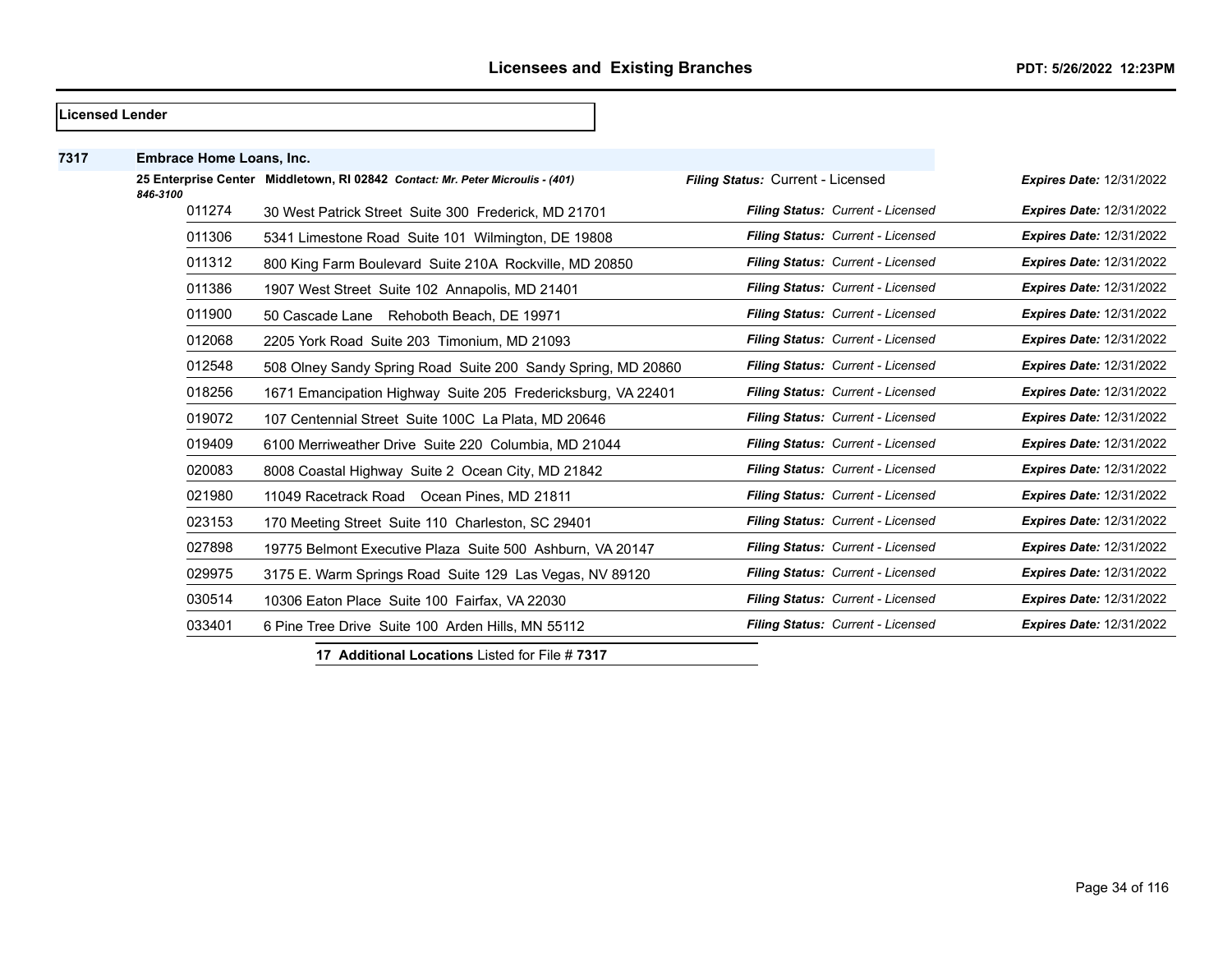| <b>Licensed Lender</b> |                                          |                                                                                                         |                                   |                                 |
|------------------------|------------------------------------------|---------------------------------------------------------------------------------------------------------|-----------------------------------|---------------------------------|
| 6960                   |                                          | EMG Acquisition Company of DE, LLC, D/B/A Easy Money EMG, D/B/A Minute Loan Center                      |                                   |                                 |
|                        | (757) 279-2014                           | 510 North DuPont Highway Dover, DE 19901 Contact: Mr. Robert Fricovsky -                                | Filing Status: Current - Licensed | <b>Expires Date: 12/31/2022</b> |
|                        | <b>Branches / Locations:</b><br>License# | Address                                                                                                 |                                   |                                 |
|                        | 009955                                   | 321 South DuPont Highway Shoppes of Buena Vista New Castle,<br>DE 19720                                 | Filing Status: Current - Licensed | <b>Expires Date: 12/31/2022</b> |
|                        | 010846                                   | 855 Norman Eskridge Highway Seaford, DE 19973                                                           | Filing Status: Current - Licensed | <b>Expires Date: 12/31/2022</b> |
|                        | 010877                                   | 26670 Centerview Drive Unit 13 Millsboro, DE 19966                                                      | Filing Status: Current - Licensed | <b>Expires Date: 12/31/2022</b> |
|                        | 019288                                   | 945A North DuPont Boulevard Unit C Milford, DE 19963                                                    | Filing Status: Current - Licensed | Expires Date: 12/31/2022        |
|                        | 7360                                     | 2501 Concord Pike Wilmington, DE 19803                                                                  | Filing Status: Current - Licensed | <b>Expires Date: 12/31/2022</b> |
|                        | 7361                                     | 3603A Philadelphia Pike Claymont, DE 19703                                                              | Filing Status: Current - Licensed | <b>Expires Date: 12/31/2022</b> |
|                        | 7362                                     | 19470 Coastal Highway Unit 4 Rehoboth Beach, DE 19971                                                   | Filing Status: Current - Licensed | <b>Expires Date: 12/31/2022</b> |
|                        | 7363                                     | 3301 Lancaster Pike Unit 1A Wilmington, DE 19805                                                        | Filing Status: Current - Licensed | <b>Expires Date: 12/31/2022</b> |
|                        | 7364                                     | Deer Park Plaza Suite 2693 Newark, DE 19702                                                             | Filing Status: Current - Licensed | <b>Expires Date: 12/31/2022</b> |
|                        | 9455                                     | 3210 Kirkwood Highway Wilmington, DE 19803                                                              | Filing Status: Current - Licensed | <b>Expires Date: 12/31/2022</b> |
|                        |                                          | 10 Additional Locations Listed for File # 6960                                                          |                                   |                                 |
| 8019                   |                                          | emm Ioans IIc, D/B/A EMM Financial, D/B/A EQ Loans, D/B/A Fortren Funding, D/B/A TriState Lending Group |                                   |                                 |
|                        | (856) 793-1400                           | 1950 Route 70 East Suite 300 Cherry Hill, NJ 08003 Contact: John Miriello -                             | Filing Status: Current - Licensed | <b>Expires Date: 12/31/2022</b> |
|                        | 036492                                   | 12700 Townepark Way Suite 305 Louisville, KY 40243                                                      | Filing Status: Current - Licensed | <b>Expires Date: 12/31/2022</b> |
|                        |                                          | 1 Additional Locations Listed for File # 8019                                                           |                                   |                                 |
| 034080                 | <b>Encompass Lending Group, LP.</b>      |                                                                                                         |                                   |                                 |
|                        | Edmund King - (281) 693-5363             | 23108 Seven Meadows Parkway Suite 100 Katy, TX 77494 Contact: Mr.                                       | Filing Status: Current - Licensed | <b>Expires Date: 12/31/2022</b> |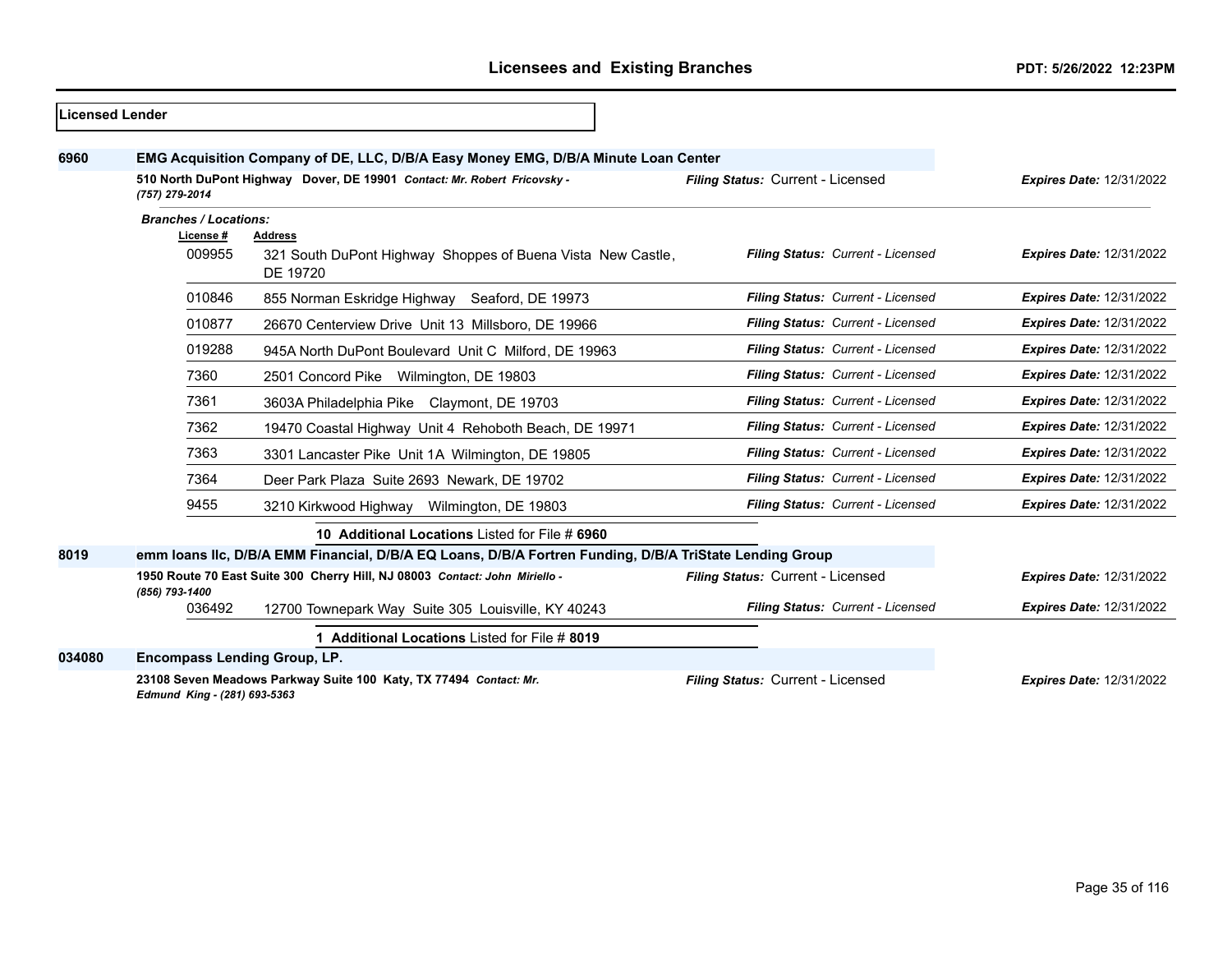| <b>Licensed Lender</b> |                                                                                                |                                                                           |                                   |                                 |
|------------------------|------------------------------------------------------------------------------------------------|---------------------------------------------------------------------------|-----------------------------------|---------------------------------|
| 011264                 | <b>Envoy Mortgage Ltd</b>                                                                      |                                                                           |                                   |                                 |
|                        | 10496 Katy Freeway Suite 250 Houston, TX 77043 Contact: Mr. Ronald Millard -<br>(713) 993-2221 |                                                                           | Filing Status: Current - Licensed | <b>Expires Date: 12/31/2022</b> |
|                        | 018184                                                                                         | 98 Darby Road Paoli, PA 19301                                             | Filing Status: Current - Licensed | <b>Expires Date: 12/31/2022</b> |
|                        | 019353                                                                                         | 113 Ridgely Avenue Suite 4 Annapolis, MD 21403                            | Filing Status: Current - Licensed | <b>Expires Date: 12/31/2022</b> |
|                        | 026915                                                                                         | 4006 S. MacDill Avenue Suite C Tampa, FL 33611                            | Filing Status: Current - Licensed | <b>Expires Date: 12/31/2022</b> |
|                        | 027321                                                                                         | 820 Ritchie Highway Suite 210 Severna Park, MD 21146                      | Filing Status: Current - Licensed | <b>Expires Date: 12/31/2022</b> |
|                        | 031061                                                                                         | 110 Kresson Gibbsboro Road Suite 2 Voorhees, NJ 08043                     | Filing Status: Current - Licensed | <b>Expires Date: 12/31/2022</b> |
|                        | 035042                                                                                         | 2273 Research Boulevard Suite 701 Rockville, MD 20850                     | Filing Status: Current - Licensed | <b>Expires Date: 12/31/2022</b> |
|                        | 036697                                                                                         | 1702 Frankford Avenue 2nd Floor, Suite C Philadelphia, PA 19125           | Filing Status: Current - Licensed | <b>Expires Date: 12/31/2022</b> |
|                        | 036849                                                                                         | 325 Madison Street Suite E1006 Lansdale, PA 19446                         | Filing Status: Current - Licensed | <b>Expires Date: 12/31/2022</b> |
|                        |                                                                                                | 8 Additional Locations Listed for File # 011264                           |                                   |                                 |
| 011675                 |                                                                                                | Equity Prime Mortgage LLC, D/B/A Lighthouse Lending Capital               |                                   |                                 |
|                        | - (678) 205-3554                                                                               | 5 Concourse Parkway Suite 2250 Atlanta, GA 30328 Contact: Mr. James Lyons | Filing Status: Current - Licensed | <b>Expires Date: 12/31/2022</b> |
|                        | 012563                                                                                         | 799 Route 72 East Side Manahawkin, NJ 08050                               | Filing Status: Current - Licensed | <b>Expires Date: 12/31/2022</b> |
|                        | 028249                                                                                         | 421 S Main St Bel Air, MD 21015                                           | Filing Status: Current - Licensed | <b>Expires Date: 12/31/2022</b> |
|                        | 028750                                                                                         | 14A S Maple Avenue Milford, DE 19963                                      | Filing Status: Current - Licensed | <b>Expires Date: 12/31/2022</b> |
|                        |                                                                                                | 3 Additional Locations Listed for File # 011675                           |                                   |                                 |
| 9521                   |                                                                                                | Equity Resources, Inc., D/B/A Equity Resources of Ohio, Inc.              |                                   |                                 |
|                        | 349-7082                                                                                       | 25 1/2 South Park Place Newark, OH 43055 Contact: Ms. Kelly Welch - (740) | Filing Status: Current - Licensed | <b>Expires Date: 12/31/2022</b> |
|                        | 011829                                                                                         | 15800 Crabbs Branch Way Suite 220 Rockville, MD 20855                     | Filing Status: Current - Licensed | <b>Expires Date: 12/31/2022</b> |
|                        | 031728                                                                                         | 500 Market Street Suite 204B Bridgewater, PA 15009-2998                   | Filing Status: Current - Licensed | <b>Expires Date: 12/31/2022</b> |
|                        |                                                                                                | 2 Additional Locations Listed for File # 9521                             |                                   |                                 |
| 028096                 |                                                                                                | <b>Essential Lending Inc., D/B/A Wise Loan</b>                            |                                   |                                 |
|                        | (800) 516-7840                                                                                 | 3500 Hulen Street Suite 201 Fort Worth, TX 76107 Contact: Jackie Crosby - | Filing Status: Current - Licensed | <b>Expires Date: 12/31/2022</b> |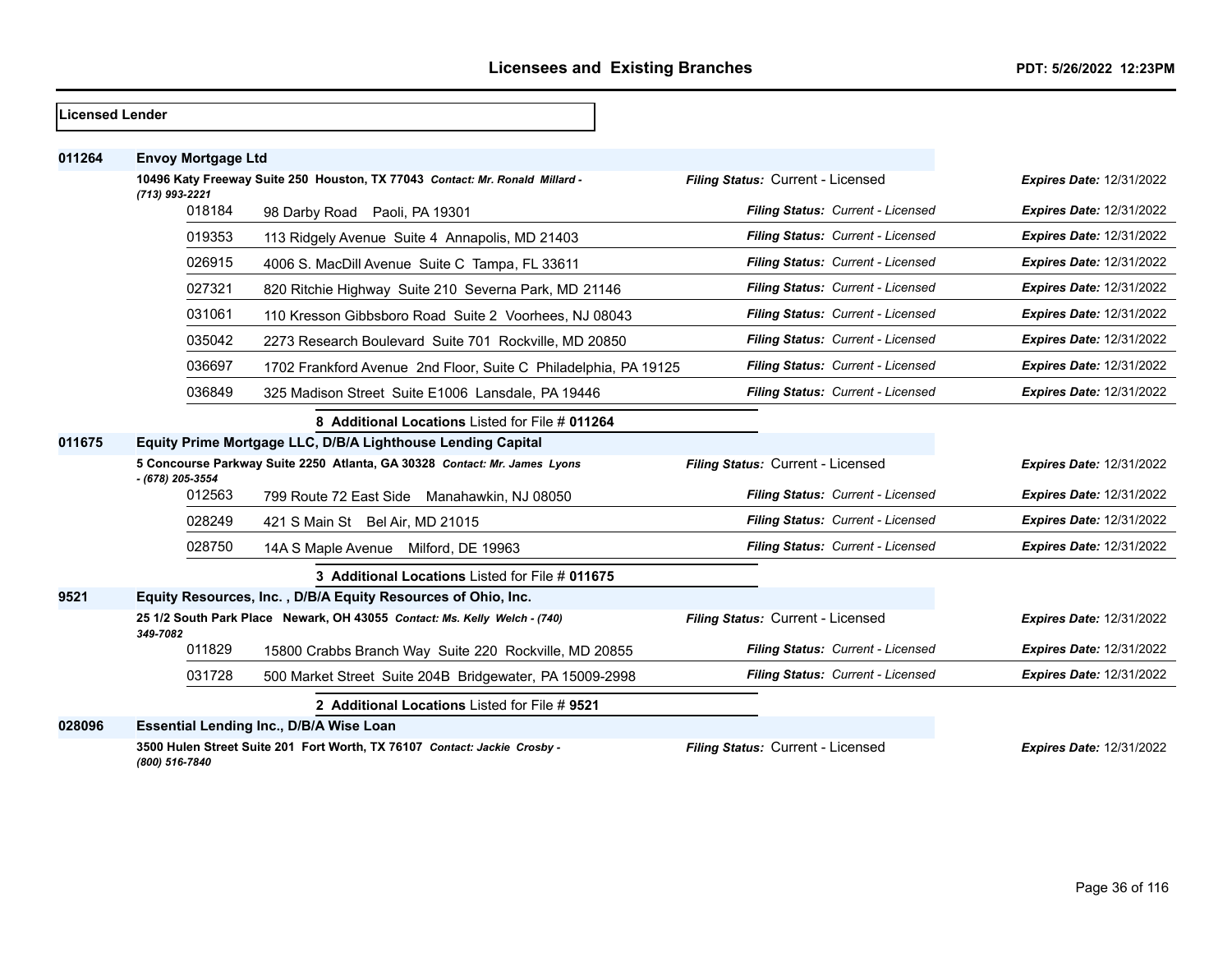| Licensed Lender |                                           |                                                                                       |                                   |                                 |
|-----------------|-------------------------------------------|---------------------------------------------------------------------------------------|-----------------------------------|---------------------------------|
| 010885          |                                           | Everett Financial, Inc., D/B/A Supreme Lending                                        |                                   |                                 |
|                 |                                           | 14801 Quorum Drive Suite 300 Dallas, TX 75254                                         | Filing Status: Current - Licensed | <b>Expires Date: 12/31/2022</b> |
|                 | 020746                                    | 5050 Quorum Drive Suite 500 Dallas, TX 75254                                          | Filing Status: Current - Licensed | Expires Date: 12/31/2022        |
|                 | 023544                                    | 4201 Spring Valley Road Suite 1450 Dallas, TX 75244                                   | Filing Status: Current - Licensed | <b>Expires Date: 12/31/2022</b> |
|                 | 029641                                    | 3515 Pelham Road Suite 201B Greenville, SC 29615                                      | Filing Status: Current - Licensed | <b>Expires Date: 12/31/2022</b> |
|                 | 030040                                    | 3974 Brown Park Drive Suite I Hilliard, OH 43026                                      | Filing Status: Current - Licensed | <b>Expires Date: 12/31/2022</b> |
|                 | 031011                                    | 135 South State College Boulevard Suite 200, Office 234, Office<br>236 Brea, CA 92821 | Filing Status: Current - Licensed | <b>Expires Date: 12/31/2022</b> |
|                 | 032294                                    | 118 Westminster Pike Suite 200 Reisterstown, MD 21136                                 | Filing Status: Current - Licensed | <b>Expires Date: 12/31/2022</b> |
|                 | 032984                                    | 14234 NYS Route 9N Au Sable Forks, NY 12912                                           | Filing Status: Current - Licensed | <b>Expires Date: 12/31/2022</b> |
|                 | 034214                                    | 2277 Fort Union Boulevard Salt Lake City, UT 84121                                    | Filing Status: Current - Licensed | <b>Expires Date: 12/31/2022</b> |
|                 | 038306                                    | 3545 Ellicott Mills Drive Suite 303A Ellicott City, MD 21043                          | Filing Status: Current - Licensed | <b>Expires Date: 12/31/2022</b> |
|                 |                                           | 9 Additional Locations Listed for File # 010885                                       |                                   |                                 |
| 035674          | eWise Home Lending LLC                    |                                                                                       |                                   |                                 |
|                 | Douglas - (609) 519-4165                  | 35 Kings Highway East Suite 120 Haddonfield, NJ 08033 Contact: Mr. John               | Filing Status: Current - Licensed | <b>Expires Date: 12/31/2022</b> |
| 033539          | <b>Extreme Loans LLC</b>                  |                                                                                       |                                   |                                 |
|                 | Qarana - (248) 425-0058                   | 29444 Northwestern Highway Suite 100 Southfield, MI 48034 Contact: Ryan               | Filing Status: Current - Licensed | <b>Expires Date: 12/31/2022</b> |
| 025194          |                                           | F3EA Funding, LLC, D/B/A Sky Financial                                                |                                   |                                 |
|                 | 317-1448                                  | 1855 Griffin Road B390 Dania, FL 33004 Contact: Ms. Mollie Wander Esq. - (954)        | Filing Status: Current - Licensed | <b>Expires Date: 12/31/2022</b> |
| 019327          | <b>FAIRWAY ASSET CORPORATION</b>          |                                                                                       |                                   |                                 |
|                 |                                           | 15400 Calhoun Drive Suite 120 Rockville, MD 20855                                     | Filing Status: Current - Licensed | <b>Expires Date: 12/31/2022</b> |
|                 | <b>Branches / Locations:</b><br>License # | <b>Address</b>                                                                        |                                   |                                 |
|                 | 027610                                    | 1415 Route 70 E Cherry Hill, NJ 08034                                                 | Filing Status: Current - Licensed | <b>Expires Date: 12/31/2022</b> |
|                 |                                           | 1 Additional Locations Listed for File # 019327                                       |                                   |                                 |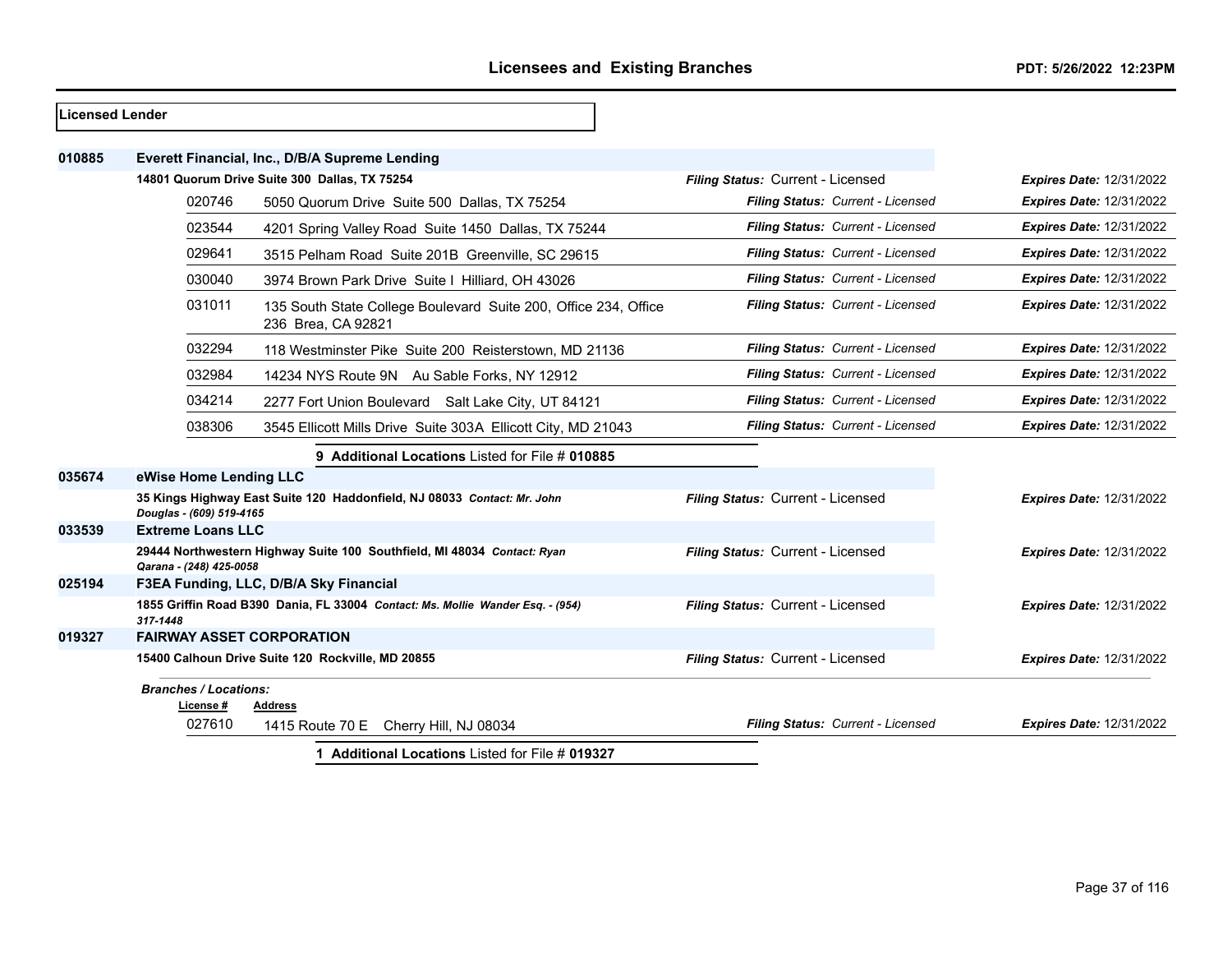| <b>Licensed Lender</b> |                          |                                                                                                                                                                                              |                                          |                                 |
|------------------------|--------------------------|----------------------------------------------------------------------------------------------------------------------------------------------------------------------------------------------|------------------------------------------|---------------------------------|
| 010094                 |                          | Fairway Independent Mortgage Corporation, D/B/A Avery Mortgage, D/B/A Fairway Fast Mortgages, D/B/A<br>Fairway Speed Team, D/B/A Fairway Wholesale Lending, D/B/A home.com, D/B/A Homefinity |                                          |                                 |
|                        |                          | 4750 South Biltmore Lane Madison, WI 53718 Contact: Ms. Megan Brandt -                                                                                                                       | Filing Status: Current - Licensed        | <b>Expires Date: 12/31/2022</b> |
|                        | (608) 234-4982<br>010096 | 37156 Rehoboth Avenue Suite 1 Rehoboth, DE 19971                                                                                                                                             | Filing Status: Current - Licensed        | <b>Expires Date: 12/31/2022</b> |
|                        | 010453                   | 300 Constitution Avenue Suite 203 Portsmouth, NH 03801                                                                                                                                       | Filing Status: Current - Licensed        | <b>Expires Date: 12/31/2022</b> |
|                        | 010840                   | 5301 Limestone Road Suite 106 Wilmington, DE 19808                                                                                                                                           | Filing Status: Current - Licensed        | <b>Expires Date: 12/31/2022</b> |
|                        | 019485                   | 140 Greentree Drive Dover, DE 19904                                                                                                                                                          | Filing Status: Current - Licensed        | <b>Expires Date: 12/31/2022</b> |
|                        | 019835                   | 2227 Old Emmorton Road Suite 222 Bel Air, MD 21015                                                                                                                                           | Filing Status: Current - Licensed        | <b>Expires Date: 12/31/2022</b> |
|                        | 021473                   | 10665 Stanhaven Place Suite 103 White Plains, MD 20695                                                                                                                                       | Filing Status: Current - Licensed        | <b>Expires Date: 12/31/2022</b> |
|                        | 022633                   | 7001 Heritage Village Plaza Suites 250 255 & 260 Gainesville, VA<br>20155                                                                                                                    | <b>Filing Status: Current - Licensed</b> | <b>Expires Date: 12/31/2022</b> |
|                        | 023856                   | 6011 University Boulevard Suite 230 Ellicott City, MD 21043                                                                                                                                  | Filing Status: Current - Licensed        | <b>Expires Date: 12/31/2022</b> |
|                        | 024116                   | 104 East Texas Street Leesville, LA 71446                                                                                                                                                    | Filing Status: Current - Licensed        | <b>Expires Date: 12/31/2022</b> |
|                        | 024478                   | 3201 Jermantown Road Suite 220 Fairfax, VA 22030                                                                                                                                             | Filing Status: Current - Licensed        | <b>Expires Date: 12/31/2022</b> |
|                        | 026412                   | 40 West Chesapeake Avenue Suite 400 Towson, MD 21204                                                                                                                                         | <b>Filing Status: Current - Licensed</b> | <b>Expires Date: 12/31/2022</b> |
|                        | 027155                   | 1800 Golden Trail Court Carrollton, TX 75010                                                                                                                                                 | Filing Status: Current - Licensed        | <b>Expires Date: 12/31/2022</b> |
|                        | 027638                   | 1252 Route 109 1st Floor Cape May, NJ 08204                                                                                                                                                  | <b>Filing Status: Current - Licensed</b> | <b>Expires Date: 12/31/2022</b> |
|                        | 027681                   | 563 Carter Court Unit A Kimberly, WI 54136                                                                                                                                                   | Filing Status: Current - Licensed        | <b>Expires Date: 12/31/2022</b> |
|                        | 028038                   | 2211 Silverside Road Wilmington, DE 19810                                                                                                                                                    | Filing Status: Current - Licensed        | Expires Date: 12/31/2022        |
|                        | 028410                   | 3705 Kennett Pike Wilmington, DE 19807                                                                                                                                                       | Filing Status: Current - Licensed        | <b>Expires Date: 12/31/2022</b> |
|                        | 028422                   | 7234 Lancaster Pike Suite 100A Hockessin, DE 19707                                                                                                                                           | Filing Status: Current - Licensed        | <b>Expires Date: 12/31/2022</b> |
|                        | 029926                   | 16108 Ash Way Suite 104 Lynnwood, WA 98087                                                                                                                                                   | Filing Status: Current - Licensed        | <b>Expires Date: 12/31/2022</b> |
|                        | 030041                   | 1140 3rd Street N.E. Washington, DC 20002                                                                                                                                                    | Filing Status: Current - Licensed        | <b>Expires Date: 12/31/2022</b> |
|                        | 031361                   | 5307 Limestone Road Suite 100 Wilmington, DE 19808                                                                                                                                           | Filing Status: Current - Licensed        | <b>Expires Date: 12/31/2022</b> |
|                        | 031516                   | 37 Newbury Street 6th Floor Boston, MA 02116                                                                                                                                                 | <b>Filing Status: Current - Licensed</b> | <b>Expires Date: 12/31/2022</b> |
|                        | 032481                   | 2815 Mitchell Drive Suite 112 Walnut Creek, CA 94598                                                                                                                                         | Filing Status: Current - Licensed        | <b>Expires Date: 12/31/2022</b> |
|                        | 034354                   | 222 West 6th Street Suite 400, Office 473 San Pedro, CA 90731                                                                                                                                | Filing Status: Current - Licensed        | <b>Expires Date: 12/31/2022</b> |
|                        | 034757                   | 635 North Bestgate Road Annapolis, MD 21401                                                                                                                                                  | Filing Status: Current - Licensed        | <b>Expires Date: 12/31/2022</b> |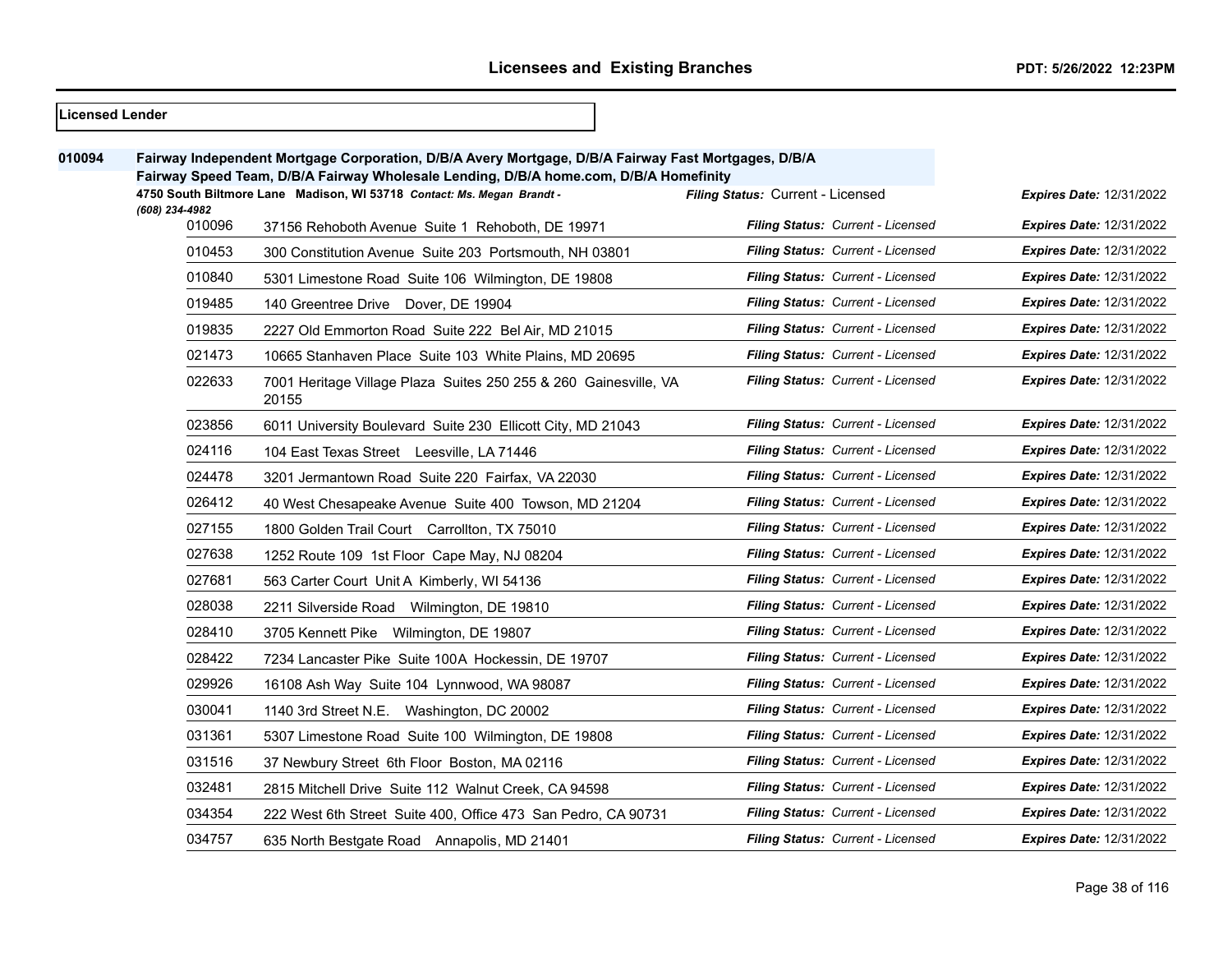| <b>Licensed Lender</b> |                                 |                                                                                                                                                                                                                                                                        |                                          |                                 |
|------------------------|---------------------------------|------------------------------------------------------------------------------------------------------------------------------------------------------------------------------------------------------------------------------------------------------------------------|------------------------------------------|---------------------------------|
| 010094                 | (608) 234-4982                  | Fairway Independent Mortgage Corporation, D/B/A Avery Mortgage, D/B/A Fairway Fast Mortgages, D/B/A<br>Fairway Speed Team, D/B/A Fairway Wholesale Lending, D/B/A home.com, D/B/A Homefinity<br>4750 South Biltmore Lane Madison, WI 53718 Contact: Ms. Megan Brandt - | Filing Status: Current - Licensed        | <b>Expires Date: 12/31/2022</b> |
|                        | <b>Branches / Locations:</b>    |                                                                                                                                                                                                                                                                        |                                          |                                 |
|                        | License #<br>035412             | <b>Address</b><br>4070 Bridgewater Parkway Suite 3 Stow, OH 44224                                                                                                                                                                                                      | Filing Status: Current - Licensed        | <b>Expires Date: 12/31/2022</b> |
|                        | 035489                          | 6 North East Street Suite 201 Frederick, MD 21701                                                                                                                                                                                                                      | <b>Filing Status: Current - Licensed</b> | <b>Expires Date: 12/31/2022</b> |
|                        | 036416                          | 1420 Kettner Boulevard Suite 112 San Diego, CA 92101                                                                                                                                                                                                                   | Filing Status: Current - Licensed        | <b>Expires Date: 12/31/2022</b> |
|                        | 036529                          | 101407 Overseas Highway Suite 25 Key Largo, FL 33037                                                                                                                                                                                                                   | Filing Status: Current - Licensed        | <b>Expires Date: 12/31/2022</b> |
|                        | 036772                          | 12724 Gran Bay Parkway West Suite 410 Jacksonville, FL 32258                                                                                                                                                                                                           | Filing Status: Current - Licensed        | <b>Expires Date: 12/31/2022</b> |
|                        | 036992                          | 37 West Cross Street Suite 102 Baltimore, MD 21230                                                                                                                                                                                                                     | Filing Status: Current - Licensed        | <b>Expires Date: 12/31/2022</b> |
|                        | 037138                          | 4850 Tamiami Trail North Suite 301 Naples, FL 34103                                                                                                                                                                                                                    | Filing Status: Current - Licensed        | <b>Expires Date: 12/31/2022</b> |
|                        | 037872                          | 632 Pinecroft Place Clayton, NC 27520                                                                                                                                                                                                                                  | Filing Status: Current - Licensed        | <b>Expires Date: 12/31/2022</b> |
|                        |                                 | 32 Additional Locations Listed for File # 010094                                                                                                                                                                                                                       |                                          |                                 |
| 025470                 | <b>Family First Funding LLC</b> |                                                                                                                                                                                                                                                                        |                                          |                                 |
|                        | (732) 505-4600                  | 44 Washington Street Suite 200 Toms River, NJ 08753 Contact: Gabriel Gillen -                                                                                                                                                                                          | Filing Status: Current - Licensed        | <b>Expires Date: 12/31/2022</b> |
|                        | 026004                          | 200 Mineral Springs Road Suite 205 Rockaway, NJ 07866                                                                                                                                                                                                                  | Filing Status: Current - Licensed        | <b>Expires Date: 12/31/2022</b> |
|                        | 028383                          | 280 Highway 35 Suite 400 Red Bank, NJ 07701                                                                                                                                                                                                                            | Filing Status: Current - Licensed        | <b>Expires Date: 12/31/2022</b> |
|                        | 030058                          | 1 Professional Quadrangle Suite 1 Sparta, NJ 07871                                                                                                                                                                                                                     | Filing Status: Current - Licensed        | <b>Expires Date: 12/31/2022</b> |
|                        |                                 | 3 Additional Locations Listed for File # 025470                                                                                                                                                                                                                        |                                          |                                 |
| 019469                 | simpleloan.com                  | FBC Mortgage, LLC, D/B/A FBC Mortgage, D/B/A Home Loans Today, D/B/A SimpleLoan, D/B/A                                                                                                                                                                                 |                                          |                                 |
|                        | Dunn - (407) 872-3383           | 189 South Orange Avenue Suite 970 Orlando, FL 32801 Contact: Mr. Michael                                                                                                                                                                                               | Filing Status: Current - Licensed        | <b>Expires Date: 12/31/2022</b> |
|                        | <b>Branches / Locations:</b>    |                                                                                                                                                                                                                                                                        |                                          |                                 |
|                        | License#<br>020380              | <b>Address</b><br>1 West Church Street Suite 400, Office 403 Orlando, FL 32801                                                                                                                                                                                         | Filing Status: Current - Licensed        | <b>Expires Date: 12/31/2022</b> |
|                        | 028627                          | 4400 W. Sample Road Suite 230 Coconut Creek, FL 33073                                                                                                                                                                                                                  | Filing Status: Current - Licensed        | <b>Expires Date: 12/31/2022</b> |
|                        |                                 | 2 Additional Locations Listed for File # 019469                                                                                                                                                                                                                        |                                          |                                 |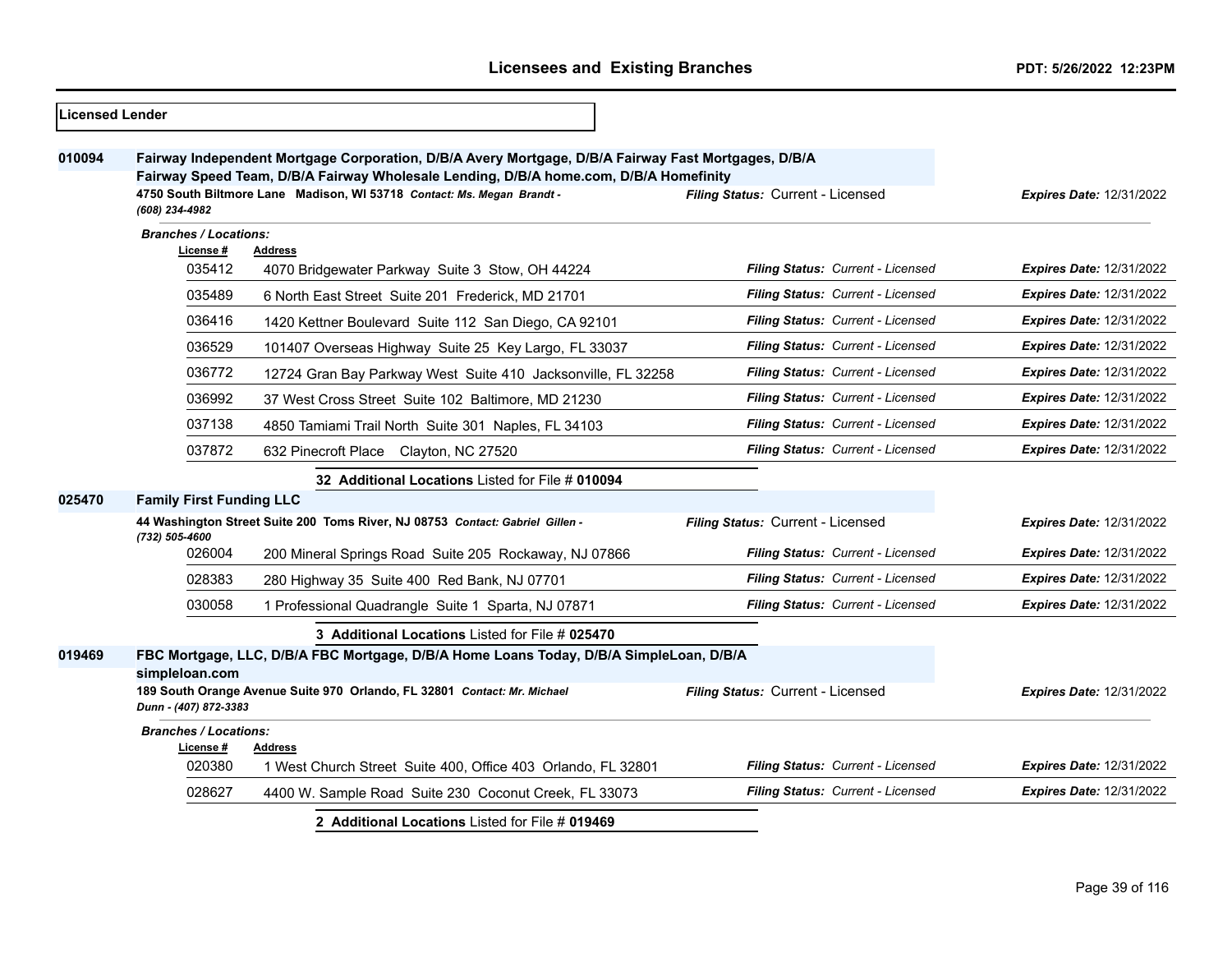| <b>Licensed Lender</b> |                                                                                                    |                                   |                                 |
|------------------------|----------------------------------------------------------------------------------------------------|-----------------------------------|---------------------------------|
| 035888                 | <b>Fidelis Mortgage Corporation</b>                                                                |                                   |                                 |
|                        | 1205 East King Street Lancaster, PA 17602                                                          | Filing Status: Current - Licensed | <b>Expires Date: 12/31/2022</b> |
|                        | <b>Branches / Locations:</b><br>License#<br><b>Address</b>                                         |                                   |                                 |
|                        | 037177<br>2331 Market Street Camp Hill, PA 17011                                                   | Filing Status: Current - Licensed | <b>Expires Date: 12/31/2022</b> |
|                        | 037178<br>Wyomissing, PA 19610<br>938 Penn Avenue                                                  | Filing Status: Current - Licensed | <b>Expires Date: 12/31/2022</b> |
|                        | 2 Additional Locations Listed for File # 035888                                                    |                                   |                                 |
| 020884                 | <b>Fidelity Direct Mortgage, LLC</b>                                                               |                                   |                                 |
|                        | 555 Quince Orchard Road Suite 411 Gaithersburg, MD 20878                                           | Filing Status: Current - Licensed | <b>Expires Date: 12/31/2022</b> |
|                        | 028009<br>11421 Cronhill Drive Suite F Owings Mills, MD 21117                                      | Filing Status: Current - Licensed | <b>Expires Date: 12/31/2022</b> |
|                        | Additional Locations Listed for File # 020884                                                      |                                   |                                 |
| 6813                   | <b>Fidelity First Home Mortgage Company</b>                                                        |                                   |                                 |
|                        | 707 Bestgate Road Annapolis, MD 21401 Contact: Daniel G. Eubanks - (410)<br>266-2544               | Filing Status: Current - Licensed | <b>Expires Date: 12/31/2022</b> |
| 026485                 | Figure Lending LLC, D/B/A Figure                                                                   |                                   |                                 |
|                        | 15720 Brixham Hill Avenue Suite 300 Charlotte, NC 28277 Contact: Daniel<br>Thomas - (628) 210-6930 | Filing Status: Current - Licensed | <b>Expires Date: 12/31/2022</b> |
|                        | 030767<br>100 West Liberty Street Suite 600 Reno, NV 89501                                         | Filing Status: Current - Licensed | <b>Expires Date: 12/31/2022</b> |
|                        | 037444<br>111 West Port Plaza Suite 615 St. Louis, MO 63146                                        | Filing Status: Current - Licensed | <b>Expires Date: 12/31/2022</b> |
|                        | 2 Additional Locations Listed for File # 026485                                                    |                                   |                                 |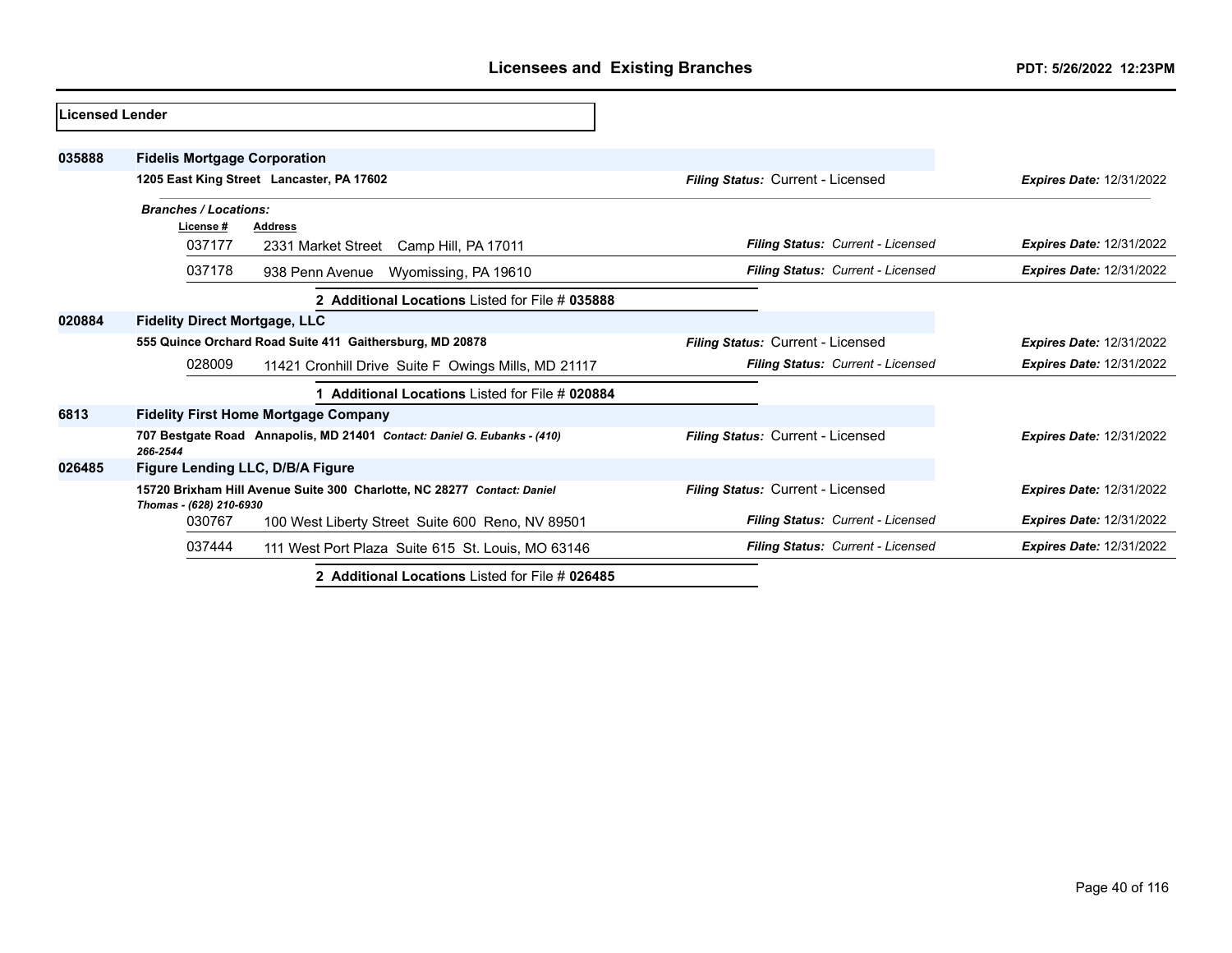# **Finance of America Mortgage LLC, D/B/A Finance of America Home Improvement, D/B/A Lending.com 1 West Elm Street Suite 450 Conshohocken, PA 19428** *Contact: Kathy Semon - (972) 999-1841 Filing Status:* Current - Licensed *Expires Date:* 12/31/2022 37 West Avenue Suite 203 Wayne, PA 19087 *Filing Status: Current - Licensed Expires Date:* 12/31/2022 6230 Fairview Road Suite 425 Charlotte, NC 28210 *Filing Status: Current - Licensed Expires Date:* 12/31/2022 120 E. 7th Avenue Suite 102 Conshohocken, PA 19428 *Filing Status: Current - Licensed Expires Date:* 12/31/2022 33 Witherspoon Street Suite #2 Princeton, NJ 08542 *Filing Status: Current - Licensed Expires Date:* 12/31/2022 400 Arcola Road Suite A5 Collegeville, PA 19426 *Filing Status: Current - Licensed Expires Date:* 12/31/2022 1 East Broad Street Suite 450 Bethlehem, PA 18018 *Filing Status: Current - Licensed Expires Date:* 12/31/2022 224 East Capitol Pierre, SD 57501 *Filing Status: Current - Licensed Expires Date:* 12/31/2022 2 Village Road Unit 11 Horsham, PA 19044 *Filing Status: Current - Licensed Expires Date:* 12/31/2022 1 West Elm Street Suite 100 Conshohocken, PA 19428 *Filing Status: Current - Licensed Expires Date:* 12/31/2022 3685 Quakerbridge Road Hamilton, NJ 08619 *Filing Status: Current - Licensed Expires Date:* 12/31/2022 3439 Brookside Road Suite 209 Stockton, CA 95219 *Filing Status: Current - Licensed Expires Date:* 12/31/2022 385 E. Roseville Road Lancaster, PA 17601 *Filing Status: Current - Licensed Expires Date:* 12/31/2022 3030 Old Ranch Parkway Suite 110 Seal Beach, CA 90740 *Filing Status: Current - Licensed Expires Date:* 12/31/2022 1 West Elm Street Suite 200 Conshohocken, PA 19428 *Filing Status: Current - Licensed Expires Date:* 12/31/2022 **14 Additional Locations** Listed for File # **2299 Finance of America Reverse LLC 8023 East 63rd Place Suite 700 Tulsa, OK 74133** *Contact: Ms. Tonya Black - (918) 236-3504 Filing Status:* Current - Licensed *Expires Date:* 12/31/2022 1801 Market Steet Suite 2670 Philadelphia, PA 19103 *Filing Status: Current - Licensed Expires Date:* 12/31/2022 11350 North Meridian Street Suites 320 and 340 Carmel, IN *Filing Status: Current - Licensed Expires Date:* 12/31/2022

**2 Additional Locations** Listed for File # **011638**

**Licensed Lender**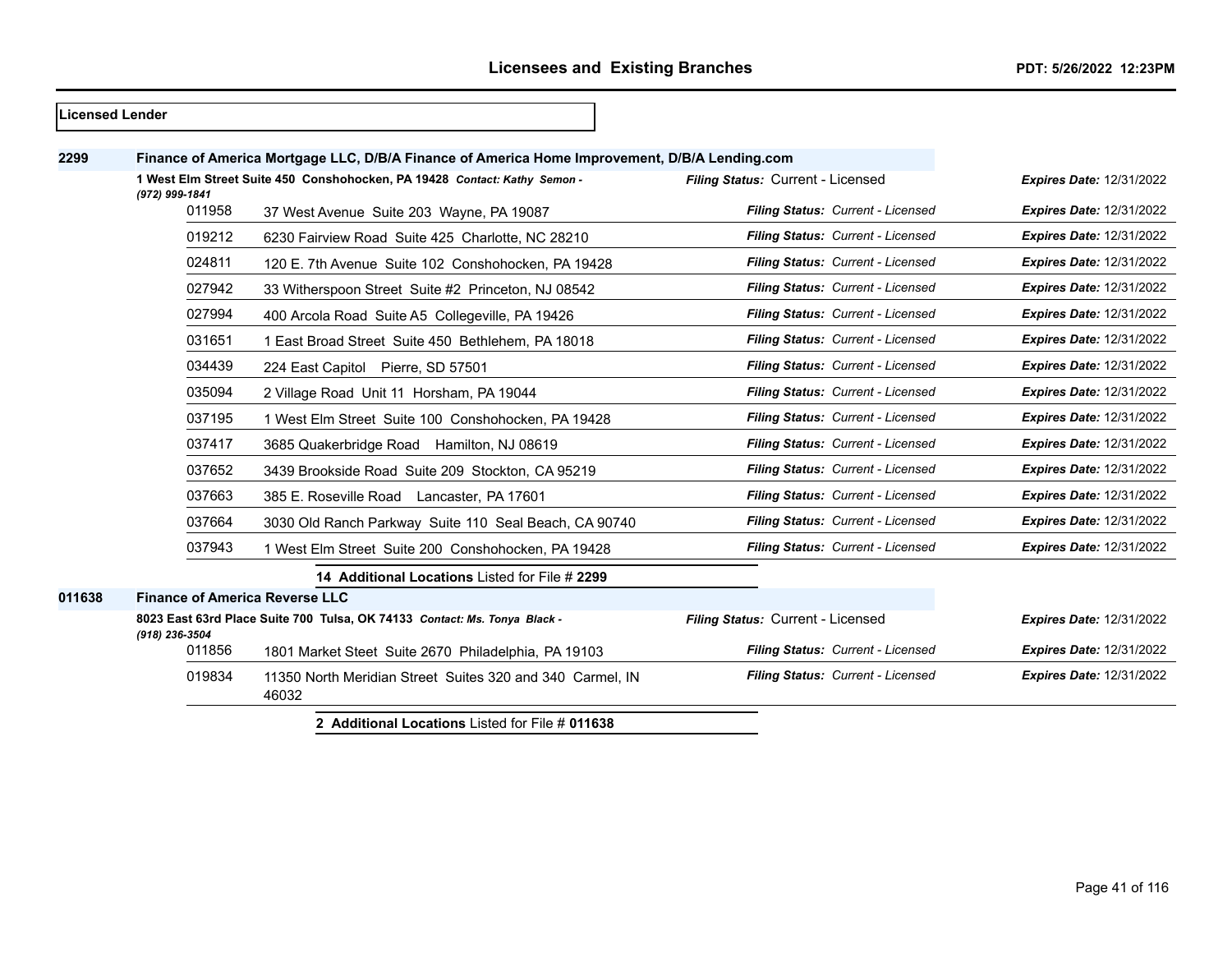| <b>ILicensed Lender</b> |                                                    |                                                                             |                                   |                                 |
|-------------------------|----------------------------------------------------|-----------------------------------------------------------------------------|-----------------------------------|---------------------------------|
| 025065                  | <b>Financial Freedom Mortgage LLC</b>              |                                                                             |                                   |                                 |
|                         | (856) 574-4650                                     | 112 W Park Drive Suite 300 Mt. Laurel, NJ 08054 Contact: Mr. Paul Terruso - | Filing Status: Current - Licensed | <b>Expires Date: 12/31/2022</b> |
|                         | <b>Branches / Locations:</b><br>License#<br>025501 | <b>Address</b><br>6700 Alexander Bell Drive Suite 200 Columbia, MD 21046    | Filing Status: Current - Licensed | Expires Date: 12/31/2022        |
|                         |                                                    | 1 Additional Locations Listed for File # 025065                             |                                   |                                 |
| 018445                  |                                                    | First Alliance Home Mortgage, LLC                                           |                                   |                                 |
|                         |                                                    | 20 Jackson Drive 2nd Floor Cranford, NJ 07016                               | Filing Status: Current - Licensed | <b>Expires Date: 12/31/2022</b> |
|                         | <b>Branches / Locations:</b>                       |                                                                             |                                   |                                 |
|                         | License #<br>037600                                | <b>Address</b><br>2805 Eastern Boulevard York, PA 17402                     | Filing Status: Current - Licensed | <b>Expires Date: 12/31/2022</b> |
|                         |                                                    |                                                                             |                                   |                                 |
|                         |                                                    | 1 Additional Locations Listed for File # 018445                             |                                   |                                 |
| 5267                    |                                                    | First Credit Corporation of New York, Inc.                                  |                                   |                                 |
|                         | (518) 773-2718                                     | 21 North Main Street Gloversville, NY 12078 Contact: Mr. T. Samuel Hoye -   | Filing Status: Current - Licensed | <b>Expires Date: 12/31/2022</b> |
| 2403                    |                                                    | First Guaranty Mortgage Corporation, D/B/A goodmortgage.com                 |                                   |                                 |
|                         | $(0.0)$ -                                          | 5800 Tennyson Parkway Suite 450 Plano, TX 75024 Contact: Laurie Sullivan -  | Filing Status: Current - Licensed | <b>Expires Date: 12/31/2022</b> |
|                         | 012715                                             | 277 Fairfield Road, Suite 320 Suite 319 Fairfield, NJ 07004                 | Filing Status: Current - Licensed | <b>Expires Date: 12/31/2022</b> |
|                         | 028408                                             | 5100 Buckeystown Pike Suite 250, Offices 235 and 241 Frederick,<br>MD 21704 | Filing Status: Current - Licensed | <b>Expires Date: 12/31/2022</b> |
|                         | 029825                                             | 3326 Siskey Parkway Suite 380 Matthews, NC 28105                            | Filing Status: Current - Licensed | <b>Expires Date: 12/31/2022</b> |
|                         | 035630                                             | 13961 S Minuteman Drive Suite 150 Draper, UT 84020                          | Filing Status: Current - Licensed | <b>Expires Date: 12/31/2022</b> |
|                         | 037984                                             | 597 Williamsville Road Houston, DE 19954                                    | Filing Status: Current - Licensed | <b>Expires Date: 12/31/2022</b> |
|                         |                                                    | 5 Additional Locations Listed for File # 2403                               |                                   |                                 |
| 012053                  |                                                    | First Heritage Financial, LLC, D/B/A First Heritage Mortgage Services       |                                   |                                 |
|                         | John Giordano - (267) 525-7911                     | 2655 Neshaminy Interplex Drive Suite 105 Trevose, PA 19053 Contact: Mr.     | Filing Status: Current - Licensed | <b>Expires Date: 12/31/2022</b> |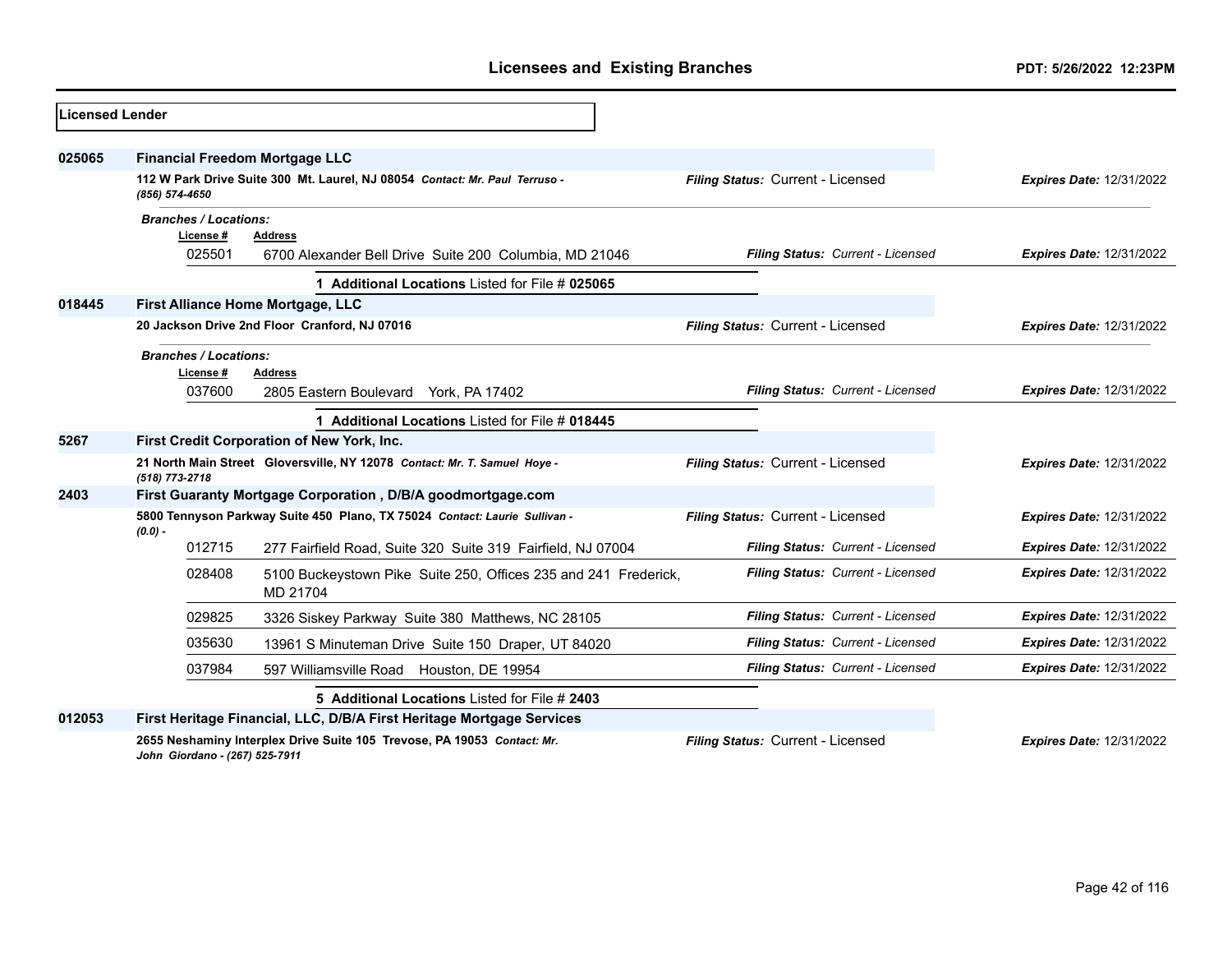|      | Licensed Lender                    |                                                                          |                                          |                                 |
|------|------------------------------------|--------------------------------------------------------------------------|------------------------------------------|---------------------------------|
| 8693 | <b>First Heritage Mortgage LLC</b> |                                                                          |                                          |                                 |
|      | (703) 293-6145                     | 3201 Jermantown Road Ste: 800 Fairfax, VA 22030 Contact: Mr. Alex Wish - | <b>Filing Status: Current - Licensed</b> | <b>Expires Date: 12/31/2022</b> |
|      | <b>Branches / Locations:</b>       |                                                                          |                                          |                                 |
|      | License #                          | <b>Address</b>                                                           |                                          |                                 |
|      | 024334                             | 116 6th Street Seal Beach, CA 90740                                      | Filing Status: Current - Licensed        | <b>Expires Date: 12/31/2022</b> |
|      | 024389                             | 12701 Marblestone Drive Suite 110 Woodbridge, VA 22192                   | Filing Status: Current - Licensed        | <b>Expires Date: 12/31/2022</b> |
|      | 9019                               | 6901 Rockledge Drive Suite 200 Bethesda, MD 20817                        | Filing Status: Current - Licensed        | <b>Expires Date: 12/31/2022</b> |
|      |                                    | 3 Additional Locations Listed for File # 8693                            |                                          |                                 |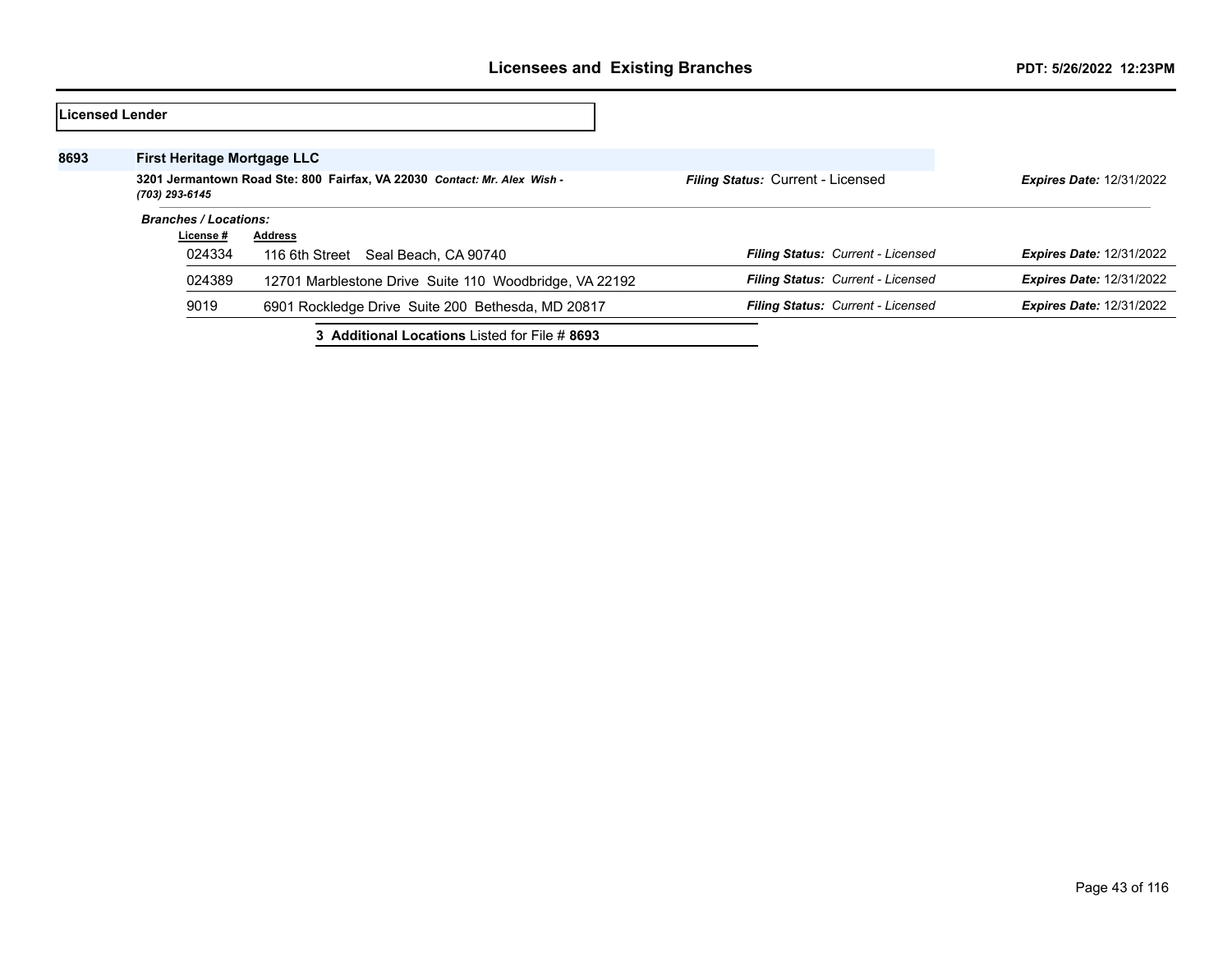| Licensed Lender |                                                                            |                              |                                                                       |                                   |                                 |
|-----------------|----------------------------------------------------------------------------|------------------------------|-----------------------------------------------------------------------|-----------------------------------|---------------------------------|
| 2344            |                                                                            |                              | <b>First Home Mortgage Corporation</b>                                |                                   |                                 |
|                 | 6211 Greenleigh Avenue Suite 300 Baltimore, MD 21220 Contact: Heidi Ford - |                              |                                                                       | Filing Status: Current - Licensed | <b>Expires Date: 12/31/2022</b> |
|                 | $(0.0) -$                                                                  | 009942                       | 900 Bestgate Road Suite 310 Annapolis, MD 21401                       | Filing Status: Current - Licensed | <b>Expires Date: 12/31/2022</b> |
|                 |                                                                            | 011005                       | 375 West Padonia Road Ste 201 Timonium, MD 21093                      | Filing Status: Current - Licensed | <b>Expires Date: 12/31/2022</b> |
|                 |                                                                            | 011717                       | 8638 Veterans's Highway Suite 300 Millersville, MD 21108              | Filing Status: Current - Licensed | <b>Expires Date: 12/31/2022</b> |
|                 |                                                                            | 012198                       | 231 Najoles Road Suite 235 Millersville, MD 21108                     | Filing Status: Current - Licensed | Expires Date: 12/31/2022        |
|                 |                                                                            | 012210                       | 6200 Coastal Highway Suite 301 Ocean City, MD 21842                   | Filing Status: Current - Licensed | <b>Expires Date: 12/31/2022</b> |
|                 |                                                                            | 018121                       | 9697 Main Street Suite B Fairfax, VA 22031                            | Filing Status: Current - Licensed | <b>Expires Date: 12/31/2022</b> |
|                 |                                                                            | 018173                       | 1200 Butterworth Court Lower Level Unit A Stevensville, MD<br>21666   | Filing Status: Current - Licensed | <b>Expires Date: 12/31/2022</b> |
|                 |                                                                            | 019475                       | 2810 Laurian Lane Suite 100 Dunkirk, MD 20754                         | Filing Status: Current - Licensed | <b>Expires Date: 12/31/2022</b> |
|                 |                                                                            | 024624                       | 7910 Woodmont Avenue Suite 1330 Bethesda, MD 20814                    | Filing Status: Current - Licensed | <b>Expires Date: 12/31/2022</b> |
|                 |                                                                            | 025417                       | 2700 Lighthouse Point East Suite 340 Baltimore, MD 21224              | Filing Status: Current - Licensed | <b>Expires Date: 12/31/2022</b> |
|                 |                                                                            | 027406                       | 2200 Defense Highway Suite 400 Crofton, MD 21114                      | Filing Status: Current - Licensed | <b>Expires Date: 12/31/2022</b> |
|                 |                                                                            | 028303                       | 435 N. Dupont Highway Dover, DE 19901                                 | Filing Status: Current - Licensed | Expires Date: 12/31/2022        |
|                 |                                                                            | 029256                       | 11000 Broken Land Parkway Suite 105 Columbia, MD 21044                | Filing Status: Current - Licensed | <b>Expires Date: 12/31/2022</b> |
|                 |                                                                            | 034759                       | 8401 Connecticut Avenue Suite 1100 Chevy Chase, MD 20815              | Filing Status: Current - Licensed | <b>Expires Date: 12/31/2022</b> |
|                 |                                                                            | 3613                         | 111 North West Street Ste C Easton, MD 21601                          | Filing Status: Current - Licensed | Expires Date: 12/31/2022        |
|                 |                                                                            | 5927                         | 800 East Main Street Salisbury, MD 21804                              | Filing Status: Current - Licensed | <b>Expires Date: 12/31/2022</b> |
|                 |                                                                            | 8300                         | 122 South Main Street Bel Air, MD 21014                               | Filing Status: Current - Licensed | <b>Expires Date: 12/31/2022</b> |
|                 |                                                                            |                              | 17 Additional Locations Listed for File # 2344                        |                                   |                                 |
| 027938          |                                                                            |                              | First Money In, LLC, D/B/A Liberty Loans                              |                                   |                                 |
|                 | (817) 845-0354                                                             |                              | 589 North DuPont Highway Dover, DE 19901 Contact: John Turner-Bloss - | Filing Status: Current - Licensed | <b>Expires Date: 12/31/2022</b> |
|                 |                                                                            | <b>Branches / Locations:</b> |                                                                       |                                   |                                 |
|                 |                                                                            | License #<br>030485          | <b>Address</b><br>Wilmington, DE 19808<br>4538 Kirkwood Highway       | Filing Status: Current - Licensed | <b>Expires Date: 12/31/2022</b> |

**1 Additional Locations** Listed for File # **027938**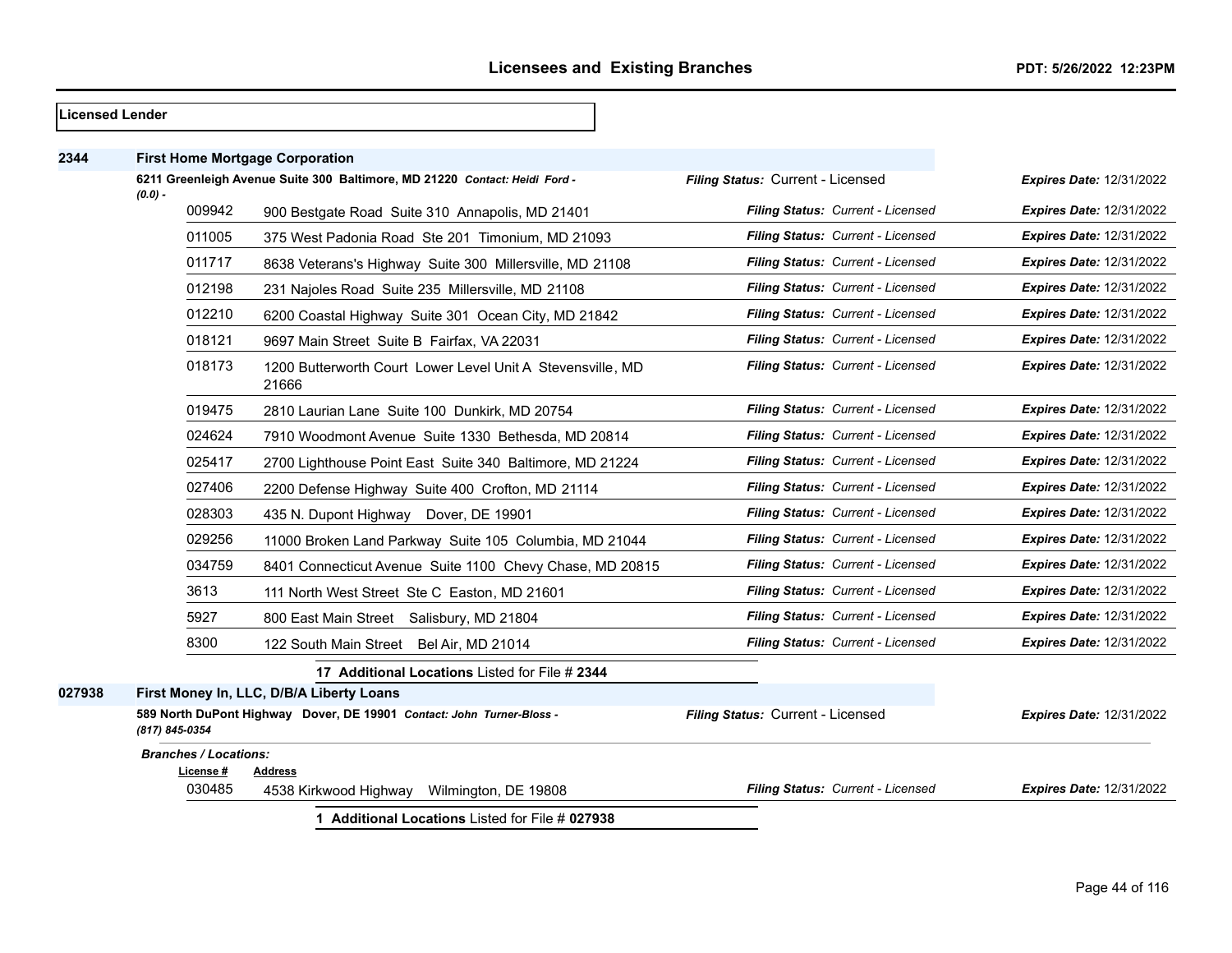| <b>Licensed Lender</b> |                                                                                                                                         |                                          |                                 |
|------------------------|-----------------------------------------------------------------------------------------------------------------------------------------|------------------------------------------|---------------------------------|
| 030974                 | <b>First Option Mortgage, LLC</b>                                                                                                       |                                          |                                 |
|                        | 1100 Circle 75 Parkway SE Suite 300 Atlanta, GA 30339-3024 Contact: Mr. Kurt<br>Nikolai - (770) 423-8203                                | Filing Status: Current - Licensed        | <b>Expires Date: 12/31/2022</b> |
| 5783                   | <b>First Savings Mortgage Corporation</b>                                                                                               |                                          |                                 |
|                        | 8444 Westpark Drive 4th Floor McLean, VA 22102 Contact: David S Alden - (703)<br>827-4683                                               | Filing Status: Current - Licensed        | <b>Expires Date: 12/31/2022</b> |
|                        | <b>Branches / Locations:</b><br>License#<br><b>Address</b><br>5893<br>6550 Rock Spring Drive Suite 300 Bethesda, MD 20817               | Filing Status: Current - Licensed        | <b>Expires Date: 12/31/2022</b> |
|                        | 1 Additional Locations Listed for File # 5783                                                                                           |                                          |                                 |
| 012807                 | <b>FirstKey Mortgage, LLC</b>                                                                                                           |                                          |                                 |
|                        | 900 Third Avenue Suite 500 New York, NY 10022 Contact: Mr. Patrick Fleming -<br>(646) 362-6493                                          | Filing Status: Current - Licensed        | <b>Expires Date: 12/31/2022</b> |
| 021610                 | <b>Flagship Credit Acceptance LLC</b>                                                                                                   |                                          |                                 |
|                        | 3 Christy Drive Suite 201 Chadds Ford, PA 19317 Contact: Kenneth J. Sicinski -<br>(610) 717-1911                                        | Filing Status: Current - Licensed        | <b>Expires Date: 12/31/2022</b> |
|                        | <b>Branches / Locations:</b><br>License #<br>Address                                                                                    |                                          |                                 |
|                        | 021611<br>1234 Lakeshore Drive Suite 300 Coppell, TX 75019                                                                              | Filing Status: Current - Licensed        | <b>Expires Date: 12/31/2022</b> |
|                        | 021613<br>4415 S Wendler Drive Suite 121 Tempe, AZ 85282                                                                                | Filing Status: Current - Licensed        | <b>Expires Date: 12/31/2022</b> |
|                        | 2 Additional Locations Listed for File # 021610                                                                                         |                                          |                                 |
| 029803                 | Flexible Loans of Delaware, LLC, D/B/A Perch, D/B/A Perch Loans                                                                         |                                          |                                 |
|                        | 750 Shipyard Drive Suite 300 Wilmington, DE 19801 Contact: Mr. David<br>Bennett - (864) 515-5600                                        | Filing Status: Current - Licensed        | <b>Expires Date: 12/31/2021</b> |
| 024344                 | ForeverCar Consumer Credit, LLC                                                                                                         |                                          |                                 |
|                        | 954 W Washington Boulevard Suite 340 Chicago, IL 60607 Contact: Paul<br>Barbato - (608) 665-7936                                        | Filing Status: Current - Licensed        | <b>Expires Date: 12/31/2022</b> |
| 020058                 | <b>Freedom Loan Services Corporation</b>                                                                                                |                                          |                                 |
|                        | 10500 Kincaid Drive Suite 11 Fishers, IN 46037 Contact: Naoimi Nieto - (856)<br>554-1514                                                | Filing Status: Current - Licensed        | <b>Expires Date: 12/31/2022</b> |
|                        | <b>Branches / Locations:</b><br>License #<br>Address                                                                                    |                                          |                                 |
|                        | 038327<br>9th Floor, Virgo Building, Block B, Bagmane Constellation<br>Business Park, Outer Ring Rd Bengaluru, Karnataka, International | <b>Filing Status: Current - Licensed</b> | <b>Expires Date: 12/31/2022</b> |
|                        | 1 Additional Locations Listed for File # 020058                                                                                         |                                          |                                 |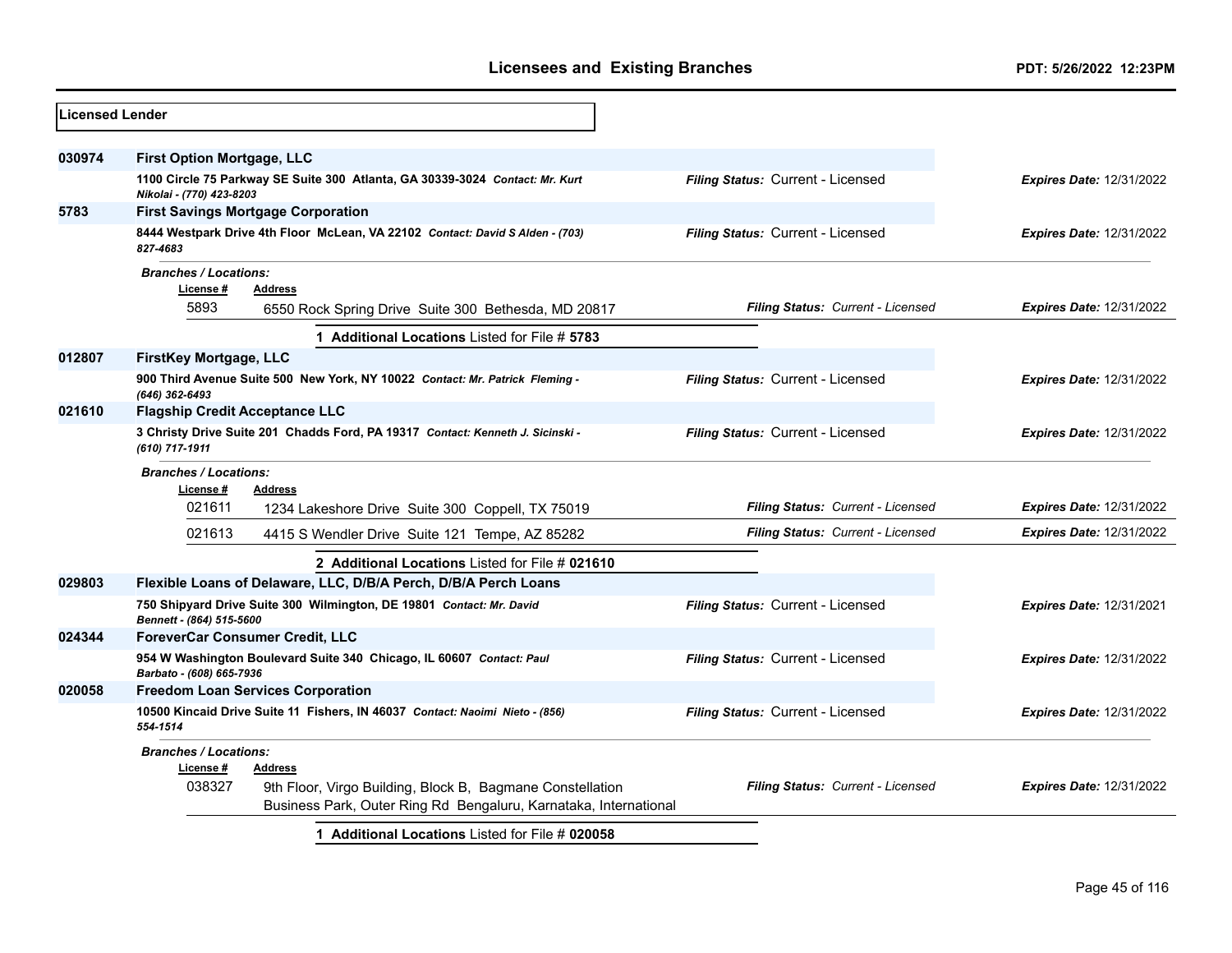#### **Licensed Lender**

| 1603 | <b>Freedom Mortgage Corporation</b> |                                                                                      |                                   |                                 |
|------|-------------------------------------|--------------------------------------------------------------------------------------|-----------------------------------|---------------------------------|
|      |                                     | 951 Yamato Road Suite 175 Boca Raton, FL 33431                                       | Filing Status: Current - Licensed | <b>Expires Date: 12/31/2022</b> |
|      | 020210                              | 7120 Samuel Morse Drive Suite #130 Columbia, MD 21046                                | Filing Status: Current - Licensed | <b>Expires Date: 12/31/2022</b> |
|      | 021766                              | 1100 West Grove Parkway Suite 101 Tempe, AZ 85283                                    | Filing Status: Current - Licensed | <b>Expires Date: 12/31/2022</b> |
|      | 022085                              | 100 North Citrus Street Suite 340 West Covina, CA 91791                              | Filing Status: Current - Licensed | <b>Expires Date: 12/31/2022</b> |
|      | 023400                              | 20 Lake Center 401 Route 73 Marlton, NJ 08053                                        | Filing Status: Current - Licensed | <b>Expires Date: 12/31/2022</b> |
|      | 023418                              | 801 Douglas Avenue Suite 200 Altamonte Springs, FL 32714                             | Filing Status: Current - Licensed | <b>Expires Date: 12/31/2022</b> |
|      | 026800                              | 8787 Baypine Road 5th Floor Jacksonville, FL 32256                                   | Filing Status: Current - Licensed | <b>Expires Date: 12/31/2022</b> |
|      | 028053                              | 9275 Sky Park Court Suite 400 San Diego, CA 92123                                    | Filing Status: Current - Licensed | <b>Expires Date: 12/31/2022</b> |
|      | 028354                              | 625 W. Ridge Pike Building C Conshohocken, PA 19428                                  | Filing Status: Current - Licensed | <b>Expires Date: 12/31/2022</b> |
|      | 028728                              | 6500 International Parkway Suite 1800 Plano, TX 75093                                | Filing Status: Current - Licensed | Expires Date: 12/31/2022        |
|      | 028729                              | 50 West Big Beaver Road Suite 610 Troy, MI 48084                                     | Filing Status: Current - Licensed | <b>Expires Date: 12/31/2022</b> |
|      | 028780                              | 907 Pleasant Valley Avenue Suite 3 Mount Laurel, NJ 08054                            | Filing Status: Current - Licensed | <b>Expires Date: 12/31/2022</b> |
|      | 029406                              | 1400 E. Newport Center Drive 1st Floor Deerfield Beach, FL<br>33442                  | Filing Status: Current - Licensed | <b>Expires Date: 12/31/2022</b> |
|      | 030784                              | 446 Wrenplace Road Suite 210 Fort Mill, SC 29715                                     | Filing Status: Current - Licensed | Expires Date: 12/31/2022        |
|      | 031480                              | 6100 Oak Tree Boulevard Suite 200, Office 241 Independence,<br>OH 44131              | Filing Status: Current - Licensed | <b>Expires Date: 12/31/2022</b> |
|      | 031683                              | Plaza Tower 1, 600 Anton Boulevard 11th Floor, Office 1119 C<br>Costa Mesa, CA 92626 | Filing Status: Current - Licensed | <b>Expires Date: 12/31/2022</b> |
|      | 031830                              | 8875 Hidden River Parkway Suite 300, Office 373 Tampa, FL<br>33637                   | Filing Status: Current - Licensed | <b>Expires Date: 12/31/2022</b> |
|      | 032483                              | 871 Coronado Center Drive Suite 200, Office 265 Henderson, NV<br>89052               | Filing Status: Current - Licensed | <b>Expires Date: 12/31/2022</b> |
|      | 034741                              | 301 Harper Drive Moorestown, NJ 08057                                                | Filing Status: Current - Licensed | <b>Expires Date: 12/31/2022</b> |
|      | 034937                              | 8196 SW Hall Boulevard Suite 212 Beaverton, OR 97008                                 | Filing Status: Current - Licensed | <b>Expires Date: 12/31/2022</b> |
|      | 9616                                | 10500 Kincaid Drive Suite 300 Fishers, IN 46037                                      | Filing Status: Current - Licensed | <b>Expires Date: 12/31/2022</b> |
|      |                                     | 20 Additional Locations Listed for File #1603                                        |                                   |                                 |

**Funding Resources Mortgage Corporation**

**777 Passaic Avenue Suite 220 Clifton, NJ 07012** *Contact: Ms. Judith Sebbag - (973) 249-7878*

*Filing Status:* Current - Licensed *Expires Date:* 12/31/2022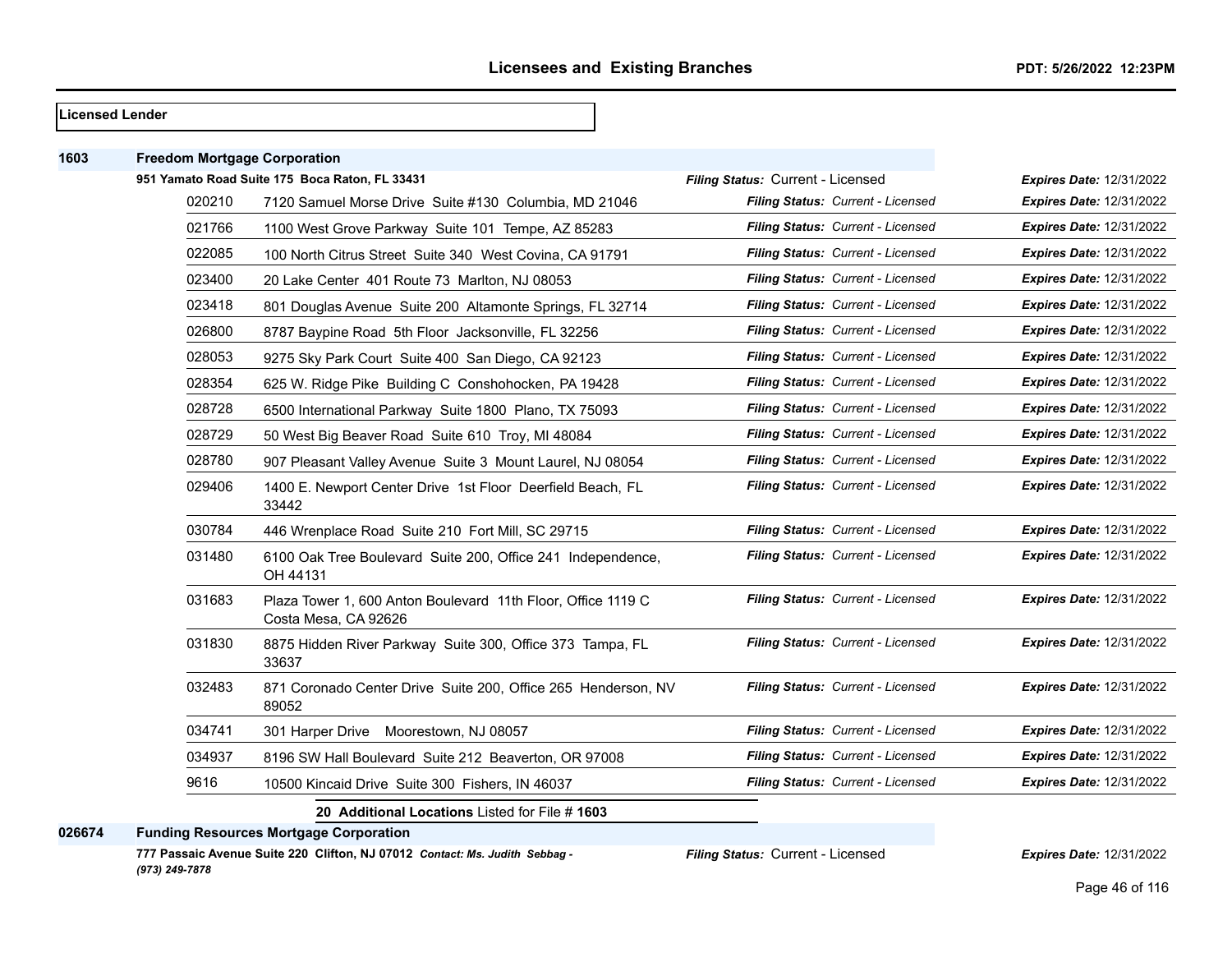| Licensed Lender |                                           |                                                                              |                                   |                                 |
|-----------------|-------------------------------------------|------------------------------------------------------------------------------|-----------------------------------|---------------------------------|
| 035524          | <b>Funding University, Inc.</b>           |                                                                              |                                   |                                 |
|                 | Tarkenton - (404) 915-6655                | 309 East Paces Ferry Road NE Suite 400 Atlanta, GA 30305 Contact: Jean R.    | Filing Status: Current - Licensed | <b>Expires Date: 12/31/2022</b> |
| 030667          |                                           | Garden State Home Loans Incorporated, D/B/A TipTop Mortgage                  |                                   |                                 |
|                 | DeJoseph - (609) 216-7912                 | 2091 Springdale Road Suite 16 Cherry Hill, NJ 08003 Contact: Mr. Justin      | Filing Status: Current - Licensed | <b>Expires Date: 12/31/2022</b> |
| 020222          | <b>Geneva Financial, LLC</b>              |                                                                              |                                   |                                 |
|                 |                                           | 180 S Arizona Avenue Suite 310 Chandler, AZ 85225                            | Filing Status: Current - Licensed | <b>Expires Date: 12/31/2022</b> |
|                 | 026528                                    | 44809 Fern Circle Temecula, CA 92592                                         | Filing Status: Current - Licensed | <b>Expires Date: 12/31/2022</b> |
|                 | 029454                                    | 98 Inverness Dr East Suite 140 Englewood, CO 80112                           | Filing Status: Current - Licensed | <b>Expires Date: 12/31/2022</b> |
|                 | 038161                                    | 10220 SW Greenburg Road Suite 140 Portland, OR 97223                         | Filing Status: Current - Licensed | <b>Expires Date: 12/31/2022</b> |
|                 |                                           | 3 Additional Locations Listed for File # 020222                              |                                   |                                 |
| 029956          |                                           | <b>GENHOME MORTGAGE CORPORATION</b>                                          |                                   |                                 |
|                 | 561-0412                                  | 2300 Main Street 4th Floor Irvine, CA 92614 Contact: Jeffrey Del Rey - (949) | Filing Status: Current - Licensed | <b>Expires Date: 12/31/2022</b> |
|                 | <b>Branches / Locations:</b><br>License # | Address                                                                      |                                   |                                 |
|                 | 036525                                    | 2600 North Central Expressway Suite 600 Richardson, TX 75080                 | Filing Status: Current - Licensed | <b>Expires Date: 12/31/2022</b> |
|                 |                                           | Additional Locations Listed for File # 029956                                |                                   |                                 |
| 010994          | <b>GITSIT SOLUTIONS, LLC</b>              |                                                                              |                                   |                                 |
|                 | (888) 566-3287                            | 333 South Anita Drive Suite 400 Orange, CA 92868 Contact: Jan Zemanek -      | Filing Status: Current - Licensed | <b>Expires Date: 12/31/2022</b> |
|                 | 027438                                    | 39303 Country Club Drive Suite A-1 Farmington Hills, MI 48331                | Filing Status: Current - Licensed | <b>Expires Date: 12/31/2022</b> |
|                 |                                           | 1 Additional Locations Listed for File # 010994                              |                                   |                                 |
| 019170          |                                           | <b>Glendenning Mortgage Corporation</b>                                      |                                   |                                 |
|                 |                                           | 81 East Water Street Suite 3A Toms River, NJ 08753                           | Filing Status: Current - Licensed | <b>Expires Date: 12/31/2022</b> |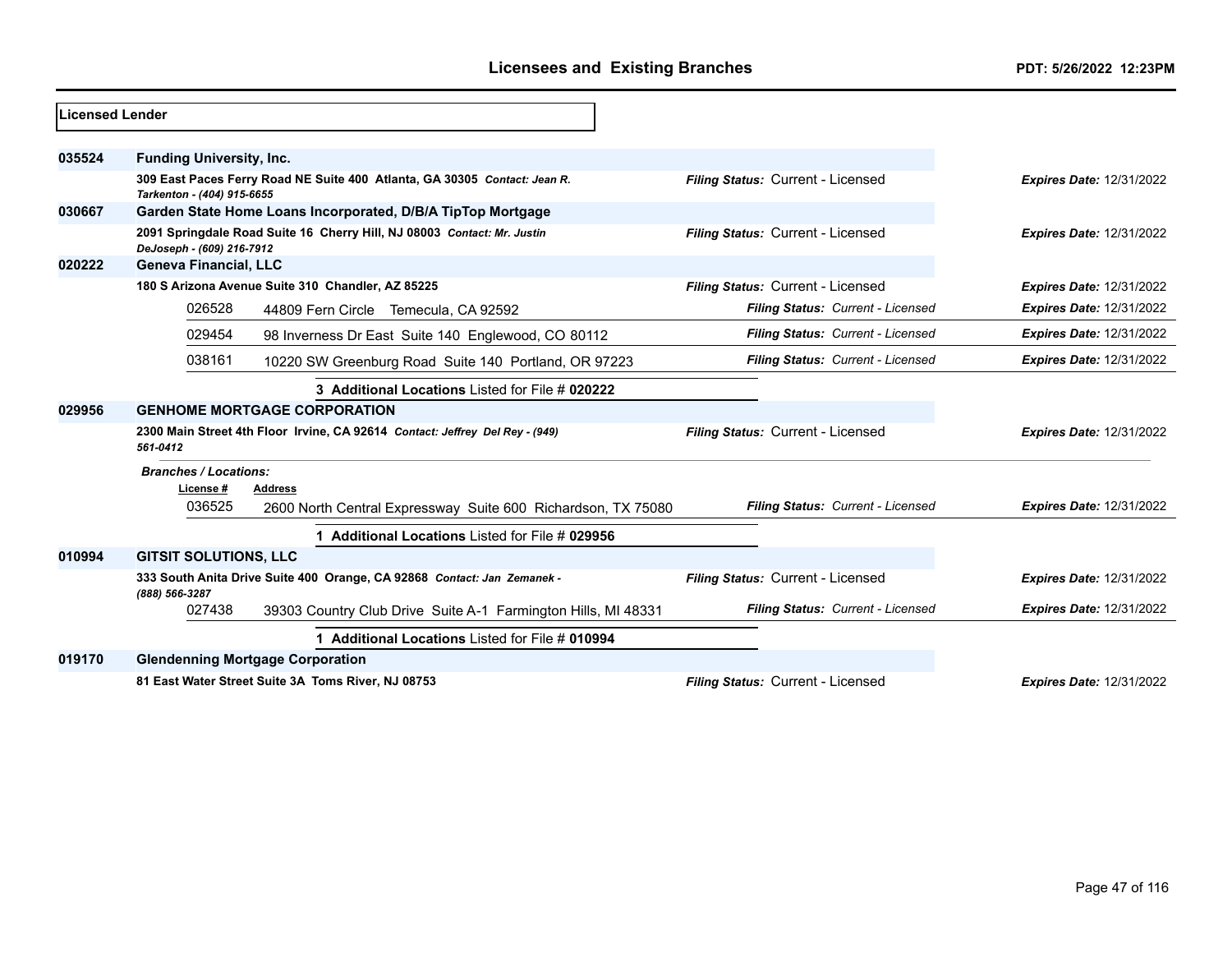| Licensed Lender |                              |                                                                              |                                   |                                 |
|-----------------|------------------------------|------------------------------------------------------------------------------|-----------------------------------|---------------------------------|
| 4504            |                              | Go Mortgage, LLC, D/B/A Go Mortgage                                          |                                   |                                 |
|                 | 901-1451                     | 15430 West Capitol Drive Brookfield, WI 53005 Contact: Deborah Beier - (262) | Filing Status: Current - Licensed | <b>Expires Date: 12/31/2022</b> |
|                 | 017961                       | 8125 Haddington Court Fairfax Station, VA 22039                              | Filing Status: Current - Licensed | <b>Expires Date: 12/31/2022</b> |
|                 | 020726                       | 56 West Main Street Plaza 273, Suite 204 Christiana, DE 19702                | Filing Status: Current - Licensed | <b>Expires Date: 12/31/2022</b> |
|                 | 037121                       | 1286 Jungermann Road Suite A St. Peters, MO 63376                            | Filing Status: Current - Licensed | <b>Expires Date: 12/31/2022</b> |
|                 | 038003                       | 302 East Main Street Suite 202 Carnegie, PA 15106                            | Filing Status: Current - Licensed | <b>Expires Date: 12/31/2022</b> |
|                 | 038004                       | One International Boulevard Suite 400 Mahwah, NJ 07495                       | Filing Status: Current - Licensed | <b>Expires Date: 12/31/2022</b> |
|                 |                              | 5 Additional Locations Listed for File # 4504                                |                                   |                                 |
| 018071          | GoodLeap, LLC                |                                                                              |                                   |                                 |
|                 | (916) 772-9001               | 8781 Sierra College Boulevard Roseville, CA 95661 Contact: John Walker -     | Filing Status: Current - Licensed | <b>Expires Date: 12/31/2022</b> |
|                 | 020538                       | 150 Progress Suite 200 Irvine, CA 92618                                      | Filing Status: Current - Licensed | <b>Expires Date: 12/31/2022</b> |
|                 | 021716                       | 8888 East Raintree Drive Suite 100 Scottsdale, AZ 85260                      | Filing Status: Current - Licensed | <b>Expires Date: 12/31/2022</b> |
|                 | 025910                       | 1000 Enterprise Way Suite 200 Roseville, CA 95678                            | Filing Status: Current - Licensed | <b>Expires Date: 12/31/2022</b> |
|                 | 035535                       | 7160 North Dallas Parkway Suite 200 Plano, TX 75024                          | Filing Status: Current - Licensed | <b>Expires Date: 12/31/2022</b> |
|                 |                              | 4 Additional Locations Listed for File # 018071                              |                                   |                                 |
| 019408          | GreenBox Loans, Inc.         |                                                                              |                                   |                                 |
|                 | Rodriguez - (213) 235-4220   | 3250 Wilshire Boulevard Suite 1900 Los Angeles, CA 90010 Contact: Jem        | Filing Status: Current - Licensed | <b>Expires Date: 12/31/2022</b> |
| 1613            |                              | <b>Greentree Mortgage Company, Limited Partnership</b>                       |                                   |                                 |
|                 | (856) 596-8858               | 2 Eastwick Drive Suite 300 Gibbsboro, NJ 08026 Contact: Mr. John Mirenda -   | Filing Status: Current - Licensed | <b>Expires Date: 12/31/2022</b> |
|                 | <b>Branches / Locations:</b> |                                                                              |                                   |                                 |
|                 | License #<br>019649          | <b>Address</b><br>5001 Route 42 Unit 204 Turnersville, NJ 08012              | Filing Status: Current - Licensed | <b>Expires Date: 12/31/2022</b> |
|                 | 020023                       | 5 Perina Boulevard Suite 200 Cherry Hill, NJ 08003                           | Filing Status: Current - Licensed | <b>Expires Date: 12/31/2022</b> |
|                 | 026309                       | 140 Bridgeton Pike Suite 1 Mantua, NJ 08051                                  | Filing Status: Current - Licensed | <b>Expires Date: 12/31/2022</b> |
|                 | 034008                       | 930 Old Harmony Road Suite E-1 Newark, DE 19713                              | Filing Status: Current - Licensed | <b>Expires Date: 12/31/2022</b> |
|                 |                              | 4 Additional Locations Listed for File # 1613                                |                                   |                                 |
| 030649          | Greenway Funding Group, Inc. |                                                                              |                                   |                                 |
|                 | $(301)$ 468-7068             | 7811 Montrose Road Suite 430 Potomac, MD 20854 Contact: Mr. Daniel Kim -     | Filing Status: Current - Licensed | <b>Expires Date: 12/31/2022</b> |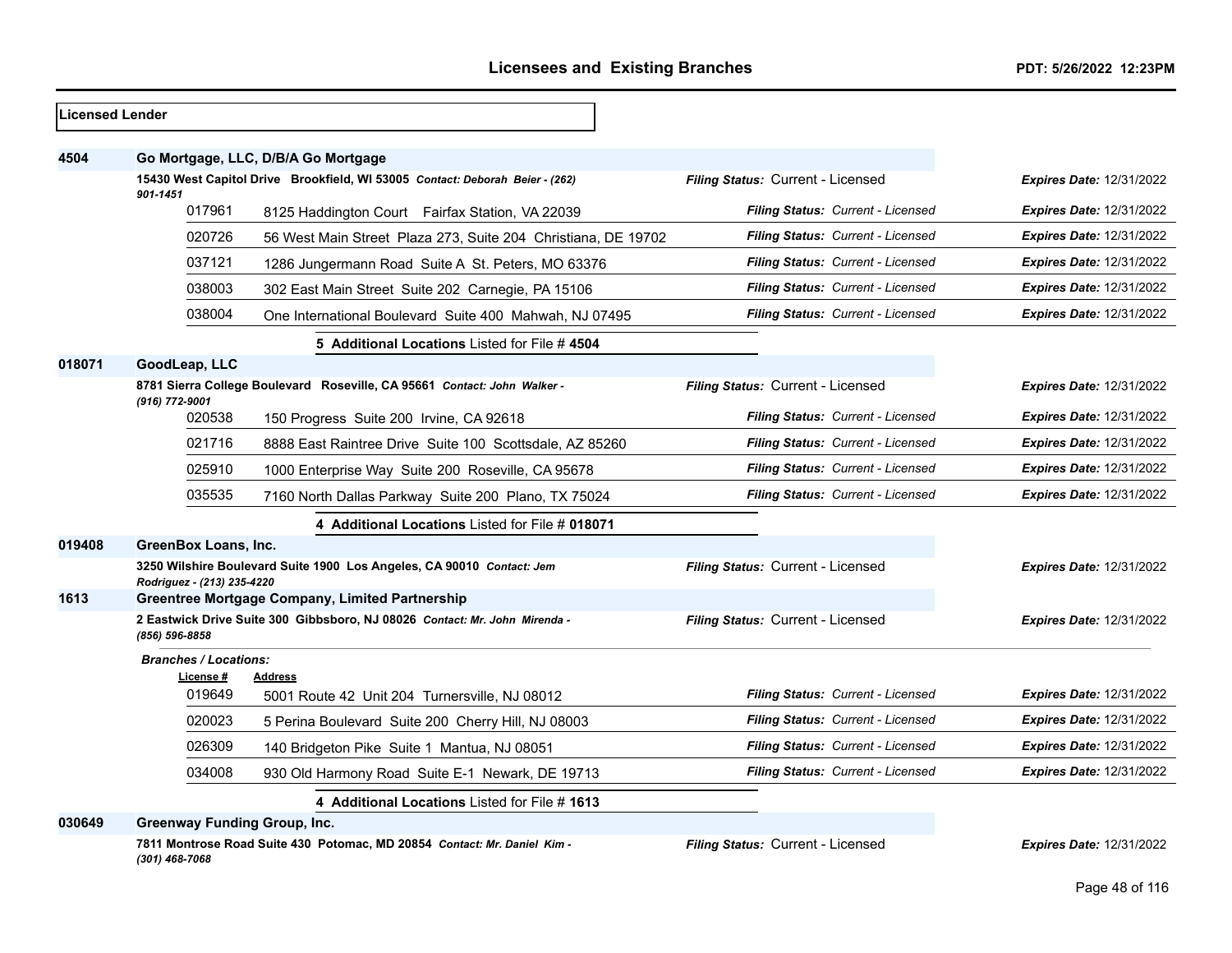| <b>Licensed Lender</b> |                                                                                            |                                                                                      |                                   |                                 |
|------------------------|--------------------------------------------------------------------------------------------|--------------------------------------------------------------------------------------|-----------------------------------|---------------------------------|
| 028866                 |                                                                                            | Greenway Mortgage Funding Corp.                                                      |                                   |                                 |
|                        | 107 Tindall Road Suite 14 Middletown, NJ 07748 Contact: Mr. John Mauro -<br>(732) 832-2967 |                                                                                      | Filing Status: Current - Licensed | <b>Expires Date: 12/31/2022</b> |
| 023968                 | <b>Guaranteed Rate Affinity, LLC</b>                                                       |                                                                                      |                                   |                                 |
|                        | (773) 516-6982                                                                             | 1800 West Larchmont Avenue Chicago, IL 60613 Contact: Rebecca Blabolil -             | Filing Status: Current - Licensed | <b>Expires Date: 12/31/2022</b> |
|                        | <b>Branches / Locations:</b>                                                               |                                                                                      |                                   |                                 |
|                        | License#                                                                                   | <b>Address</b>                                                                       |                                   |                                 |
|                        | 024958                                                                                     | 12207 Coastal Highway Suite D Ocean City, MD 21842                                   | Filing Status: Current - Licensed | <b>Expires Date: 12/31/2022</b> |
|                        | 025240                                                                                     | 2000 Midlantic Avenue Suite 410 Mount Laurel, NJ 08054                               | Filing Status: Current - Licensed | <b>Expires Date: 12/31/2022</b> |
|                        | 026072                                                                                     | 325 Chestnut Street Suite 1300 Philadelphia, PA 19106                                | Filing Status: Current - Licensed | <b>Expires Date: 12/31/2022</b> |
|                        | 027005                                                                                     | 6405 Coastal Highway Ocean City, MD 21842                                            | Filing Status: Current - Licensed | <b>Expires Date: 12/31/2022</b> |
|                        | 027619                                                                                     | 3915 Market Street Camp Hill, PA 17011                                               | Filing Status: Current - Licensed | <b>Expires Date: 12/31/2022</b> |
|                        | 028076                                                                                     | 170 Jennifer Road Suite 102 Annapolis, MD 21401                                      | Filing Status: Current - Licensed | <b>Expires Date: 12/31/2022</b> |
|                        | 028151                                                                                     | 609 East Baltimore Pike Media, PA 19063                                              | Filing Status: Current - Licensed | <b>Expires Date: 12/31/2022</b> |
|                        | 030809                                                                                     | 5349 Limestone Road Wilmington, DE 19808                                             | Filing Status: Current - Licensed | <b>Expires Date: 12/31/2022</b> |
|                        | 031481                                                                                     | 6031 University Boulevard Suite 100 Ellicott City, MD 21043                          | Filing Status: Current - Licensed | <b>Expires Date: 12/31/2022</b> |
|                        | 033121                                                                                     | 1131 S Salisbury Boulevard Suite B Salisbury, MD 21801                               | Filing Status: Current - Licensed | <b>Expires Date: 12/31/2022</b> |
|                        | 033191                                                                                     | 800 Kenilworth Avenue Suite 828 Towson, MD 21204                                     | Filing Status: Current - Licensed | <b>Expires Date: 12/31/2022</b> |
|                        | 033402                                                                                     | 1411 South Salisbury Boulevard Suite C Salisbury, MD 21801                           | Filing Status: Current - Licensed | <b>Expires Date: 12/31/2022</b> |
|                        | 034007                                                                                     | 54 E. 26th Street Chicago, IL 60616                                                  | Filing Status: Current - Licensed | <b>Expires Date: 12/31/2022</b> |
|                        | 035199                                                                                     | 301 N Canon Drive Suite E Beverly Hills, CA 90210                                    | Filing Status: Current - Licensed | <b>Expires Date: 12/31/2022</b> |
|                        | 036537                                                                                     | 10151 Deerwood Park Boulevard Building 200, Suite 250, #45<br>Jacksonville, FL 32256 | Filing Status: Current - Licensed | <b>Expires Date: 12/31/2022</b> |
|                        | 036568                                                                                     | 2605 Enterprise Road East Suite 310 Clearwater, FL 33759                             | Filing Status: Current - Licensed | <b>Expires Date: 12/31/2022</b> |
|                        | 036571                                                                                     | 7903 Providence Road Suite 160 Charlotte, NC 28277                                   | Filing Status: Current - Licensed | <b>Expires Date: 12/31/2022</b> |
|                        | 037529                                                                                     | 600 Grant Street Suite 900 Denver, CO 80203                                          | Filing Status: Current - Licensed | <b>Expires Date: 12/31/2022</b> |
|                        |                                                                                            | 18 Additional Locations Listed for File # 023968                                     |                                   |                                 |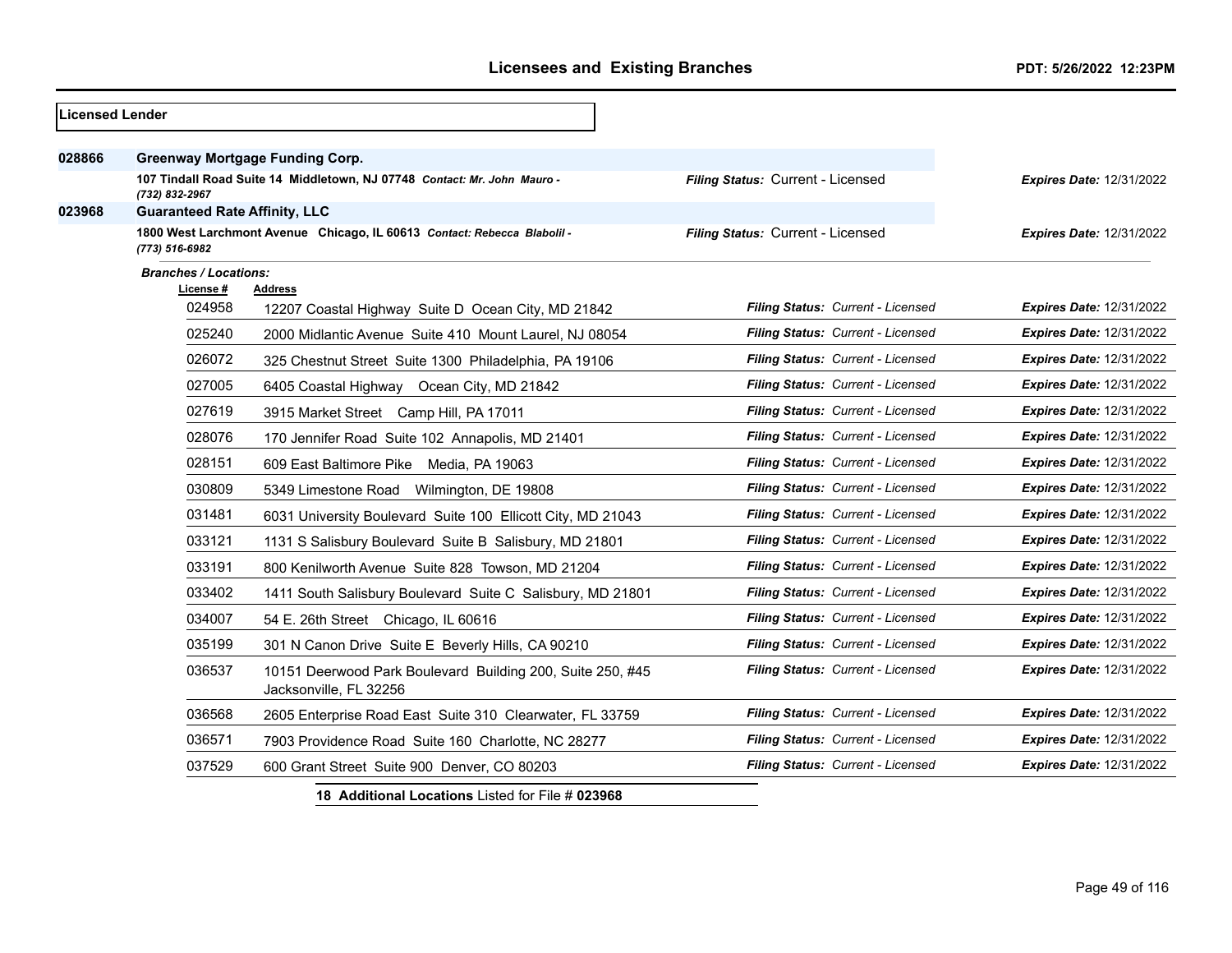$\overline{\phantom{0}}$ 

|      | <b>Licensed Lender</b> |                                                                               |                                          |                                 |
|------|------------------------|-------------------------------------------------------------------------------|------------------------------------------|---------------------------------|
| 9436 |                        | Guaranteed Rate, Inc., D/B/A Owning, D/B/A Qualifi, D/B/A rate.com            |                                          |                                 |
|      | 435-0677               | 3940 North Ravenswood Chicago, IL 60613 Contact: Mr. Victor Ciardelli - (773) | Filing Status: Current - Licensed        | <b>Expires Date: 12/31/2022</b> |
|      | 012121                 | 975 Route 73 North Suite E Marlton, NJ 08053                                  | Filing Status: Current - Licensed        | <b>Expires Date: 12/31/2022</b> |
|      | 018174                 | 2910 N. Federal Highway Suite D Boco Raton, FL 33431                          | Filing Status: Current - Licensed        | <b>Expires Date: 12/31/2022</b> |
|      | 019046                 | 1806 West Cuyler Avenue Suites 1W, 2E, & 2W Chicago, IL<br>60613              | Filing Status: Current - Licensed        | <b>Expires Date: 12/31/2022</b> |
|      | 024232                 | 1500 Walnut Street Suite 803 Philadelphia, PA 19102                           | Filing Status: Current - Licensed        | <b>Expires Date: 12/31/2022</b> |
|      | 025673                 | 175 Admiral Cochrane Drive Suite 402 & 403 Annapolis, MD<br>21401             | Filing Status: Current - Licensed        | <b>Expires Date: 12/31/2022</b> |
|      | 027697                 | 1521 W Concord Pike Suite 301, Office 312 Wilmington, DE<br>19803             | Filing Status: Current - Licensed        | <b>Expires Date: 12/31/2022</b> |
|      | 027706                 | 301 Louviers Drive Newark, DE 19711                                           | Filing Status: Current - Licensed        | <b>Expires Date: 12/31/2022</b> |
|      | 027909                 | 14-16 W. Market Street Suite 2, Second Floor West Chester, PA<br>19382        | <b>Filing Status: Current - Licensed</b> | <b>Expires Date: 12/31/2022</b> |
|      | 028150                 | 12701 Fair Lakes Circle Suite 102 Fairfax, VA 22033                           | Filing Status: Current - Licensed        | Expires Date: 12/31/2022        |
|      | 028286                 | 320 W Ohio Street Suite 1E Chicago, IL 60654                                  | Filing Status: Current - Licensed        | <b>Expires Date: 12/31/2022</b> |
|      | 028400                 | 14 W Hinsdale Avenue Unit A1 Hinsdale, IL 60521                               | Filing Status: Current - Licensed        | <b>Expires Date: 12/31/2022</b> |
|      | 028680                 | 1242 W Chester Pike West Chester, PA 19382                                    | <b>Filing Status: Current - Licensed</b> | <b>Expires Date: 12/31/2022</b> |
|      | 028816                 | 98-1258 Kaahumanu Street Suite 101 Pearl City, HI 96782                       | Filing Status: Current - Licensed        | <b>Expires Date: 12/31/2022</b> |
|      | 029114                 | 1111 Military Cutoff Road Suite 191 Wilmington, NC 28405                      | Filing Status: Current - Licensed        | <b>Expires Date: 12/31/2022</b> |
|      | 029212                 | 80 SE Madison Street Suite 320 Portland, OR 97214                             | Filing Status: Current - Licensed        | <b>Expires Date: 12/31/2022</b> |
|      | 029224                 | 465 Waverley Oaks Road Suite 200 Waltham, MA 02452                            | <b>Filing Status: Current - Licensed</b> | <b>Expires Date: 12/31/2022</b> |
|      | 029379                 | 4863 Old Redwood Highway Suite D Santa Rosa, CA 95403                         | <b>Filing Status: Current - Licensed</b> | <b>Expires Date: 12/31/2022</b> |
|      | 029618                 | 528 E. Lancaster Avenue St. Davids, PA 19087                                  | Filing Status: Current - Licensed        | <b>Expires Date: 12/31/2022</b> |
|      | 029719                 | 350 Main Road Suite 203 Montville, NJ 07045                                   | Filing Status: Current - Licensed        | <b>Expires Date: 12/31/2022</b> |
|      | 030483                 | 825 Wayzata Boulevard East Suite 100 Wayzata, MN 55391                        | Filing Status: Current - Licensed        | <b>Expires Date: 12/31/2022</b> |
|      | 031518                 | 469 Angell Street Suite 1 & 5 Providence, RI 02906                            | Filing Status: Current - Licensed        | <b>Expires Date: 12/31/2022</b> |
|      | 031951                 | 1511 Sunday Drive Suite 308 Raleigh, NC 27607                                 | Filing Status: Current - Licensed        | <b>Expires Date: 12/31/2022</b> |
|      | 032522                 | 211 North Union Street Suite 240 Alexandria, VA 22314                         | Filing Status: Current - Licensed        | Expires Date: 12/31/2022        |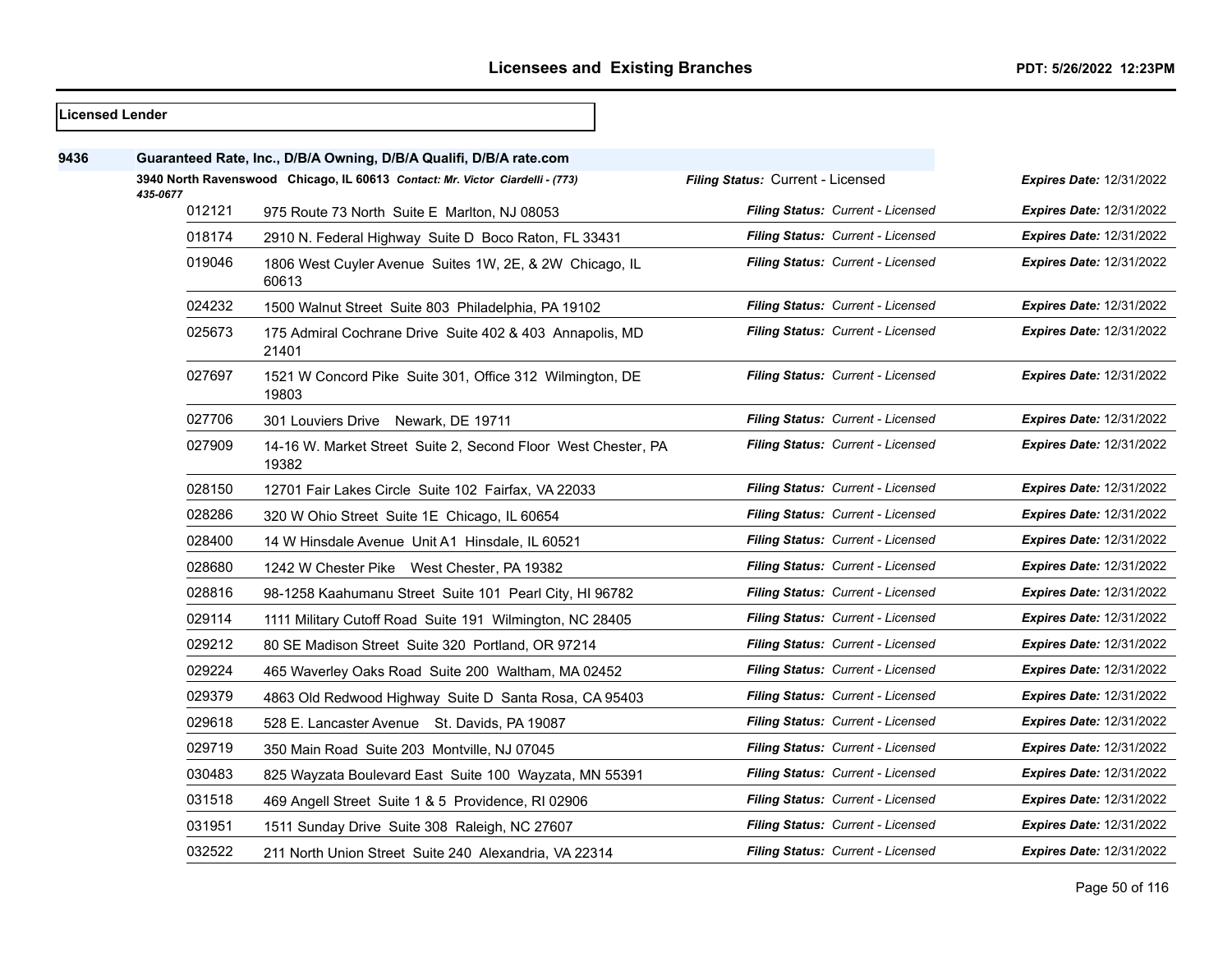| <b>Licensed Lender</b> |                                                                                           |                                                                                 |                                   |                                 |  |
|------------------------|-------------------------------------------------------------------------------------------|---------------------------------------------------------------------------------|-----------------------------------|---------------------------------|--|
| 9436                   |                                                                                           | Guaranteed Rate, Inc., D/B/A Owning, D/B/A Qualifi, D/B/A rate.com              |                                   |                                 |  |
|                        | 3940 North Ravenswood Chicago, IL 60613 Contact: Mr. Victor Ciardelli - (773)<br>435-0677 |                                                                                 | Filing Status: Current - Licensed | <b>Expires Date: 12/31/2022</b> |  |
|                        | <b>Branches / Locations:</b>                                                              |                                                                                 |                                   |                                 |  |
|                        | License #<br>032985                                                                       | <b>Address</b><br>530 Communication Circle Suite 202 Colorado Springs, CO 80905 | Filing Status: Current - Licensed | <b>Expires Date: 12/31/2022</b> |  |
|                        | 033017                                                                                    | 115 Adelaide Street Elmhurst, IL 60126                                          | Filing Status: Current - Licensed | <b>Expires Date: 12/31/2022</b> |  |
|                        | 033192                                                                                    | 385 Garrisonville Road Suite 117 Stafford, VA 22554                             | Filing Status: Current - Licensed | <b>Expires Date: 12/31/2022</b> |  |
|                        | 033309                                                                                    | 901 Fayette Street Second Floor, Office 1 Conshohocken, PA<br>19428             | Filing Status: Current - Licensed | <b>Expires Date: 12/31/2022</b> |  |
|                        | 033540                                                                                    | 509 S. Exeter Street Suite 220 Baltimore, MD 21202                              | Filing Status: Current - Licensed | Expires Date: 12/31/2022        |  |
|                        | 033827                                                                                    | 1819 Peachtree Road Suite 100, Office #1 Atlanta, GA 30309                      | Filing Status: Current - Licensed | Expires Date: 12/31/2022        |  |
|                        | 034061                                                                                    | 4 Century Drive Suite 150 Parsippany, NJ 07054                                  | Filing Status: Current - Licensed | <b>Expires Date: 12/31/2022</b> |  |
|                        | 034239                                                                                    | 161 Wailea Ike Place Suite C-101 Wailea, HI 96753                               | Filing Status: Current - Licensed | <b>Expires Date: 12/31/2022</b> |  |
|                        | 034468                                                                                    | 750 Lexington Avenue Suite 2010 New York, NY 10022                              | Filing Status: Current - Licensed | <b>Expires Date: 12/31/2022</b> |  |
|                        | 034482                                                                                    | 1 City Boulevard West Suites 100, 1000, 1500 & 1700 Orange, CA<br>92868         | Filing Status: Current - Licensed | <b>Expires Date: 12/31/2022</b> |  |
|                        | 035003                                                                                    | 2999 Douglas Boulevard Suite 180, Office 118 Roseville, CA<br>95661             | Filing Status: Current - Licensed | <b>Expires Date: 12/31/2022</b> |  |
|                        | 035005                                                                                    | 2027 Miller Road East Petersburg, PA 17520                                      | Filing Status: Current - Licensed | <b>Expires Date: 12/31/2022</b> |  |
|                        | 035041                                                                                    | 5621 Strand Boulevard Suite 208 Naples, FL 34110                                | Filing Status: Current - Licensed | <b>Expires Date: 12/31/2022</b> |  |
|                        | 035201                                                                                    | 161 Washington Street Suite 805 Conshohocken, PA 19428                          | Filing Status: Current - Licensed | <b>Expires Date: 12/31/2022</b> |  |
|                        | 035254                                                                                    | 1300 N 17th Street Suite 570 Arlington, VA 22209                                | Filing Status: Current - Licensed | <b>Expires Date: 12/31/2022</b> |  |
|                        | 035616                                                                                    | 744 W Lancaster Avenue Suite 125, Offices 1 & 2 Wayne, PA<br>19087              | Filing Status: Current - Licensed | <b>Expires Date: 12/31/2022</b> |  |
|                        | 036437                                                                                    | 32 Parking Plaza Suite 501 Ardmore, PA 19003                                    | Filing Status: Current - Licensed | <b>Expires Date: 12/31/2022</b> |  |
|                        | 036569                                                                                    | 109 Rand Place Suite 1 Franklin, TN 37067                                       | Filing Status: Current - Licensed | <b>Expires Date: 12/31/2022</b> |  |
|                        | 036570                                                                                    | 27 Frost Lane Lawrence, NY 11559                                                | Filing Status: Current - Licensed | <b>Expires Date: 12/31/2022</b> |  |
|                        | 036797                                                                                    | 3100 Airport Way S Suite 31 Seattle, WA 98134                                   | Filing Status: Current - Licensed | <b>Expires Date: 12/31/2022</b> |  |
|                        | 036893                                                                                    | 2754 NW Crossing Drive Suite 201 Bend, OR 97703                                 | Filing Status: Current - Licensed | <b>Expires Date: 12/31/2022</b> |  |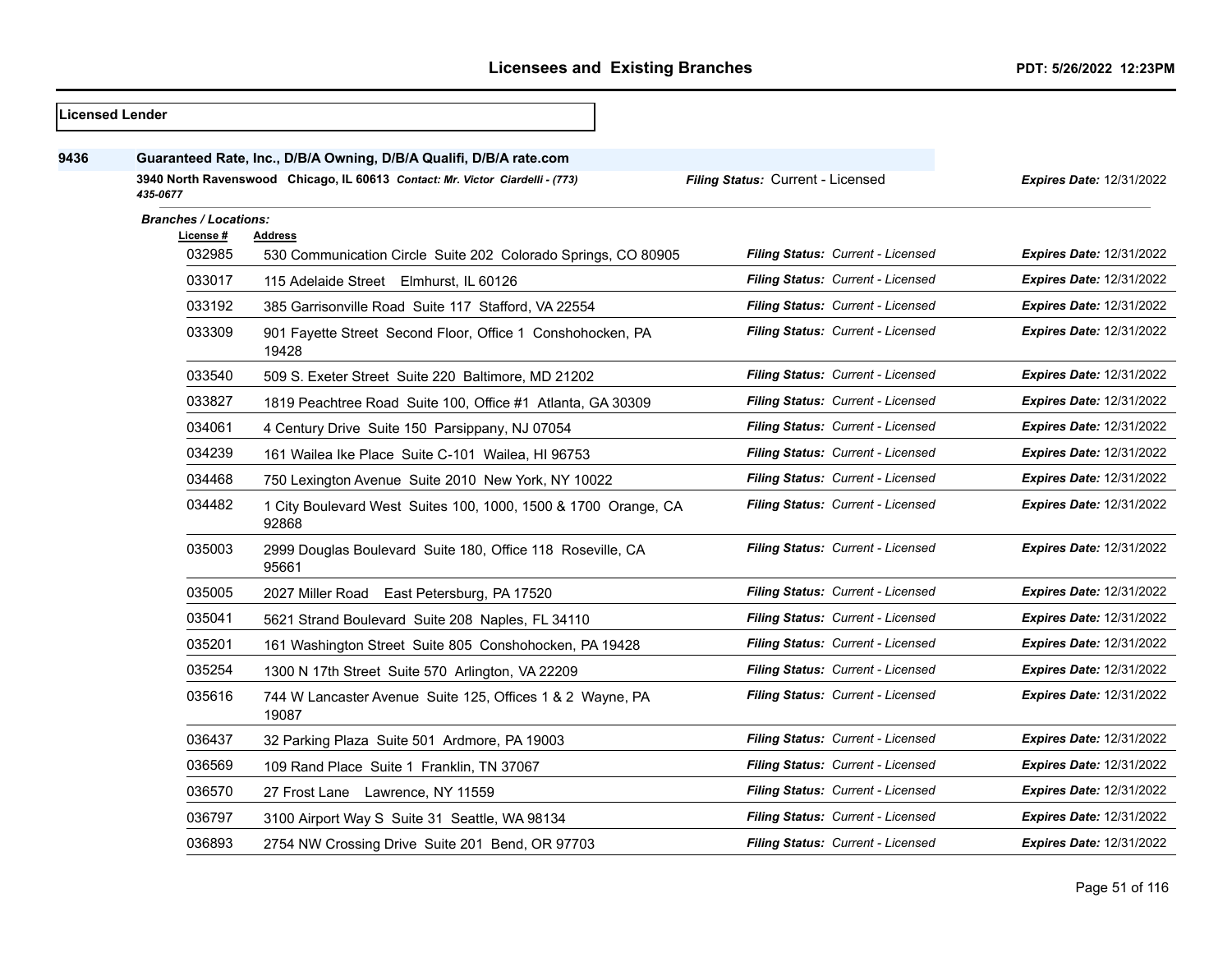| <b>Licensed Lender</b> |                                           |                                                                               |                                   |                                 |
|------------------------|-------------------------------------------|-------------------------------------------------------------------------------|-----------------------------------|---------------------------------|
| 9436                   |                                           | Guaranteed Rate, Inc., D/B/A Owning, D/B/A Qualifi, D/B/A rate.com            |                                   |                                 |
|                        | 435-0677                                  | 3940 North Ravenswood Chicago, IL 60613 Contact: Mr. Victor Ciardelli - (773) | Filing Status: Current - Licensed | <b>Expires Date: 12/31/2022</b> |
|                        | <b>Branches / Locations:</b><br>License # | <b>Address</b>                                                                |                                   |                                 |
|                        | 037062                                    | 2101 Grandin Road Suite B Cincinnati, OH 45208                                | Filing Status: Current - Licensed | <b>Expires Date: 12/31/2022</b> |
|                        | 037139                                    | 10320 Little Patuxent Parkway Suite 1140 Columbia, MD 21044                   | Filing Status: Current - Licensed | <b>Expires Date: 12/31/2022</b> |
|                        | 037242                                    | 432 South Main Street Suite 100 Davidson, NC 28036                            | Filing Status: Current - Licensed | <b>Expires Date: 12/31/2022</b> |
|                        | 037290                                    | 330 S State Street 2nd Floor, Offices 5 & 6 Newtown, PA 18940                 | Filing Status: Current - Licensed | <b>Expires Date: 12/31/2022</b> |
|                        | 037344                                    | 111A West State Street O'Fallon, IL 62269                                     | Filing Status: Current - Licensed | <b>Expires Date: 12/31/2022</b> |
|                        | 037345                                    | 636 Fourth Street San Francisco, CA 94107                                     | Filing Status: Current - Licensed | <b>Expires Date: 12/31/2022</b> |
|                        | 037375                                    | 401 E. Corporate Drive Suite 252 Lewisville, TX 75057                         | Filing Status: Current - Licensed | <b>Expires Date: 12/31/2022</b> |
|                        | 037539                                    | 220 S Complex Drive Suite 106 Kalispell, MT 59901                             | Filing Status: Current - Licensed | <b>Expires Date: 12/31/2022</b> |
|                        | 037993                                    | 4894 Sparks Boulevard Unit 105 Sparks, NV 89436                               | Filing Status: Current - Licensed | <b>Expires Date: 12/31/2022</b> |
|                        |                                           | 53 Additional Locations Listed for File # 9436                                |                                   |                                 |
| 027821                 |                                           | <b>Guaranty Home Mortgage Corporation</b>                                     |                                   |                                 |
|                        | 848-6217                                  | 10 Lea Avenue Suite 800 Nashville, TN 37210 Contact: Anita St Pierre - (615)  | Filing Status: Current - Licensed | <b>Expires Date: 12/31/2022</b> |
|                        | 028167                                    | 102 Mary Alice Park Road Suite 504 Cumming, GA 30040                          | Filing Status: Current - Licensed | <b>Expires Date: 12/31/2022</b> |
|                        | 030159                                    | 316 Robert Rose Drive<br>Murfreesboro, TN 37129                               | Filing Status: Current - Licensed | <b>Expires Date: 12/31/2022</b> |
|                        |                                           | 2 Additional Locations Listed for File # 027821                               |                                   |                                 |
| 022090                 | <b>Guidance Residential, LLC</b>          |                                                                               |                                   |                                 |
|                        |                                           | 11107 Sunset Hills Road Suite 200 Reston, VA 20190                            | Filing Status: Current - Licensed | <b>Expires Date: 12/31/2022</b> |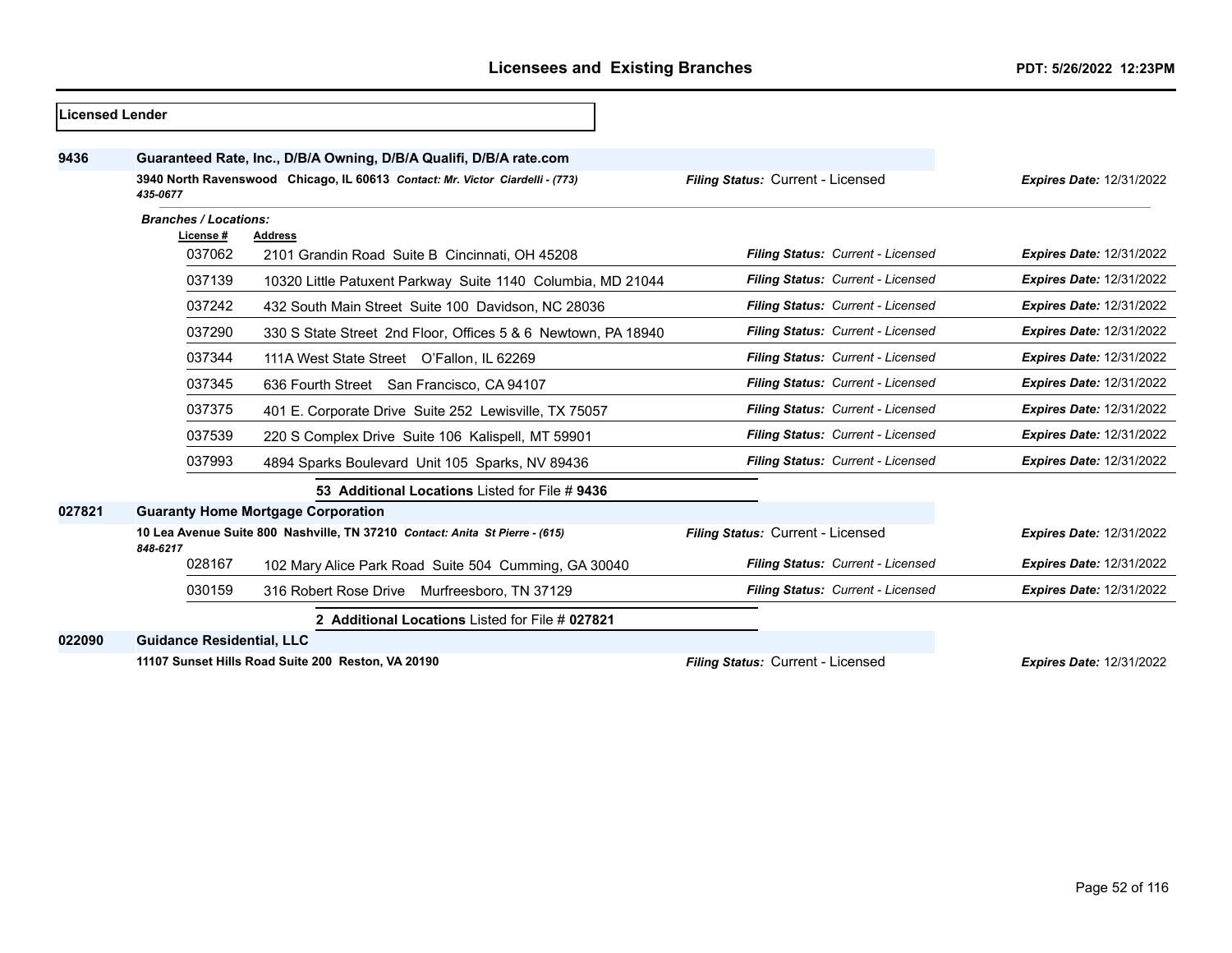| <b>Licensed Lender</b> |                                       |                                                                                                                                                                                   |                                   |                                 |
|------------------------|---------------------------------------|-----------------------------------------------------------------------------------------------------------------------------------------------------------------------------------|-----------------------------------|---------------------------------|
| 024782                 |                                       | Guild Mortgage Company LLC, D/B/A Guild Mortgage, D/B/A Guild Mortgage Company, D/B/A RMS Mortgage<br>5887 Copley Drive Floors 1, 3, 4, 5, and 6 San Diego, CA 92111 Contact: Ms. | Filing Status: Current - Licensed | <b>Expires Date: 12/31/2022</b> |
|                        | Lisa Klika - (858) 560-6330<br>034469 | 1693 Crowne Avenue Lancaster, PA 17601                                                                                                                                            | Filing Status: Current - Licensed | <b>Expires Date: 12/31/2022</b> |
|                        | 034470                                | 211 Welsh Pool Road Suite 100 Exton, PA 19341                                                                                                                                     | Filing Status: Current - Licensed | <b>Expires Date: 12/31/2022</b> |
|                        | 034471                                | 919 Conestoga Road Suite 312 Rosemont, PA 19010                                                                                                                                   | Filing Status: Current - Licensed | <b>Expires Date: 12/31/2022</b> |
|                        | 034560                                | 220 Continental Drive Suite 100 Newark, DE 19713                                                                                                                                  | Filing Status: Current - Licensed | <b>Expires Date: 12/31/2022</b> |
|                        | 034561                                | 323A Rehoboth Avenue Rehoboth Beach, DE 19971                                                                                                                                     | Filing Status: Current - Licensed | <b>Expires Date: 12/31/2022</b> |
|                        | 034562                                | 1122 Kenilworth Drive Suite 507 Towson, MD 21204                                                                                                                                  | Filing Status: Current - Licensed | <b>Expires Date: 12/31/2022</b> |
|                        | 034563                                | 230 Dove Run Centre Drive Suite 230 Middletown, DE 19709                                                                                                                          | Filing Status: Current - Licensed | <b>Expires Date: 12/31/2022</b> |
|                        | 034564                                | 100 S. Broad Street Middletown, DE 19709                                                                                                                                          | Filing Status: Current - Licensed | <b>Expires Date: 12/31/2022</b> |
|                        | 034566                                | 349 E. Pulaski Highway Suite A-1 Elkton, MD 21921                                                                                                                                 | Filing Status: Current - Licensed | <b>Expires Date: 12/31/2022</b> |
|                        | 034567                                | 5320 Spectrum Drive Suite C Frederick, MD 21703                                                                                                                                   | Filing Status: Current - Licensed | <b>Expires Date: 12/31/2022</b> |
|                        | 034568                                | 806 Landmark Drive Suite 122-123 Glen Burnie, MD 21061                                                                                                                            | Filing Status: Current - Licensed | <b>Expires Date: 12/31/2022</b> |
|                        | 034713                                | 301 South High Street Suite 100 West Chester, PA 19382                                                                                                                            | Filing Status: Current - Licensed | <b>Expires Date: 12/31/2022</b> |
|                        | 034826                                | 1197 Airport Road Milford, DE 19963                                                                                                                                               | Filing Status: Current - Licensed | <b>Expires Date: 12/31/2022</b> |
|                        | 036906                                | 318 South River Road<br>Bedford, NH 03110                                                                                                                                         | Filing Status: Current - Licensed | <b>Expires Date: 12/31/2022</b> |
|                        | 038138                                | 60 Haddonfield-Berlin Road Suite 1 Cherry Hill, NJ 08034                                                                                                                          | Filing Status: Current - Licensed | <b>Expires Date: 12/31/2022</b> |
|                        |                                       | 15 Additional Locations Listed for File # 024782                                                                                                                                  |                                   |                                 |
| 036618                 |                                       | H & A UNITED, LLC, D/B/A Intercash Loans                                                                                                                                          |                                   |                                 |
|                        | 245-7996                              | 28870 Dupont Boulevard Millsboro, DE 19966 Contact: Horacio Paxtor - (302)                                                                                                        | Filing Status: Current - Licensed | <b>Expires Date: 12/31/2022</b> |
| 024524                 | <b>Happy Money Inc.</b>               |                                                                                                                                                                                   |                                   |                                 |
|                        | - (949) 247-2945                      | 21515 Hawthorne Boulevard Suite 200 Torrance, CA 90503 Contact: Andy Pho                                                                                                          | Filing Status: Current - Licensed | <b>Expires Date: 12/31/2022</b> |
| 021029                 | <b>Highlands Mortgage, LLC</b>        |                                                                                                                                                                                   |                                   |                                 |
|                        | Scarborough - (302) 504-6232          | 56 West Main Street Suite 102-A Christiana, DE 19702 Contact: Mr. Ryan                                                                                                            | Filing Status: Current - Licensed | Expires Date: 12/31/2022        |
| 033347                 | <b>HighPoint Mortgage Inc.</b>        |                                                                                                                                                                                   |                                   |                                 |
|                        |                                       | 211 Hartford Road Mt. Laurel, NJ 08054 Contact: Mr. Matthew Dorfman - (0.0) -                                                                                                     | Filing Status: Current - Licensed | <b>Expires Date: 12/31/2022</b> |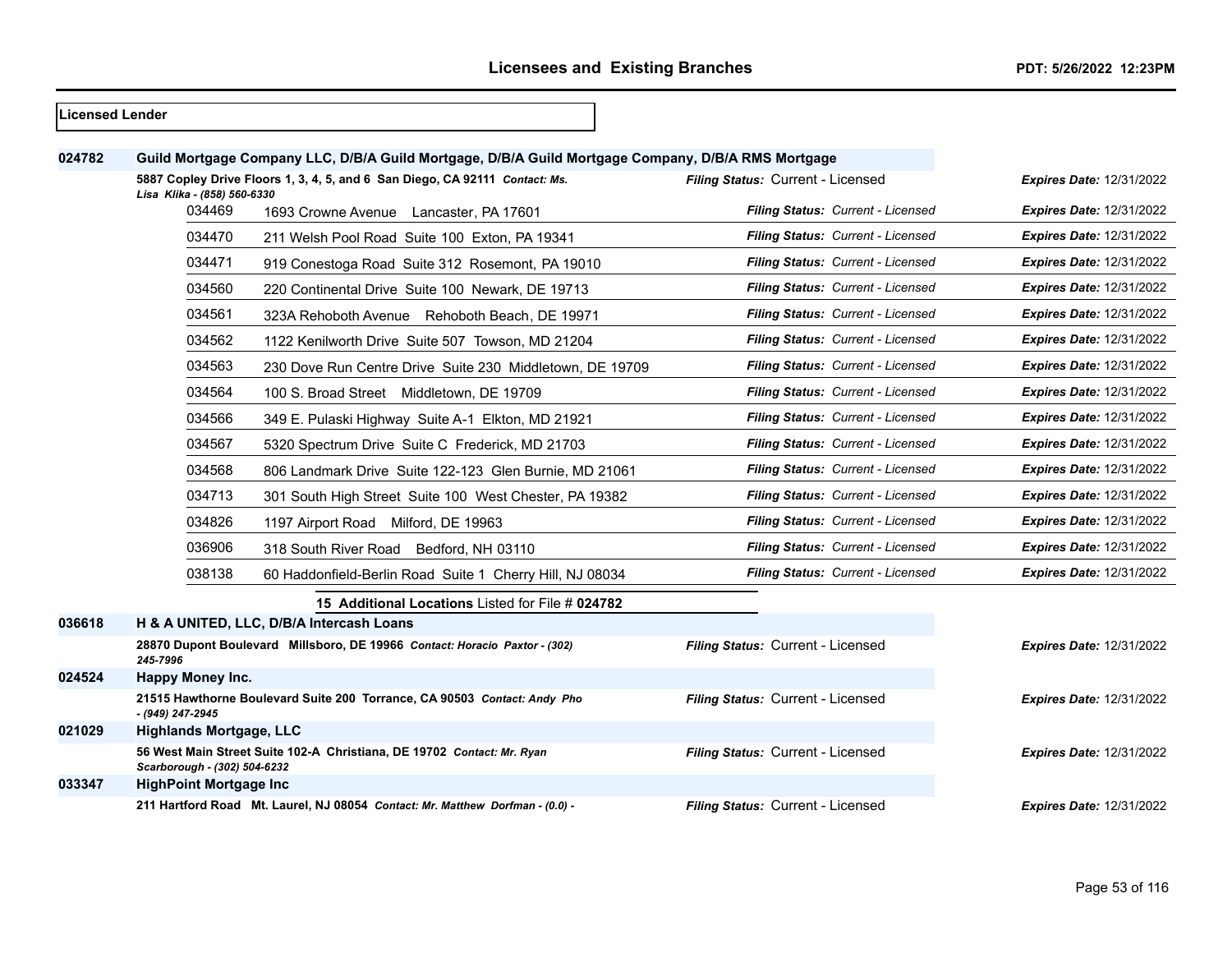| Licensed Lender |                                                                                                   |        |                                                                                                                                                                            |                                          |                                 |
|-----------------|---------------------------------------------------------------------------------------------------|--------|----------------------------------------------------------------------------------------------------------------------------------------------------------------------------|------------------------------------------|---------------------------------|
| 025217          |                                                                                                   |        | HOME MORTGAGE ALLIANCE CORPORATION (HMAC), D/B/A Fresh Start Financial, D/B/A Just Funded<br>Mortgage, D/B/A NationMac Mortgage, D/B/A Scion Lending, D/B/A Unite Mortgage |                                          |                                 |
|                 | 4 Hutton Centre Drive Suite 500 Santa Ana, CA 92707 Contact: Mr. Lenny Stitz<br>- (714) 417-9098  |        |                                                                                                                                                                            | Filing Status: Current - Licensed        | <b>Expires Date: 12/31/2022</b> |
|                 |                                                                                                   | 028423 | 200 Continental Drive Suite 401 Newark, DE 19713                                                                                                                           | Filing Status: Current - Licensed        | <b>Expires Date: 12/31/2022</b> |
|                 |                                                                                                   | 029718 | 325 Chestnut Street Suite 800 Philadelphia, PA 19105                                                                                                                       | Filing Status: Current - Licensed        | <b>Expires Date: 12/31/2022</b> |
|                 |                                                                                                   |        | 2 Additional Locations Listed for File # 025217                                                                                                                            |                                          |                                 |
| 010458          | Home Point Financial Corporation, D/B/A homepoint                                                 |        |                                                                                                                                                                            |                                          |                                 |
|                 | 2211 Old Earhart Road Suite 250 Ann Arbor, MI 48105 Contact: Brian Ludtke -<br>$(317) 663 - 5913$ |        | Filing Status: Current - Licensed                                                                                                                                          | <b>Expires Date: 12/31/2022</b>          |                                 |
|                 |                                                                                                   | 026454 | 11511 Luna Road 2nd and 3rd Floors Farmers Branch, TX 75234                                                                                                                | Filing Status: Current - Licensed        | <b>Expires Date: 12/31/2022</b> |
|                 |                                                                                                   | 029626 | Chandler 202 2525 West Frye Road, Suite 115 Chandler, AZ<br>85224                                                                                                          | <b>Filing Status: Current - Licensed</b> | <b>Expires Date: 12/31/2022</b> |
|                 |                                                                                                   | 036493 | Chandler 202 2525 West Frye Road, Suite 200 Chandler, AZ<br>85224                                                                                                          | Filing Status: Current - Licensed        | <b>Expires Date: 12/31/2022</b> |
|                 |                                                                                                   |        | 3 Additional Locations Listed for File # 010458                                                                                                                            |                                          |                                 |
| 024991          |                                                                                                   |        | Home Point Mortgage Acceptance Corporation                                                                                                                                 |                                          |                                 |
|                 | Sr. - (317) 663-5913                                                                              |        | 11511 Luna Road Suite 120 Farmers Branch, TX 75234 Contact: Lisa Lykins                                                                                                    | <b>Filing Status: Current - Licensed</b> | <b>Expires Date: 12/31/2022</b> |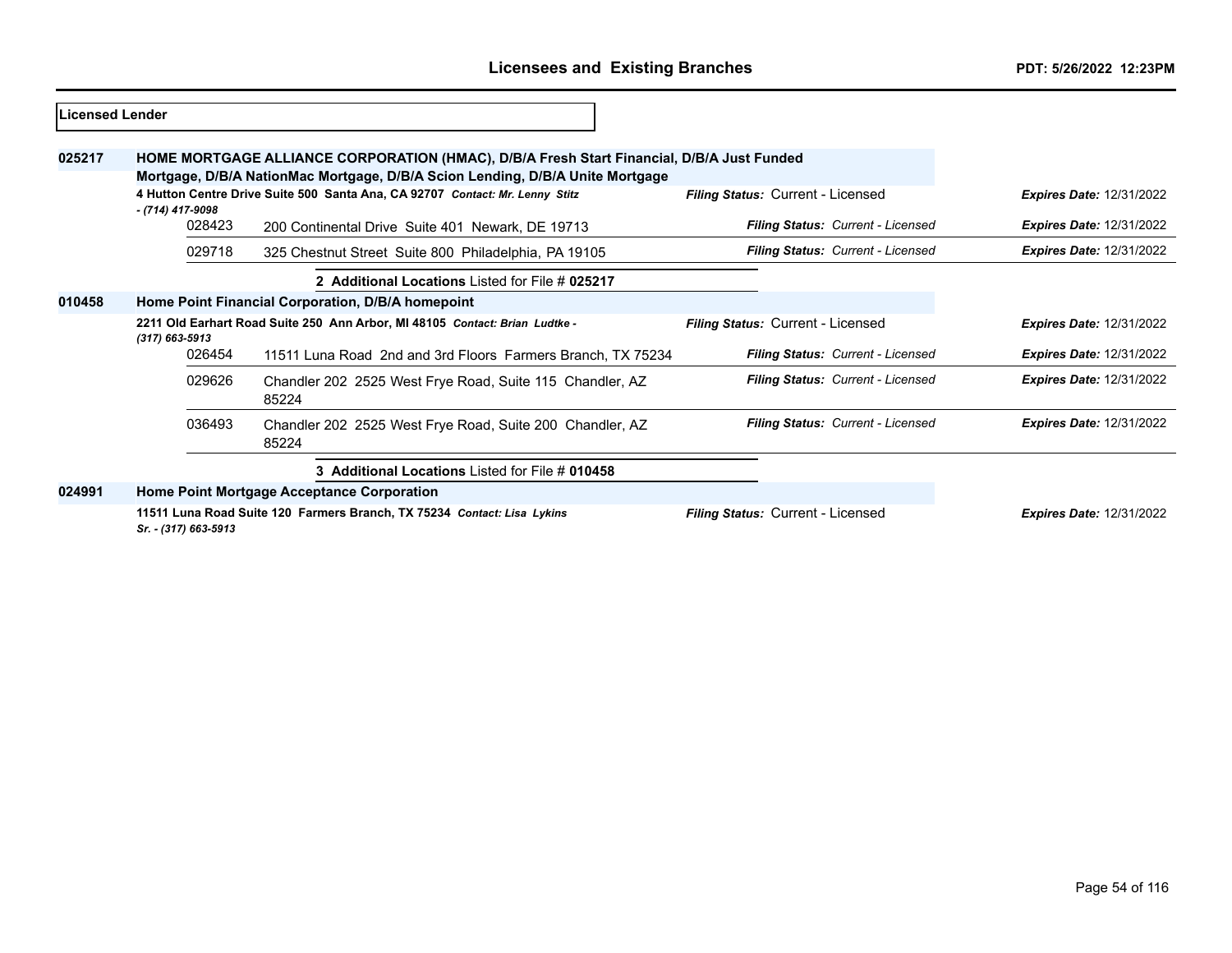| <b>Licensed Lender</b> |                                                                                                                                                 |                                                                             |                                   |                                 |
|------------------------|-------------------------------------------------------------------------------------------------------------------------------------------------|-----------------------------------------------------------------------------|-----------------------------------|---------------------------------|
| 011772                 | HomeBridge Financial Services, Inc., D/B/A FinanceMyHome.com, D/B/A HomeBridge, D/B/A Menlo Park<br>Funding, D/B/A Real Estate Mortgage Network |                                                                             |                                   |                                 |
|                        | $-$ (732) 738-7100                                                                                                                              | 194 Wood Avenue South 9th Floor Iselin, NJ 08830 Contact: Ms. Dorothy Tracy | Filing Status: Current - Licensed | <b>Expires Date: 12/31/2022</b> |
|                        | 011774                                                                                                                                          | 400 Interpace Parkway Suite #C0270 Parsippany, NJ 07054                     | Filing Status: Current - Licensed | <b>Expires Date: 12/31/2022</b> |
|                        | 011775                                                                                                                                          | 433 Hackensack Avenue 5th Floor Hackensack, NJ 07601                        | Filing Status: Current - Licensed | <b>Expires Date: 12/31/2022</b> |
|                        | 011776                                                                                                                                          | 225 Wilmington-West Chester Pike Office 209 Chadds Ford, PA<br>19317        | Filing Status: Current - Licensed | <b>Expires Date: 12/31/2022</b> |
|                        | 012246                                                                                                                                          | 2828 Routh Street Suite 600 Dallas, TX 75201                                | Filing Status: Current - Licensed | <b>Expires Date: 12/31/2022</b> |
|                        | 023110                                                                                                                                          | 15601 Dallas Parkway Suite 500 Addison, TX 75001                            | Filing Status: Current - Licensed | <b>Expires Date: 12/31/2022</b> |
|                        | 027902                                                                                                                                          | 161 Gaither Drive Suite 104 Mount Laurel, NJ 08054                          | Filing Status: Current - Licensed | <b>Expires Date: 12/31/2022</b> |
|                        | 028327                                                                                                                                          | 711 William Street Baltimore, MD 21230                                      | Filing Status: Current - Licensed | <b>Expires Date: 12/31/2022</b> |
|                        | 031350                                                                                                                                          | 128 Lubrano Drive Suite 201 Annapolis, MD 21401                             | Filing Status: Current - Licensed | <b>Expires Date: 12/31/2022</b> |
|                        | 032201                                                                                                                                          | 25 Hooks Lane Suite 216 Pikesville, MD 21208                                | Filing Status: Current - Licensed | <b>Expires Date: 12/31/2022</b> |
|                        | 037174                                                                                                                                          | 2537 Route 52 Suite #2-3 Hopewell Junction, NY 12533                        | Filing Status: Current - Licensed | <b>Expires Date: 12/31/2022</b> |
|                        |                                                                                                                                                 | 10 Additional Locations Listed for File # 011772                            |                                   |                                 |
| 012560                 | <b>Homespire Mortgage Corporation</b>                                                                                                           |                                                                             |                                   |                                 |
|                        | Mr. Michael Rappaport - (800) 531-5363                                                                                                          | 9711 Washingtonian Boulevard Suite 500 Gaithersburg, MD 20878 Contact:      | Filing Status: Current - Licensed | <b>Expires Date: 12/31/2022</b> |
|                        | <b>Branches / Locations:</b>                                                                                                                    |                                                                             |                                   |                                 |
|                        | License #<br>037886                                                                                                                             | <b>Address</b><br>420 Jubal Early Drive Suite 105 Winchester, VA 22601      | Filing Status: Current - Licensed | <b>Expires Date: 12/31/2022</b> |
|                        |                                                                                                                                                 | 1 Additional Locations Listed for File # 012560                             |                                   |                                 |
| 010778                 |                                                                                                                                                 | Homestead Funding Corp., D/B/A McGlone Mortgage Group                       |                                   |                                 |
|                        | 464-1100                                                                                                                                        | 8 Airline Drive Albany, NY 12205 Contact: Ms. Jacqueline L Varrone - (518)  | Filing Status: Current - Licensed | <b>Expires Date: 12/31/2022</b> |
|                        | 021102                                                                                                                                          | 3701 East Evergreen Drive Suite 700 Appleton, WI 54913                      | Filing Status: Current - Licensed | <b>Expires Date: 12/31/2022</b> |
|                        | 025504                                                                                                                                          | 55 Quaker Avenue Suite 207 Cornwall, NY 12518                               | Filing Status: Current - Licensed | <b>Expires Date: 12/31/2022</b> |
|                        |                                                                                                                                                 | 2 Additional Locations Listed for File # 010778                             |                                   |                                 |
| 027908                 |                                                                                                                                                 | Hometown Equity Mortgage, LLC, D/B/A meMortgage, D/B/A theLender            |                                   |                                 |
|                        | Iverson - (949) 668-7071                                                                                                                        | 25531 Commercentre Drive Suite 250 Lake Forest, CA 92630 Contact: Aaron     | Filing Status: Current - Licensed | <b>Expires Date: 12/31/2022</b> |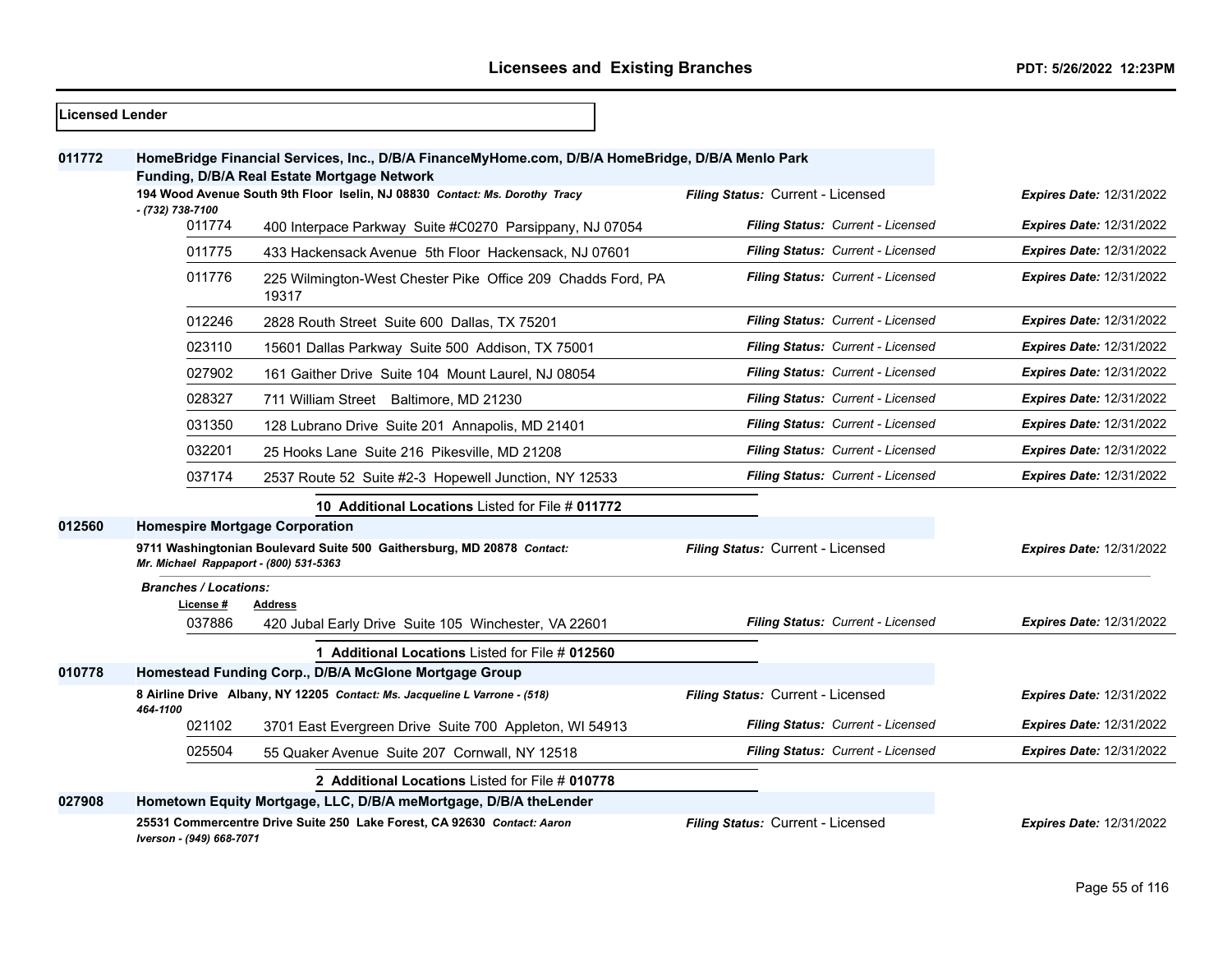| <b>Licensed Lender</b> |                                                                                                               |                                                                                       |                                   |                                 |
|------------------------|---------------------------------------------------------------------------------------------------------------|---------------------------------------------------------------------------------------|-----------------------------------|---------------------------------|
| 028956                 | <b>HOMETOWN LENDERS, INC.</b>                                                                                 |                                                                                       |                                   |                                 |
|                        | 350 The Bridge Street Suites 116, 200 & 202 Huntsville, AL 358006 Contact:<br>Mr. Joe Wilson - (256) 828-8883 |                                                                                       | Filing Status: Current - Licensed | <b>Expires Date: 12/31/2022</b> |
|                        | <b>Branches / Locations:</b>                                                                                  |                                                                                       |                                   |                                 |
|                        | License #<br>029341                                                                                           | <b>Address</b><br>900 Merchants Walk Suites A, B and C Huntsville, AL 35801           | Filing Status: Current - Licensed | <b>Expires Date: 12/31/2022</b> |
|                        | 029801                                                                                                        | 100 Chestnut Street Philadelphia, PA 19106                                            | Filing Status: Current - Licensed | <b>Expires Date: 12/31/2022</b> |
|                        | 031383                                                                                                        | 3500 Boston Street Suite 226 Baltimore City, MD 21224                                 | Filing Status: Current - Licensed | <b>Expires Date: 12/31/2022</b> |
|                        | 033016                                                                                                        | 19627 Lagrange Road Mokena, IL 60448                                                  | Filing Status: Current - Licensed | <b>Expires Date: 12/31/2022</b> |
|                        | 033258                                                                                                        | 1441 McCormick Drive Suite 1040 Upper Marlboro, MD 20774                              | Filing Status: Current - Licensed | <b>Expires Date: 12/31/2022</b> |
|                        | 034669                                                                                                        | 1688 Meridian Avenue Suite 600 & 700, Office 642 Miami Beach,<br>FL 33139             | Filing Status: Current - Licensed | <b>Expires Date: 12/31/2022</b> |
|                        |                                                                                                               | 6 Additional Locations Listed for File # 028956                                       |                                   |                                 |
| 028504                 | HomeXpress Mortgage Corp.                                                                                     |                                                                                       |                                   |                                 |
|                        | Hughes - (714) 598-1446                                                                                       | 1936 East Deere Avenue Suite 200 Santa Ana, CA 92705 Contact: Mr. Dennis              | Filing Status: Current - Licensed | <b>Expires Date: 12/31/2022</b> |
| 024134                 | Iconic Mortgage Corp.                                                                                         |                                                                                       |                                   |                                 |
|                        | Vayshelboym - (443) 677-0197                                                                                  | 1444 Biscayne Boulevard Suite 316 Miami, FL 33132 Contact: Mr. Aleksandre             | Filing Status: Current - Licensed | <b>Expires Date: 12/31/2022</b> |
| 023853                 | <b>Infosys BPO Americas, LLC</b>                                                                              |                                                                                       |                                   |                                 |
|                        | Sadanandan - (770) 690-1500                                                                                   | 3225 Cumberland Boulevard SE Suite 700 Atlanta, GA 30339 Contact: Deepak              | Filing Status: Current - Licensed | <b>Expires Date: 12/31/2022</b> |
|                        | <b>Branches / Locations:</b>                                                                                  |                                                                                       |                                   |                                 |
|                        | License #<br>036836                                                                                           | <b>Address</b><br>200 North Illinois Street 21st & 22nd Floors Indianapolis, IN 46204 | Filing Status: Current - Licensed | <b>Expires Date: 12/31/2022</b> |
|                        |                                                                                                               | 1 Additional Locations Listed for File # 023853                                       |                                   |                                 |
| 026530                 |                                                                                                               | Integra Credit Two, LLC, D/B/A Integra Credit                                         |                                   |                                 |
|                        | (312) 279-1344                                                                                                | 120 S LaSalle Street Suite 1600 Chicago, IL 60603 Contact: Mr. Arthur Tretyak -       | Filing Status: Current - Licensed | <b>Expires Date: 12/31/2022</b> |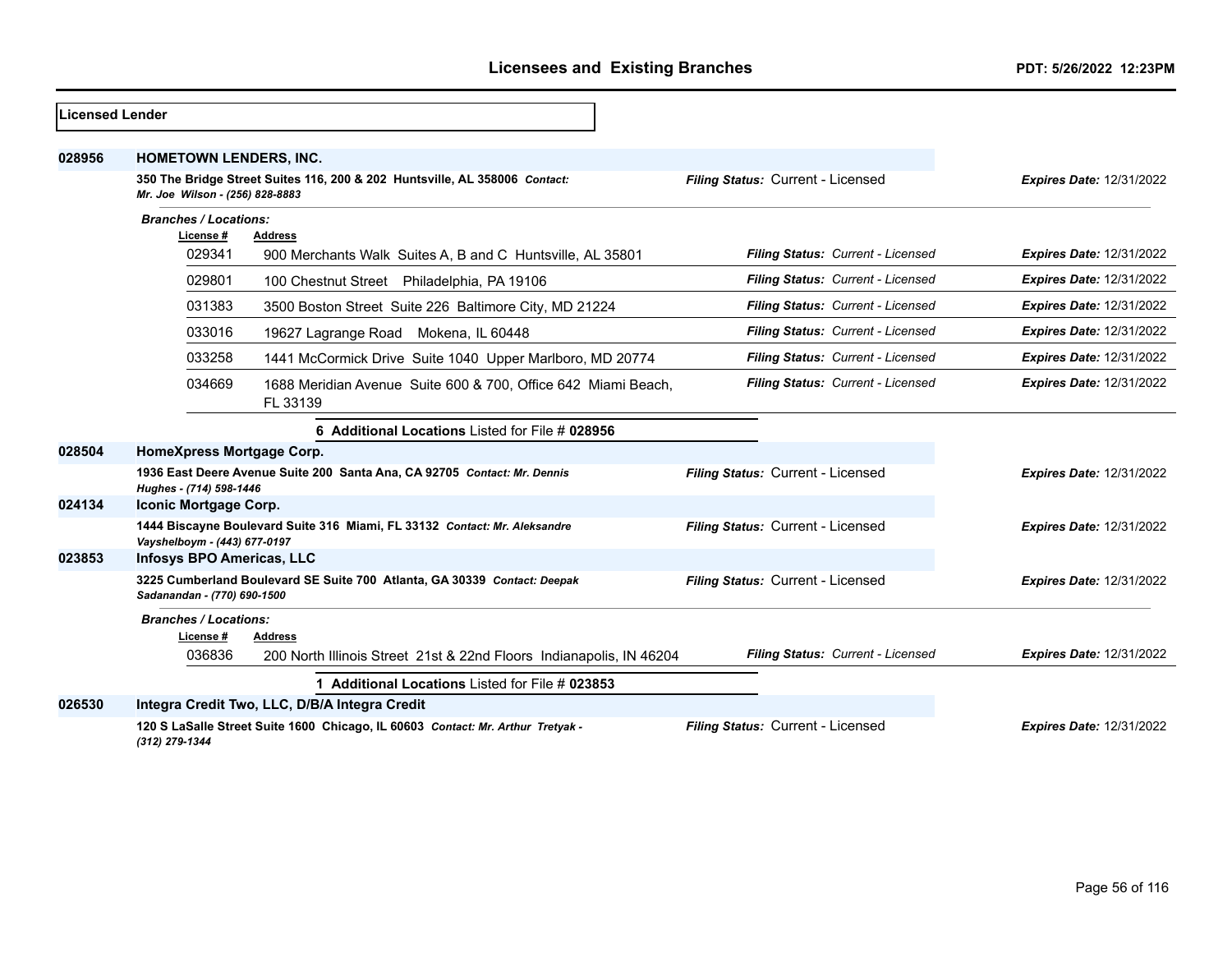| Licensed Lender |                                                       |                                                                                                                           |                                   |                                 |
|-----------------|-------------------------------------------------------|---------------------------------------------------------------------------------------------------------------------------|-----------------------------------|---------------------------------|
| 026511          |                                                       | <b>Integrity Home Mortgage Corporation</b><br>122 Pilot Circle Winchester, VA 22602 Contact: Mr. John G. Mortimer - (540) | Filing Status: Current - Licensed | <b>Expires Date: 12/31/2022</b> |
|                 | 974-0689<br><b>Branches / Locations:</b><br>License # | <b>Address</b>                                                                                                            |                                   |                                 |
|                 | 035304                                                | 5300 Westview Drive Suite 408 Frederick, MD 21703                                                                         | Filing Status: Current - Licensed | <b>Expires Date: 12/31/2022</b> |
|                 |                                                       | 1 Additional Locations Listed for File # 026511                                                                           |                                   |                                 |
| 025964          | Intelliloan, Inc.<br>(800) 319-6001                   | 500 N. State College Suite 1400 Orange, CA 92868 Contact: Darryl C. Preedge -                                             | Filing Status: Current - Licensed | <b>Expires Date: 12/31/2022</b> |
|                 | 032759                                                | 6031 Connection Drive Suite 100 Irving, TX 75039                                                                          | Filing Status: Current - Licensed | <b>Expires Date: 12/31/2022</b> |
|                 |                                                       | 1 Additional Locations Listed for File # 025964                                                                           |                                   |                                 |
| 8152            | Intercoastal Mortgage, LLC                            |                                                                                                                           |                                   |                                 |
|                 | (571) 266-6500                                        | 11325 Random Hills Road Suite 600 Fairfax, VA 22030 Contact: Harry Dean -                                                 | Filing Status: Current - Licensed | <b>Expires Date: 12/31/2022</b> |
|                 | 021045                                                | 6829 Elm Street Suite 200A McLean, VA 22101                                                                               | Filing Status: Current - Licensed | <b>Expires Date: 12/31/2022</b> |
|                 | 025200                                                | 43045 Van Metre Drive Suite 125 Ashburn, VA 20148                                                                         | Filing Status: Current - Licensed | <b>Expires Date: 12/31/2022</b> |
|                 | 029656                                                | 1440 G Street, NW Suite 1200 Washington, DC 20005                                                                         | Filing Status: Current - Licensed | <b>Expires Date: 12/31/2022</b> |
|                 | 034799                                                | 12505 Park Potomac Avenue Suite 450 Potomac, MD 20854                                                                     | Filing Status: Current - Licensed | <b>Expires Date: 12/31/2022</b> |
|                 |                                                       | 4 Additional Locations Listed for File # 8152                                                                             |                                   |                                 |
| 011393          |                                                       | Intercontinental Capital Group, Inc., D/B/A Ereverse, D/B/A Fellowship Home, D/B/A Fellowship Home Loans,                 |                                   |                                 |
|                 |                                                       | D/B/A Own It Home Loans, D/B/A Proven Mortgage, D/B/A Veterans Community Home Loans                                       |                                   |                                 |
|                 | Lambertus - (516) 784-4225                            | 265 Broadhollow Road Suite 220 Melville, NY 11747 Contact: Ms. Keri                                                       | Filing Status: Current - Licensed | <b>Expires Date: 12/31/2022</b> |
|                 | 022583                                                | 100 Merrick Road Suite 516E Rockville Centre, NY 11570                                                                    | Filing Status: Current - Licensed | <b>Expires Date: 12/31/2022</b> |
|                 | 028949                                                | 1515 Mockingbird Lane Suite 1000 Charlotte, NC 28209                                                                      | Filing Status: Current - Licensed | <b>Expires Date: 12/31/2022</b> |
|                 | 028950                                                | 400 Spectrum Center Drive Suite 1800 Office 103 Irvine, CA<br>92618                                                       | Filing Status: Current - Licensed | <b>Expires Date: 12/31/2022</b> |
|                 |                                                       | 3 Additional Locations Listed for File # 011393                                                                           |                                   |                                 |
| 035142          | InterLinc Mortgage Services, LLC                      |                                                                                                                           |                                   |                                 |
|                 |                                                       | 5875 North Sam Houston Parkway West Suite 300 Houston, TX 77086<br>Contact: Mr. Brian Gapen - (205) 795-3817              | Filing Status: Current - Licensed | <b>Expires Date: 12/31/2022</b> |
|                 | 035718                                                | 3720 Leonardtown Road Suite 105 Waldorf, MD 20601                                                                         | Filing Status: Current - Licensed | <b>Expires Date: 12/31/2022</b> |
|                 |                                                       | 1 Additional Locations Listed for File # 035142                                                                           |                                   |                                 |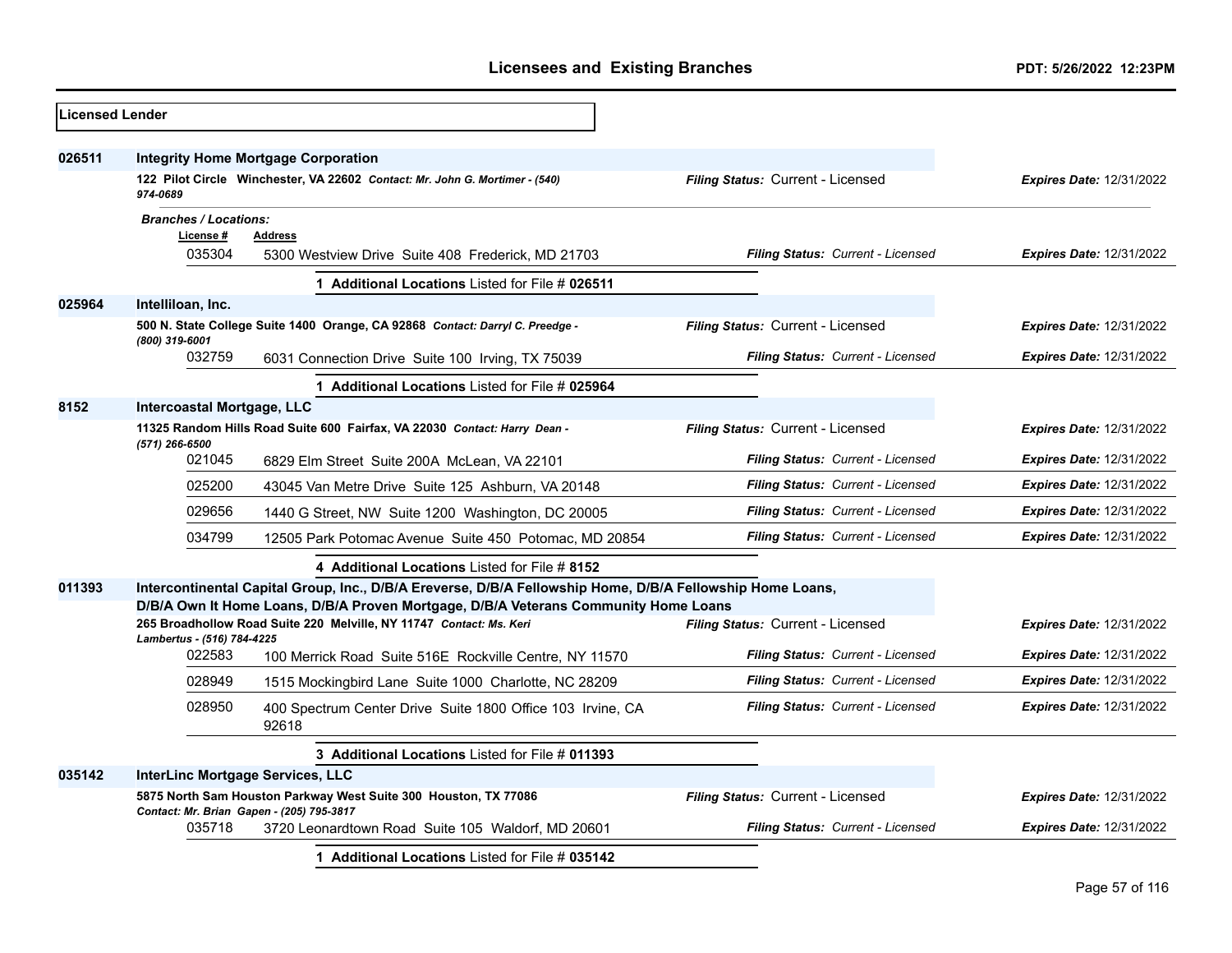| <b>ILicensed Lender</b> |                                                                                                |                                   |                                 |
|-------------------------|------------------------------------------------------------------------------------------------|-----------------------------------|---------------------------------|
| 012746                  | IVY Mortgage, Inc., D/B/A Ivy Direct                                                           |                                   |                                 |
|                         | 7625 Maple Lawn Boulevard Suite 135 Fulton, MD 20759 Contact: Zheng Li-<br>(301) 279-0007      | Filing Status: Current - Licensed | <b>Expires Date: 12/31/2022</b> |
| 030045                  | J. J. Best & Company                                                                           |                                   |                                 |
|                         | 60 N Water Street New Bedford, MA 02740 Contact: Mr. John J. Meldon - (508)<br>991-8000        | Filing Status: Current - Licensed | <b>Expires Date: 12/31/2022</b> |
| 1826                    | James B. Nutter & Company, D/B/A Nutter Home Loans                                             |                                   |                                 |
|                         | 4153 Broadway Kansas City, MO 64111 Contact: Mr. George B. Lopez - (816)<br>531-2345           | Filing Status: Current - Licensed | <b>Expires Date: 12/31/2022</b> |
| 037372                  | Jefferson Capital Systems, LLC                                                                 |                                   |                                 |
|                         | 16 McLeland Road St. Cloud, MN 56303 Contact: Ms. Susan B Unterberger -<br>(320) 229-8650      | Filing Status: Current - Licensed | <b>Expires Date: 12/31/2022</b> |
| 032943                  | <b>Jet Direct Funding Corp.</b>                                                                |                                   |                                 |
|                         | Physical Address Not Found Contact: Mark Anthony Spano - (631) 574-1306                        | Filing Status: Current - Licensed | <b>Expires Date: 12/31/2022</b> |
|                         | <b>Branches / Locations:</b>                                                                   |                                   |                                 |
|                         | License#<br><b>Address</b>                                                                     |                                   |                                 |
|                         | 035180<br>1400 Old Country Road Suite 101N Westbury, NY 11590                                  | Filing Status: Current - Licensed | <b>Expires Date: 12/31/2022</b> |
|                         | 1 Additional Locations Listed for File # 032943                                                |                                   |                                 |
| 024741                  | Jora Credit of Delaware, LLC, D/B/A Echo Credit, D/B/A Jora, D/B/A Jora Credit                 |                                   |                                 |
|                         | 7701 Las Colinas Ridge Suite 650 Irving, TX 75063 Contact: Mr. Tom Graber -<br>(972) 421-1157  | Filing Status: Current - Licensed | <b>Expires Date: 12/31/2022</b> |
| 7864                    | K. Hovnanian American Mortgage, LLC                                                            |                                   |                                 |
|                         | 3601 Quantum Boulevard Boynton Beach, FL 33426 Contact: Catherine<br>Gentille - (800) 232-0351 | Filing Status: Current - Licensed | <b>Expires Date: 12/31/2022</b> |
|                         | <b>Branches / Locations:</b><br>License #<br><b>Address</b>                                    |                                   |                                 |
|                         | 012116<br>2301 Lucien Way Suite 170 Maitland, FL 32751                                         | Filing Status: Current - Licensed | <b>Expires Date: 12/31/2022</b> |
|                         | 034481<br>20830 North Tatum Boulevard Suite 250 Phoenix, AZ 85050                              | Filing Status: Current - Licensed | <b>Expires Date: 12/31/2022</b> |
|                         | 2 Additional Locations Listed for File # 7864                                                  |                                   |                                 |
| 020767                  | <b>Kashable LLC</b>                                                                            |                                   |                                 |
|                         | 489 5th Avenue 18th Floor New York, NY 10017 Contact: Einat Steklov - (646)<br>214-7200        | Filing Status: Current - Licensed | <b>Expires Date: 12/31/2022</b> |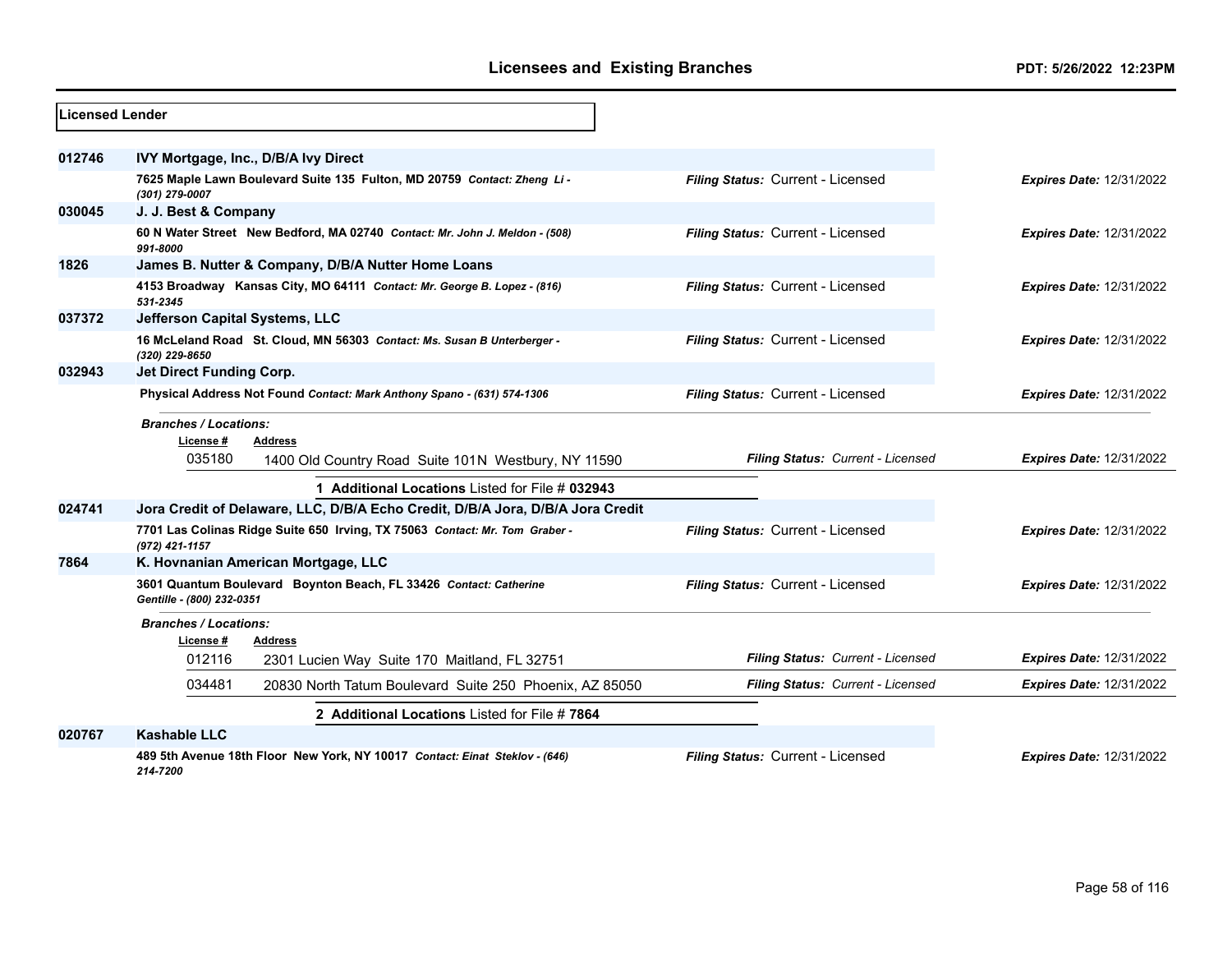| Licensed Lender |                                                                                            |                                                                              |                                   |                                 |
|-----------------|--------------------------------------------------------------------------------------------|------------------------------------------------------------------------------|-----------------------------------|---------------------------------|
| 024522          |                                                                                            | Keller Mortgage, LLC, D/B/A Keller Mortgage                                  |                                   |                                 |
|                 | 4725 Lakehurst Court Suite 400 Dublin, OH 43016 Contact: Jessica Syfko -<br>(614) 768-1270 |                                                                              | Filing Status: Current - Licensed | <b>Expires Date: 12/31/2022</b> |
|                 | <b>Branches / Locations:</b>                                                               |                                                                              |                                   |                                 |
|                 | License #                                                                                  | <b>Address</b>                                                               |                                   |                                 |
|                 | 026223                                                                                     | 16690 Swingley Ridge Road Suite 240 Chesterfield, MO 63017                   | Filing Status: Current - Licensed | <b>Expires Date: 12/31/2022</b> |
|                 | 027107                                                                                     | 3804 Epperson Trail Austin, TX 78732                                         | Filing Status: Current - Licensed | <b>Expires Date: 12/31/2022</b> |
|                 | 033259                                                                                     | 28417 N. 2200th Avenue Annawan, IL 61234                                     | Filing Status: Current - Licensed | <b>Expires Date: 12/31/2022</b> |
|                 | 034251                                                                                     | 17524 SE 292nd PI<br>Kent, WA 98042                                          | Filing Status: Current - Licensed | <b>Expires Date: 12/31/2022</b> |
|                 | 035181                                                                                     | 2230 Corporate Circle Suite 250, Office 116 Henderson, NV<br>89074           | Filing Status: Current - Licensed | <b>Expires Date: 12/31/2022</b> |
|                 |                                                                                            | 5 Additional Locations Listed for File # 024522                              |                                   |                                 |
| 012839          | Keystone Funding, Inc.                                                                     |                                                                              |                                   |                                 |
|                 | 373-7845                                                                                   | 519 S Red Haven Lane Dover, DE 19901 Contact: John Ghanayem - (302)          | Filing Status: Current - Licensed | <b>Expires Date: 12/31/2022</b> |
|                 | 028543                                                                                     | 4565 Daisy Reid Avenue Suite 240 Woodbridge, VA 22192                        | Filing Status: Current - Licensed | <b>Expires Date: 12/31/2022</b> |
|                 |                                                                                            | Additional Locations Listed for File # 012839                                |                                   |                                 |
| 031968          | <b>Kind Lending, LLC</b>                                                                   |                                                                              |                                   |                                 |
|                 | (714) 844-7520                                                                             | 4 Hutton Centre Drive Suite 1000 Santa Ana, CA 92707 Contact: Francine Ung - | Filing Status: Current - Licensed | <b>Expires Date: 12/31/2022</b> |
| 035490          |                                                                                            | KMD Lending, LLC, D/B/A CreditNinja                                          |                                   |                                 |
|                 | Schaller - (312) 635-8065                                                                  | 222 S. Riverside Plaza Suite 2200 Chicago, IL 60606 Contact: Mr. Stephen     | Filing Status: Current - Licensed | <b>Expires Date: 12/31/2022</b> |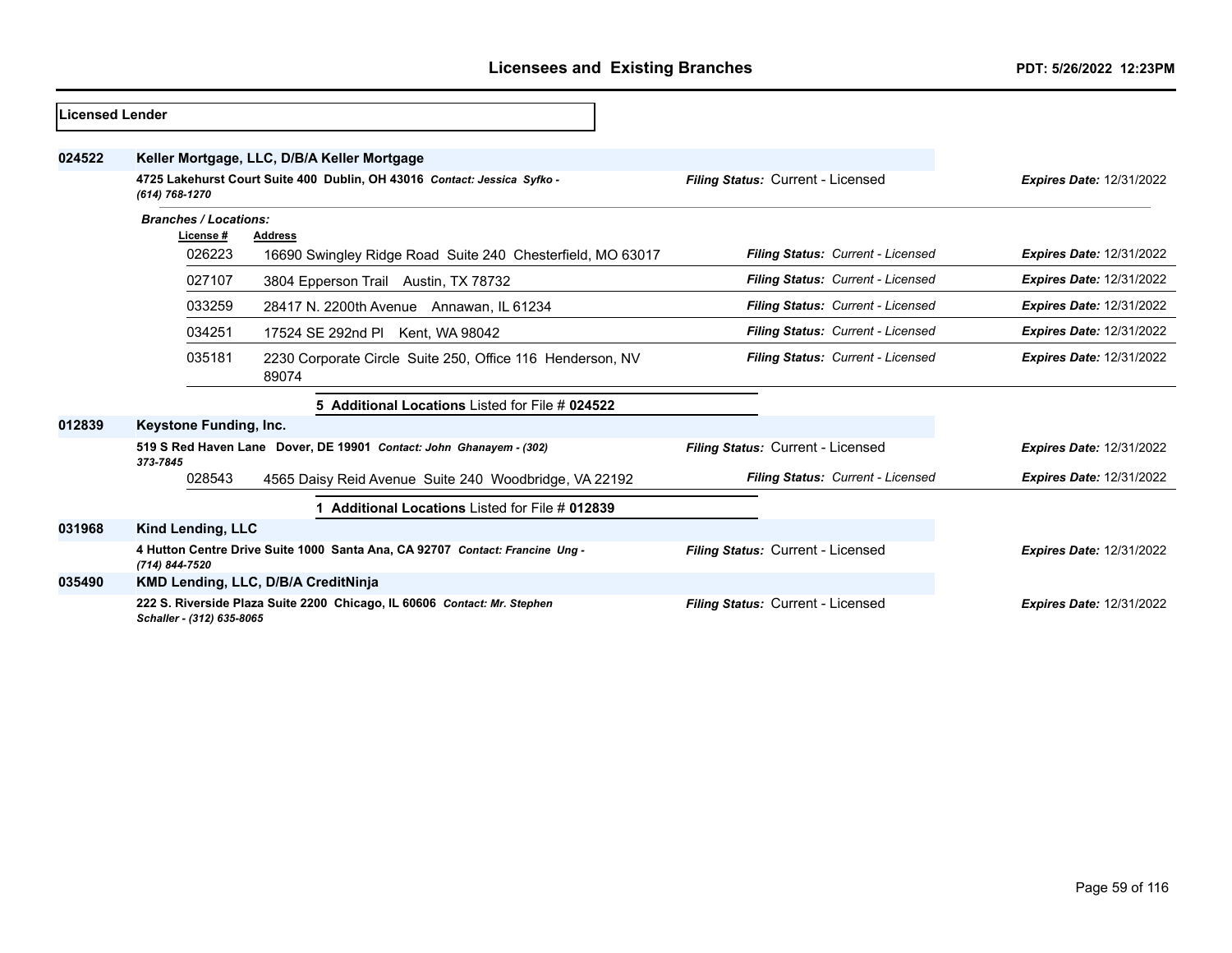| <b>Licensed Lender</b> |                                                                           |                                                                         |                                   |                                 |
|------------------------|---------------------------------------------------------------------------|-------------------------------------------------------------------------|-----------------------------------|---------------------------------|
| 012482                 | <b>Lakeview Loan Servicing, LLC</b><br>Ms. Vicky Rinaldi - (305) 646-3903 | 4425 Ponce De Leon Boulevard MS 5-251 Coral Gables, FL 33146 Contact:   | Filing Status: Current - Licensed | <b>Expires Date: 12/31/2022</b> |
|                        | <b>Branches / Locations:</b>                                              |                                                                         |                                   |                                 |
|                        | License #                                                                 | <b>Address</b>                                                          |                                   |                                 |
|                        | 012483                                                                    | 507 Prudential Road Suite 100A Horsham, PA 19044                        | Filing Status: Current - Licensed | <b>Expires Date: 12/31/2022</b> |
|                        | 018259                                                                    | 1415 W. Cypress Creek Road Suite 200-B Ft. Lauderdale, FL<br>33309      | Filing Status: Current - Licensed | <b>Expires Date: 12/31/2022</b> |
|                        | 022422                                                                    | 100 East Business Way Suite 310A Cincinnati, OH 45241                   | Filing Status: Current - Licensed | Expires Date: 12/31/2022        |
|                        | 023241                                                                    | 11301 Carmel Commons Boulevard Suite 200B Charlotte, NC<br>28226        | Filing Status: Current - Licensed | <b>Expires Date: 12/31/2022</b> |
|                        | 033267                                                                    | 3636 N. High Street Suite 202 Columbus, OH 43214                        | Filing Status: Current - Licensed | <b>Expires Date: 12/31/2022</b> |
|                        |                                                                           | 5 Additional Locations Listed for File # 012482                         |                                   |                                 |
| 5088                   |                                                                           | Land Home Financial Services, Inc.                                      |                                   |                                 |
|                        | 1355 Willow Way Suite 100 Concord, CA 94520 Contact: Lisa Rogers - (281)  |                                                                         | Filing Status: Current - Licensed | <b>Expires Date: 12/31/2022</b> |
|                        | 273-5558<br>028997                                                        | 611 Bielenberg Drive Suite 3 Woodbury, MN 55125                         | Filing Status: Current - Licensed | <b>Expires Date: 12/31/2022</b> |
|                        | 030432                                                                    | 5328 Primrose Lake Circle Suite A Tampa, FL 33647                       | Filing Status: Current - Licensed | <b>Expires Date: 12/31/2022</b> |
|                        | 038318                                                                    | 404 Executive Drive Office 1 Langhorne, PA 19047                        | Filing Status: Current - Licensed | <b>Expires Date: 12/31/2022</b> |
|                        |                                                                           | 3 Additional Locations Listed for File # 5088                           |                                   |                                 |
| 021242                 |                                                                           | <b>LeaderOne Financial Corporation</b>                                  |                                   |                                 |
|                        |                                                                           | 7500 College Boulevard Suite 1150 Overland Park, KS 66210 Contact: Mr.  | Filing Status: Current - Licensed | <b>Expires Date: 12/31/2022</b> |
|                        | Brant Barrier - (913) 312-5726<br>021798                                  | 603 Chadds Ford Drive Chadds Ford, PA 19317                             | Filing Status: Current - Licensed | <b>Expires Date: 12/31/2022</b> |
|                        |                                                                           | 1 Additional Locations Listed for File # 021242                         |                                   |                                 |
| 030413                 |                                                                           | LemonBrew Lending Corp., D/B/A SD Capital Funding                       |                                   |                                 |
|                        | Doshi - (732) 549-7001                                                    | 485 Route 1 South Building E, Suite 250 Iselin, NJ 08830 Contact: Jason | Filing Status: Current - Licensed | <b>Expires Date: 12/31/2022</b> |
|                        | <b>Branches / Locations:</b><br>License #                                 | Address                                                                 |                                   |                                 |
|                        | 033922                                                                    | 8008 Corporate Center Drive Suite 206 Charlotte, NC 28226               | Filing Status: Current - Licensed | <b>Expires Date: 12/31/2022</b> |
|                        |                                                                           | 1 Additional Locations Listed for File # 030413                         |                                   |                                 |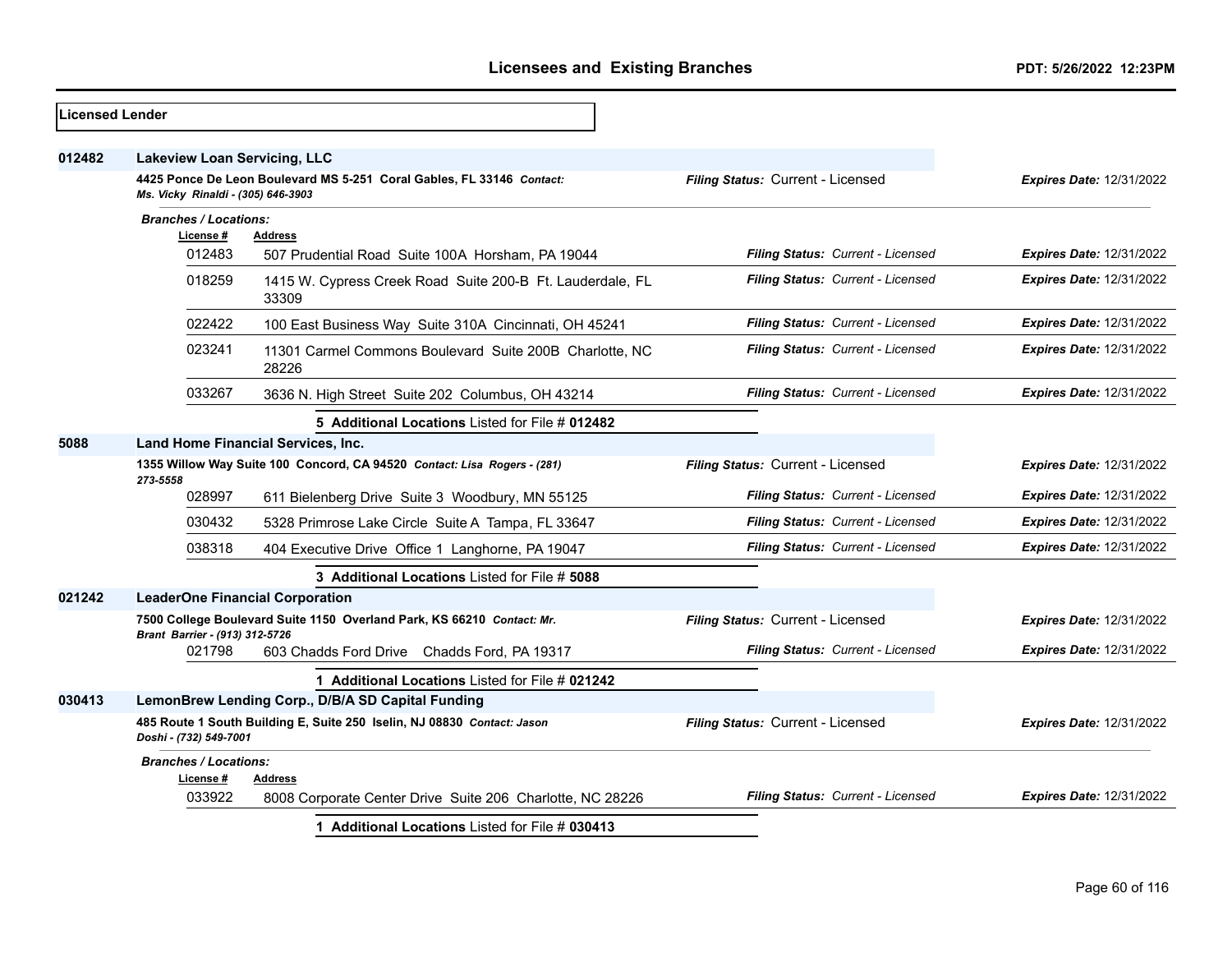| <b>Licensed Lender</b> |                                                                                                         |                                                                                        |                                          |                                 |
|------------------------|---------------------------------------------------------------------------------------------------------|----------------------------------------------------------------------------------------|------------------------------------------|---------------------------------|
| 012410                 |                                                                                                         | LenderFi, Inc., D/B/A Lender Financial, D/B/A LenderFi.com                             |                                          |                                 |
|                        | Scholer - (888) 342-0000                                                                                | 100 E. Linton Blvd Suite 200-A Delray Beach, FL 33483 Contact: Mr. Ryan                | Filing Status: Current - Licensed        | <b>Expires Date: 12/31/2022</b> |
| 4729                   | LenderLive Network, LLC                                                                                 |                                                                                        |                                          |                                 |
|                        | Donna Clayton - (303) 218-7905                                                                          | 6200 S. Quebec Street Suite 150 Greenwood Village, CO 80111 Contact:                   | Filing Status: Current - Licensed        | <b>Expires Date: 12/31/2022</b> |
| 027520                 | <b>Lending Capital Group Inc</b>                                                                        |                                                                                        |                                          |                                 |
|                        | Sherbakov - (215) 485-5148                                                                              | 260 Knowles Avenue Unit 330 Southampton, PA 18966 Contact: Alla                        | Filing Status: Current - Licensed        | <b>Expires Date: 12/31/2022</b> |
| 025647                 |                                                                                                         | LendingPoint Funding I 2017-1 LLC                                                      |                                          |                                 |
|                        | McLaughlin - (888) 969-0959                                                                             | 1201 Roberts Boulevard Suite 200 Kennesaw, GA 30144 Contact: Mr. Greg                  | Filing Status: Current - Licensed        | <b>Expires Date: 12/31/2022</b> |
| 021221                 | LendingPoint, LLC                                                                                       |                                                                                        |                                          |                                 |
|                        | 1201 Roberts Boulevard Suite 200 Kennesaw, GA 30144 Contact: Mr. Greg S.<br>McLaughlin - (678) 394-0615 |                                                                                        | Filing Status: Current - Licensed        | <b>Expires Date: 12/31/2022</b> |
| 026955                 | LendSure Mortgage Corp.                                                                                 |                                                                                        |                                          |                                 |
|                        | 217-5530                                                                                                | 15253 Avenue of Science San Diego, CA 92128 Contact: Stuart Marvin - (858)             | Filing Status: Current - Licensed        | <b>Expires Date: 12/31/2022</b> |
| 022598                 |                                                                                                         | LendUS, LLC, D/B/A American Eagle Mortgage, D/B/A Regency Mortgage, D/B/A RPM Mortgage |                                          |                                 |
|                        | (925) 951-5697                                                                                          | 3240 Stone Valley Road West Alamo, CA 94507 Contact: Mitchell Nomura -                 | Filing Status: Current - Licensed        | <b>Expires Date: 12/31/2022</b> |
| 7606                   | Lennar Mortgage, LLC                                                                                    |                                                                                        |                                          |                                 |
|                        | (786) 607-8805                                                                                          | 730 NW 107th Avenue 4th Floor Miami, FL 33172 Contact: Karem Antoine -                 | Filing Status: Current - Licensed        | <b>Expires Date: 12/31/2022</b> |
|                        | <b>Branches / Locations:</b><br>License #                                                               | Address                                                                                |                                          |                                 |
|                        | 010806                                                                                                  | 15550 Lightwave Drive Suite 200 Clearwater, FL 33760                                   | <b>Filing Status: Current - Licensed</b> | <b>Expires Date: 12/31/2022</b> |
|                        | 011799                                                                                                  | 1285 Drummers Lane Suite 100A Wayne, PA 19087                                          | <b>Filing Status: Current - Licensed</b> | <b>Expires Date: 12/31/2022</b> |
|                        | 026063                                                                                                  | 6701 Carmel Road Suite 410 Charlotte, NC 28226                                         | <b>Filing Status: Current - Licensed</b> | <b>Expires Date: 12/31/2022</b> |
|                        | 026064                                                                                                  | 1665 West Alameda Drive Suite 130-A Tempe, AZ 85282                                    | <b>Filing Status: Current - Licensed</b> | <b>Expires Date: 12/31/2022</b> |
|                        | 026685                                                                                                  | 2465 Kuser Road 3rd Floor Hamilton, NJ 08690                                           | <b>Filing Status: Current - Licensed</b> | <b>Expires Date: 12/31/2022</b> |
|                        | 029505                                                                                                  | 35046 Wright Way Suite 100 Millsboro, DE 19966                                         | Filing Status: Current - Licensed        | <b>Expires Date: 12/31/2022</b> |
|                        | 7609                                                                                                    | 7035 Albert Einstein Drive Suite 200B Columbia, MD 21046                               | Filing Status: Current - Licensed        | <b>Expires Date: 12/31/2022</b> |
|                        |                                                                                                         | 7 Additional Locations Listed for File # 7606                                          |                                          |                                 |

**012451 Liberty Career Finance, LLC**

**4550 New Linden Hill Road Suite 400 Wilmington, DE 19808** *Contact: Lamiaa Elfar - (732) 957-9560*

*Filing Status:* Current - Licensed *Expires Date:* 12/31/2022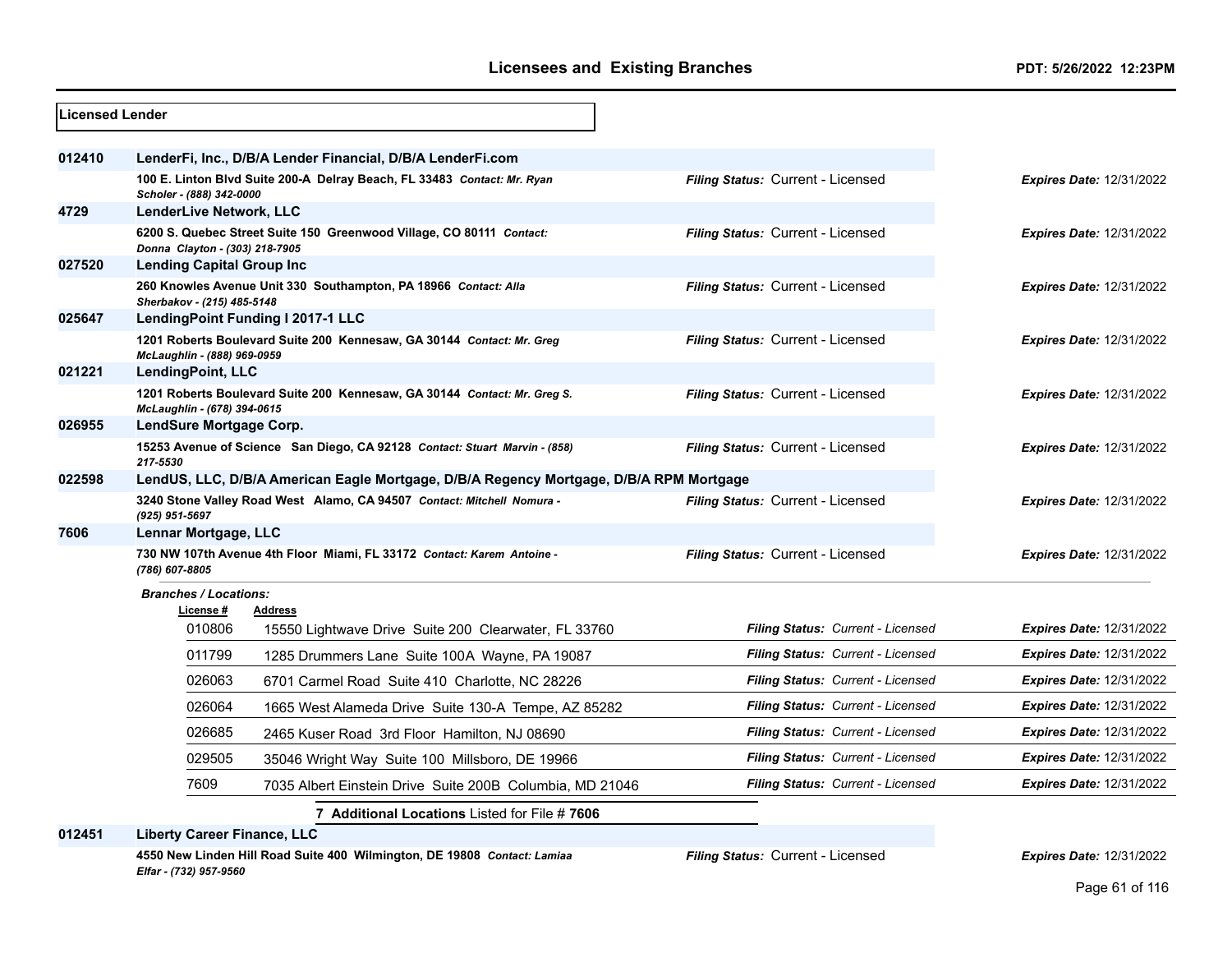| <b>Licensed Lender</b> |                                          |                                                                             |                                   |                                 |
|------------------------|------------------------------------------|-----------------------------------------------------------------------------|-----------------------------------|---------------------------------|
| 030748                 |                                          | <b>Liberty Home Mortgage Corporation</b>                                    |                                   |                                 |
|                        | Khashayar Saghafi - (440) 838-5291       | 6225 Oak Tree Boulevard Suite310 Independence, OH 44131 Contact:            | Filing Status: Current - Licensed | <b>Expires Date: 12/31/2022</b> |
|                        | <b>Branches / Locations:</b><br>License# | <b>Address</b>                                                              |                                   |                                 |
|                        | 036011                                   | 2019 Center Street Unit 303 Cleveland, OH 44113                             | Filing Status: Current - Licensed | <b>Expires Date: 12/31/2022</b> |
|                        |                                          | <b>Additional Locations Listed for File # 030748</b>                        |                                   |                                 |
| 5873                   |                                          | Loan By Phone of Delaware, LLC, D/B/A Loan By Phone                         |                                   |                                 |
|                        | 473-4521                                 | 201 Keith Street Suite 7-48 Cleveland, TN 37311 Contact: John Weiss - (423) | Filing Status: Current - Licensed | <b>Expires Date: 12/31/2022</b> |
| 023543                 | LoanCare, LLC                            |                                                                             |                                   |                                 |
|                        | 612-8787                                 | 3637 Sentara Way Virginia Beach, VA 23452 Contact: Adam Saab - (757)        | Filing Status: Current - Licensed | <b>Expires Date: 12/31/2022</b> |
|                        | <b>Branches / Locations:</b>             |                                                                             |                                   |                                 |
|                        | License#                                 | <b>Address</b>                                                              |                                   |                                 |
|                        | 023871                                   | 601 Riverside Avenue Building 5, 3rd Floor Jacksonville, FL 32204           | Filing Status: Current - Licensed | <b>Expires Date: 12/31/2022</b> |
|                        | 025273                                   | 4330 West Chandler Boulevard Chandler, AZ 85226                             | Filing Status: Current - Licensed | <b>Expires Date: 12/31/2022</b> |
|                        | 027809                                   | 1200 Cherrington Pkwy Moon Township, PA 15108                               | Filing Status: Current - Licensed | <b>Expires Date: 12/31/2022</b> |
|                        |                                          | 3 Additional Locations Listed for File # 023543                             |                                   |                                 |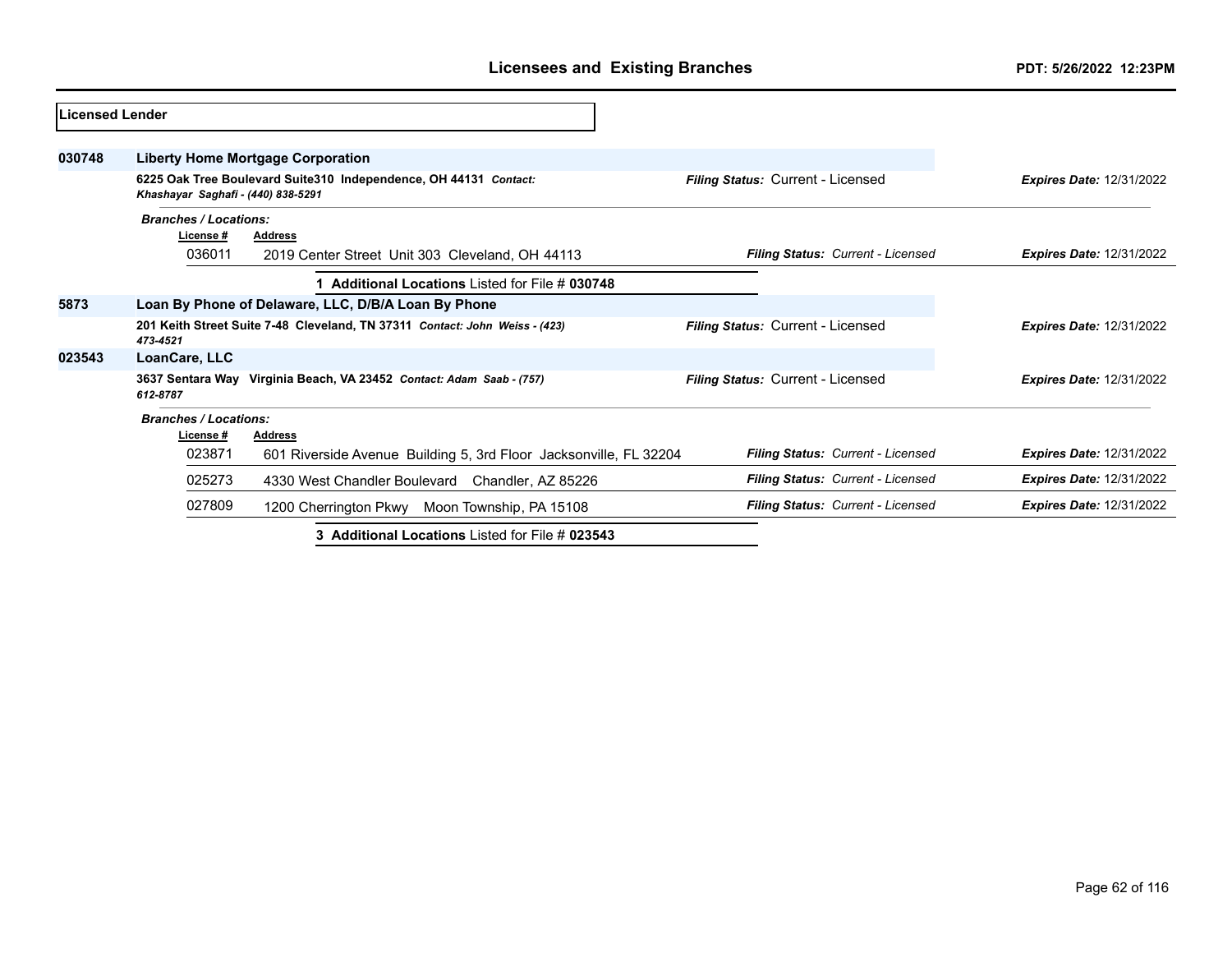| <b>Licensed Lender</b> |                                   |                                                                                                      |                                          |                                 |
|------------------------|-----------------------------------|------------------------------------------------------------------------------------------------------|------------------------------------------|---------------------------------|
| 011162                 | <b>Master</b>                     | loanDepot.com, LLC, D/B/A imortgage, D/B/A LDWholesale, D/B/A loanDepot, D/B/A mello, D/B/A Mortgage |                                          |                                 |
|                        |                                   | 26642 Towne Centre Drive Foothill Ranch, CA 92610 Contact: Ms. Melissa                               | Filing Status: Current - Licensed        | Expires Date: 12/31/2022        |
|                        | Koupal - (949) 470-6248<br>012549 | 1333 S Spectrum Boulevard Suite 100 Chandler, AZ 85286                                               | Filing Status: Current - Licensed        | <b>Expires Date: 12/31/2022</b> |
|                        | 012697                            | 5465 Legacy Drive Suite 400 Plano, TX 75024                                                          | Filing Status: Current - Licensed        | <b>Expires Date: 12/31/2022</b> |
|                        | 019777                            | 175 Strafford Avenue Suite 206 Wayne, PA 19087                                                       | Filing Status: Current - Licensed        | <b>Expires Date: 12/31/2022</b> |
|                        | 020940                            | 25500 Commercentre Drive Lake Forest, CA 92630                                                       | <b>Filing Status: Current - Licensed</b> | <b>Expires Date: 12/31/2022</b> |
|                        | 021344                            | 65 Madison Avenue Suite 210 Morristown, NJ 07960                                                     | Filing Status: Current - Licensed        | <b>Expires Date: 12/31/2022</b> |
|                        | 021614                            | 1515 Market Street Suite 1530 Philadelphia, PA 19102                                                 | <b>Filing Status: Current - Licensed</b> | <b>Expires Date: 12/31/2022</b> |
|                        | 022470                            | 3000 Town Center Suite 1600 Southfield, MI 48075                                                     | Filing Status: Current - Licensed        | <b>Expires Date: 12/31/2022</b> |
|                        | 023191                            | 2 Trap Falls Road Suite 505 Shelton, CT 06484                                                        | Filing Status: Current - Licensed        | <b>Expires Date: 12/31/2022</b> |
|                        | 024314                            | 6561 Irvine Center Drive Suite 100 Irvine, CA 92618                                                  | Filing Status: Current - Licensed        | <b>Expires Date: 12/31/2022</b> |
|                        | 025775                            | 620 West Germantown Pike Suite 180 Plymouth Meeting, PA<br>19462                                     | Filing Status: Current - Licensed        | <b>Expires Date: 12/31/2022</b> |
|                        | 025891                            | 400 Garden City Plaza Suite 103 Garden City, NY 11530                                                | Filing Status: Current - Licensed        | Expires Date: 12/31/2022        |
|                        | 026002                            | 4114 Legato Road Suite 240 Fairfax, VA 22033                                                         | Filing Status: Current - Licensed        | <b>Expires Date: 12/31/2022</b> |
|                        | 027599                            | 888 Bestgate Road Suite 420 Suite 302 Annapolis, MD 21401                                            | Filing Status: Current - Licensed        | <b>Expires Date: 12/31/2022</b> |
|                        | 027704                            | 807 W. Devon Avenue Park Ridge, IL 60068                                                             | Filing Status: Current - Licensed        | <b>Expires Date: 12/31/2022</b> |
|                        | 029333                            | 4800 N. Scottsdale Road Suite 3800 Scottsdale, AZ 85251                                              | <b>Filing Status: Current - Licensed</b> | <b>Expires Date: 12/31/2022</b> |
|                        | 029972                            | 300 Brookside Avenue Building 18, Suite 75 Ambler, PA 19002                                          | Filing Status: Current - Licensed        | <b>Expires Date: 12/31/2022</b> |
|                        | 030027                            | 830 Crescent Centre Drive Suite 300 Franklin, TN 37067                                               | Filing Status: Current - Licensed        | <b>Expires Date: 12/31/2022</b> |
|                        | 032767                            | 14 Main Street Unit 1 Sparta, NJ 07871                                                               | Filing Status: Current - Licensed        | <b>Expires Date: 12/31/2022</b> |
|                        | 032927                            | 114 Willow Avenue Unit G Hoboken, NJ 07030                                                           | Filing Status: Current - Licensed        | <b>Expires Date: 12/31/2022</b> |
|                        | 034178                            | 600 Eagleview Boulevard 3rd Floor, Office 330 Exton, PA 19341                                        | Filing Status: Current - Licensed        | <b>Expires Date: 12/31/2022</b> |
|                        | 035218                            | 8200 Coastal Highway Ocean City, MD 21842                                                            | Filing Status: Current - Licensed        | <b>Expires Date: 12/31/2022</b> |
|                        | 037369                            | 5609 DuPont Parkway Suite 10 Smyrna, DE 19977                                                        | Filing Status: Current - Licensed        | <b>Expires Date: 12/31/2022</b> |
|                        | 037527                            | 2090 Linglestown Road Suite 103 Harrisburg, PA 17110                                                 | Filing Status: Current - Licensed        | <b>Expires Date: 12/31/2022</b> |
|                        | 037530                            | 14321 Winter Breeze Drive Office 250 Midlothian, VA 23113                                            | Filing Status: Current - Licensed        | <b>Expires Date: 12/31/2022</b> |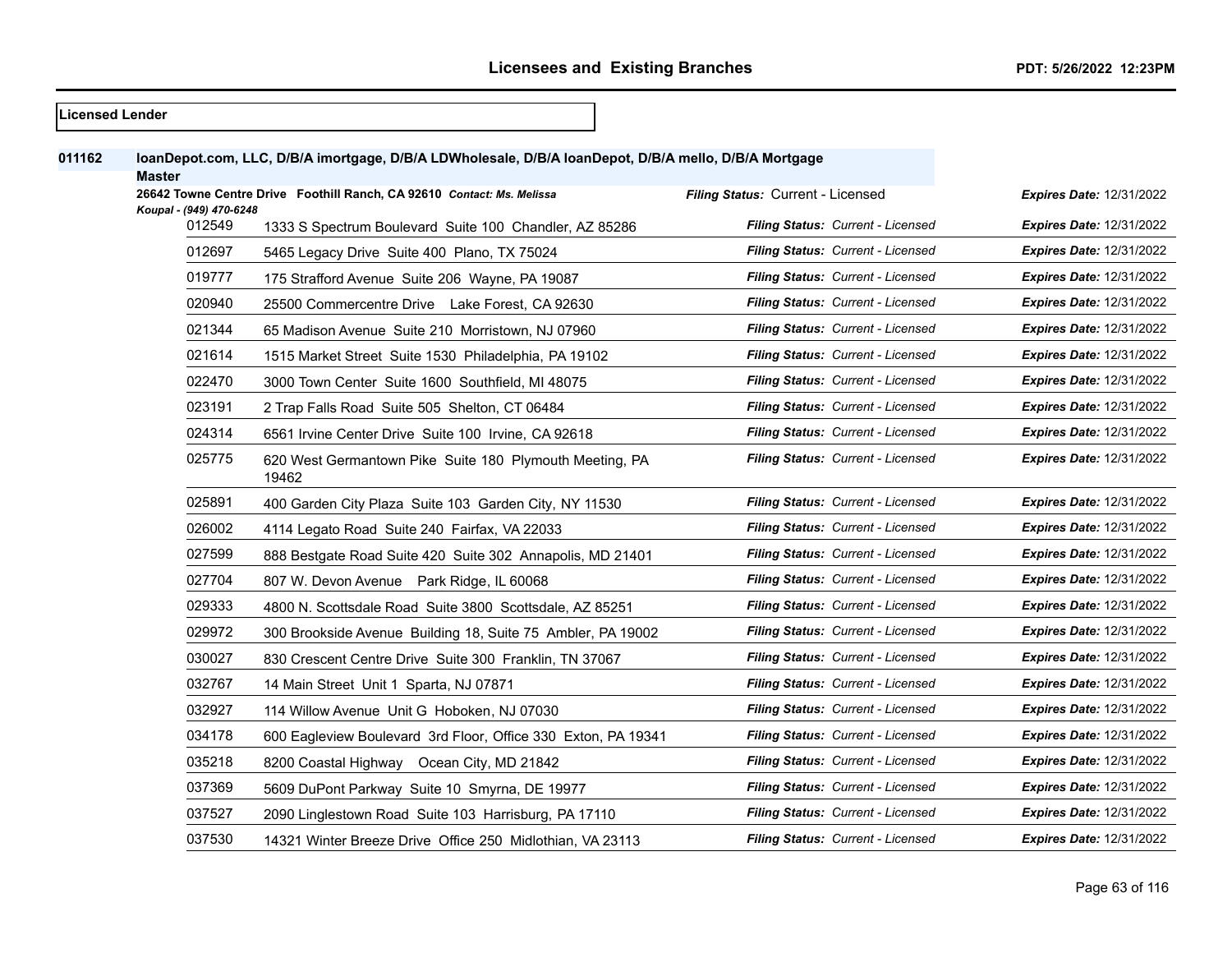| <b>ILicensed Lender</b> |                              |                                                                                |                                   |                                 |
|-------------------------|------------------------------|--------------------------------------------------------------------------------|-----------------------------------|---------------------------------|
|                         |                              | 24 Additional Locations Listed for File # 011162                               |                                   |                                 |
| 8272                    |                              | LoanMax, L.L.C., D/B/A QuickClick Loans                                        |                                   |                                 |
|                         | - (678) 823-4667             | 1517 North DuPont Highway New Castle, DE 19720 Contact: John J McCloskey       | Filing Status: Current - Licensed | <b>Expires Date: 12/31/2022</b> |
|                         | 8273                         | 3440 Preston Ridge Road Suite 500 Alpharetta, GA 30005                         | Filing Status: Current - Licensed | <b>Expires Date: 12/31/2022</b> |
|                         |                              | 1 Additional Locations Listed for File # 8272                                  |                                   |                                 |
| 034623                  | LoanSnap, Inc.               |                                                                                |                                   |                                 |
|                         | 323-4542                     | 3070 Bristol Street Suite 200 Costa Mesa, CA 92626 Contact: Karl Jacob - (877) | Filing Status: Current - Licensed | <b>Expires Date: 12/31/2022</b> |
| 031060                  | <b>Loansteady LLC</b>        |                                                                                |                                   |                                 |
|                         | Rodriguez - (571) 236-6636   | 8401 Greensboro Drive Suite 950 McLean, VA 22102 Contact: Ms. Dianna           | Filing Status: Current - Licensed | <b>Expires Date: 12/31/2022</b> |
| 026780                  | LoanUnited.com, LLC          |                                                                                |                                   |                                 |
|                         | Cole - (678) 515-5175        | 3150 Holcomb Bridge Road 4th Floor Norcross, GA 30071 Contact: Christine       | Filing Status: Current - Licensed | <b>Expires Date: 12/31/2022</b> |
| 019574                  | Longbridge Financial, LLC    |                                                                                |                                   |                                 |
|                         |                              | One International Boulevard Suite 900 Mahwah, NJ 07495                         | Filing Status: Current - Licensed | <b>Expires Date: 12/31/2022</b> |
|                         | <b>Branches / Locations:</b> |                                                                                |                                   |                                 |
|                         | License #<br>020738          | Address<br>4601 Park Road Suite 500 Charlotte, NC 28209                        | Filing Status: Current - Licensed | <b>Expires Date: 12/31/2022</b> |
|                         | 023732                       | 400 N. Sam Houston Pkwy East Suite 302 Houston, TX 77060                       | Filing Status: Current - Licensed | Expires Date: 12/31/2022        |
|                         |                              | 2 Additional Locations Listed for File # 019574                                |                                   |                                 |
| 018115                  |                              | Low VA Rates, LLC, D/B/A Elevate Mortgage Group                                |                                   |                                 |
|                         | - (801) 341-7074             | 384 South 400 West Suite 100 Lindon, UT 84042 Contact: Mr. KC Bryan Smalley    | Filing Status: Current - Licensed | <b>Expires Date: 12/31/2022</b> |
|                         | 020371                       | 2510 Wigwam Parkway Suite 19B Henderson, NV 89074                              | Filing Status: Current - Licensed | <b>Expires Date: 12/31/2022</b> |
|                         | 028996                       | 10091 Park Run Drive #170 Las Vegas, NV 89145                                  | Filing Status: Current - Licensed | <b>Expires Date: 12/31/2022</b> |
|                         |                              | 2 Additional Locations Listed for File # 018115                                |                                   |                                 |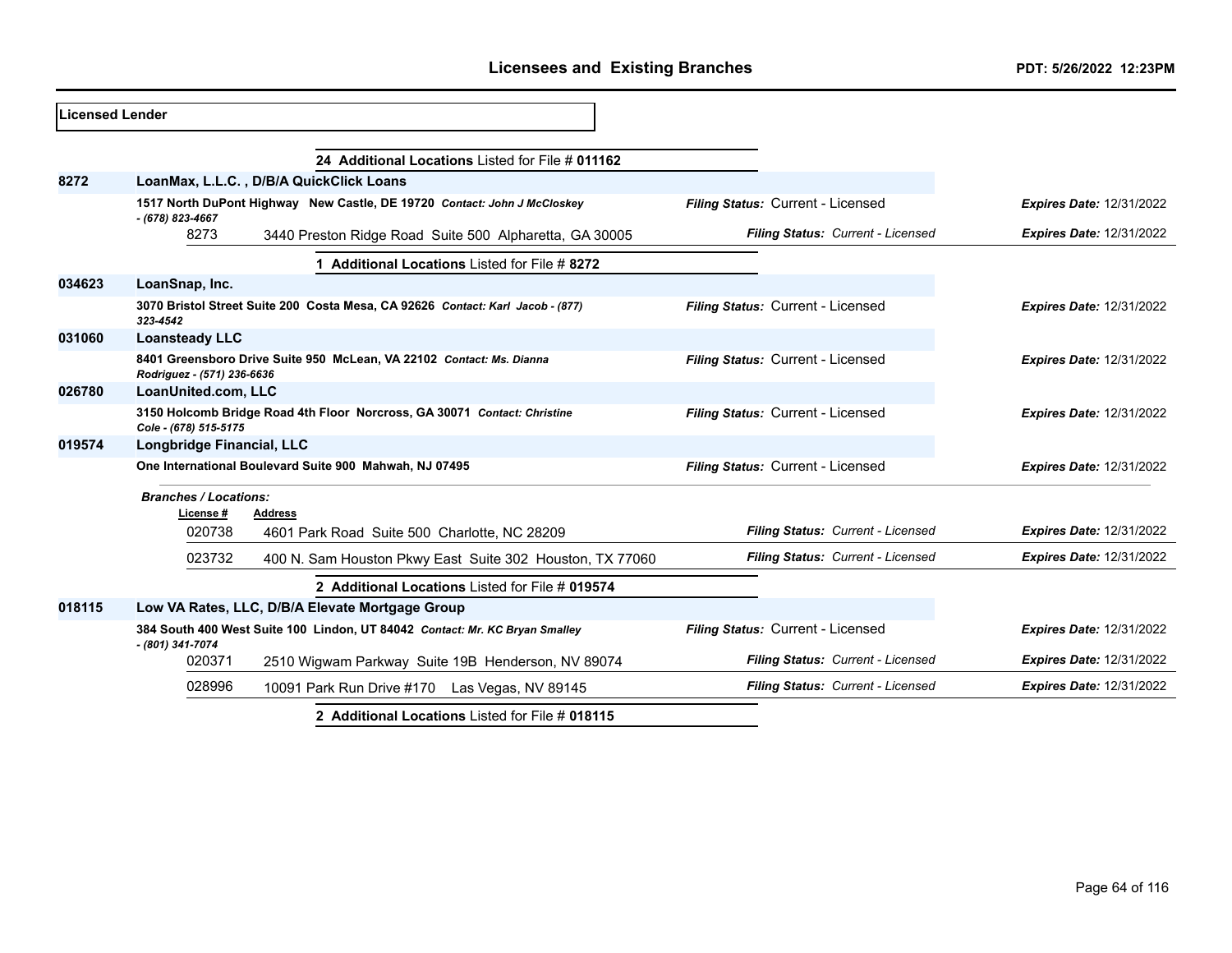| lLicensed Lender |                              |                                                                        |                                   |                                 |
|------------------|------------------------------|------------------------------------------------------------------------|-----------------------------------|---------------------------------|
| 017812           |                              | Lower, LLC, D/B/A Homeside Financial, D/B/A Lower                      |                                   |                                 |
|                  | Parsons - (240) 747-7215     | 8621 Robert Fulton Drive Suite 150 Columbia, MD 21046 Contact: Sam     | Filing Status: Current - Licensed | <b>Expires Date: 12/31/2022</b> |
|                  | <b>Branches / Locations:</b> |                                                                        |                                   |                                 |
|                  | License #<br>018116          | Address<br>8131 Smith's Mill Road 2nd Floor New Albany, OH 43054       | Filing Status: Current - Licensed | <b>Expires Date: 12/31/2022</b> |
|                  | 018318                       | 9211 Corporate Boulevard Suite 290 Rockville, MD 20850                 | Filing Status: Current - Licensed | <b>Expires Date: 12/31/2022</b> |
|                  | 020413                       | 4000 Legato Road Suite 550 Fairfax, VA 22033                           | Filing Status: Current - Licensed | <b>Expires Date: 12/31/2022</b> |
|                  | 022059                       | 8081 Arco Corporate Drive Suite 100 Raleigh, NC 27617                  | Filing Status: Current - Licensed | <b>Expires Date: 12/31/2022</b> |
|                  | 026736                       | 7501 Coastal Highway Suite 101 Ocean City, MD 21842                    | Filing Status: Current - Licensed | <b>Expires Date: 12/31/2022</b> |
|                  | 031373                       | 307 W Tremont Avenue Suite 200 Charlotte, NC 28503                     | Filing Status: Current - Licensed | <b>Expires Date: 12/31/2022</b> |
|                  | 031910                       |                                                                        | Filing Status: Current - Licensed | <b>Expires Date: 12/31/2022</b> |
|                  | 033361                       | 7775 Walton Parkway 1st Floor New Albany, OH 43054                     | Filing Status: Current - Licensed | <b>Expires Date: 12/31/2022</b> |
|                  | 034624                       | 215 W Penn. Avenue Cleona, PA 17042                                    | Filing Status: Current - Licensed | <b>Expires Date: 12/31/2022</b> |
|                  | 036604                       | 6160 Kempsville Road Suite 322A Norfolk, VA 23502                      | Filing Status: Current - Licensed | <b>Expires Date: 12/31/2022</b> |
|                  | 036861                       | 20 East Division Street Dover, DE 19901                                | Filing Status: Current - Licensed | <b>Expires Date: 12/31/2022</b> |
|                  | 038131                       | 10000 Lincoln Drive E Suite 201 Marlton, NJ 08053                      | Filing Status: Current - Licensed | <b>Expires Date: 12/31/2022</b> |
|                  |                              | 12 Additional Locations Listed for File # 017812                       |                                   |                                 |
| 022631           | <b>Luxury Mortgage Corp.</b> |                                                                        |                                   |                                 |
|                  | McDonald - (203) 327-4238    | Four Landmark Square Suite 300 Stamford, CT 06901 Contact: Cassandra   | Filing Status: Current - Licensed | <b>Expires Date: 12/31/2022</b> |
| 019060           | <b>LVNV Funding LLC</b>      |                                                                        |                                   |                                 |
|                  | Debra Ciapi - (864) 248-8905 | 6801 South Cimarron Road Suite 424-J Greenville, SC 89113 Contact: Ms. | Filing Status: Current - Licensed | <b>Expires Date: 12/31/2022</b> |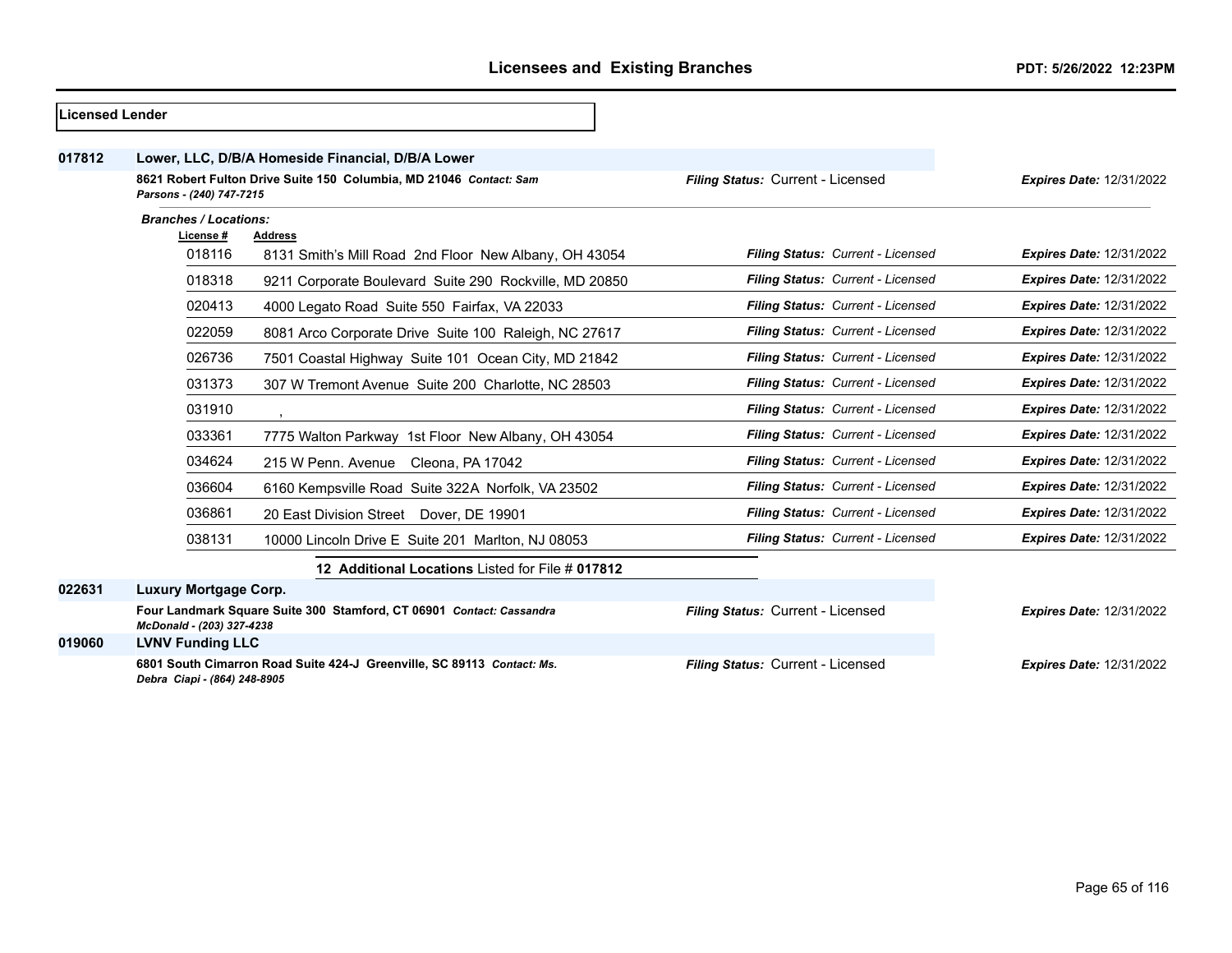| Licensed Lender |                                                                                                        |                                   |                                 |
|-----------------|--------------------------------------------------------------------------------------------------------|-----------------------------------|---------------------------------|
| 7040            | <b>Mariner Finance, LLC</b>                                                                            |                                   |                                 |
|                 | 8211 Town Center Drive Nottingham, MD 21236 Contact: Brent Nau - (443)<br>461-0734                     | Filing Status: Current - Licensed | <b>Expires Date: 12/31/2022</b> |
|                 | <b>Branches / Locations:</b>                                                                           |                                   |                                 |
|                 | License #<br><b>Address</b>                                                                            |                                   |                                 |
|                 | 009973<br>222 South DuPont Highway Suite 206 Dover, DE 19901                                           | Filing Status: Current - Licensed | <b>Expires Date: 12/31/2022</b> |
|                 | 018178<br>3616 Kirkwood Highway Suite D Wilmington, DE 19808                                           | Filing Status: Current - Licensed | <b>Expires Date: 12/31/2022</b> |
|                 | 7117<br>22826 Sussex Highway Seaford, DE 19973-5862                                                    | Filing Status: Current - Licensed | <b>Expires Date: 12/31/2022</b> |
|                 | 7118<br>1831 Pulaski Highway Bear, DE 19701                                                            | Filing Status: Current - Licensed | <b>Expires Date: 12/31/2022</b> |
|                 | 7869<br>28263 Lexus Drive Units 3 & 4 Milford, DE 19963                                                | Filing Status: Current - Licensed | <b>Expires Date: 12/31/2022</b> |
|                 | 5 Additional Locations Listed for File # 7040                                                          |                                   |                                 |
| 4250            | MAS Associates, LLC, D/B/A Equity Mortgage Lending, LLC                                                |                                   |                                 |
|                 | 66 Painters Mill Road Suite 202 Owings Mills, MD 21117 Contact: Mr. Mark<br>Greenberg - (410) 321-7800 | Filing Status: Current - Licensed | <b>Expires Date: 12/31/2022</b> |
| 019623          | Mason McDuffie Mortgage Corporation, D/B/A MasonMac                                                    |                                   |                                 |
|                 | 12647 Alcosta Boulevard Suite 300 San Ramon, CA 94583 Contact: Ashley<br>Miller - (925) 242-4423       | Filing Status: Current - Licensed | <b>Expires Date: 12/31/2022</b> |
| 036549          | <b>Massachusetts Eductional Financing Authority</b>                                                    |                                   |                                 |
|                 | 60 State Street Suite 900 Boston, MD 02109 Contact: Zarah Tringali - (617)<br>224-4847                 | Filing Status: Current - Licensed | <b>Expires Date: 12/31/2022</b> |
| 009971          | <b>MBA Mortgage Services Inc.</b>                                                                      |                                   |                                 |
|                 | 426 South Main Street Bel Air, MD 21014 Contact: Mr. Michael P Betley - (410)<br>420-6621              | Filing Status: Current - Licensed | <b>Expires Date: 12/31/2022</b> |
| 034935          | MC Financial, Inc., D/B/A Mortgage Intelligently                                                       |                                   |                                 |
|                 | 3 Bethesda Metro Center Suite 700 Bethesda, MD 20814                                                   | Filing Status: Current - Licensed | <b>Expires Date: 12/31/2022</b> |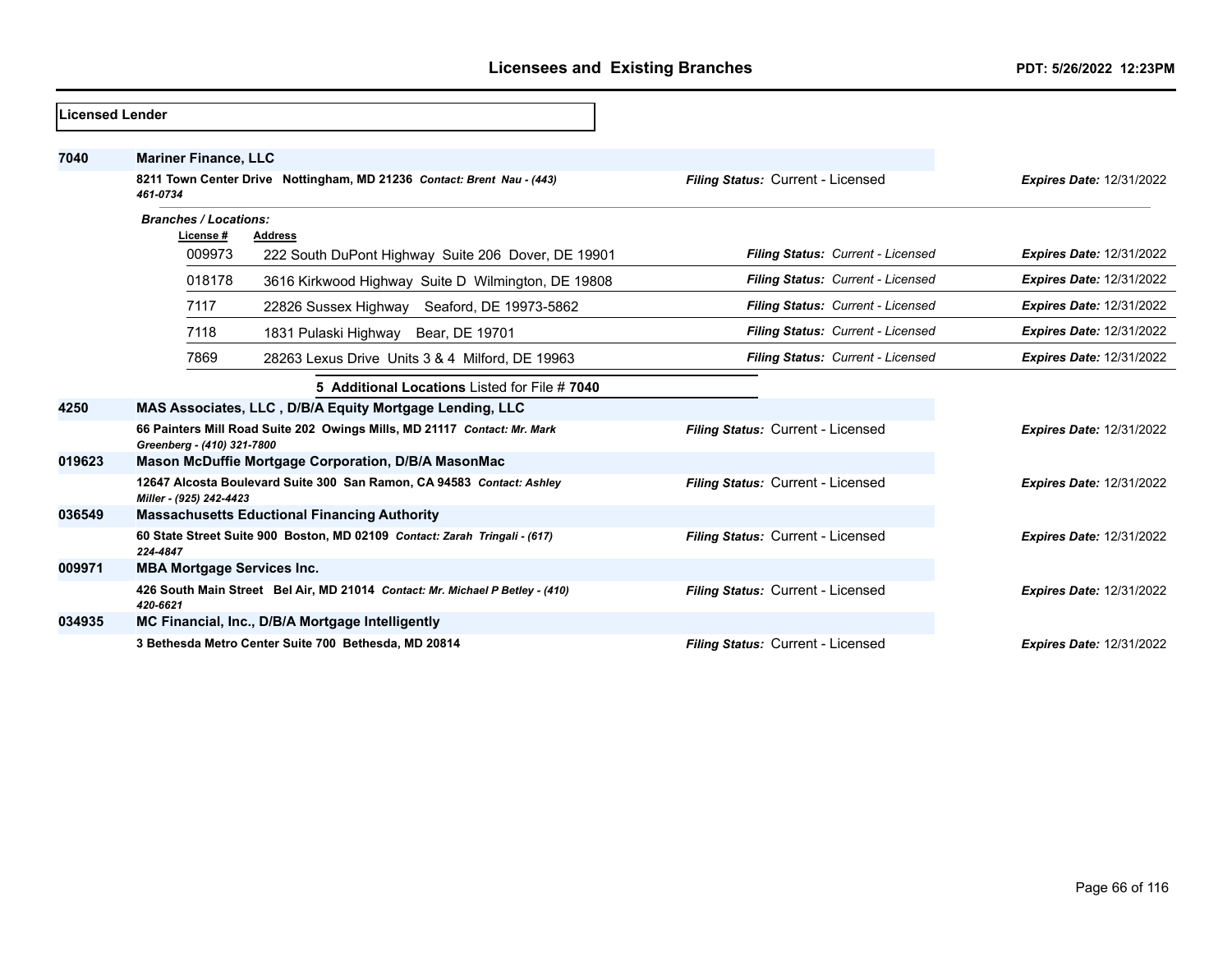| <b>Licensed Lender</b> |                                                                                                                   |                                          |                                 |
|------------------------|-------------------------------------------------------------------------------------------------------------------|------------------------------------------|---------------------------------|
| 011655                 | <b>McLean Mortgage Corporation</b>                                                                                |                                          |                                 |
|                        | 11325 Random Hills Road Suite 400 Fairfax, VA 22030 Contact: Mr. James<br>Nader - (703) 738-0900                  | Filing Status: Current - Licensed        | <b>Expires Date: 12/31/2022</b> |
|                        | 028601<br>2951 Whiteford Road Suite 301 York, PA 17402                                                            | Filing Status: Current - Licensed        | <b>Expires Date: 12/31/2022</b> |
|                        | 028681<br>220 East Main Street Suite A Salisbury, MD 21801                                                        | Filing Status: Current - Licensed        | <b>Expires Date: 12/31/2022</b> |
|                        | 028926<br>7904 Coastal Highway Suite 5 Ocean City, MD 21842                                                       | Filing Status: Current - Licensed        | <b>Expires Date: 12/31/2022</b> |
|                        | 028981<br>1148 W. Elm Avenue Hanover, PA 17331                                                                    | Filing Status: Current - Licensed        | <b>Expires Date: 12/31/2022</b> |
|                        | 035536<br>5283 Corporate Drive Suite 102 Frederick, MD 21703                                                      | <b>Filing Status: Current - Licensed</b> | <b>Expires Date: 12/31/2022</b> |
|                        | 036076<br>12500 Fair Lakes Circle Suite 350 Fairfax, VA 22033                                                     | Filing Status: Current - Licensed        | <b>Expires Date: 12/31/2022</b> |
|                        | 036641<br>1400 Front Avenue Suite 300 Lutherville, MD 21093                                                       | <b>Filing Status: Current - Licensed</b> | <b>Expires Date: 12/31/2022</b> |
|                        | 036684<br>31 East Front Street Media, PA 19063                                                                    | Filing Status: Current - Licensed        | <b>Expires Date: 12/31/2022</b> |
|                        | 036699<br>1246 West Chester Pike Suite 311 West Chester, PA 19382                                                 | Filing Status: Current - Licensed        | <b>Expires Date: 12/31/2022</b> |
|                        | 037705<br>606 E Pitt Street Bedford, PA 15522                                                                     | Filing Status: Current - Licensed        | <b>Expires Date: 12/31/2022</b> |
|                        | 10 Additional Locations Listed for File # 011655                                                                  |                                          |                                 |
| 030959                 | MCM Holdings, Inc., D/B/A MCM Capital Solutions, D/B/A MCM Holdings, Inc. of Florida                              |                                          |                                 |
|                        | 14100 Palmetto Frontage Road Suite 300 Miami Lakes, FL 33016 Contact:<br>Heather Camus - (305) 556-4422           | Filing Status: Current - Licensed        | <b>Expires Date: 12/31/2022</b> |
| 012923                 | <b>MDE Home Loans, LLC</b>                                                                                        |                                          |                                 |
|                        | 766 Shrewsbury Avenue East Building, Suite 204 Tinton Falls, NJ 07724<br>Contact: Danielle Mason - (732) 359-7426 | Filing Status: Current - Licensed        | <b>Expires Date: 12/31/2022</b> |
| 012354                 | Meadowbrook Financial Mortgage Bankers Corp.                                                                      |                                          |                                 |
|                        | 1600 Stewart Avenue Suite 701 Westbury, NY 11590                                                                  | Filing Status: Current - Licensed        | <b>Expires Date: 12/31/2022</b> |
| 035860                 | <b>MEGA CAPITAL FUNDING, INC.</b>                                                                                 |                                          |                                 |
|                        | 5000 N Parkway Calabasas Suite 100 Calabasas, CA 91302 Contact: Mr. John<br>Kosoyan - (818) 657-2618              | Filing Status: Current - Licensed        | <b>Expires Date: 12/31/2022</b> |
| 011515                 | Member Advantage Mortgage, LLC                                                                                    |                                          |                                 |
|                        | 3330 Broadmoor Avenue SE Suite B Grand Rapids, MI 49512-8192 Contact:<br>Jeff Leep - (616) 682-1414               | Filing Status: Current - Licensed        | <b>Expires Date: 12/31/2022</b> |
| 019856                 | <b>Member First Mortgage, LLC</b>                                                                                 |                                          |                                 |
|                        | 616 44th Street SE Grand Rapids, MI 49548 Contact: Ms. Carmen Sherman -<br>(616) 301-6272                         | Filing Status: Current - Licensed        | <b>Expires Date: 12/31/2022</b> |
| 010006                 | <b>Mercedes-Benz Financial Services USA LLC</b>                                                                   |                                          |                                 |
|                        | 14372 Heritage Parkway Fort Worth, TX 76177 Contact: Steven C. Poling - (248)<br>991-6632                         | Filing Status: Current - Licensed        | <b>Expires Date: 12/31/2022</b> |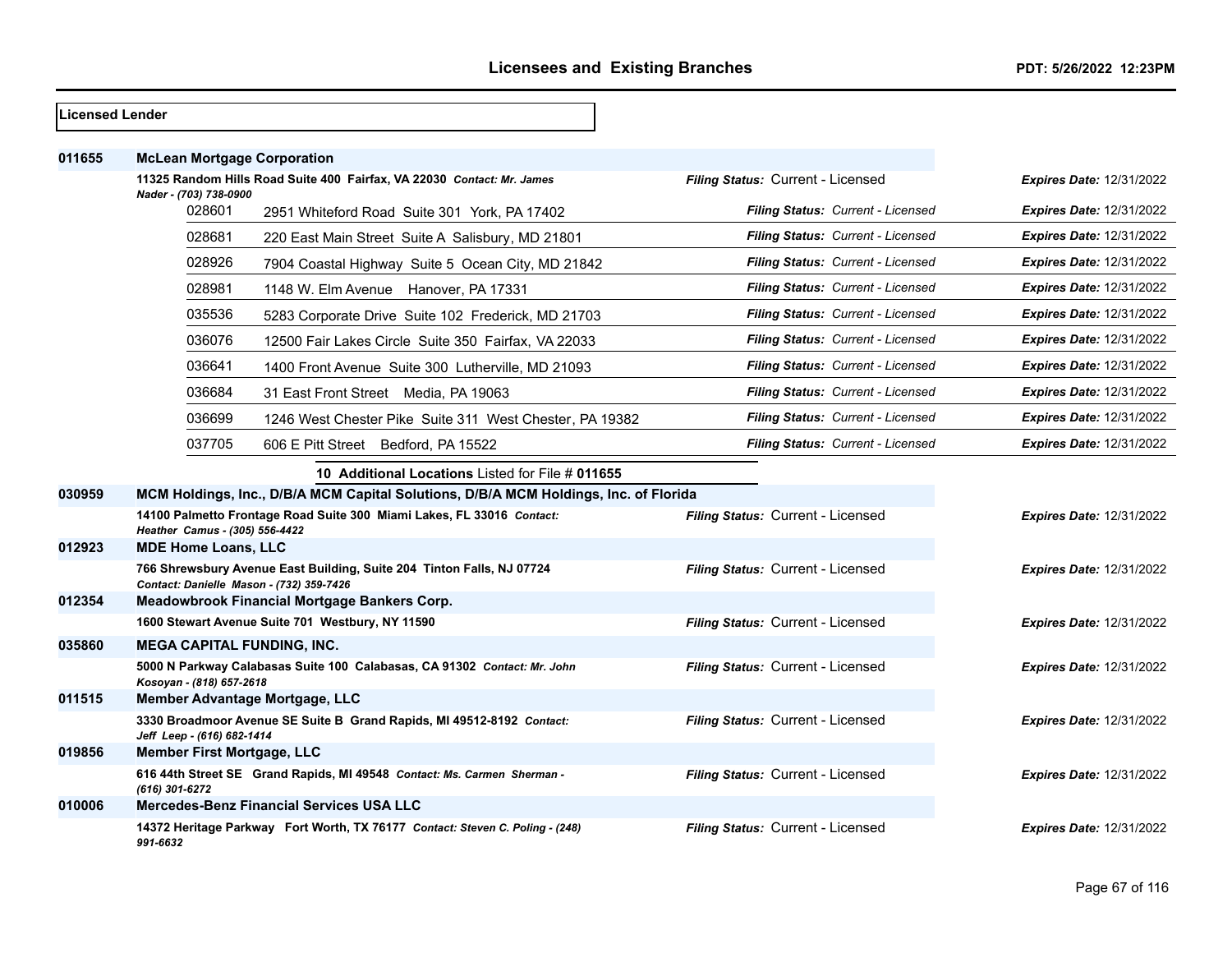| <b>Licensed Lender</b> |                                                                                                            |                                   |                                 |
|------------------------|------------------------------------------------------------------------------------------------------------|-----------------------------------|---------------------------------|
| 011767                 | <b>MGIC Mortgage Services, LLC</b>                                                                         |                                   |                                 |
|                        | 250 East Kilbourn Avenue Milwaukee, WI 53202 Contact: Ms. Ann K.<br>Scherzinger - (414) 347-6785           | Filing Status: Current - Licensed | <b>Expires Date: 12/31/2022</b> |
| 024477                 | Michigan Mutual, Inc., D/B/A MiMutual Mortgage                                                             |                                   |                                 |
|                        | 911 Military Street Port Huron, MI 48060 Contact: Milo Loop - (0.0) -                                      | Filing Status: Current - Licensed | <b>Expires Date: 12/31/2022</b> |
|                        | <b>Branches / Locations:</b>                                                                               |                                   |                                 |
|                        | License #<br>Address<br>024479<br>8813 Waltham Woods Rd Unit #204 Baltimore, MD 21234                      | Filing Status: Current - Licensed | <b>Expires Date: 12/31/2022</b> |
|                        | 1 Additional Locations Listed for File # 024477                                                            |                                   |                                 |
| 9680                   | Mid-Island Mortgage Corp.                                                                                  |                                   |                                 |
|                        | 900 Merchants Concourse Suite 112 Westbury, NY 11590 Contact: Ms. Lynn<br>Porter - (516) 348-0600          | Filing Status: Current - Licensed | <b>Expires Date: 12/31/2022</b> |
|                        | <b>Branches / Locations:</b>                                                                               |                                   |                                 |
|                        | License #<br><b>Address</b>                                                                                |                                   |                                 |
|                        | 022454<br>3701 Pender Drive Suite 110 Fairfax, VA 22030                                                    | Filing Status: Current - Licensed | <b>Expires Date: 12/31/2022</b> |
|                        | 1 Additional Locations Listed for File # 9680                                                              |                                   |                                 |
| 011512                 | <b>Midwest Loan Solutions, Inc.</b>                                                                        |                                   |                                 |
|                        | 400 Quincy Street 6th Floor Hancock, MI 49930 Contact: Dyann Osowski - (248)<br>254-8526                   | Filing Status: Current - Licensed | <b>Expires Date: 12/31/2022</b> |
|                        | <b>Branches / Locations:</b>                                                                               |                                   |                                 |
|                        | License #<br><b>Address</b>                                                                                |                                   |                                 |
|                        | 012287<br>29777 Telegraph Road Suite 3580 Southfield, MI 48034                                             | Filing Status: Current - Licensed | <b>Expires Date: 12/31/2022</b> |
|                        | 1 Additional Locations Listed for File # 011512                                                            |                                   |                                 |
| 028372                 | Mission Financial, LLC, D/B/A National Cash Lenders                                                        |                                   |                                 |
|                        | 7472 Waterside Loop Road Suite 110 Denver, NC 28037 Contact: Bart N Miller -<br>(913) 634-3498             | Filing Status: Current - Licensed | <b>Expires Date: 12/31/2022</b> |
| 032757                 | <b>Mission Loans, LLC</b>                                                                                  |                                   |                                 |
|                        | 5686 Dressler Road NW One Bancorp Building North Canton, OH 44720<br>Contact: Holly Guest - (855) 904-3500 | Filing Status: Current - Licensed | <b>Expires Date: 12/31/2022</b> |
|                        | <b>Branches / Locations:</b>                                                                               |                                   |                                 |
|                        | License #<br><b>Address</b>                                                                                |                                   |                                 |
|                        | 032760<br>19500 Jamboree Road Suite 300 Irvine, CA 92612                                                   | Filing Status: Current - Licensed | <b>Expires Date: 12/31/2022</b> |
|                        | 036527<br>8700 Freeport Parkway Suite 160 Irving, TX 75063                                                 | Filing Status: Current - Licensed | <b>Expires Date: 12/31/2022</b> |
|                        | 2 Additional Locations Listed for File # 032757                                                            |                                   |                                 |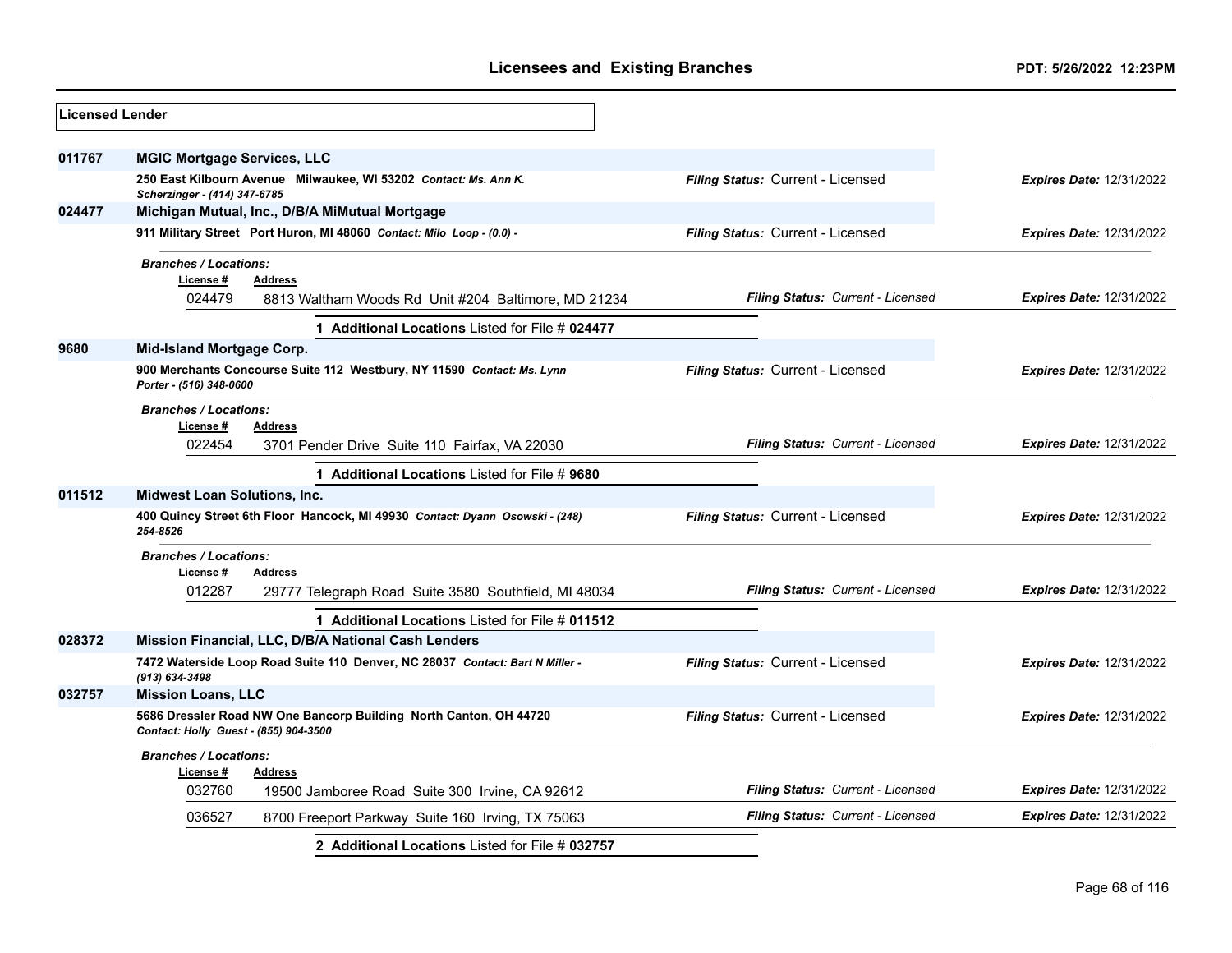| Licensed Lender |                                          |                                                                               |                                   |                                 |
|-----------------|------------------------------------------|-------------------------------------------------------------------------------|-----------------------------------|---------------------------------|
| 032837          | <b>Mission Mortgage LLC</b>              |                                                                               |                                   |                                 |
|                 | 312-4354                                 | 3401 A 8th Street NE Washington, DC 20017 Contact: Mr. Joshua Bishop - (864)  | Filing Status: Current - Licensed | <b>Expires Date: 12/31/2022</b> |
|                 | 035276                                   | 519 C Street NE Washington, DC 20002                                          | Filing Status: Current - Licensed | <b>Expires Date: 12/31/2022</b> |
|                 | 035525                                   | 20 W Gude Drive Suite 200 Rockville, MD 20850                                 | Filing Status: Current - Licensed | <b>Expires Date: 12/31/2022</b> |
|                 | 035632                                   | 4031 University Drive 5th Floor Fairfax, VA 22030                             | Filing Status: Current - Licensed | Expires Date: 12/31/2022        |
|                 |                                          | 3 Additional Locations Listed for File # 032837                               |                                   |                                 |
| 022693          | <b>MLB Residential Lending, LLC</b>      |                                                                               |                                   |                                 |
|                 | Doran - (732) 243-0102                   | 51 Commerce Street Suite 101 Springfield, NJ 07081 Contact: Mr. Richard       | Filing Status: Current - Licensed | <b>Expires Date: 12/31/2022</b> |
|                 | <b>Branches / Locations:</b><br>License# | <b>Address</b>                                                                |                                   |                                 |
|                 | 024029                                   | 242 Old New Brunswick Road Suite 415 Piscataway, NJ 08854                     | Filing Status: Current - Licensed | <b>Expires Date: 12/31/2022</b> |
|                 | 029832                                   | 10 Elizabeth Street Suite 302 River Edge, NJ 07661                            | Filing Status: Current - Licensed | <b>Expires Date: 12/31/2022</b> |
|                 | 035510                                   | 33 SE 7th Street Suite M Boca Raton, FL 33432                                 | Filing Status: Current - Licensed | <b>Expires Date: 12/31/2022</b> |
|                 |                                          | 3 Additional Locations Listed for File # 022693                               |                                   |                                 |
| 8095            |                                          | MLD Mortgage Inc., D/B/A Mortgage Lending Direct, D/B/A The Money Store       |                                   |                                 |
|                 | Zilberman - (0.0) -                      | 30B Vreeland Road Ste 200 & 220 Florham Park, NJ 07932 Contact: Mr. David J   | Filing Status: Current - Licensed | <b>Expires Date: 12/31/2022</b> |
|                 | 011096                                   | 6501 Congress Avenue Office 103 Boca Raton, FL 33487                          | Filing Status: Current - Licensed | <b>Expires Date: 12/31/2022</b> |
|                 | 021964                                   | 44715 Brimfield Drive Suite N240 Ashburn, VA 20147                            | Filing Status: Current - Licensed | <b>Expires Date: 12/31/2022</b> |
|                 | 036387                                   | 7208 W. Sand Lake Road Suite 305, Office 303 Orlando, FL<br>32819             | Filing Status: Current - Licensed | <b>Expires Date: 12/31/2022</b> |
|                 |                                          | 3 Additional Locations Listed for File # 8095                                 |                                   |                                 |
| 021644          |                                          | MoneyKey - DE, Inc., D/B/A MoneyKey                                           |                                   |                                 |
|                 | 776-5477                                 | 69 Yonge Street Suite 600 Toronto, ON M5E 1 K3 Contact: Clive Kinross - (647) | Filing Status: Current - Licensed | <b>Expires Date: 12/31/2022</b> |
|                 | <b>Branches / Locations:</b>             |                                                                               |                                   |                                 |
|                 | License #<br>027159                      | <b>Address</b><br>161 Portage Avenue E Winnipeg, MB R3B 0Y4                   | Filing Status: Current - Licensed | <b>Expires Date: 12/31/2022</b> |
|                 |                                          | 1 Additional Locations Listed for File # 021644                               |                                   |                                 |
| 023961          | <b>MoneyLion of Delaware LLC</b>         |                                                                               |                                   |                                 |
|                 | (605) 251-1470                           | 30 West 21st Street 9th Floor New York, NY 10010 Contact: Sam Everson -       | Filing Status: Current - Licensed | <b>Expires Date: 12/31/2022</b> |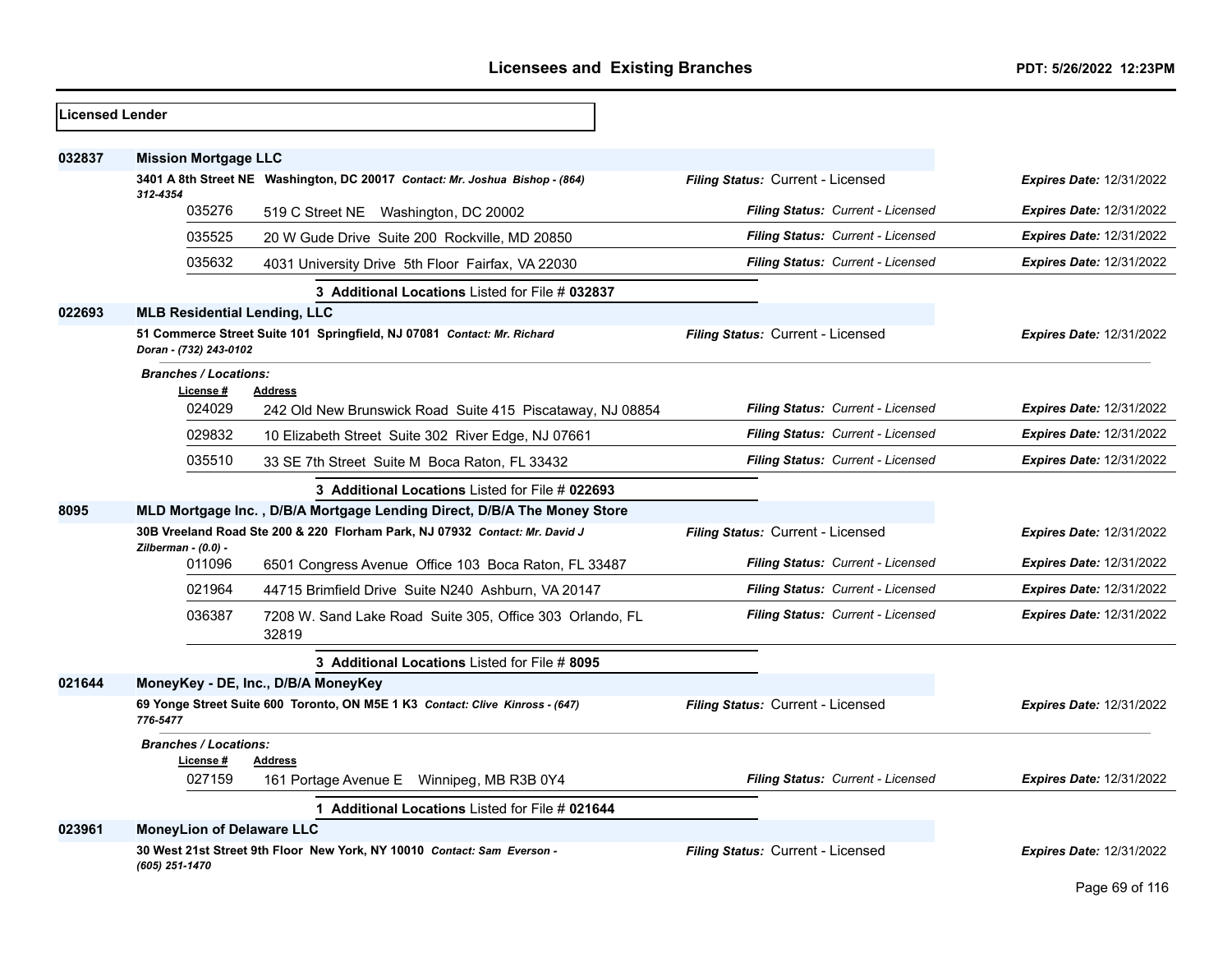|      | Licensed Lender              |                                                                            |                                          |                                 |
|------|------------------------------|----------------------------------------------------------------------------|------------------------------------------|---------------------------------|
| 1577 |                              | Mortgage Access Corporation, D/B/A Weichert Financial Services             |                                          |                                 |
|      |                              | 225 Littleton Road Morris Plains, NJ 07950 Contact: Mr. William Metalsky - | Filing Status: Current - Licensed        | <b>Expires Date: 12/31/2022</b> |
|      | (973) 401-5553<br>011808     | 1901 Butterfield Road Suite 850 Downers Grove, IL 60515                    | Filing Status: Current - Licensed        | <b>Expires Date: 12/31/2022</b> |
|      | 026943                       | 20400 Observation Drive Suite 200 Germantown, MD 20876                     | Filing Status: Current - Licensed        | <b>Expires Date: 12/31/2022</b> |
|      | 028972                       | 1212 Baltimore Pike Chadds Ford, PA 19317                                  | Filing Status: Current - Licensed        | <b>Expires Date: 12/31/2022</b> |
|      | 029247                       | 5070 Route 42 Turnersville, NJ 08012                                       | Filing Status: Current - Licensed        | <b>Expires Date: 12/31/2022</b> |
|      | 029856                       | 1909 Route 70 East Suite 1 Cherry Hill, NJ 08003                           | Filing Status: Current - Licensed        | <b>Expires Date: 12/31/2022</b> |
|      | 030056                       | 4760 Limestone Road Wilmington, DE 19803                                   | Filing Status: Current - Licensed        | <b>Expires Date: 12/31/2022</b> |
|      |                              | 6 Additional Locations Listed for File #1577                               |                                          |                                 |
| 2325 | Mortgage America, Inc.       |                                                                            |                                          |                                 |
|      | 439-8000                     | 1425 Grape Street Whitehall, PA 18052 Contact: Christian Barrett - (610)   | Filing Status: Current - Licensed        | <b>Expires Date: 12/31/2022</b> |
|      | <b>Branches / Locations:</b> |                                                                            |                                          |                                 |
|      | License #<br>018253          | <b>Address</b><br>1100 Berkshire Boulevard Wyomissing, PA 19610            | Filing Status: Current - Licensed        | <b>Expires Date: 12/31/2022</b> |
|      | 018377                       | 600 West Germantown Pike Suite 400 Plymouth Meeting, PA<br>19462           | Filing Status: Current - Licensed        | <b>Expires Date: 12/31/2022</b> |
|      | 018487                       | 604 Yorklyn Hockessin, DE 19707                                            | Filing Status: Current - Licensed        | <b>Expires Date: 12/31/2022</b> |
|      | 019034                       | 1615 West Chester Pike Suite 103 West Chester, PA 19382                    | Filing Status: Current - Licensed        | <b>Expires Date: 12/31/2022</b> |
|      | 019722                       | 1425 Grape Street Whitehall, PA 18052                                      | Filing Status: Current - Licensed        | <b>Expires Date: 12/31/2022</b> |
|      | 021772                       | 404 Sumneytown Pike Suite 200 North Wales, PA 19454                        | Filing Status: Current - Licensed        | <b>Expires Date: 12/31/2022</b> |
|      | 023258                       | 404 Main Street Pennsburg, PA 18073                                        | Filing Status: Current - Licensed        | <b>Expires Date: 12/31/2022</b> |
|      | 023259                       | 4327 Route 309<br>Schnecksville, PA 18078                                  | Filing Status: Current - Licensed        | <b>Expires Date: 12/31/2022</b> |
|      | 023380                       | 1036 E Philadelphia Avenue Gilbertsville, PA 19525                         | Filing Status: Current - Licensed        | <b>Expires Date: 12/31/2022</b> |
|      | 026770                       | 115 Pheasant Run Suite 116 Newtown, PA 18940                               | <b>Filing Status: Current - Licensed</b> | <b>Expires Date: 12/31/2022</b> |
|      | 034356                       | 1300 Horizon Drive Suite 108 Chalfont, PA 18914                            | Filing Status: Current - Licensed        | <b>Expires Date: 12/31/2022</b> |
|      |                              | 11 Additional Locations Listed for File # 2325                             |                                          |                                 |
| 7552 |                              | <b>Mortgage Network Solutions, LLC</b>                                     |                                          |                                 |

**2036 Foulk Road Suite 102 Wilmington, DE 19810** *Contact: Ms. Cheryl A Rappucci - (302) 252-0100*

*Filing Status:* Current - Licensed *Expires Date:* 12/31/2022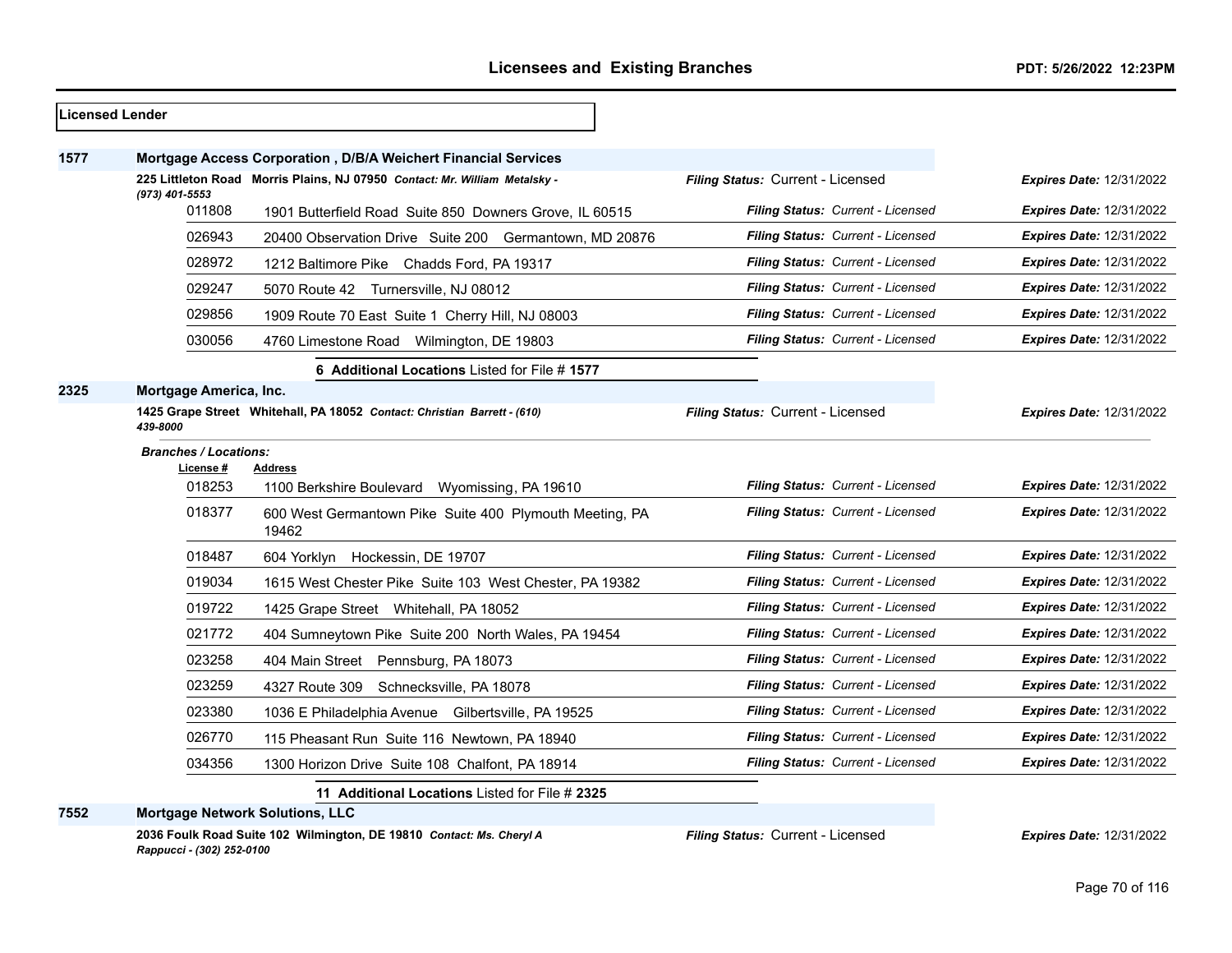| Licensed Lender |                                             |                                                                                                                                         |                                   |                                 |
|-----------------|---------------------------------------------|-----------------------------------------------------------------------------------------------------------------------------------------|-----------------------------------|---------------------------------|
| 010168          | Mortgage Network, Inc.                      |                                                                                                                                         |                                   |                                 |
|                 |                                             | 99 Conifer Hill Drive 3rd Floor, Suite 300 Danvers, MA 01923 Contact: Mr.                                                               | Filing Status: Current - Licensed | <b>Expires Date: 12/31/2022</b> |
|                 | Douglas N. Smith - (978) 777-7500<br>010413 | 180 Good Drive Lancaster, PA 17603                                                                                                      | Filing Status: Current - Licensed | <b>Expires Date: 12/31/2022</b> |
|                 | 010414                                      | 300 Southborough Drive South Portland, ME 04106                                                                                         | Filing Status: Current - Licensed | Expires Date: 12/31/2022        |
|                 | 011946                                      | 228 W Church Street Salisbury, MD 21801                                                                                                 | Filing Status: Current - Licensed | <b>Expires Date: 12/31/2022</b> |
|                 | 012173                                      | 312 East Stein Highway Seaford, DE 19973                                                                                                | Filing Status: Current - Licensed | <b>Expires Date: 12/31/2022</b> |
|                 | 029445                                      | 1653 The Fairway Jenkintown, PA 19046                                                                                                   | Filing Status: Current - Licensed | <b>Expires Date: 12/31/2022</b> |
|                 |                                             | 5 Additional Locations Listed for File # 010168                                                                                         |                                   |                                 |
| 010363          |                                             | Mortgage Research Center, LLC, D/B/A Paddio, D/B/A VALoans.com, D/B/A Veteran Loan Center, D/B/A                                        |                                   |                                 |
|                 | Powell - (573) 876-2600                     | Veterans United Home Loans, D/B/A www.VAMortgageCenter.com<br>1400 Veterans United Drive Columbia, MO 65203 Contact: Mr. Justin Gardell | Filing Status: Current - Licensed | Expires Date: 12/31/2022        |
|                 | 011959                                      | 3212A Lemone Industrial Boulevard Columbia, MO 65201                                                                                    | Filing Status: Current - Licensed | <b>Expires Date: 12/31/2022</b> |
|                 | 011960                                      | 11274 Renner Boulevard Lenexa, KS 66219                                                                                                 | Filing Status: Current - Licensed | <b>Expires Date: 12/31/2022</b> |
|                 | 019693                                      | 2101 Chapel Plaza Court Columbia, MO 65203                                                                                              | Filing Status: Current - Licensed | <b>Expires Date: 12/31/2022</b> |
|                 | 020682                                      | 4700 S. Providence Road<br>Columbia, MO 65217                                                                                           | Filing Status: Current - Licensed | <b>Expires Date: 12/31/2022</b> |
|                 | 024740                                      | 1500 Vandiver Drive Columbia, MO 65202                                                                                                  | Filing Status: Current - Licensed | <b>Expires Date: 12/31/2022</b> |
|                 | 029025                                      | 111 Corporate Office Drive Suite 400 Earth City, MO 63045                                                                               | Filing Status: Current - Licensed | <b>Expires Date: 12/31/2022</b> |
|                 | 030366                                      | 1930 W Bennett Street Suite 100 Springfield, MO 65807                                                                                   | Filing Status: Current - Licensed | <b>Expires Date: 12/31/2022</b> |
|                 |                                             | 7 Additional Locations Listed for File # 010363                                                                                         |                                   |                                 |
| 020424          |                                             | Mortgage Solutions of Colorado, LLC                                                                                                     |                                   |                                 |
|                 | Young - (719) 531-3085                      | 5455 North Union Boulevard Colorado Springs, CO 80918 Contact: Brittany                                                                 | Filing Status: Current - Licensed | <b>Expires Date: 12/31/2022</b> |
|                 | <b>Branches / Locations:</b>                |                                                                                                                                         |                                   |                                 |
|                 | License #<br>023616                         | <b>Address</b><br>1721 West Valley Highway Units 1 & 2 Auburn, WA 98001                                                                 | Filing Status: Current - Licensed | <b>Expires Date: 12/31/2022</b> |
|                 | 033189                                      | 810 Crescent Centre Drive Suite 180 Franklin, TN 37067                                                                                  | Filing Status: Current - Licensed | <b>Expires Date: 12/31/2022</b> |
|                 | 037016                                      | 118 Vintage Park Suite W, Office 312 Houston, TX 77070                                                                                  | Filing Status: Current - Licensed | <b>Expires Date: 12/31/2022</b> |
|                 |                                             | 3 Additional Locations Listed for File # 020424                                                                                         |                                   |                                 |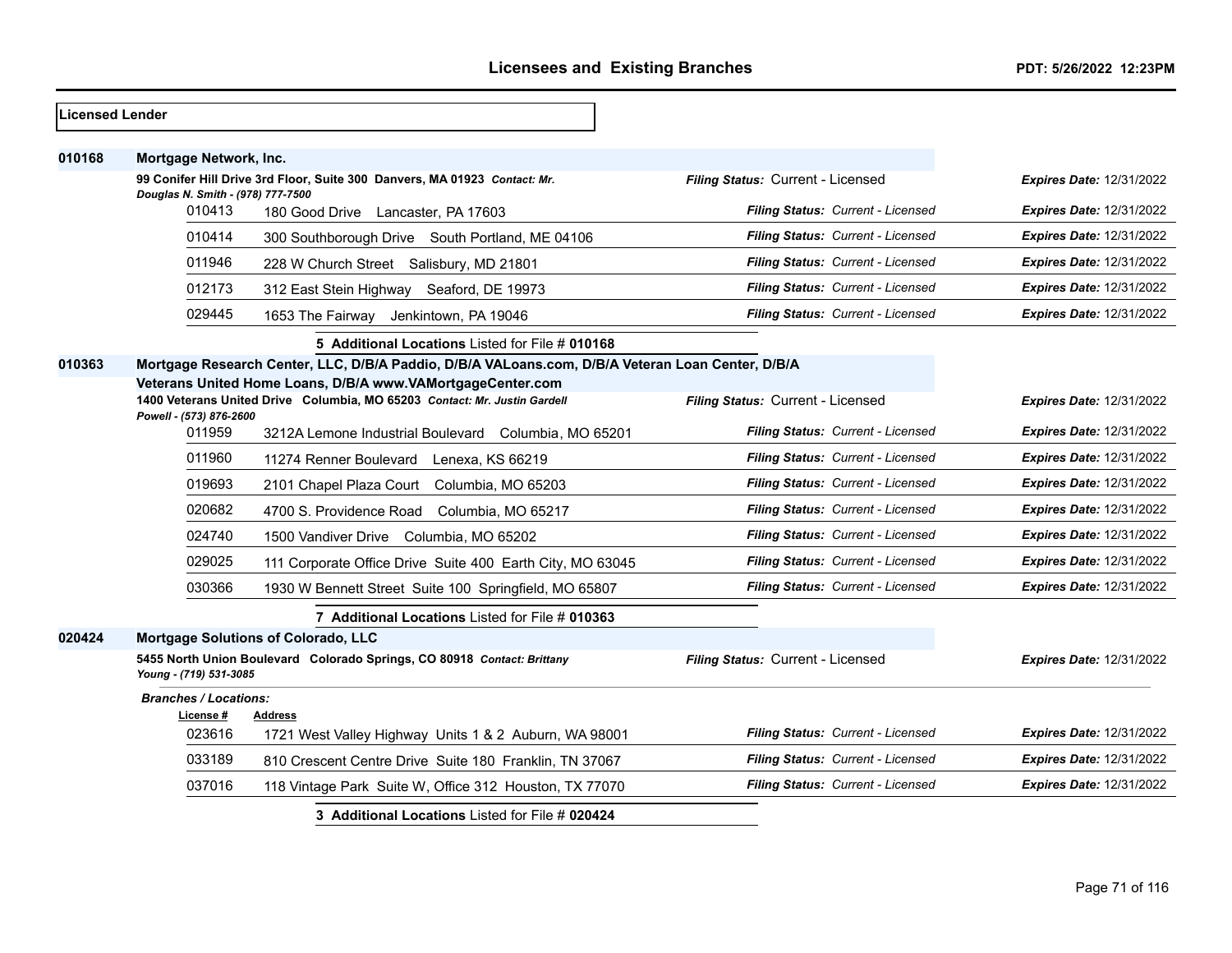| lLicensed Lender |                                                                                                     |                                   |                                 |
|------------------|-----------------------------------------------------------------------------------------------------|-----------------------------------|---------------------------------|
| 033068           | Mortgage Unlimited, L.L.C.                                                                          |                                   |                                 |
|                  | 222 Outwater Lane Suite 4B Garfield, NJ 07026 Contact: Mr. Justin Tagliareni -<br>(973) 478-8444    | Filing Status: Current - Licensed | <b>Expires Date: 12/31/2022</b> |
| 029749           | <b>MortgageCountry, LLC</b>                                                                         |                                   |                                 |
|                  | 725 Skippack Pike Suite 340A Blue Bell, PA 19422 Contact: Mr. Ira M.<br>Brownstein - (484) 900-4100 | Filing Status: Current - Licensed | <b>Expires Date: 12/31/2022</b> |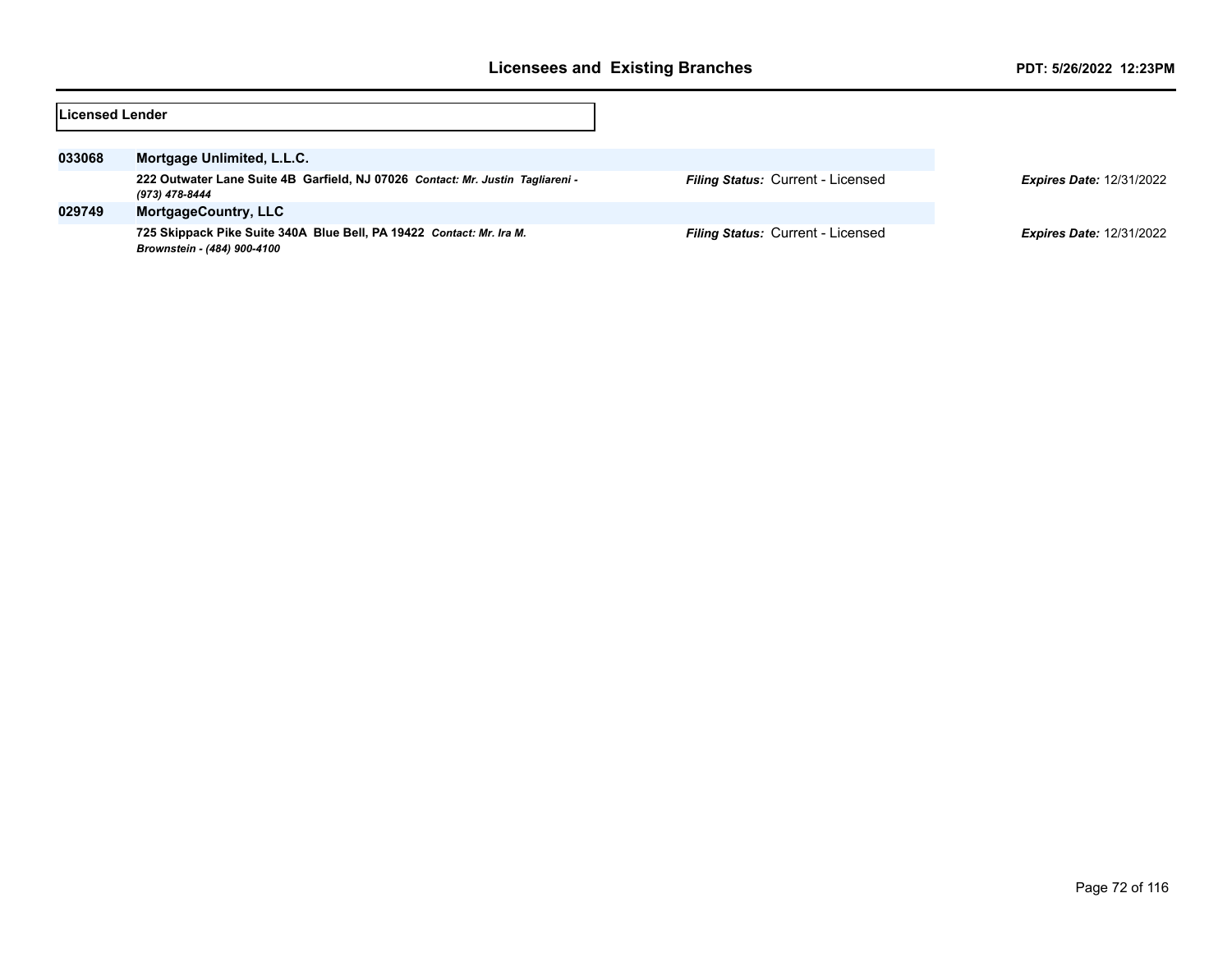#### **Licensed Lender**

| 012644 | <b>Movement Mortgage, LLC</b> |                                                                             |                                   |                                 |
|--------|-------------------------------|-----------------------------------------------------------------------------|-----------------------------------|---------------------------------|
|        | 227-3385                      | 8024 Calvin Hall Road Indian Land, SC 29707 Contact: Mr. John Third - (757) | Filing Status: Current - Licensed | <b>Expires Date: 12/31/2022</b> |
|        | 018345                        | 555 Fairmount Avenue Suite 201 Towson, MD 21286                             | Filing Status: Current - Licensed | Expires Date: 12/31/2022        |
|        | 018463                        | 5700 Coastal Highway Suite 200 Ocean City, MD 21842                         | Filing Status: Current - Licensed | <b>Expires Date: 12/31/2022</b> |
|        | 019113                        | 2610 Course Road York, PA 17402                                             | Filing Status: Current - Licensed | <b>Expires Date: 12/31/2022</b> |
|        | 021013                        | 2200 Defense Highway Suite 204 Crofton, MD 21114                            | Filing Status: Current - Licensed | <b>Expires Date: 12/31/2022</b> |
|        | 021057                        | 2250 Hickory Road Suite 100 Plymouth Meeting, PA 19462                      | Filing Status: Current - Licensed | <b>Expires Date: 12/31/2022</b> |
|        | 021310                        | 9726 Old Bailes Road Suites 121 & 130 Fort Mill, SC 29707                   | Filing Status: Current - Licensed | <b>Expires Date: 12/31/2022</b> |
|        | 022215                        | 1400 North Providence Road Building 2, Suite 1000 Media, PA<br>19063        | Filing Status: Current - Licensed | Expires Date: 12/31/2022        |
|        | 022864                        | 5936 Limestone Road Suite 301A Hockessin, DE 19707                          | Filing Status: Current - Licensed | <b>Expires Date: 12/31/2022</b> |
|        | 023538                        | 207 West Main Street Suite 103 Salisbury, MD 21801                          | Filing Status: Current - Licensed | Expires Date: 12/31/2022        |
|        | 024615                        | 3701 Pender Drive Suite 115 Fairfax, VA 22030                               | Filing Status: Current - Licensed | <b>Expires Date: 12/31/2022</b> |
|        | 025566                        | 854 1/2 Montgomery Avenue Narberth, PA 19072                                | Filing Status: Current - Licensed | <b>Expires Date: 12/31/2022</b> |
|        | 028783                        | 121 N. Cedar Crest Boulevard Suite E Allentown, PA 18104                    | Filing Status: Current - Licensed | <b>Expires Date: 12/31/2022</b> |
|        | 030415                        | 425 West North Avenue Suites 1B & 1C Chicago, IL 60610                      | Filing Status: Current - Licensed | <b>Expires Date: 12/31/2022</b> |
|        | 031199                        | 10550 Linden Lake Plaza Suite 300 Manassas, VA 20109                        | Filing Status: Current - Licensed | <b>Expires Date: 12/31/2022</b> |
|        | 034777                        | 1031 Route 22 Suite 203 Bridgewater, NJ 08807                               | Filing Status: Current - Licensed | <b>Expires Date: 12/31/2022</b> |
|        | 034874                        | 1542 Packer Avenue Philadelphia, PA 19145                                   | Filing Status: Current - Licensed | <b>Expires Date: 12/31/2022</b> |
|        | 034962                        | 200 Continental Drive Suite 401 Newark, DE 19713                            | Filing Status: Current - Licensed | Expires Date: 12/31/2022        |
|        | 037402                        | 11821 Parklawn Drive Suite 105 Rockville, MD 20852                          | Filing Status: Current - Licensed | <b>Expires Date: 12/31/2022</b> |
|        | 037797                        | 17877 Von Karman Avenue Suite 230 Irvine, CA 92614-4201                     | Filing Status: Current - Licensed | <b>Expires Date: 12/31/2022</b> |
|        | 038102                        | 19600 W. Catawba Avenue Suites B201 and C201 Cornelius, NC<br>28031         | Filing Status: Current - Licensed | <b>Expires Date: 12/31/2022</b> |
|        |                               |                                                                             |                                   |                                 |

**20 Additional Locations** Listed for File # **012644**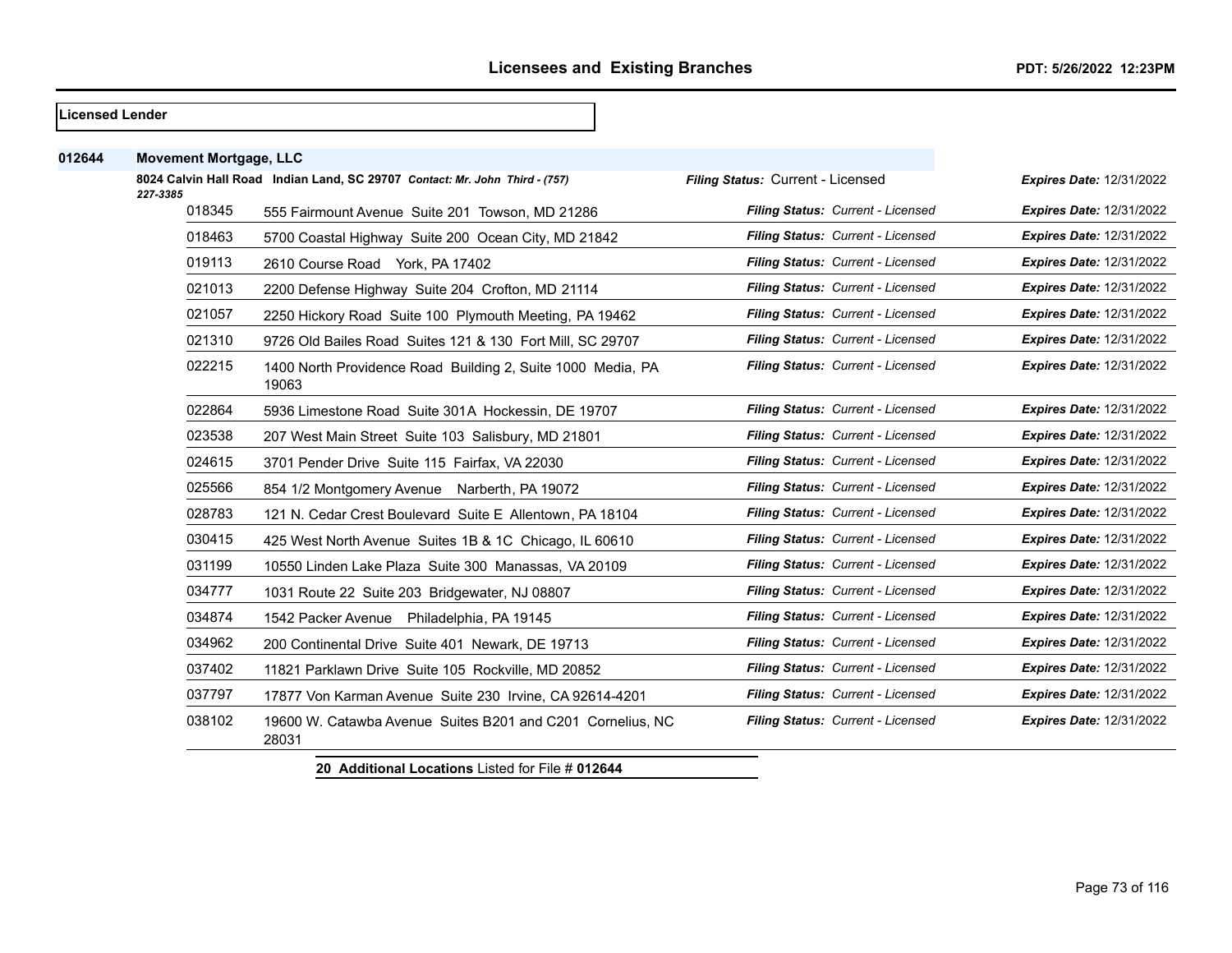| <b>Licensed Lender</b> |                              |                                                                            |                                   |                                 |
|------------------------|------------------------------|----------------------------------------------------------------------------|-----------------------------------|---------------------------------|
| 028515                 |                              | Mutual of Omaha Mortgage, Inc., D/B/A Mutual of Omaha Reverse Mortgage     |                                   |                                 |
|                        | (619) 794-1906               | 3131 Camino Del Rio N Suite 1100 San Diego, CA 92108 Contact: Eric Jones - | Filing Status: Current - Licensed | <b>Expires Date: 12/31/2022</b> |
|                        | <b>Branches / Locations:</b> |                                                                            |                                   |                                 |
|                        | <u>License #</u><br>028609   | <b>Address</b>                                                             | Filing Status: Current - Licensed | <b>Expires Date: 12/31/2022</b> |
|                        |                              | 890 Cypress Avenue Suite 101 Redding, CA 96001                             |                                   |                                 |
|                        | 028625                       | 5800 Lombardo Center Seven Hills, OH 44131                                 | Filing Status: Current - Licensed | <b>Expires Date: 12/31/2022</b> |
|                        | 028626                       | 116 Westminster Pike Suite 108-110 Reisterstown, MD 21136                  | Filing Status: Current - Licensed | <b>Expires Date: 12/31/2022</b> |
|                        | 028634                       | 16090 Swingley Ridge Road Suite 500 Chesterfield, MO 63017                 | Filing Status: Current - Licensed | <b>Expires Date: 12/31/2022</b> |
|                        | 028661                       | 953 American Lane 1st Floor Schaumburg, IL 60173                           | Filing Status: Current - Licensed | <b>Expires Date: 12/31/2022</b> |
|                        | 028667                       | 100 W. 22nd Street Suite 101 Lombard, IL 60148                             | Filing Status: Current - Licensed | <b>Expires Date: 12/31/2022</b> |
|                        | 028668                       | 300 Centerville Road Suite 340 East Building Warwick, RI 02886             | Filing Status: Current - Licensed | Expires Date: 12/31/2022        |
|                        | 028702                       | 801 E. Morehead Street Suite 301 Charlotte, NC 28202                       | Filing Status: Current - Licensed | <b>Expires Date: 12/31/2022</b> |
|                        | 028727                       | 8820 Columbia 100 Parkway Suite 201 Columbia, MD 21045                     | Filing Status: Current - Licensed | <b>Expires Date: 12/31/2022</b> |
|                        | 028812                       | 401 S Old Woodward Suite 457 Birmingham, MI 48009                          | Filing Status: Current - Licensed | <b>Expires Date: 12/31/2022</b> |
|                        | 028822                       | 400 Galeria Parkway, Suite 1500, Office 83 Atlanta, GA 30339               | Filing Status: Current - Licensed | <b>Expires Date: 12/31/2022</b> |
|                        | 029188                       | 24700 Deepwater Drive #20 Saint Michaels, MD 21163                         | Filing Status: Current - Licensed | <b>Expires Date: 12/31/2022</b> |
|                        | 029334                       | 6430 Oak Canyon Suite 100 Irvine, CA 92618                                 | Filing Status: Current - Licensed | <b>Expires Date: 12/31/2022</b> |
|                        | 029602                       | 9401 Indian Creek Parkway Suite 570 Overland Park, KS 66210                | Filing Status: Current - Licensed | <b>Expires Date: 12/31/2022</b> |
|                        | 030803                       | 4902 Eisenhower Boulevard Suite 385 Tampa, FL 33634                        | Filing Status: Current - Licensed | <b>Expires Date: 12/31/2022</b> |
|                        | 031453                       | 10909 Mill Valley Road Suite 200 Omaha, NE 68154                           | Filing Status: Current - Licensed | <b>Expires Date: 12/31/2022</b> |
|                        | 032118                       | 4835 LBJ Freeway Suite 320 Dallas, TX 75244                                | Filing Status: Current - Licensed | <b>Expires Date: 12/31/2022</b> |
|                        | 032141                       | 209 W Main Street Hartselle, AL 35640                                      | Filing Status: Current - Licensed | <b>Expires Date: 12/31/2022</b> |
|                        | 033699                       | 40 Eisenhower Drive Suite 201 Paramus, NJ 07652                            | Filing Status: Current - Licensed | <b>Expires Date: 12/31/2022</b> |
|                        | 033829                       | 25 Washington Lane Suite 10A Wyncote, PA 19095                             | Filing Status: Current - Licensed | <b>Expires Date: 12/31/2022</b> |
|                        | 036552                       | 3065 William Street Suite 408 Cape Girardeau, MO 63703                     | Filing Status: Current - Licensed | Expires Date: 12/31/2022        |
|                        |                              |                                                                            |                                   |                                 |

#### **21 Additional Locations** Listed for File # **028515**

**My Mortgage, Inc.**

**2191 Defense Highway Unit 304B Crofton, MD 21114** *Contact: Ashley Goodman - (410) 696-7543*

*Filing Status:* Current - Licensed *Expires Date:* 12/31/2022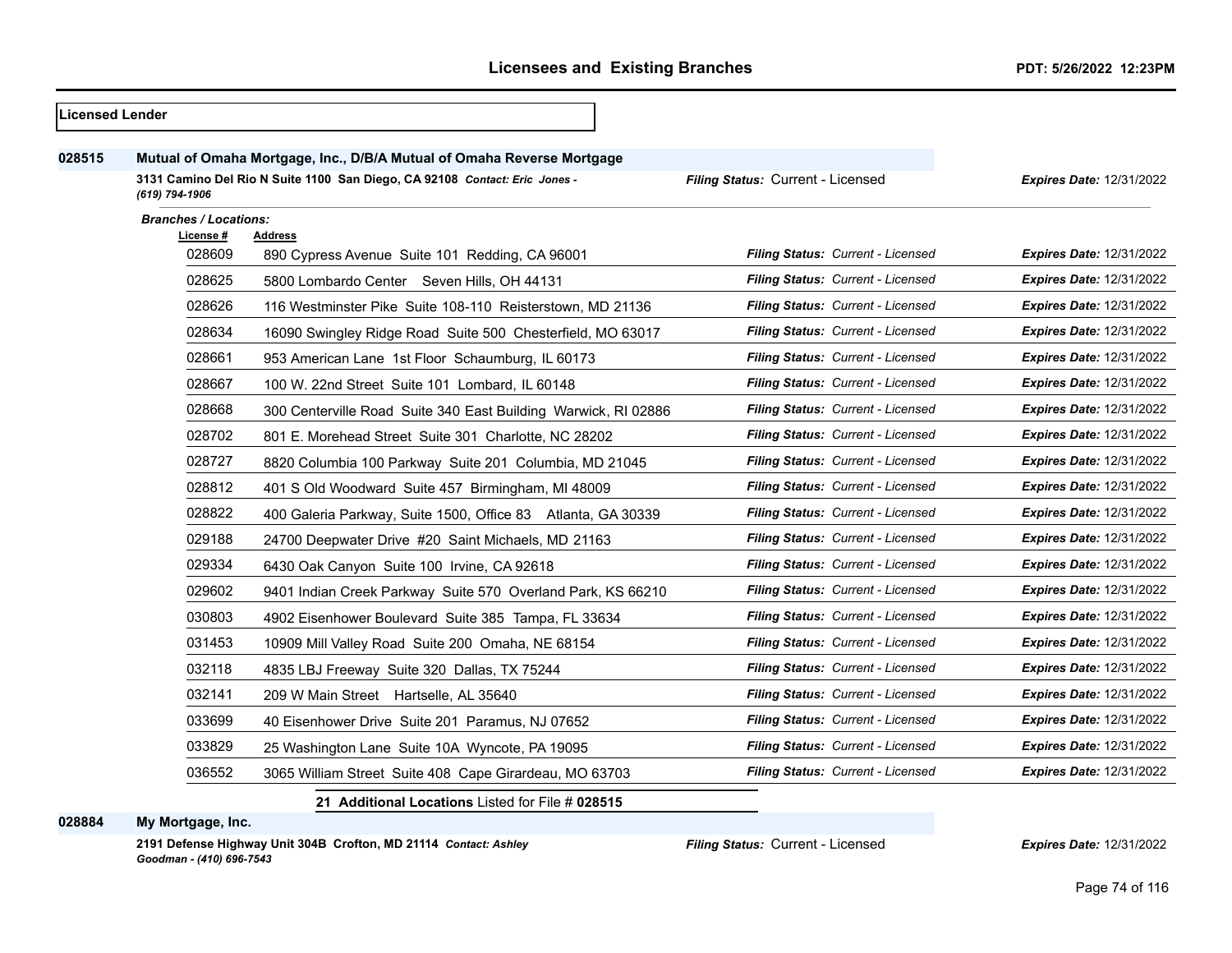| <b>Licensed Lender</b> |                                        |                                                                                                                                                                                                                                                                                                                                                                                      |                                   |                                 |
|------------------------|----------------------------------------|--------------------------------------------------------------------------------------------------------------------------------------------------------------------------------------------------------------------------------------------------------------------------------------------------------------------------------------------------------------------------------------|-----------------------------------|---------------------------------|
| 020983                 | myCUmortgage, LLC                      |                                                                                                                                                                                                                                                                                                                                                                                      |                                   |                                 |
|                        | Tonya Coon - (937) 912-7478            | 3560 Pentagon Boulevard Suite 301 Beavercreek, OH 45431-1706 Contact:                                                                                                                                                                                                                                                                                                                | Filing Status: Current - Licensed | <b>Expires Date: 12/31/2022</b> |
| 023415                 | <b>Nation One Mortgage Corporation</b> |                                                                                                                                                                                                                                                                                                                                                                                      |                                   |                                 |
|                        | 334-3333                               | 701 Route 73 North Suite 2 Marlton, NJ 08053 Contact: Mr. Joseph Lang - (856)                                                                                                                                                                                                                                                                                                        | Filing Status: Current - Licensed | <b>Expires Date: 12/31/2022</b> |
| 026639                 |                                        | National Energy Improvement Fund, LLC                                                                                                                                                                                                                                                                                                                                                |                                   |                                 |
|                        | (484) 838-5469                         | 1005 Brookside Road Suite 200 Allentown, PA 18106 Contact: Laura S Nelson -                                                                                                                                                                                                                                                                                                          | Filing Status: Current - Licensed | <b>Expires Date: 12/31/2022</b> |
| 8229                   |                                        | National Financial LLC, D/B/A Loan Till Payday                                                                                                                                                                                                                                                                                                                                       |                                   |                                 |
|                        | McFeeters - (302) 328-1370             | 1511 North Dupont Highway New Castle, DE 19720 Contact: Timothy                                                                                                                                                                                                                                                                                                                      | Filing Status: Current - Licensed | <b>Expires Date: 12/31/2022</b> |
|                        | 011148                                 | 2604 Philadelphia Pike Claymont, DE 19703                                                                                                                                                                                                                                                                                                                                            | Filing Status: Current - Licensed | <b>Expires Date: 12/31/2022</b> |
|                        | 011651                                 | 178A North DuPont Highway Dover, DE 19901                                                                                                                                                                                                                                                                                                                                            | Filing Status: Current - Licensed | <b>Expires Date: 12/31/2022</b> |
|                        | 011670                                 | 1053A North Walnut Street Milford, DE 19963                                                                                                                                                                                                                                                                                                                                          | Filing Status: Current - Licensed | <b>Expires Date: 12/31/2022</b> |
|                        | 011671                                 | 1102 S State Street Dover, DE 19901                                                                                                                                                                                                                                                                                                                                                  | Filing Status: Current - Licensed | <b>Expires Date: 12/31/2022</b> |
|                        | 011710                                 | 403 East Main Street Middletown, DE 19709                                                                                                                                                                                                                                                                                                                                            | Filing Status: Current - Licensed | <b>Expires Date: 12/31/2022</b> |
|                        | 011711                                 | 23442 Sussex Highway<br>Seaford, DE 19973                                                                                                                                                                                                                                                                                                                                            | Filing Status: Current - Licensed | <b>Expires Date: 12/31/2022</b> |
|                        | 011977                                 | 28521 DuPont Boulevard Millsboro, DE 19966                                                                                                                                                                                                                                                                                                                                           | Filing Status: Current - Licensed | <b>Expires Date: 12/31/2022</b> |
|                        | 011999                                 | 9537 Bridgeville Center Unit 4 Bridgeville, DE 19933                                                                                                                                                                                                                                                                                                                                 | Filing Status: Current - Licensed | <b>Expires Date: 12/31/2022</b> |
|                        | 012212                                 | 502 North BiState Boulevard Delmar, DE 19940                                                                                                                                                                                                                                                                                                                                         | Filing Status: Current - Licensed | <b>Expires Date: 12/31/2022</b> |
|                        | 020691                                 | 38223 DuPont Boulevard Unit 7 Selbyville, DE 19975                                                                                                                                                                                                                                                                                                                                   | Filing Status: Current - Licensed | Expires Date: 12/31/2022        |
|                        | 020692                                 | 14 Marrows Road Unit B Newark, DE 19713                                                                                                                                                                                                                                                                                                                                              | Filing Status: Current - Licensed | <b>Expires Date: 12/31/2022</b> |
|                        | 8231                                   | 1935 West 4th Street Wilmington, DE 19805                                                                                                                                                                                                                                                                                                                                            | Filing Status: Current - Licensed | <b>Expires Date: 12/31/2022</b> |
|                        | 8970                                   | 1719 White Clay Shopping Ctr. Pulaski Hwy. & Salem Church Rd.<br>Bear, DE 19701                                                                                                                                                                                                                                                                                                      | Filing Status: Current - Licensed | <b>Expires Date: 12/31/2022</b> |
|                        | 9806                                   | 107 North Maryland Avenue Wilmington, DE 19804                                                                                                                                                                                                                                                                                                                                       | Filing Status: Current - Licensed | <b>Expires Date: 12/31/2022</b> |
|                        |                                        | 14 Additional Locations Listed for File # 8229                                                                                                                                                                                                                                                                                                                                       |                                   |                                 |
| 033893                 |                                        | Nations Home Loans LLC, D/B/A Houwzer Mortgage                                                                                                                                                                                                                                                                                                                                       |                                   |                                 |
|                        |                                        | $\overline{a}$ $\overline{a}$ $\overline{a}$ $\overline{a}$ $\overline{a}$ $\overline{a}$ $\overline{a}$ $\overline{a}$ $\overline{a}$ $\overline{a}$ $\overline{a}$ $\overline{a}$ $\overline{a}$ $\overline{a}$ $\overline{a}$ $\overline{a}$ $\overline{a}$ $\overline{a}$ $\overline{a}$ $\overline{a}$ $\overline{a}$ $\overline{a}$ $\overline{a}$ $\overline{a}$ $\overline{$ |                                   |                                 |

**1435 Walnut Street 3rd Floor Philadelphia, PA 19102** *Contact: Mr. Mike Mikhail - (484) 844-7891*

*Filing Status:* Current - Licensed *Expires Date:* 12/31/2022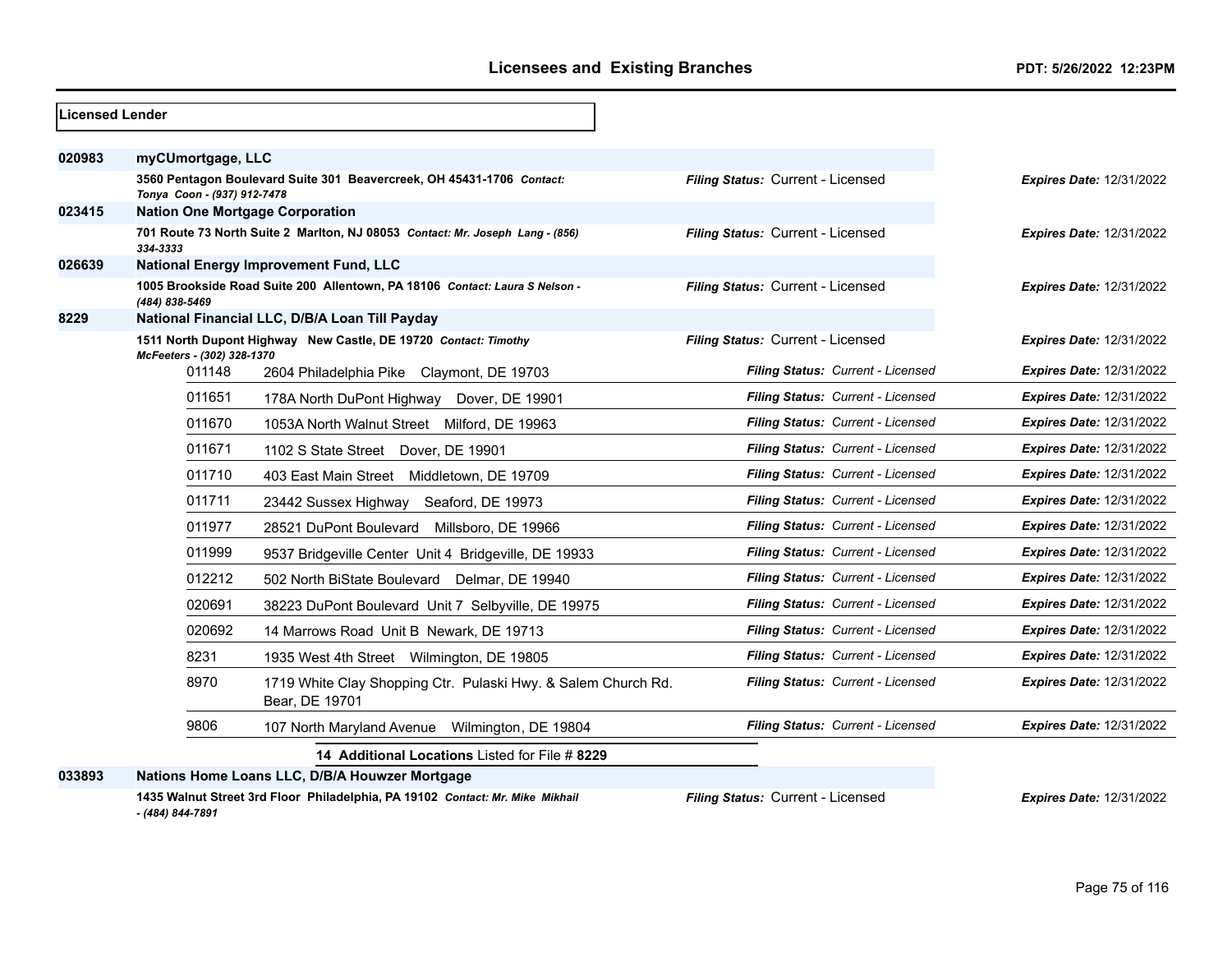| Licensed Lender |                                                                                                                 |                          |                                                                                                      |                                   |                                 |
|-----------------|-----------------------------------------------------------------------------------------------------------------|--------------------------|------------------------------------------------------------------------------------------------------|-----------------------------------|---------------------------------|
| 9421            |                                                                                                                 |                          | Nations Lending Corporation, D/B/A Nations Lending, D/B/A NLC Loans                                  |                                   |                                 |
|                 |                                                                                                                 | Goshert - (216) 503-6762 | 4 Summit Park Drive Suite 200 Independence, OH 44131 Contact: Mr. Jeff                               | Filing Status: Current - Licensed | <b>Expires Date: 12/31/2022</b> |
|                 |                                                                                                                 | 020282                   | 37 North Orange Avenue Suite 500 Orlando, FL 32801                                                   | Filing Status: Current - Licensed | <b>Expires Date: 12/31/2022</b> |
|                 |                                                                                                                 | 024061                   | 1615 Pontiac Avenue Unit 3 Cranston, RI 02920                                                        | Filing Status: Current - Licensed | <b>Expires Date: 12/31/2022</b> |
|                 |                                                                                                                 | 025875                   | 2525 Augustine Herman Highway Suite E Chesapeake City, MD<br>21915                                   | Filing Status: Current - Licensed | <b>Expires Date: 12/31/2022</b> |
|                 |                                                                                                                 | 025902                   | 9927 Stephen Decatur Highway Suite 16 Ocean City, MD 21842                                           | Filing Status: Current - Licensed | <b>Expires Date: 12/31/2022</b> |
|                 |                                                                                                                 | 027532                   | 5005 Rockside Road Suite 460 Independence, OH 44131                                                  | Filing Status: Current - Licensed | <b>Expires Date: 12/31/2022</b> |
|                 |                                                                                                                 | 027583                   | 10055 Sweet Valley Drive Unit 2 Valley View, OH 44125                                                | Filing Status: Current - Licensed | <b>Expires Date: 12/31/2022</b> |
|                 |                                                                                                                 | 027916                   | 19621 Blue Bird Lane Suite 3-Upper level Rehoboth Beach, DE<br>19971                                 | Filing Status: Current - Licensed | <b>Expires Date: 12/31/2022</b> |
|                 |                                                                                                                 | 028217                   | 404 Executive Drive Langhorne, PA 19047                                                              | Filing Status: Current - Licensed | <b>Expires Date: 12/31/2022</b> |
|                 |                                                                                                                 | 034625                   | 401B E. Main Street Unit 4 Middletown, DE 19709                                                      | Filing Status: Current - Licensed | <b>Expires Date: 12/31/2022</b> |
|                 |                                                                                                                 | 035488                   | 200 Continental Drive Suite 401, Office 421 Newark, DE 19713                                         | Filing Status: Current - Licensed | <b>Expires Date: 12/31/2022</b> |
|                 |                                                                                                                 | 037780                   | 1521 Concord Pike Suite 102 Wilmington, DE 19803                                                     | Filing Status: Current - Licensed | <b>Expires Date: 12/31/2022</b> |
|                 |                                                                                                                 | 038328                   | 4343 N Scottsdale Road Suite 150, Office 115 Scottsdale, AZ<br>85251                                 | Filing Status: Current - Licensed | <b>Expires Date: 12/31/2022</b> |
|                 |                                                                                                                 |                          | 12 Additional Locations Listed for File #9421                                                        |                                   |                                 |
| 019988          |                                                                                                                 |                          | Nations Reliable Lending, LLC, D/B/A modi, D/B/A modi digital mortgage, D/B/A modi home loans, D/B/A |                                   |                                 |
|                 | modi Ioans, D/B/A modi mortgage<br>1220 Augusta Drive Suite 600 Houston, TX 77057 Contact: Mr. Ron Zach - (713) |                          |                                                                                                      | <b>Expires Date: 12/31/2022</b>   |                                 |
|                 | 275-1300                                                                                                        |                          |                                                                                                      | Filing Status: Current - Licensed |                                 |
|                 |                                                                                                                 | 031638                   | 8900 Business Park Drive Austin, TX 78759                                                            | Filing Status: Current - Licensed | <b>Expires Date: 12/31/2022</b> |
|                 |                                                                                                                 |                          | 1 Additional Locations Listed for File # 019988                                                      |                                   |                                 |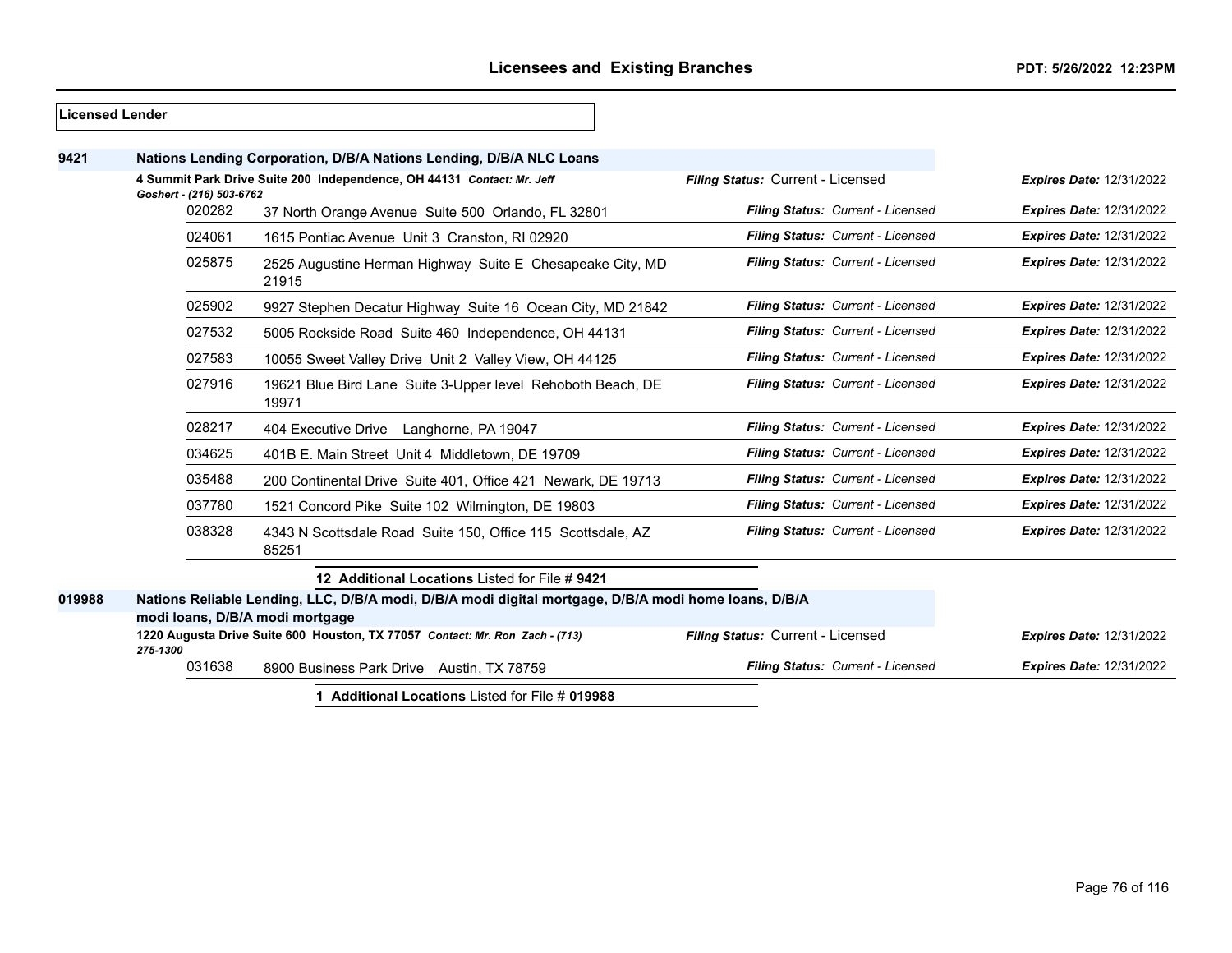$\overline{\phantom{a}}$ 

| <b>Licensed Lender</b> |                                                                                                       |                                                                                                       |                                          |                                 |
|------------------------|-------------------------------------------------------------------------------------------------------|-------------------------------------------------------------------------------------------------------|------------------------------------------|---------------------------------|
| 5256                   | <b>Servicing</b>                                                                                      | Nationstar Mortgage LLC, D/B/A Champion Mortgage Company, D/B/A Mr. Cooper, D/B/A RightPath           |                                          |                                 |
|                        | (469) 426-3006                                                                                        | 8950 Cypress Waters Boulevard Coppell, TX 75019 Contact: Kurt Johnson -                               | Filing Status: Current - Licensed        | <b>Expires Date: 12/31/2022</b> |
|                        | 011301                                                                                                | 4000 Horizon Way Suite 150 Irving, TX 75063                                                           | Filing Status: Current - Licensed        | <b>Expires Date: 12/31/2022</b> |
|                        | 012706                                                                                                | 1600 East St. Andrew Place Suite 100 Santa Ana, CA 92705                                              | Filing Status: Current - Licensed        | <b>Expires Date: 12/31/2022</b> |
|                        | 012792                                                                                                | 2501 South Price Road Suite 105 Chandler, AZ 85286                                                    | Filing Status: Current - Licensed        | <b>Expires Date: 12/31/2022</b> |
|                        | 026669                                                                                                | 800 State Highway 121 Lewisville, TX 75057                                                            | Filing Status: Current - Licensed        | <b>Expires Date: 12/31/2022</b> |
|                        | 031293                                                                                                | 400 East Pratt Street 8th Floor, Office 819 Baltimore, MD 21202                                       | <b>Filing Status: Current - Licensed</b> | <b>Expires Date: 12/31/2022</b> |
|                        | 037446                                                                                                | 750 State Highway 121 Bypass Suite 101 Lewisville, TX 75067                                           | Filing Status: Current - Licensed        | <b>Expires Date: 12/31/2022</b> |
|                        | 038018                                                                                                | 4425 Ponce De Leon Boulevard 5th Floor Coral Gables, FL 33146                                         | Filing Status: Current - Licensed        | <b>Expires Date: 12/31/2022</b> |
|                        | 038019                                                                                                | 1900 L. Don Dodson Drive Suite 375 Bedford, TX 76021                                                  | <b>Filing Status: Current - Licensed</b> | <b>Expires Date: 12/31/2022</b> |
|                        |                                                                                                       | 8 Additional Locations Listed for File # 5256                                                         |                                          |                                 |
| 012269                 |                                                                                                       | Nationwide Equities Corporation, D/B/A Reverse Loans USA                                              |                                          |                                 |
|                        | Wallace - (201) 529-1401                                                                              | 1 International Boulevard Suite 1202 Mahwah, NJ 07495 Contact: Glenn                                  | Filing Status: Current - Licensed        | <b>Expires Date: 12/31/2022</b> |
| 026151                 | Nationwide Mortgage Bankers, Inc., D/B/A Americasa, D/B/A Americasa Home Loans, D/B/A Equalify, D/B/A |                                                                                                       |                                          |                                 |
|                        | <b>D/B/A NMBNOW</b>                                                                                   | fasterfi.com, D/B/A Fellowship Home Lenders, D/B/A First Veterans Mortgage, D/B/A MortgageNow.com,    |                                          |                                 |
|                        |                                                                                                       | 310 A Main Street Lebanon, NJ 08833 Contact: Mr. Richard Steinberg - (917)                            | Filing Status: Current - Licensed        | <b>Expires Date: 12/31/2022</b> |
|                        | 455-2268<br>026825                                                                                    | 109 N Bridge Street Elkton, MD 21921                                                                  | Filing Status: Current - Licensed        | <b>Expires Date: 12/31/2022</b> |
|                        | 027475                                                                                                | 3 Huntington Quadrangle Suite 403N Melville, NY 11747                                                 | Filing Status: Current - Licensed        | <b>Expires Date: 12/31/2022</b> |
|                        | 028032                                                                                                | 225 Montauk Highway Suite 117 Moriches, NY 11955                                                      | Filing Status: Current - Licensed        | <b>Expires Date: 12/31/2022</b> |
|                        | 032199                                                                                                | 100 Enterprise Drive Suite 341 Rockaway, NJ 07866                                                     | Filing Status: Current - Licensed        | <b>Expires Date: 12/31/2022</b> |
|                        | 037060                                                                                                | 55 Leonard Street Fourth Floor New York, NY 10013                                                     | Filing Status: Current - Licensed        | <b>Expires Date: 12/31/2022</b> |
|                        |                                                                                                       | 5 Additional Locations Listed for File # 026151                                                       |                                          |                                 |
| 035414                 | <b>Nationwide SBL, LLC</b>                                                                            |                                                                                                       |                                          |                                 |
|                        |                                                                                                       | One Nationwide Plaza 1 W Nationwide Boulevard Columbus, OH 43215                                      | Filing Status: Current - Licensed        | <b>Expires Date: 12/31/2022</b> |
| 012553                 |                                                                                                       | Contact: Ms. Tara McCann - (614) 677-1155<br>NC Financial Solutions of Delaware, LLC, D/B/A NetCredit |                                          |                                 |
|                        | Chester - (312) 361-4230                                                                              | 175 West Jackson Boulevard Suite 1000 Chicago, IL 60604 Contact: Jonathan                             | Filing Status: Current - Licensed        | <b>Expires Date: 12/31/2022</b> |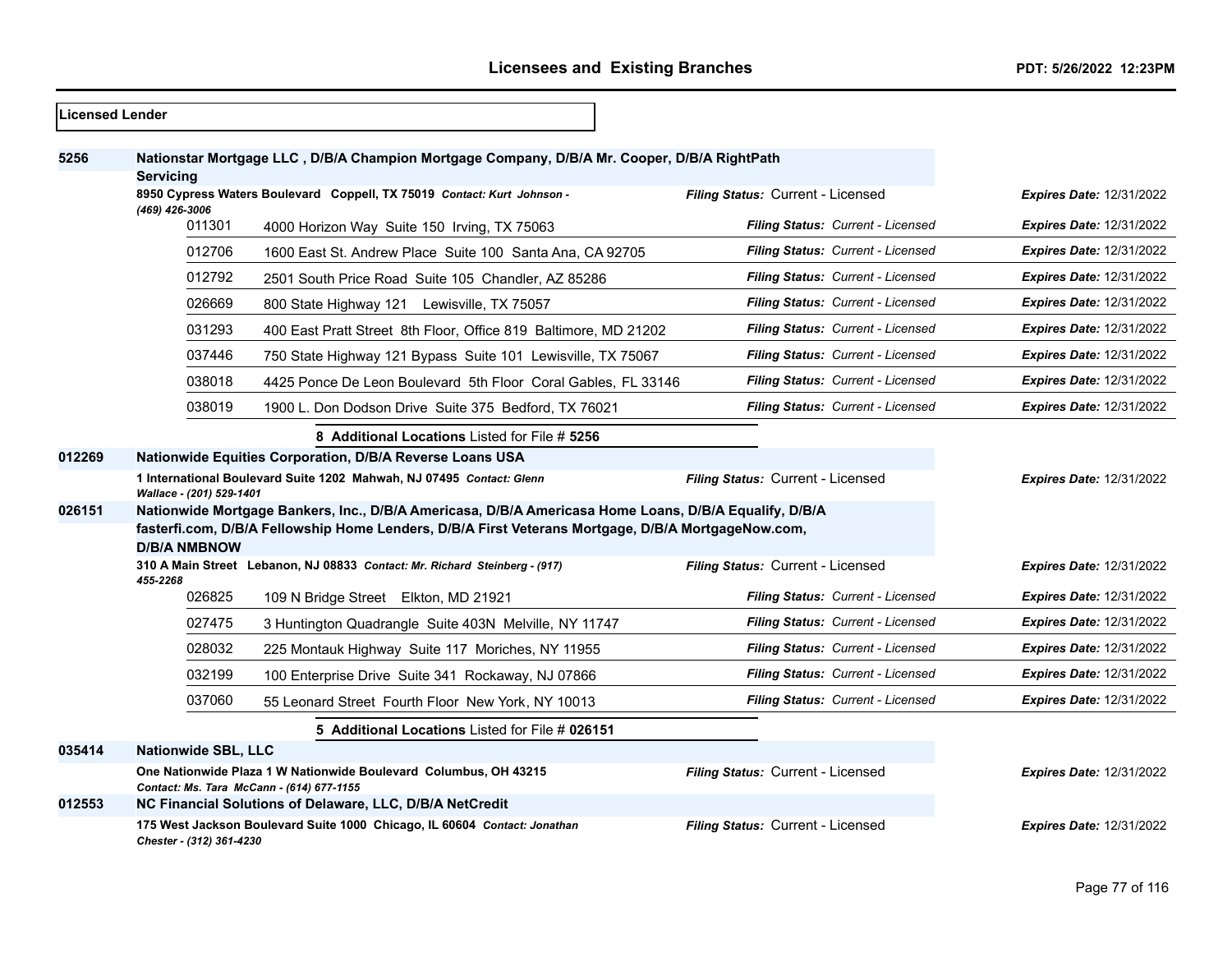| <b>Licensed Lender</b> |                                                 |                                                                             |                                   |                                 |  |  |
|------------------------|-------------------------------------------------|-----------------------------------------------------------------------------|-----------------------------------|---------------------------------|--|--|
| 4472                   |                                                 | NCAS of Delaware, LLC, D/B/A Advance America, Cash Advance Centers          |                                   |                                 |  |  |
|                        |                                                 | 333 Naamans Road Suite 36 Claymont, DE 19703 Contact: Mr. David Bennett -   | Filing Status: Current - Licensed | <b>Expires Date: 12/31/2022</b> |  |  |
|                        | (864) 515-5600<br>010431                        | 22828 Sussex Highway Seaford, DE 19973                                      | Filing Status: Current - Licensed | <b>Expires Date: 12/31/2022</b> |  |  |
|                        | 020190                                          | 750 Shipyard Drive Suite 300 Wilmington, DE 19801                           | Filing Status: Current - Licensed | <b>Expires Date: 12/31/2022</b> |  |  |
|                        | 4473                                            | 8 Chesmar Plaza Newark, DE 19713                                            | Filing Status: Current - Licensed | <b>Expires Date: 12/31/2022</b> |  |  |
|                        | 4474                                            | 264 South DuPont Highway Dover, DE 19901                                    | Filing Status: Current - Licensed | <b>Expires Date: 12/31/2022</b> |  |  |
|                        | 6076                                            | 941 North DuPont Highway Suite J Milford, DE 19963                          | Filing Status: Current - Licensed | <b>Expires Date: 12/31/2022</b> |  |  |
|                        | 6971                                            | 27 Georgetown Plaza Shopping Center Georgetown, DE 19947                    | Filing Status: Current - Licensed | <b>Expires Date: 12/31/2022</b> |  |  |
|                        | 6996                                            | 1659 Pulaski Highway Suite 14 Bear, DE 19701                                | Filing Status: Current - Licensed | <b>Expires Date: 12/31/2022</b> |  |  |
|                        | 7092                                            | 2000 Midway Drive Suite 3 Harrington, DE 19952                              | Filing Status: Current - Licensed | <b>Expires Date: 12/31/2022</b> |  |  |
|                        | 7400                                            | 527 East Basin Road New Castle, DE 19720                                    | Filing Status: Current - Licensed | <b>Expires Date: 12/31/2022</b> |  |  |
|                        | 9644                                            | 2720 Philadelphia Pike<br>Claymont, DE 19703                                | Filing Status: Current - Licensed | <b>Expires Date: 12/31/2022</b> |  |  |
|                        |                                                 | 10 Additional Locations Listed for File #4472                               |                                   |                                 |  |  |
| 037287                 | <b>Neat Loans LLC</b>                           |                                                                             |                                   |                                 |  |  |
|                        | 765-0955                                        | 2580 55th Street Suite 101 Boulder, CO 80301 Contact: Berenice Nuss - (720) | Filing Status: Current - Licensed | <b>Expires Date: 12/31/2022</b> |  |  |
| 010234                 |                                                 | Network Capital Funding Corporation, D/B/A Network Capital                  |                                   |                                 |  |  |
|                        | Wright - (949) 408-2854                         | 7700 Irvine Center Drive Suite 300 Irvine, CA 92618 Contact: Ms. Christine  | Filing Status: Current - Licensed | <b>Expires Date: 12/31/2022</b> |  |  |
|                        | <b>Branches / Locations:</b>                    |                                                                             |                                   |                                 |  |  |
|                        | License #<br>035274                             | <b>Address</b><br>1395 Brickell Avenue 4th Floor Miami, FL 33131            | Filing Status: Current - Licensed | <b>Expires Date: 12/31/2022</b> |  |  |
|                        | 035275                                          | One World Trade Center 57th Floor New York, NY 10007                        | Filing Status: Current - Licensed | <b>Expires Date: 12/31/2022</b> |  |  |
|                        | 036872                                          | 1801 Century Park East Suite 110 Los Angeles, CA 90067                      | Filing Status: Current - Licensed | <b>Expires Date: 12/31/2022</b> |  |  |
|                        | 3 Additional Locations Listed for File # 010234 |                                                                             |                                   |                                 |  |  |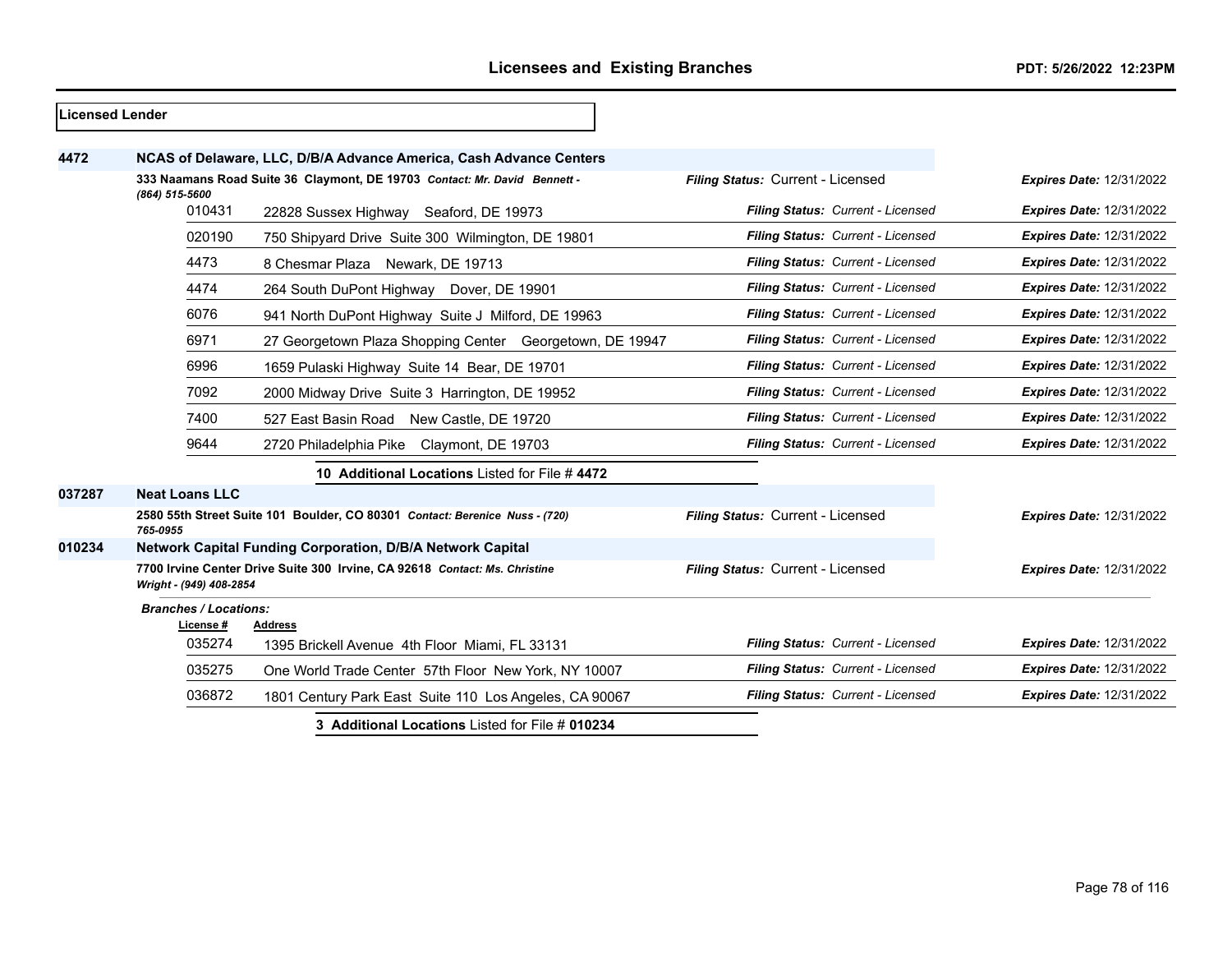| <b>Licensed Lender</b> |                                                                                        |                                                                             |                                   |                                 |
|------------------------|----------------------------------------------------------------------------------------|-----------------------------------------------------------------------------|-----------------------------------|---------------------------------|
| 6944                   |                                                                                        | New Day Financial, LLC, D/B/A NewDay USA                                    |                                   |                                 |
|                        | 8160 Maple Lawn Boulevard Fulton, MD 20759 Contact: Crystal Raines - (877)<br>581-5236 |                                                                             | Filing Status: Current - Licensed | <b>Expires Date: 12/31/2022</b> |
|                        | 022239                                                                                 | 8115 Maple Lawn Boulevard Suite 400 Fulton, MD 20759                        | Filing Status: Current - Licensed | <b>Expires Date: 12/31/2022</b> |
|                        | 035719                                                                                 | 360 South Rosemary Avenue Suite 1900 West Palm Beach, FL<br>33401           | Filing Status: Current - Licensed | <b>Expires Date: 12/31/2022</b> |
|                        |                                                                                        | 2 Additional Locations Listed for File # 6944                               |                                   |                                 |
| 021220                 | <b>New Residential Mortgage LLC</b>                                                    |                                                                             |                                   |                                 |
|                        | Cameron MacDougall - (212) 798-6100                                                    | 1345 Avenue of the Americas 45th Floor New York, NY 10105 Contact:          | Filing Status: Current - Licensed | <b>Expires Date: 12/31/2022</b> |
| 010174                 |                                                                                        | NewRez LLC, D/B/A Rate30, D/B/A Shellpoint Mortgage Servicing               |                                   |                                 |
|                        | Silverstein - (864) 312-3693                                                           | 1100 Virginia Drive Suite 125 Fort Washington, PA 19034 Contact: Baron      | Filing Status: Current - Licensed | <b>Expires Date: 12/31/2022</b> |
|                        | 010749                                                                                 | 6250 Old Dobbins Lane Suite 110 Columbia, MD 21045                          | Filing Status: Current - Licensed | <b>Expires Date: 12/31/2022</b> |
|                        | 012582                                                                                 | 11020 David Taylor Drive Suite 415 Charlotte, NC 28262                      | Filing Status: Current - Licensed | <b>Expires Date: 12/31/2022</b> |
|                        | 028299                                                                                 | 13550 Falling Water Road Suite 202 Strongsville, OH 44136                   | Filing Status: Current - Licensed | <b>Expires Date: 12/31/2022</b> |
|                        | 028314                                                                                 | 2100 E Elliot Road Suite A Tempe, AZ 85284                                  | Filing Status: Current - Licensed | Expires Date: 12/31/2022        |
|                        | 028379                                                                                 | 7785 Baymeadows Way Suite 200 2nd Floor Jacksonville, FL<br>32256           | Filing Status: Current - Licensed | <b>Expires Date: 12/31/2022</b> |
|                        |                                                                                        | 5 Additional Locations Listed for File # 010174                             |                                   |                                 |
| 035586                 |                                                                                        | Nexera Holding LLC, D/B/A NewFi, D/B/A Newfi Lending, D/B/A Newfi Wholesale |                                   |                                 |
|                        | Constantine - (510) 844-4002                                                           | 2200 Powell Street Suite 340 Emeryville, CA 94608 Contact: Ms. Michelle     | Filing Status: Current - Licensed | <b>Expires Date: 12/31/2022</b> |
| 032237                 | <b>Nexo Financial LLC</b>                                                              |                                                                             |                                   |                                 |
|                        |                                                                                        | One Canada Square Level 39 Canary Wharf London, International E14 5AB       | Filing Status: Current - Licensed | <b>Expires Date: 12/31/2022</b> |
| 034795                 | <b>NextMortgage, LLC</b>                                                               |                                                                             |                                   |                                 |
|                        | Leber - (925) 884-2760                                                                 | 3160 Crow Canyon Road Suite 340 San Ramon, CA 94583 Contact: Ms. Paula      | Filing Status: Current - Licensed | <b>Expires Date: 12/31/2022</b> |
|                        | 036553                                                                                 | 11810 Grand Park Avenue Suite 500 North Bethesda, MD 20852                  | Filing Status: Current - Licensed | <b>Expires Date: 12/31/2022</b> |
|                        |                                                                                        |                                                                             |                                   |                                 |

**1 Additional Locations** Listed for File # **034795**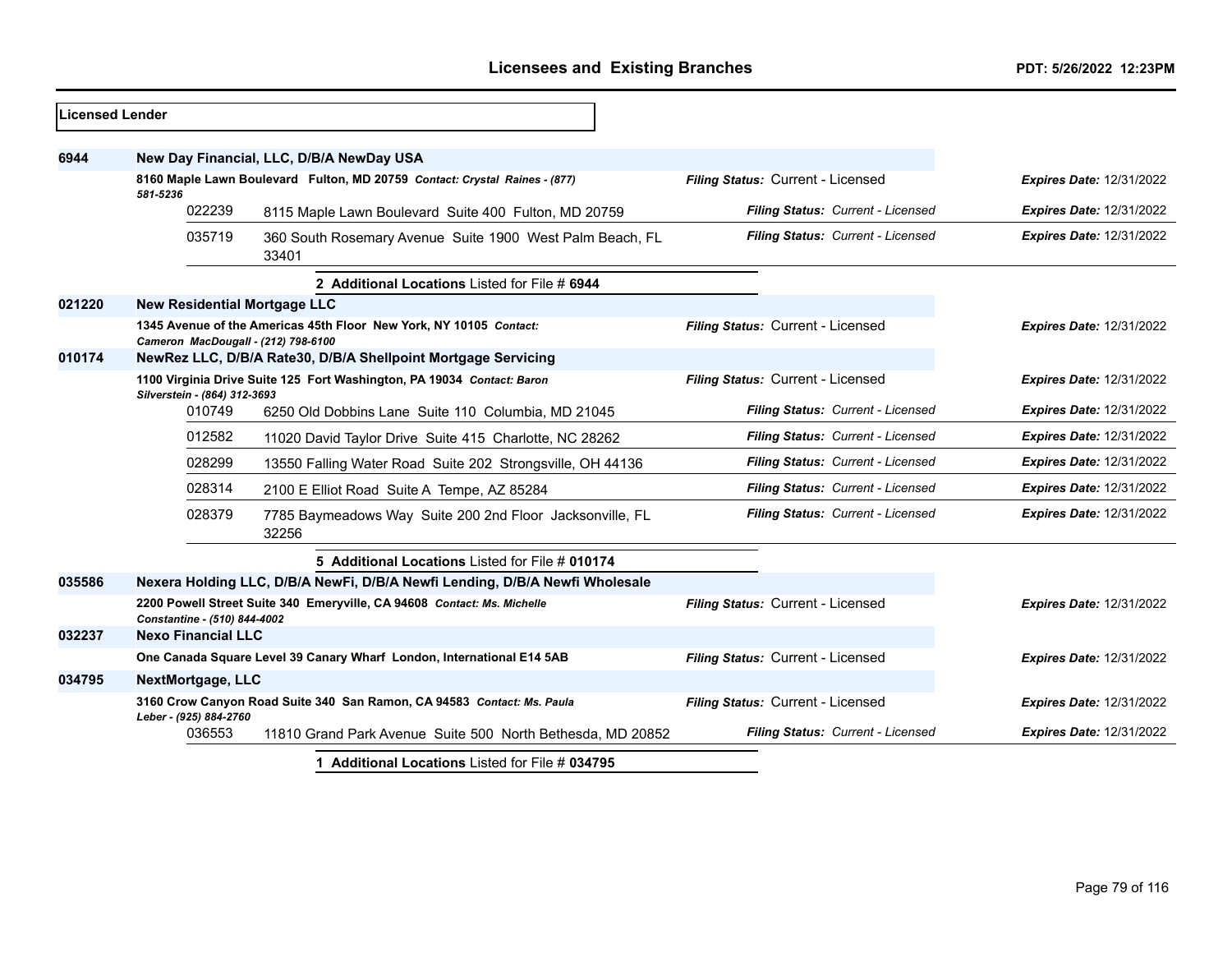|      | <b>Licensed Lender</b>          |                                                                                                                                                     |                                          |                                 |
|------|---------------------------------|-----------------------------------------------------------------------------------------------------------------------------------------------------|------------------------------------------|---------------------------------|
| 3879 |                                 | NFM Inc., D/B/A BluPrint Home Loans, D/B/A Freedmont Mortgage Group, D/B/A Main Street Home Loans,<br>D/B/A NFM Lending, D/B/A NFM Lending Partners |                                          |                                 |
|      |                                 | 1190 Winterson Road Suite 300 Linthicum, MD 21090 Contact: Ms. LaTasha                                                                              | Filing Status: Current - Licensed        | <b>Expires Date: 12/31/2022</b> |
|      | Rowe - (443) 451-3122<br>012486 | 1524 Kings Highway Swedesboro, NJ 08085-1212                                                                                                        | <b>Filing Status: Current - Licensed</b> | <b>Expires Date: 12/31/2022</b> |
|      | 024014                          | 111 Forbes Street Suite 200 Annapolis, MD 21401                                                                                                     | Filing Status: Current - Licensed        | Expires Date: 12/31/2022        |
|      | 024359                          | 1190 Winterson Road Suites 130 & 180 Linthicum, MD 21090                                                                                            | Filing Status: Current - Licensed        | <b>Expires Date: 12/31/2022</b> |
|      | 026769                          | 241 E 4th Street Unit 104 Frederick, MD 21701                                                                                                       | Filing Status: Current - Licensed        | <b>Expires Date: 12/31/2022</b> |
|      | 027500                          | 19775 Belmont Executive Plaza Suite 350 Ashburn, VA 20147                                                                                           | <b>Filing Status: Current - Licensed</b> | <b>Expires Date: 12/31/2022</b> |
|      | 027534                          | 75 Community Road Suite 2206 Pinehurst, NC 28374                                                                                                    | <b>Filing Status: Current - Licensed</b> | <b>Expires Date: 12/31/2022</b> |
|      | 027563                          | 1954 Greenspring Drive Suite 420 Timonium, MD 21093                                                                                                 | Filing Status: Current - Licensed        | <b>Expires Date: 12/31/2022</b> |
|      | 027582                          | 35 SE 6th Avenue Suite 12 Delray Beach, FL 33483                                                                                                    | <b>Filing Status: Current - Licensed</b> | <b>Expires Date: 12/31/2022</b> |
|      | 027664                          | 50 Scott Adam Road Suite 212 Cockeysville, MD 21030                                                                                                 | <b>Filing Status: Current - Licensed</b> | <b>Expires Date: 12/31/2022</b> |
|      | 027872                          | 12501 Prosperity Drive Suite 215 Silver Spring, MD 20904                                                                                            | <b>Filing Status: Current - Licensed</b> | <b>Expires Date: 12/31/2022</b> |
|      | 027965                          | 3975 Fair Ridge Drive Suite 320N Fairfax, VA 22033                                                                                                  | Filing Status: Current - Licensed        | <b>Expires Date: 12/31/2022</b> |
|      | 029437                          | 116 E Front Street Suite B Laurel, DE 19956                                                                                                         | Filing Status: Current - Licensed        | <b>Expires Date: 12/31/2022</b> |
|      | 029506                          | 825 S. College Avenue Newark, DE 19713                                                                                                              | <b>Filing Status: Current - Licensed</b> | <b>Expires Date: 12/31/2022</b> |
|      | 029764                          | 33 State Street Dover, DE 19901                                                                                                                     | <b>Filing Status: Current - Licensed</b> | <b>Expires Date: 12/31/2022</b> |
|      | 032944                          | 607 N. Vulcan Avenue Unit 6 Encinitas, CA 92024                                                                                                     | Filing Status: Current - Licensed        | <b>Expires Date: 12/31/2022</b> |
|      | 033166                          | 4 Trading Post Way Medford Lakes, NJ 08055                                                                                                          | Filing Status: Current - Licensed        | <b>Expires Date: 12/31/2022</b> |
|      | 034355                          | 628 Milford Harrington Highway Suite 4 Milford, DE 19963                                                                                            | Filing Status: Current - Licensed        | <b>Expires Date: 12/31/2022</b> |
|      | 035002                          | 27 Loockerman Street Dover, DE 19904                                                                                                                | Filing Status: Current - Licensed        | <b>Expires Date: 12/31/2022</b> |
|      | 036603                          | 10632 Little Patuxent Parkway Suite 333 Columbia, MD 21044                                                                                          | <b>Filing Status: Current - Licensed</b> | <b>Expires Date: 12/31/2022</b> |
|      | 036838                          | 14950 Washington Street Haymarket, VA 20169                                                                                                         | Filing Status: Current - Licensed        | Expires Date: 12/31/2022        |
|      | 037719                          | 9925 Stephen Decatur Highway Suite 4 Ocean City, MD 21842                                                                                           | <b>Filing Status: Current - Licensed</b> | <b>Expires Date: 12/31/2022</b> |
|      | 037941                          | One Easton Oval Suite 500 Columbus, OH 43219                                                                                                        | <b>Filing Status: Current - Licensed</b> | <b>Expires Date: 12/31/2022</b> |
|      | 038002                          | 884 Walker Road Suite B Dover, DE 19904                                                                                                             | <b>Filing Status: Current - Licensed</b> | <b>Expires Date: 12/31/2022</b> |
|      | 038151                          | 479 Jumpers Hole Road Suite 404 Severna Park, MD 21146                                                                                              | Filing Status: Current - Licensed        | <b>Expires Date: 12/31/2022</b> |
|      |                                 | 24 Additional Locations Listed for File # 3879                                                                                                      |                                          |                                 |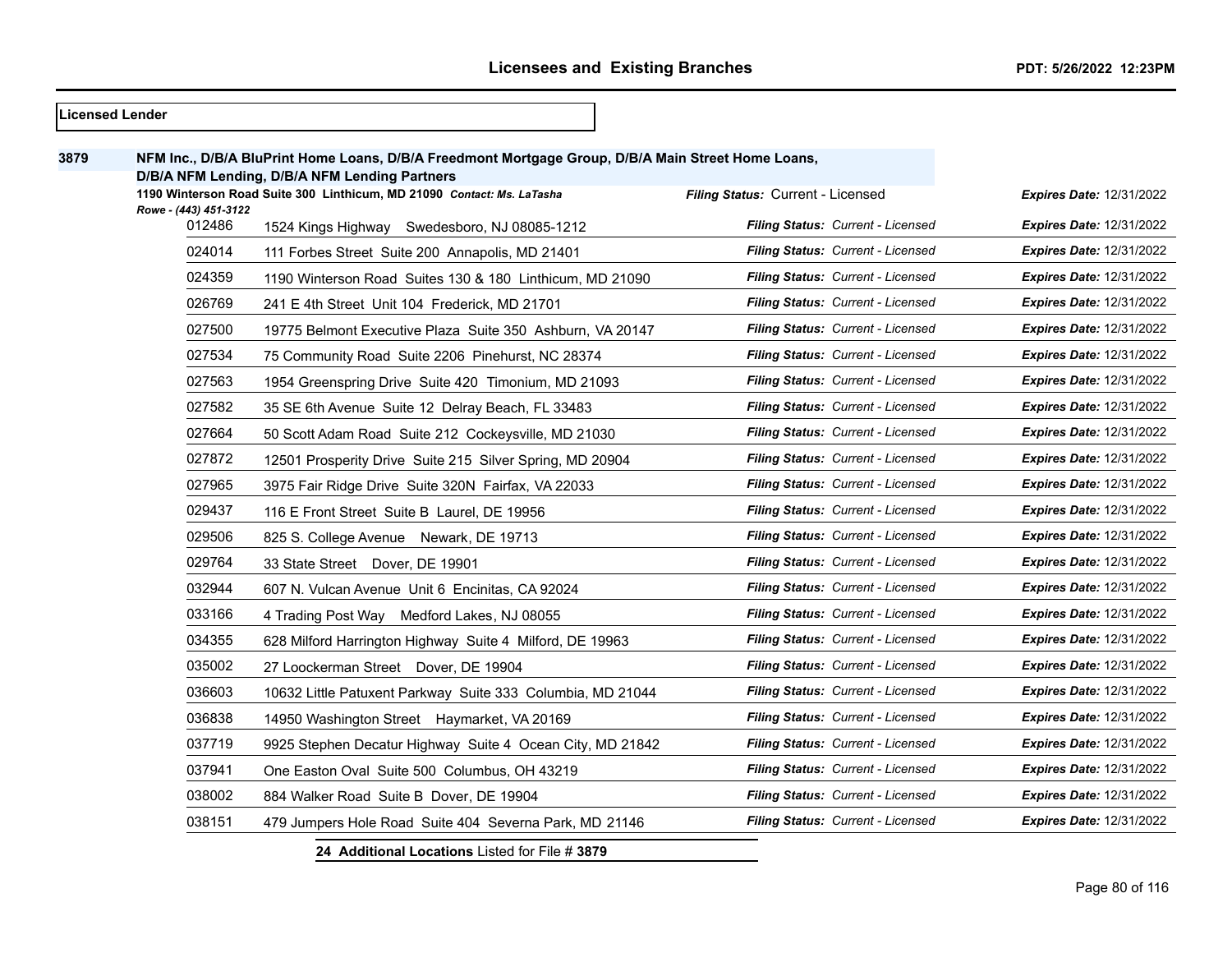| Licensed Lender |                                                                                                 |                                                                                         |                                          |                                 |  |  |
|-----------------|-------------------------------------------------------------------------------------------------|-----------------------------------------------------------------------------------------|------------------------------------------|---------------------------------|--|--|
| 033575          | <b>NHCASH.COM, LLC</b>                                                                          |                                                                                         |                                          |                                 |  |  |
|                 | 626-6004                                                                                        | 169 S. River Road Suite 19 Bedford, NH 03110 Contact: Ms. Kaitlyn Mello - (603)         | Filing Status: Current - Licensed        | <b>Expires Date: 12/31/2022</b> |  |  |
| 020048          |                                                                                                 | Nissan Signature Direct Finance LLC                                                     |                                          |                                 |  |  |
|                 | 596-4946                                                                                        | One Nissan Way Franklin, TN 37067 Contact: Katherine Melendrez - (214)                  | Filing Status: Current - Licensed        | <b>Expires Date: 12/31/2022</b> |  |  |
| 031935          |                                                                                                 | NJ LENDERS CORP., D/B/A Home Owners Mortgage Express, D/B/A Silver Bay Lending          |                                          |                                 |  |  |
|                 | 890-0005                                                                                        | 219 Paterson Avenue Little Falls, NJ 07424 Contact: Mr. Glenn Durr - (973)              | Filing Status: Current - Licensed        | <b>Expires Date: 12/31/2022</b> |  |  |
|                 | <b>Branches / Locations:</b><br>License#                                                        | <b>Address</b>                                                                          |                                          |                                 |  |  |
|                 | 033717                                                                                          | 25A Hanover Road First Floor Florham Park, NJ 07932                                     | <b>Filing Status: Current - Licensed</b> | <b>Expires Date: 12/31/2022</b> |  |  |
|                 | 036232                                                                                          | 2220 Fairmont Avenue 3rd Floor - Front Office Philadelphia, PA<br>19130                 | Filing Status: Current - Licensed        | <b>Expires Date: 12/31/2022</b> |  |  |
|                 |                                                                                                 | 2 Additional Locations Listed for File # 031935                                         |                                          |                                 |  |  |
| 029215          |                                                                                                 | NMSI, Inc., D/B/A Divine Mortgage Capital, D/B/A Mortgage Mac, D/B/A The Money Mortgage |                                          |                                 |  |  |
|                 | 3700 Wilshire Boulevard Suite 330 Los Angeles, CA 90010 Contact: Daniel<br>Kim - (213) 788-3530 |                                                                                         | Filing Status: Current - Licensed        | <b>Expires Date: 12/31/2022</b> |  |  |
|                 | <b>Branches / Locations:</b>                                                                    |                                                                                         |                                          |                                 |  |  |
|                 | License #<br>029901                                                                             | <b>Address</b><br>17870 Castleton Street, Suite 388 Suite 203 City of Industry, CA      | Filing Status: Current - Licensed        | <b>Expires Date: 12/31/2022</b> |  |  |
|                 |                                                                                                 | 91748                                                                                   |                                          |                                 |  |  |
|                 |                                                                                                 | 1 Additional Locations Listed for File # 029215                                         |                                          |                                 |  |  |
| 3937            | Northeastern Title Loans, LLC                                                                   |                                                                                         |                                          |                                 |  |  |
|                 | 823-4667                                                                                        | 105 North DuPont Highway Dover, DE 19901 Contact: John J McCloskey - (678)              | Filing Status: Current - Licensed        | <b>Expires Date: 12/31/2022</b> |  |  |
|                 | <b>Branches / Locations:</b>                                                                    |                                                                                         |                                          |                                 |  |  |
|                 | License #                                                                                       | <b>Address</b>                                                                          |                                          |                                 |  |  |
|                 | 011422                                                                                          | 103 Naamans Road Claymont, DE 19703                                                     | <b>Filing Status: Current - Licensed</b> | <b>Expires Date: 12/31/2022</b> |  |  |
|                 | 011849                                                                                          | 24504 Sussex Highway Seaford, DE 19973                                                  | Filing Status: Current - Licensed        | Expires Date: 12/31/2022        |  |  |
|                 | 012313                                                                                          | 2900 Concord Pike Wilmington, DE 19803                                                  | Filing Status: Current - Licensed        | <b>Expires Date: 12/31/2022</b> |  |  |
|                 | 3938                                                                                            | 1502 North DuPont Highway New Castle, DE 19720                                          | Filing Status: Current - Licensed        | <b>Expires Date: 12/31/2022</b> |  |  |
|                 | 4129                                                                                            | 38650 Sussex Highway Unit 8 Delmar, DE 19940                                            | Filing Status: Current - Licensed        | <b>Expires Date: 12/31/2022</b> |  |  |
|                 |                                                                                                 | 5 Additional Locations Listed for File # 3937                                           |                                          |                                 |  |  |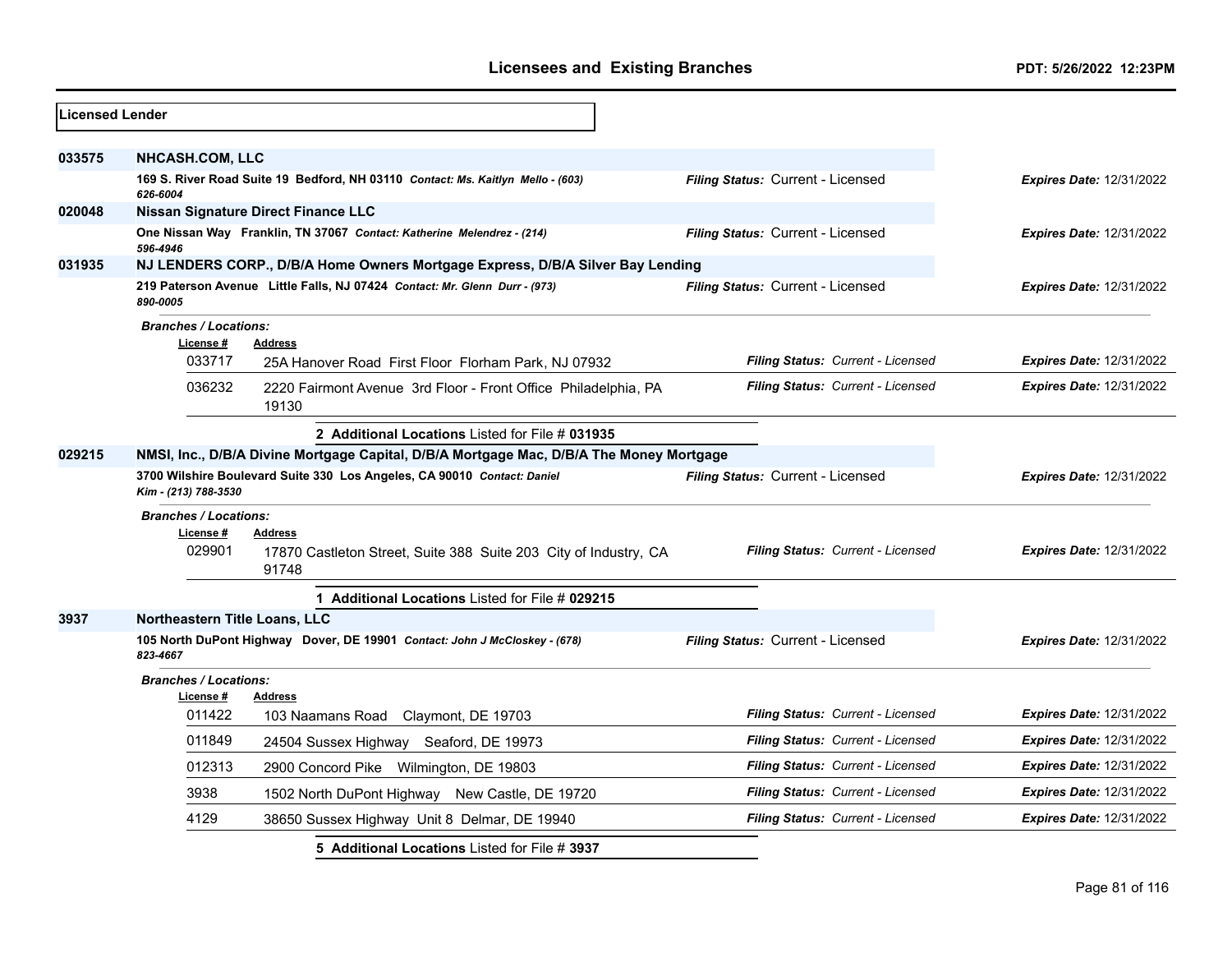| Licensed Lender |                                                                                                                     |                                                                                                                                               |                                   |                                 |
|-----------------|---------------------------------------------------------------------------------------------------------------------|-----------------------------------------------------------------------------------------------------------------------------------------------|-----------------------------------|---------------------------------|
| 020211          | <b>Norval Lending LLC</b>                                                                                           |                                                                                                                                               |                                   |                                 |
|                 |                                                                                                                     | 10977 State Street Delmar, DE 19940 Contact: Amber Showard - (302) 248-7003                                                                   | Filing Status: Current - Licensed | <b>Expires Date: 12/31/2022</b> |
| 012796          |                                                                                                                     | Norwich Commercial Group, Inc., D/B/A Norcom Mortgage, D/B/A TPO Go                                                                           |                                   |                                 |
|                 |                                                                                                                     | 38 Security Drive Avon, CT 06001 Contact: Mr. Gerald A. Gordon - (860) 507-1664                                                               | Filing Status: Current - Licensed | <b>Expires Date: 12/31/2022</b> |
|                 | <b>Branches / Locations:</b><br>License #                                                                           | <b>Address</b>                                                                                                                                |                                   |                                 |
|                 | 018361                                                                                                              | 11615 1/2 Coastal Highway, Suite E Ocean City, MD 21842                                                                                       | Filing Status: Current - Licensed | <b>Expires Date: 12/31/2022</b> |
|                 | 019151                                                                                                              | 5397 Twin Knolls Road Suite #13 Columbia, MD 21045                                                                                            | Filing Status: Current - Licensed | <b>Expires Date: 12/31/2022</b> |
|                 | 034755                                                                                                              | 731 Main Street Unit 101 Monroe, CT 06468                                                                                                     | Filing Status: Current - Licensed | <b>Expires Date: 12/31/2022</b> |
|                 |                                                                                                                     | 3 Additional Locations Listed for File # 012796                                                                                               |                                   |                                 |
| 033613          | <b>Notable Finance, LLC</b>                                                                                         |                                                                                                                                               |                                   |                                 |
|                 | (646) 960-6582                                                                                                      | 6 Landmark Square 4th Floor Stamford, CT 06091 Contact: Leigh Browne -                                                                        | Filing Status: Current - Licensed | <b>Expires Date: 12/31/2022</b> |
| 027932          | NP, INC., D/B/A Premier Mortgage Associates, D/B/A US Mortgage of Delaware, D/B/A Villa Home Loans                  |                                                                                                                                               |                                   |                                 |
|                 | 4800 N Federal Highway Building E Suite 200 Boca Raton, FL 33431 Contact:<br>Mr. Anthony Acquaviva - (561) 886-0300 |                                                                                                                                               | Filing Status: Current - Licensed | <b>Expires Date: 12/31/2022</b> |
|                 | <b>Branches / Locations:</b>                                                                                        |                                                                                                                                               |                                   |                                 |
|                 | License #                                                                                                           | <b>Address</b>                                                                                                                                |                                   |                                 |
|                 | 029462                                                                                                              | 2309 Bel Air Road Suites 301, 302 & 303 Fallston, MD 21047                                                                                    | Filing Status: Current - Licensed | <b>Expires Date: 12/31/2022</b> |
|                 | 029489                                                                                                              | 100 B Street Suite 240 Santa Rosa, CA 95401                                                                                                   | Filing Status: Current - Licensed | <b>Expires Date: 12/31/2022</b> |
|                 | 038258                                                                                                              | 5601 77 Center Drive Suite 200 Charlotte, NC 28217                                                                                            | Filing Status: Current - Licensed | <b>Expires Date: 12/31/2022</b> |
|                 |                                                                                                                     | 3 Additional Locations Listed for File # 027932                                                                                               |                                   |                                 |
| 032069          | <b>NSM Services Private Limited</b>                                                                                 |                                                                                                                                               |                                   |                                 |
|                 |                                                                                                                     | Floor 11, Block 7, DLF SEZ PARK Mount Poonamallee Road, Mannapakkam<br>Chennai 600089, International Contact: Phillip Montes - (972) 894-9094 | Filing Status: Current - Licensed | <b>Expires Date: 12/31/2022</b> |
|                 | <b>Branches / Locations:</b><br>License #                                                                           | Address                                                                                                                                       |                                   |                                 |
|                 | 032574                                                                                                              | Bharatiya City IT Park North Block, 3rd Floor Thanisandra Main<br>Road, Chokkanahalli, Karnataka Bangalore, International 560064              | Filing Status: Current - Licensed | <b>Expires Date: 12/31/2022</b> |
|                 |                                                                                                                     | 1 Additional Locations Listed for File # 032069                                                                                               |                                   |                                 |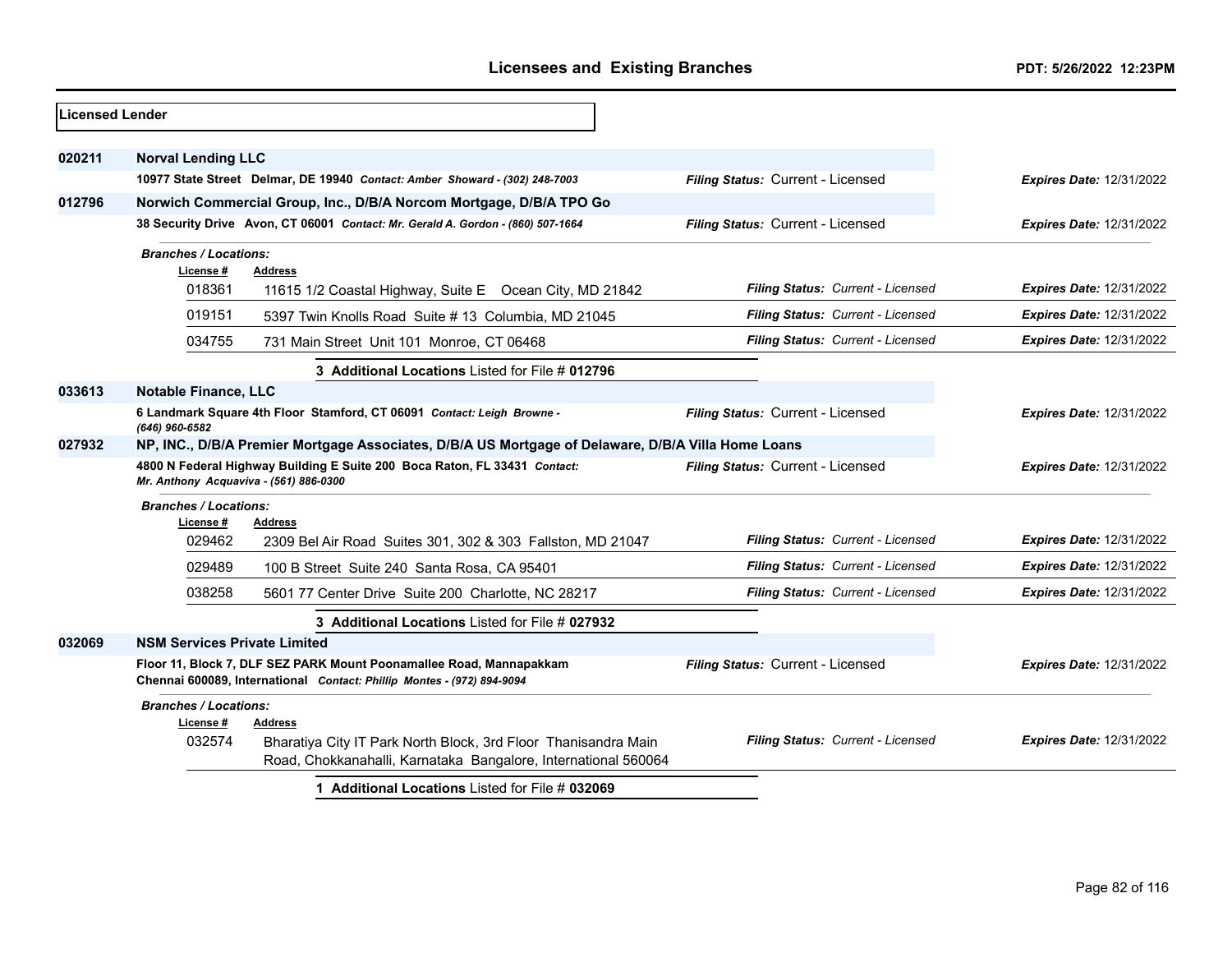| <b>Licensed Lender</b> |                                                                                                     |                                                                              |                                   |                                 |
|------------------------|-----------------------------------------------------------------------------------------------------|------------------------------------------------------------------------------|-----------------------------------|---------------------------------|
| 1726                   | <b>NVR Mortgage Finance, Inc.</b>                                                                   |                                                                              |                                   |                                 |
|                        | 555 Southpointe Boulevard 3rd Floor Canonsburg, PA 15317 Contact: Raina<br>Oglesby - (724) 743-5410 |                                                                              | Filing Status: Current - Licensed | <b>Expires Date: 12/31/2022</b> |
|                        | 018187<br>32445 Royal Blvd., Suite 1 Dagsboro, DE 19939                                             |                                                                              | Filing Status: Current - Licensed | Expires Date: 12/31/2022        |
|                        | 8047                                                                                                | 2500 Wrangle Hill Road Suite 200 Fox Run Business Park Bear,<br>DE 19701     | Filing Status: Current - Licensed | <b>Expires Date: 12/31/2022</b> |
|                        | 9043                                                                                                | 980 Harvest Drive Suite 350 Blue Bell, PA 19422                              | Filing Status: Current - Licensed | <b>Expires Date: 12/31/2022</b> |
|                        |                                                                                                     | 3 Additional Locations Listed for File # 1726                                |                                   |                                 |
| 021488                 | <b>Obsidian Financial Services, Inc.</b>                                                            |                                                                              |                                   |                                 |
|                        | (321) 473-9090                                                                                      | 907 E. Strawbridge Avenue Melbourne, FL 32901 Contact: Danielle Fontaine -   | Filing Status: Current - Licensed | <b>Expires Date: 12/31/2022</b> |
|                        | 030057                                                                                              | 200 Continental Drive Suite 201 Newark, DE 19713                             | Filing Status: Current - Licensed | <b>Expires Date: 12/31/2022</b> |
|                        |                                                                                                     | 1 Additional Locations Listed for File # 021488                              |                                   |                                 |
| 022084                 | Oceans Lending, L.L.C.                                                                              |                                                                              |                                   |                                 |
|                        | (321) 323-3099                                                                                      | 6 North Park Drive Suite 108 Hunt Valley, MD 21030 Contact: Carolyn Parker - | Filing Status: Current - Licensed | <b>Expires Date: 12/31/2022</b> |
| 020521                 | <b>Oceanside Mortgage Company</b>                                                                   |                                                                              |                                   |                                 |
|                        |                                                                                                     | 55 Main Street Toms River, NJ 08753 Contact: David Stone - (609) 971-8500    | Filing Status: Current - Licensed | <b>Expires Date: 12/31/2022</b> |
| 028624                 | OCMBC, INC.                                                                                         |                                                                              |                                   |                                 |
|                        | (949) 679-7400                                                                                      | 19000 MacArthur Boulevard Suite 200 Irvine, CA 92612 Contact: Rabi Aziz -    | Filing Status: Current - Licensed | <b>Expires Date: 12/31/2022</b> |
| 022737                 |                                                                                                     | <b>Ocwen Financial Solutions Private Limited</b>                             |                                   |                                 |
|                        | Contact: Marlon Groen - (856) 917-0902                                                              | Pritech Park, Block 12 Bellandur Village Bangalore, International 560103     | Filing Status: Current - Licensed | <b>Expires Date: 12/31/2022</b> |
| 034187                 | OM Mortgage, LLC                                                                                    |                                                                              |                                   |                                 |
|                        | (410) 299-9690                                                                                      | 30 East Padonia Road Suite 303 Timonium, MD 21093 Contact: Dari Jo Sklar -   | Filing Status: Current - Licensed | <b>Expires Date: 12/31/2022</b> |
| 022303                 | On Q Financial, Inc.                                                                                |                                                                              |                                   |                                 |
|                        | 444-7100                                                                                            | 615 S River Drive Suite 170 Tempe, AZ 85281 Contact: John Bergman - (480)    | Filing Status: Current - Licensed | <b>Expires Date: 12/31/2022</b> |
|                        | 028048                                                                                              | 2089 S DuPont Highway Unit #3 Dover, DE 19901                                | Filing Status: Current - Licensed | <b>Expires Date: 12/31/2022</b> |
|                        |                                                                                                     | <b>Additional Locations Listed for File # 022303</b>                         |                                   |                                 |
| 010622                 | One Reverse Mortgage, LLC                                                                           |                                                                              |                                   |                                 |
|                        | 373-5160                                                                                            | 660 Woodward Avenue Suite 1527 Detroit, MI 48226 Contact: Scott King - (313) | Filing Status: Current - Licensed | Expires Date: 12/31/2022        |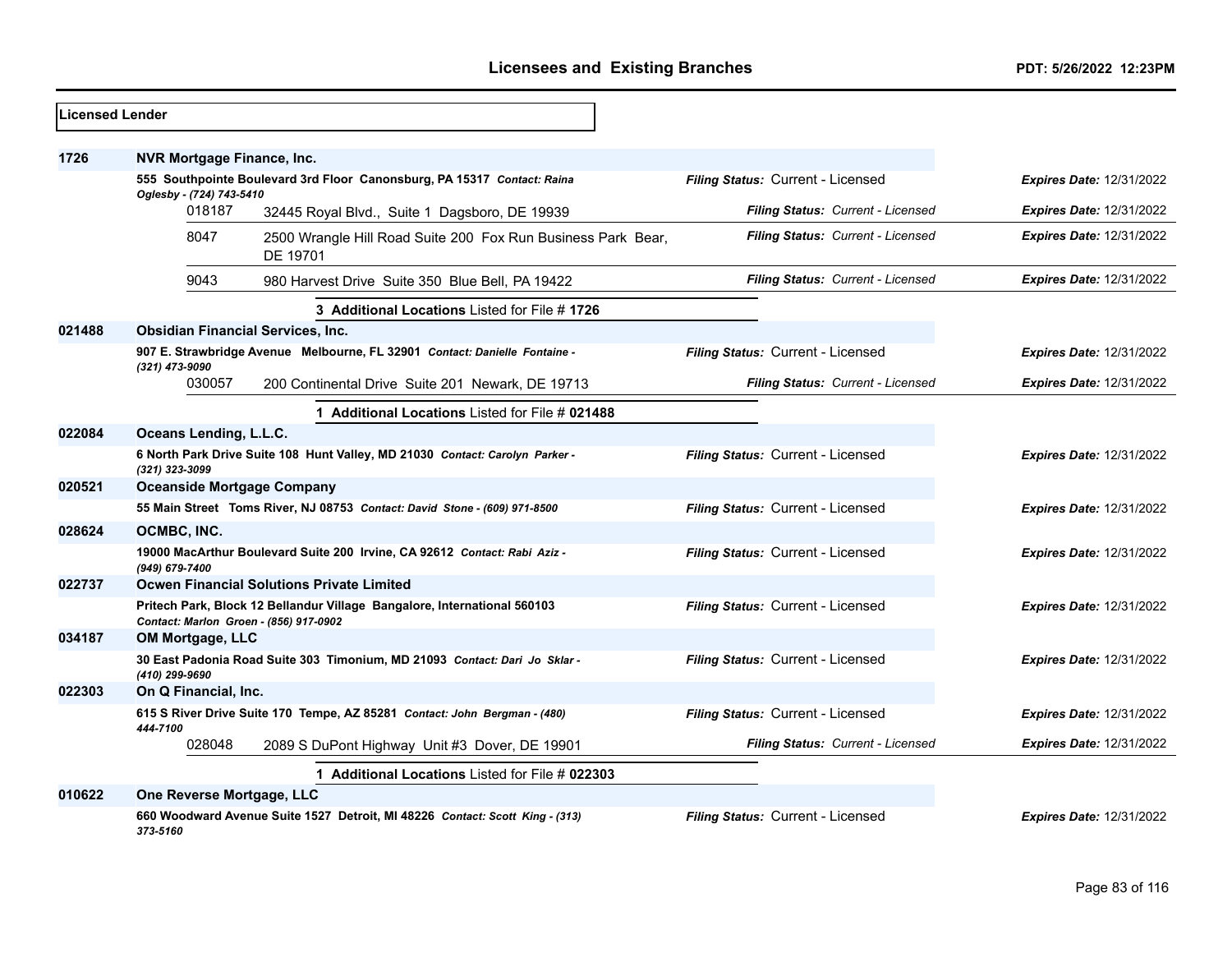| Licensed Lender |                                         |                                                                             |                                          |                                 |
|-----------------|-----------------------------------------|-----------------------------------------------------------------------------|------------------------------------------|---------------------------------|
| 012412          | <b>OneMain Consumer Loan, Inc.</b>      |                                                                             |                                          |                                 |
|                 |                                         | 601 NW Second Street First Floor Evansville, IN 47708 Contact: Mark         | Filing Status: Current - Licensed        | <b>Expires Date: 12/31/2022</b> |
|                 | Kilchenstein - (410) 537-9051<br>012677 | 725 Industrial Blvd London, KY 40741                                        | Filing Status: Current - Licensed        | <b>Expires Date: 12/31/2022</b> |
|                 |                                         | 1 Additional Locations Listed for File # 012412                             |                                          |                                 |
| 011786          | <b>OneMain Financial Group, LLC</b>     |                                                                             |                                          |                                 |
|                 |                                         | 100 International Drive 16th Floor Baltimore, MD 21202                      | Filing Status: Current - Licensed        | <b>Expires Date: 12/31/2022</b> |
|                 | <b>Branches / Locations:</b>            |                                                                             |                                          |                                 |
|                 | License#<br>011787                      | <b>Address</b><br>1057 North DuPont Highway<br>Dover, DE 19901              | Filing Status: Current - Licensed        | <b>Expires Date: 12/31/2022</b> |
|                 | 011788                                  | 420 Suburban Plaza Newark, DE 19711                                         | Filing Status: Current - Licensed        | <b>Expires Date: 12/31/2022</b> |
|                 | 011789                                  | 660 North DuPont Boulevard Milford Plaza Milford, DE 19963                  | Filing Status: Current - Licensed        | <b>Expires Date: 12/31/2022</b> |
|                 | 011790                                  | 4325 Concord Pike Concord Square Shopping Center Wilmington,<br>DE 19803    | Filing Status: Current - Licensed        | <b>Expires Date: 12/31/2022</b> |
|                 | 011791                                  | 22974 Sussex Highway Seaford, DE 19973                                      | Filing Status: Current - Licensed        | <b>Expires Date: 12/31/2022</b> |
|                 | 019782                                  | 605 Munn Road 3rd Floor Fort Mill, SC 29715                                 | Filing Status: Current - Licensed        | <b>Expires Date: 12/31/2022</b> |
|                 | 024082                                  | 601 NW Second Street Evansville, IN 47708                                   | Filing Status: Current - Licensed        | <b>Expires Date: 12/31/2022</b> |
|                 | 024083                                  | 725 Industrial Boulevard London, KY 40741                                   | Filing Status: Current - Licensed        | <b>Expires Date: 12/31/2022</b> |
|                 | 026947                                  | 24 Fox Hunt Drive Bear, DE 19701                                            | Filing Status: Current - Licensed        | <b>Expires Date: 12/31/2022</b> |
|                 | 029230                                  | 4920 S. Wendler Drive Suite 202 Tempe, AZ 85282                             | <b>Filing Status: Current - Licensed</b> | <b>Expires Date: 12/31/2022</b> |
|                 |                                         | 10 Additional Locations Listed for File # 011786                            |                                          |                                 |
| 035384          | OnY Glo, Inc.                           |                                                                             |                                          |                                 |
|                 | Bruggeman - (714) 869-2876              | 6 Hutton Centre Drive Suite 1030 Santa Ana, CA 92707 Contact: Ms. Rebecca   | Filing Status: Current - Licensed        | <b>Expires Date: 12/31/2022</b> |
| 020179          | Open Mortgage, LLC                      |                                                                             |                                          |                                 |
|                 | (512) 492-3348                          | 14101 West Highway 290 Suite 1300 Austin, TX 78737 Contact: Valerie Silva - | Filing Status: Current - Licensed        | <b>Expires Date: 12/31/2022</b> |
| 013016          | <b>Opportunity Financial, LLC</b>       |                                                                             |                                          |                                 |
|                 | Hagner - (312) 212-8079                 | 130 East Randolph Street Suite 3400 Chicago, IL 60601 Contact: Carolyn      | Filing Status: Current - Licensed        | <b>Expires Date: 12/31/2021</b> |
| 017880          |                                         | <b>OwnersChoice Funding, Incorporated</b>                                   |                                          |                                 |
|                 | (800) 342-4998                          | 1021 Watervliet Sharker Road Albany, NY 12205 Contact: Delila Morrison -    | Filing Status: Current - Licensed        | <b>Expires Date: 12/31/2022</b> |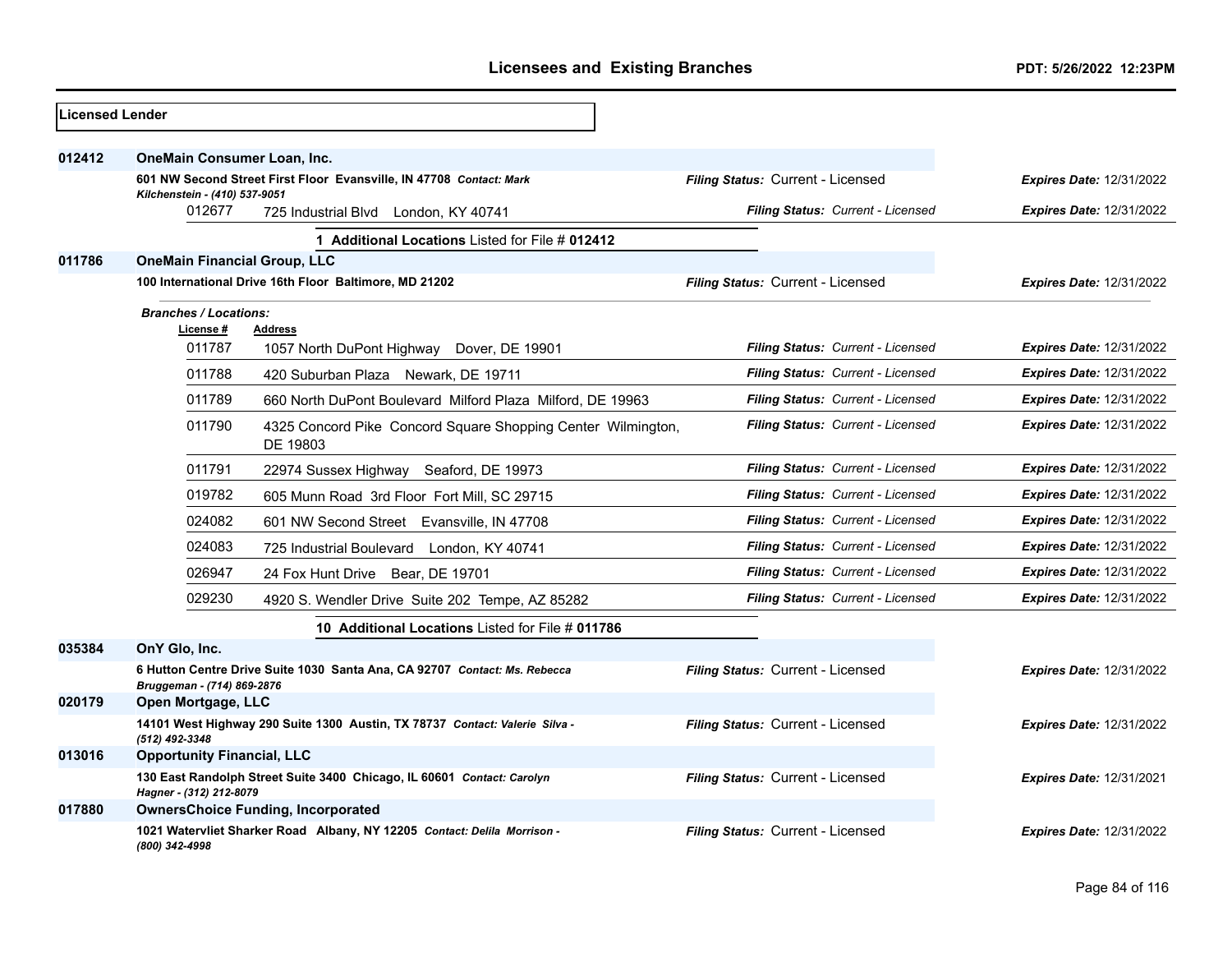| Licensed Lender |                                          |                                                                                          |                                   |                                 |
|-----------------|------------------------------------------|------------------------------------------------------------------------------------------|-----------------------------------|---------------------------------|
| 028358          |                                          | Pacific Residential Mortgage, LLC                                                        |                                   |                                 |
|                 | (503) 699-2626                           | 13010 SW 68th Parkway Suite 145 Tigard, OR 97223 Contact: Mr. Eric Wiley -               | Filing Status: Current - Licensed | <b>Expires Date: 12/31/2022</b> |
| 027024          |                                          | Panorama Mortgage Group, LLC, D/B/A Alterra Home Loans, D/B/A Panorama Mortgage Advisors |                                   |                                 |
|                 | Contact: Miguel Narvaez - (702) 819-8150 | 6623 Las Vegas Boulevard South Suite F-200 Las Vegas, NV 89119-3245                      | Filing Status: Current - Licensed | <b>Expires Date: 12/31/2022</b> |
|                 | 030540                                   | 13907 S Minuteman Drive Ste 225 Draper, UT 84020                                         | Filing Status: Current - Licensed | <b>Expires Date: 12/31/2022</b> |
|                 | 030560                                   | 160 Littleton Road Ste 303 Parsippany, NJ 07054-1871                                     | Filing Status: Current - Licensed | <b>Expires Date: 12/31/2022</b> |
|                 | 034213                                   | 5901 W Century Boulevard Suite 1550 Los Angeles, CA<br>90045-5437                        | Filing Status: Current - Licensed | <b>Expires Date: 12/31/2022</b> |
|                 | 036871                                   | 1405 Route 18 Suite 206 Old Bridge, NJ 08857-3719                                        | Filing Status: Current - Licensed | <b>Expires Date: 12/31/2022</b> |
|                 |                                          | 4 Additional Locations Listed for File # 027024                                          |                                   |                                 |
| 012270          |                                          | Paramount Residential Mortgage Group, Inc.                                               |                                   |                                 |
|                 | Aamodt - (951) 278-0000                  | 1265 Corona Pointe Court Suite 301 Corona, CA 92879 Contact: Elisabeth                   | Filing Status: Current - Licensed | <b>Expires Date: 12/31/2022</b> |
|                 | 020459                                   | 10200 W. State Road 84 Suite 107 Davie, FL 33324                                         | Filing Status: Current - Licensed | <b>Expires Date: 12/31/2022</b> |
|                 | 022592                                   | 53 NW 100th Avenue Suites 106 & 107 Plantation, FL 33324                                 | Filing Status: Current - Licensed | <b>Expires Date: 12/31/2022</b> |
|                 | 027845                                   | 3051 Progress Way Suite 208 Kaukauna, WI 45130                                           | Filing Status: Current - Licensed | <b>Expires Date: 12/31/2022</b> |
|                 | 037206                                   | 11 E Mount Royal Avenue PH Suite Baltimore, MD 21202                                     | Filing Status: Current - Licensed | <b>Expires Date: 12/31/2022</b> |
|                 | 037506                                   | 5505 Edmondson Pike Suite 12 Nashville, TN 37211                                         | Filing Status: Current - Licensed | <b>Expires Date: 12/31/2022</b> |
|                 | 037924                                   | 5100 Route 42 Unit B Turnersville, NJ 08012                                              | Filing Status: Current - Licensed | <b>Expires Date: 12/31/2022</b> |

**6 Additional Locations** Listed for File # **012270**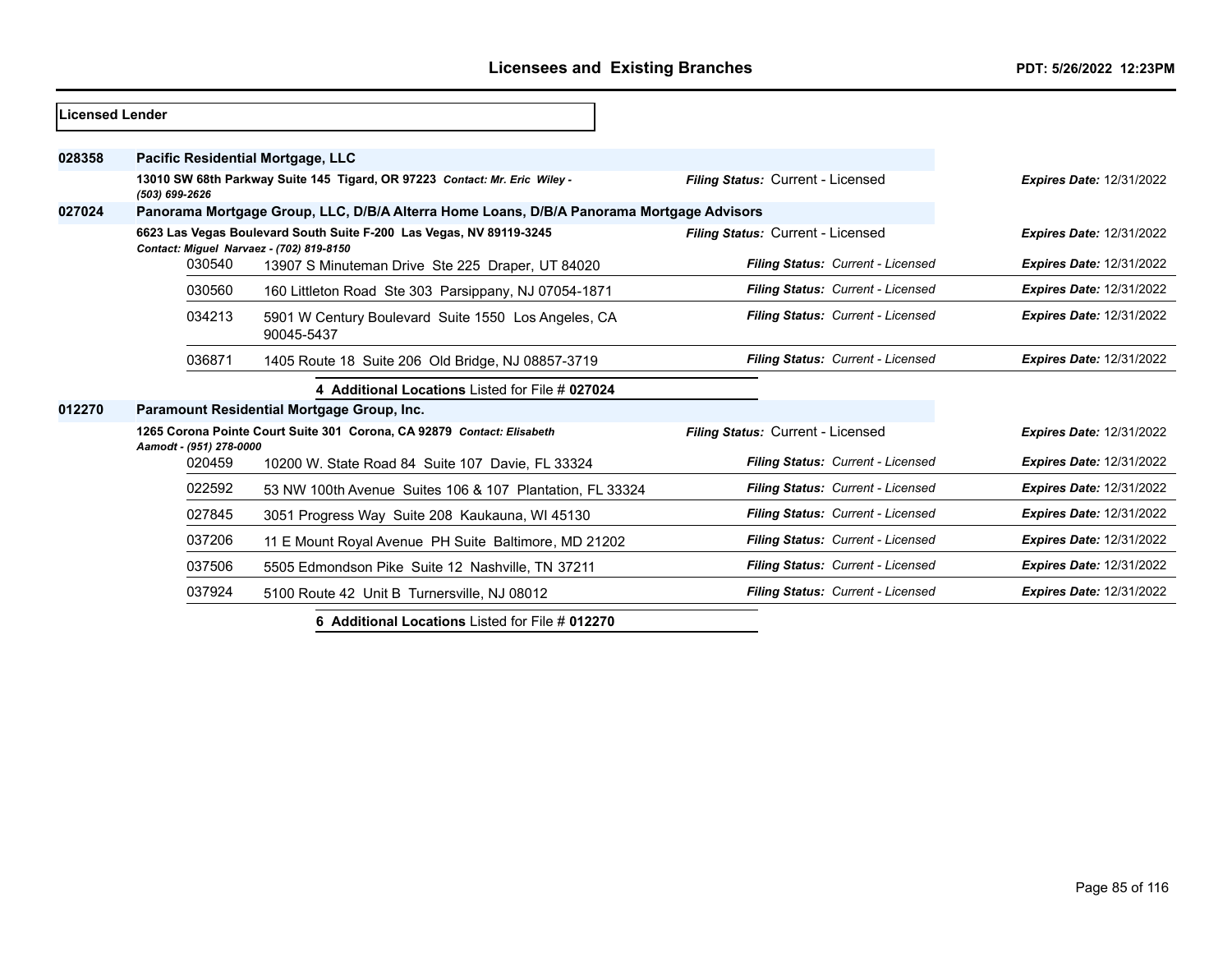| Licensed Lender |                                      |                                                                                         |                                   |                                 |
|-----------------|--------------------------------------|-----------------------------------------------------------------------------------------|-----------------------------------|---------------------------------|
| 010604          |                                      | PennyMac Loan Services, LLC, D/B/A PennyMac                                             |                                   |                                 |
|                 | Jeffrey Paul Grogin - (818) 224-7050 | 3043 Townsgate Road Suite 200 Westlake Village, CA 91361 Contact: Mr.                   | Filing Status: Current - Licensed | <b>Expires Date: 12/31/2022</b> |
|                 | <b>Branches / Locations:</b>         |                                                                                         |                                   |                                 |
|                 | License #<br>012408                  | <b>Address</b><br>251 South Lake Avenue Suite 500 and Sixth Floor Pasadena. CA<br>91101 | Filing Status: Current - Licensed | <b>Expires Date: 12/31/2022</b> |
|                 | 012682                               | 3013 Douglas Boulevard Suites 110 and 250 Roseville, CA 95661                           | Filing Status: Current - Licensed | <b>Expires Date: 12/31/2022</b> |
|                 | 020939                               | 6101 Condor Drive Suite 200 Moorpark, CA 93021                                          | Filing Status: Current - Licensed | <b>Expires Date: 12/31/2022</b> |
|                 | 022591                               | 2201 West Plano Parkway Suites 150 & 300 Plano, TX 75075                                | Filing Status: Current - Licensed | <b>Expires Date: 12/31/2022</b> |
|                 | 026687                               | 9009 Corporate Lake Drive Suites 100 and 320 Tampa, FL 33634                            | Filing Status: Current - Licensed | <b>Expires Date: 12/31/2022</b> |
|                 | 026710                               | 4300 Duncan Avenue, Fourth Floor St. Louis, MO 63110                                    | Filing Status: Current - Licensed | <b>Expires Date: 12/31/2022</b> |
|                 | 026724                               | 112 S. Lakeview Canyon Road Suites 130, 200 and 220 Thousand<br>Oaks, CA 91362          | Filing Status: Current - Licensed | <b>Expires Date: 12/31/2022</b> |
|                 | 029891                               | 3201 E. Elwood Street Suite 100 Phoenix, AZ 85034                                       | Filing Status: Current - Licensed | <b>Expires Date: 12/31/2022</b> |
|                 | 030026                               | 2301 West Plano Parkway Suite 300 Plano, TX 75075                                       | Filing Status: Current - Licensed | <b>Expires Date: 12/31/2022</b> |
|                 | 033718                               | 1000 CentreGreen Way, Suite 100 and 200 Suite 100 Cary, NC<br>27513                     | Filing Status: Current - Licensed | <b>Expires Date: 12/31/2022</b> |
|                 | 034121                               | 10550 West Charleston Boulevard Suite A Las Vegas, NV 89135                             | Filing Status: Current - Licensed | <b>Expires Date: 12/31/2022</b> |
|                 | 034419                               | 6840 Carothers Parkway Suite 500 Franklin, TN 37067                                     | Filing Status: Current - Licensed | <b>Expires Date: 12/31/2022</b> |
|                 |                                      | 12 Additional Locations Listed for File # 010604                                        |                                   |                                 |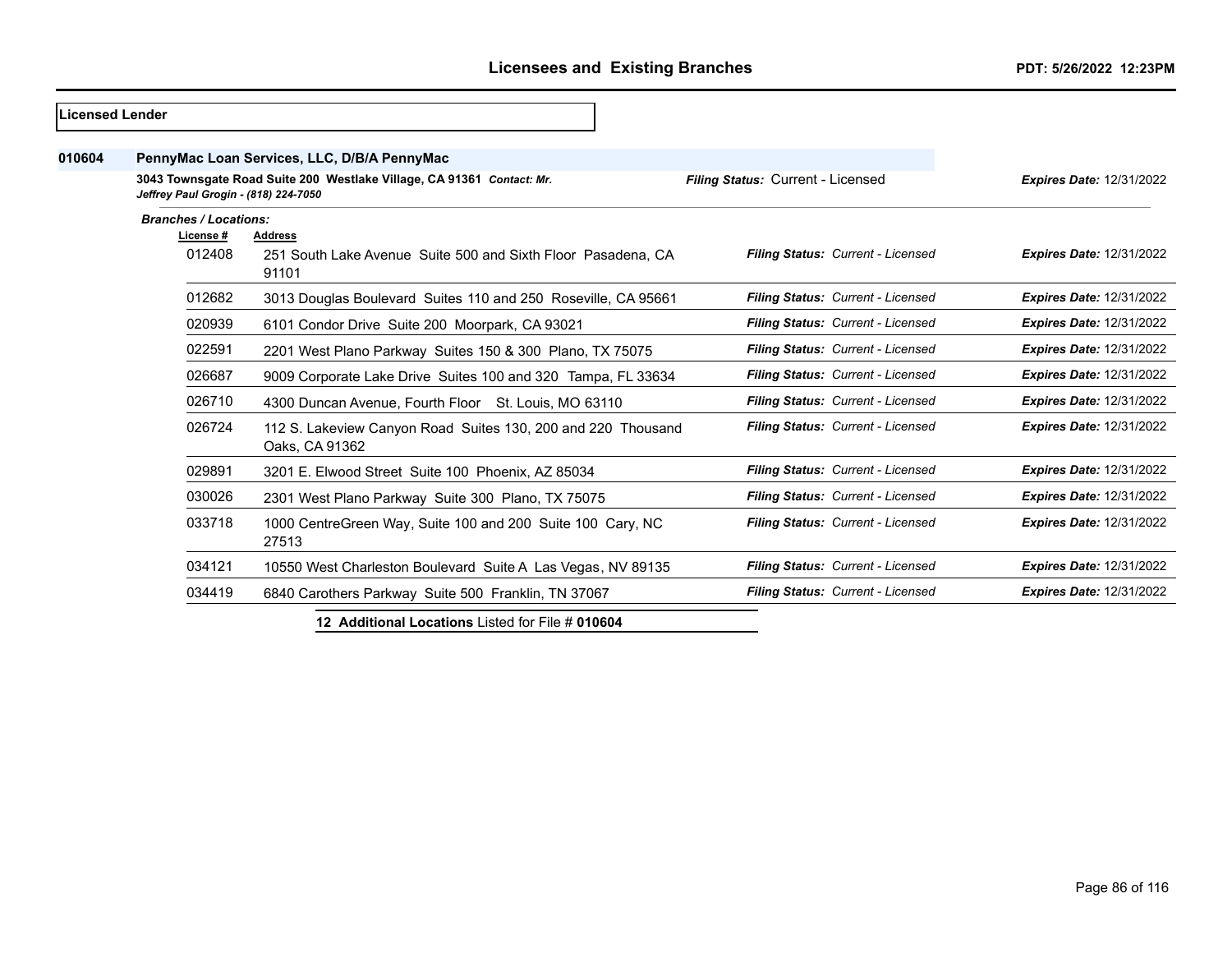| Licensed Lender |                                           |                                                                                                                                                  |                                          |                                 |
|-----------------|-------------------------------------------|--------------------------------------------------------------------------------------------------------------------------------------------------|------------------------------------------|---------------------------------|
| 2784            |                                           | PHH Mortgage Corporation, D/B/A Instamortgage.com, D/B/A Liberty Reverse Mortgage, D/B/A Mortgage<br>Service Center, D/B/A PHH Mortgage Services |                                          |                                 |
|                 |                                           | 1 Mortgage Way Mount Laurel, NJ 08054 Contact: Danny Moore - (856) 917-8181                                                                      | <b>Filing Status: Current - Licensed</b> | <b>Expires Date: 12/31/2022</b> |
|                 | 011823                                    | 7 Elmwood Drive Cumberland, RI 02864                                                                                                             | Filing Status: Current - Licensed        | <b>Expires Date: 12/31/2022</b> |
|                 | 025448                                    | 971 16th Street N Jacksonville Beach, FL 32250                                                                                                   | Filing Status: Current - Licensed        | Expires Date: 12/31/2022        |
|                 | 027734                                    | 1661 Worthington Road Suite 100 West Palm Beach, FL 33409                                                                                        | Filing Status: Current - Licensed        | <b>Expires Date: 12/31/2022</b> |
|                 | 028109                                    | 10951 White Rock Road Suite 200 Rancho Cordova, CA 95670                                                                                         | Filing Status: Current - Licensed        | Expires Date: 12/31/2022        |
|                 | 032573                                    | 3803 36th Street Lubbock, MI 79413                                                                                                               | Filing Status: Current - Licensed        | <b>Expires Date: 12/31/2022</b> |
|                 | 033350                                    | 32 Executive Park Suite 170 Irvine, CA 92614                                                                                                     | <b>Filing Status: Current - Licensed</b> | <b>Expires Date: 12/31/2022</b> |
|                 | 035631                                    | 14405 Walters Road Suites 300-400 Houston, TX 77014                                                                                              | Filing Status: Current - Licensed        | Expires Date: 12/31/2022        |
|                 |                                           | 7 Additional Locations Listed for File # 2784                                                                                                    |                                          |                                 |
| 011089          |                                           | Philadelphia Mortgage Advisors, Inc.                                                                                                             |                                          |                                 |
|                 | Jonathan G. Kraus - (610) 834-8700        | 600 West Germantown Pike Suite 270 Plymouth Meeting, PA 19462 Contact:                                                                           | Filing Status: Current - Licensed        | <b>Expires Date: 12/31/2022</b> |
|                 | 021580                                    | 60 Green Street, 1st Floor Doylestown, PA 18901                                                                                                  | Filing Status: Current - Licensed        | Expires Date: 12/31/2022        |
|                 |                                           | 1 Additional Locations Listed for File # 011089                                                                                                  |                                          |                                 |
| 3885            |                                           | Pike Creek Mortgage Services, Inc., D/B/A First State Mortgage, D/B/A First State Veteran Mortgage                                               |                                          |                                 |
|                 | Moses - (302) 892-2811                    | 2100 Drummond Plaza Building 2 Newark, DE 19711 Contact: Mr. Wayne L                                                                             | Filing Status: Current - Licensed        | <b>Expires Date: 12/31/2022</b> |
|                 | <b>Branches / Locations:</b><br>License # | <b>Address</b>                                                                                                                                   |                                          |                                 |
|                 | 011818                                    | 2400 Coastal Highway Dewey Beach, DE 19971                                                                                                       | Filing Status: Current - Licensed        | <b>Expires Date: 12/31/2022</b> |
|                 | 024974                                    | 1908A Kirkwood Highway Newark, DE 19711                                                                                                          | Filing Status: Current - Licensed        | <b>Expires Date: 12/31/2022</b> |
|                 | 028436                                    | 951 N State Street Dover, DE 19901                                                                                                               | Filing Status: Current - Licensed        | <b>Expires Date: 12/31/2022</b> |
|                 | 036862                                    | 7 Neshaminy Interplex 1st Floor Suite 115 Trevose, PA 19053                                                                                      | Filing Status: Current - Licensed        | <b>Expires Date: 12/31/2022</b> |
|                 |                                           | 4 Additional Locations Listed for File # 3885                                                                                                    |                                          |                                 |
| 029816          |                                           | Pivot Financial Partners, Inc., D/B/A Pivot Lending Group                                                                                        |                                          |                                 |
|                 |                                           | 10397 W Centennial Road Suite 220 Littleton, CO 80127 Contact: Mr. Bryant                                                                        | Filing Status: Current - Licensed        | <b>Expires Date: 12/31/2022</b> |
|                 | Ottaviano - (303) 798-6100<br>030989      | 13835 N. Northsight Blvd Suite 100 Scottsdale, AZ 85260                                                                                          | Filing Status: Current - Licensed        | <b>Expires Date: 12/31/2022</b> |
|                 | 032665                                    | 401 South Frontage Road Pahrump, NV 89048                                                                                                        | Filing Status: Current - Licensed        | <b>Expires Date: 12/31/2022</b> |
|                 |                                           | 2 Additional Locations Listed for File # 029816                                                                                                  |                                          |                                 |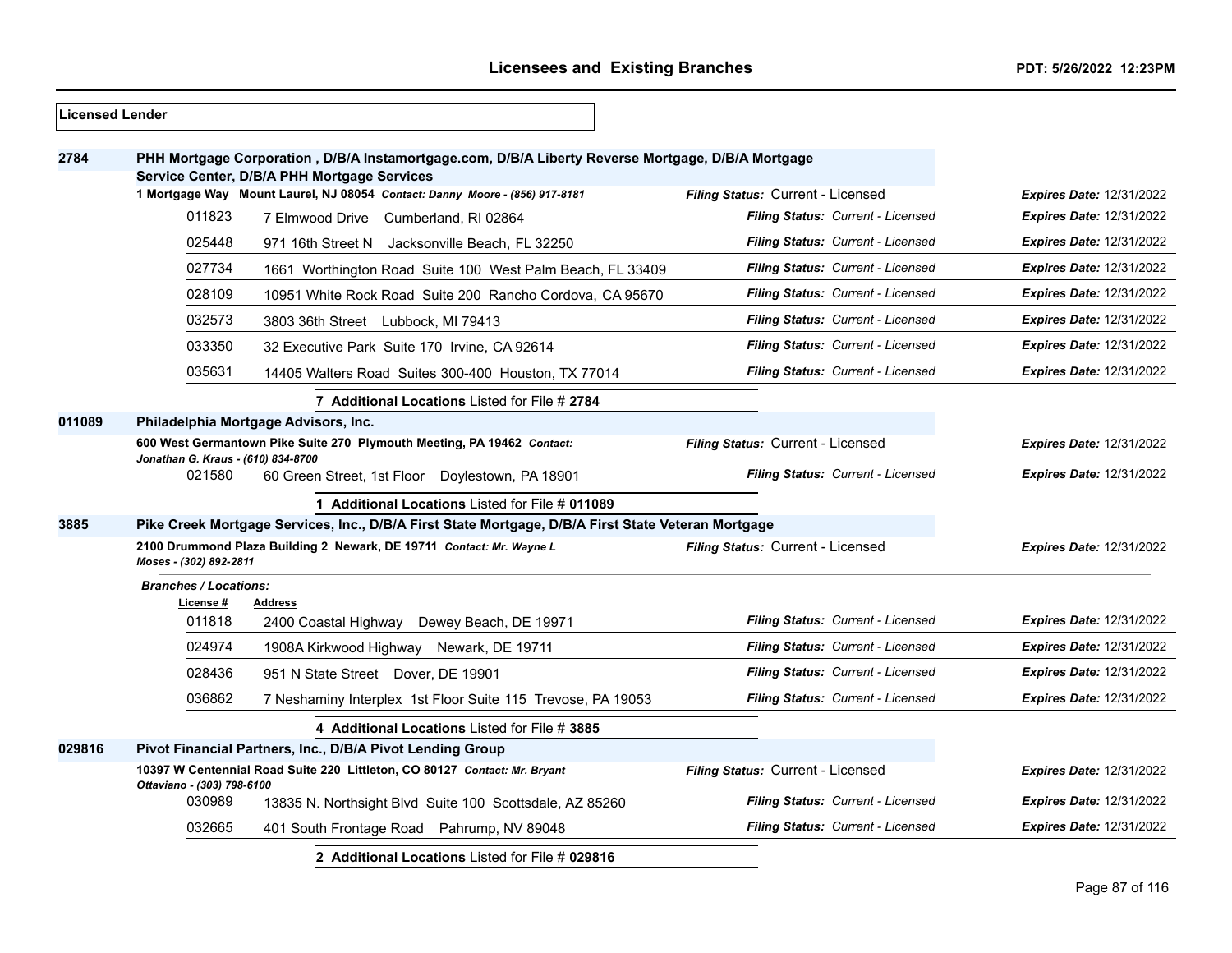| Licensed Lender |                                                                                                                                                      |                                                                                |                                   |                                 |
|-----------------|------------------------------------------------------------------------------------------------------------------------------------------------------|--------------------------------------------------------------------------------|-----------------------------------|---------------------------------|
| 019841          | Planet Home Lending, LLC, D/B/A Planet Loan Servicing<br>321 Research Parkway Suite 303 Meriden, CT 06450 Contact: Sandra Jarish -<br>(203) 303-5280 |                                                                                | Filing Status: Current - Licensed | Expires Date: 12/31/2022        |
|                 | <b>Branches / Locations:</b>                                                                                                                         |                                                                                |                                   |                                 |
|                 | License #<br>022479                                                                                                                                  | <b>Address</b><br>10025 Governor Warfield Parkway Suite 301 Columbia, MD 21044 | Filing Status: Current - Licensed | <b>Expires Date: 12/31/2022</b> |
|                 | 022483                                                                                                                                               | 2002 North Lois Avenue Suite 800 Tampa, FL 33607                               | Filing Status: Current - Licensed | <b>Expires Date: 12/31/2022</b> |
|                 | 022492                                                                                                                                               | 105 Maxess Road Suite N107 Melville, NY 11747                                  | Filing Status: Current - Licensed | <b>Expires Date: 12/31/2022</b> |
|                 | 026698                                                                                                                                               | 9 Eves Drive Suite 160 Marlton, NJ 08053                                       | Filing Status: Current - Licensed | <b>Expires Date: 12/31/2022</b> |
|                 | 027064                                                                                                                                               | 120 Erie Canal Drive Suite 240 Rochester, NY 14626                             | Filing Status: Current - Licensed | <b>Expires Date: 12/31/2022</b> |
|                 | 027553                                                                                                                                               |                                                                                | Filing Status: Current - Licensed | <b>Expires Date: 12/31/2022</b> |
|                 |                                                                                                                                                      | 5020 Riverside Drive Suite 300 Irving, TX 75039                                |                                   |                                 |
|                 | 030874                                                                                                                                               | 116 N. Oliver Street Suite B Wichita, KS 67208                                 | Filing Status: Current - Licensed | <b>Expires Date: 12/31/2022</b> |
|                 | 031294                                                                                                                                               | 927-C Merchants Walk Huntsville, AL 35801                                      | Filing Status: Current - Licensed | <b>Expires Date: 12/31/2022</b> |
|                 | 033558                                                                                                                                               | 891 Kuhn Drive Suite 200 Chula Vista, CA 91914                                 | Filing Status: Current - Licensed | <b>Expires Date: 12/31/2022</b> |
|                 | 037959                                                                                                                                               | 165 South Union Boulevard Suite 901 Lakewood, CO 80228                         | Filing Status: Current - Licensed | <b>Expires Date: 12/31/2022</b> |
|                 |                                                                                                                                                      | 10 Additional Locations Listed for File # 019841                               |                                   |                                 |
| 011341          |                                                                                                                                                      | <b>Platinum Home Mortgage Corporation</b>                                      |                                   |                                 |
|                 | Pelinski - (847) 454-8175                                                                                                                            | 2000 Center Drive Suite East D403 Hoffman Estates, IL 60192 Contact: Lori S    | Filing Status: Current - Licensed | <b>Expires Date: 12/31/2022</b> |
|                 | 011511                                                                                                                                               | 4811 Airport Plaza Drive Suite 220 Long Beach, CA 90815                        | Filing Status: Current - Licensed | <b>Expires Date: 12/31/2022</b> |
|                 |                                                                                                                                                      | 1 Additional Locations Listed for File # 011341                                |                                   |                                 |
| 8674            | Plaza Home Mortgage, Inc.                                                                                                                            |                                                                                |                                   |                                 |
|                 | Fontaine - (858) 346-1208                                                                                                                            | 9808 Scranton Road Suite 3000 San Diego, CA 92121 Contact: Michael             | Filing Status: Current - Licensed | <b>Expires Date: 12/31/2022</b> |
|                 | <b>Branches / Locations:</b><br>License #                                                                                                            | <b>Address</b>                                                                 |                                   |                                 |
|                 | 011004                                                                                                                                               | 4655 Salisbury Road Suite 250 Jacksonville, FL 32256                           | Filing Status: Current - Licensed | <b>Expires Date: 12/31/2022</b> |
|                 | 019549                                                                                                                                               | 1979 Marcus Avenue Suite 210, Office 139 Lake Success, NY<br>11042             | Filing Status: Current - Licensed | <b>Expires Date: 12/31/2022</b> |
|                 | 019746                                                                                                                                               | 7535 East Hampden Avenue Suite 109 Denver, CO 80231                            | Filing Status: Current - Licensed | Expires Date: 12/31/2022        |
|                 |                                                                                                                                                      | 3 Additional Locations Listed for File # 8674                                  |                                   |                                 |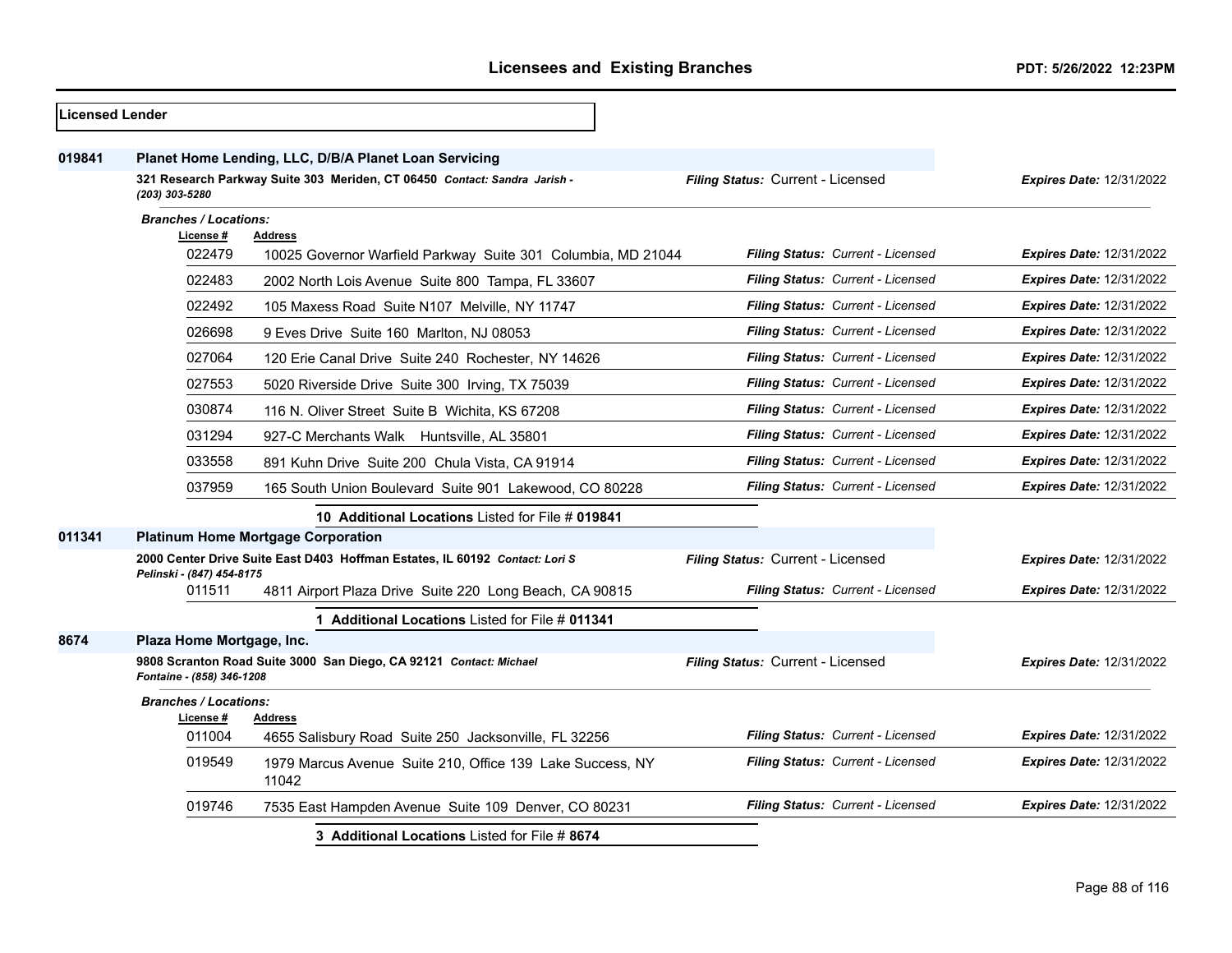| Licensed Lender |                                                                                                                  |                                          |                                 |
|-----------------|------------------------------------------------------------------------------------------------------------------|------------------------------------------|---------------------------------|
| 034161          | <b>Polaris Home Loans, LLC</b>                                                                                   |                                          |                                 |
|                 | One Monarch Place 22nd Floor Suite 2200 Springfield, MA 01144 Contact: Mr.<br>Raymond Brousseau - (413) 278-5741 | Filing Status: Current - Licensed        | <b>Expires Date: 12/31/2022</b> |
| 024313          | Poli Mortgage Group, Inc.                                                                                        |                                          |                                 |
|                 | 100 River Ridge Drive Suite 304 Norwood, MA 02062 Contact: Edmund Poli -<br>(781) 801-1411                       | <b>Filing Status: Current - Licensed</b> | <b>Expires Date: 12/31/2022</b> |
| 033757          | Populus Financial Group, Inc., D/B/A ACE Cash Express                                                            |                                          |                                 |
|                 | 300 E John Carpenter Freeway Suite 900 Irving, TX 75062 Contact: Ms. Lisa<br>Sterenchuk - (972) 753-2354         | Filing Status: Current - Licensed        | <b>Expires Date: 12/31/2022</b> |
| 011905          | Premia Mortgage, LLC, D/B/A Premia Relocation Mortgage                                                           |                                          |                                 |
|                 | 1111 W. Long Lake Road Suite 102 Troy, MI 48098 Contact: Regina Lall - (312)<br>924-4977                         | Filing Status: Current - Licensed        | <b>Expires Date: 12/31/2022</b> |
|                 | <b>Branches / Locations:</b>                                                                                     |                                          |                                 |
|                 | License #<br><b>Address</b>                                                                                      |                                          |                                 |
|                 | 012372<br>6465 Wayzata Boulevard 2nd Floor, Suite 200 Saint Louis Park,<br>MN 55426                              | Filing Status: Current - Licensed        | <b>Expires Date: 12/31/2022</b> |
|                 | Additional Locations Listed for File # 011905                                                                    |                                          |                                 |
| 031804          | Premier Lending, Inc.                                                                                            |                                          |                                 |
|                 | 3420 Toringdon Way Suite220 Charlotte, NC 28277 Contact: Fadi Faraj - (650)<br>579-1000                          | <b>Filing Status: Current - Licensed</b> | <b>Expires Date: 12/31/2022</b> |
| 035158          | Premier Processing, LLC, D/B/A UMortgage                                                                         |                                          |                                 |
|                 | 100 N. 18th Street Suite 1400 Philadelphia, PA 19103 Contact: Ms. Joy<br>Santarelli - (215) 454-6098             | <b>Filing Status: Current - Licensed</b> | <b>Expires Date: 12/31/2022</b> |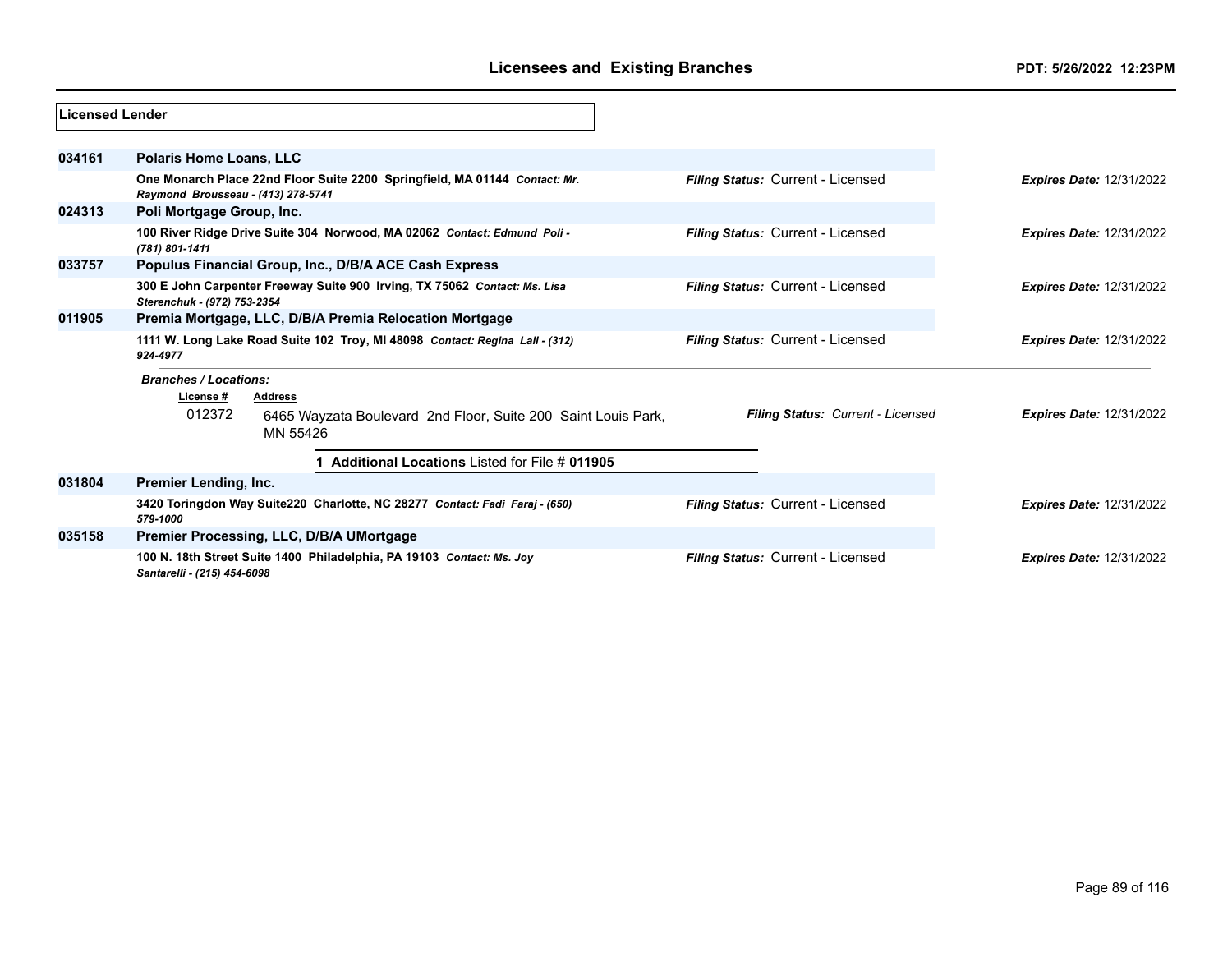| Licensed Lender |                                           |                                                                                     |                                   |                                 |
|-----------------|-------------------------------------------|-------------------------------------------------------------------------------------|-----------------------------------|---------------------------------|
| 5644            | Primary Residential Mortgage, Inc.        |                                                                                     |                                   |                                 |
|                 | 586-8707                                  | 1480 North 2200 West Salt Lake City, UT 84116 Contact: Hollie Wyllie - (801)        | Filing Status: Current - Licensed | <b>Expires Date: 12/31/2022</b> |
|                 | 010608                                    | 248 East Chestnut Hill Road Newark, DE 19713                                        | Filing Status: Current - Licensed | <b>Expires Date: 12/31/2022</b> |
|                 | 011861                                    | 23 Turner Lane West Chester, PA 19380                                               | Filing Status: Current - Licensed | Expires Date: 12/31/2022        |
|                 | 023425                                    | 489 Ritchie Highway Suite 202 & 203 Severna Park, MD 21146                          | Filing Status: Current - Licensed | <b>Expires Date: 12/31/2022</b> |
|                 | 025425                                    | 11551 Coastal Highway Ocean City, MD 21842                                          | Filing Status: Current - Licensed | <b>Expires Date: 12/31/2022</b> |
|                 | 028065                                    | 1050 Kings Highway N Suite 209 Cherry Hill, NJ 08034                                | Filing Status: Current - Licensed | <b>Expires Date: 12/31/2022</b> |
|                 | 029510                                    | 101 W Ridgely Rd Suites 1-2A Lutherville, MD 21093                                  | Filing Status: Current - Licensed | Expires Date: 12/31/2022        |
|                 | 032860                                    | 415 Egg Harbor Road Suite 21B Sewell, NJ 08080                                      | Filing Status: Current - Licensed | <b>Expires Date: 12/31/2022</b> |
|                 | 034039                                    | 137 Laxton Road Suite 3N Lynchburg, VA 24502                                        | Filing Status: Current - Licensed | <b>Expires Date: 12/31/2022</b> |
|                 | 036589                                    | 7939 Honeygo Boulevard Suite 108 Nottingham, MD 21236                               | Filing Status: Current - Licensed | Expires Date: 12/31/2022        |
|                 | 036834                                    | 14550 Torrey Chase Boulevard Suite 465 Houston, TX 77014                            | Filing Status: Current - Licensed | <b>Expires Date: 12/31/2022</b> |
|                 | 6611                                      | 1220A East Joppa Road Suite 118 Towson, MD 21286                                    | Filing Status: Current - Licensed | <b>Expires Date: 12/31/2022</b> |
|                 |                                           | 11 Additional Locations Listed for File # 5644                                      |                                   |                                 |
| 025874          |                                           | Prime Choice Funding Inc., D/B/A PCF Wholesale, D/B/A Prime Choice Funding          |                                   |                                 |
|                 | - (714) 263-1607                          | 17852 East 17th Street Suite 107 Tustin, CA 92780 Contact: Ms. Danielle Panno       | Filing Status: Current - Licensed | <b>Expires Date: 12/31/2022</b> |
|                 | <b>Branches / Locations:</b><br>License # | <b>Address</b>                                                                      |                                   |                                 |
|                 | 025970                                    | 17782 East 17th Street Suite 101 Tustin, CA 92780                                   | Filing Status: Current - Licensed | <b>Expires Date: 12/31/2022</b> |
|                 |                                           | 1 Additional Locations Listed for File # 025874                                     |                                   |                                 |
| 025304          |                                           | Princeton Mortgage Corporation, D/B/A Princeton Mortgage, D/B/A Princeton Wholesale |                                   |                                 |
|                 | 737-1000                                  | 439 Grand Avenue Ewing, NJ 08628 Contact: Mr. James T Guggenheim - (609)            | Filing Status: Current - Licensed | <b>Expires Date: 12/31/2022</b> |
|                 | <b>Branches / Locations:</b>              |                                                                                     |                                   |                                 |
|                 | License#<br>025622                        | <b>Address</b><br>3495 Butler Street Suite 200 & 201 Pittsburgh, PA 15201           | Filing Status: Current - Licensed | <b>Expires Date: 12/31/2022</b> |
|                 | 026453                                    | 7 Radcliffe Street Suite 200 Charleston, SC 29403                                   | Filing Status: Current - Licensed | <b>Expires Date: 12/31/2022</b> |
|                 |                                           | 2 Additional Locations Listed for File # 025304                                     |                                   |                                 |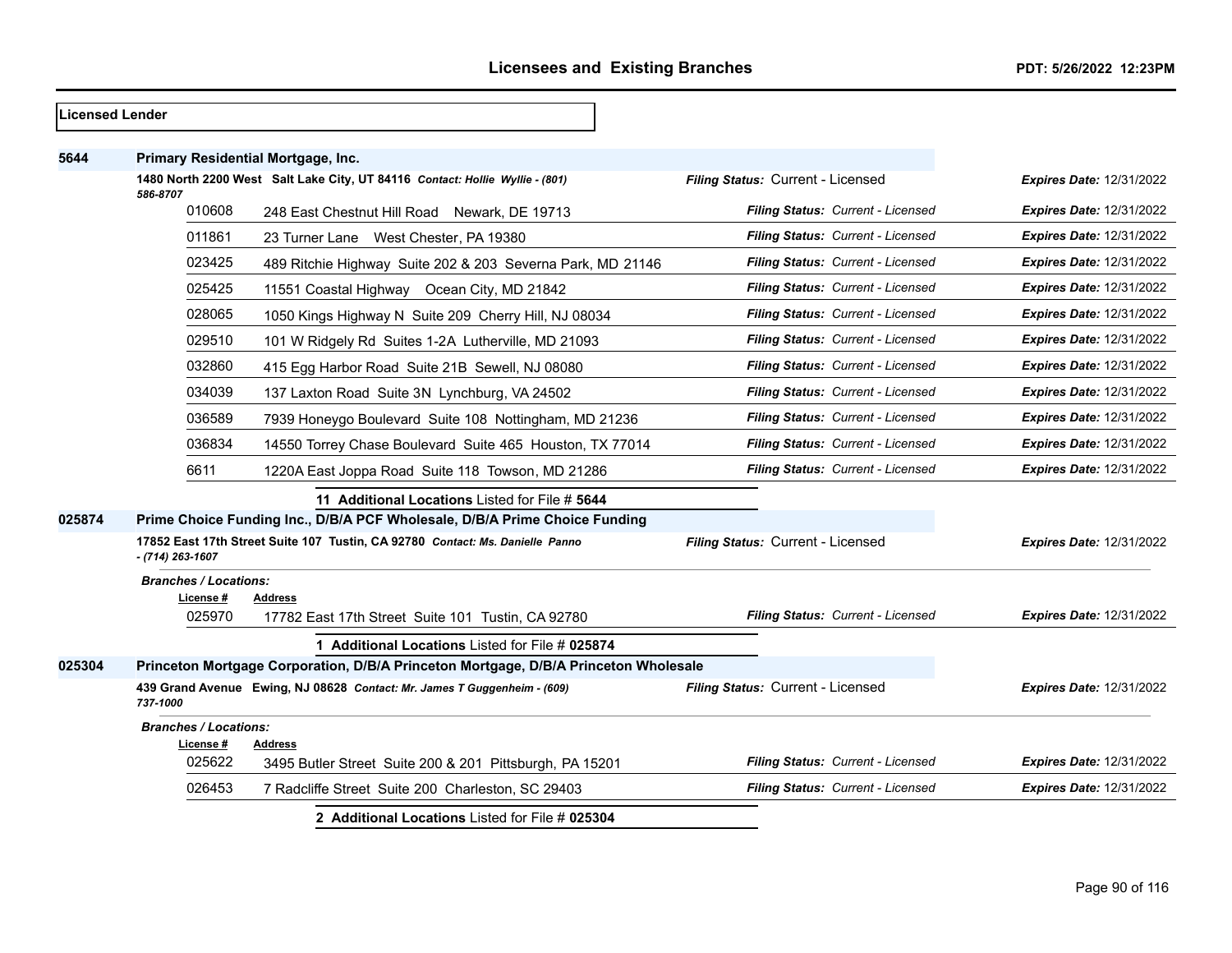| lLicensed Lender |                                    |                                                                       |                                          |                                 |
|------------------|------------------------------------|-----------------------------------------------------------------------|------------------------------------------|---------------------------------|
| 012747           | <b>Priority Funding, LLC</b>       |                                                                       |                                          |                                 |
|                  | Schofield - (508) 393-5511         | 292 Main Street Suite G1 Northboro, MA 01532 Contact: Mr. Christopher | <b>Filing Status: Current - Licensed</b> | <b>Expires Date: 12/31/2022</b> |
|                  | 020477                             | 125 Wolf Road Suite 306 Albany, NY 12205                              | Filing Status: Current - Licensed        | <b>Expires Date: 12/31/2022</b> |
|                  | 026820                             | 52 Turtle Creek Drive<br>Tequesta, FL 33469                           | Filing Status: Current - Licensed        | <b>Expires Date: 12/31/2022</b> |
|                  | 028781                             | 94 Tremont Terrace<br>Wanaque, NJ 07465                               | Filing Status: Current - Licensed        | <b>Expires Date: 12/31/2022</b> |
|                  |                                    | 3 Additional Locations Listed for File # 012747                       |                                          |                                 |
| 025825           | <b>Promontory MortgagePath LLC</b> |                                                                       |                                          |                                 |
|                  | Corsaro - (203) 456-9339           | 44 Old Ridgebury Road Suite 301 Danbury, CT 06810 Contact: Ms. Cindy  | <b>Filing Status: Current - Licensed</b> | <b>Expires Date: 12/31/2022</b> |
|                  | <b>Branches / Locations:</b>       |                                                                       |                                          |                                 |
|                  | License #                          | Address                                                               |                                          |                                 |
|                  | 029165                             | 1512 Larimer Street Suite 210 Denver, CO 80202                        | Filing Status: Current - Licensed        | <b>Expires Date: 12/31/2022</b> |
|                  |                                    | <b>Additional Locations Listed for File # 025825</b>                  |                                          |                                 |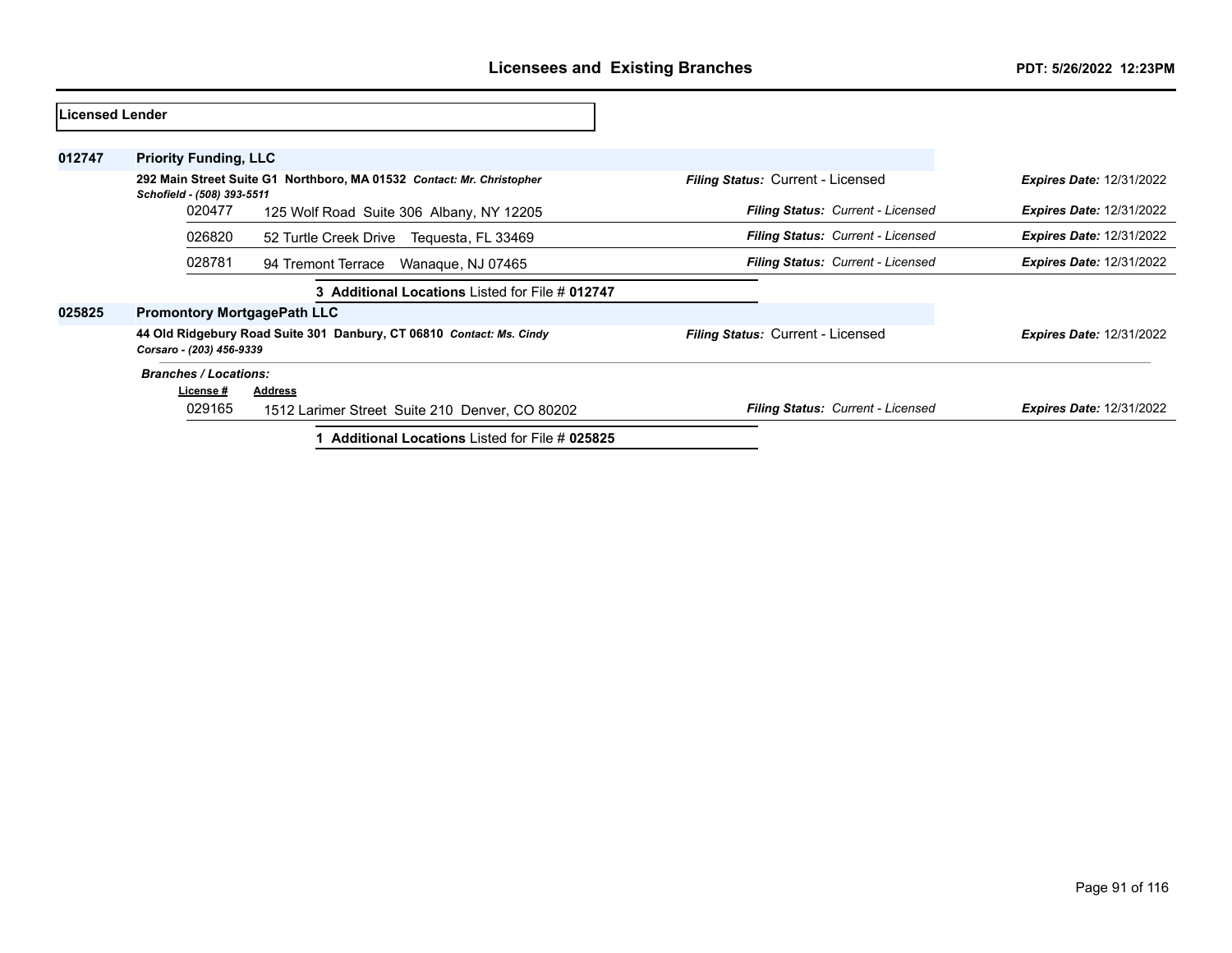| <b>ILicensed Lender</b> |  |  |
|-------------------------|--|--|
|                         |  |  |

| 012729 | <b>Prosperity Home Mortgage, LLC</b> |                                                                              |                                   |                                 |
|--------|--------------------------------------|------------------------------------------------------------------------------|-----------------------------------|---------------------------------|
|        | T. Bosma Esq. - (703) 653-8557       | 14501 George Carter Way Suite 300 Chantilly, VA 20151 Contact: Ms. Katherine | Filing Status: Current - Licensed | Expires Date: 12/31/2022        |
|        | 012978                               | 33298 Coastal Highway Bethany Beach, DE 19930                                | Filing Status: Current - Licensed | <b>Expires Date: 12/31/2022</b> |
|        | 012984                               | 3801 Kennett Pike Suite D-200 Greenville, DE 19807                           | Filing Status: Current - Licensed | <b>Expires Date: 12/31/2022</b> |
|        | 017824                               | 3709 Kennett Pike Building B Greenville, DE 19807                            | Filing Status: Current - Licensed | <b>Expires Date: 12/31/2022</b> |
|        | 019951                               | 313 Arch Street Suite 101 Philadelphia, PA 19106                             | Filing Status: Current - Licensed | <b>Expires Date: 12/31/2022</b> |
|        | 020106                               | 1405 South Salisbury Boulevard Suite 102 Salisbury, MD 21801                 | Filing Status: Current - Licensed | Expires Date: 12/31/2022        |
|        | 020295                               | 418-A Mill Street Bristol, PA 19007                                          | Filing Status: Current - Licensed | Expires Date: 12/31/2022        |
|        | 022774                               | 650 W Uwchlan Avenue Exton, PA 19341                                         | Filing Status: Current - Licensed | <b>Expires Date: 12/31/2022</b> |
|        | 025650                               | 711 Bestgate Road Annapolis, MD 21401                                        | Filing Status: Current - Licensed | <b>Expires Date: 12/31/2022</b> |
|        | 028095                               | 4444 Brookfield Corporate Drive Suite 101 Chantilly, VA 20151                | Filing Status: Current - Licensed | <b>Expires Date: 12/31/2022</b> |
|        | 028662                               | 5901 Golden Hills Drive Suite 600 Golden Valley, MN 55416                    | Filing Status: Current - Licensed | <b>Expires Date: 12/31/2022</b> |
|        | 028817                               | 709 E. Gay Street West Chester, PA 19380                                     | Filing Status: Current - Licensed | <b>Expires Date: 12/31/2022</b> |
|        | 031535                               | 800 Laskin Road Virginia Beach, VA 23451                                     | Filing Status: Current - Licensed | <b>Expires Date: 12/31/2022</b> |
|        | 031775                               | 100 Deerfield Lane Suite 140 Malvern, PA 19355                               | Filing Status: Current - Licensed | <b>Expires Date: 12/31/2022</b> |
|        | 031776                               | 312 West State Street Suite A Kennett Square, PA 19348                       | Filing Status: Current - Licensed | <b>Expires Date: 12/31/2022</b> |
|        | 031777                               | 600 Evergreen Drive Suite 100 Glen Mills, PA 19342                           | Filing Status: Current - Licensed | <b>Expires Date: 12/31/2022</b> |
|        | 031778                               | 421 N. 7th Street Unit 412 & 413 Philadelphia, PA 19123                      | Filing Status: Current - Licensed | <b>Expires Date: 12/31/2022</b> |
|        | 031779                               | 8400 Germantown Avenue Suite 2B Philadelphia, PA 19118                       | Filing Status: Current - Licensed | <b>Expires Date: 12/31/2022</b> |
|        | 031780                               | 2200 Concord Pike First Floor Wilmington, DE 19803                           | Filing Status: Current - Licensed | <b>Expires Date: 12/31/2022</b> |
|        | 031781                               | 3838 Kennett Pike Powder Mill Square Wilmington, DE 19807                    | Filing Status: Current - Licensed | <b>Expires Date: 12/31/2022</b> |
|        | 031782                               | 3409 West Chester Pike Suite 204 Newtown Square, PA 19073                    | Filing Status: Current - Licensed | <b>Expires Date: 12/31/2022</b> |
|        | 031783                               | 88 Lantana Drive Lantana Square Hockessin, DE 19707                          | Filing Status: Current - Licensed | Expires Date: 12/31/2022        |
|        | 032411                               | 601 East Baltimore Pike Media, PA 19063                                      | Filing Status: Current - Licensed | Expires Date: 12/31/2022        |
|        | 033194                               | 189 Kentlands Boulevard Gaithersburg, MD 20878                               | Filing Status: Current - Licensed | Expires Date: 12/31/2022        |
|        | 033777                               | 17 Main Street Suite 402 Robbinsville, NJ 08691                              | Filing Status: Current - Licensed | <b>Expires Date: 12/31/2022</b> |
|        | 034137                               | 11701 Coastal Highway Ocean City, MD 21842                                   | Filing Status: Current - Licensed | <b>Expires Date: 12/31/2022</b> |
|        | 035629                               | 23541 Westheimer Pkwy Suite 200 Houston, TX 77494                            | Filing Status: Current - Licensed | <b>Expires Date: 12/31/2022</b> |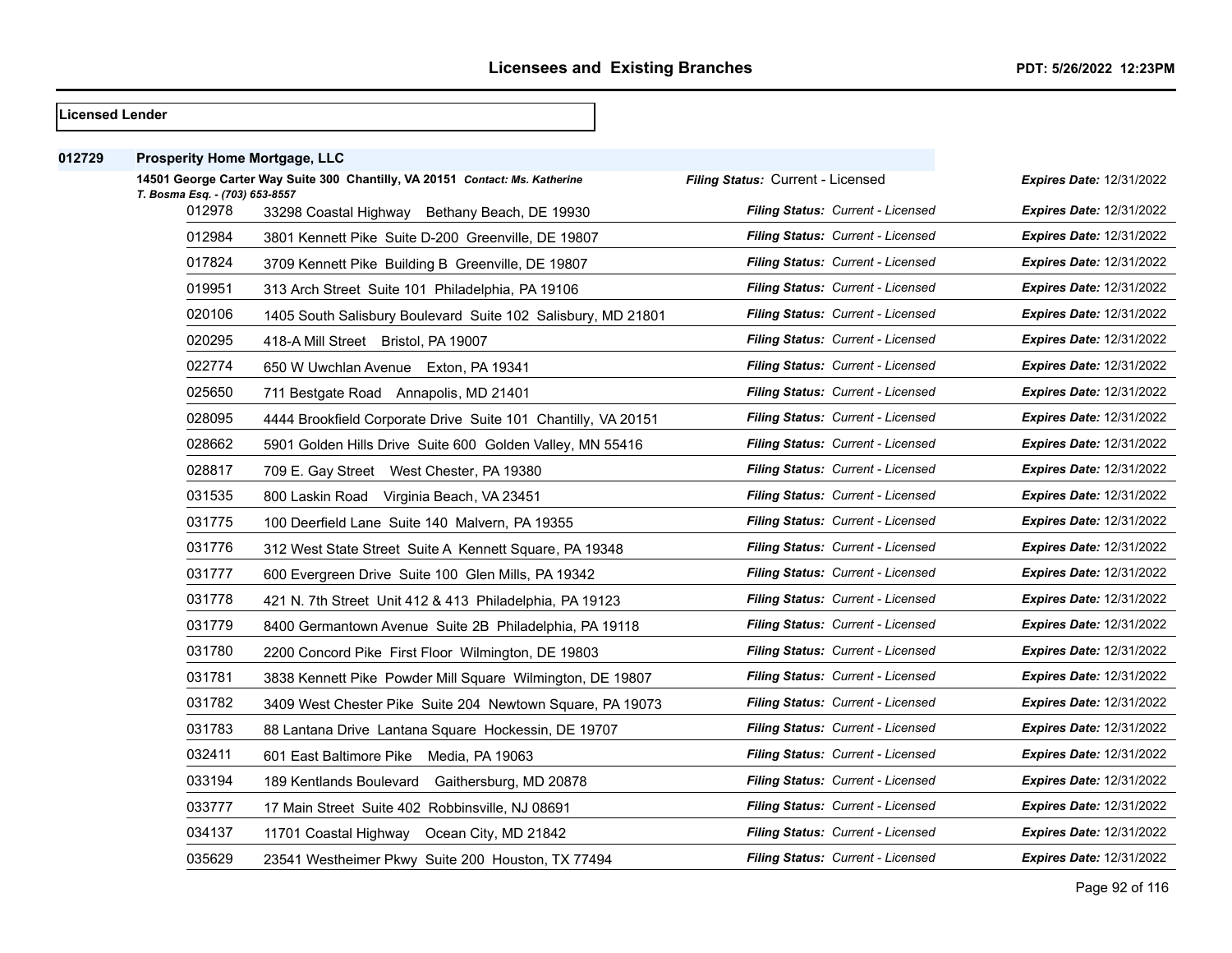| <b>Licensed Lender</b> |                                                                                                                                      |                                   |                                 |
|------------------------|--------------------------------------------------------------------------------------------------------------------------------------|-----------------------------------|---------------------------------|
| 012729                 | <b>Prosperity Home Mortgage, LLC</b>                                                                                                 |                                   |                                 |
|                        | 14501 George Carter Way Suite 300 Chantilly, VA 20151 Contact: Ms. Katherine<br>T. Bosma Esq. - (703) 653-8557                       | Filing Status: Current - Licensed | <b>Expires Date: 12/31/2022</b> |
|                        | <b>Branches / Locations:</b>                                                                                                         |                                   |                                 |
|                        | License #<br><b>Address</b><br>036601<br>1109 W. Baltimore Pike Suite E Media, PA 19063                                              | Filing Status: Current - Licensed | <b>Expires Date: 12/31/2022</b> |
|                        | 036620<br>1312 Bellona Avenue Suite 200 Lutherville, MD 21093                                                                        | Filing Status: Current - Licensed | <b>Expires Date: 12/31/2022</b> |
|                        | 036698<br>9841 Broken Land Parkway Suite 212 Columbia, MD 21046                                                                      | Filing Status: Current - Licensed | <b>Expires Date: 12/31/2022</b> |
|                        | 036837                                                                                                                               | Filing Status: Current - Licensed | <b>Expires Date: 12/31/2022</b> |
|                        | 2800 S. 20th Street Philadelphia, PA 19145                                                                                           |                                   |                                 |
|                        | 30 Additional Locations Listed for File # 012729                                                                                     |                                   |                                 |
| 011892                 | Provident Funding Associates, LP, D/B/A Provident Funding<br>700 Airport Blvd Suite 430 Burlingame, CA 94010 Contact: Mr. Kristopher | Filing Status: Current - Licensed |                                 |
|                        | Nielsen - (650) 652-1300                                                                                                             |                                   | <b>Expires Date: 12/31/2022</b> |
|                        | <b>Branches / Locations:</b>                                                                                                         |                                   |                                 |
|                        | License #<br><b>Address</b>                                                                                                          |                                   |                                 |
|                        | 011893<br>875 Greentree Road Seven Parkway Center, Suite 220 Pittsburgh,<br>PA 15220                                                 | Filing Status: Current - Licensed | <b>Expires Date: 12/31/2022</b> |
|                        | Additional Locations Listed for File # 011892<br>1.                                                                                  |                                   |                                 |
| 019031                 | <b>PYOD LLC</b>                                                                                                                      |                                   |                                 |
|                        | 6801 South Cimarron Road Suite 424-K Las Vegas, NV 89113 Contact: Ms.                                                                | Filing Status: Current - Licensed | <b>Expires Date: 12/31/2022</b> |
| 023781                 | Debra Ciapi - (864) 248-8905<br>R M K Financial Corp., D/B/A Majestic Home Loan                                                      |                                   |                                 |
|                        | 1819 South Excise Avenue Ontario, CA 91761                                                                                           | Filing Status: Current - Licensed | <b>Expires Date: 12/31/2022</b> |
| 021593                 | <b>Radian Lender Services LLC</b>                                                                                                    |                                   |                                 |
|                        | 550 East Swedesford Road Suite 350 Wayne, PA 19087 Contact: Robert<br>Mullins Jr. - (215) 231-1098                                   | Filing Status: Current - Licensed | <b>Expires Date: 12/31/2022</b> |
|                        | <b>Branches / Locations:</b>                                                                                                         |                                   |                                 |
|                        | License#<br><b>Address</b>                                                                                                           |                                   |                                 |
|                        | 021765<br>1700 Lincoln Street Suite 2600 Denver, CO 80203                                                                            | Filing Status: Current - Licensed | <b>Expires Date: 12/31/2022</b> |
|                        | 1 Additional Locations Listed for File # 021593                                                                                      |                                   |                                 |
| 033289                 | <b>RAM Mortgage Partners, LLC</b>                                                                                                    |                                   |                                 |
|                        | 399 Campus Drive Suite 315 Somerset, NJ 08873 Contact: Mr. Richard<br>Messano - (732) 881-1490                                       | Filing Status: Current - Licensed | <b>Expires Date: 12/31/2022</b> |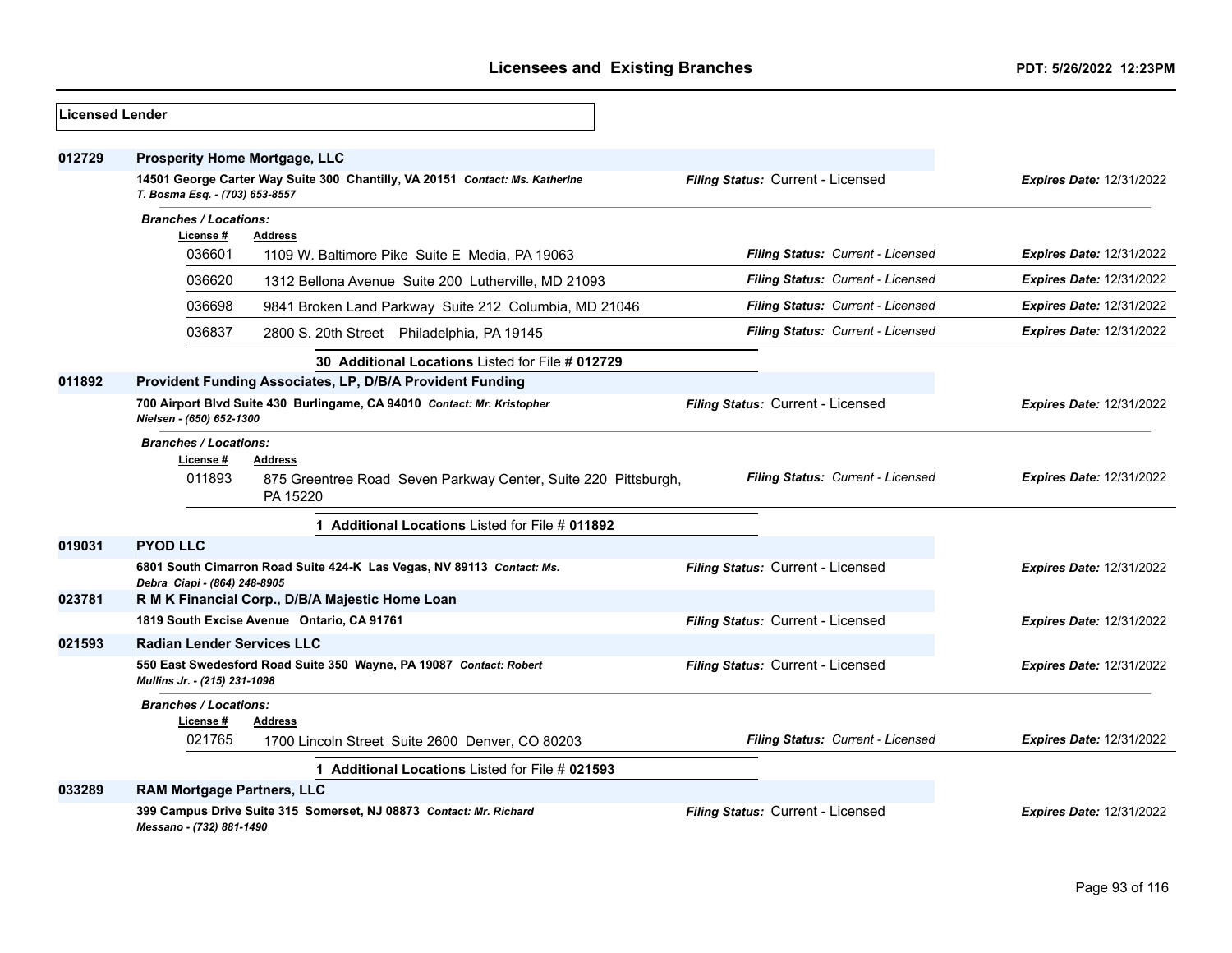| <b>Licensed Lender</b> |                                        |                                                                             |                                   |                                 |
|------------------------|----------------------------------------|-----------------------------------------------------------------------------|-----------------------------------|---------------------------------|
| 024470                 | <b>Rapid Mortgage Company</b>          |                                                                             |                                   |                                 |
|                        | McGuffey - (513) 769-6900              | 7870 East Kemper Road Suite 280 Cincinnati, OH 45249 Contact: Mr. Mike      | Filing Status: Current - Licensed | <b>Expires Date: 12/31/2022</b> |
|                        | 027540                                 | 500 Orchard Avenue Kennett Square, PA 19348                                 | Filing Status: Current - Licensed | <b>Expires Date: 12/31/2022</b> |
|                        |                                        | 1 Additional Locations Listed for File # 024470                             |                                   |                                 |
| 033776                 |                                        | Rate Rabbit, Inc., D/B/A Rate Rabbit Home Loans, D/B/A SimpleFee Home Loans |                                   |                                 |
|                        | 280-0655                               | 540 Front Street San Diego, CA 92101 Contact: Ms. Susan Johnson - (619)     | Filing Status: Current - Licensed | <b>Expires Date: 12/31/2022</b> |
| 010073                 |                                        | RealFi Home Funding Corp., D/B/A RHF Wholesale                              |                                   |                                 |
|                        | Lettera - (973) 577-7008               | 707 Westchester Avenue Suite 305 White Plains, NY 10604 Contact: Mr. John   | Filing Status: Current - Licensed | <b>Expires Date: 12/31/2022</b> |
|                        | 029966                                 | 11421 Cronhill Drive Suite C Owings Mills, MD 21117                         | Filing Status: Current - Licensed | <b>Expires Date: 12/31/2022</b> |
|                        | 035159                                 | 6555 NW 9th Avenue Suite 201 Fort Lauderdale, FL 33309                      | Filing Status: Current - Licensed | <b>Expires Date: 12/31/2022</b> |
|                        | 035385                                 | 333 Jericho Turnpike Suite 220 Jericho, NY 11753                            | Filing Status: Current - Licensed | <b>Expires Date: 12/31/2022</b> |
|                        | 037764                                 | 4319 Old Milford Mill Road Suite 200 Baltimore, MD 21208                    | Filing Status: Current - Licensed | <b>Expires Date: 12/31/2022</b> |
|                        |                                        | 4 Additional Locations Listed for File # 010073                             |                                   |                                 |
| 6055                   | Redwood Capital, Inc.                  |                                                                             |                                   |                                 |
|                        | Kiehne - (410) 266-1621                | 180 Admiral Cochrane Drive Suite 350 Annapolis, MD 21401 Contact: C. Stuart | Filing Status: Current - Licensed | <b>Expires Date: 12/31/2022</b> |
| 8377                   | <b>Redwood Mortgage Company</b>        |                                                                             |                                   |                                 |
|                        | (856) 985-7200                         | 40 Tanner Street, Suite #2 Haddonfield, NJ 08033 Contact: Ms. Susan Lange - | Filing Status: Current - Licensed | <b>Expires Date: 12/31/2022</b> |
| 023204                 | <b>Regional Acceptance Corporation</b> |                                                                             |                                   |                                 |
|                        | $(336)$ 231-2268                       | 1424 East Fire Tower Road Greenville, NC 27858 Contact: Mr. Dexter Tinnin - | Filing Status: Current - Licensed | <b>Expires Date: 12/31/2022</b> |
|                        | <b>Branches / Locations:</b>           |                                                                             |                                   |                                 |
|                        | License #<br>030196                    | <b>Address</b><br>336 Fox Meadow Lane<br>Banner Elk, NC 28604               | Filing Status: Current - Licensed | <b>Expires Date: 12/31/2022</b> |
|                        | 030197                                 | 11331 San Jose Boulevard Jacksonville, FL 32223                             | Filing Status: Current - Licensed | <b>Expires Date: 12/31/2022</b> |
|                        |                                        | 2 Additional Locations Listed for File # 023204                             |                                   |                                 |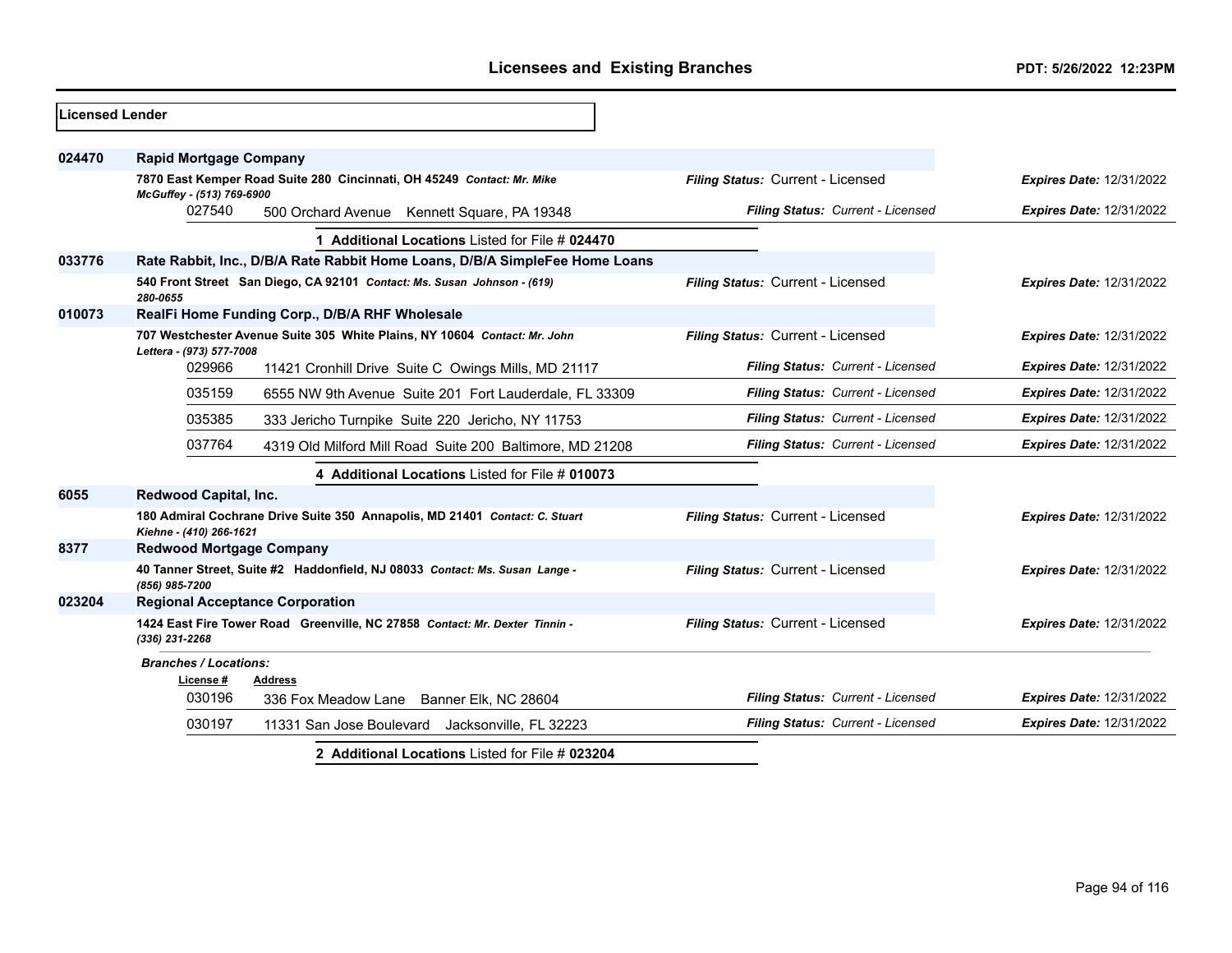| <b>Licensed Lender</b> |                                     |                                                                              |                                          |                                 |
|------------------------|-------------------------------------|------------------------------------------------------------------------------|------------------------------------------|---------------------------------|
| 012808                 | <b>Reliance First Capital, LLC</b>  |                                                                              |                                          |                                 |
|                        |                                     | 201 Old Country Road Suite 205 Melville, NY 11747-2731 Contact: Mr. Marc     | Filing Status: Current - Licensed        | <b>Expires Date: 12/31/2022</b> |
|                        | Miller - (516) 422-8814<br>017887   | 11605 North Community House Road Suite 200 Charlotte, NC<br>28277            | Filing Status: Current - Licensed        | <b>Expires Date: 12/31/2022</b> |
|                        | 020246                              | 800 Crescent Centre Drive Suite 500 Franklin, TN 37067                       | Filing Status: Current - Licensed        | <b>Expires Date: 12/31/2022</b> |
|                        | 036065                              | 681 Andersen Drive Suite 500 Pittsburgh, PA 15220                            | Filing Status: Current - Licensed        | <b>Expires Date: 12/31/2022</b> |
|                        |                                     | 3 Additional Locations Listed for File # 012808                              |                                          |                                 |
| 034395                 | <b>Reliant Home Funding, Inc.</b>   |                                                                              |                                          |                                 |
|                        | Alan Topal - (631) 446-3103         | 445 Broad Hollow Road Suite 334 Melville, NY 11747 Contact: Mr. Gregory      | Filing Status: Current - Licensed        | <b>Expires Date: 12/31/2022</b> |
| 031907                 | Renaissance Lenders, Inc.           |                                                                              |                                          |                                 |
|                        | Reese Jr. - (443) 396-2600          | 8221 Ritchie Highway Suite 203 Pasadena, MD 21122 Contact: Richard G.        | Filing Status: Current - Licensed        | <b>Expires Date: 12/31/2022</b> |
| 028819                 | <b>Resurgent Acquisitions LLC</b>   |                                                                              |                                          |                                 |
|                        | Cipai - (864) 248-8905              | 6801 S. Cimarron Road Suite 424-N Las Vegas, NV 89113 Contact: Ms. Debra     | Filing Status: Current - Licensed        | <b>Expires Date: 12/31/2022</b> |
| 028818                 | <b>Resurgent Receivables LLC</b>    |                                                                              |                                          |                                 |
|                        | Ciapi - (864) 248-8905              | 6801 S. Cimarron Road Suite 424-P Las Vegas, NV 89113 Contact: Ms. Debra     | Filing Status: Current - Licensed        | <b>Expires Date: 12/31/2022</b> |
| 012573                 | <b>Reverse Mortgage Funding LLC</b> |                                                                              |                                          |                                 |
|                        | - (973) 842-2448                    | 1455 Broad Street 2nd Floor Bloomfield, NJ 07003 Contact: Michele Zachensky  | Filing Status: Current - Licensed        | <b>Expires Date: 12/31/2022</b> |
|                        | <b>Branches / Locations:</b>        |                                                                              |                                          |                                 |
|                        | License #                           | <b>Address</b>                                                               | Filing Status: Current - Licensed        |                                 |
|                        | 012966                              | 41 Pinelawn Road Suite 200 Melville, NY 11747                                |                                          | <b>Expires Date: 12/31/2022</b> |
|                        | 018326                              | 540 Ritchie Highway Suite 303 Severna Park, MD 21146                         | Filing Status: Current - Licensed        | <b>Expires Date: 12/31/2022</b> |
|                        | 019470                              | 700 Corporate Boulevard Newburgh, NY 12550                                   | Filing Status: Current - Licensed        | <b>Expires Date: 12/31/2022</b> |
|                        | 020899                              | 2355 Gold Meadow Way Suite 150 Gold River, CA 95670                          | Filing Status: Current - Licensed        | <b>Expires Date: 12/31/2022</b> |
|                        | 023370                              | 1501 Pleasure Avenue Ocean City, NJ 08226                                    | <b>Filing Status: Current - Licensed</b> | <b>Expires Date: 12/31/2022</b> |
|                        | 023599                              | 433 Patriots Way Lititz, PA 17543                                            | Filing Status: Current - Licensed        | <b>Expires Date: 12/31/2022</b> |
|                        |                                     | 6 Additional Locations Listed for File # 012573                              |                                          |                                 |
| 7910                   |                                     | RISE Credit of Delaware, LLC, D/B/A RISE                                     |                                          |                                 |
|                        | - (817) 928-1500                    | 4150 International Plaza Suite 300 Fort Worth, TX 76109 Contact: Daniel Rhea | Filing Status: Current - Licensed        | <b>Expires Date: 12/31/2022</b> |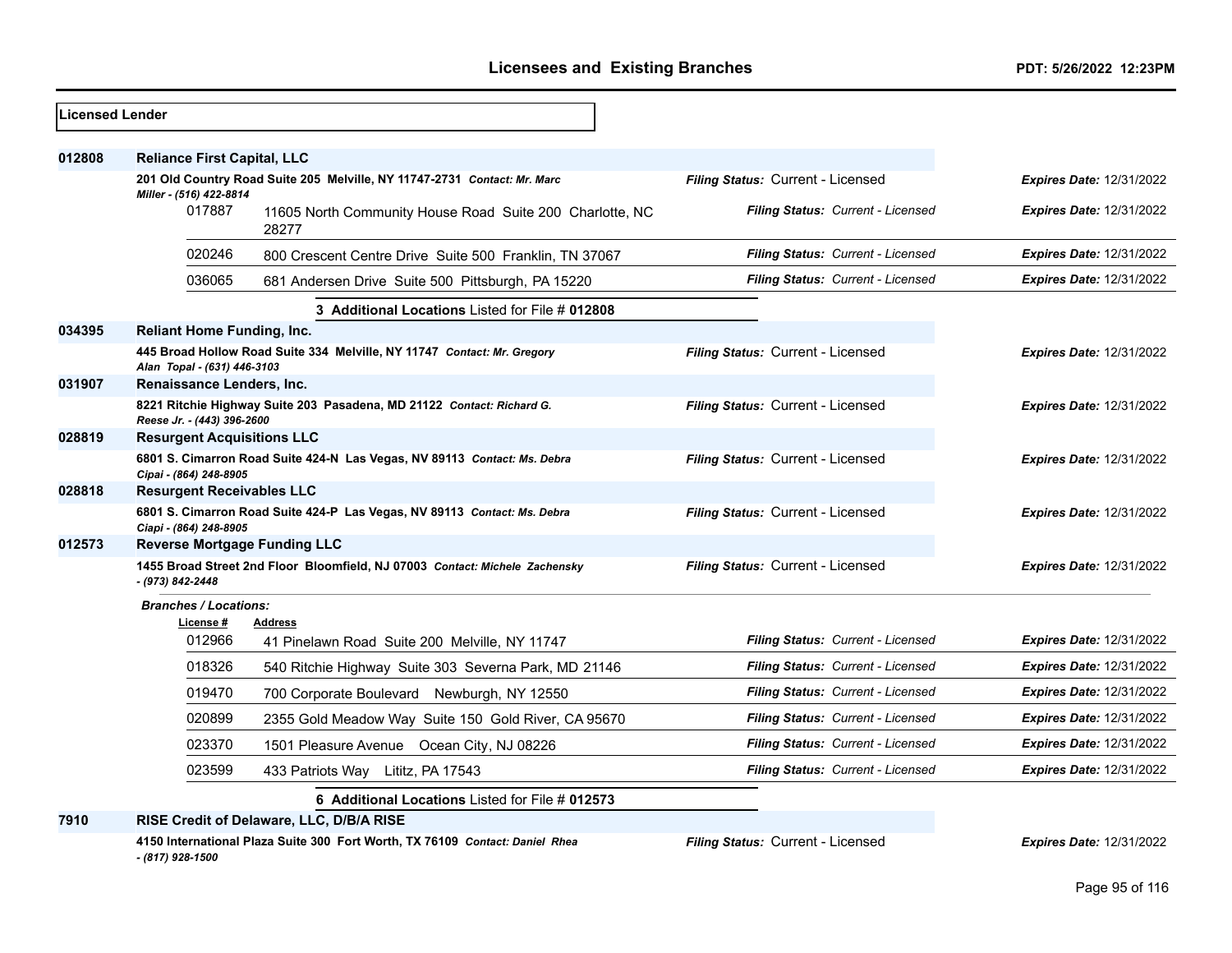| Licensed Lender |                                |                                                                        |                                          |                                 |
|-----------------|--------------------------------|------------------------------------------------------------------------|------------------------------------------|---------------------------------|
| 028971          | <b>River City Mortgage LLC</b> |                                                                        |                                          |                                 |
|                 | Brousseau - (413) 315-3427     | 4555 Lake Forest Drive Suite 450 Cincinnati, OH 45242 Contact: Raymond | Filing Status: Current - Licensed        | <b>Expires Date: 12/31/2022</b> |
|                 | <b>Branches / Locations:</b>   |                                                                        |                                          |                                 |
|                 | License #                      | <b>Address</b>                                                         |                                          |                                 |
|                 | 029012                         | 11350 McCormick Road Suite 604 Hunt Valley, MD 21030                   | <b>Filing Status: Current - Licensed</b> | <b>Expires Date: 12/31/2022</b> |
|                 | 029115                         | 1350 Main Street Suite 1418 Springfield, MA 01103                      | <b>Filing Status: Current - Licensed</b> | <b>Expires Date: 12/31/2022</b> |
|                 |                                | 2 Additional Locations Listed for File # 028971                        |                                          |                                 |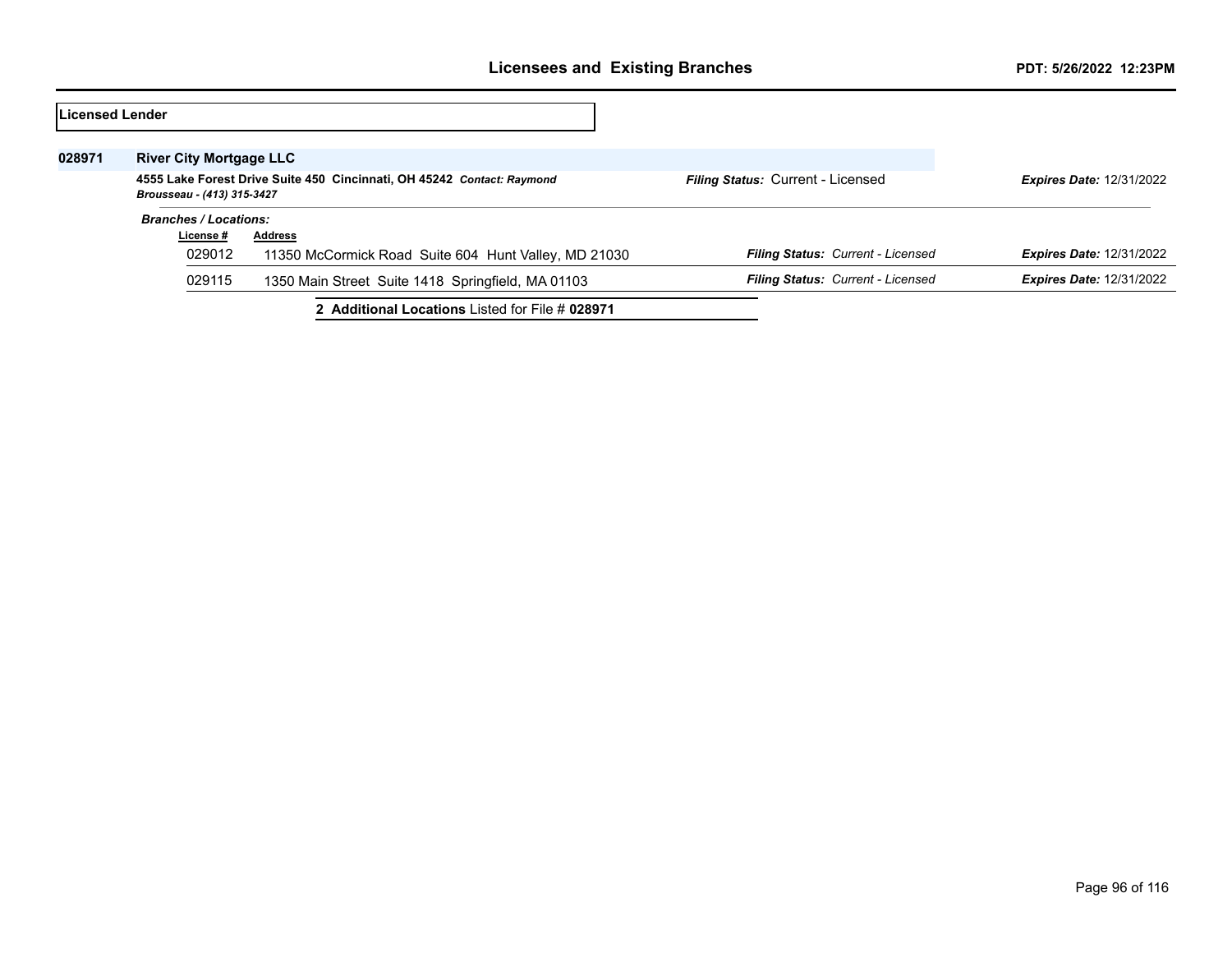|      | Licensed Lender     |                                                                                                   |                                          |                                 |
|------|---------------------|---------------------------------------------------------------------------------------------------|------------------------------------------|---------------------------------|
| 4355 |                     | Rocket Mortgage, LLC, D/B/A Rocket Mortgage, D/B/A Rocket Pro, D/B/A Rocket Pro TPO, D/B/A Rocket |                                          |                                 |
|      | <b>Professional</b> |                                                                                                   |                                          |                                 |
|      | (313) 373-3000      | 1050 Woodward Avenue Detroit, MI 48226-1906 Contact: Timothy Birkmeier -                          | Filing Status: Current - Licensed        | <b>Expires Date: 12/31/2022</b> |
|      | 012800              | 719 Griswold Street Suite 400 Detroit, MI 48226                                                   | Filing Status: Current - Licensed        | <b>Expires Date: 12/31/2022</b> |
|      | 020806              | 615 West Lafayette Suite 100 Detroit, MI 48226                                                    | Filing Status: Current - Licensed        | <b>Expires Date: 12/31/2022</b> |
|      | 021552              | One Woodward Avenue Suite 1700 Detroit, MI 48226                                                  | Filing Status: Current - Licensed        | <b>Expires Date: 12/31/2022</b> |
|      | 021553              | 1001 Woodward Avenue Suite 1600 Detroit, MI 48226                                                 | Filing Status: Current - Licensed        | <b>Expires Date: 12/31/2022</b> |
|      | 024240              | 6135 Park South Drive Suite 200 Charlotte, NC 28210                                               | Filing Status: Current - Licensed        | Expires Date: 12/31/2022        |
|      | 029404              | 239 Christina Road Suite C New Castle, DE 19720                                                   | Filing Status: Current - Licensed        | <b>Expires Date: 12/31/2022</b> |
|      | 029405              | 31038 Country Gardens Suite D2 Dagsboro, DE 19939                                                 | Filing Status: Current - Licensed        | Expires Date: 12/31/2022        |
|      | 029427              | 4758 Limestone Road Suite C Wilmington, DE 19808                                                  | Filing Status: Current - Licensed        | <b>Expires Date: 12/31/2022</b> |
|      | 029428              | 33 Possum Park Mall Newark, DE 19711                                                              | Filing Status: Current - Licensed        | <b>Expires Date: 12/31/2022</b> |
|      | 029472              | 1303 Kirkwood Highway Wilmington, DE 19805                                                        | Filing Status: Current - Licensed        | <b>Expires Date: 12/31/2022</b> |
|      | 029507              | 29787 John J Williams Highway Unit 1 Millsboro, DE 19966                                          | Filing Status: Current - Licensed        | <b>Expires Date: 12/31/2022</b> |
|      | 029518              | 20650 Dupont Boulevard Georgetown, DE 19947                                                       | Filing Status: Current - Licensed        | <b>Expires Date: 12/31/2022</b> |
|      | 029519              | 4120 Concord Pike Unit 2 Wilmington, DE 19803                                                     | Filing Status: Current - Licensed        | <b>Expires Date: 12/31/2022</b> |
|      | 029520              | 910 S Chapel Street Suite 206 Newark, DE 19713                                                    | Filing Status: Current - Licensed        | <b>Expires Date: 12/31/2022</b> |
|      | 029642              | 29848 Millsboro Highway Milsboro, DE 19966                                                        | Filing Status: Current - Licensed        | <b>Expires Date: 12/31/2022</b> |
|      | 029649              | 28354 Lewes Georgetown Highway Milton, DE 19971                                                   | Filing Status: Current - Licensed        | <b>Expires Date: 12/31/2022</b> |
|      | 029666              | 1991 S. State Street Dover, DE 19901                                                              | Filing Status: Current - Licensed        | <b>Expires Date: 12/31/2022</b> |
|      | 029787              | 2150 S. Dupont Highway Camden, DE 19934                                                           | Filing Status: Current - Licensed        | <b>Expires Date: 12/31/2022</b> |
|      | 029899              | 32442 Royal Boulevard Unit 3 Dagsboro, DE 19939                                                   | Filing Status: Current - Licensed        | <b>Expires Date: 12/31/2022</b> |
|      | 029982              | 2048 Limestone Road<br>Wilmington, DE 19808                                                       | Filing Status: Current - Licensed        | <b>Expires Date: 12/31/2022</b> |
|      | 030021              | 16583 Coastal Highway Lewes, DE 19958                                                             | Filing Status: Current - Licensed        | <b>Expires Date: 12/31/2022</b> |
|      | 030131              | 8275 South Eastern Avenue Office 200, Suite 200, Space 249 Las<br>Vegas, NV 89123                 | Filing Status: Current - Licensed        | <b>Expires Date: 12/31/2022</b> |
|      | 030226              | 4390 Summit Bridge Road Suite 2 Wilmington, DE 19709                                              | Filing Status: Current - Licensed        | Expires Date: 12/31/2022        |
|      | 030303              | 522 East Market Street Georgetown, DE 19947                                                       | <b>Filing Status: Current - Licensed</b> | <b>Expires Date: 12/31/2022</b> |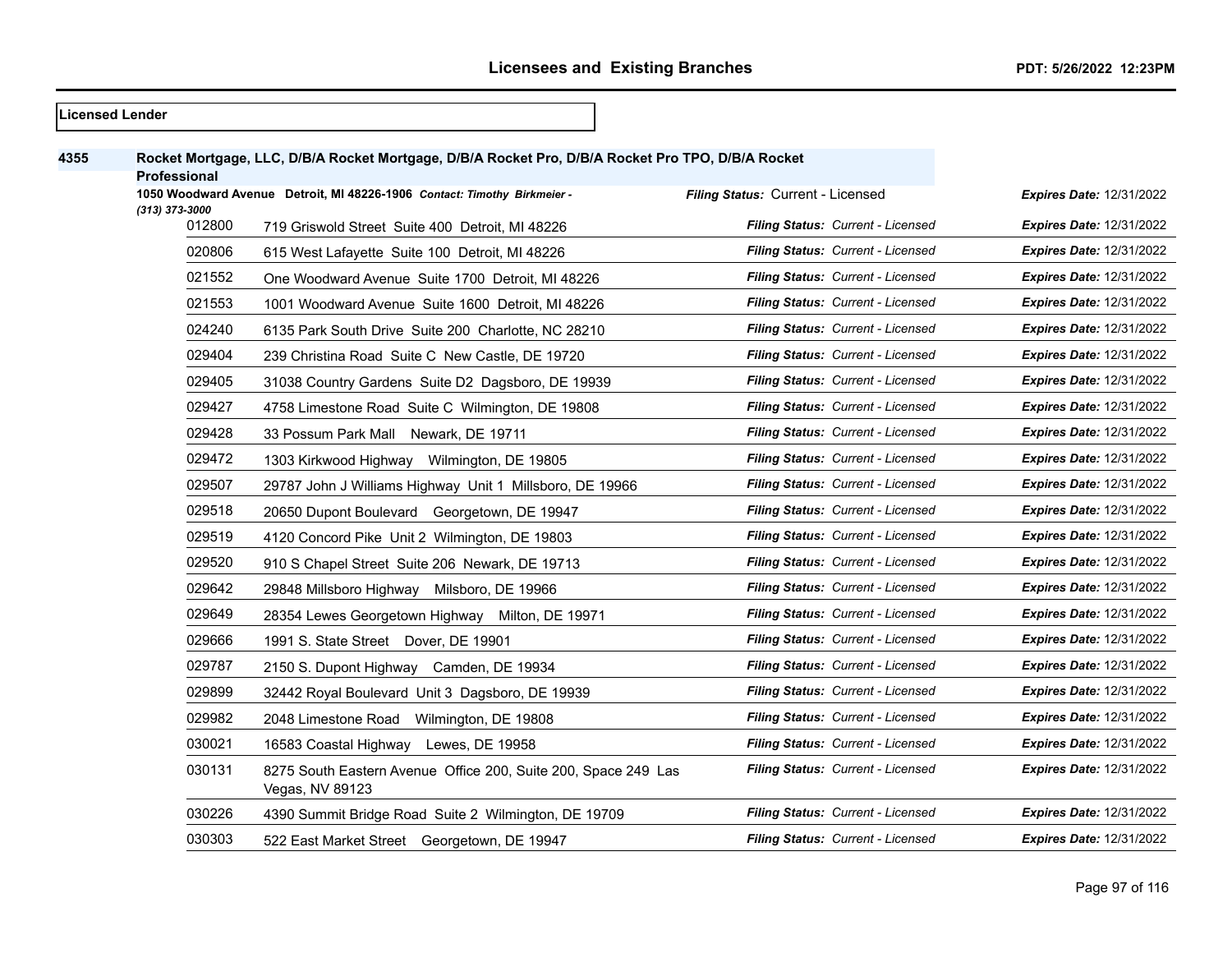|      | Licensed Lender                          |                                                                                                                                                                               |                                   |                                 |
|------|------------------------------------------|-------------------------------------------------------------------------------------------------------------------------------------------------------------------------------|-----------------------------------|---------------------------------|
| 4355 | <b>Professional</b><br>(313) 373-3000    | Rocket Mortgage, LLC, D/B/A Rocket Mortgage, D/B/A Rocket Pro, D/B/A Rocket Pro TPO, D/B/A Rocket<br>1050 Woodward Avenue Detroit, MI 48226-1906 Contact: Timothy Birkmeier - | Filing Status: Current - Licensed | <b>Expires Date: 12/31/2022</b> |
|      | <b>Branches / Locations:</b><br>License# | <b>Address</b>                                                                                                                                                                |                                   |                                 |
|      | 030515                                   | 1041 Valley Road Hockessin, DE 19707                                                                                                                                          | Filing Status: Current - Licensed | <b>Expires Date: 12/31/2022</b> |
|      | 030516                                   | 1813 Marsh Road Suite G Wilmington, DE 19810                                                                                                                                  | Filing Status: Current - Licensed | <b>Expires Date: 12/31/2022</b> |
|      | 031382                                   | 1805 Foulk Road Suite A & B Wilmington, DE 19810                                                                                                                              | Filing Status: Current - Licensed | <b>Expires Date: 12/31/2022</b> |
|      | 031479                                   | 2150 South 1300 East Suite 500 Salt Lake City, UT 84106                                                                                                                       | Filing Status: Current - Licensed | <b>Expires Date: 12/31/2022</b> |
|      | 032061                                   | 300 Limestone Road<br>Oxford, PA 19363                                                                                                                                        | Filing Status: Current - Licensed | <b>Expires Date: 12/31/2022</b> |
|      | 032880                                   | 8275 South Eastern Avenue Office 200, Suite 200, Space 267 Las<br>Vegas, NV 89123                                                                                             | Filing Status: Current - Licensed | <b>Expires Date: 12/31/2022</b> |
|      | 033122                                   | 219 E Main Street Newark, DE 19711                                                                                                                                            | Filing Status: Current - Licensed | <b>Expires Date: 12/31/2022</b> |
|      | 033921                                   | 384 East Main Street Middletown, DE 19709                                                                                                                                     | Filing Status: Current - Licensed | <b>Expires Date: 12/31/2022</b> |
|      | 037464                                   | 1900 St Antoine<br>Detroit, MI 48226                                                                                                                                          | Filing Status: Current - Licensed | <b>Expires Date: 12/31/2022</b> |
|      | 9044                                     | 100 Public Square Suite 400 Cleveland, OH 44113                                                                                                                               | Filing Status: Current - Licensed | <b>Expires Date: 12/31/2022</b> |
|      | 9731                                     | 1 North Central Avenue Suite 2000 Phoenix, AZ 85004                                                                                                                           | Filing Status: Current - Licensed | <b>Expires Date: 12/31/2022</b> |
|      | 9984                                     | 635 Woodward Avenue Detroit, MI 48226                                                                                                                                         | Filing Status: Current - Licensed | <b>Expires Date: 12/31/2022</b> |

**36 Additional Locations** Listed for File # **4355**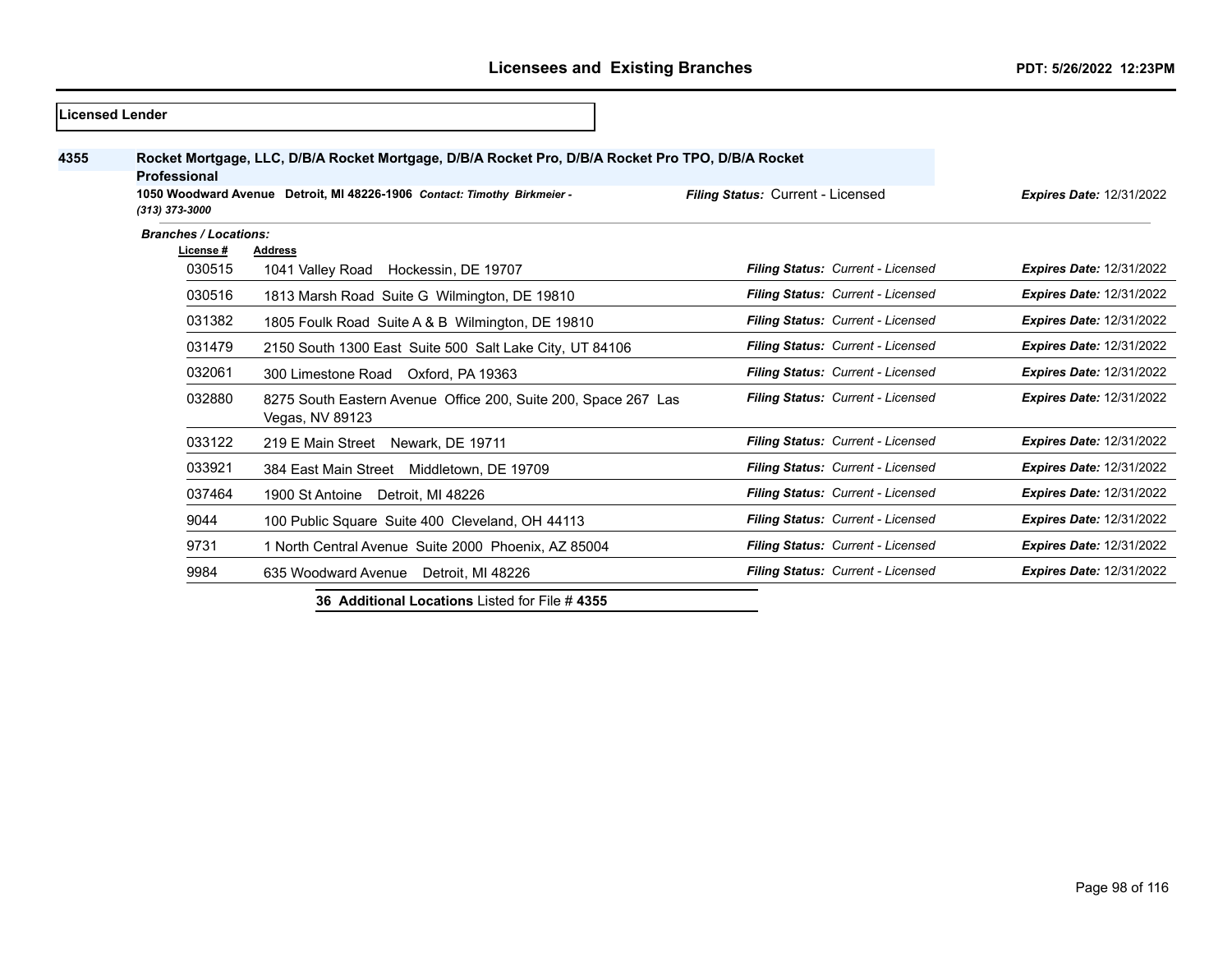- r

| Licensed Lender |                                          |                                                                                            |                                   |                                 |
|-----------------|------------------------------------------|--------------------------------------------------------------------------------------------|-----------------------------------|---------------------------------|
| 031291          |                                          | RoundPoint Mortgage Servicing Corporation, D/B/A RoundPoint                                |                                   |                                 |
|                 |                                          | 446 Wrenplace Road Fort Mill, SC 29715 Contact: Renee Estrada - (704)                      | Filing Status: Current - Licensed | <b>Expires Date: 12/31/2022</b> |
|                 | 426-8942<br>033270                       | 43490 Yukon Drive Suite 103 Ashburn, VA 20147                                              | Filing Status: Current - Licensed | <b>Expires Date: 12/31/2022</b> |
|                 | 033362                                   | 6000 Executive Boulevard Suite 405 N. Bethesda, MD 20852                                   | Filing Status: Current - Licensed | <b>Expires Date: 12/31/2022</b> |
|                 | 034189                                   | 175 Pinelawn Road Suite 400 Melville, NY 11747                                             | Filing Status: Current - Licensed | <b>Expires Date: 12/31/2022</b> |
|                 | 034267                                   | 9 Eves Drive Suite 190 Marlton, NJ 08053                                                   | Filing Status: Current - Licensed | <b>Expires Date: 12/31/2022</b> |
|                 | 034268                                   | 630 West Germantown Pike Suite 160 Plymouth Meeting, PA<br>19462                           | Filing Status: Current - Licensed | <b>Expires Date: 12/31/2022</b> |
|                 | 034531                                   | 345 Route 9 South Units 18 & 19 Manalapan, NJ 07726                                        | Filing Status: Current - Licensed | <b>Expires Date: 12/31/2022</b> |
|                 | 035219                                   | 3415 South Sepulveda Boulevard Suite 1100, Office 1119 Los<br>Angeles, CA 90034            | Filing Status: Current - Licensed | <b>Expires Date: 12/31/2022</b> |
|                 | 035956                                   | 1150 South Avenue Suite 304-B Staten Island, NY 10314                                      | Filing Status: Current - Licensed | <b>Expires Date: 12/31/2022</b> |
|                 | 036640                                   | 257 Market Street West Gaithersburg, MD 20878                                              | Filing Status: Current - Licensed | <b>Expires Date: 12/31/2022</b> |
|                 | 037196                                   | 19 N Tejon Street Suite 3000, Offices 326, 327(2) & 337 Colorado<br>Springs, CO 80903-1534 | Filing Status: Current - Licensed | <b>Expires Date: 12/31/2022</b> |
|                 | 037528                                   | 231 Union Boulevard 1st Floor Totowa, NJ 07512                                             | Filing Status: Current - Licensed | <b>Expires Date: 12/31/2022</b> |
|                 | 037677                                   | 16A Bel Air South Parkway Suite 205 & 206 Bel Air, MD 21015                                | Filing Status: Current - Licensed | <b>Expires Date: 12/31/2022</b> |
|                 | 038264                                   | 3333 Mendocino Avenue Suite 110 Santa Rosa, CA 95403                                       | Filing Status: Current - Licensed | <b>Expires Date: 12/31/2022</b> |
|                 |                                          | 13 Additional Locations Listed for File # 031291                                           |                                   |                                 |
| 022939          | <b>Royal Pacific Funding Corporation</b> |                                                                                            |                                   |                                 |
|                 | Sameh Soliman - (657) 229-7005           | 4000 MacArthur Boulevard Suite 7000 Newport Beach, CA 92660 Contact:                       | Filing Status: Current - Licensed | <b>Expires Date: 12/31/2022</b> |
| 024040          | <b>RSVP Lending LLC</b>                  |                                                                                            |                                   |                                 |
|                 | 422-0006                                 | 15271 Barranca Parkway Suite C Irvine, CA 92618 Contact: Alex Dorn - (714)                 | Filing Status: Current - Licensed | <b>Expires Date: 12/31/2022</b> |
| 024827          |                                          | Ruoff Mortgage Company, Inc., D/B/A Ruoff Home Mortgage, D/B/A Ruoff Mortgage              |                                   |                                 |
|                 | - (260) 999-6200                         | 1700 Magnavox Way Suite 220 Fort Wayne, IN 46804 Contact: Ms. Diana Ringer                 | Filing Status: Current - Licensed | <b>Expires Date: 12/31/2022</b> |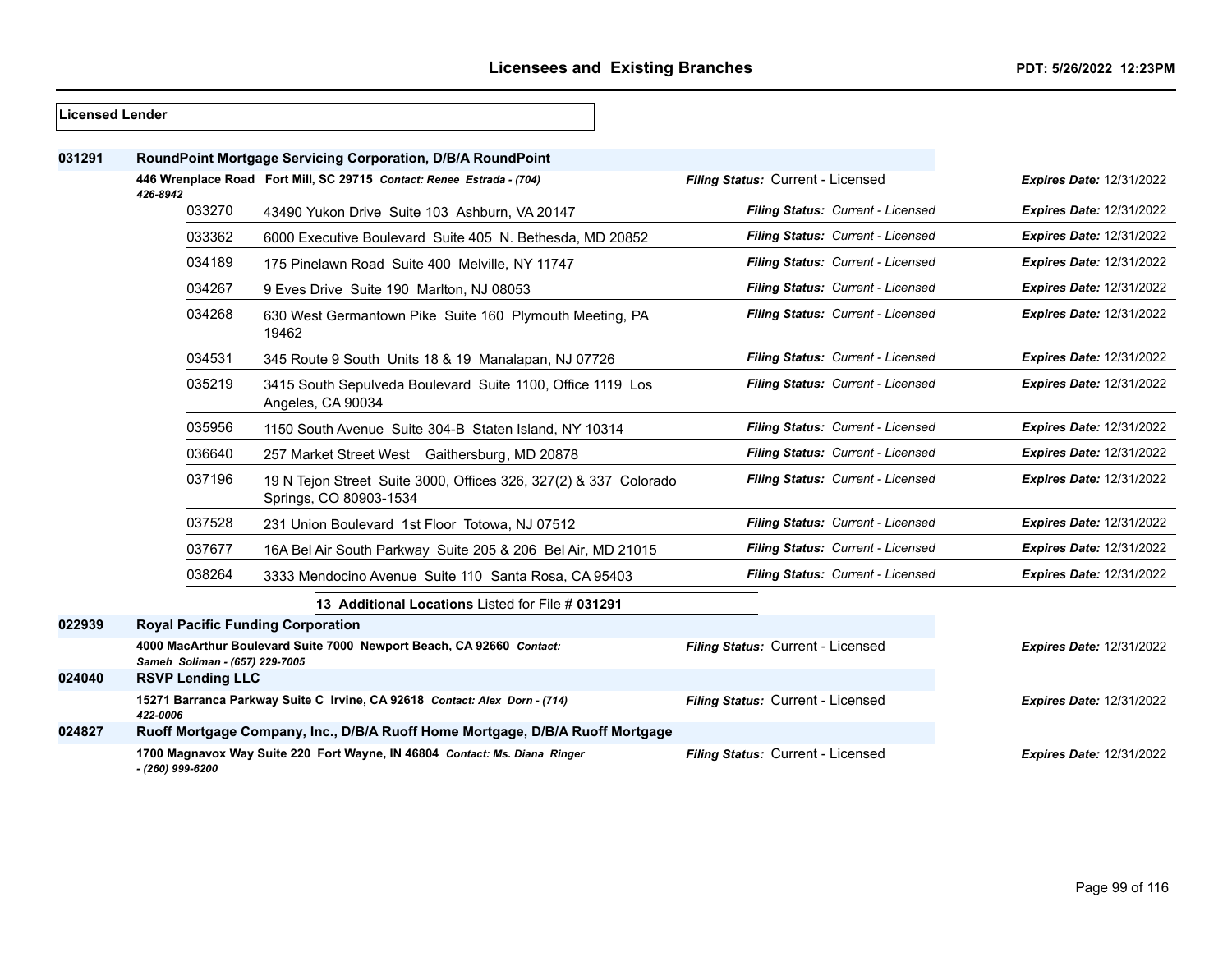| <b>Licensed Lender</b> |                                                                                           |                                   |                                 |
|------------------------|-------------------------------------------------------------------------------------------|-----------------------------------|---------------------------------|
| 012394                 | <b>Rushmore Loan Management Services LLC</b>                                              |                                   |                                 |
|                        | 8616 Freeport Parkway Suite 100 Irving, TX 75063 Contact: Terry Smith - (949)<br>341-0777 | Filing Status: Current - Licensed | <b>Expires Date: 12/31/2022</b> |
|                        | <b>Branches / Locations:</b><br>License #<br><b>Address</b>                               |                                   |                                 |
|                        | 020066<br>15480 Laguna Canyon Rd, Suite 100 Irvine, CA 92618                              | Filing Status: Current - Licensed | <b>Expires Date: 12/31/2022</b> |
|                        | 025995<br>2000 North Classen Boulevard Suite N3400 Oklahoma City, OK<br>73106             | Filing Status: Current - Licensed | <b>Expires Date: 12/31/2022</b> |
|                        | 2 Additional Locations Listed for File # 012394                                           |                                   |                                 |
| 030811                 | <b>Salary Finance Inc.</b>                                                                |                                   |                                 |
|                        | 77 Sleeper Street Boston, MA 02210 Contact: Mr. Nathan Herr - (617) 285-6359              | Filing Status: Current - Licensed | <b>Expires Date: 12/31/2022</b> |
| 010716                 | Santander Consumer USA Inc., D/B/A RoadLoans                                              |                                   |                                 |
|                        | 1601 Elm Street Suite 800 Dallas, TX 75201 Contact: Laurie Kight - (617)<br>757-5891      | Filing Status: Current - Licensed | <b>Expires Date: 12/31/2022</b> |
|                        | <b>Branches / Locations:</b><br><u>License #</u><br><b>Address</b>                        |                                   |                                 |
|                        | 011010<br>5201 Rufe Snow Drive Suite 100 North Richland Hills, TX 76180                   | Filing Status: Current - Licensed | <b>Expires Date: 12/31/2022</b> |
|                        | 021717<br>1550 West Southern Avenue Mesa, AZ 85202                                        | Filing Status: Current - Licensed | <b>Expires Date: 12/31/2022</b> |
|                        | 031913<br>16400 State Road 54 Suite 1300 Odessa, FL 33556                                 | Filing Status: Current - Licensed | <b>Expires Date: 12/31/2022</b> |
|                        | 3 Additional Locations Listed for File # 010716                                           |                                   |                                 |
| 010266                 | Scalessa-Fischer LLC, D/B/A Capitol Title Loans                                           |                                   |                                 |
|                        | 772 Pulaski Highway Bear, DE 19701 Contact: Mr. Donald Scalessa - (302)<br>221-0886       | Filing Status: Current - Licensed | <b>Expires Date: 12/31/2022</b> |
|                        | <b>Branches / Locations:</b><br>License #<br>Address                                      |                                   |                                 |
|                        | 010954<br>241 South DuPont Highway New Castle, DE 19720                                   | Filing Status: Current - Licensed | <b>Expires Date: 12/31/2022</b> |
|                        | 1 Additional Locations Listed for File # 010266                                           |                                   |                                 |
| 024174                 | SCIL, Inc., D/B/A Speedy Cash                                                             |                                   |                                 |
|                        | 3615 N. Ridge Road Wichita, KS 67205 Contact: Eugene Thomas IV - (316)<br>425-1120        | Filing Status: Current - Licensed | <b>Expires Date: 12/31/2022</b> |
| 024411                 | <b>Scratch Financial, Inc.</b>                                                            |                                   |                                 |
|                        | 225 S. Lake Avenue Suite 250 Pasadena, CA 91101 Contact: Cathy Morse -<br>(310) 859-2730  | Filing Status: Current - Licensed | <b>Expires Date: 12/31/2022</b> |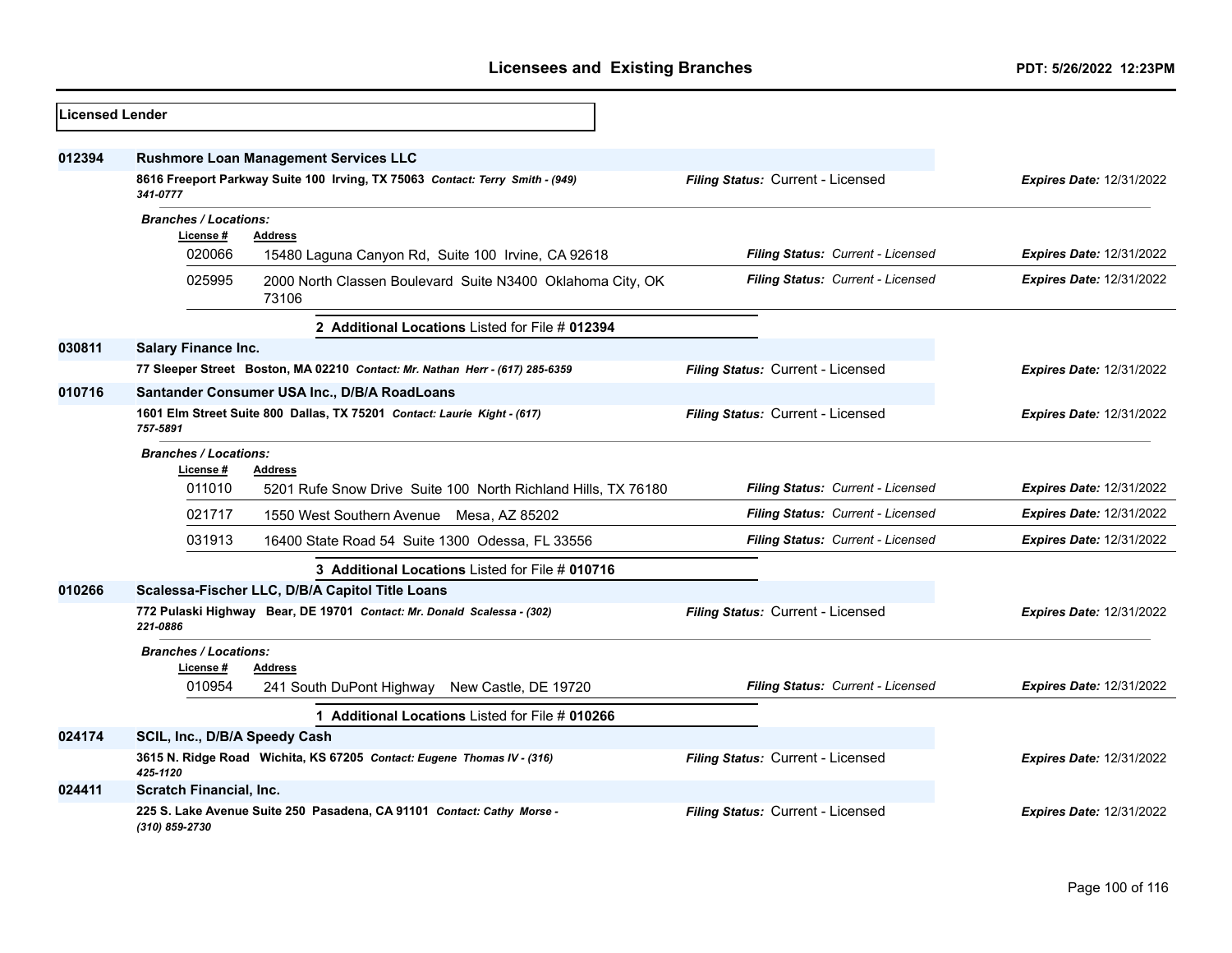| <b>Licensed Lender</b> |                                       |                                                                                                                     |                                   |                                 |
|------------------------|---------------------------------------|---------------------------------------------------------------------------------------------------------------------|-----------------------------------|---------------------------------|
| 034120                 | <b>Secure One Capital Corporation</b> |                                                                                                                     |                                   |                                 |
|                        | Hill - (949) 337-4740                 | 3200 Park Center Drive Suite 1300 Costa Mesa, CA 92626 Contact: Ms. Nicole                                          | Filing Status: Current - Licensed | <b>Expires Date: 12/31/2022</b> |
| 028434                 |                                       | SecurityNational Mortgage Company, D/B/A SN Mortgage Company                                                        |                                   |                                 |
|                        | Brumble - (801) 264-8111              | 433 Ascension Way 5th Floor Salt Lake City, UT 84123 Contact: Michael                                               | Filing Status: Current - Licensed | <b>Expires Date: 12/31/2022</b> |
|                        | 028861                                | 21430 Cedar Drive Unit 200 Sterling, VA 20164                                                                       | Filing Status: Current - Licensed | <b>Expires Date: 12/31/2022</b> |
|                        | 030367                                | 2635 St. Rose Parkway, Suite 100 Suites D-100, 110 & 120<br>Henderson, NV 89052                                     | Filing Status: Current - Licensed | <b>Expires Date: 12/31/2022</b> |
|                        | 034020                                | 8684 Veterans Highway Suite 101 Millersville, MD 21108                                                              | Filing Status: Current - Licensed | <b>Expires Date: 12/31/2022</b> |
|                        | 037137                                | 2350 Fruitville Road, Suite 110 Sarasota, FL 34237                                                                  | Filing Status: Current - Licensed | <b>Expires Date: 12/31/2022</b> |
|                        |                                       | 4 Additional Locations Listed for File # 028434                                                                     |                                   |                                 |
| 012521                 | Semper Home Loans, Inc.               |                                                                                                                     |                                   |                                 |
|                        | 632-0330                              | 225 Dupont Drive Providence, RI 02907 Contact: Mr. Matthew J. Sullivan - (401)                                      | Filing Status: Current - Licensed | <b>Expires Date: 12/31/2022</b> |
| 028407                 | ServiceMac, LLC                       |                                                                                                                     |                                   |                                 |
|                        | (704) 650-9863                        | 9726 Old Bailes Road Suite 200 Fort Mill, SC 29707 Contact: Mr. Eric S Sadow -                                      | Filing Status: Current - Licensed | <b>Expires Date: 12/31/2022</b> |
| 019802                 |                                       | Servion, Inc., D/B/A Servion, D/B/A Servion Mortgage, D/B/A The Servion Group                                       |                                   |                                 |
|                        | (651) 787-9525                        | 500 Main Street Suite 100 New Brighton, MN 55112 Contact: S Brad Crandall -                                         | Filing Status: Current - Licensed | <b>Expires Date: 12/31/2022</b> |
| 025500                 |                                       | Servis One, Inc., D/B/A BSI Financial Services                                                                      |                                   |                                 |
|                        | 707-0686                              | 1425 Greenway Drive Suite 400 Irving, TX 75038 Contact: Jacob Balmer - (814)                                        | Filing Status: Current - Licensed | <b>Expires Date: 12/31/2022</b> |
| 026249                 | <b>SG Capital Partners LLC</b>        |                                                                                                                     |                                   |                                 |
|                        | $- (203) 355 - 6113$                  | 750 Washington Blvd Suite 1050 Stamford, CT 06901 Contact: Mr. Jay Strauss                                          | Filing Status: Current - Licensed | <b>Expires Date: 12/31/2022</b> |
| 1908                   | <b>Shallcross Mortgage Company</b>    |                                                                                                                     |                                   |                                 |
|                        |                                       | 410 Century Boulevard Boxwood Commerce Centre Wilmington, DE 19808<br>Contact: Mr. Jay L Pierce Jr - (302) 999-9800 | Filing Status: Current - Licensed | <b>Expires Date: 12/31/2022</b> |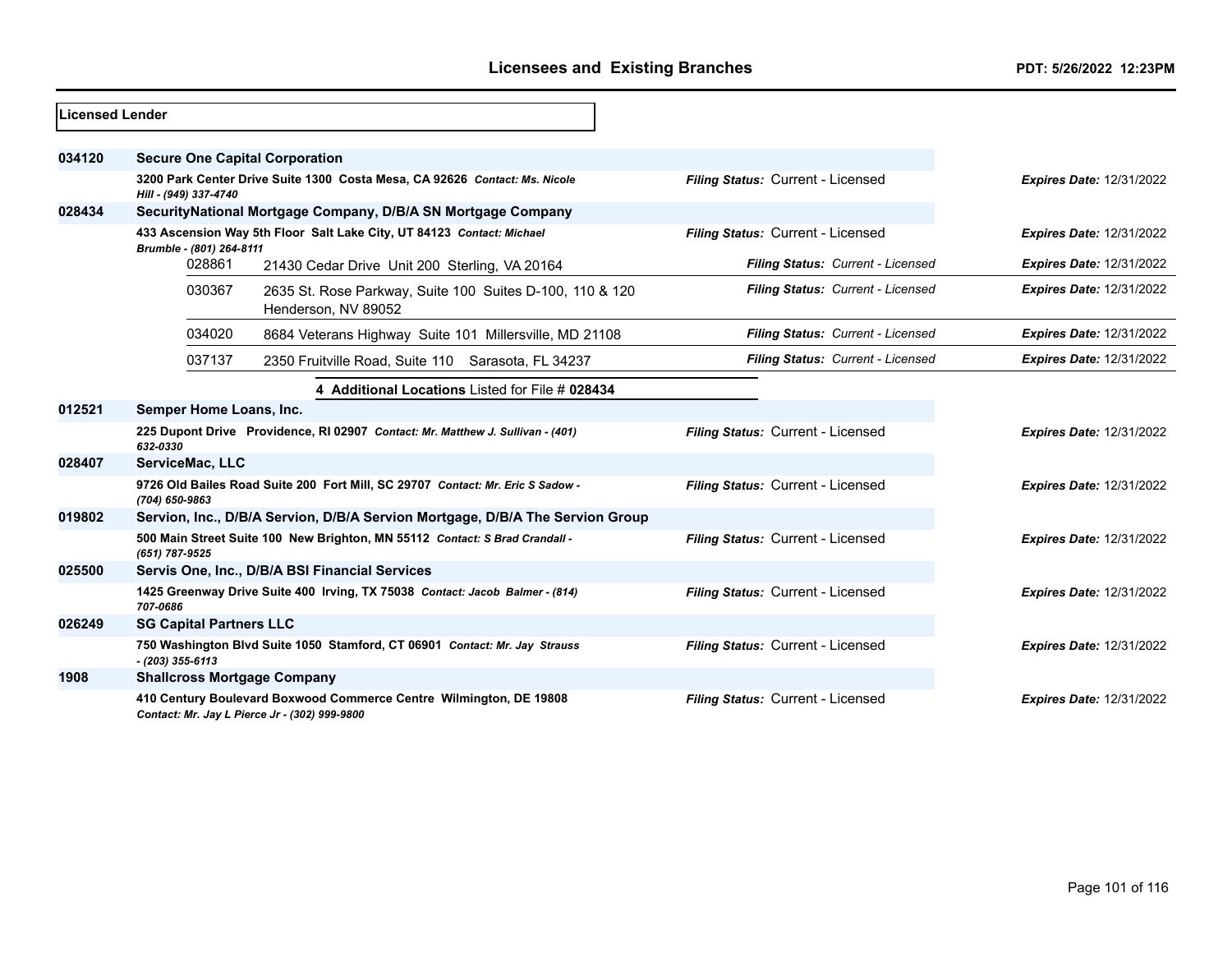| Licensed Lender |                                                                                                                        |                                   |                                 |
|-----------------|------------------------------------------------------------------------------------------------------------------------|-----------------------------------|---------------------------------|
| 018221          | Shore Finance LLC, D/B/A Atlantic Finance<br>10977 State Street Delmar, DE 19940 Contact: Ms. Kathryn S. Moore - (302) | Filing Status: Current - Licensed | <b>Expires Date: 12/31/2022</b> |
|                 | 846-3900                                                                                                               |                                   |                                 |
|                 | <b>Branches / Locations:</b><br>License #<br><b>Address</b>                                                            |                                   |                                 |
|                 | 018222<br>22937 Sussex Highway<br>Seaford, DE 19973                                                                    | Filing Status: Current - Licensed | <b>Expires Date: 12/31/2022</b> |
|                 | 018223<br>400 Delaware Avenue Millsboro, DE 19966                                                                      | Filing Status: Current - Licensed | <b>Expires Date: 12/31/2022</b> |
|                 | 018224<br>927 North DuPont Highway<br>Milford, DE 19963                                                                | Filing Status: Current - Licensed | <b>Expires Date: 12/31/2022</b> |
|                 | 018225<br>1650 South Governors Avenue Dover, DE 19904                                                                  | Filing Status: Current - Licensed | <b>Expires Date: 12/31/2022</b> |
|                 | 018226<br>71 Greentree Drive Dover, DE 19901                                                                           | Filing Status: Current - Licensed | <b>Expires Date: 12/31/2022</b> |
|                 | 5 Additional Locations Listed for File # 018221                                                                        |                                   |                                 |
| 012653          | SI Mortgage Company, D/B/A Sistar Mortgage Company                                                                     |                                   |                                 |
|                 | 35871 Mound Road Suite 201 Sterling Heights, MI 48310 Contact: Sheri Wuest<br>$-(0.0) -$                               | Filing Status: Current - Licensed | <b>Expires Date: 12/31/2022</b> |
| 9801            | Sierra Pacific Mortgage Company, Inc., D/B/A Gen Lending                                                               |                                   |                                 |
|                 | 1180 Iron Point Road Suite 200 Folsom, CA 95630 Contact: Gary Clark - (916)<br>932-1700                                | Filing Status: Current - Licensed | <b>Expires Date: 12/31/2022</b> |
|                 | <b>Branches / Locations:</b>                                                                                           |                                   |                                 |
|                 | License #<br><b>Address</b><br>009890<br>6021 University Blvd. Suite 200 Ellicott City, MD 21043                       | Filing Status: Current - Licensed | <b>Expires Date: 12/31/2022</b> |
|                 | 023520<br>5 N. Main Street Suite 3A Bel Air, MD 21014                                                                  | Filing Status: Current - Licensed | <b>Expires Date: 12/31/2022</b> |
|                 | 027631<br>2300 York Road Suite 214 Lutherville-Timonium, MD 21093                                                      | Filing Status: Current - Licensed | <b>Expires Date: 12/31/2022</b> |
|                 |                                                                                                                        |                                   |                                 |
| 035272          | 3 Additional Locations Listed for File # 9801<br><b>Silver Hill Funding, LLC</b>                                       |                                   |                                 |
|                 | 4425 Ponce De Leon Boulevard Suite 250 Coral Gables, FL 33146 Contact:                                                 | Filing Status: Current - Licensed | <b>Expires Date: 12/31/2022</b> |
| 026621          | Maria Rinaldi - (305) 646-3903<br>Simple Fast Loans, Inc.                                                              |                                   |                                 |
|                 | 8601 Dunwoody Place Suite 406 Atlanta, GA 30350 Contact: Mr. Mark Tepsic -<br>(770) 552-9840                           | Filing Status: Current - Licensed | <b>Expires Date: 12/31/2022</b> |
| 033399          | Simplist Mortgage LLC, D/B/A Simplist                                                                                  |                                   |                                 |
|                 | 500 7th Avenue 14th Floor, Office #14A124 New York, NY 10018 Contact: Mr.<br>Anthony Sherman - (305) 398-7707          | Filing Status: Current - Licensed | <b>Expires Date: 12/31/2022</b> |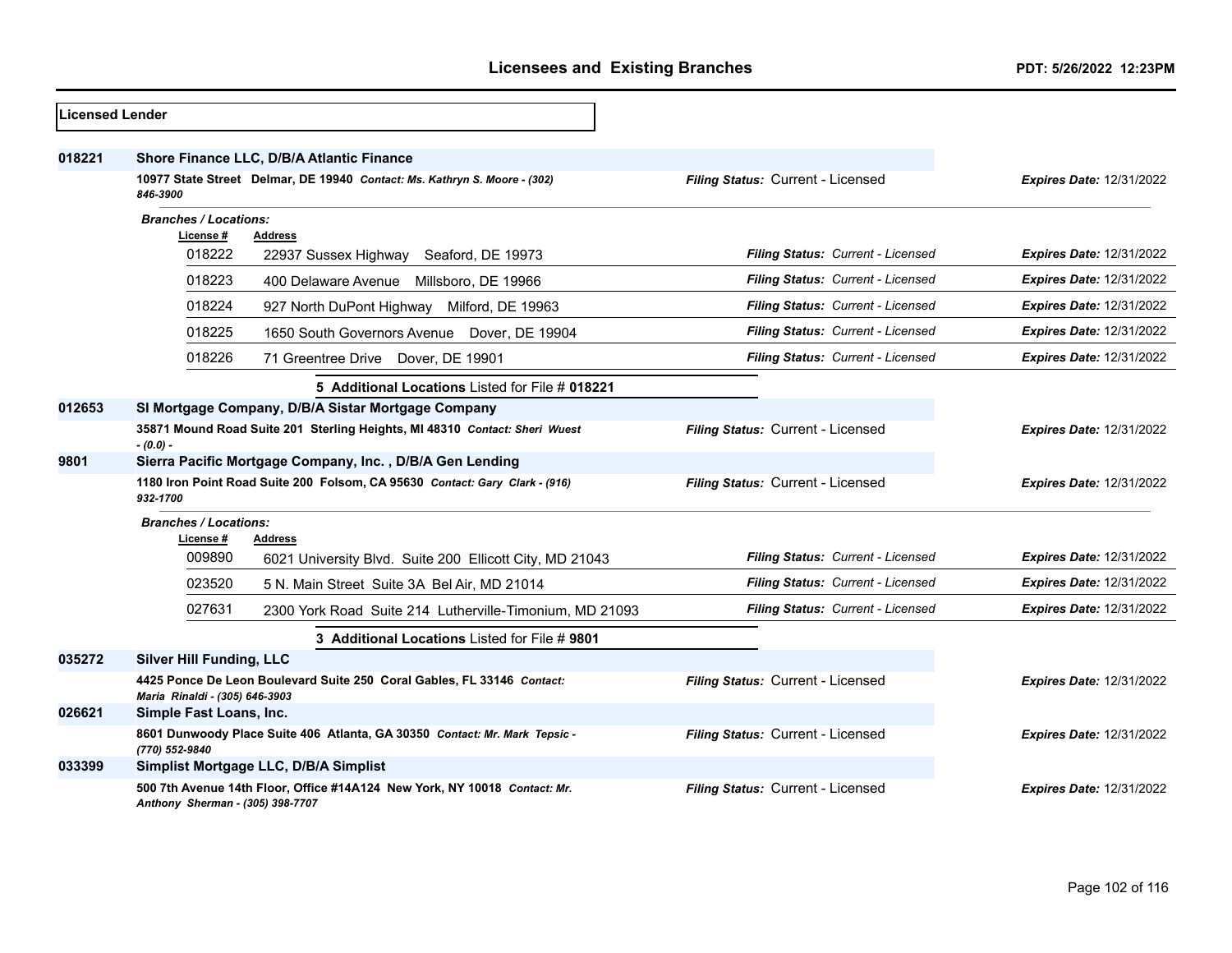| Licensed Lender |                                                     |                                                                             |                                   |                                 |
|-----------------|-----------------------------------------------------|-----------------------------------------------------------------------------|-----------------------------------|---------------------------------|
| 1755            | SIRVA Mortgage, Inc.                                |                                                                             |                                   |                                 |
|                 | Paul E Klemme - (216) 606-4145                      | 6200 Oak Tree Boulevard Suite 300 Independence, OH 44131 Contact: Mr.       | Filing Status: Current - Licensed | <b>Expires Date: 12/31/2022</b> |
|                 | 4054                                                | 3300 Fernbrook Lane Suite 300 Plymouth, MN 55447                            | Filing Status: Current - Licensed | <b>Expires Date: 12/31/2022</b> |
|                 |                                                     | 1 Additional Locations Listed for File # 1755                               |                                   |                                 |
| 035073          |                                                     | Skopos Financial, LLC, D/B/A Reprise Financial                              |                                   |                                 |
|                 | Cody Estep - (405) 306-1751                         | 500 East John Carpenter Freeway Suite 300 Irving, TX 75062 Contact: Mr.     | Filing Status: Current - Licensed | <b>Expires Date: 12/31/2022</b> |
| 022776          |                                                     | Slate Lending of Delaware, LLC, D/B/A Blue Frog Loans                       |                                   |                                 |
|                 | - (636) 533-0289                                    | 1855 Bowles Avenue Suite 110 Fenton, MO 63026 Contact: Ms. Melissa Streeter | Filing Status: Current - Licensed | <b>Expires Date: 12/31/2022</b> |
| 011537          | <b>SN Servicing Corporation</b>                     |                                                                             |                                   |                                 |
|                 | Robin Arkley II. - (225) 296-6897                   | 13702 Coursey Boulevard Building 1A Baton Rouge, LA 70817 Contact: Mr.      | Filing Status: Current - Licensed | <b>Expires Date: 12/31/2022</b> |
|                 | <b>Branches / Locations:</b><br>License #<br>011538 | <b>Address</b><br>323 Fifth Street Eureka, CA 95501                         | Filing Status: Current - Licensed | <b>Expires Date: 12/31/2022</b> |
|                 |                                                     |                                                                             |                                   |                                 |
|                 |                                                     | 1 Additional Locations Listed for File # 011537                             |                                   |                                 |
| 019654          | SoFI Lending Corp., D/B/A SOFI                      |                                                                             |                                   |                                 |
|                 | Contact: Drishti Khatri - (415) 510-2196            | 2750 E Cottonwood Parkway, Suite 300 Cottonwood Heights, UT 84121           | Filing Status: Current - Licensed | <b>Expires Date: 12/31/2022</b> |
|                 | 026538                                              | 3960 Howard Hughes Parkway Suite #480 Las Vegas, NV 89169                   | Filing Status: Current - Licensed | <b>Expires Date: 12/31/2022</b> |
|                 | 027807                                              | 2601 Network Blvd., Suite 600 Suite 245 Frisco, TX 75034                    | Filing Status: Current - Licensed | <b>Expires Date: 12/31/2022</b> |
|                 |                                                     | 2 Additional Locations Listed for File # 019654                             |                                   |                                 |
| 020847          | Solar Mosaic, LLC, D/B/A Mosaic                     |                                                                             |                                   |                                 |
|                 | 269-4018                                            | 601 12th Street Suite 325 Oakland, CA 94607 Contact: Erica Johnson - (510)  | Filing Status: Current - Licensed | Expires Date: 12/31/2021        |
| 036386          | Southern Trust Mortgage, LLC                        |                                                                             |                                   |                                 |
|                 |                                                     | 295 Bendix Road Suite 400 Virginia Beach, VA 23452                          | Filing Status: Current - Licensed | <b>Expires Date: 12/31/2022</b> |
|                 | 036554                                              | 181 Harry S. Truman Parkway Suite 195 Annapolis, MD 21401                   | Filing Status: Current - Licensed | <b>Expires Date: 12/31/2022</b> |
|                 | 036590                                              | 6011 University Boulevard Suite 400 Ellicott City, MD 21043                 | Filing Status: Current - Licensed | <b>Expires Date: 12/31/2022</b> |
|                 |                                                     | 2 Additional Locations Listed for File # 036386                             |                                   |                                 |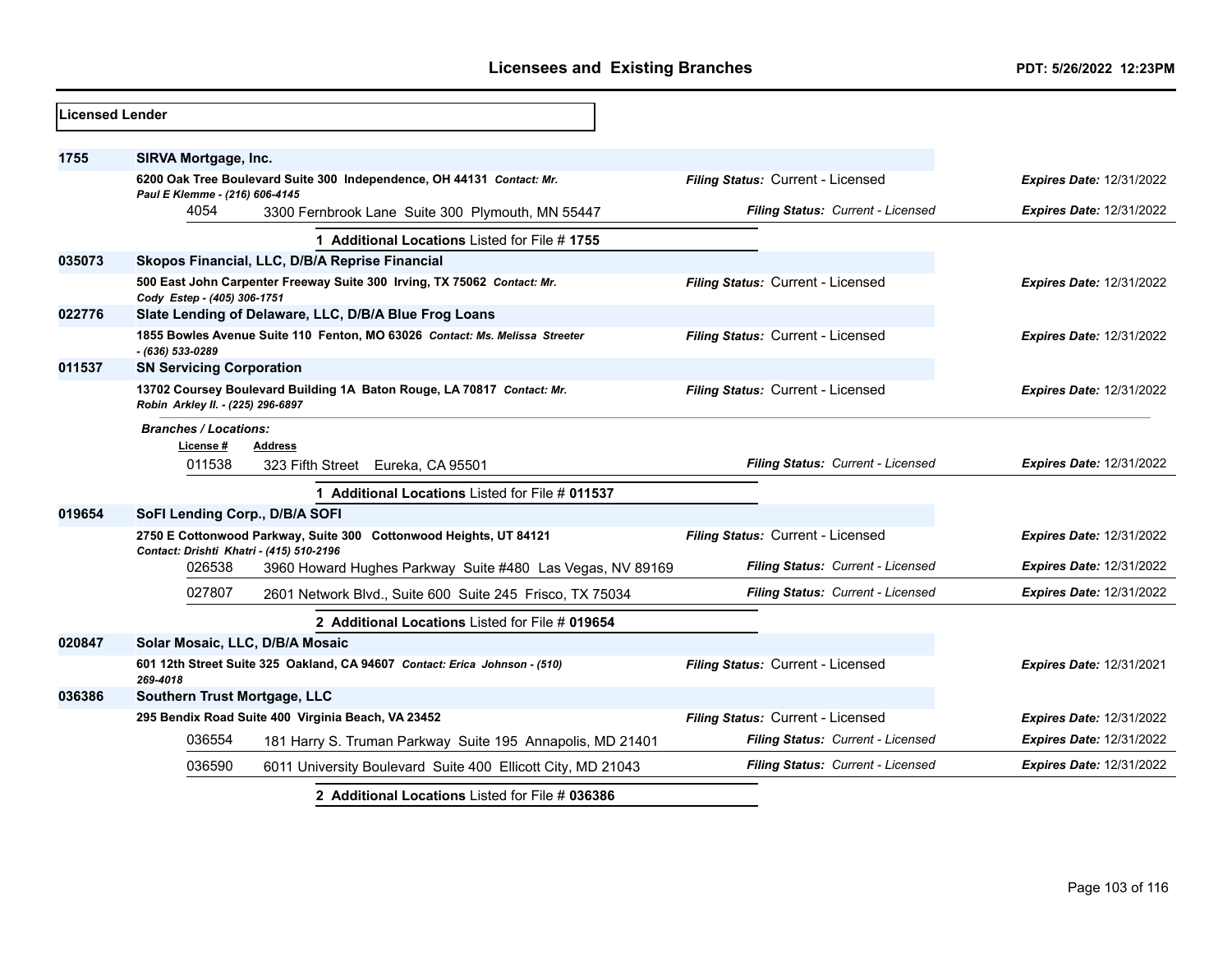| <b>Licensed Lender</b> |                                                                                                                 |                                                                                                                                              |                                          |                                 |
|------------------------|-----------------------------------------------------------------------------------------------------------------|----------------------------------------------------------------------------------------------------------------------------------------------|------------------------------------------|---------------------------------|
| 011888                 | (480) 539-5230                                                                                                  | Southwest Stage Funding, LLC, D/B/A Cascade Land Home Financing<br>2701 E. Insight Way Suite 150 Chandler, AZ 85286 Contact: David Chernek - | Filing Status: Current - Licensed        | Expires Date: 12/31/2022        |
|                        | <b>Branches / Locations:</b><br>License #<br>037888                                                             | <b>Address</b><br>192 Cimarron Park Loop Suite B Buda, TX 78610<br>1 Additional Locations Listed for File # 011888                           | <b>Filing Status: Current - Licensed</b> | <b>Expires Date: 12/31/2022</b> |
| 023904                 |                                                                                                                 | <b>Sovereign Lending Group Incorporated</b>                                                                                                  |                                          |                                 |
|                        | $(0.0) -$                                                                                                       | 3545 Howard Way Costa Mesa, CA 92626 Contact: Mr. Daniel Douglas Holtz -                                                                     | Filing Status: Current - Licensed        | <b>Expires Date: 12/31/2022</b> |
|                        | 032099                                                                                                          | 3540 Howard Way Suite 200 Costa Mesa, CA 92626                                                                                               | <b>Filing Status: Current - Licensed</b> | <b>Expires Date: 12/31/2022</b> |
|                        |                                                                                                                 | 1 Additional Locations Listed for File # 023904                                                                                              |                                          |                                 |
| 024783                 | <b>Specialized Loan Servicing LLC</b>                                                                           |                                                                                                                                              |                                          |                                 |
|                        | Arreche - (720) 241-7574                                                                                        | 6200 S. Quebec Street Suite 300 Greenwood Village, CO 80111 Contact: Emily                                                                   | Filing Status: Current - Licensed        | <b>Expires Date: 12/31/2022</b> |
|                        | <b>Branches / Locations:</b><br>License #<br>024786                                                             | Address<br>8800 Baymeadows Way West Suite 220 Jacksonville, FL 32256                                                                         | Filing Status: Current - Licensed        | <b>Expires Date: 12/31/2022</b> |
|                        |                                                                                                                 | 1 Additional Locations Listed for File # 024783                                                                                              |                                          |                                 |
| 022213                 | <b>Spring EQ LLC</b>                                                                                            |                                                                                                                                              |                                          |                                 |
|                        | (215) 391-1200                                                                                                  | 2929 Arch Street Suite 500 Philadelphia, PA 19104 Contact: Josh Selchert -                                                                   | Filing Status: Current - Licensed        | Expires Date: 12/31/2022        |
|                        | <b>Branches / Locations:</b><br>License #<br>031117                                                             | <b>Address</b><br>5210 Belfort Road Suite 140 Jacksonville, FL 32256                                                                         | Filing Status: Current - Licensed        | <b>Expires Date: 12/31/2022</b> |
|                        | 036090                                                                                                          | 308 Harper Drive Suite 310 Moorestown, NJ 08057                                                                                              | Filing Status: Current - Licensed        | <b>Expires Date: 12/31/2022</b> |
|                        |                                                                                                                 | 2 Additional Locations Listed for File # 022213                                                                                              |                                          |                                 |
| 028013                 | <b>Sprout Mortgage, LLC</b>                                                                                     |                                                                                                                                              |                                          |                                 |
|                        | 1680 SW St. Lucie West Boulevard Suite 208 Port Saint Lucie, FL 34986<br>Contact: Laura LaRaia - (516) 783-4273 |                                                                                                                                              | Filing Status: Current - Licensed        | <b>Expires Date: 12/31/2022</b> |
|                        | <b>Branches / Locations:</b><br>License #<br>029648                                                             | Address<br>6501 Irvine Center Dr. Suite 250, Room No.3 Irvine, CA 92618                                                                      | Filing Status: Current - Licensed        | Expires Date: 12/31/2022        |
|                        |                                                                                                                 | 1 Additional Locations Listed for File # 028013                                                                                              |                                          |                                 |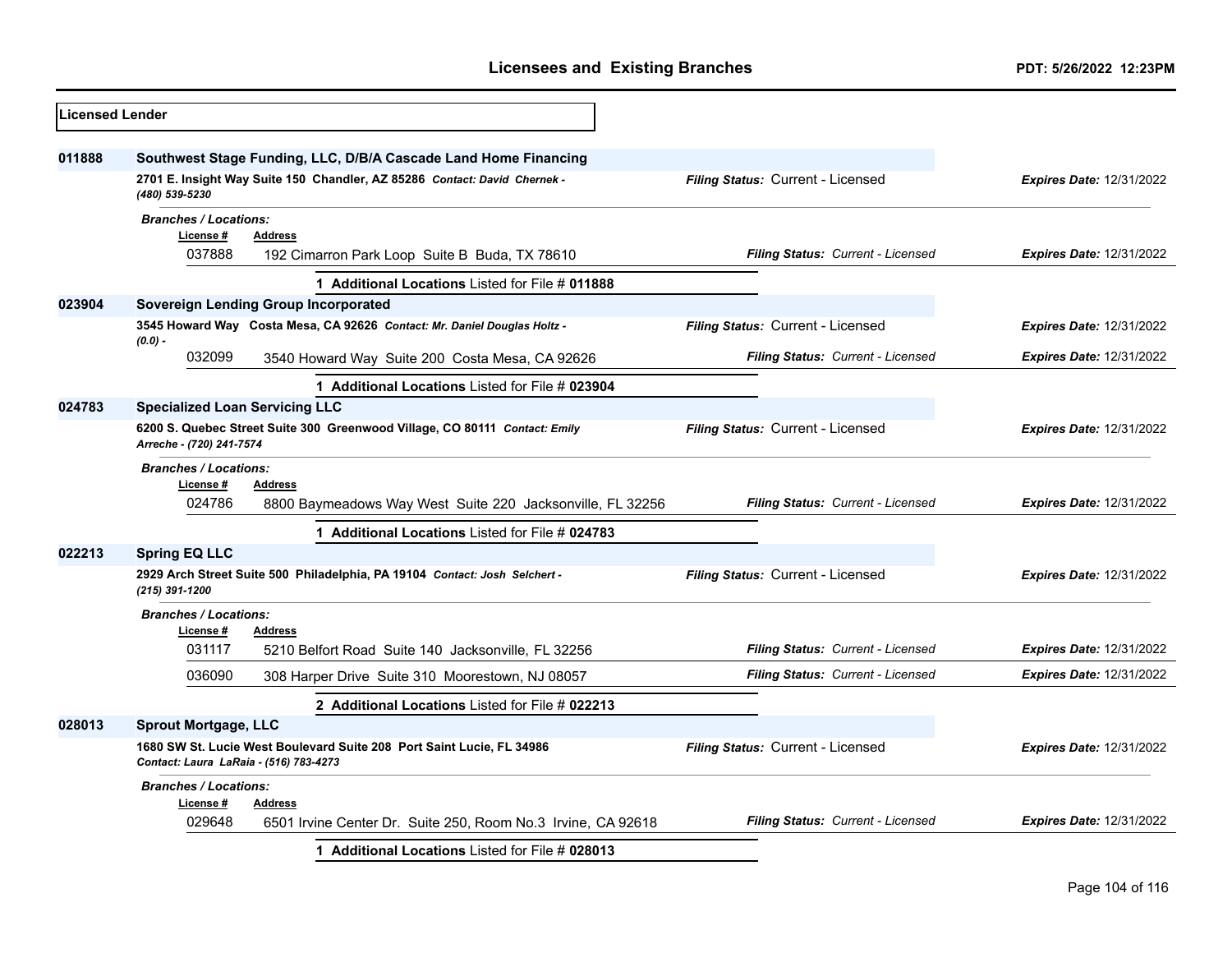| <b>Licensed Lender</b> |                                                                                                                                 |                                   |                                 |
|------------------------|---------------------------------------------------------------------------------------------------------------------------------|-----------------------------------|---------------------------------|
| 025840                 | <b>Square Capital, LLC</b>                                                                                                      |                                   |                                 |
|                        | 1455 Market Street Suite 600 MSC 715 San Francisco, CA 94103 Contact: Mr.<br>Benjamin Rowe Gray - (415) 805-9272                | Filing Status: Current - Licensed | <b>Expires Date: 12/31/2022</b> |
|                        | <b>Branches / Locations:</b>                                                                                                    |                                   |                                 |
|                        | License#<br><b>Address</b><br>035958<br>136 South Main Street Suite 400 Salt Lake City, UT 84101                                | Filing Status: Current - Licensed | <b>Expires Date: 12/31/2022</b> |
|                        | <b>Additional Locations Listed for File # 025840</b>                                                                            |                                   |                                 |
| 1660                   | <b>State Financial Network, LLC</b>                                                                                             |                                   |                                 |
|                        | 5 Hillman Drive Suite 300 Chadds Ford, PA 19317 Contact: David T. MacMillan -<br>(610) 492-7502                                 | Filing Status: Current - Licensed | <b>Expires Date: 12/31/2022</b> |
| 7498                   | Steelhead Investments Corporation, D/B/A Delaware Fast Funds                                                                    |                                   |                                 |
|                        | 712 Market Street Wilmington, DE 19801 Contact: Mr. Larry Leonard - (302)<br>888-1812                                           | Filing Status: Current - Licensed | <b>Expires Date: 12/31/2022</b> |
| 013012                 | Stellantis Financial Services, Inc., D/B/A 1st Investors Financial Services, D/B/A First Investors Financial<br><b>Services</b> |                                   |                                 |
|                        | 5757 Woodway Drive Suite 400 Houston, TX 77057 Contact: Mr. Jonathan C.<br>Poss - (770) 956-3888                                | Filing Status: Current - Licensed | <b>Expires Date: 12/31/2022</b> |
| 035587                 | <b>Stellar Mortgage Corporation</b>                                                                                             |                                   |                                 |
|                        | 729 Grove Avenue Suite 8 Southampton, PA 18966 Contact: Mr. Sergey<br>Umansky - (267) 241-9900                                  | Filing Status: Current - Licensed | <b>Expires Date: 12/31/2022</b> |
| 027268                 | Strong Home Mortgage, LLC, D/B/A Best Lenders                                                                                   |                                   |                                 |
|                        | 9408 Grant Avenue Suite 302 Manassas, VA 20110 Contact: Ms. Christine<br>Moore - (571) 443-2014                                 | Filing Status: Current - Licensed | <b>Expires Date: 12/31/2022</b> |
|                        | <b>Branches / Locations:</b><br>License#<br><b>Address</b>                                                                      |                                   |                                 |
|                        | 037694<br>King of Prussia, PA 19406<br>651 Park Avenue                                                                          | Filing Status: Current - Licensed | <b>Expires Date: 12/31/2022</b> |
|                        | 1 Additional Locations Listed for File # 027268                                                                                 |                                   |                                 |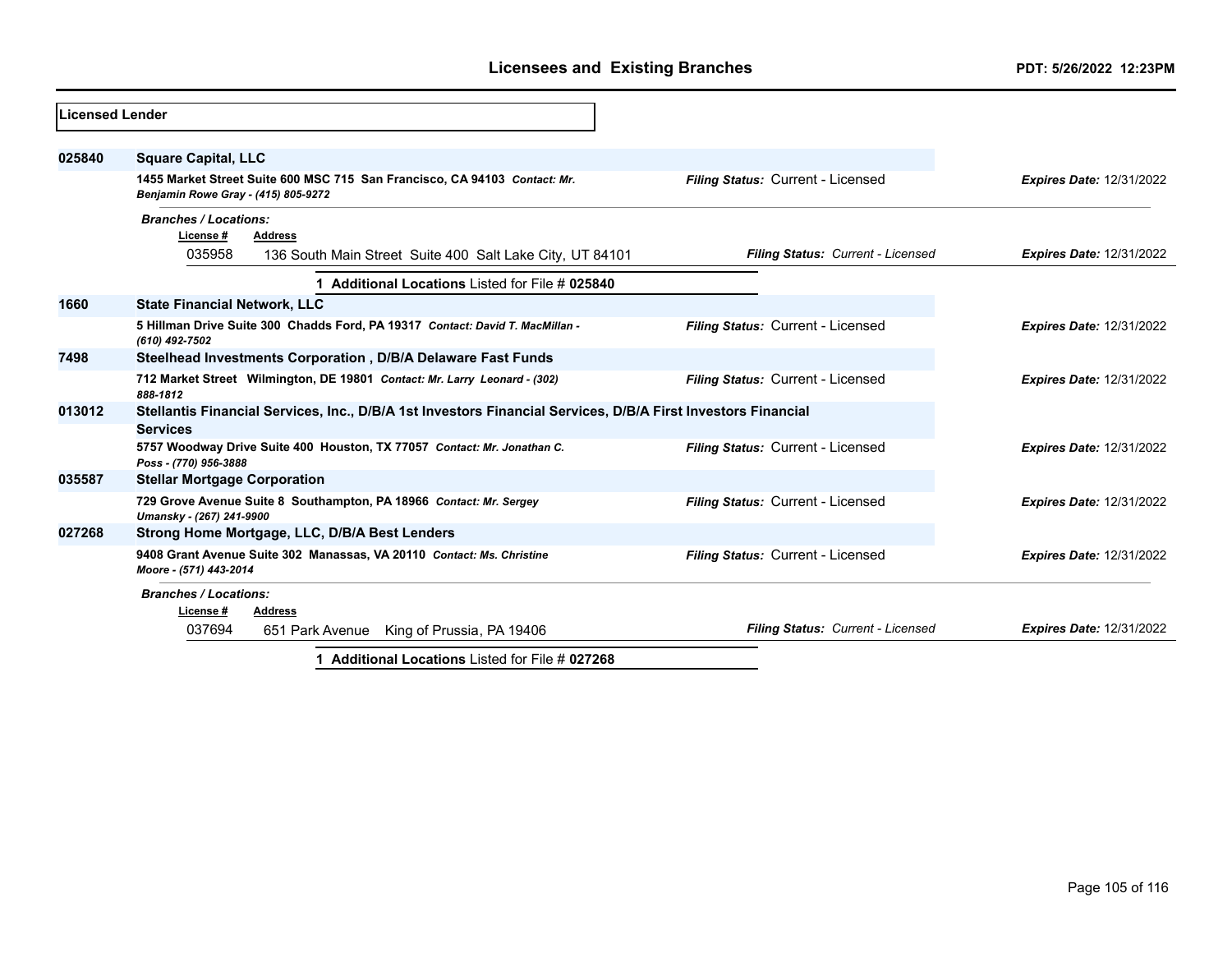| Licensed Lender |                                         |                                                                                                                                                           |                                          |                                 |
|-----------------|-----------------------------------------|-----------------------------------------------------------------------------------------------------------------------------------------------------------|------------------------------------------|---------------------------------|
| 027411          |                                         | Success Mortgage Partners, Inc., D/B/A Centennial Lending Group, D/B/A CLG<br>1200 S. Sheldon Road Suite 150 Plymouth, MI 48170 Contact: Owen Lee - (734) | Filing Status: Current - Licensed        | <b>Expires Date: 12/31/2022</b> |
|                 | 259-0880                                |                                                                                                                                                           |                                          |                                 |
|                 | <b>Branches / Locations:</b>            |                                                                                                                                                           |                                          |                                 |
|                 | License #<br>027792                     | <b>Address</b><br>1126 Horsham Road Maple Glen, PA 19002                                                                                                  | Filing Status: Current - Licensed        | <b>Expires Date: 12/31/2022</b> |
|                 | 029857                                  | 460 S. Lewis Road Suite 210 Royersford, PA 19468                                                                                                          | Filing Status: Current - Licensed        | <b>Expires Date: 12/31/2022</b> |
|                 | 030042                                  | 17187 N. Laurel Park Drive Suite 450 Livonia, MI 48152                                                                                                    | Filing Status: Current - Licensed        | Expires Date: 12/31/2022        |
|                 | 030402                                  | 210 North Railroad Street Myerstown, PA 17067                                                                                                             | Filing Status: Current - Licensed        | <b>Expires Date: 12/31/2022</b> |
|                 | 036974                                  | 16701 Melford Boulevard Suite 400 Bowie, MD 20715                                                                                                         | Filing Status: Current - Licensed        | <b>Expires Date: 12/31/2022</b> |
|                 |                                         | 5 Additional Locations Listed for File # 027411                                                                                                           |                                          |                                 |
| 036869          | <b>Success Mortgage, LLC</b>            |                                                                                                                                                           |                                          |                                 |
|                 | 678-0800                                | 508 Front Royal Pike Winchester, VA 22602 Contact: Robyn Graves - (540)                                                                                   | Filing Status: Current - Licensed        | <b>Expires Date: 12/31/2022</b> |
| 013018          | <b>Summit Funding Enterprises, Inc.</b> |                                                                                                                                                           |                                          |                                 |
|                 | Scrima - (916) 571-3002                 | 3900 Lennane Drive Suite 210 Sacramento, CA 95834 Contact: Mr. Todd                                                                                       | Filing Status: Current - Licensed        | <b>Expires Date: 12/31/2022</b> |
|                 | <b>Branches / Locations:</b>            |                                                                                                                                                           |                                          |                                 |
|                 | License #<br>034798                     | <b>Address</b>                                                                                                                                            | Filing Status: Current - Licensed        | <b>Expires Date: 12/31/2022</b> |
|                 | 035589                                  | 9430 Research Boulevard Suite 302 Austin, TX 78759<br>2300 Camp Creek Parkway Suite 230 College Park, GA 30337                                            | Filing Status: Current - Licensed        | <b>Expires Date: 12/31/2022</b> |
|                 |                                         |                                                                                                                                                           |                                          |                                 |
|                 |                                         | 2 Additional Locations Listed for File # 013018                                                                                                           |                                          |                                 |
| 9970            |                                         | Sun West Mortgage Company, Inc., D/B/A 1st Liberty, a Division of Sun West Mortgage Company, Inc., D/B/A<br>LOWRATES.COM, D/B/A Mortgage Possible         |                                          |                                 |
|                 |                                         | 6131 Orangethorpe Avenue Suite 500 Buena Park, CA 90620 Contact: Pavan                                                                                    | Filing Status: Current - Licensed        | <b>Expires Date: 12/31/2022</b> |
|                 | Agarwal - (562) 916-1424<br>017991      | 101 San Patricio Avenue Maramar Building, Suite G1 Guaynabo,<br>PR 00968-1704                                                                             | <b>Filing Status: Current - Licensed</b> | <b>Expires Date: 12/31/2022</b> |
|                 | 019431                                  | 606 Edmondson Avenue Suite 300 Catonsville, MD 21228                                                                                                      | Filing Status: Current - Licensed        | <b>Expires Date: 12/31/2022</b> |
|                 | 028336                                  | One Columbus Center Suite 636 Virginia Beach, VA 23462                                                                                                    | <b>Filing Status: Current - Licensed</b> | <b>Expires Date: 12/31/2022</b> |
|                 |                                         | 3 Additional Locations Listed for File # 9970                                                                                                             |                                          |                                 |
| 035057          | <b>Sunnova Energy Corporation</b>       |                                                                                                                                                           |                                          |                                 |
|                 | Mittelsted - (281) 985-9900             | 20 Greenway Plaza Suite 475 Houston, TX 77046 Contact: Ms. Alejandra                                                                                      | Filing Status: Current - Licensed        | <b>Expires Date: 12/31/2022</b> |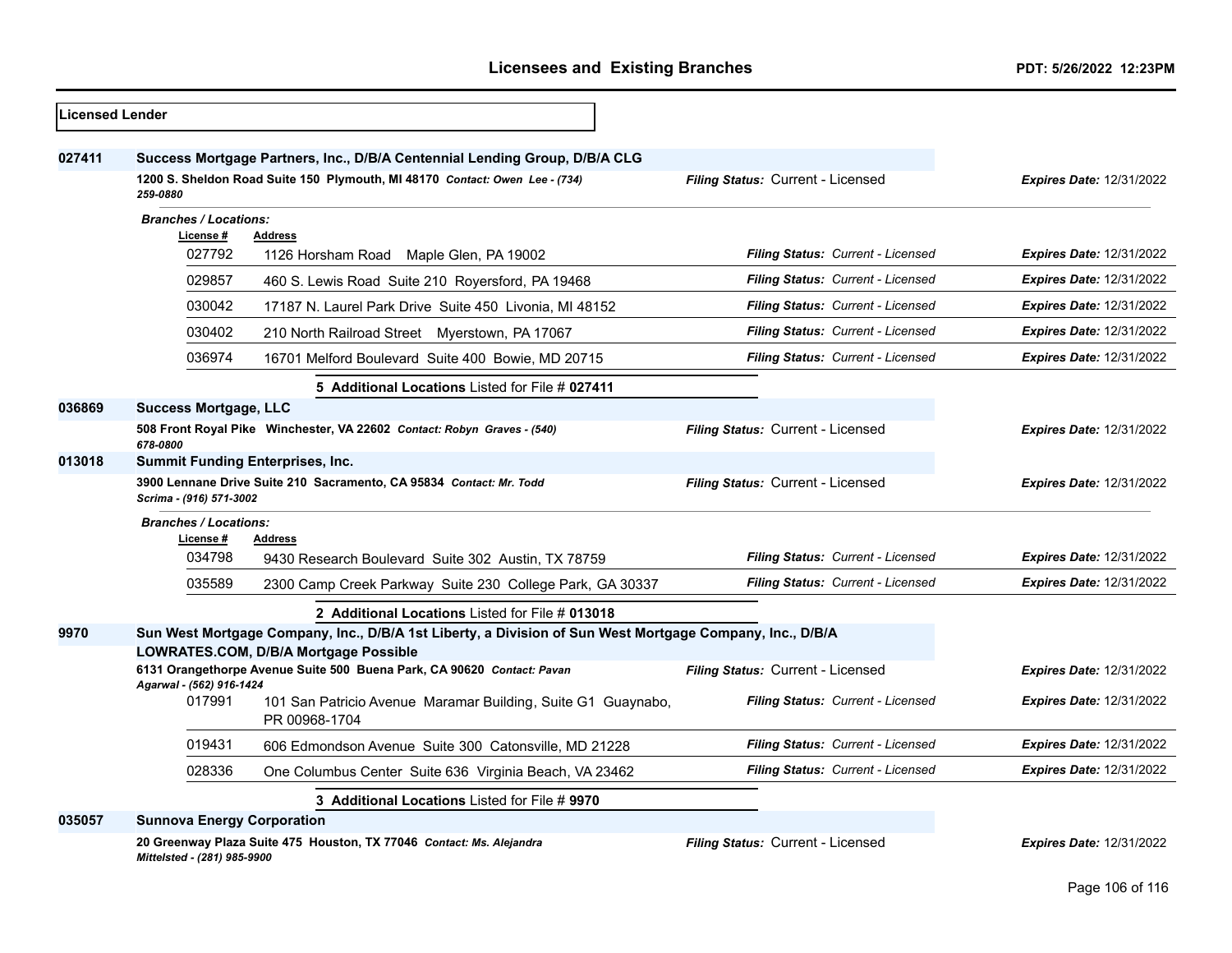| <b>Licensed Lender</b> |                                           |                                                                                                                                  |                                   |                                 |
|------------------------|-------------------------------------------|----------------------------------------------------------------------------------------------------------------------------------|-----------------------------------|---------------------------------|
| 024137                 |                                           | SunUp Financial, LLC, D/B/A BalanceCredit.com                                                                                    |                                   |                                 |
|                        | 280-8856                                  | 33 N LaSalle Street Suite 800 Chicago, IL 60602 Contact: Emily Meyer - (773)                                                     | Filing Status: Current - Licensed | <b>Expires Date: 12/31/2022</b> |
| 023438                 | <b>Supernova Lending, LLC</b>             |                                                                                                                                  |                                   |                                 |
|                        |                                           | 500 W. Madison Street Suite 1650 Chicago, IL 60661                                                                               | Filing Status: Current - Licensed | <b>Expires Date: 12/31/2022</b> |
| 012196                 |                                           | <b>Sutherland Mortgage Services, Inc.</b>                                                                                        |                                   |                                 |
|                        |                                           | 14090 Southwest Freeway Suite 300 Room 361 Sugar Land, TX 77478<br>Contact: Mr. John Lotterhos - (713) 210-9108                  | Filing Status: Current - Licensed | <b>Expires Date: 12/31/2022</b> |
|                        | 026705                                    | Building A6, 6th Floor, Shriram The Gateway, #16, GST Road,<br>Perungalathur Chennai, International 600063                       | Filing Status: Current - Licensed | <b>Expires Date: 12/31/2022</b> |
|                        | 028481                                    | Unit No. 401- B, Liberty Tower, Reliable Plaza Plot No. K-10, Kalwa<br>Industrial Area, Airoli Navi Mumbai, International 400708 | Filing Status: Current - Licensed | Expires Date: 12/31/2022        |
|                        | 030225                                    | 5th Floor, Muthoot Technopolis, Plot No: 1 CSEZ Kakkanad<br>Cochin, International 682 037                                        | Filing Status: Current - Licensed | Expires Date: 12/31/2022        |
|                        |                                           | 3 Additional Locations Listed for File # 012196                                                                                  |                                   |                                 |
| 011254                 | <b>SWBC Mortgage Corporation</b>          |                                                                                                                                  |                                   |                                 |
|                        | Stewart - (210) 826-6999                  | 9311 San Pedro Suite 100 San Antonio, TX 78216 Contact: Mr. Scott Van                                                            | Filing Status: Current - Licensed | <b>Expires Date: 12/31/2022</b> |
|                        | 011256                                    | 800 South Union Avenue Havre de Grace, MD 21078                                                                                  | Filing Status: Current - Licensed | <b>Expires Date: 12/31/2022</b> |
|                        | 020223                                    | 863 Timmaron Drive Allen, TX 75013                                                                                               | Filing Status: Current - Licensed | <b>Expires Date: 12/31/2022</b> |
|                        | 027149                                    | 11085 Stratfield Court Marriottsville, MD 21104                                                                                  | Filing Status: Current - Licensed | <b>Expires Date: 12/31/2022</b> |
|                        | 031359                                    | 2506 W. Alamo Avenue Suite 201 Littleton, CO 80120                                                                               | Filing Status: Current - Licensed | <b>Expires Date: 12/31/2022</b> |
|                        | 033753                                    | 5 Zimmerman Street Suite 203 Clarks Summit, PA 18411                                                                             | Filing Status: Current - Licensed | <b>Expires Date: 12/31/2022</b> |
|                        |                                           | 5 Additional Locations Listed for File # 011254                                                                                  |                                   |                                 |
| 029426                 |                                           | Synergy One Lending, Inc., D/B/A Loanlife                                                                                        |                                   |                                 |
|                        | Nemec - (385) 273-5250                    | 3131 El Camino Del Rio N. Suite 150 San Diego, CA 92108 Contact: Aaron                                                           | Filing Status: Current - Licensed | <b>Expires Date: 12/31/2022</b> |
|                        | <b>Branches / Locations:</b><br>License # | <b>Address</b>                                                                                                                   |                                   |                                 |
|                        | 036209                                    | 3131 Camino Del Rio N. Suite 150 Lake Forest, CA 92108                                                                           | Filing Status: Current - Licensed | <b>Expires Date: 12/31/2022</b> |
|                        |                                           | 1 Additional Locations Listed for File # 029426                                                                                  |                                   |                                 |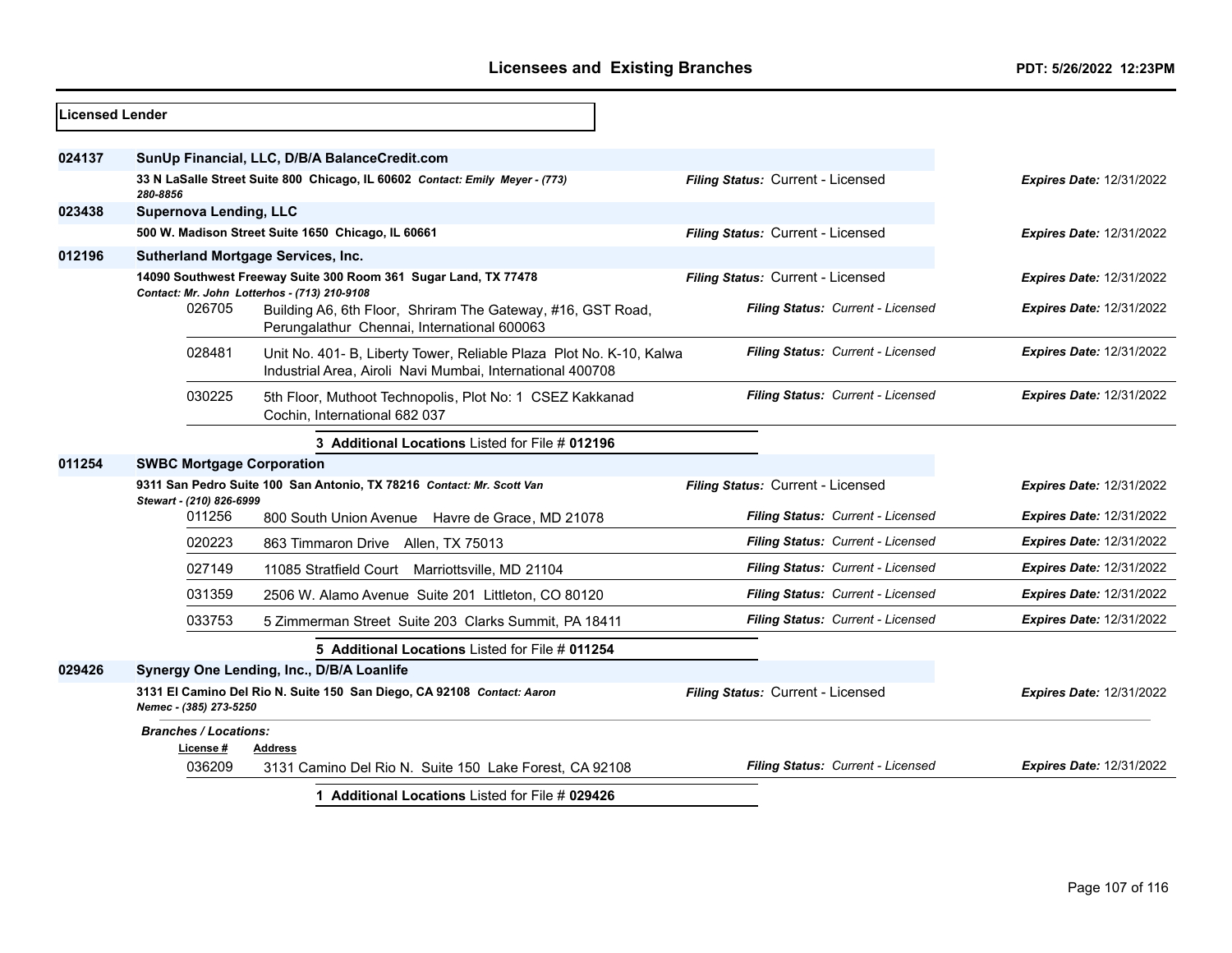| <b>Licensed Lender</b> |                                                                                                        |                                   |                                 |
|------------------------|--------------------------------------------------------------------------------------------------------|-----------------------------------|---------------------------------|
| 036832                 | <b>T2 Financial LLC</b>                                                                                |                                   |                                 |
|                        | 480 Olde Worthington Road Suite 300 Westerville, OH 43082 Contact: Sally<br>Woods - (601) 946-6209     | Filing Status: Current - Licensed | <b>Expires Date: 12/31/2022</b> |
|                        | <b>Branches / Locations:</b><br>License #                                                              |                                   |                                 |
|                        | <b>Address</b><br>036839<br>3900 Skippack Pike Unit C5 Skippack, PA 19474                              | Filing Status: Current - Licensed | <b>Expires Date: 12/31/2022</b> |
|                        | 1 Additional Locations Listed for File # 036832                                                        |                                   |                                 |
| 027469                 | TAM Lending Center Inc., D/B/A Today's American Mortgage                                               |                                   |                                 |
|                        | 251 South White Horse Pike Audubon, NJ 08106                                                           | Filing Status: Current - Licensed | <b>Expires Date: 12/31/2022</b> |
|                        | 027616<br>1521 Concord Pike Suite 102 Wilmington, DE 19803                                             | Filing Status: Current - Licensed | <b>Expires Date: 12/31/2022</b> |
|                        | 1 Additional Locations Listed for File # 027469                                                        |                                   |                                 |
| 5994                   | <b>Tammac Holdings Corporation</b>                                                                     |                                   |                                 |
|                        | 480 Swedesford Road Suite 200 Wayne, PA 19087 Contact: Joel Gillick - (570)<br>830-0240                | Filing Status: Current - Licensed | Expires Date: 12/31/2022        |
|                        | <b>Branches / Locations:</b>                                                                           |                                   |                                 |
|                        | License #<br><b>Address</b><br>038171<br>613 Baltimore Drive Suite 1 Wilkes Barre, PA 18702            | Filing Status: Current - Licensed | <b>Expires Date: 12/31/2022</b> |
|                        | Additional Locations Listed for File # 5994                                                            |                                   |                                 |
| 012734                 | The Money Source Inc.                                                                                  |                                   |                                 |
|                        | 3138 E. Elwood Street Phoenix, AZ 85034 Contact: Richard Toma - (631)<br>454-1941                      | Filing Status: Current - Licensed | <b>Expires Date: 12/31/2022</b> |
|                        | 020377<br>500 South Broad Street Suite 100A Meriden, CT 06450                                          | Filing Status: Current - Licensed | <b>Expires Date: 12/31/2022</b> |
|                        | 033381<br>3412 Kirkfield Court The Colony, TX 75056                                                    | Filing Status: Current - Licensed | <b>Expires Date: 12/31/2022</b> |
|                        | 2 Additional Locations Listed for File # 012734                                                        |                                   |                                 |
| 032358                 | The Mortgage Firm, Inc.                                                                                |                                   |                                 |
|                        | 921 Douglas Avenue Suite 200 Altamonte Springs, FL 32714 Contact: Mr.<br>Richard Peek - (321) 754-1382 | Filing Status: Current - Licensed | <b>Expires Date: 12/31/2022</b> |
| 019208                 | The Mortgage Link, Inc.                                                                                |                                   |                                 |
|                        | 3 Research Place Suite 103 Rockville, MD 20850 Contact: Mr. Steven M<br>Summers - (240) 683-8585       | Filing Status: Current - Licensed | <b>Expires Date: 12/31/2022</b> |
| 037493                 | think one mortgage inc                                                                                 |                                   |                                 |
|                        | 1888 Hylan Boulevard Suite 1 Staten Island, NY 10305                                                   | Filing Status: Current - Licensed | <b>Expires Date: 12/31/2022</b> |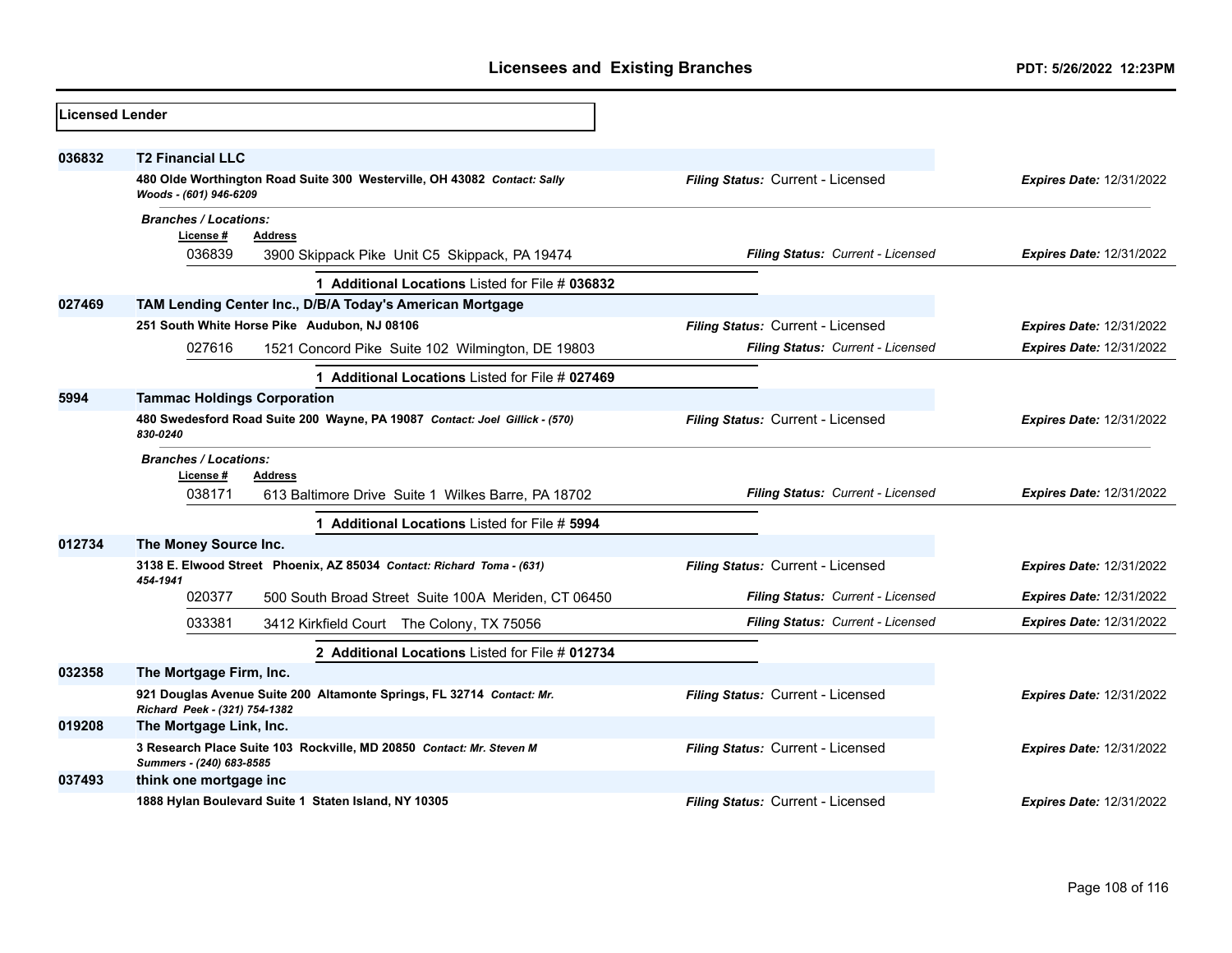| <b>Licensed Lender</b> |                                           |                                                                            |                                   |                                 |
|------------------------|-------------------------------------------|----------------------------------------------------------------------------|-----------------------------------|---------------------------------|
| 030294                 |                                           | Thrive Mortgage, LLC, D/B/A Thrive Mortgage                                |                                   |                                 |
|                        | 686-3889                                  | 4819 Williams Drive Georgetown, TX 78633 Contact: Ms. Linda Preece - (512) | Filing Status: Current - Licensed | <b>Expires Date: 12/31/2022</b> |
|                        | <b>Branches / Locations:</b><br>License # | Address                                                                    |                                   |                                 |
|                        | 032319                                    | 1020 E Walnut Office 206 Columbia, MO 65201-4941                           | Filing Status: Current - Licensed | <b>Expires Date: 12/31/2022</b> |
|                        | 036895                                    | 6000 Fairview Road Suite1200, Office 1215 Charlotte, NC<br>28210-2252      | Filing Status: Current - Licensed | <b>Expires Date: 12/31/2022</b> |
|                        |                                           | 2 Additional Locations Listed for File # 030294                            |                                   |                                 |
| 6595                   |                                           | <b>Tidewater Mortgage Services, Inc.</b>                                   |                                   |                                 |
|                        | Patricia Bartneck - (757) 498-7400        | 200 Golden Oak Court Suite 100 Virginia Beach, VA 23452 Contact: Ms.       | Filing Status: Current - Licensed | <b>Expires Date: 12/31/2022</b> |
|                        | <b>Branches / Locations:</b><br>License # | <b>Address</b>                                                             |                                   |                                 |
|                        | 012731                                    | 102 Larch Circle Suite 102 Wilmington, DE 19804-2363                       | Filing Status: Current - Licensed | <b>Expires Date: 12/31/2022</b> |
|                        | 022098                                    | 213 Hess Road Unit 5 Grasonville, MD 21638                                 | Filing Status: Current - Licensed | <b>Expires Date: 12/31/2022</b> |
|                        | 037326                                    | 5388 Discovery Park Boulevard Suite 130-A Williamsburg, VA<br>23188        | Filing Status: Current - Licensed | <b>Expires Date: 12/31/2022</b> |
|                        |                                           | 3 Additional Locations Listed for File # 6595                              |                                   |                                 |
| 012605                 |                                           | TitleMax of Delaware, Inc. d/b/a TitleMax and TitleBucks                   |                                   |                                 |
|                        | Thoma-Isgur - (469) 557-2967              | 3401 Kirkwood Highway Wilmington, DE 19808 Contact: Shoshana               | Filing Status: Current - Licensed | <b>Expires Date: 12/31/2022</b> |
|                        | <b>Branches / Locations:</b><br>License#  | <b>Address</b>                                                             |                                   |                                 |
|                        | 013020                                    | 38660 Sussex Highway Suite 11 Delmar, DE 19940                             | Filing Status: Current - Licensed | <b>Expires Date: 12/31/2022</b> |
|                        | 019250                                    | 127 South DuPont Highway Dover, DE 19901                                   | Filing Status: Current - Licensed | <b>Expires Date: 12/31/2022</b> |
|                        | 027901                                    | 2312 E. Trinity Mills Road Carrollton, TX 75006                            | Filing Status: Current - Licensed | <b>Expires Date: 12/31/2022</b> |
|                        |                                           | 3 Additional Locations Listed for File # 012605                            |                                   |                                 |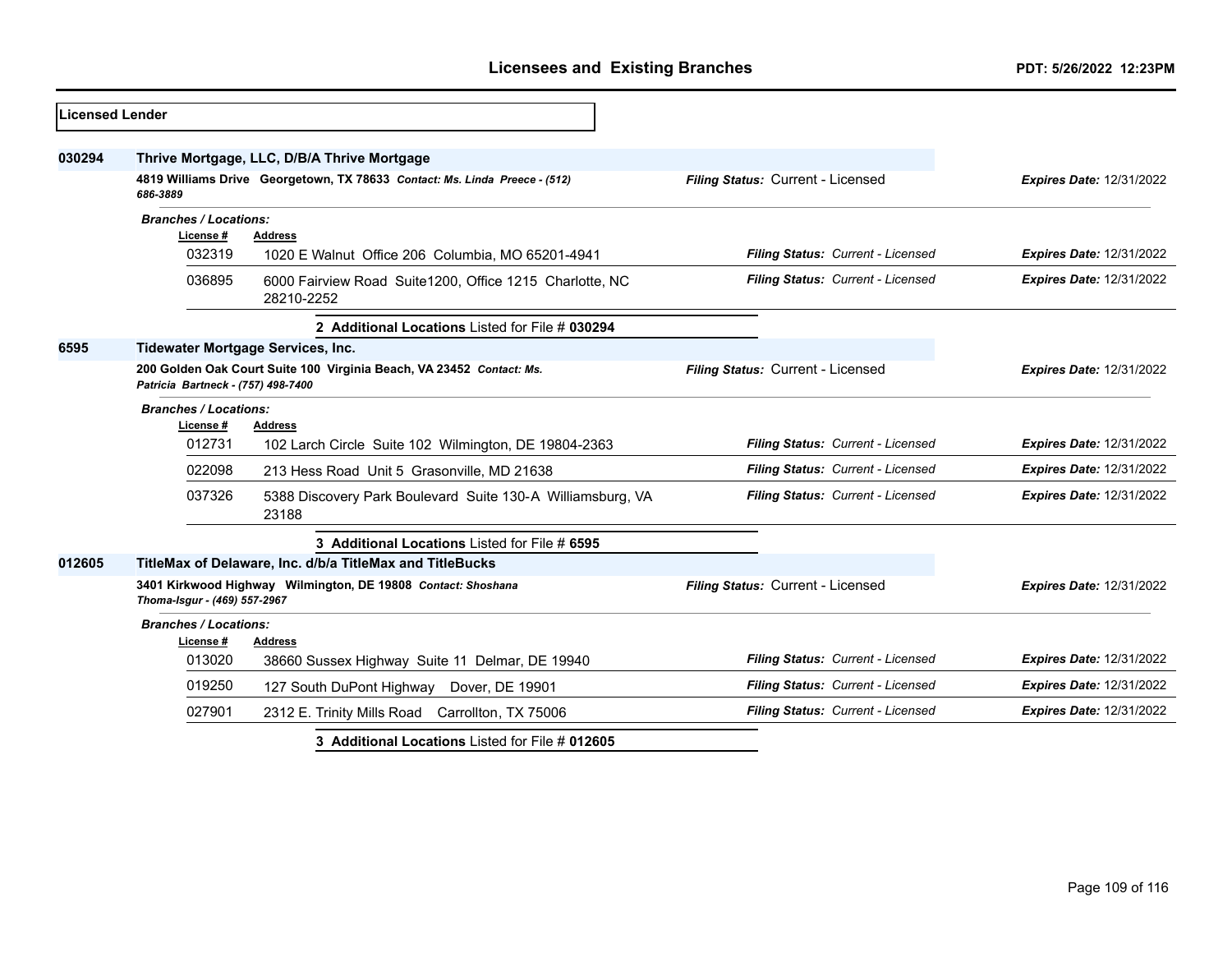| <b>Licensed Lender</b> |                                                                                                   |                                          |                                 |
|------------------------|---------------------------------------------------------------------------------------------------|------------------------------------------|---------------------------------|
| 034186                 | TJC Mortgage, Inc.                                                                                |                                          |                                 |
|                        | One Perimeter Park South Suites 130S & 230S Birmingham, AL 35243                                  | Filing Status: Current - Licensed        | Expires Date: 12/31/2022        |
|                        | <b>Branches / Locations:</b>                                                                      |                                          |                                 |
|                        | License #<br><b>Address</b><br>036264<br>6600 Chase Oaks Boulevard Suite 150 Plano, TX 75023      | Filing Status: Current - Licensed        | <b>Expires Date: 12/31/2022</b> |
|                        | 036591                                                                                            | Filing Status: Current - Licensed        | <b>Expires Date: 12/31/2022</b> |
|                        | 1896 Urbana Pike Suite 5 A Clarksburg, MD 20871                                                   |                                          |                                 |
|                        | 036592<br>11350 Random Hills Road Suite 800 Fairfax, VA 22030                                     | <b>Filing Status: Current - Licensed</b> | <b>Expires Date: 12/31/2022</b> |
|                        | 036973<br>1712 Main Street Suite 200 Chester, MD 21619                                            | <b>Filing Status: Current - Licensed</b> | <b>Expires Date: 12/31/2022</b> |
|                        | 4 Additional Locations Listed for File # 034186                                                   |                                          |                                 |
| 011852                 | <b>TJM Financial Group, LLC</b>                                                                   |                                          |                                 |
|                        | 738 N. Dupont Highway Dover, DE 19901 Contact: Mr. William McKee II - (302)<br>655-5313           | Filing Status: Current - Licensed        | <b>Expires Date: 12/31/2021</b> |
| 012604                 | TMX Credit, Inc. d/b/a TitleLoanPlace and WebCashExperts                                          |                                          |                                 |
|                        | 2312 East Trinity Mills Road Carrollton, TX 75006                                                 | Filing Status: Current - Licensed        | <b>Expires Date: 12/31/2022</b> |
| 1671                   | <b>Toll Brothers Mortgage Company</b>                                                             |                                          |                                 |
|                        | 1140 Virginia Drive Fort Washington, PA 19034 Contact: Christopher W.<br>Pierson - (215) 293-5587 | Filing Status: Current - Licensed        | <b>Expires Date: 12/31/2022</b> |
|                        | <b>Branches / Locations:</b>                                                                      |                                          |                                 |
|                        | License #<br>Address<br>037030                                                                    | Filing Status: Current - Licensed        | <b>Expires Date: 12/31/2022</b> |
|                        | 10 Inverness Drive East Suite 125 Englewood, CO 80112                                             |                                          |                                 |
|                        | 1 Additional Locations Listed for File # 1671                                                     |                                          |                                 |
| 7732                   | Total Mortgage Services L.L.C., D/B/A RateCloud                                                   |                                          |                                 |
|                        | 185 Plains Road 3rd FLoor Milford, CT 06461 Contact: Erin Regan - (203)<br>783-4550               | Filing Status: Current - Licensed        | <b>Expires Date: 12/31/2022</b> |
|                        | <b>Branches / Locations:</b>                                                                      |                                          |                                 |
|                        | License#<br><b>Address</b>                                                                        |                                          |                                 |
|                        | 033070<br>23 Catoonah Street 1st Floor Ridgefield, CT 06877                                       | Filing Status: Current - Licensed        | <b>Expires Date: 12/31/2022</b> |
|                        | 033097<br>67 Federal Road Building A, Suite 203 Brookfield, CT 06804                              | Filing Status: Current - Licensed        | <b>Expires Date: 12/31/2022</b> |
|                        | 035559<br>3055 Cardinal Drive Suite 101 Vero Beach, FL 32963                                      | <b>Filing Status: Current - Licensed</b> | <b>Expires Date: 12/31/2022</b> |
|                        | 3 Additional Locations Listed for File #7732                                                      |                                          |                                 |
| 020294                 | Towne Mortgage Company, D/B/A AmeriCU Mortgage                                                    |                                          |                                 |
|                        | 2170 E. Big Beaver Road Suite A Troy, MI 48083 Contact: Dana Peznowski -<br>(248) 247-1864        | Filing Status: Current - Licensed        | <b>Expires Date: 12/31/2022</b> |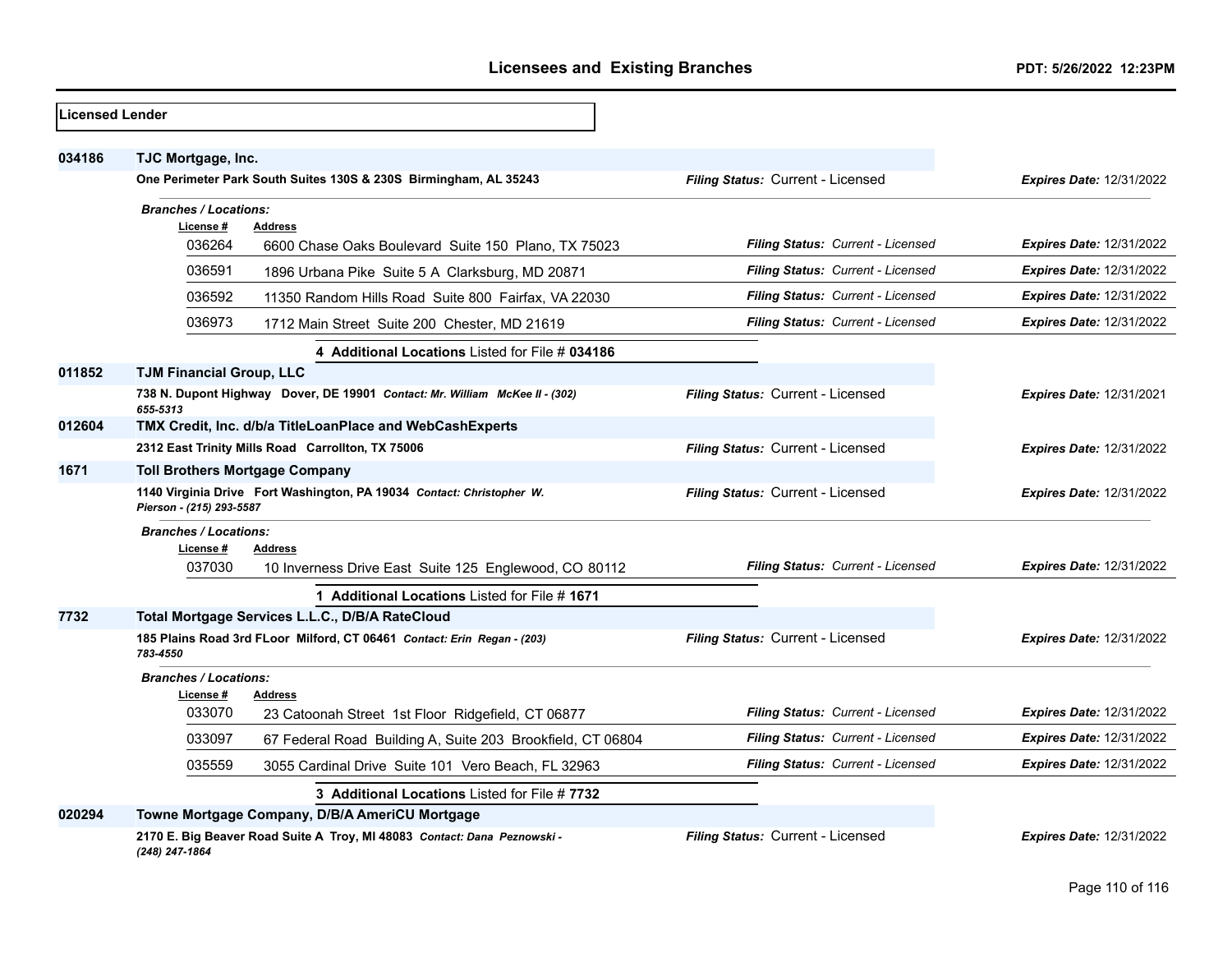| <b>Licensed Lender</b> |                                       |                                                                              |                                   |                                 |
|------------------------|---------------------------------------|------------------------------------------------------------------------------|-----------------------------------|---------------------------------|
|                        |                                       |                                                                              |                                   |                                 |
| 030267                 | <b>Traditional Mortgage LLC</b>       |                                                                              |                                   |                                 |
|                        | $- (484) 893 - 4100$                  | 682 N Brookside Road Suite 101 Allentown, PA 18106 Contact: Mr. Kevin Miller | Filing Status: Current - Licensed | <b>Expires Date: 12/31/2022</b> |
| 025355                 | <b>Triad Financial Services, Inc.</b> |                                                                              |                                   |                                 |
|                        | Cynthia Eckhardt - (888) 936-1179     | 13901 Sutton Park Drive South Suite 300 Jacksonville, FL 32224 Contact:      | Filing Status: Current - Licensed | <b>Expires Date: 12/31/2022</b> |
|                        | <b>Branches / Locations:</b>          |                                                                              |                                   |                                 |
|                        | License #                             | <b>Address</b>                                                               |                                   |                                 |
|                        | 025357                                | 19 Heritage Drive Bourbonnais, IL 60914                                      | Filing Status: Current - Licensed | <b>Expires Date: 12/31/2022</b> |
|                        |                                       | 1 Additional Locations Listed for File # 025355                              |                                   |                                 |
| 020950                 | <b>Trident Home Loans, LLC</b>        |                                                                              |                                   |                                 |
|                        |                                       | 6723 Plantation Road Pensacola, FL 32504                                     | Filing Status: Current - Licensed | <b>Expires Date: 12/31/2022</b> |
| 022430                 | <b>TruHome Solutions, LLC</b>         |                                                                              |                                   |                                 |
|                        | 998-6856                              | 9601 Legler Road Lenexa, KS 66219 Contact: Mr. Andrew Duncan - (913)         | Filing Status: Current - Licensed | <b>Expires Date: 12/31/2022</b> |
| 020355                 |                                       | Union Home Mortgage Corp., D/B/A VLOAN                                       |                                   |                                 |
|                        | Griffiths - (440) 234-4300            | 8241 Dow Circle West Strongsville, OH 44136 Contact: Mr. Donald Gerard       | Filing Status: Current - Licensed | <b>Expires Date: 12/31/2022</b> |
|                        | 023806                                | 200 Continental Drive Suite 401 Newark, DE 19713                             | Filing Status: Current - Licensed | <b>Expires Date: 12/31/2022</b> |
|                        | 027223                                | 113 E.Market Street Suite 120 Leesburg, VA 20176                             | Filing Status: Current - Licensed | <b>Expires Date: 12/31/2022</b> |
|                        | 032098                                | 8840 Stanford Boulevard Suite 3100 Columbia, MD 21045                        | Filing Status: Current - Licensed | <b>Expires Date: 12/31/2022</b> |
|                        | 034266                                | 2111 New Road Suite 103 Northfield, NJ 08225                                 | Filing Status: Current - Licensed | <b>Expires Date: 12/31/2022</b> |
|                        | 036835                                | 168 W. Ridge Pike Suite 101 Royersford, PA 19468                             | Filing Status: Current - Licensed | <b>Expires Date: 12/31/2022</b> |
|                        | 037695                                | 3101 Emrick Boulevard Suite 209 Bethlehem, PA 18020                          | Filing Status: Current - Licensed | <b>Expires Date: 12/31/2022</b> |
|                        |                                       | 6 Additional Locations Listed for File # 020355                              |                                   |                                 |
| 021358                 |                                       | United Guaranty Services, Inc., D/B/A Arch Fulfillment Services              |                                   |                                 |
|                        | 412-0614                              | 230 North Elm Street Greensboro, NC 27401 Contact: Jeffrey Woehr - (336)     | Filing Status: Current - Licensed | <b>Expires Date: 12/31/2022</b> |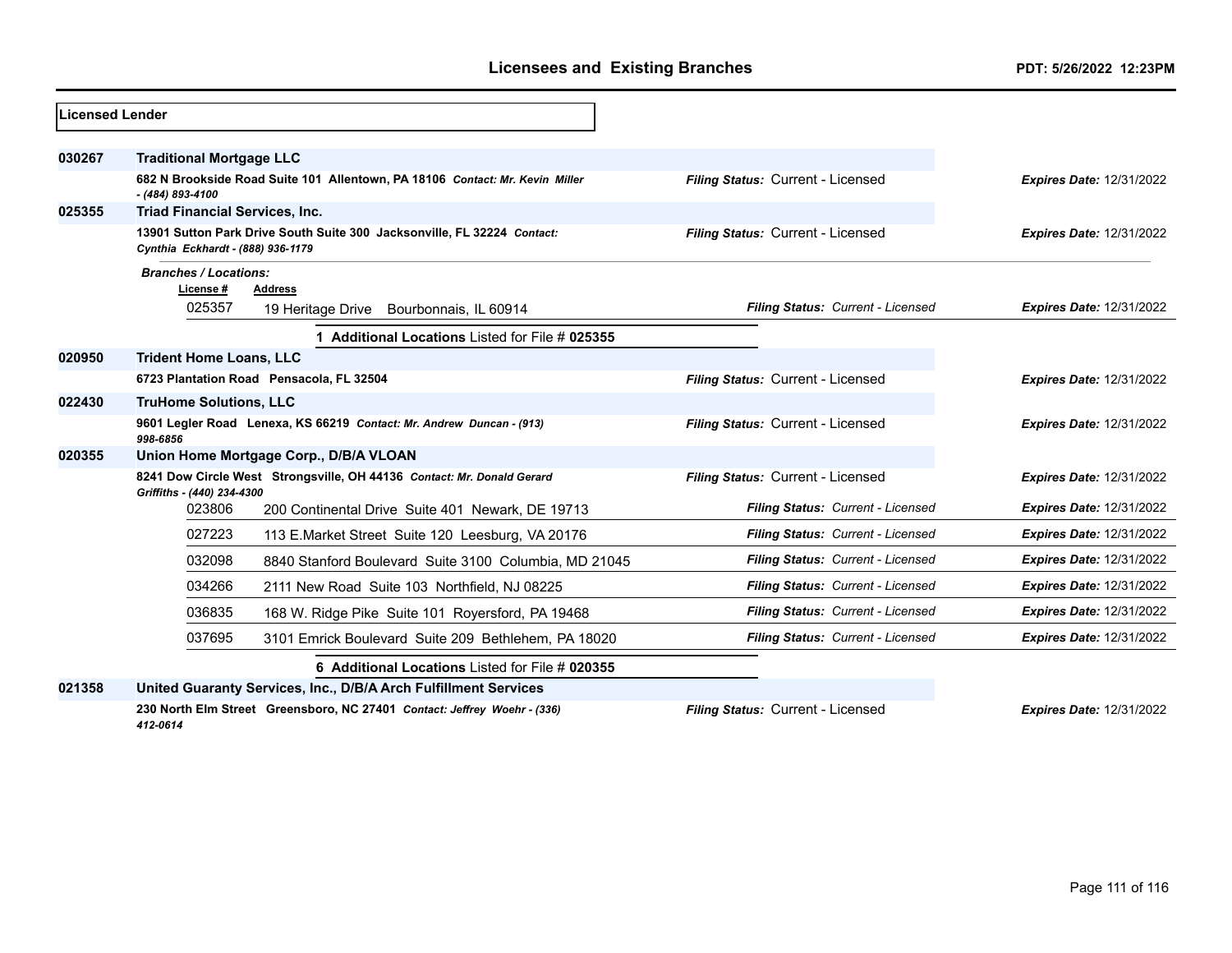| <b>Licensed Lender</b> |                                        |                                                                                       |                                   |                                 |
|------------------------|----------------------------------------|---------------------------------------------------------------------------------------|-----------------------------------|---------------------------------|
| 9799                   |                                        | United Mortgage Corp., D/B/A Benifi, D/B/A United Faith Mortgage                      |                                   |                                 |
|                        |                                        | 25 Melville Park Road Suite 100 Melville, NY 11747 Contact: Mr. Mark                  | Filing Status: Current - Licensed | <b>Expires Date: 12/31/2022</b> |
|                        | Rosenbloom - (631) 396-1803<br>022359  | 399 Conklin Street Suite 206 Farmingdale, NY 11735                                    | Filing Status: Current - Licensed | <b>Expires Date: 12/31/2022</b> |
|                        | 031417                                 | 7000 SE Federal Hwy Suite 210 Stuart, FL 34997                                        | Filing Status: Current - Licensed | Expires Date: 12/31/2022        |
|                        | 032143                                 | 825 East Gate Boulevard Suite 202 Garden City, NY 11530                               | Filing Status: Current - Licensed | <b>Expires Date: 12/31/2022</b> |
|                        | 034241                                 | 20 Crossways Park Drive North Suite 110, Unit A Woodbury, NY<br>11797                 | Filing Status: Current - Licensed | <b>Expires Date: 12/31/2022</b> |
|                        | 035588                                 | 4706 Chiquita Boulevard East Suites E04 Cape Coral, FL 33914                          | Filing Status: Current - Licensed | <b>Expires Date: 12/31/2022</b> |
|                        | 036894                                 | 221 S. Ola Vista Suite #101 San Clemente, CA 92672                                    | Filing Status: Current - Licensed | <b>Expires Date: 12/31/2022</b> |
|                        |                                        | 6 Additional Locations Listed for File # 9799                                         |                                   |                                 |
| 012293                 | <b>United Security Financial Corp.</b> |                                                                                       |                                   |                                 |
|                        |                                        | 930 East 6600 South Murray, UT 84121 Contact: Ryan Turner - (801) 262-2600            | Filing Status: Current - Licensed | <b>Expires Date: 12/31/2022</b> |
| 011104                 |                                        | United Wholesale Mortgage, LLC, D/B/A Shore Mortgage, D/B/A United Wholesale Mortgage |                                   |                                 |
|                        |                                        | 585 South Boulevard E Pontiac, MI 48341 Contact: Adam Wolfe - (248) 833-4329          | Filing Status: Current - Licensed | <b>Expires Date: 12/31/2022</b> |
|                        | 035777                                 | 700 South Boulevard E Pontiac, MI 48341                                               | Filing Status: Current - Licensed | <b>Expires Date: 12/31/2022</b> |
|                        |                                        | 1 Additional Locations Listed for File # 011104                                       |                                   |                                 |
| 021322                 |                                        | Universal Capital Services Inc., D/B/A US Mortgageline                                |                                   |                                 |
|                        |                                        | 2 Bala Plaza Suite 800 Bala Cynwyd, PA 19004                                          | Filing Status: Current - Licensed | <b>Expires Date: 12/31/2022</b> |
| 6836                   |                                        | Universal Mortgage & Finance, Inc.                                                    |                                   |                                 |
|                        | - (800) 316-6846                       | 2450 Riva Road Suite 200 Annapolis, MD 21401 Contact: Mr. Stephen F Sullivan          | Filing Status: Current - Licensed | <b>Expires Date: 12/31/2022</b> |
| 011425                 | <b>US Mortgage Corporation</b>         |                                                                                       |                                   |                                 |
|                        | (631) 580-2600                         | 201 Old Country Road Suite 140 Melville, NY 11747 Contact: Ms. Marilyn Lang -         | Filing Status: Current - Licensed | <b>Expires Date: 12/31/2022</b> |
|                        | 024182                                 | 400 Horsham Road Suite 135 Horsham, PA 19044                                          | Filing Status: Current - Licensed | <b>Expires Date: 12/31/2022</b> |
|                        | 032236                                 | 1200 48th Avenue Suite 201 Myrtle Beach, SC 29577                                     | Filing Status: Current - Licensed | <b>Expires Date: 12/31/2022</b> |
|                        | 037693                                 | 5100 Buckeystown Pike Suite 235 Frederick, MD 21704                                   | Filing Status: Current - Licensed | <b>Expires Date: 12/31/2022</b> |
|                        |                                        | 3 Additional Locations Listed for File # 011425                                       |                                   |                                 |
| 030973                 | Valon Mortgage, Inc.                   |                                                                                       |                                   |                                 |
|                        | (855) 218-3690                         | 14647 S. 50th Street Suite A-150 Phoenix, AZ 85044 Contact: David Friend -            | Filing Status: Current - Licensed | Expires Date: 12/31/2022        |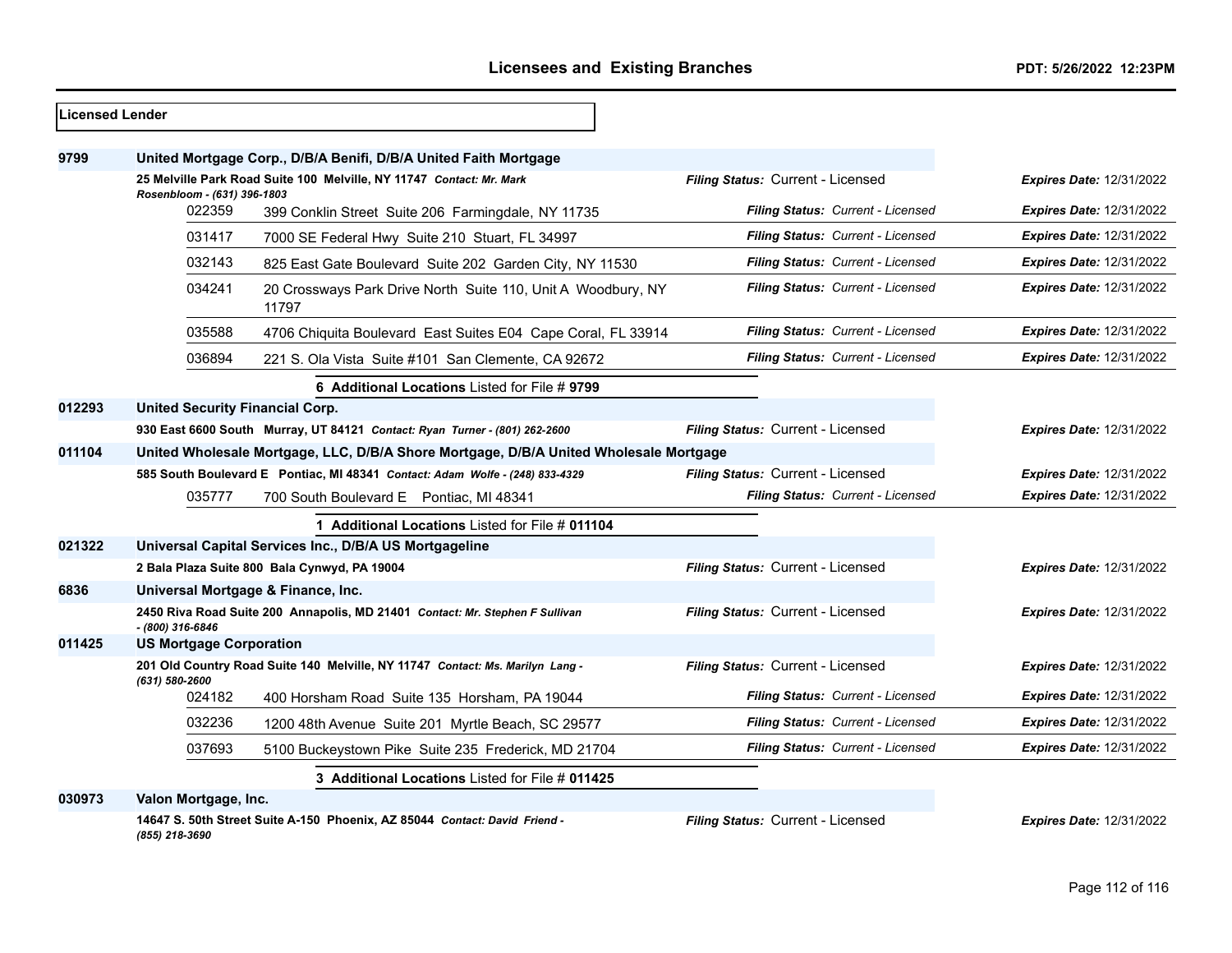| <b>ILicensed Lender</b> |                                          |                                                                                 |                                   |                                 |
|-------------------------|------------------------------------------|---------------------------------------------------------------------------------|-----------------------------------|---------------------------------|
| 7394                    | Van Buren Mortgage, LLC                  |                                                                                 |                                   |                                 |
|                         |                                          | 10500 Kincaid Drive Suite 106 Fishers, IN 46037                                 | Filing Status: Current - Licensed | <b>Expires Date: 12/31/2022</b> |
| 010055                  | Van Dyk Mortgage Corporation             |                                                                                 |                                   |                                 |
|                         | Nivison - (616) 940-3000                 | 2449 Camelot Court SE Grand Rapids, MI 49546-6001 Contact: Jeannie              | Filing Status: Current - Licensed | <b>Expires Date: 12/31/2022</b> |
|                         | 017918                                   | 9708 Monroe Street Suite 201 Cockeysville, MD 21030                             | Filing Status: Current - Licensed | <b>Expires Date: 12/31/2022</b> |
|                         | 025375                                   | 13577 Feather Sound Drive Suite 100 Clearwater, FL 33762                        | Filing Status: Current - Licensed | <b>Expires Date: 12/31/2022</b> |
|                         |                                          | 2 Additional Locations Listed for File # 010055                                 |                                   |                                 |
| 2150                    |                                          | Vanderbilt Mortgage & Finance, Inc., D/B/A Silverton Mortgage                   |                                   |                                 |
|                         |                                          | 500 Alcoa Trail Maryville, TN 37804 Contact: Ms. Alisha Huling - (865) 380-3000 | Filing Status: Current - Licensed | <b>Expires Date: 12/31/2022</b> |
|                         | <b>Branches / Locations:</b><br>License# | <b>Address</b>                                                                  |                                   |                                 |
|                         | 028685                                   | 3701 Arco Corporate Drive Suite 475 Charlotte, NC 28273                         | Filing Status: Current - Licensed | <b>Expires Date: 12/31/2022</b> |
|                         | 030491                                   | 11551 Nuckols Road Suite P Glen Allen, VA 23059                                 | Filing Status: Current - Licensed | <b>Expires Date: 12/31/2022</b> |
|                         |                                          | 2 Additional Locations Listed for File # 2150                                   |                                   |                                 |
| 022398                  | Verizon Wireless Services, LLC           |                                                                                 |                                   |                                 |
|                         |                                          | One Verizon Way Basking Ridge, NJ 07920                                         | Filing Status: Current - Licensed | <b>Expires Date: 12/31/2022</b> |
| 023073                  |                                          | Verus Residential Loanco, LLC, D/B/A Verus Mortgage Capital                     |                                   |                                 |
|                         | (202) 393-6527                           | 2001 M Street NW Suite 300 Washington, DC 20036 Contact: Mr. Dane Smith -       | Filing Status: Current - Licensed | <b>Expires Date: 12/31/2022</b> |
|                         | <b>Branches / Locations:</b><br>License# | Address                                                                         |                                   |                                 |
|                         | 034339                                   | 7900 International Drive Suite 225 Bloomington, MN 55425                        | Filing Status: Current - Licensed | <b>Expires Date: 12/31/2022</b> |
|                         |                                          | 1 Additional Locations Listed for File # 023073                                 |                                   |                                 |
| 031198                  |                                          | Victorian Finance, LLC, D/B/A Reliant Funding Group                             |                                   |                                 |
|                         | (412) 854-4500                           | 2570 Boyce Plaza Road Pittsburg, PA 15241 Contact: Mr. Eugene Bringol -         | Filing Status: Current - Licensed | <b>Expires Date: 12/31/2022</b> |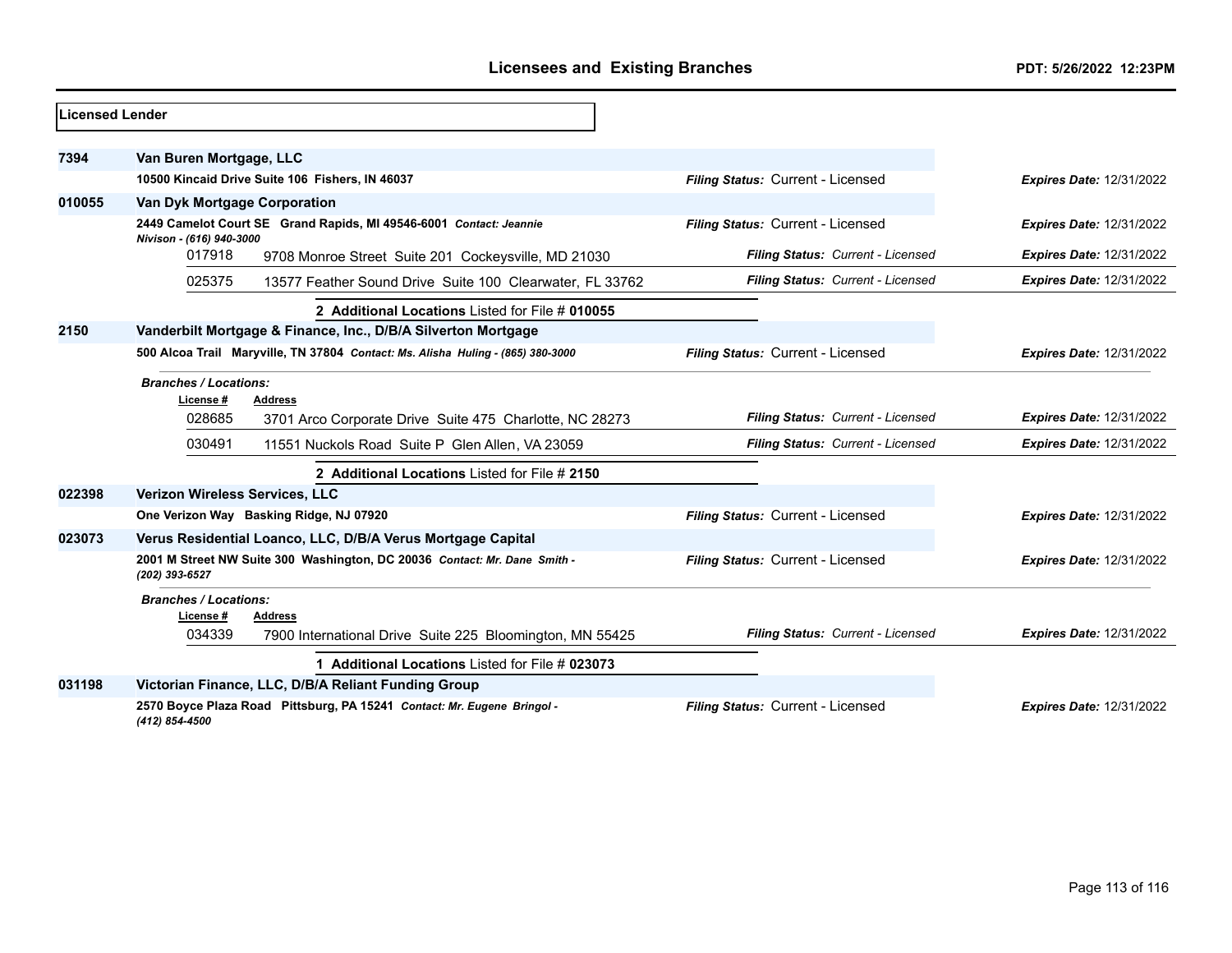| Licensed Lender |                                                     |                                                                                                                                  |                                   |                                 |
|-----------------|-----------------------------------------------------|----------------------------------------------------------------------------------------------------------------------------------|-----------------------------------|---------------------------------|
| 9553            |                                                     | Village Capital & Investment, LLC, D/B/A Village Home Mortgage                                                                   |                                   |                                 |
|                 | Timpson - (856) 206-0421                            | 2550 Paseo Verde Parkway Suite 100 Henderson, NV 89074 Contact: John                                                             | Filing Status: Current - Licensed | <b>Expires Date: 12/31/2022</b> |
|                 | 012699                                              | 1645 South Central Street Building B, Suite 4 Centennial Park, AZ<br>86021                                                       | Filing Status: Current - Licensed | <b>Expires Date: 12/31/2022</b> |
|                 | 026791                                              | 912 W 1600 S Building A, Suite 102 St. George, UT 84770                                                                          | Filing Status: Current - Licensed | <b>Expires Date: 12/31/2022</b> |
|                 | 032947                                              | 13961 S. Minuteman Drive Suite 200 Draper, UT 84020                                                                              | Filing Status: Current - Licensed | <b>Expires Date: 12/31/2022</b> |
|                 | 036796                                              | 1670 N. Kolb Road Suite 244 Tucson, AZ 85715                                                                                     | Filing Status: Current - Licensed | <b>Expires Date: 12/31/2022</b> |
|                 |                                                     | 4 Additional Locations Listed for File # 9553                                                                                    |                                   |                                 |
| 032586          |                                                     | Vista Point Mortgage, LLC, D/B/A NextUs Lending                                                                                  |                                   |                                 |
|                 | (949) 333-3816                                      | 1920 Main Street Suite 200 Irvine, CA 92614 Contact: Mr. Steve Wichmann -                                                        | Filing Status: Current - Licensed | Expires Date: 12/31/2022        |
| 030223          | <b>VRM LENDING LLC</b>                              |                                                                                                                                  |                                   |                                 |
|                 | (909) 623-3819                                      | 740 Corporate Center Drive Suite 900 Pomona, CA 91768 Contact: Leslie Le-                                                        | Filing Status: Current - Licensed | <b>Expires Date: 12/31/2022</b> |
|                 | <b>Branches / Locations:</b><br>License #<br>030256 | <b>Address</b><br>4100 International Parkway, Suite 1010 Carrollton, TX 75007<br>1 Additional Locations Listed for File # 030223 | Filing Status: Current - Licensed | <b>Expires Date: 12/31/2022</b> |
| 035072          | <b>Watercress Financial Group LLC</b>               |                                                                                                                                  |                                   |                                 |
| 025614          | Young - (545) 418-3759<br>Watermark Capital, Inc.   | 1415 28th Street Suite 315 West Des Moines, IA 50266 Contact: Mr. Robert M.                                                      | Filing Status: Current - Licensed | <b>Expires Date: 12/31/2022</b> |
|                 | Dragna - (949) 276-9933                             | 100 Spectrum Center Drive Suite 150 Irvine, CA 92618 Contact: Mr. Charles                                                        | Filing Status: Current - Licensed | <b>Expires Date: 12/31/2022</b> |
| 027605          |                                                     | Western Express Lending, D/B/A WE Lending                                                                                        |                                   |                                 |
|                 | Feathers - (949) 679-1212                           | 1 Spectrum Pointe Drive Suite 200 Lake Forest, CA 92630 Contact: Jesse                                                           | Filing Status: Current - Licensed | <b>Expires Date: 12/31/2022</b> |
|                 | <b>Branches / Locations:</b><br>License #<br>028059 | Address<br>8000 Sagemore Drive Suite 8202 Marlton, NJ 08053                                                                      | Filing Status: Current - Licensed | <b>Expires Date: 12/31/2022</b> |
|                 |                                                     | 1 Additional Locations Listed for File # 027605                                                                                  |                                   |                                 |
| 029229          | <b>Westlake Direct, LLC</b>                         |                                                                                                                                  |                                   |                                 |
|                 | Calderon - (323) 837-5851                           | 4751 Wilshire Boulevard Los Angeles, CA 90010 Contact: Ms. Evangelina                                                            | Filing Status: Current - Licensed | <b>Expires Date: 12/31/2022</b> |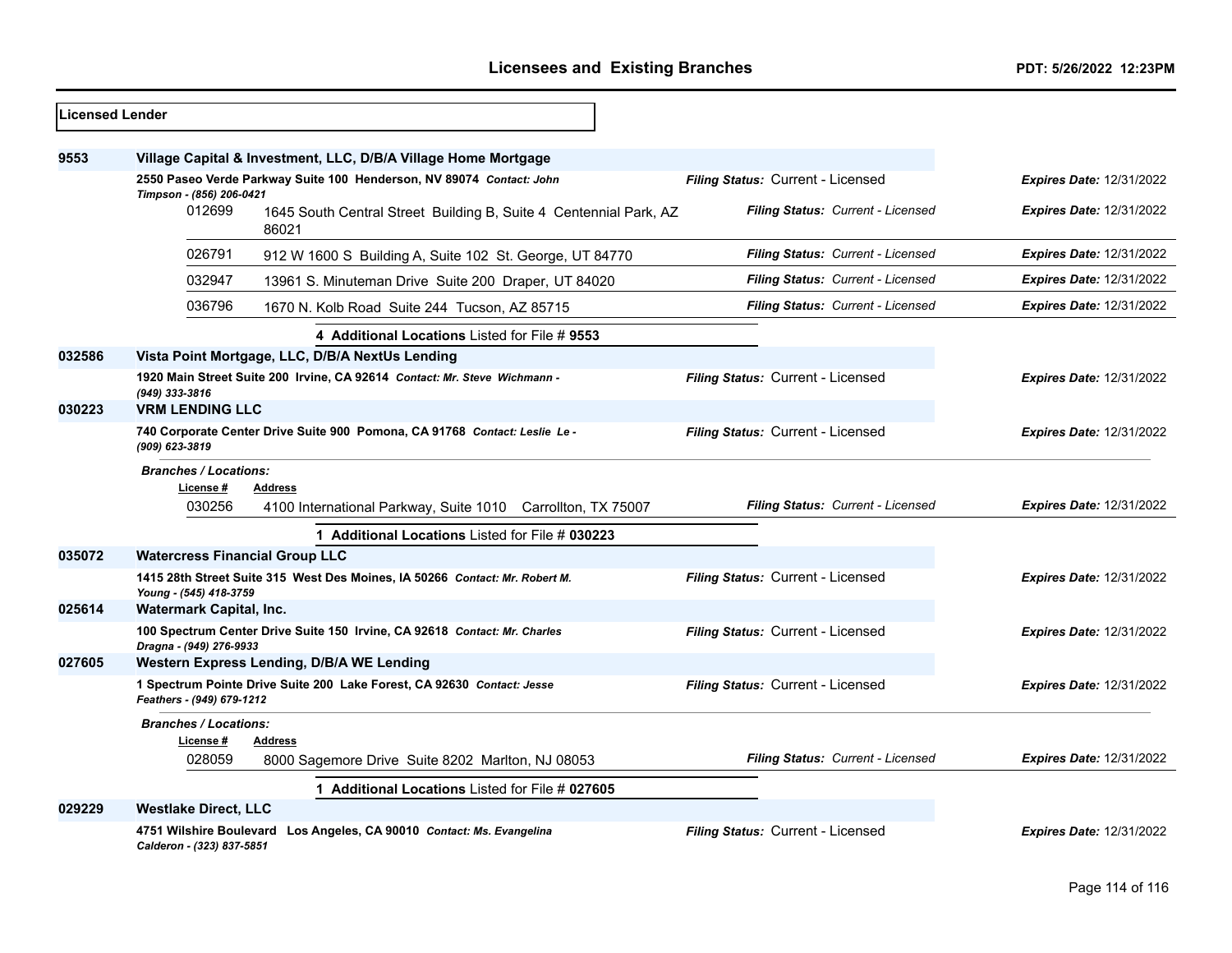| <b>Licensed Lender</b> |                                           |                                                                                                                           |                                   |                                 |
|------------------------|-------------------------------------------|---------------------------------------------------------------------------------------------------------------------------|-----------------------------------|---------------------------------|
| 010872                 | <b>Wipro Gallagher Solutions, LLC</b>     |                                                                                                                           |                                   |                                 |
|                        | $(305)$ 251-6648                          | 3535 Piedmont Road Suite 1400 Atlanta, GA 30305 Contact: Ms. Karen Keller -                                               | Filing Status: Current - Licensed | <b>Expires Date: 12/31/2022</b> |
|                        | <b>Branches / Locations:</b><br>License # | <b>Address</b>                                                                                                            |                                   |                                 |
|                        | 027636                                    | No. 1 at Desarrollo Inmoiliario Industrial El Bosque 1, Avenida<br>Camino a Iteso #8499 Tlaquepaque, Jalisco, 45080       | Filing Status: Current - Licensed | <b>Expires Date: 12/31/2022</b> |
|                        | 034609                                    | 475 A, Old Mahabalipuram Road Shollinganallur, Chennai, DE<br>600119                                                      | Filing Status: Current - Licensed | Expires Date: 12/31/2022        |
|                        |                                           | 2 Additional Locations Listed for File # 010872                                                                           |                                   |                                 |
| 025001                 | Wyndham Capital Mortgage, Inc.            |                                                                                                                           |                                   |                                 |
|                        | Ms. Ashley Winge - (704) 369-2187         | 4064 Colony Road Morrocroft II, Floor 2 and 3 Charlotte, NC 28211 Contact:                                                | Filing Status: Current - Licensed | Expires Date: 12/31/2022        |
|                        | 031396                                    | 2141 E. Highland Avenue Suite A-200 Phoenix, AZ 85016                                                                     | Filing Status: Current - Licensed | <b>Expires Date: 12/31/2022</b> |
|                        | 032482                                    | 10955 Lowell Ave. Suite 300 Building #20 Overland Park, KS<br>66210                                                       | Filing Status: Current - Licensed | <b>Expires Date: 12/31/2022</b> |
|                        | 035077                                    | 3100 Olympus Boulevard Suite 300 Dallas, TX 75019                                                                         | Filing Status: Current - Licensed | <b>Expires Date: 12/31/2022</b> |
|                        |                                           | 3 Additional Locations Listed for File # 025001                                                                           |                                   |                                 |
| 011155                 | Zenta Mortgage Services LLC               |                                                                                                                           |                                   |                                 |
|                        | Therese Ainsworth - (702) 998-4883        | 2425 Cascade Pointe Boulevard 19th Floor Charlotte, NC 28208 Contact: Ms.                                                 | Filing Status: Current - Licensed | <b>Expires Date: 12/31/2022</b> |
|                        | <b>Branches / Locations:</b>              |                                                                                                                           |                                   |                                 |
|                        | License #<br>012458                       | <b>Address</b><br>5205 North O'Connor Boulevard<br>Irving, TX 75039                                                       | Filing Status: Current - Licensed | <b>Expires Date: 12/31/2022</b> |
|                        | 019259                                    | Block B, Tecci Park, No. 173, Rajiv Gandhi Salai (Old<br>Mahabalipuram Rd.) Sholinganallur Chennai, International 600 119 | Filing Status: Current - Licensed | Expires Date: 12/31/2022        |
|                        | 019420                                    | 2850 West Horizon Ridge Parkway Suite 268 Henderson, NV<br>89052                                                          | Filing Status: Current - Licensed | Expires Date: 12/31/2022        |
|                        | 021891                                    | 1610 R Street Suite 240 Sacramento, CA 95811                                                                              | Filing Status: Current - Licensed | <b>Expires Date: 12/31/2022</b> |
|                        |                                           | 4 Additional Locations Listed for File # 011155                                                                           |                                   |                                 |